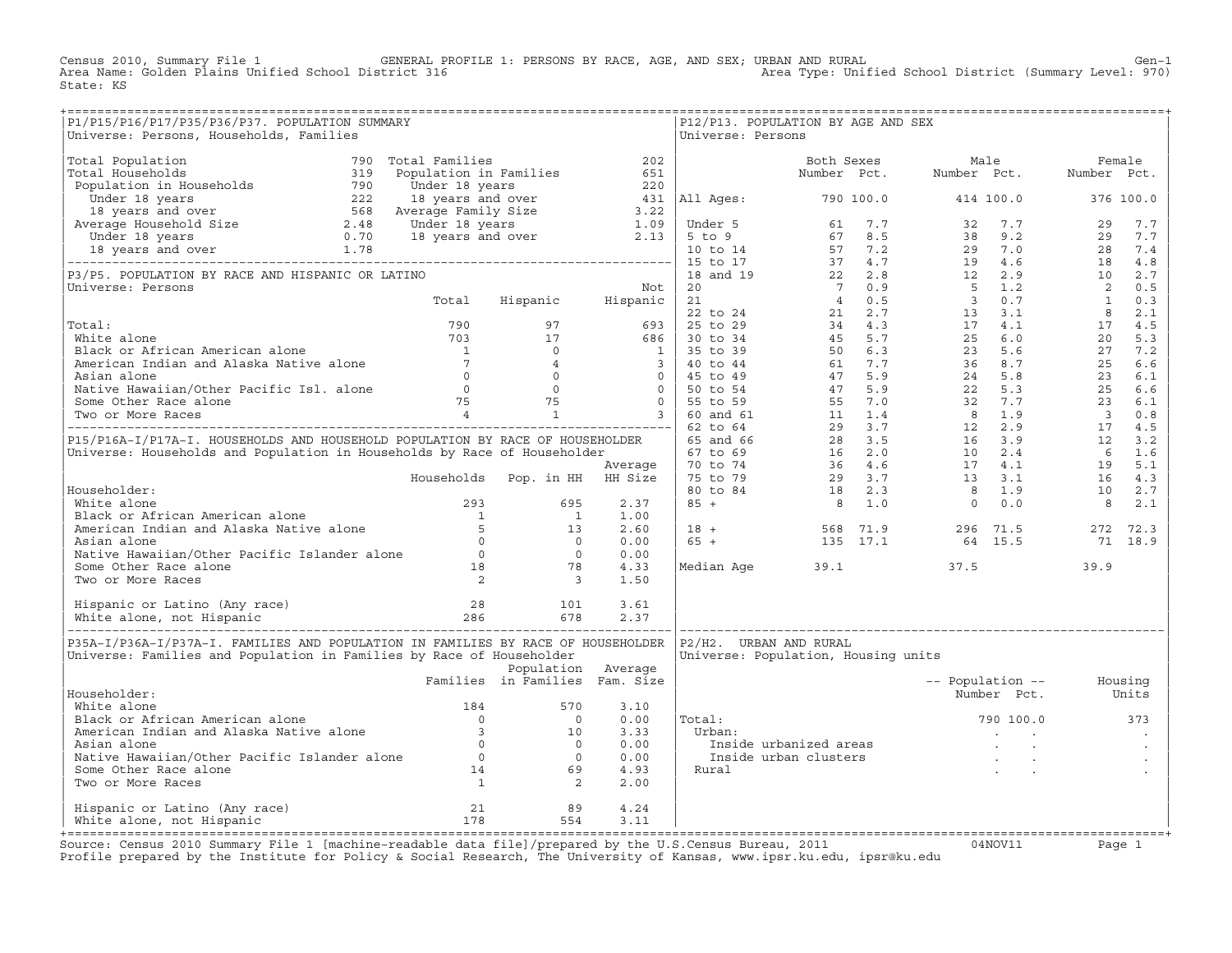Census 2010, Summary File 1 GENERAL PROFILE 2: HOUSEHOLDS & FAMILIES BY TYPE; HOUSEHOLD RELATIONSHIP BY AGE Gen−2 Area Name: Golden Plains Unified School District 316 Area Type: Unified School District (Summary Level: 970) State: KS

| P38/P39. FAMILY TYPE BY PRESENCE AND AGE OF OWN                                                                                                                                                                                                      |                          | P20. HOUSEHOLDS BY PRESENCE OF PEOPLE UNDER 18 BY                                                                                                                                                                                                                                         |                                                         |              | P31. RELATIONSHIP BY HOUSEHOLD TYPE                                                                                                                                                                           | ;===================================  |                                  |
|------------------------------------------------------------------------------------------------------------------------------------------------------------------------------------------------------------------------------------------------------|--------------------------|-------------------------------------------------------------------------------------------------------------------------------------------------------------------------------------------------------------------------------------------------------------------------------------------|---------------------------------------------------------|--------------|---------------------------------------------------------------------------------------------------------------------------------------------------------------------------------------------------------------|---------------------------------------|----------------------------------|
| AND RELATED CHILDREN (*)                                                                                                                                                                                                                             |                          | HOUSEHOLD TYPE BY AGE OF PEOPLE UNDER 18 (*)                                                                                                                                                                                                                                              |                                                         |              |                                                                                                                                                                                                               | FOR THE POPULATION UNDER 18 (*)       |                                  |
| Universe: Families                                                                                                                                                                                                                                   | Presence Presence        | Universe: Households                                                                                                                                                                                                                                                                      |                                                         |              | Universe: Persons under 18                                                                                                                                                                                    |                                       |                                  |
|                                                                                                                                                                                                                                                      |                          |                                                                                                                                                                                                                                                                                           |                                                         |              |                                                                                                                                                                                                               |                                       |                                  |
|                                                                                                                                                                                                                                                      | of Own of Related Total: |                                                                                                                                                                                                                                                                                           |                                                         |              | $319$ Total:                                                                                                                                                                                                  |                                       | 222                              |
|                                                                                                                                                                                                                                                      | Children Children        | Households with one or more people<br>For all Households with one or more people<br>under 18:<br>Households:<br>Households:<br>Households:<br>Households:<br>Under 6 years and 6 to 17 years<br>6 to 17 years and 6 to 17 years<br>25<br>other families, no spouse present:<br>21<br>Male |                                                         |              | In households:                                                                                                                                                                                                |                                       | 222                              |
|                                                                                                                                                                                                                                                      |                          |                                                                                                                                                                                                                                                                                           |                                                         |              | Householder or spouse                                                                                                                                                                                         |                                       | $\overline{0}$                   |
| Total Families:                                                                                                                                                                                                                                      |                          |                                                                                                                                                                                                                                                                                           |                                                         |              | Related child:                                                                                                                                                                                                |                                       | 220                              |
|                                                                                                                                                                                                                                                      |                          |                                                                                                                                                                                                                                                                                           |                                                         |              |                                                                                                                                                                                                               |                                       | 210                              |
|                                                                                                                                                                                                                                                      |                          |                                                                                                                                                                                                                                                                                           |                                                         |              |                                                                                                                                                                                                               | In husband-wife families              | 174                              |
|                                                                                                                                                                                                                                                      |                          |                                                                                                                                                                                                                                                                                           |                                                         |              |                                                                                                                                                                                                               |                                       |                                  |
|                                                                                                                                                                                                                                                      |                          |                                                                                                                                                                                                                                                                                           |                                                         |              |                                                                                                                                                                                                               |                                       | 36                               |
|                                                                                                                                                                                                                                                      |                          |                                                                                                                                                                                                                                                                                           |                                                         |              | Related child:<br>Own child:<br>In other families,<br>In other families,<br>no spouse present:<br>Male householder<br>Female householder<br>Other relatives:<br>Grandchild<br>Other relatives<br>Noncalitives |                                       | 16                               |
|                                                                                                                                                                                                                                                      |                          |                                                                                                                                                                                                                                                                                           |                                                         |              |                                                                                                                                                                                                               |                                       | 20                               |
|                                                                                                                                                                                                                                                      |                          |                                                                                                                                                                                                                                                                                           |                                                         |              |                                                                                                                                                                                                               |                                       | 10                               |
|                                                                                                                                                                                                                                                      |                          |                                                                                                                                                                                                                                                                                           |                                                         |              | Grandchiiq<br>Other relatives                                                                                                                                                                                 |                                       | $\boldsymbol{8}$                 |
|                                                                                                                                                                                                                                                      |                          |                                                                                                                                                                                                                                                                                           |                                                         |              | Nonrelatives                                                                                                                                                                                                  |                                       | $\overline{c}$<br>$\overline{c}$ |
|                                                                                                                                                                                                                                                      |                          |                                                                                                                                                                                                                                                                                           |                                                         |              |                                                                                                                                                                                                               |                                       |                                  |
|                                                                                                                                                                                                                                                      |                          |                                                                                                                                                                                                                                                                                           |                                                         |              |                                                                                                                                                                                                               |                                       | $\mathsf 0$                      |
|                                                                                                                                                                                                                                                      |                          |                                                                                                                                                                                                                                                                                           |                                                         |              | In group quarters<br>Institutional                                                                                                                                                                            |                                       | $\mathsf 0$                      |
|                                                                                                                                                                                                                                                      |                          | Nonfamily households:                                                                                                                                                                                                                                                                     |                                                         |              | Noninstitutional                                                                                                                                                                                              |                                       | $\circ$                          |
|                                                                                                                                                                                                                                                      |                          | Male householder:                                                                                                                                                                                                                                                                         | $\begin{array}{c} 8 \\ 1 \end{array}$<br>$\overline{1}$ |              |                                                                                                                                                                                                               |                                       |                                  |
|                                                                                                                                                                                                                                                      |                          | Under 6 years only                                                                                                                                                                                                                                                                        |                                                         | $\circ$      |                                                                                                                                                                                                               |                                       |                                  |
|                                                                                                                                                                                                                                                      |                          |                                                                                                                                                                                                                                                                                           |                                                         | $\cap$       |                                                                                                                                                                                                               |                                       |                                  |
|                                                                                                                                                                                                                                                      |                          | Under 6 years only<br>Under 6 years and 6 to 17 years<br>6 to 17 years only                                                                                                                                                                                                               |                                                         | $\mathbf{1}$ | * Responses of "same-sex spouse" were                                                                                                                                                                         |                                       |                                  |
|                                                                                                                                                                                                                                                      |                          |                                                                                                                                                                                                                                                                                           |                                                         | $\Omega$     | edited during processing to "unmarried                                                                                                                                                                        |                                       |                                  |
|                                                                                                                                                                                                                                                      |                          |                                                                                                                                                                                                                                                                                           | $\bigcap$                                               |              | partner".                                                                                                                                                                                                     |                                       |                                  |
|                                                                                                                                                                                                                                                      |                          | U LU Years only<br>Female householder:<br>Under 6 years only<br>Under 6 years and C<br>Under 6 years only<br>Under 6 years and 6 to 17 years                                                                                                                                              | $\overline{0}$                                          |              |                                                                                                                                                                                                               |                                       |                                  |
|                                                                                                                                                                                                                                                      |                          | 6 to 17 years only                                                                                                                                                                                                                                                                        | $\bigcap$                                               |              |                                                                                                                                                                                                               |                                       |                                  |
|                                                                                                                                                                                                                                                      |                          |                                                                                                                                                                                                                                                                                           |                                                         |              | P41. AGE OF GRANDCHILDREN UNDER 18 YEARS                                                                                                                                                                      |                                       |                                  |
| P19. HOUSEHOLD SIZE, HOUSEHOLD TYPE, AND PRESENCE                                                                                                                                                                                                    |                          | Households with no people under 18: 216                                                                                                                                                                                                                                                   |                                                         |              |                                                                                                                                                                                                               | LIVING WITH A GRANDPARENT HOUSEHOLDER |                                  |
| OF OWN CHILDREN (*)                                                                                                                                                                                                                                  |                          | Family households:                                                                                                                                                                                                                                                                        |                                                         |              | 100   Universe: Grandchildren under 18 living                                                                                                                                                                 |                                       |                                  |
| Universe: Households                                                                                                                                                                                                                                 |                          | Pamily nouseholds.<br>Husband-wife families: 94<br>Other families, no spouse present: 6                                                                                                                                                                                                   | 94                                                      |              | with a grandparent householder                                                                                                                                                                                |                                       |                                  |
|                                                                                                                                                                                                                                                      |                          |                                                                                                                                                                                                                                                                                           |                                                         |              |                                                                                                                                                                                                               |                                       |                                  |
| Total:                                                                                                                                                                                                                                               | 319                      |                                                                                                                                                                                                                                                                                           |                                                         |              |                                                                                                                                                                                                               |                                       |                                  |
| 1-person households:                                                                                                                                                                                                                                 | 104                      |                                                                                                                                                                                                                                                                                           |                                                         |              | Under 3 years                                                                                                                                                                                                 |                                       | 5                                |
| Male householder                                                                                                                                                                                                                                     | 60                       |                                                                                                                                                                                                                                                                                           |                                                         |              | $3$ and $4$ years<br>5 years                                                                                                                                                                                  |                                       | $\mathsf 0$                      |
| Female householder                                                                                                                                                                                                                                   | 44                       |                                                                                                                                                                                                                                                                                           |                                                         |              | 5 years                                                                                                                                                                                                       |                                       | $\circ$                          |
|                                                                                                                                                                                                                                                      |                          |                                                                                                                                                                                                                                                                                           |                                                         |              |                                                                                                                                                                                                               |                                       | $\mathbf{1}$                     |
| 2-or-more-person households:                                                                                                                                                                                                                         | 215                      | Male householder<br>Female householder<br>Nonfamily households:<br>Male householder<br>Male householder<br>Female householder<br>Female householder<br>The Communication of Spear<br>The Communication of Spear<br>The Communication of Spear<br>T                                        |                                                         |              | 6 to 11 years<br>12 to 17 years                                                                                                                                                                               |                                       | $\overline{2}$                   |
| Family households:                                                                                                                                                                                                                                   | 202                      |                                                                                                                                                                                                                                                                                           |                                                         |              |                                                                                                                                                                                                               |                                       |                                  |
|                                                                                                                                                                                                                                                      |                          |                                                                                                                                                                                                                                                                                           |                                                         |              |                                                                                                                                                                                                               |                                       |                                  |
|                                                                                                                                                                                                                                                      |                          |                                                                                                                                                                                                                                                                                           |                                                         |              |                                                                                                                                                                                                               |                                       |                                  |
|                                                                                                                                                                                                                                                      |                          |                                                                                                                                                                                                                                                                                           |                                                         |              |                                                                                                                                                                                                               |                                       |                                  |
|                                                                                                                                                                                                                                                      |                          |                                                                                                                                                                                                                                                                                           |                                                         |              | In Male                                                                                                                                                                                                       | In Female                             |                                  |
|                                                                                                                                                                                                                                                      |                          |                                                                                                                                                                                                                                                                                           |                                                         |              | In Husband Pct. Householder Pct. Householder Pct.                                                                                                                                                             |                                       |                                  |
|                                                                                                                                                                                                                                                      |                          |                                                                                                                                                                                                                                                                                           |                                                         |              |                                                                                                                                                                                                               |                                       |                                  |
|                                                                                                                                                                                                                                                      |                          |                                                                                                                                                                                                                                                                                           |                                                         |              |                                                                                                                                                                                                               |                                       |                                  |
|                                                                                                                                                                                                                                                      |                          |                                                                                                                                                                                                                                                                                           |                                                         |              |                                                                                                                                                                                                               |                                       |                                  |
|                                                                                                                                                                                                                                                      |                          |                                                                                                                                                                                                                                                                                           |                                                         |              |                                                                                                                                                                                                               |                                       |                                  |
|                                                                                                                                                                                                                                                      |                          |                                                                                                                                                                                                                                                                                           |                                                         |              |                                                                                                                                                                                                               |                                       |                                  |
|                                                                                                                                                                                                                                                      |                          |                                                                                                                                                                                                                                                                                           |                                                         |              |                                                                                                                                                                                                               |                                       |                                  |
|                                                                                                                                                                                                                                                      |                          |                                                                                                                                                                                                                                                                                           |                                                         |              |                                                                                                                                                                                                               |                                       |                                  |
|                                                                                                                                                                                                                                                      |                          |                                                                                                                                                                                                                                                                                           |                                                         |              |                                                                                                                                                                                                               |                                       |                                  |
| Male householder<br>Male householder<br>Male householder<br>Male box children under 18<br>Male box children under 18<br>Male householder<br>Male householder<br>Male householder<br>Male householder<br>Male householder<br>Male householder<br>Male |                          |                                                                                                                                                                                                                                                                                           |                                                         |              |                                                                                                                                                                                                               |                                       |                                  |
|                                                                                                                                                                                                                                                      |                          |                                                                                                                                                                                                                                                                                           |                                                         |              |                                                                                                                                                                                                               |                                       |                                  |

+===================================================================================================================================================+Source: Census 2010 Summary File 1 [machine−readable data file]/prepared by the U.S.Census Bureau, 2011 04NOV11 Page 2 Profile prepared by the Institute for Policy & Social Research, The University of Kansas, www.ipsr.ku.edu, ipsr@ku.edu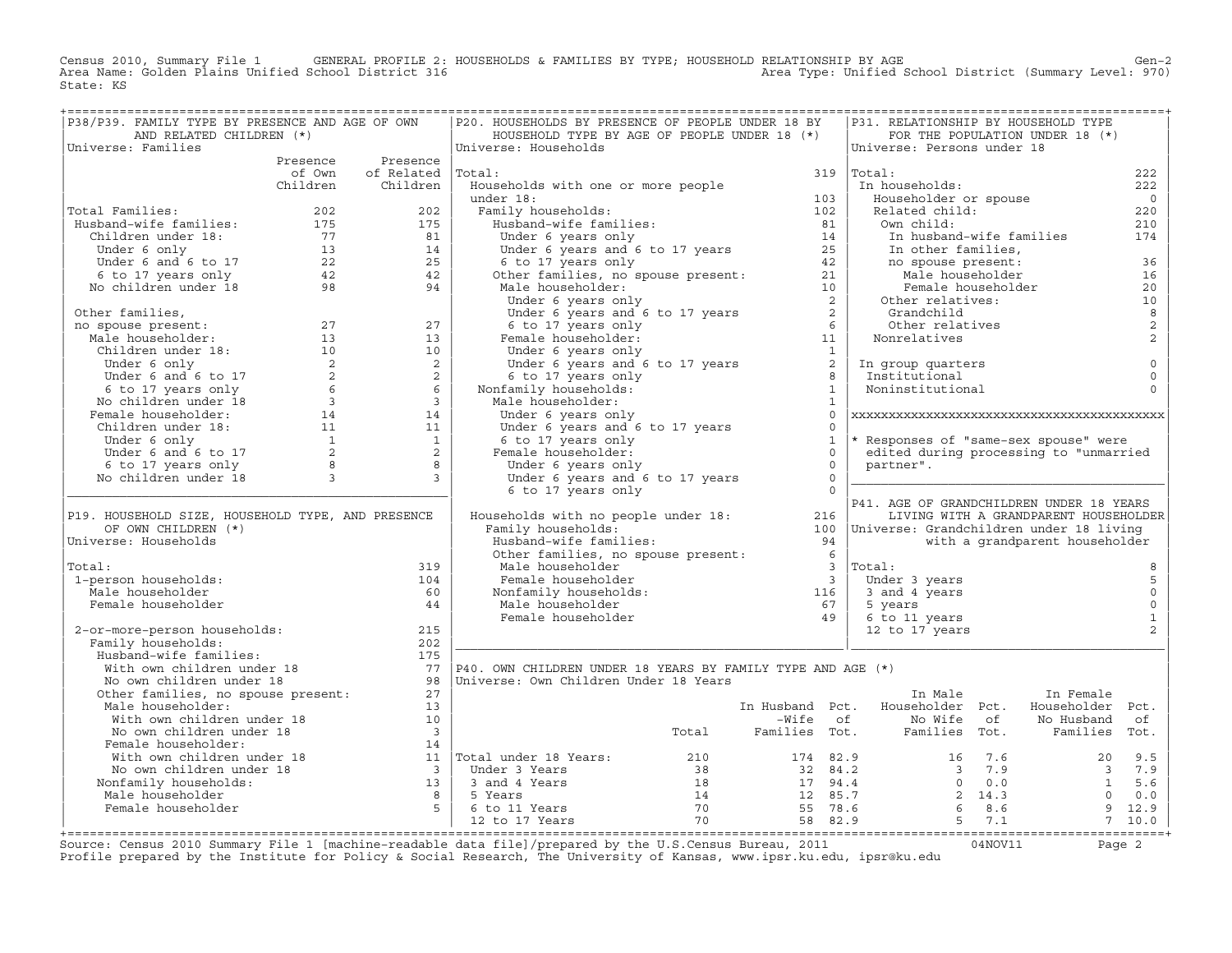Census 2010, Summary File 1 GENERAL PROFILE 3: POPULATION UNDER 20; RELATIONSHIP BY AGE (UNDER 18) Gen−3<br>Area Name: Golden Plains Unified School District 316 area Type: Unified School District (Summary Level: 970) Area Type: Unified School District (Summary Level: 970) State: KS

|                                     |            |           | P14. SEX BY AGE FOR THE POPULATION UNDER 20 YEARS |             |           | P21. HOUSEHOLDS BY AGE OF HOUSEHOLDER BY HOUSEHOLD TYPE BY PRESENCE OF      |            |          |                         |
|-------------------------------------|------------|-----------|---------------------------------------------------|-------------|-----------|-----------------------------------------------------------------------------|------------|----------|-------------------------|
| Universe: Population Under 20 Years |            |           |                                                   |             |           | RELATED CHILDREN (*)                                                        |            |          |                         |
|                                     |            |           |                                                   |             |           | Universe: Households                                                        |            |          |                         |
|                                     | Total Pct. |           | Male Pct.                                         | Female Pct. |           |                                                                             | Total      |          | Householder Householder |
|                                     |            |           |                                                   |             |           |                                                                             | Households | 15 to 64 | 65 and Over             |
| Total:                              |            | 244 100.0 | 130 100.0                                         |             | 114 100.0 |                                                                             |            |          |                         |
| Under 1                             | 17         | 7.0       | 10<br>7.7                                         |             | 6.1       | Total:                                                                      | 319        | 228      | 91                      |
| 1 year                              | 13         | 5.3       | 4.6<br>6                                          |             | 6.1       | Family households:                                                          | 202        | 155      | 47                      |
| 2 years                             | 13         | 5.3       | 7.7<br>10                                         |             | 2.6       | Husband-wife families:                                                      | 175        | 128      | 47                      |
| 3 years                             |            | 3.3       | 0.0                                               |             | 7.0       | With related children under 18                                              | 81         | 78       |                         |
| 4 years                             | 10         | 4.1       | 4.6<br>6                                          |             | 3.5       | No related children under 18                                                | 94         | 50       | 44                      |
| 5 years                             | 14         | 5.7       | 6.2                                               | 6           | 5.3       | Other families, no spouse present:                                          | 27         | 27       |                         |
| 6 years                             | 17         | 7.0       | 7.7<br>10                                         |             | 6.1       | Male householder:                                                           | 13         | 13       |                         |
| 7 years                             |            | 3.3       | 2.3                                               |             | 4.4       | With related children under 18                                              | 10         | 10       |                         |
| 8 years                             | 15         | 6.1       | 12<br>9.2                                         |             | 2.6       | No related children under 18                                                | 3          |          |                         |
| 9 years                             | 13         | 5.3       | 3.8                                               |             | 7.0       | Female householder:                                                         | 14         | 14       |                         |
| 10 years                            | 12         | 4.9       | 6<br>4.6                                          |             | 5.3       | With related children under 18                                              | 11         | 11       |                         |
| 11 years                            |            | 3.3       | 3.1                                               |             | 3.5       | No related children under 18                                                |            |          |                         |
| 12 years                            | 11         | 4.5       | 2.3                                               |             | 7.0       |                                                                             |            |          |                         |
| 13 years                            | 13         | 5.3       | 4.6<br>6                                          |             | 6.1       | Nonfamily households:                                                       | 117        | 73       | 44                      |
| 14 years                            | 13         | 5.3       | 7.7<br>10                                         |             | 2.6       | Householder living alone                                                    | 104        | 62       | 42                      |
| 15 years                            | 10         | 4.1       | 4.6<br>6                                          |             | 3.5       | Householder not living alone                                                | 13         | 11       |                         |
| 16 years                            | 16         | 6.6       | 6.9                                               |             | 6.1       |                                                                             |            |          |                         |
| 17 years                            | 11         | 4.5       | $\overline{4}$<br>3.1                             |             | 6.1       | * Same-sex couple households are included in the family households category |            |          |                         |
| 18 years                            | 17         | 7.0       | 6.2                                               |             | 7.9       | if there is at least one additional person related to the householder       |            |          |                         |
| 19 years                            | 5          | 2.0       | 3.1                                               |             | 0.9       | by birth or adoption. Same-sex couple households with no relatives of the   |            |          |                         |
|                                     |            |           |                                                   |             |           | householder present are tabulated in nonfamily households. Responses of     |            |          |                         |
|                                     |            |           |                                                   |             |           | "same-sex spouse" were edited during processing to "unmarried partner."     |            |          |                         |

## | P32. RELATIONSHIP BY AGE FOR THE POPULATION UNDER 18 YEARS (\*\*) | Universe: Population Under 18 Years

|                   |       |                              |             |                         |           | --------------In Households------------------- |      |                   | ----------Group Quarters--------- |
|-------------------|-------|------------------------------|-------------|-------------------------|-----------|------------------------------------------------|------|-------------------|-----------------------------------|
|                   |       |                              |             | -----Related Child----- |           |                                                |      |                   |                                   |
|                   |       | Excluding Householder/Spouse | Householder |                         | Other     |                                                |      |                   | Institution- Noninstitution-      |
|                   |       | Total In Households          | or Spouse   | Own Child               | Relatives | Nonrelatives                                   |      | Total alized Pop. | alized Pop.                       |
| Under 18:         | 222   | 222                          |             | 210                     | 10        |                                                |      |                   |                                   |
| Under 3           | 43    | 43                           |             | 38                      |           |                                                |      |                   |                                   |
| 3 and 4 years     | 18    | 18                           |             | 18                      |           |                                                |      |                   |                                   |
| 5 years           | 14    | 14                           |             | 14                      |           |                                                |      |                   |                                   |
| 6 to 11 years     | 73    | 73                           |             | 70                      |           |                                                |      |                   |                                   |
| 12 and 13 years   | 24    | 24                           |             | 24                      |           |                                                |      |                   |                                   |
| 14 years          | 13    | 13                           |             | 12                      |           |                                                |      |                   |                                   |
| 15 to 17 years    | 37    | 37                           |             | 34                      |           |                                                |      |                   |                                   |
| % Under 3         | 19.4% | 19.4%                        |             | 18.1%                   | 50.0%     | 0.0%                                           |      | . 응               | . る                               |
| % 3 and 4 years   | 8.1%  | 8.1%                         |             | 8.6%                    | 0.0%      | 0.0%                                           | .  응 |                   | . 응                               |
| % 5 years         | 6.3%  | 6.3%                         |             | 6.7%                    | 0.0%      | 0.0%                                           | .  응 | . 응               | . 응                               |
| % 6 to 11 years   | 32.9% | 32.9%                        |             | 33.3%                   | 20.0%     | 50.0%                                          | . 응  | . 응               | . 응                               |
| % 12 and 13 years | 10.8% | 10.8%                        |             | 11.4%                   | 0.0%      | 0.0%                                           | .  응 |                   | . 응                               |
| % 14 years        | 5.9%  | 5.9%                         |             | 5.7%                    | 10.0%     | 0.0%                                           | . 응  | . 응               | . 응                               |
| % 15 to 17 years  | 16.7% | 16.7%                        |             | 16.2%                   | 20.0%     | 50.0%                                          | .  응 | . 응               |                                   |
|                   |       |                              |             |                         |           |                                                |      |                   |                                   |

|\_\_\_\_\_\_\_\_\_\_\_\_\_\_\_\_\_\_\_\_\_\_\_\_\_\_\_\_\_\_\_\_\_\_\_\_\_\_\_\_\_\_\_\_\_\_\_\_\_\_\_\_\_\_\_\_\_\_\_\_\_\_\_\_\_\_\_\_\_\_\_\_\_\_\_\_\_\_\_\_\_\_\_\_\_\_\_\_\_\_\_\_\_\_\_\_\_\_\_\_\_\_\_\_\_\_\_\_\_\_\_\_\_\_\_\_\_\_\_\_\_\_\_\_\_\_\_\_\_\_\_\_\_\_\_\_\_\_\_\_\_\_\_\_\_\_\_| | |

|\*\* "Spouse" represents spouse of the householder. It does not reflect all spouses in a household. Responses of "same−sex spouse" were edited during| processing to "unmarried partner." Nonrelatives include any household member not related to the householder. This includes unmarried partners. +===================================================================================================================================================+ Source: Census 2010 Summary File 1 [machine−readable data file]/prepared by the U.S.Census Bureau, 2011 04NOV11 Page 3 Profile prepared by the Institute for Policy & Social Research, The University of Kansas, www.ipsr.ku.edu, ipsr@ku.edu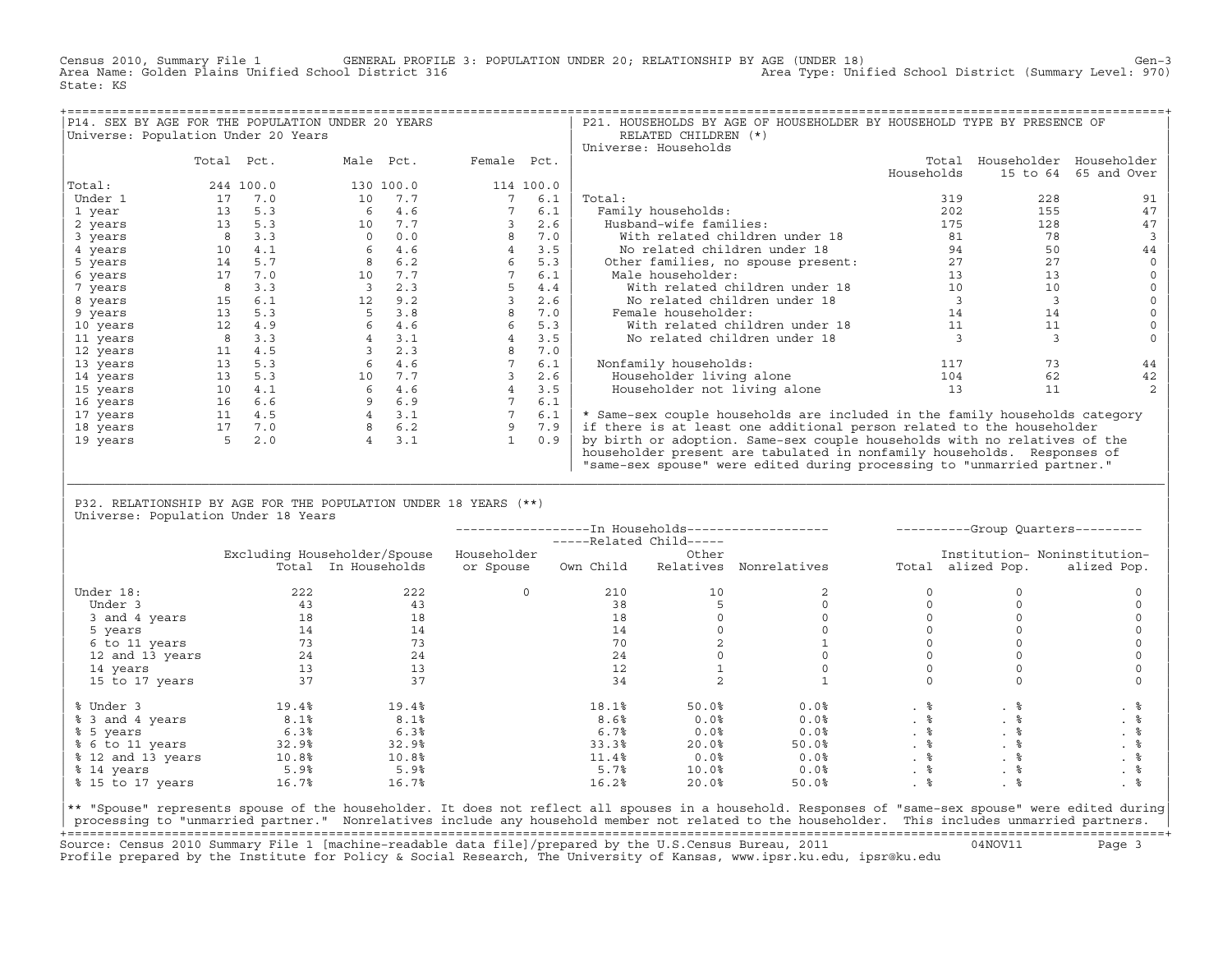Census 2010, Summary File 1 GENERAL PROFILE 4: HOUSEHOLDS & FAMILIES BY TYPE, SIZE, AND AGE OF HOUSEHOLD MEMBERS<br>Area Name: Golden Plains Unified School District 316 Area Type: Unified Sch State: KS

| P29/P34. RELATIONSHIP BY HOUSEHOLD TYPE (*)                                              |                                        |                                                                      | P28/H13. HOUSEHOLD SIZE BY HOUSEHOLD TYPE (*)                                                                                                                                                                                  |                        |           |                                                                                                                                                                        |           |                                      |                 |
|------------------------------------------------------------------------------------------|----------------------------------------|----------------------------------------------------------------------|--------------------------------------------------------------------------------------------------------------------------------------------------------------------------------------------------------------------------------|------------------------|-----------|------------------------------------------------------------------------------------------------------------------------------------------------------------------------|-----------|--------------------------------------|-----------------|
| Universe: Persons                                                                        |                                        | 65 and Over                                                          | Universe: Households                                                                                                                                                                                                           |                        |           |                                                                                                                                                                        |           |                                      |                 |
|                                                                                          | Total                                  |                                                                      |                                                                                                                                                                                                                                | Total<br>Households    | Pct.      | Family<br>Households                                                                                                                                                   | Pct.      | Nonfamily<br>Households              | Pct.            |
|                                                                                          |                                        | 135                                                                  |                                                                                                                                                                                                                                |                        |           |                                                                                                                                                                        |           |                                      |                 |
| Population in households:<br>In family households:<br>Householder:<br>Male<br>169<br>169 |                                        | 88                                                                   | Total:                                                                                                                                                                                                                         |                        | 319 100.0 |                                                                                                                                                                        | 202 100.0 |                                      | 117 100.0       |
|                                                                                          |                                        | 47                                                                   | 1-person                                                                                                                                                                                                                       |                        |           |                                                                                                                                                                        |           | 104                                  | 88.9            |
|                                                                                          |                                        | 46                                                                   | 2-person                                                                                                                                                                                                                       |                        |           |                                                                                                                                                                        |           | 12                                   | 10.3            |
| Female                                                                                   |                                        | 33<br>1                                                              | 3-person                                                                                                                                                                                                                       |                        |           |                                                                                                                                                                        |           |                                      | 0.9             |
| Spouse                                                                                   | 175                                    | 36                                                                   | 4-person                                                                                                                                                                                                                       |                        |           |                                                                                                                                                                        |           | $\begin{matrix} 1 \\ 0 \end{matrix}$ | 0.0             |
| Parent                                                                                   |                                        | $\mathbf{1}$                                                         | 5-person                                                                                                                                                                                                                       |                        |           |                                                                                                                                                                        |           | $\overline{0}$                       | 0.0             |
| Parent-in-law                                                                            | $\frac{2}{3}$                          | $\overline{3}$                                                       | 6-person                                                                                                                                                                                                                       |                        |           | 104 32.6<br>94 29.5<br>52 16.3<br>51 25.2<br>33 10.3<br>51 25.2<br>33 10.3<br>51 25.2<br>33 16.3<br>51 25.2<br>33 16.3<br>51 25.2<br>54.7<br>54 4.4<br>54 4.4<br>7 2.2 |           | $\overline{0}$                       | 0.0             |
| Biological child                                                                         | 228                                    |                                                                      | 7-or-more person                                                                                                                                                                                                               |                        |           |                                                                                                                                                                        |           | $\Omega$                             | 0.0             |
| Adopted child                                                                            |                                        |                                                                      |                                                                                                                                                                                                                                |                        |           |                                                                                                                                                                        |           |                                      |                 |
| Stepchild                                                                                | $\begin{array}{c} 8 \\ 17 \end{array}$ |                                                                      |                                                                                                                                                                                                                                |                        |           |                                                                                                                                                                        |           |                                      |                 |
| Grandchild                                                                               |                                        | 9                                                                    | P24/P25/P26. HOUSEHOLDS BY PRESENCE OF PEOPLE (60/65/75) YEARS AND OVER, HOUSEHOLD SIZE                                                                                                                                        |                        |           |                                                                                                                                                                        |           |                                      |                 |
| Brother or sister                                                                        |                                        | $\mathbf{1}$                                                         | AND HOUSEHOLD TYPE (*)                                                                                                                                                                                                         |                        |           |                                                                                                                                                                        |           |                                      |                 |
| Son-in-law/daughter-in-law                                                               | $\begin{array}{c} 1 \\ 3 \end{array}$  |                                                                      | Universe: Households (Total: 319)                                                                                                                                                                                              |                        |           |                                                                                                                                                                        |           |                                      |                 |
| Other relatives                                                                          |                                        | $\Omega$<br>$\overline{\mathbf{3}}$                                  |                                                                                                                                                                                                                                |                        | Pct.      |                                                                                                                                                                        | Pct.      |                                      | Pct.            |
| Nonrelatives                                                                             |                                        | 8<br>1                                                               |                                                                                                                                                                                                                                |                        | of        |                                                                                                                                                                        | of        |                                      | of              |
|                                                                                          |                                        |                                                                      |                                                                                                                                                                                                                                | 60+ Years Total        |           | 65+ Years Total                                                                                                                                                        |           | 75+ Years Total                      |                 |
|                                                                                          |                                        | 47                                                                   | Households with one or more                                                                                                                                                                                                    |                        |           |                                                                                                                                                                        |           |                                      |                 |
|                                                                                          |                                        | 13                                                                   | people 60/65/75 years & over: 122 38.2 96 30.1                                                                                                                                                                                 |                        |           |                                                                                                                                                                        |           | 46                                   | 14.4            |
|                                                                                          |                                        | 13                                                                   | or to the second property of the second property of the second property of the second property of the second second second second second second second second second second second second second second second second second s |                        |           | 42                                                                                                                                                                     |           | 26                                   |                 |
|                                                                                          |                                        | $\overline{0}$                                                       |                                                                                                                                                                                                                                |                        |           | 54                                                                                                                                                                     |           | 20                                   |                 |
|                                                                                          |                                        | 31                                                                   |                                                                                                                                                                                                                                |                        |           | 51                                                                                                                                                                     |           | 18                                   |                 |
|                                                                                          |                                        | 29                                                                   | Nonfamily households                                                                                                                                                                                                           | $\overline{4}$         |           | $\overline{\mathbf{3}}$                                                                                                                                                |           | 2                                    |                 |
|                                                                                          |                                        | 2                                                                    |                                                                                                                                                                                                                                |                        |           |                                                                                                                                                                        |           |                                      |                 |
|                                                                                          |                                        | $\overline{\mathbf{3}}$                                              | Households with no people                                                                                                                                                                                                      |                        |           |                                                                                                                                                                        |           |                                      |                 |
|                                                                                          |                                        |                                                                      | Households with no people<br>60/65/75 years & over: 197<br>1-person households 53<br>2-or-more person households: 144<br>114                                                                                                   | 197 61.8<br>53         |           |                                                                                                                                                                        | 223 69.9  | 273                                  | 85.6            |
| Pop. in group quarters: 0                                                                |                                        | $\overline{0}$                                                       |                                                                                                                                                                                                                                |                        |           | 62                                                                                                                                                                     |           | 78                                   |                 |
| Institutional                                                                            |                                        | $\circ$<br>$\circ$                                                   |                                                                                                                                                                                                                                |                        |           | 161                                                                                                                                                                    |           | 195                                  |                 |
| Noninstitutional                                                                         |                                        | $\Omega$<br>$\Omega$                                                 |                                                                                                                                                                                                                                |                        |           | 151                                                                                                                                                                    |           | 184                                  |                 |
|                                                                                          |                                        |                                                                      | Nonfamily households 135<br>Nonfamily households 9                                                                                                                                                                             |                        |           | 10                                                                                                                                                                     |           | 11                                   |                 |
|                                                                                          |                                        |                                                                      |                                                                                                                                                                                                                                |                        |           |                                                                                                                                                                        |           |                                      |                 |
| P22. HOUSEHOLD TYPE BY AGE OF HOUSEHOLDER (*)                                            |                                        |                                                                      | P23. HOUSEHOLDS BY PRESENCE OF PEOPLE 60 YEARS                                                                                                                                                                                 |                        |           | P27. PRESENCE OF NONRELATIVES (*)                                                                                                                                      |           |                                      |                 |
| Universe: Households                                                                     |                                        |                                                                      | AND OVER BY HOUSEHOLD TYPE (*)                                                                                                                                                                                                 |                        |           | Universe: Households                                                                                                                                                   |           |                                      |                 |
|                                                                                          |                                        |                                                                      | Universe: Households                                                                                                                                                                                                           |                        |           |                                                                                                                                                                        |           |                                      |                 |
|                                                                                          | Family                                 | Nonfamily                                                            |                                                                                                                                                                                                                                | With One or            | With No   | Total:                                                                                                                                                                 |           |                                      | 319             |
| Householder Age: Households                                                              |                                        | Households                                                           |                                                                                                                                                                                                                                | More People<br>People  |           | Households with one or                                                                                                                                                 |           |                                      |                 |
|                                                                                          |                                        |                                                                      |                                                                                                                                                                                                                                | 60+ Years<br>60+ Years |           | more nonrelatives                                                                                                                                                      |           |                                      | 20              |
| 15 to 24                                                                                 | $\overline{\mathbf{3}}$                | 10                                                                   |                                                                                                                                                                                                                                |                        |           | Households with no                                                                                                                                                     |           |                                      |                 |
| 25 to 34                                                                                 | 35                                     | $5^{\circ}$                                                          | Total:                                                                                                                                                                                                                         | 122                    | 197       | nonrelatives                                                                                                                                                           |           |                                      | 299             |
| 35 to 44                                                                                 | 47                                     | $\begin{array}{r} 15 \\ 15 \\ 18 \\ 10 \\ 16 \\ 20 \\ 8 \end{array}$ | <br>Family households:<br>amily households: 67<br>Husband-wife families 65                                                                                                                                                     |                        | 135       |                                                                                                                                                                        |           |                                      |                 |
| 45 to 54                                                                                 | 34                                     |                                                                      |                                                                                                                                                                                                                                |                        | 110       |                                                                                                                                                                        |           |                                      |                 |
| 55 to 59                                                                                 | $\frac{21}{15}$<br>$\frac{32}{15}$     |                                                                      | nusband<br>Other families,<br>no spouse present:<br>Male householder<br>Female householder<br>Nonfamily households<br>55                                                                                                       |                        |           |                                                                                                                                                                        |           |                                      |                 |
| 60 to 64                                                                                 |                                        |                                                                      |                                                                                                                                                                                                                                |                        | 25        | PCT14. PRESENCE OF MULTIGENERATIONAL                                                                                                                                   |           |                                      |                 |
| 65 to 74                                                                                 |                                        |                                                                      |                                                                                                                                                                                                                                |                        | 12        | HOUSEHOLDS                                                                                                                                                             |           |                                      |                 |
| 75 to 84                                                                                 |                                        |                                                                      |                                                                                                                                                                                                                                |                        | 13        | Universe: Households                                                                                                                                                   |           |                                      |                 |
| $85 +$                                                                                   | $\overline{0}$                         |                                                                      |                                                                                                                                                                                                                                |                        | 62        |                                                                                                                                                                        |           |                                      |                 |
|                                                                                          |                                        |                                                                      |                                                                                                                                                                                                                                |                        |           | Total:                                                                                                                                                                 |           |                                      | 319             |
|                                                                                          |                                        |                                                                      | * Same-sex couple households are included in the family households category if there is at least one                                                                                                                           |                        |           | Household has three                                                                                                                                                    |           |                                      |                 |
|                                                                                          |                                        |                                                                      | additional person related to the householder by birth or adoption. Same-sex couple couple households                                                                                                                           |                        |           | or more generations                                                                                                                                                    |           |                                      | $7\overline{ }$ |
|                                                                                          |                                        |                                                                      | with no relatives of the householder present are tabulated in nonfamily households. Responses of                                                                                                                               |                        |           | Household does not have                                                                                                                                                |           |                                      |                 |
|                                                                                          |                                        |                                                                      |                                                                                                                                                                                                                                |                        |           |                                                                                                                                                                        |           |                                      |                 |
|                                                                                          |                                        |                                                                      |                                                                                                                                                                                                                                |                        |           |                                                                                                                                                                        |           |                                      |                 |
|                                                                                          |                                        |                                                                      | Source: Census 2010 Summary File 1 [machine-readable data file]/prepared by the U.S.Census Bureau, 2011                                                                                                                        |                        |           |                                                                                                                                                                        | 04NOV11   |                                      | Page 4          |
|                                                                                          |                                        |                                                                      | Profile prepared by the Institute for Policy & Social Research, The University of Kansas, www.ipsr.ku.edu, ipsr@ku.edu                                                                                                         |                        |           |                                                                                                                                                                        |           |                                      |                 |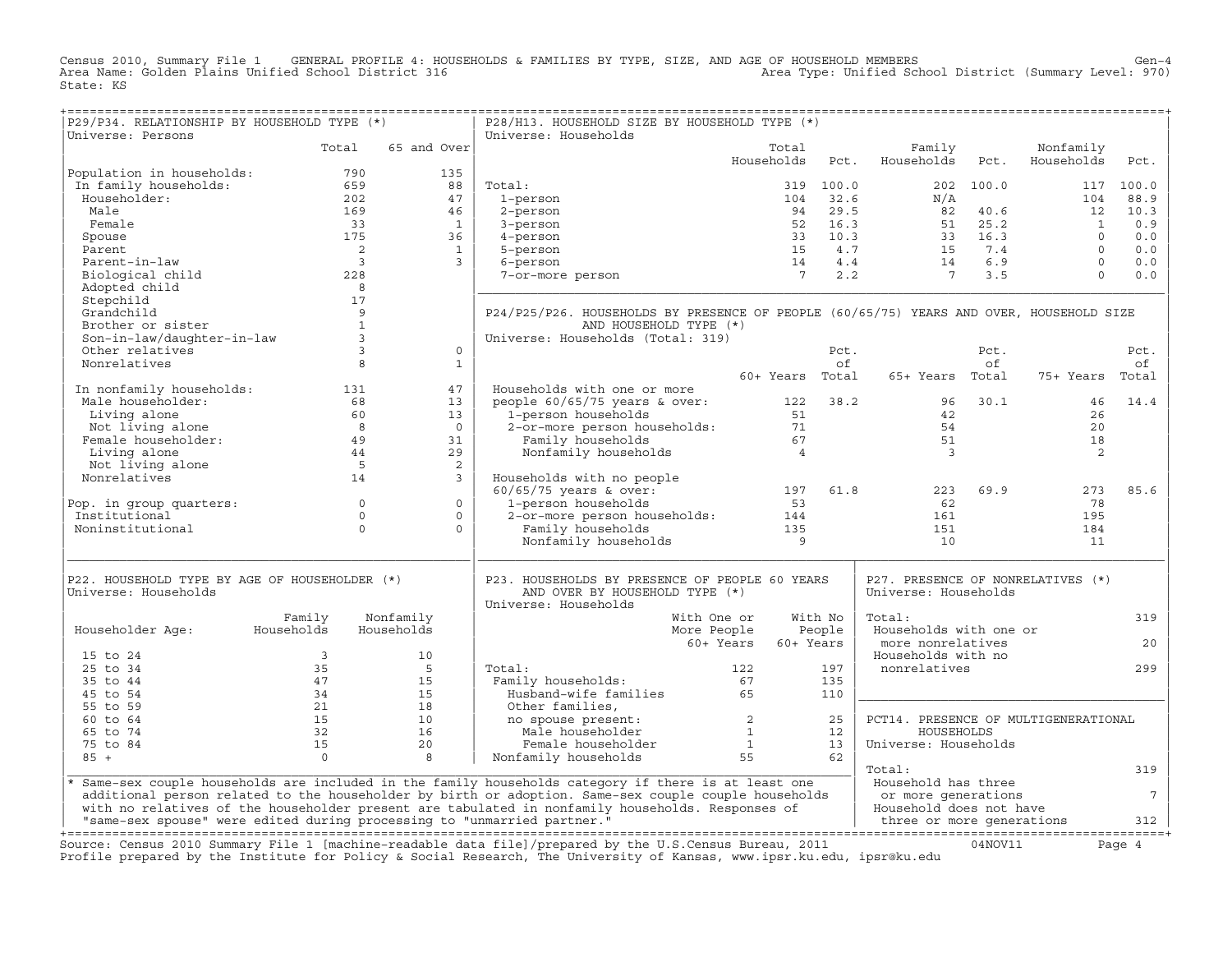Census 2010, Summary File 1 GENERAL PROFILE 5: HUSBAND−WIFE AND UNMARRIED−PARTNER HOUSEHOLDS Gen−5 Area Name: Golden Plains Unified School District 316 Area Type: Unified School District (Summary Level: 970) State: KS

| PCT15. HUSBAND-WIFE AND UNMARRIED-PARTNER HOUSEHOLDS BY SEX                                                                                                                                                                                                |  | PCT17. PRESENCE OF UNMARRIED PARTNER OF HOUSEHOLDER BY HOUSEHOLD TYPE                                                                                                                                                                                                                                                                                                                                                                                                      |                                            |           |                         |
|------------------------------------------------------------------------------------------------------------------------------------------------------------------------------------------------------------------------------------------------------------|--|----------------------------------------------------------------------------------------------------------------------------------------------------------------------------------------------------------------------------------------------------------------------------------------------------------------------------------------------------------------------------------------------------------------------------------------------------------------------------|--------------------------------------------|-----------|-------------------------|
| OF PARTNERS BY PRESENCE OF RELATED AND OWN CHILDREN                                                                                                                                                                                                        |  | FOR THE POPULATION UNDER 18 YEARS IN HOUSEHOLDS                                                                                                                                                                                                                                                                                                                                                                                                                            |                                            |           |                         |
| UNDER 18 YEARS (**)                                                                                                                                                                                                                                        |  | Universe: Population under 18 years in households (excluding householders,                                                                                                                                                                                                                                                                                                                                                                                                 |                                            |           |                         |
| Universe: Households                                                                                                                                                                                                                                       |  | spouses, and unmarried partners) (**)                                                                                                                                                                                                                                                                                                                                                                                                                                      |                                            |           |                         |
|                                                                                                                                                                                                                                                            |  |                                                                                                                                                                                                                                                                                                                                                                                                                                                                            |                                            |           |                         |
| 319 100.0<br>idale households:<br>idale householder:<br>With related children under 18 years<br>68<br>With own children under 18 years<br>156<br>Woo won children under 18 years<br>20 No related children under 18 years<br>20 No related child<br>Total: |  | Total:<br>Spouses, une annumerated the control of the property of the family householder present:<br>In family households:<br>Male householder and male partner<br>Male householder and female partner<br>Female householder and female partner<br>                                                                                                                                                                                                                        |                                            | 222 100.0 |                         |
| Husband-wife households:                                                                                                                                                                                                                                   |  |                                                                                                                                                                                                                                                                                                                                                                                                                                                                            |                                            | 5.9       |                         |
| Male householder:                                                                                                                                                                                                                                          |  |                                                                                                                                                                                                                                                                                                                                                                                                                                                                            |                                            | 5.4       |                         |
|                                                                                                                                                                                                                                                            |  |                                                                                                                                                                                                                                                                                                                                                                                                                                                                            |                                            |           |                         |
|                                                                                                                                                                                                                                                            |  |                                                                                                                                                                                                                                                                                                                                                                                                                                                                            |                                            | 0.5       |                         |
|                                                                                                                                                                                                                                                            |  |                                                                                                                                                                                                                                                                                                                                                                                                                                                                            |                                            | 4.1       |                         |
|                                                                                                                                                                                                                                                            |  |                                                                                                                                                                                                                                                                                                                                                                                                                                                                            |                                            | 0.0       |                         |
|                                                                                                                                                                                                                                                            |  |                                                                                                                                                                                                                                                                                                                                                                                                                                                                            |                                            | 0.9       |                         |
| Female householder:                                                                                                                                                                                                                                        |  |                                                                                                                                                                                                                                                                                                                                                                                                                                                                            |                                            | 0.5       |                         |
|                                                                                                                                                                                                                                                            |  |                                                                                                                                                                                                                                                                                                                                                                                                                                                                            |                                            | 0.0       |                         |
|                                                                                                                                                                                                                                                            |  |                                                                                                                                                                                                                                                                                                                                                                                                                                                                            |                                            | 0.5       |                         |
|                                                                                                                                                                                                                                                            |  |                                                                                                                                                                                                                                                                                                                                                                                                                                                                            |                                            | 0.0       |                         |
|                                                                                                                                                                                                                                                            |  |                                                                                                                                                                                                                                                                                                                                                                                                                                                                            |                                            | 0.0       |                         |
|                                                                                                                                                                                                                                                            |  |                                                                                                                                                                                                                                                                                                                                                                                                                                                                            |                                            |           |                         |
| No related children under 18 years<br>Manarried-partner households:<br>Male householder and male partner:<br>With related children under 18 years<br>12 With own children under 18 years<br>15 Wo come children under 18 years<br>No relat                 |  | No unmarried partner of householder present: $209$ 9<br>In family households: $209$ 9<br>Husband-wife families 209<br>Male householder, no wife present 7<br>Female householder, no husband present 28<br>In nonfamily households 0                                                                                                                                                                                                                                        |                                            | 94.1      |                         |
|                                                                                                                                                                                                                                                            |  |                                                                                                                                                                                                                                                                                                                                                                                                                                                                            |                                            | 94.1      |                         |
|                                                                                                                                                                                                                                                            |  |                                                                                                                                                                                                                                                                                                                                                                                                                                                                            |                                            | 82.9      |                         |
|                                                                                                                                                                                                                                                            |  |                                                                                                                                                                                                                                                                                                                                                                                                                                                                            |                                            | 3.2       |                         |
|                                                                                                                                                                                                                                                            |  |                                                                                                                                                                                                                                                                                                                                                                                                                                                                            |                                            | 8.1       |                         |
|                                                                                                                                                                                                                                                            |  |                                                                                                                                                                                                                                                                                                                                                                                                                                                                            |                                            |           |                         |
|                                                                                                                                                                                                                                                            |  |                                                                                                                                                                                                                                                                                                                                                                                                                                                                            |                                            | 0.0       |                         |
|                                                                                                                                                                                                                                                            |  |                                                                                                                                                                                                                                                                                                                                                                                                                                                                            |                                            |           |                         |
|                                                                                                                                                                                                                                                            |  |                                                                                                                                                                                                                                                                                                                                                                                                                                                                            |                                            |           |                         |
|                                                                                                                                                                                                                                                            |  |                                                                                                                                                                                                                                                                                                                                                                                                                                                                            |                                            |           |                         |
|                                                                                                                                                                                                                                                            |  | PCT16. HOUSEHOLD TYPE BY NUMBER OF PEOPLE UNDER 18 YEARS (EXCLUDING HOUSEHOLDERS,                                                                                                                                                                                                                                                                                                                                                                                          |                                            |           |                         |
|                                                                                                                                                                                                                                                            |  | SPOUSES, AND UNMARRIED PARTNERS (*) (**)                                                                                                                                                                                                                                                                                                                                                                                                                                   |                                            |           |                         |
|                                                                                                                                                                                                                                                            |  | Universe: Households (Total: 319)                                                                                                                                                                                                                                                                                                                                                                                                                                          |                                            |           |                         |
|                                                                                                                                                                                                                                                            |  |                                                                                                                                                                                                                                                                                                                                                                                                                                                                            |                                            |           |                         |
|                                                                                                                                                                                                                                                            |  |                                                                                                                                                                                                                                                                                                                                                                                                                                                                            | -------- Family Households --------        |           |                         |
|                                                                                                                                                                                                                                                            |  |                                                                                                                                                                                                                                                                                                                                                                                                                                                                            | Male                                       | Female    |                         |
|                                                                                                                                                                                                                                                            |  |                                                                                                                                                                                                                                                                                                                                                                                                                                                                            | Householder Householder Nonfamily          |           |                         |
|                                                                                                                                                                                                                                                            |  |                                                                                                                                                                                                                                                                                                                                                                                                                                                                            | Husband/Wife No Wife No Husband Households |           |                         |
|                                                                                                                                                                                                                                                            |  |                                                                                                                                                                                                                                                                                                                                                                                                                                                                            |                                            |           |                         |
|                                                                                                                                                                                                                                                            |  | Total:                                                                                                                                                                                                                                                                                                                                                                                                                                                                     |                                            |           | 117                     |
|                                                                                                                                                                                                                                                            |  |                                                                                                                                                                                                                                                                                                                                                                                                                                                                            |                                            |           | 116                     |
|                                                                                                                                                                                                                                                            |  |                                                                                                                                                                                                                                                                                                                                                                                                                                                                            |                                            |           |                         |
|                                                                                                                                                                                                                                                            |  |                                                                                                                                                                                                                                                                                                                                                                                                                                                                            |                                            |           | $\overline{\mathbf{1}}$ |
|                                                                                                                                                                                                                                                            |  |                                                                                                                                                                                                                                                                                                                                                                                                                                                                            |                                            |           | $\circ$                 |
| All other households:<br>132 41.4                                                                                                                                                                                                                          |  |                                                                                                                                                                                                                                                                                                                                                                                                                                                                            |                                            |           | $\mathbb O$             |
|                                                                                                                                                                                                                                                            |  | $\begin{tabular}{lllllllllllll} \multicolumn{3}{c}{\text{\textwidth}} & & & & & & & 175 & & 13 & & 14 \\ \multicolumn{3}{c}{\text{With}} & \multicolumn{3}{c}{\text{with}} & \multicolumn{3}{c}{\text{in}} & & & & 175 & & 13 & & 14 \\ \multicolumn{3}{c}{\text{With}} & \multicolumn{3}{c}{\text{With}} & \multicolumn{3}{c}{\text{in}} & & & 94 & & 3 & & 3 \\ \multicolumn{3}{c}{\text{With}} & \multicolumn{3}{c}{\text{With}} & \multicolumn{3}{c}{\text{in}} & & &$ |                                            |           | $\mathbf 0$             |
|                                                                                                                                                                                                                                                            |  |                                                                                                                                                                                                                                                                                                                                                                                                                                                                            |                                            |           |                         |
| P33. HOUSEHOLD TYPE FOR THE POPULATION UNDER 18 YEARS IN                                                                                                                                                                                                   |  | * "Families" do not include same-sex married couples even if the marriage was                                                                                                                                                                                                                                                                                                                                                                                              |                                            |           |                         |
| HOUSEHOLDS (**)                                                                                                                                                                                                                                            |  | performed in a state issuing marriage certificates for same-sex couples.                                                                                                                                                                                                                                                                                                                                                                                                   |                                            |           |                         |
| Universe: Population under 18 years in households excluding                                                                                                                                                                                                |  |                                                                                                                                                                                                                                                                                                                                                                                                                                                                            |                                            |           |                         |
| householders, spouses, and unmarried partners                                                                                                                                                                                                              |  |                                                                                                                                                                                                                                                                                                                                                                                                                                                                            |                                            |           |                         |
|                                                                                                                                                                                                                                                            |  |                                                                                                                                                                                                                                                                                                                                                                                                                                                                            |                                            |           |                         |
| Total:                                                                                                                                                                                                                                                     |  | ** Same-sex couple households are included in the family households category                                                                                                                                                                                                                                                                                                                                                                                               |                                            |           |                         |
|                                                                                                                                                                                                                                                            |  | if there is at least one additional person related to the householder by                                                                                                                                                                                                                                                                                                                                                                                                   |                                            |           |                         |
|                                                                                                                                                                                                                                                            |  | birth or adoption. Same-sex couple households with no relatives of the                                                                                                                                                                                                                                                                                                                                                                                                     |                                            |           |                         |
|                                                                                                                                                                                                                                                            |  | householder present are tabulated in nonfamily households. Responses of                                                                                                                                                                                                                                                                                                                                                                                                    |                                            |           |                         |
|                                                                                                                                                                                                                                                            |  | "same-sex spouse" were edited during processing to "unmarried partner."                                                                                                                                                                                                                                                                                                                                                                                                    |                                            |           |                         |
| otal:<br>10.0 In family households:<br>1222 100.0<br>184 In other families:<br>231 99.5<br>184 In other families:<br>237 Male householder, no spouse present<br>20                                                                                         |  |                                                                                                                                                                                                                                                                                                                                                                                                                                                                            |                                            |           |                         |
|                                                                                                                                                                                                                                                            |  |                                                                                                                                                                                                                                                                                                                                                                                                                                                                            |                                            |           |                         |
| In nonfamily households 1 0.5                                                                                                                                                                                                                              |  |                                                                                                                                                                                                                                                                                                                                                                                                                                                                            |                                            |           |                         |
|                                                                                                                                                                                                                                                            |  |                                                                                                                                                                                                                                                                                                                                                                                                                                                                            |                                            |           |                         |
| $\frac{1}{2}$                                                                                                                                                                                                                                              |  |                                                                                                                                                                                                                                                                                                                                                                                                                                                                            |                                            |           |                         |

Source: Census 2010 Summary File 1 [machine-readable data file]/prepared by the U.S.Census Bureau, 2011 Page 5<br>Profile prepared by the Institute for Policy & Social Research, The University of Kansas, www.ip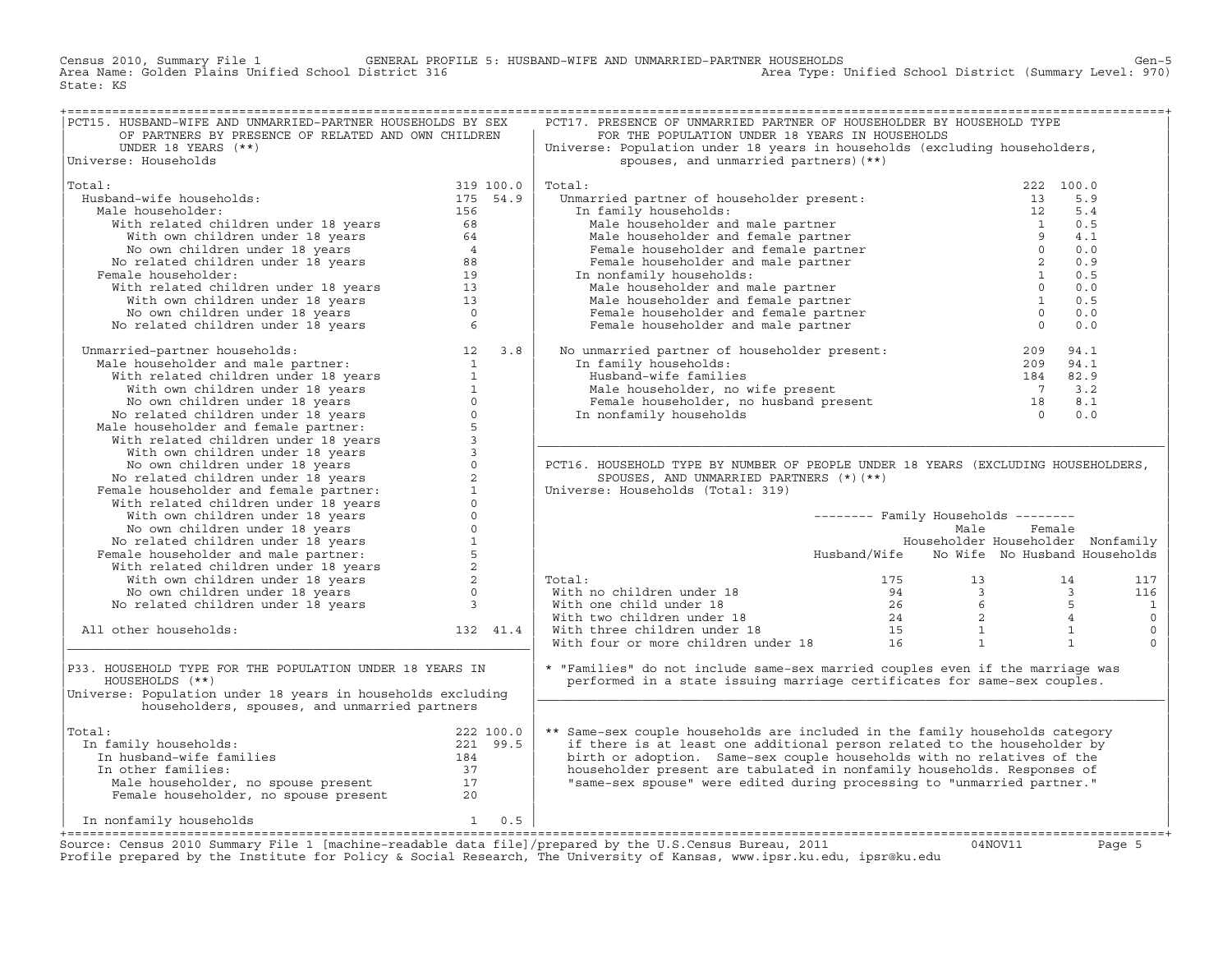Census 2010, Summary File 1 GENERAL PROFILE 6: HOUSING UNIT, TENURE, VACANCY TYPE, HOUSEHOLD SIZE, HOUSEHOLDER RACE/AGE<br>Area Name: Golden Plains Unified School District 316 State: KS

| H1/H3/H4/H5/H10/H11/H12. HOUSING UNITS AND HOUSEHOLD POPULATION<br>BY TENURE; VACANCY STATUS BY TYPE                                                                                                                           |                                                                  |           |                                                                 |                    |                                                                                                                            |                                          |                                                                                                                                                                                                                                                                                                                |                                                                 | H13/H16. TENURE BY HOUSEHOLD SIZE<br>Universe: Occupied Housing Units                                                                                                                                                                                       |                                                |             |                                                                                                                                                                                           |                                      |
|--------------------------------------------------------------------------------------------------------------------------------------------------------------------------------------------------------------------------------|------------------------------------------------------------------|-----------|-----------------------------------------------------------------|--------------------|----------------------------------------------------------------------------------------------------------------------------|------------------------------------------|----------------------------------------------------------------------------------------------------------------------------------------------------------------------------------------------------------------------------------------------------------------------------------------------------------------|-----------------------------------------------------------------|-------------------------------------------------------------------------------------------------------------------------------------------------------------------------------------------------------------------------------------------------------------|------------------------------------------------|-------------|-------------------------------------------------------------------------------------------------------------------------------------------------------------------------------------------|--------------------------------------|
| Universe: Housing Units and Population                                                                                                                                                                                         |                                                                  |           |                                                                 |                    | Average                                                                                                                    |                                          |                                                                                                                                                                                                                                                                                                                |                                                                 |                                                                                                                                                                                                                                                             | Owner Occupied                                 |             | Renter Occupied                                                                                                                                                                           |                                      |
|                                                                                                                                                                                                                                | Units                                                            | Pct.      |                                                                 | Population HH Size |                                                                                                                            |                                          |                                                                                                                                                                                                                                                                                                                |                                                                 | Total                                                                                                                                                                                                                                                       |                                                | Number Pct. |                                                                                                                                                                                           | Number Pct.                          |
| Total:                                                                                                                                                                                                                         |                                                                  | 373 100.0 |                                                                 |                    |                                                                                                                            |                                          | Total Occupied Units:                                                                                                                                                                                                                                                                                          |                                                                 | 319                                                                                                                                                                                                                                                         |                                                | 247 77.4    |                                                                                                                                                                                           | 72 22.6                              |
| Occupied:                                                                                                                                                                                                                      |                                                                  | 319 85.5  |                                                                 | 790                | 2.48                                                                                                                       |                                          |                                                                                                                                                                                                                                                                                                                |                                                                 |                                                                                                                                                                                                                                                             |                                                |             |                                                                                                                                                                                           | 25 24.0                              |
| Owner occupied:                                                                                                                                                                                                                |                                                                  | 247 66.2  |                                                                 | 591                | 2.39                                                                                                                       |                                          |                                                                                                                                                                                                                                                                                                                |                                                                 |                                                                                                                                                                                                                                                             |                                                |             |                                                                                                                                                                                           | 14 14.9                              |
| Owned with a mortgage/loan                                                                                                                                                                                                     | 100 26.8                                                         |           |                                                                 | 284                |                                                                                                                            |                                          |                                                                                                                                                                                                                                                                                                                |                                                                 |                                                                                                                                                                                                                                                             |                                                |             |                                                                                                                                                                                           | 14 26.9                              |
| Owned free and clear                                                                                                                                                                                                           | 147 39.4                                                         |           |                                                                 | 307                |                                                                                                                            |                                          |                                                                                                                                                                                                                                                                                                                |                                                                 |                                                                                                                                                                                                                                                             |                                                |             |                                                                                                                                                                                           | $5 \t15.2$                           |
| Renter occupied                                                                                                                                                                                                                | 147 39.4<br>72 19.3                                              |           |                                                                 | 199                | 2.76                                                                                                                       |                                          |                                                                                                                                                                                                                                                                                                                |                                                                 |                                                                                                                                                                                                                                                             |                                                |             |                                                                                                                                                                                           | 5 33.3                               |
|                                                                                                                                                                                                                                |                                                                  |           |                                                                 |                    |                                                                                                                            |                                          |                                                                                                                                                                                                                                                                                                                |                                                                 | 3-19 UCupied Units: 319<br>2-17 76.0<br>2-person households<br>3-person households<br>4-person households<br>5-person households<br>5-person households<br>5-person households<br>5-person households<br>5-person households<br>5-person household          |                                                |             |                                                                                                                                                                                           | 642.9                                |
| Vacant:                                                                                                                                                                                                                        |                                                                  | 54 14.5   |                                                                 |                    |                                                                                                                            |                                          |                                                                                                                                                                                                                                                                                                                |                                                                 |                                                                                                                                                                                                                                                             |                                                |             |                                                                                                                                                                                           | 3, 42.9                              |
| For rent                                                                                                                                                                                                                       |                                                                  | $7 \t1.9$ |                                                                 |                    |                                                                                                                            |                                          |                                                                                                                                                                                                                                                                                                                |                                                                 |                                                                                                                                                                                                                                                             |                                                |             |                                                                                                                                                                                           |                                      |
|                                                                                                                                                                                                                                |                                                                  |           |                                                                 |                    |                                                                                                                            |                                          |                                                                                                                                                                                                                                                                                                                |                                                                 |                                                                                                                                                                                                                                                             |                                                |             |                                                                                                                                                                                           |                                      |
|                                                                                                                                                                                                                                |                                                                  |           |                                                                 |                    |                                                                                                                            |                                          |                                                                                                                                                                                                                                                                                                                |                                                                 |                                                                                                                                                                                                                                                             |                                                |             |                                                                                                                                                                                           |                                      |
|                                                                                                                                                                                                                                |                                                                  |           |                                                                 |                    |                                                                                                                            |                                          |                                                                                                                                                                                                                                                                                                                |                                                                 |                                                                                                                                                                                                                                                             |                                                |             |                                                                                                                                                                                           |                                      |
| For feur (a) Referred, not occupied<br>For sale only<br>Sold, not occupied<br>For seasonal, recreational,<br>For seasonal, recreational,                                                                                       |                                                                  |           |                                                                 |                    |                                                                                                                            |                                          |                                                                                                                                                                                                                                                                                                                |                                                                 |                                                                                                                                                                                                                                                             |                                                |             |                                                                                                                                                                                           |                                      |
| or occasional use                                                                                                                                                                                                              |                                                                  |           |                                                                 |                    |                                                                                                                            |                                          |                                                                                                                                                                                                                                                                                                                |                                                                 |                                                                                                                                                                                                                                                             |                                                |             |                                                                                                                                                                                           |                                      |
|                                                                                                                                                                                                                                |                                                                  |           |                                                                 |                    |                                                                                                                            |                                          |                                                                                                                                                                                                                                                                                                                |                                                                 |                                                                                                                                                                                                                                                             |                                                |             |                                                                                                                                                                                           |                                      |
| For migrant workers                                                                                                                                                                                                            | $\begin{array}{ccc} 3 & 0.8 \\ 0 & 0.0 \\ 38 & 10.2 \end{array}$ |           |                                                                 |                    |                                                                                                                            |                                          |                                                                                                                                                                                                                                                                                                                |                                                                 |                                                                                                                                                                                                                                                             |                                                |             |                                                                                                                                                                                           |                                      |
| Other                                                                                                                                                                                                                          |                                                                  |           |                                                                 |                    |                                                                                                                            |                                          |                                                                                                                                                                                                                                                                                                                |                                                                 |                                                                                                                                                                                                                                                             |                                                |             |                                                                                                                                                                                           |                                      |
| Universe: Occupied Housing Units<br>Number Pct.<br>Race of Householder<br>Total:<br>White alone<br>Black/African American alone 1 0.3<br>American Ind./Alaska Native alone 5 1.6<br>Asian alone 0 0.0<br>Native Hawaiian/Other |                                                                  |           | Total<br>of<br>Total<br>319 100.0<br>293 91.8                   |                    | Owner Occupied<br>Number Pct.<br>247 77.4<br>237 80.9<br>$\begin{array}{cc} 1 & 100.0 \\ 5 & 100.0 \end{array}$<br>$\circ$ | of<br>Race<br>Group<br><b>Contractor</b> | Renter Occupied<br>Number Pct.<br>72<br>56<br>$\Omega$<br>$\overline{0}$<br>$\overline{0}$                                                                                                                                                                                                                     | of<br>Race<br>Group<br>22.6<br>19.1<br>0.0<br>0.0<br>$\sim 100$ | Universe: Occupied Housing Units<br>Total:                                                                                                                                                                                                                  | With children under 18<br>No children under 18 |             | Owner<br>Occupied<br>247<br>68<br>179                                                                                                                                                     | Renter<br>Occupied<br>72<br>35<br>37 |
| Pacific Islander alone                                                                                                                                                                                                         |                                                                  |           | $\begin{array}{ccc} 0 & 0.0 \\ 18 & 5.6 \\ 2 & 0.6 \end{array}$ |                    | $0 \qquad \qquad .$                                                                                                        |                                          | $\overline{0}$                                                                                                                                                                                                                                                                                                 | $\sim 10^{-11}$                                                 | H17. TENURE BY AGE OF HOUSEHOLDER                                                                                                                                                                                                                           |                                                |             |                                                                                                                                                                                           |                                      |
| Some Other Race alone                                                                                                                                                                                                          |                                                                  |           |                                                                 |                    | 2 11.1                                                                                                                     |                                          | 16                                                                                                                                                                                                                                                                                                             | 88.9                                                            | Universe: Occupied Housing Units                                                                                                                                                                                                                            |                                                |             |                                                                                                                                                                                           |                                      |
| Two or More Races                                                                                                                                                                                                              |                                                                  |           |                                                                 |                    | 2, 100.0                                                                                                                   |                                          | $\Omega$                                                                                                                                                                                                                                                                                                       | 0.0                                                             |                                                                                                                                                                                                                                                             |                                                |             |                                                                                                                                                                                           |                                      |
|                                                                                                                                                                                                                                |                                                                  |           |                                                                 |                    |                                                                                                                            |                                          |                                                                                                                                                                                                                                                                                                                |                                                                 | Age of<br>Householder                                                                                                                                                                                                                                       | Owner Occupied<br>Number                       | Pct.        | Renter Occupied<br>Number                                                                                                                                                                 | Pct.                                 |
| Hispanic or Latino                                                                                                                                                                                                             |                                                                  | 28        | 8.8                                                             |                    | 10 35.7                                                                                                                    |                                          | 18                                                                                                                                                                                                                                                                                                             | 64.3                                                            | Total:                                                                                                                                                                                                                                                      |                                                | 247 100.0   |                                                                                                                                                                                           | 72 100.0                             |
| Not Hispanic or Latino: 291<br>White alone 286                                                                                                                                                                                 |                                                                  |           |                                                                 |                    |                                                                                                                            |                                          |                                                                                                                                                                                                                                                                                                                |                                                                 | 15 to 24                                                                                                                                                                                                                                                    | 6                                              | 2.4         | $7\phantom{0}$                                                                                                                                                                            | 9.7                                  |
|                                                                                                                                                                                                                                |                                                                  |           | 91.2                                                            |                    | 237 81.4                                                                                                                   |                                          |                                                                                                                                                                                                                                                                                                                | 54 18.6                                                         |                                                                                                                                                                                                                                                             |                                                |             | 16                                                                                                                                                                                        | 22.2                                 |
|                                                                                                                                                                                                                                |                                                                  |           | 89.7                                                            |                    |                                                                                                                            |                                          |                                                                                                                                                                                                                                                                                                                |                                                                 |                                                                                                                                                                                                                                                             |                                                |             |                                                                                                                                                                                           | 36.1                                 |
|                                                                                                                                                                                                                                |                                                                  |           |                                                                 |                    |                                                                                                                            |                                          |                                                                                                                                                                                                                                                                                                                |                                                                 |                                                                                                                                                                                                                                                             |                                                |             |                                                                                                                                                                                           | 15.3                                 |
|                                                                                                                                                                                                                                |                                                                  |           |                                                                 |                    |                                                                                                                            |                                          |                                                                                                                                                                                                                                                                                                                |                                                                 |                                                                                                                                                                                                                                                             |                                                |             |                                                                                                                                                                                           | 4.2                                  |
| White alone<br>Black/African American alone 1 0.3<br>American Ind./Alaska Native alone 3 0.9<br>Asian alone 0 0.0                                                                                                              |                                                                  |           |                                                                 |                    |                                                                                                                            |                                          |                                                                                                                                                                                                                                                                                                                |                                                                 |                                                                                                                                                                                                                                                             |                                                |             |                                                                                                                                                                                           | 5.6                                  |
| Native Hawaiian/Other                                                                                                                                                                                                          |                                                                  |           |                                                                 |                    |                                                                                                                            |                                          | $\begin{bmatrix} 1 & 100.0 & 54 & 18.9 \\ 1 & 100.0 & 0 & 0.0 \\ 3 & 100.0 & 0 & 0.0 \\ 0 & 0 & 0 & 0.0 \\ 0 & 0 & 0 & 0.0 \\ 0 & 0 & 0 & 0.0 \\ 0 & 0 & 0 & 0.0 \\ 0 & 0 & 0 & 0.0 \\ 0 & 0 & 0 & 0.0 \\ 0 & 0 & 0 & 0.0 \\ 0 & 0 & 0 & 0.0 \\ 0 & 0 & 0 & 0.0 \\ 0 & 0 & 0 & 0.0 \\ 0 & 0 & 0 & 0.0 \\ 0 & $ |                                                                 | 25 to 34<br>35 to 34<br>35 to 44<br>45 to 54<br>36 14.6<br>45 to 54<br>38 15.4<br>55 to 59<br>36 14.6<br>60 to 64<br>21 8.5<br>46 18.5<br>46 33 13.4<br>46 33 13.4<br>46 33 13.4<br>46 33 13.4<br>55 to 84<br>46 33 13.4<br>55 to 84<br>46 33 13.4<br>7 2.8 |                                                |             | $\begin{array}{cccc} 24 & 9.7 & 16 & 2 \\ 36 & 14.6 & 26 & 3 \\ 38 & 15.4 & 11 & 1 \\ 36 & 14.6 & 11 & 1 \\ 21 & 8.5 & 4 \\ 46 & 18.6 & 2 \\ 33 & 13.4 & 2 \\ 7 & 3.9 & 2 \\ \end{array}$ | $2.8\,$                              |
| Pacific Islander alone                                                                                                                                                                                                         |                                                                  |           |                                                                 |                    | $\circ$                                                                                                                    |                                          | $\overline{0}$                                                                                                                                                                                                                                                                                                 | <b>Contractor</b>                                               |                                                                                                                                                                                                                                                             |                                                |             |                                                                                                                                                                                           | 2.8                                  |
| Some Other Race alone                                                                                                                                                                                                          |                                                                  |           |                                                                 |                    | $\circ$                                                                                                                    | $\mathcal{L}$                            | $\circ$                                                                                                                                                                                                                                                                                                        | $\sim 10^{-11}$                                                 | $85 +$                                                                                                                                                                                                                                                      |                                                |             | $\sim$ 1                                                                                                                                                                                  | 1.4                                  |
| Two or More Races                                                                                                                                                                                                              |                                                                  |           | $\begin{array}{ccc} 0 & 0.0 \ 0 & 0.0 \ 1 & 0.3 \end{array}$    |                    | 1 100.0                                                                                                                    |                                          | $\Omega$                                                                                                                                                                                                                                                                                                       | 0.0                                                             |                                                                                                                                                                                                                                                             |                                                |             |                                                                                                                                                                                           |                                      |
|                                                                                                                                                                                                                                |                                                                  |           |                                                                 |                    |                                                                                                                            |                                          |                                                                                                                                                                                                                                                                                                                |                                                                 |                                                                                                                                                                                                                                                             |                                                |             |                                                                                                                                                                                           |                                      |

+===================================================================================================================================================+Source: Census 2010 Summary File 1 [machine−readable data file]/prepared by the U.S.Census Bureau, 2011 04NOV11 Page 6 Profile prepared by the Institute for Policy & Social Research, The University of Kansas, www.ipsr.ku.edu, ipsr@ku.edu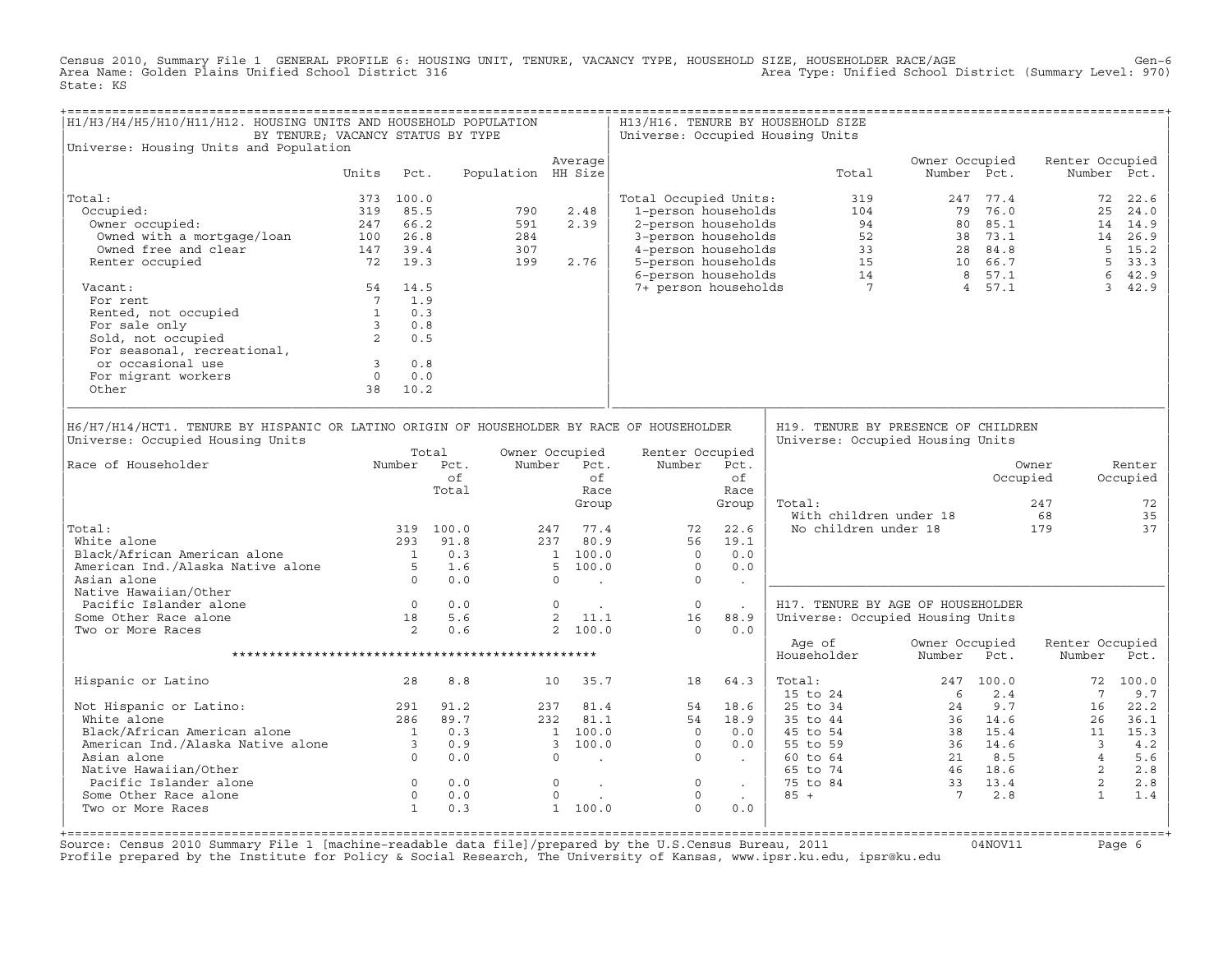Census 2010, Summary File 1 GENERAL PROFILE 7: TENURE BY HOUSEHOLD TYPE BY AGE; NONFAMILY HOUSEHOLDS; NONRELATIVES Gen−7<br>Area Name: Golden Plains Unified School District 316 Area Type: Unified School District (Summary Level: 970) State: KS

| H18. TENURE BY HOUSEHOLD TYPE BY AGE OF HOUSEHOLDER (*)                                                                                                                                                                                                     |                 |                                              |                         |                                           |                                        |                                   |                                           |                                                                                                                                                                                                                                                                                                                                       |                     |                 |                  |
|-------------------------------------------------------------------------------------------------------------------------------------------------------------------------------------------------------------------------------------------------------------|-----------------|----------------------------------------------|-------------------------|-------------------------------------------|----------------------------------------|-----------------------------------|-------------------------------------------|---------------------------------------------------------------------------------------------------------------------------------------------------------------------------------------------------------------------------------------------------------------------------------------------------------------------------------------|---------------------|-----------------|------------------|
| Universe: Occupied Housing Units                                                                                                                                                                                                                            |                 |                                              |                         |                                           |                                        |                                   |                                           |                                                                                                                                                                                                                                                                                                                                       |                     |                 |                  |
|                                                                                                                                                                                                                                                             |                 |                                              |                         |                                           |                                        |                                   |                                           | Householder Householder Householder Householder Pct. Householder Householder Householder Householder Pct.                                                                                                                                                                                                                             |                     |                 |                  |
|                                                                                                                                                                                                                                                             |                 |                                              |                         |                                           |                                        | Any Age 15 to 34 35 to 64 65+ 65+ |                                           | Any Age 15 to 34 35 to 64 65+ 65+                                                                                                                                                                                                                                                                                                     |                     |                 |                  |
|                                                                                                                                                                                                                                                             |                 |                                              |                         |                                           |                                        |                                   |                                           |                                                                                                                                                                                                                                                                                                                                       |                     |                 |                  |
| Family households:                                                                                                                                                                                                                                          |                 |                                              |                         |                                           |                                        |                                   |                                           |                                                                                                                                                                                                                                                                                                                                       |                     | $26$ 1 2.4      |                  |
|                                                                                                                                                                                                                                                             |                 |                                              |                         |                                           |                                        |                                   |                                           |                                                                                                                                                                                                                                                                                                                                       |                     |                 | $1 \quad 3.4$    |
|                                                                                                                                                                                                                                                             |                 |                                              |                         |                                           |                                        |                                   |                                           |                                                                                                                                                                                                                                                                                                                                       |                     |                 | $0 \t 0.0$       |
|                                                                                                                                                                                                                                                             |                 |                                              |                         |                                           |                                        |                                   |                                           |                                                                                                                                                                                                                                                                                                                                       |                     |                 | $\circ$<br>0.0   |
| 91 Family households:<br>Husband-wife families:<br>Other families, no spouse present:<br>Male householder<br>Male householder<br>Female householder<br>8 0 8 0 0.0 7 3 4<br>8 0 0.0 7 3 4<br>20<br>8 0 0.0 7 3 4<br>20<br>8 20<br>8 20<br>8 20<br>8 20<br>8 |                 |                                              |                         |                                           |                                        |                                   |                                           |                                                                                                                                                                                                                                                                                                                                       |                     |                 | $\circ$<br>$0.0$ |
| Nonfamily households:                                                                                                                                                                                                                                       |                 | $87$<br>$47$                                 | 87 8<br>$7\overline{ }$ | $\frac{4 \text{ C}}{28}$<br>28<br>23<br>5 |                                        | 40                                |                                           | $\begin{array}{cccccccc} 4\,0 & 4\,6\,.\,0 & & & & 3\,0 & & & 8 & & 18 & & 4 & 13\,.3 \\ 12 & 25.\,5 & & & 21 & & 5 & & 15 & & 1 & 4\,.8 \\ 12 & 28.\,6 & & & 18 & & 4 & 13 & & 1 & 5\,.6 \\ 0 & 0\,.0 & & & 3 & & 1 & & 2 & & 0 & 0\,.0 \\ 28 & 70.\,0 & & & 9 & & 3 & & 3 & & 3 & 3\,.3 \\ 26 & 70.\,3 & & & 7 & & 1 & & 3 & & 3 &$ |                     |                 |                  |
| Male householder:                                                                                                                                                                                                                                           |                 |                                              | $7\overline{ }$         |                                           |                                        |                                   |                                           |                                                                                                                                                                                                                                                                                                                                       |                     |                 |                  |
| Living alone                                                                                                                                                                                                                                                |                 |                                              | $\overline{7}$          |                                           |                                        |                                   |                                           |                                                                                                                                                                                                                                                                                                                                       |                     |                 |                  |
| Not living alone                                                                                                                                                                                                                                            |                 |                                              | $\overline{0}$          |                                           | $\begin{array}{c} 5 \\ 12 \end{array}$ |                                   |                                           |                                                                                                                                                                                                                                                                                                                                       |                     |                 |                  |
| Female householder:                                                                                                                                                                                                                                         |                 | $\begin{array}{c} 42 \\ 5 \\ 40 \end{array}$ | $\Omega$                |                                           |                                        |                                   |                                           |                                                                                                                                                                                                                                                                                                                                       |                     |                 |                  |
| Living alone                                                                                                                                                                                                                                                | $\frac{37}{3}$  |                                              | $\circ$                 |                                           | 11                                     |                                   |                                           |                                                                                                                                                                                                                                                                                                                                       |                     |                 |                  |
| Not living alone                                                                                                                                                                                                                                            |                 | $\overline{\phantom{a}}$                     | $\Omega$                |                                           | $\overline{1}$                         |                                   |                                           |                                                                                                                                                                                                                                                                                                                                       |                     |                 |                  |
| SPOUSES, AND UNMARRIED PARTNERS)<br>Universe: Occupied Housing Units                                                                                                                                                                                        |                 |                                              |                         |                                           |                                        | Universe: Nonfamily Households    |                                           | Total<br>Male                                                                                                                                                                                                                                                                                                                         | Pct.<br>of          | Female          | Pct.<br>оf       |
|                                                                                                                                                                                                                                                             | Own<br>Children | Related<br>Children                          | Children                | Total                                     |                                        |                                   |                                           | Householder Householder Total Householder Total                                                                                                                                                                                                                                                                                       |                     |                 |                  |
|                                                                                                                                                                                                                                                             |                 |                                              |                         |                                           | Total:                                 |                                   |                                           |                                                                                                                                                                                                                                                                                                                                       |                     |                 |                  |
| Total:                                                                                                                                                                                                                                                      |                 |                                              |                         | 319                                       |                                        |                                   |                                           |                                                                                                                                                                                                                                                                                                                                       |                     |                 |                  |
|                                                                                                                                                                                                                                                             |                 |                                              |                         | 247                                       |                                        |                                   |                                           |                                                                                                                                                                                                                                                                                                                                       |                     |                 |                  |
|                                                                                                                                                                                                                                                             |                 |                                              |                         | 68                                        |                                        |                                   |                                           |                                                                                                                                                                                                                                                                                                                                       |                     |                 |                  |
|                                                                                                                                                                                                                                                             |                 |                                              |                         | 10                                        |                                        |                                   |                                           |                                                                                                                                                                                                                                                                                                                                       |                     |                 |                  |
|                                                                                                                                                                                                                                                             |                 |                                              |                         | 16                                        |                                        |                                   |                                           |                                                                                                                                                                                                                                                                                                                                       |                     |                 | 38.5             |
|                                                                                                                                                                                                                                                             |                 |                                              |                         | 42                                        |                                        |                                   |                                           |                                                                                                                                                                                                                                                                                                                                       |                     |                 | 3, 27.3          |
|                                                                                                                                                                                                                                                             |                 |                                              |                         | 179                                       |                                        |                                   |                                           | Not living alone:<br>Householder 15 to 64 11 8 72.7 3<br>Householder 65 and over 2 0 0.0 2                                                                                                                                                                                                                                            |                     |                 | 2, 100.0         |
| Renter occupied:                                                                                                                                                                                                                                            |                 |                                              |                         | 72                                        |                                        |                                   |                                           |                                                                                                                                                                                                                                                                                                                                       |                     |                 |                  |
|                                                                                                                                                                                                                                                             |                 |                                              |                         | 35                                        |                                        |                                   | PCT19. NONRELATIVES BY HOUSEHOLD TYPE (*) |                                                                                                                                                                                                                                                                                                                                       |                     |                 |                  |
|                                                                                                                                                                                                                                                             |                 |                                              |                         | $7\overline{ }$                           |                                        | Universe: Nonrelatives            |                                           |                                                                                                                                                                                                                                                                                                                                       |                     |                 |                  |
|                                                                                                                                                                                                                                                             |                 |                                              |                         | 13                                        |                                        |                                   |                                           |                                                                                                                                                                                                                                                                                                                                       | Pct.                |                 | Pct.             |
|                                                                                                                                                                                                                                                             |                 |                                              |                         | 15                                        |                                        |                                   | In Total                                  | In Family                                                                                                                                                                                                                                                                                                                             |                     | of In Nonfamily | оf               |
| Renter occupied:<br>72 72<br>With children under 18:<br>735 35<br>Under 6 only 75<br>77 7<br>Under 6 and 6 to 17<br>6 to 17 years only 16<br>No children under 18 37 37                                                                                     |                 |                                              |                         | 37                                        |                                        |                                   |                                           | Households Households Total Households Total                                                                                                                                                                                                                                                                                          |                     |                 |                  |
|                                                                                                                                                                                                                                                             |                 |                                              |                         |                                           | Total:                                 |                                   |                                           |                                                                                                                                                                                                                                                                                                                                       |                     |                 |                  |
|                                                                                                                                                                                                                                                             |                 |                                              |                         |                                           |                                        | Roomer or boarder                 |                                           |                                                                                                                                                                                                                                                                                                                                       |                     |                 |                  |
|                                                                                                                                                                                                                                                             |                 |                                              |                         |                                           |                                        | Housemate or roommate             |                                           |                                                                                                                                                                                                                                                                                                                                       |                     |                 |                  |
|                                                                                                                                                                                                                                                             |                 |                                              |                         |                                           |                                        | Unmarried partner                 |                                           | $\begin{array}{cccccc} 22 & 8 & 36.4 & 14 & 63.6 \\ 3 & 0 & 0.0 & 3 & 100.0 \\ 2 & 0 & 0.0 & 2 & 100.0 \\ 12 & 6 & 50.0 & 6 & 50.0 \\ 5 & 6 & 50.0 & 3 & 60.0 \\ \end{array}$                                                                                                                                                         |                     |                 |                  |
|                                                                                                                                                                                                                                                             |                 |                                              |                         |                                           |                                        | Other nonrelatives                |                                           | $-5$                                                                                                                                                                                                                                                                                                                                  | $2^{\circ}$<br>40.0 | 3               | 60.0             |

design to the control of the control of the control of the control of the control of the control of the control of the control of the control of the control of the control of the control of the control of the control of th |\* Same−sex couple households are included in the family households category if there is at least one additional person related to the householder | | by birth or adoption. Same−sex couple households with no relatives of the householder present are tabulated in nonfamily households. | | "Nonfamily households" consist of people living alone and households which do not have any members related to the householder. Nonrelatives | include any household member not related to the householder by birth, marriage, or adoption. This includes unmarried partners. Responses of | "same−sex spouse" were edited during processing to "unmarried partner." |

|\_\_\_\_\_\_\_\_\_\_\_\_\_\_\_\_\_\_\_\_\_\_\_\_\_\_\_\_\_\_\_\_\_\_\_\_\_\_\_\_\_\_\_\_\_\_\_\_\_\_\_\_\_\_\_\_\_\_\_\_\_\_\_\_|\_\_\_\_\_\_\_\_\_\_\_\_\_\_\_\_\_\_\_\_\_\_\_\_\_\_\_\_\_\_\_\_\_\_\_\_\_\_\_\_\_\_\_\_\_\_\_\_\_\_\_\_\_\_\_\_\_\_\_\_\_\_\_\_\_\_\_\_\_\_\_\_\_\_\_\_\_\_\_\_\_\_|

+===================================================================================================================================================+ Source: Census 2010 Summary File 1 [machine−readable data file]/prepared by the U.S.Census Bureau, 2011 04NOV11 Page 7 Profile prepared by the Institute for Policy & Social Research, The University of Kansas, www.ipsr.ku.edu, ipsr@ku.edu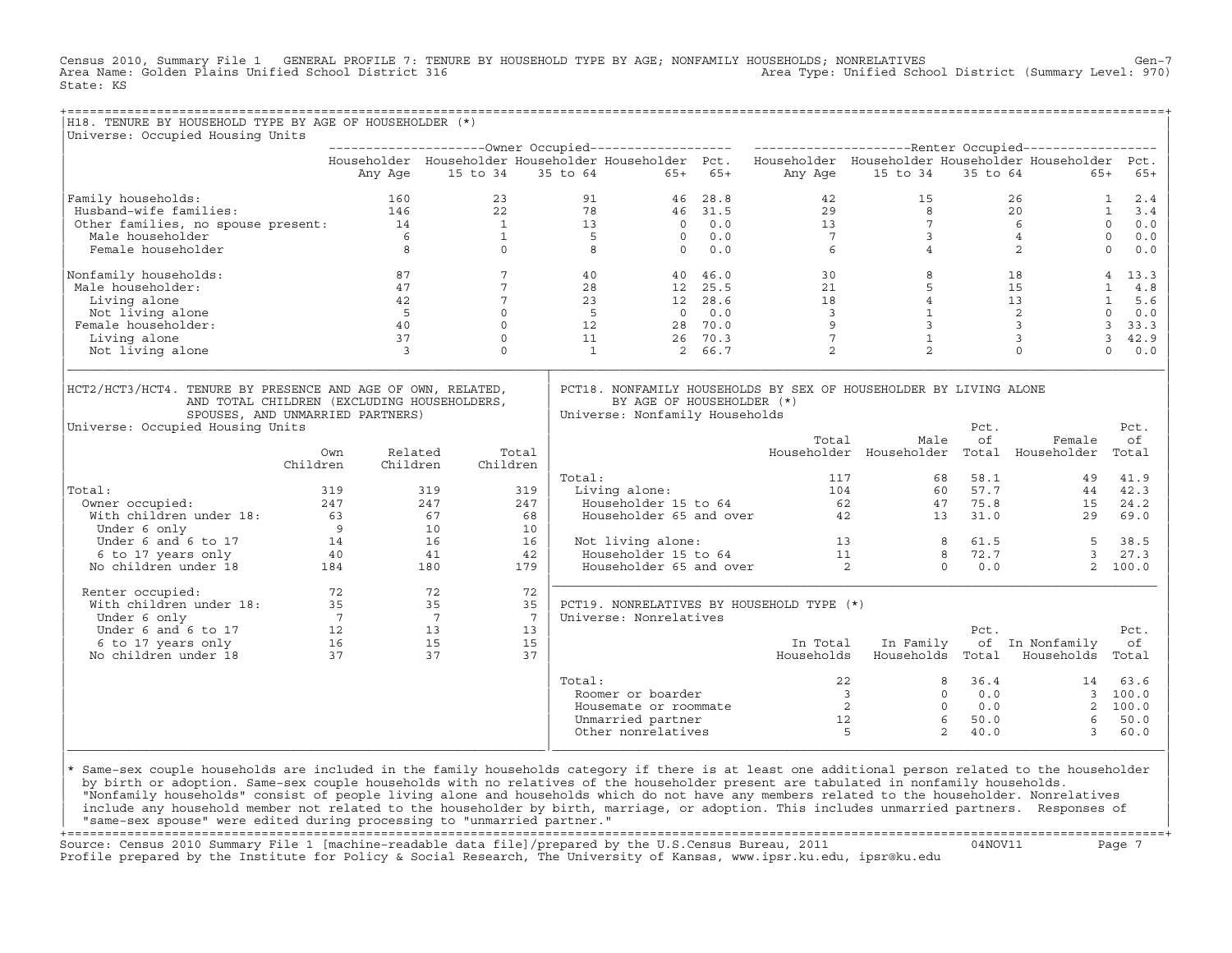Census 2010, Summary File 1 GENERAL PROFILE 8: GROUP QUARTERS POPULATION BY SEX BY AGE BY DETAILED TYPE Ghool District (Summary Level: 970)<br>Area Name: Golden Plains Unified School District 316 (Summary Level: 970) State: KS

## +===================================================================================================================================================+ |PCT20/PCT21. GROUP QUARTERS POPULATION BY SEX BY AGE BY GROUP QUARTERS TYPE |

| Universe: Population in Group Quarters                   |          |              |                          |                                                                      |              |                          |              |
|----------------------------------------------------------|----------|--------------|--------------------------|----------------------------------------------------------------------|--------------|--------------------------|--------------|
|                                                          |          |              | Total 18 to 64 65 & Over |                                                                      |              | Total 18 to 64 65 & Over |              |
| Total:                                                   | $\Omega$ | $\Omega$     |                          | $0$  Male:                                                           | $\Omega$     | $\cap$                   | $\Omega$     |
| Institutionalized population:                            | $\Omega$ | $\Omega$     | $\circ$                  | Institutionalized population:<br>Correctional facilities for adults: | $\Omega$     | $\Omega$                 | $\circ$      |
| Correctional facilities for adults:                      | $\Omega$ | $\Omega$     | $\Omega$                 |                                                                      | $\Omega$     | $\Omega$                 | $\circ$      |
| Federal detention centers                                | $\Omega$ | $\Omega$     | $\Omega$                 | Federal detention centers                                            | $\Omega$     | $\Omega$                 | $\Omega$     |
| Federal prisons                                          | $\Omega$ | $\Omega$     | $\circ$                  | Federal prisons                                                      | $\Omega$     | $\Omega$                 | $\circ$      |
| State prisons                                            | $\Omega$ | $\Omega$     | $\Omega$                 | State prisons                                                        | $\Omega$     | $\Omega$                 | $\circ$      |
| Local jails and other municipal                          |          |              |                          | Local jails and other municipal                                      |              |                          |              |
| confinement facilities                                   | $\Omega$ | $\Omega$     | $\Omega$                 | confinement facilities                                               | $\Omega$     | $\Omega$                 | $\mathbf 0$  |
| Correctional residential facilities                      | $\Omega$ | $\Omega$     | $\Omega$                 | Correctional residential facilities                                  | $\Omega$     | $\Omega$                 | $\circ$      |
| Military disciplinary barracks & jails                   | $\Omega$ | $\Omega$     | $\Omega$                 | Military disciplinary barracks & jails                               | $\Omega$     | $\Omega$                 | $\Omega$     |
| Juvenile facilities:                                     | $\Omega$ | $\Omega$     | $\Omega$                 | Juvenile facilities:                                                 | $\Omega$     | $\Omega$                 | $\Omega$     |
| Group homes for juveniles                                |          |              |                          | Group homes for juveniles                                            |              |                          |              |
| (non-correctional)                                       | $\circ$  | $\Omega$     | $\circ$                  | (non-correctional)                                                   | $\Omega$     | $\Omega$                 | $\circ$      |
| Residential treatment centers for                        |          |              |                          | Residential treatment centers for                                    |              |                          |              |
| juveniles (non-correctional)                             | $\Omega$ | $\Omega$     | $\Omega$                 | juveniles (non-correctional)                                         | $\Omega$     | $\Omega$                 | $\Omega$     |
| Correctional facilities intended for                     |          |              |                          | Correctional facilities intended for                                 |              |                          |              |
| juveniles                                                | $\Omega$ | $\Omega$     | $\Omega$                 | iuveniles                                                            | $\Omega$     | $\Omega$                 | $\circ$      |
| Nursing facilities/Skilled-nursing fac.                  | $\Omega$ | $\Omega$     | $\Omega$                 | Nursing facilities/Skilled-nursing fac.                              | $\Omega$     | $\Omega$                 | $\Omega$     |
| Other institutional facilities:                          | $\Omega$ | $\Omega$     | $\circ$                  | Other institutional facilities:                                      | $\Omega$     | $\Omega$                 | $\circ$      |
| Mental (Psychiatric) hospitals and                       |          |              |                          | Mental (Psychiatric) hospitals and                                   |              |                          |              |
| psychiatric units in other hospitals                     | $\Omega$ | $\Omega$     | $\Omega$                 | psychiatric units in other hospitals                                 | $\Omega$     | $\Omega$                 | $\Omega$     |
| Hospitals with patients who have no                      |          |              |                          | Hospitals with patients who have no                                  |              |                          |              |
| usual home elsewhere                                     | $\Omega$ | $\Omega$     | $\Omega$                 | usual home elsewhere                                                 | $\Omega$     | $\Omega$                 | $\circ$      |
| In-patient hospice facilities                            | $\Omega$ | $\Omega$     | $\Omega$                 | In-patient hospice facilities                                        | $\Omega$     | $\Omega$                 | $\Omega$     |
| Military treatment facilities with                       | $\Omega$ | $\Omega$     | $\Omega$                 | Military treatment facilities with                                   | $\Omega$     | $\Omega$                 | $\circ$      |
| assigned patients<br>Residential schools for people with |          |              |                          | assigned patients<br>Residential schools for people with             |              |                          |              |
| disabilities                                             | $\Omega$ | $\Omega$     | $\Omega$                 | disabilities                                                         | $\Omega$     | $\Omega$                 | $\Omega$     |
|                                                          |          |              |                          |                                                                      |              |                          |              |
| Noninstitutionalized population:                         | $\circ$  | $\mathbf{0}$ | $\Omega$                 | Noninstitutionalized population:                                     | $\circ$      | $\Omega$                 | $\circ$      |
| College/University student housing                       | $\Omega$ | $\Omega$     | $\Omega$                 | College/University student housing                                   | $\Omega$     | $\Omega$                 | $\Omega$     |
| Military quarters:                                       | $\Omega$ | $\Omega$     | $\Omega$                 | Military quarters:                                                   | $\Omega$     | $\Omega$                 | $\Omega$     |
| Military barracks and dormitories                        |          |              |                          | Military barracks and dormitories                                    |              |                          |              |
| (non-disciplinary)                                       | $\Omega$ | $\Omega$     | $\Omega$                 | (non-disciplinary)                                                   | $\Omega$     | $\Omega$                 | $\circ$      |
| Military ships                                           | $\Omega$ | $\Omega$     | $\Omega$                 | Military ships                                                       | $\Omega$     | $\Omega$                 | $\Omega$     |
| Other noninstitutional facilities:                       | $\circ$  | $\Omega$     | $\Omega$                 | Other noninstitutional facilities:                                   | $\mathbf{0}$ | $\Omega$                 | $\circ$      |
| Emergency and transitional shelters                      |          |              |                          | Emergency and transitional shelters                                  |              |                          |              |
| (with sleeping facilities) for people                    |          |              |                          | (with sleeping facilities) for people                                |              |                          |              |
| experiencing homelessness                                | $\Omega$ | $\Omega$     | $\Omega$                 | experiencing homelessness                                            | $\Omega$     | $\Omega$                 | $\Omega$     |
| Group homes intended for adults                          | $\Omega$ | $\circ$      | $\circ$                  | Group homes intended for adults                                      | $\circ$      | $\Omega$                 | $\circ$      |
| Residential treatment centers, adults                    | $\circ$  | $\mathbf{0}$ | $\circ$                  | Residential treatment centers, adults                                | $\Omega$     | $\Omega$                 | $\circ$      |
| Maritime/merchant vessels                                | $\Omega$ | $\Omega$     | $\Omega$                 | Maritime/merchant vessels                                            | $\Omega$     | $\Omega$                 | $\mathbf{0}$ |
| Workers group living quarters and                        |          |              |                          | Workers group living quarters and                                    |              |                          |              |
| Job Corps centers                                        | $\Omega$ | $\mathbf{0}$ | $\circ$                  | Job Corps centers                                                    | $\mathbf 0$  | $\Omega$                 | $\circ$      |
| Other noninstitutional facilities                        | $\Omega$ | $\Omega$     | $\Omega$                 | Other noninstitutional facilities                                    | $\Omega$     | $\Omega$                 | $\Omega$     |
|                                                          |          |              |                          |                                                                      |              |                          |              |

Source: Census 2010 Summary File 1 [machine-readable data file]/prepared by the U.S.Census Bureau, 2011 Page 8<br>Profile prepared by the Institute for Policy & Social Research, The University of Kansas, www.ip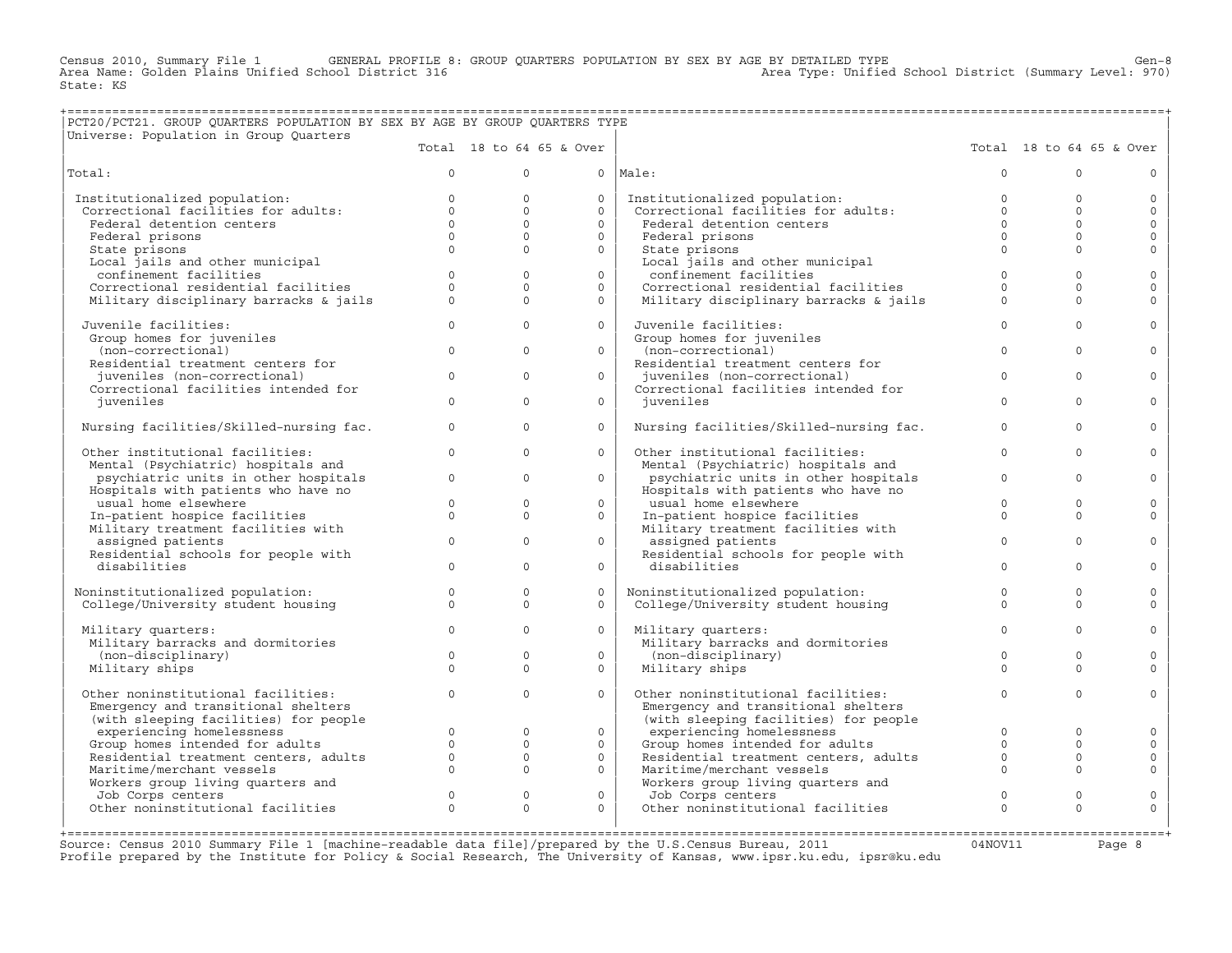Census 2010, Summary File 1 GENERAL PROFILE 9: GROUP QUARTERS POPULATION BY SEX BY DETAILED AGE Gen−9 Area Name: Golden Plains Unified School District 316 Area Type: Unified School District (Summary Level: 970) State: KS

| PCO1-PCO10/PCT21/P12. GROUP QUARTERS POPULATION BY SEX BY AGE BY GROUP QUARTERS TYPE (*** % OF TOTAL POPULATION IN THIS AGE GROUP)<br>Universe: Population in Group Quarters |                              |             |          |                                                   |             |          |                                                                                                         |          |                                   |          |                     |
|------------------------------------------------------------------------------------------------------------------------------------------------------------------------------|------------------------------|-------------|----------|---------------------------------------------------|-------------|----------|---------------------------------------------------------------------------------------------------------|----------|-----------------------------------|----------|---------------------|
|                                                                                                                                                                              |                              | $***$       |          |                                                   |             |          | -------------- Institutionalized Population ------------- ------ Noninstitutionalized Population ------ |          |                                   |          |                     |
|                                                                                                                                                                              | Group Pct.<br>Quarters Total |             |          | Correctional<br>Facilities                        | Juvenile    | Nursing  | Other                                                                                                   |          | College/<br>University<br>Student | Military | Other               |
|                                                                                                                                                                              | Total                        | Pop.        |          | Total for Adults Facilities Facilities Facilities |             |          |                                                                                                         | Total    | Housing                           |          | Quarters Facilities |
| Total:                                                                                                                                                                       |                              |             |          |                                                   |             |          |                                                                                                         |          |                                   |          |                     |
| Under 5 years                                                                                                                                                                |                              |             |          |                                                   |             |          |                                                                                                         |          |                                   |          |                     |
| 5 to 9 years                                                                                                                                                                 |                              |             |          |                                                   |             |          |                                                                                                         |          |                                   |          |                     |
| 10 to 14 years                                                                                                                                                               |                              |             |          |                                                   |             |          |                                                                                                         |          |                                   |          |                     |
| 15 to 19 years                                                                                                                                                               |                              |             |          |                                                   |             |          |                                                                                                         |          |                                   |          |                     |
| 20 to 24 years                                                                                                                                                               |                              |             |          |                                                   |             |          |                                                                                                         |          |                                   |          |                     |
| 25 to 29 years                                                                                                                                                               |                              |             |          |                                                   |             |          |                                                                                                         |          |                                   |          |                     |
| 30 to 34 years                                                                                                                                                               |                              |             |          |                                                   |             |          |                                                                                                         |          |                                   |          |                     |
| 35 to 39 years                                                                                                                                                               |                              |             |          |                                                   |             |          |                                                                                                         |          |                                   |          |                     |
| 40 to 44 years                                                                                                                                                               |                              |             |          |                                                   |             |          |                                                                                                         |          |                                   |          |                     |
| 45 to 49 years                                                                                                                                                               |                              |             |          |                                                   |             |          |                                                                                                         |          |                                   |          |                     |
| 50 to 54 years                                                                                                                                                               |                              |             |          |                                                   |             |          |                                                                                                         |          |                                   |          |                     |
| 55 to 59 years                                                                                                                                                               |                              |             |          |                                                   |             |          |                                                                                                         |          |                                   |          |                     |
| 60 to 64 years                                                                                                                                                               |                              |             |          |                                                   |             |          |                                                                                                         |          |                                   |          |                     |
| 65 to 69 years<br>70 to 74 years                                                                                                                                             |                              |             |          |                                                   |             |          |                                                                                                         |          |                                   |          |                     |
| 75 to 79 years                                                                                                                                                               |                              |             |          |                                                   |             |          |                                                                                                         |          |                                   |          |                     |
| 80 to 84 years                                                                                                                                                               |                              |             |          |                                                   |             |          |                                                                                                         |          |                                   |          |                     |
| 85 years & over                                                                                                                                                              |                              |             |          |                                                   |             |          |                                                                                                         |          |                                   |          |                     |
|                                                                                                                                                                              |                              |             |          |                                                   |             |          |                                                                                                         |          |                                   |          |                     |
| Under 18 years                                                                                                                                                               |                              | 0 0.00      | 0        | $\mathsf{O}$                                      | 0           | 0        | 0                                                                                                       | 0        | $\mathbf 0$                       | $\Omega$ | 0                   |
| 18 to 64 years                                                                                                                                                               |                              | 0 0.00      | $\circ$  | $\circ$                                           | $\mathbf 0$ | $\circ$  | $\circ$                                                                                                 | $\circ$  | $\circ$                           | $\circ$  | 0                   |
| 65 years & over                                                                                                                                                              |                              | $0 \t 0.00$ | $\circ$  | $\Omega$                                          | $\Omega$    | $\circ$  | $\Omega$                                                                                                | $\Omega$ | $\Omega$                          | $\Omega$ | $\Omega$            |
|                                                                                                                                                                              |                              |             |          |                                                   |             |          |                                                                                                         |          |                                   |          |                     |
| Male:                                                                                                                                                                        |                              |             |          |                                                   |             |          |                                                                                                         |          |                                   |          |                     |
| Under 5 years                                                                                                                                                                |                              |             |          |                                                   |             |          |                                                                                                         |          |                                   |          |                     |
| 5 to 9 years                                                                                                                                                                 |                              |             |          |                                                   |             |          |                                                                                                         |          |                                   |          |                     |
| 10 to 14 years                                                                                                                                                               |                              |             |          |                                                   |             |          |                                                                                                         |          |                                   |          |                     |
| 15 to 19 years                                                                                                                                                               |                              |             |          |                                                   |             |          |                                                                                                         |          |                                   |          |                     |
| 20 to 24 years                                                                                                                                                               |                              |             |          |                                                   |             |          |                                                                                                         |          |                                   |          |                     |
| 25 to 29 years                                                                                                                                                               |                              |             |          |                                                   |             |          |                                                                                                         |          |                                   |          |                     |
| 30 to 34 years                                                                                                                                                               |                              |             |          |                                                   |             |          |                                                                                                         |          |                                   |          |                     |
| 35 to 39 years                                                                                                                                                               |                              |             |          |                                                   |             |          |                                                                                                         |          |                                   |          |                     |
| 40 to 44 years<br>45 to 49 years                                                                                                                                             |                              |             |          |                                                   |             |          |                                                                                                         |          |                                   |          |                     |
| 50 to 54 years                                                                                                                                                               |                              |             |          |                                                   |             |          |                                                                                                         |          |                                   |          |                     |
| 55 to 59 years                                                                                                                                                               |                              |             |          |                                                   |             |          |                                                                                                         |          |                                   |          |                     |
| 60 to 64 years                                                                                                                                                               |                              |             |          |                                                   |             |          |                                                                                                         |          |                                   |          |                     |
| 65 to 69 years                                                                                                                                                               |                              |             |          |                                                   |             |          |                                                                                                         |          |                                   |          |                     |
| 70 to 74 years                                                                                                                                                               |                              |             |          |                                                   |             |          |                                                                                                         |          |                                   |          |                     |
| 75 to 79 years                                                                                                                                                               |                              |             |          |                                                   |             |          |                                                                                                         |          |                                   |          |                     |
| 80 to 84 years                                                                                                                                                               |                              |             |          |                                                   |             |          |                                                                                                         |          |                                   |          |                     |
| 85 years & over                                                                                                                                                              |                              |             |          |                                                   |             |          |                                                                                                         |          |                                   |          |                     |
| Under 18 years                                                                                                                                                               | $\circ$                      | 0.00        | $\circ$  | $\circ$                                           | $\mathbf 0$ | $\circ$  | $\mathbf 0$                                                                                             | $\circ$  | $\circ$                           | $\circ$  | 0                   |
| 18 to 64 years                                                                                                                                                               |                              | $0 \t 0.00$ | $\Omega$ | $\Omega$                                          | $\Omega$    | $\Omega$ | $\Omega$                                                                                                | $\Omega$ | $\Omega$                          | $\Omega$ | 0                   |
| 65 years & over                                                                                                                                                              |                              | $0 \t 0.00$ | $\circ$  | $\mathbf{0}$                                      | $\circ$     | $\Omega$ | $\Omega$                                                                                                | $\Omega$ | $\Omega$                          | $\Omega$ | $\Omega$            |
|                                                                                                                                                                              |                              |             |          |                                                   |             |          |                                                                                                         |          |                                   |          |                     |

+===================================================================================================================================================+Source: Census 2010 Summary File 1 [machine−readable data file]/prepared by the U.S.Census Bureau, 2011 04NOV11 Page 9 Profile prepared by the Institute for Policy & Social Research, The University of Kansas, www.ipsr.ku.edu, ipsr@ku.edu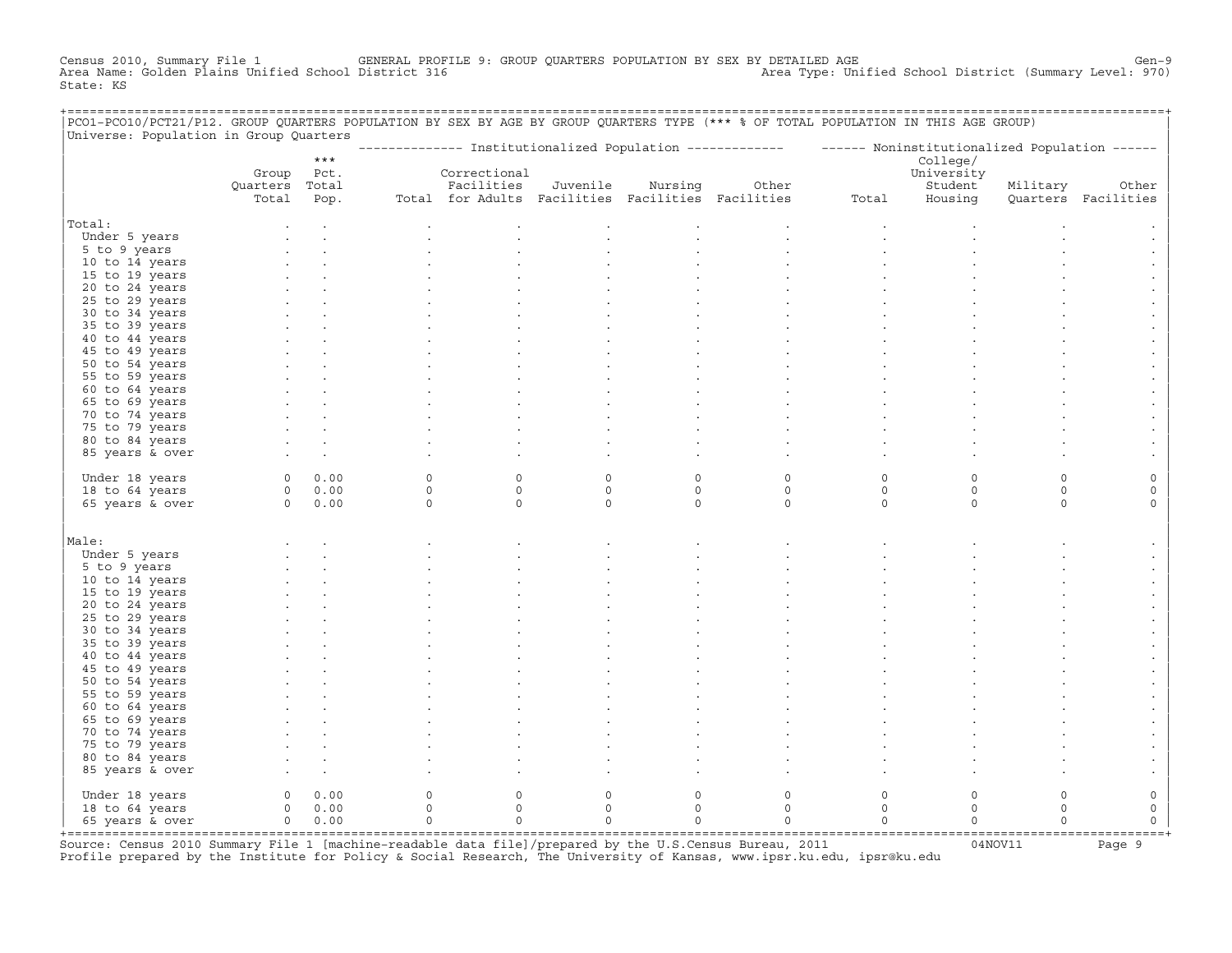Census 2010, Summary File 1 AGE PROFILE 1: AGE BY SEX FOR PERSONS IN HOUSEHOLDS AND PERSONS IN GROUP QUARTERS<br>Area Name: Golden Plains Unified School District 316 Area Type: Unified School District (Summary Level: 970) State: KS

+===================================================================================================================================================+

|                                                                                                      |                 |           |                |                         |          |                |           | ----------Persons in Households---------- |              |             |           | --------Persons in Group Quarters-------- |              |                      |
|------------------------------------------------------------------------------------------------------|-----------------|-----------|----------------|-------------------------|----------|----------------|-----------|-------------------------------------------|--------------|-------------|-----------|-------------------------------------------|--------------|----------------------|
|                                                                                                      | Total Pct.      |           | Male           | Female %Fem             |          | Total Pct.     |           | Male                                      | Female       | Total Pct.  |           | Male                                      | Female       | %Fem                 |
| All Aqes:                                                                                            |                 | 790 100.0 | 414            |                         | 376 47.6 |                | 790 100.0 | 414                                       | 376          | 0           |           | 0                                         | 0            | $\ddot{\phantom{a}}$ |
| $0$ to $4$                                                                                           | 61              | 7.7       | 32             | 29                      | 47.5     | 61             | 7.7       | 32                                        | 29           | $\Omega$    |           | $\mathsf{O}\xspace$                       | 0            |                      |
| $5$ to $9$                                                                                           | 67              | 8.5       | 38             | 29                      | 43.3     | 67             | 8.5       | 38                                        | 29           | $\Omega$    |           | $\circ$                                   | 0            |                      |
| 10 to 14                                                                                             | 57              | 7.2       | 29             | 28                      | 49.1     | 57             | 7.2       | 29                                        | 28           | $\Omega$    |           | $\circ$                                   | $\mathbf 0$  |                      |
| 15 to 17                                                                                             | 37              | 4.7       | 19             | 18                      | 48.6     | 37             | 4.7       | 19                                        | 18           | $\mathbf 0$ |           | 0                                         | $\circ$      |                      |
| 18 and 19                                                                                            | 22              | 2.8       | 12             |                         | 10 45.5  | 22             | 2.8       | 12                                        | 10           | $\Omega$    |           | $\circ$                                   | $\mathbf 0$  |                      |
| 20                                                                                                   | $7\phantom{.0}$ | 0.9       | 5              | 2                       | 28.6     | 7              | 0.9       | 5                                         | 2            | $\mathbf 0$ |           | $\circ$                                   | $\circ$      |                      |
| 21                                                                                                   | $\overline{4}$  | 0.5       | $\overline{3}$ | $\mathbf{1}$            | 25.0     | $\overline{4}$ | 0.5       | $\overline{3}$                            | $\mathbf{1}$ | $\Omega$    |           | $\mathbf 0$                               | $\circ$      |                      |
| 22 to 24                                                                                             | 21              | 2.7       | 13             | 8                       | 38.1     | 21             | 2.7       | 13                                        | 8            | $\mathbf 0$ |           | 0                                         | $\circ$      | $\bullet$            |
| 25 to 29                                                                                             | 34              | 4.3       | 17             | 17                      | 50.0     | 34             | 4.3       | 17                                        | 17           | $\Omega$    |           | $\circ$                                   | $\mathsf{O}$ | $\cdot$              |
| 30 to 34                                                                                             | 45              | 5.7       | 25             | 20                      | 44.4     | 45             | 5.7       | 25                                        | 20           | $\Omega$    |           | $\mathsf{O}\xspace$                       | 0            | $\bullet$            |
| 35 to 39                                                                                             | 50              | 6.3       | 23             | 27                      | 54.0     | 50             | 6.3       | 23                                        | 27           | $\Omega$    |           | $\circ$                                   | $\circ$      |                      |
| 40 to 44                                                                                             | 61              | 7.7       | 36             | 25                      | 41.0     | 61             | 7.7       | 36                                        | 25           | $\mathbf 0$ |           | $\circ$                                   | $\circ$      | $\bullet$            |
| 45 to 49                                                                                             | 47              | 5.9       | 24             | 23                      | 48.9     | 47             | 5.9       | 24                                        | 23           | $\Omega$    |           | 0                                         | 0            | $\bullet$            |
| 50 to 54                                                                                             | 47              | 5.9       | 22             | 25                      | 53.2     | 47             | 5.9       | 22                                        | 25           | $\Omega$    |           | 0                                         | 0            |                      |
| 55 to 59                                                                                             | 55              | 7.0       | 32             |                         | 23 41.8  | 55             | 7.0       | 32                                        | 23           | $\Omega$    |           | 0                                         | 0            | $\bullet$            |
| 60 and 61                                                                                            | 11              | 1.4       | 8              | $\overline{\mathbf{3}}$ | 27.3     | 11             | 1.4       | 8                                         | 3            | $\Omega$    |           | $\circ$                                   | 0            | $\bullet$            |
| 62 to 64                                                                                             | 29              | 3.7       | 12             | 17                      | 58.6     | 29             | 3.7       | 12                                        | 17           | $\Omega$    |           | $\circ$                                   | 0            | $\bullet$            |
| 65 and 66                                                                                            | 28              | 3.5       | 16             | 12                      | 42.9     | 28             | 3.5       | 16                                        | 12           | $\Omega$    |           | $\circ$                                   | 0            |                      |
| 67 to 69                                                                                             | 16              | 2.0       | 10             | 6                       | 37.5     | 16             | 2.0       | 10                                        | 6            | $\Omega$    |           | $\circ$                                   | $\mathsf{O}$ |                      |
| 70 to 74                                                                                             | 36              | 4.6       | 17             | 19                      | 52.8     | 36             | 4.6       | 17                                        | 19           | $\Omega$    |           | $\mathbf 0$                               | $\mathbb O$  |                      |
| 75 to 79                                                                                             | 29              | 3.7       | 13             |                         | 16 55.2  | 29             | 3.7       | 13                                        | 16           | $\Omega$    |           | $\circ$                                   | $\mathsf{O}$ |                      |
| 80 to 84                                                                                             | 18              | 2.3       | 8              |                         | 10 55.6  | 18             | 2.3       | 8                                         | 10           | $\mathbf 0$ |           | 0                                         | $\mathsf{O}$ |                      |
| 85 & over                                                                                            | 8               | 1.0       | $\circ$        |                         | 8 100.0  | 8              | 1.0       | $\Omega$                                  | 8            | $\Omega$    |           | $\Omega$                                  | $\circ$      |                      |
| Additional Aqqreqations:                                                                             |                 |           |                |                         |          |                |           |                                           |              |             |           |                                           |              |                      |
| $0$ to 14                                                                                            | 185             | 23.4      | 99             | 86                      | 46.5     | 185            | 23.4      | 99                                        | 86           | 0           |           | 0                                         | 0            | $\bullet$            |
| 5 to 14                                                                                              | 124             | 15.7      | 67             | 57                      | 46.0     | 124            | 15.7      | 67                                        | 57           | $\mathbf 0$ |           | $\circ$                                   | $\circ$      |                      |
| $0$ to $17$                                                                                          | 222             | 28.1      | 118            | 104                     | 46.8     | 222            | 28.1      | 118                                       | 104          | $\Omega$    |           | $\circ$                                   | $\circ$      |                      |
| 5 to 17                                                                                              | 161             | 20.4      | 86             | 75                      | 46.6     | 161            | 20.4      | 86                                        | 75           | $\Omega$    |           | 0                                         | 0            | $\bullet$            |
| $0$ to $20$                                                                                          | 251             | 31.8      | 135            | 116                     | 46.2     | 251            | 31.8      | 135                                       | 116          | $\Omega$    |           | 0                                         | 0            | $\bullet$            |
| 18 to 21                                                                                             | 33              | 4.2       | 20             |                         | 13 39.4  | 33             | 4.2       | 20                                        | 13           | $\Omega$    |           | $\mathbf 0$                               | 0            | $\bullet$            |
| 18 to 24                                                                                             | 54              | 6.8       | 33             |                         | 21 38.9  | 54             | 6.8       | 33                                        | 21           | $\Omega$    |           | $\circ$                                   | $\circ$      | $\bullet$            |
| 18 to 64                                                                                             | 433             | 54.8      | 232            |                         | 201 46.4 | 433            | 54.8      | 232                                       | 201          | $\Omega$    |           | $\circ$                                   | $\mathsf{O}$ | $\bullet$            |
| 25 to 64                                                                                             | 379             | 48.0      | 199            | 180                     | 47.5     | 379            | 48.0      | 199                                       | 180          | $\Omega$    |           | $\circ$                                   | $\mathsf{O}$ |                      |
| $60$ & over                                                                                          | 175             | 22.2      | 84             |                         | 91 52.0  | 175            | 22.2      | 84                                        | 91           | $\Omega$    |           | $\circ$                                   | $\mathbf 0$  |                      |
| $65$ & over                                                                                          | 135             | 17.1      | 64             | 71                      | 52.6     | 135            | 17.1      | 64                                        | 71           | $\Omega$    |           | $\mathbf 0$                               | $\mathsf O$  |                      |
| 70 & over                                                                                            | 91              | 11.5      | 38             | 53                      | 58.2     |                | 91 11.5   | 38                                        | 53           | $\mathbf 0$ | $\bullet$ | $\circ$                                   | $\mathsf{O}$ | $\ddot{\phantom{0}}$ |
| 75 & over                                                                                            | 55              | 7.0       | 21             |                         | 34 61.8  | 55             | 7.0       | 21                                        | 34           | $\Omega$    |           | $\Omega$                                  | $\circ$      |                      |
| P13/PCT13. MEDIAN AGE BY SEX BY RESIDENCE TYPE (PERSONS IN HOUSEHOLDS AND PERSONS IN GROUP QUARTERS) |                 |           |                |                         |          |                |           |                                           |              |             |           |                                           |              |                      |

|            |            |      |        |            |      | --------Persons in Households---------- | --------Persons in Group Quarters-------- |      |        |  |  |
|------------|------------|------|--------|------------|------|-----------------------------------------|-------------------------------------------|------|--------|--|--|
|            | Both Sexes | Male | Female | Both Sexes | Male | Female                                  | Both Sexes                                | Male | Female |  |  |
| Median Age | 39.1       | 37.5 | 39.9   | 39.0       | 38.0 | 39.8                                    |                                           |      |        |  |  |
|            |            |      |        |            |      |                                         |                                           |      |        |  |  |

Source: Census 2010 Summary File 1 [machine-readable data file]/prepared by the U.S.Census Bureau, 2011 Page 10<br>Profile prepared by the Institute for Policy & Social Research, The University of Kansas, www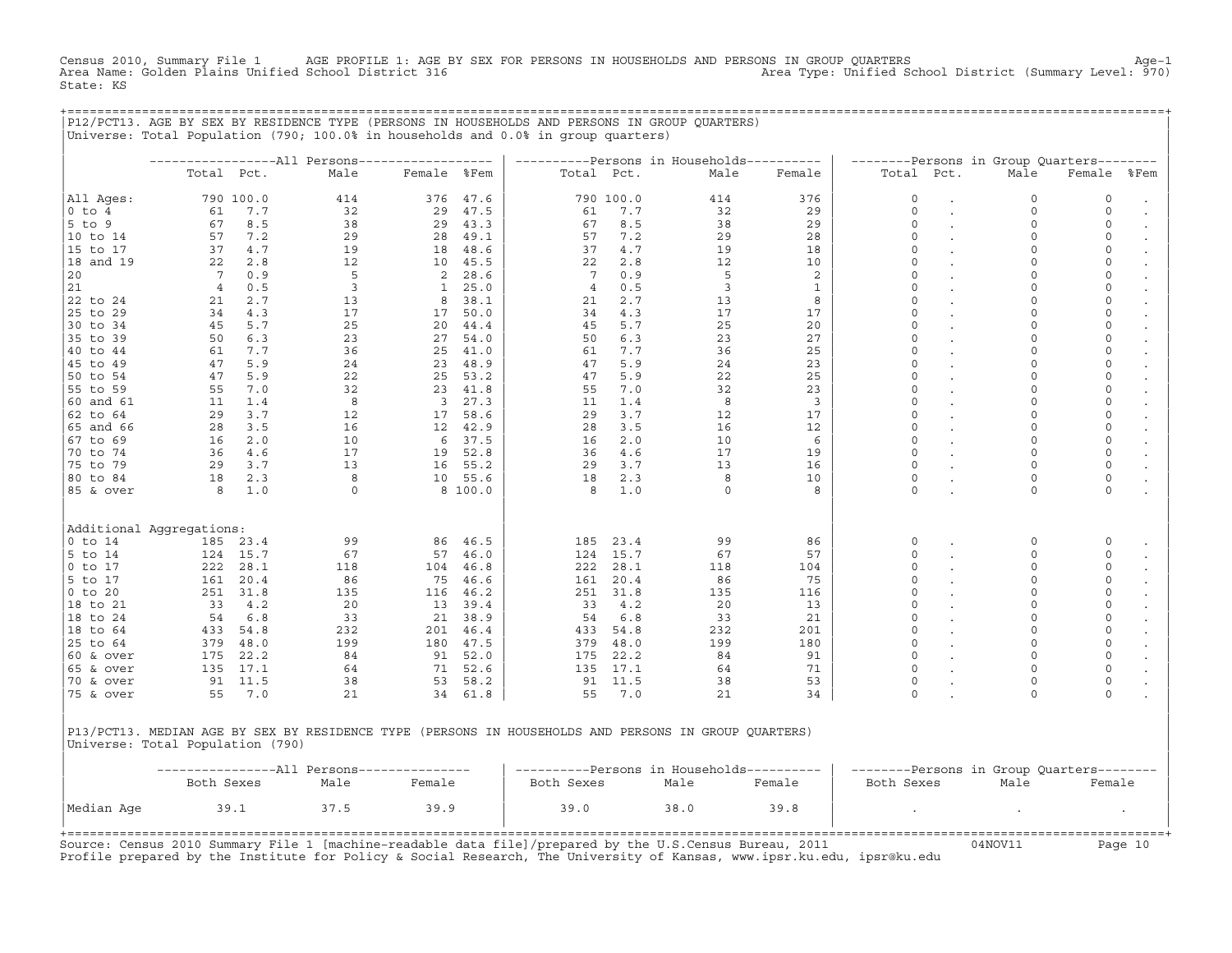Census 2010, Summary File 1 AGE PROFILE 2: FULL AGE DETAIL (ALL AGES) BY SEX, WITH MEDIANS AND ADDITIONAL AGGREGATIONS<br>Area Name: Golden Plains Unified School District 316 Area Type: Unified State: KS

|  | P12/P13/PCT12. DETAILED AGE BY SEX (INCLUDING MEDIANS): ALL RACES COMBINED       |  |
|--|----------------------------------------------------------------------------------|--|
|  | Universe: Persons of all races combined (790 or 100.0% of Total Population: 790) |  |

|                | Total           | Pct.       | Male               | Female                           |          | Total Pct.            |            | Male                             | Female                            |                    | Total               | Pct.       | Male                | Female                                |
|----------------|-----------------|------------|--------------------|----------------------------------|----------|-----------------------|------------|----------------------------------|-----------------------------------|--------------------|---------------------|------------|---------------------|---------------------------------------|
| $0$ to $4$     | 61              | 7.7        | 32                 | 29                               | 40 to 44 | 61                    | 7.7        | 36                               | 25                                | 80 to 84           | 18                  | 2.3        | 8                   | 10                                    |
| $\mathbf 0$    | 17              | 2.2        | 10                 | $7\phantom{.0}$                  | 40       | 13                    | 1.6        | $\epsilon$                       | $7\phantom{.0}$                   | 80                 | 6                   | 0.8        | $\overline{a}$      | $\overline{4}$                        |
| $\mathbf{1}$   | 13              | 1.6        | 6                  | 7                                | 41       | 6                     | 0.8        | $\overline{3}$                   | $\overline{3}$                    | 81                 | $\overline{4}$      | 0.5        | 3                   | $\mathbf{1}$                          |
| 2              | 13              | 1.6        | 10                 | 3                                | 42       | 10                    | 1.3        | $\epsilon$                       | $\overline{4}$                    | 82                 | 3                   | 0.4        | $\circ$             | $\mathbf{3}$                          |
| $\overline{3}$ | 8               | 1.0        | $\mathbf 0$        | 8                                | 43       | 17                    | 2.2        | 13                               | $\overline{4}$                    | 83                 | 2                   | 0.3        | 2                   | $\mathsf{O}\xspace$                   |
| $\overline{4}$ | 10              | 1.3        | 6                  | $\overline{4}$                   | 44       | 15                    | 1.9        | 8                                | $7\phantom{.0}$                   | 84                 | 3                   | 0.4        | $\mathbf{1}$        | $\overline{\mathbf{c}}$               |
| $5$ to $9$     | 67              | 8.5        | 38                 | 29                               | 45 to 49 | 47                    | 5.9        | 24                               | 23                                | 85 to 89           | 5                   | 0.6        | $\Omega$            | 5                                     |
| 5              | 14              | 1.8        | 8                  | 6                                | 45       | 5                     | 0.6        | $\mathbf{1}$                     | $\overline{4}$                    | 85                 | $\mathbf{z}$        | 0.4        | $\Omega$            | 3                                     |
| 6              | 17              | 2.2        | 10                 | 7                                | 46       | 15                    | 1.9        | 8                                | $7\overline{ }$                   | 86                 | 2                   | 0.3        | $\cap$              | $\overline{a}$                        |
| 7              | 8               | 1.0        | $\mathbf{3}$       | 5                                | 47       | 8                     | 1.0        | $\overline{4}$                   | $\overline{4}$                    | 87                 | $\Omega$            | 0.0        | $\Omega$            | $\mathbf 0$                           |
| 8              | 15              | 1.9        | 12                 | 3                                | 48       | 10                    | 1.3        | 8                                | 2                                 | 88                 | $\Omega$            | 0.0        | $\Omega$            | $\mathsf O$                           |
| 9              | 13              | 1.6        | 5                  | 8                                | 49       | 9                     | 1.1        | 3                                | 6                                 | 89                 | $\Omega$            | 0.0        | $\Omega$            | $\mathsf{O}$                          |
| 10 to 14       | 57              | 7.2        | 29                 | 28                               | 50 to 54 | 47                    | 5.9        | 22                               | 25                                | 90 to 94           | 3                   | 0.4        | $\circ$             | 3                                     |
| 10             | 12              | 1.5        | 6                  | 6                                | 50       | 9                     | 1.1        | $\overline{4}$                   | 5                                 | 90                 | $\mathbf 0$         | 0.0        | $\circ$             | $\mathsf{O}\xspace$                   |
| 11             | 8               | 1.0        | 4                  | $\overline{4}$                   | 51       | 10                    | 1.3        | $\overline{3}$                   | $7\overline{ }$                   | 91                 | $\mathbf{1}$        | 0.1        | $\circ$             | $\mathbf{1}$                          |
| 12             | 11<br>13        | 1.4<br>1.6 | 3<br>6             | 8<br>$\overline{7}$              | 52<br>53 | 8                     | 1.0        | $\overline{4}$<br>8              | $\overline{4}$<br>$7\overline{ }$ | 92<br>93           | 2<br>$\Omega$       | 0.3<br>0.0 | $\Omega$<br>$\cap$  | $\overline{a}$<br>$\mathsf{O}\xspace$ |
| 13<br>14       | 13              | 1.6        | 10                 | 3                                | 54       | 15<br>5               | 1.9<br>0.6 | $\overline{3}$                   | 2                                 | 94                 | $\Omega$            | 0.0        | $\Omega$            | $\mathsf{O}\xspace$                   |
| 15 to 19       | 59              | 7.5        | 31                 | 28                               | 55 to 59 | 55                    | 7.0        | 32                               | 23                                | 95 to 99           | $\Omega$            | 0.0        | $\Omega$            | $\mathsf{O}\xspace$                   |
| 15             | 10              | 1.3        | 6                  | $\overline{4}$                   | 55       | 13                    | 1.6        | 8                                | 5                                 | 95                 | $\Omega$            | 0.0        | $\Omega$            | $\mathsf{O}\xspace$                   |
| 16             | 16              | 2.0        | 9                  | 7                                | 56       | 12                    | 1.5        | $\overline{7}$                   | 5                                 | 96                 | $\Omega$            | 0.0        | $\Omega$            | $\mathsf{O}\xspace$                   |
| 17             | 11              | 1.4        | $\overline{4}$     | 7                                | 57       | 8                     | 1.0        | $\overline{3}$                   | 5                                 | 97                 | $\Omega$            | 0.0        | $\circ$             | $\mathsf{O}\xspace$                   |
| 18             | 17              | 2.2        | 8                  | 9                                | 58       | 9                     | 1.1        | $\overline{7}$                   | $\overline{c}$                    | 98                 | $\Omega$            | 0.0        | $\Omega$            | $\mathsf{O}\xspace$                   |
| 19             | 5               | 0.6        | $\overline{4}$     | $\mathbf{1}$                     | 59       | 13                    | 1.6        | $7\overline{ }$                  | 6                                 | 99                 | $\Omega$            | 0.0        | $\circ$             | $\circ$                               |
| 20 to 24       | 32              | 4.1        | 21                 | 11                               | 60 to 64 | 40                    | 5.1        | 20                               | 20                                | $100 - 104$        | $\Omega$            | 0.0        | $\Omega$            | $\circ$                               |
| 20             | $7\phantom{.0}$ | 0.9        | 5                  | $\overline{a}$                   | 60       | 6                     | 0.8        | $\overline{4}$                   | 2                                 | $105 - 109$        | $\Omega$            | 0.0        | $\Omega$            | $\mathsf{O}\xspace$                   |
| 21             | $\overline{4}$  | 0.5        | 3                  | $\mathbf{1}$                     | 61       | 5                     | 0.6        | $\overline{4}$                   | $\mathbf{1}$                      | 110 plus           | $\Omega$            | 0.0        | $\circ$             | $\mathbf 0$                           |
| 22             | 3               | 0.4        | 3                  | $\Omega$                         | 62       | 10                    | 1.3        | $\overline{4}$                   | 6                                 |                    |                     |            |                     |                                       |
| 23             | 5               | 0.6        | $\overline{4}$     | $\mathbf{1}$                     | 63       | 12                    | 1.5        | $\epsilon$                       | 6                                 |                    |                     |            |                     |                                       |
| 24             | 13              | 1.6        | 6                  | 7                                | 64       | $7\phantom{.0}$       | 0.9        | 2                                | 5                                 | $0$ to $14$        | 185                 | 23.4       | 99                  | 86                                    |
| 25 to 29       | 34              | 4.3        | 17                 | 17                               | 65 to 69 | 44                    | 5.6        | 26                               | 18                                | 5 to 17            | 161                 | 20.4       | 86                  | 75                                    |
| 25             | 9               | 1.1        | $\overline{4}$     | 5                                | 65       | 14                    | 1.8        | 9                                | 5                                 | 18 to 21           | 33                  | 4.2        | 20                  | 13                                    |
| 26             | 2               | 0.3        | $\mathbf{1}$       | $\mathbf{1}$                     | 66       | 14                    | 1.8        | 7                                | $7\phantom{.0}$                   | 18 to 24           | 54                  | 6.8        | 33                  | 21                                    |
| 27             | 10              | 1.3        | 6                  | $\overline{4}$                   | 67       | $7\phantom{.0}$       | 0.9        | 5                                | 2                                 | 18<br>to 64        | 433                 | 54.8       | 232                 | 201                                   |
| 28             | $7\phantom{.0}$ | 0.9        | $\overline{4}$     | 3                                | 68       | 3                     | 0.4        | $\overline{c}$                   | $\mathbf{1}$                      | 25 to 64           | 379                 | 48.0       | 199                 | 180                                   |
| 29             | 6               | 0.8        | $\overline{c}$     | $\overline{4}$                   | 69       | 6                     | 0.8        | $\overline{3}$                   | 3                                 | 60 plus            | 175                 | 22.2       | 84                  | 91                                    |
| 30 to 34       | 45              | 5.7        | 25                 | 20                               | 70 to 74 | 36                    | 4.6        | 17                               | 19                                | 65 plus            | 135                 | 17.1       | 64                  | 71                                    |
| 30             | 15              | 1.9        | 8                  | $7\phantom{.0}$                  | 70       | 10                    | 1.3        | $\epsilon$                       | $\overline{4}$                    | 70 plus            | 91                  | 11.5       | 38                  | 53                                    |
| 31             | 6               | 0.8        | 2                  | $\overline{4}$                   | 71       | 3                     | 0.4        | $1\,$                            | 2                                 | 75 plus            | 55                  | 7.0        | 21                  | 34                                    |
| 32             | $7\overline{ }$ | 0.9        | 4                  | 3                                | 72       | 5                     | 0.6        | $\overline{c}$                   | 3                                 | 80 plus            | 26                  | 3.3        | 8                   | 18                                    |
| 33<br>34       | 5<br>12         | 0.6<br>1.5 | $\mathbf{1}$<br>10 | $\overline{4}$<br>$\overline{c}$ | 73<br>74 | $7\phantom{.0}$<br>11 | 0.9<br>1.4 | $\overline{4}$<br>$\overline{4}$ | 3<br>$7\phantom{.0}$              | 85 plus<br>90 plus | 8<br>$\overline{3}$ | 1.0<br>0.4 | $\circ$<br>$\Omega$ | 8<br>3                                |
| 35 to 39       | 50              | 6.3        | 23                 | 27                               | 75 to 79 | 29                    | 3.7        | 13                               | 16                                |                    |                     |            |                     |                                       |
| 35             | 10              | 1.3        | 5                  | 5                                | 75       | $\overline{4}$        | 0.5        | 2                                | 2                                 |                    |                     |            |                     |                                       |
| 36             | 11              | 1.4        | 7                  | $\overline{4}$                   | 76       | 5                     | 0.6        | 5                                | $\circ$                           | All Ages           |                     | 790 100.0  | 414                 | 376                                   |
| 37             | 8               | 1.0        | $\overline{4}$     | $\overline{4}$                   | 77       | $\overline{4}$        | 0.5        | $\mathbf{1}$                     | $\overline{3}$                    |                    |                     |            |                     |                                       |
| 38             | 10              | 1.3        | 3                  | 7                                | 78       | 9                     | 1.1        | $\overline{2}$                   | $7\phantom{.0}$                   | Median Age         | Both Sexes          |            | Male                | Female                                |
| 39             | 11              | 1.4        | 4                  | 7                                | 79       | 7                     | 0.9        | 3                                | $\overline{4}$                    | By Sex             | 39.1                |            | 37.5                | 39.9                                  |
|                |                 |            |                    |                                  |          |                       |            |                                  |                                   |                    |                     |            |                     |                                       |

+===================================================================================================================================================+Source: Census 2010 Summary File 1 [machine−readable data file]/prepared by the U.S.Census Bureau, 2011 04NOV11 Page 11 Profile prepared by the Institute for Policy & Social Research, The University of Kansas, www.ipsr.ku.edu, ipsr@ku.edu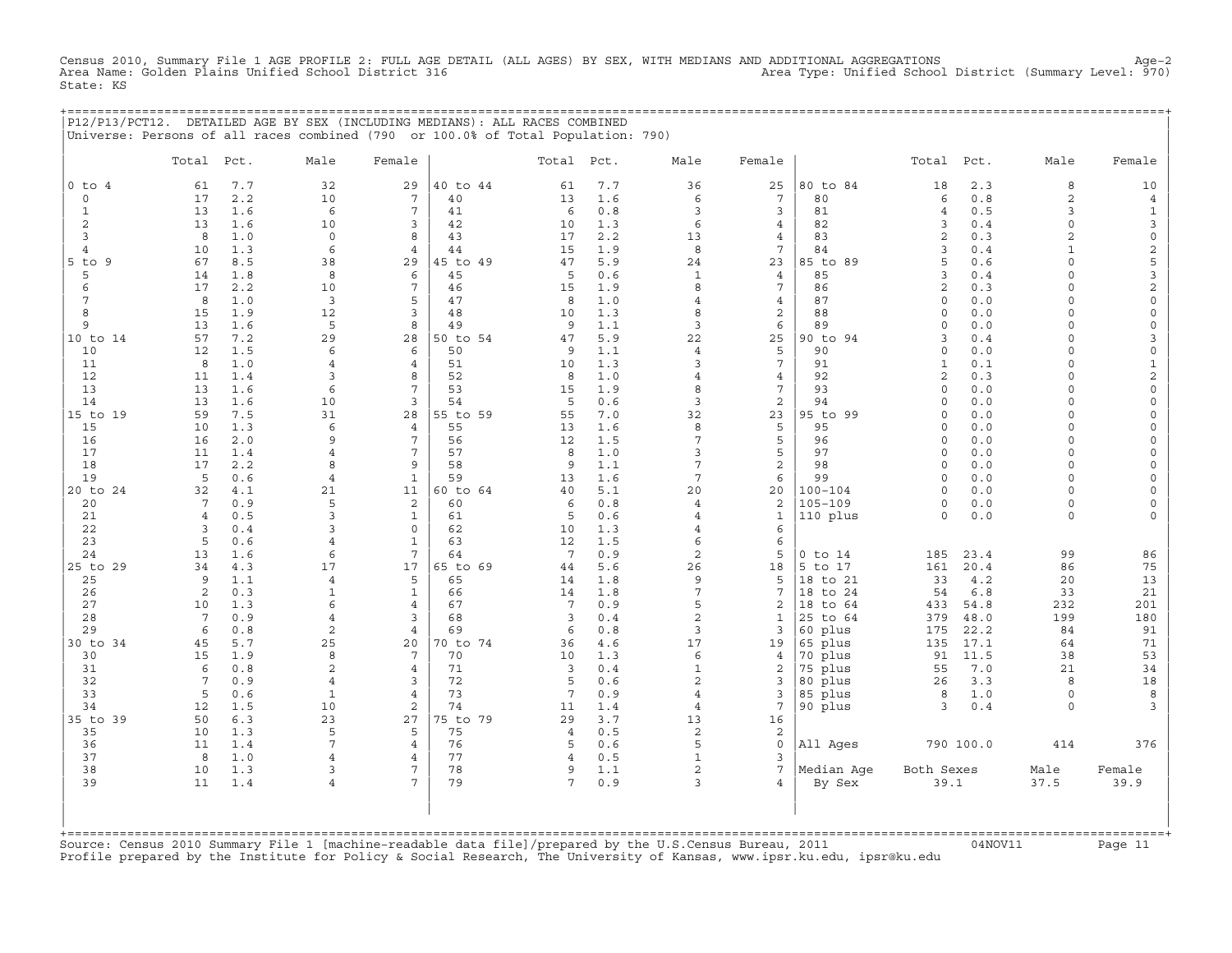AGE/SEX PROFILE FOR SPECIFIC RACE/ETHNIC GROUP A: WHITE ALONE<br>Gtrict 316 Area Type: Unified School District (Summary Level: 970) Census 2010, Summary File 1 AGE/SEX PR<br>Area Name: Golden Plains Unified School District 316 State: KS

+===================================================================================================================================================+ |P12A/P13A/PCT12A. DETAILED AGE BY SEX (INCLUDING MEDIANS): WHITE ALONE | |Universe: White Alone Persons (703 or 89.0% of Total Population: 790) |

|                | Total                 | Pct.       | Male             | Female              |                | Total Pct.      |            | Male                 | Female              |                            | Total               | Pct.       | Male                 | Female                             |
|----------------|-----------------------|------------|------------------|---------------------|----------------|-----------------|------------|----------------------|---------------------|----------------------------|---------------------|------------|----------------------|------------------------------------|
| $0$ to $4$     | 52                    | 7.4        | 27               | 25                  | 40 to 44       | 54              | 7.7        | 32                   | 22                  | 80 to 84                   | 18                  | 2.6        | 8                    | 10                                 |
| $\circ$        | 15                    | 2.1        | 8                | $7\phantom{.0}$     | 40             | 12              | 1.7        | 6                    | 6                   | 80                         | 6                   | 0.9        | $\overline{a}$       | $\overline{4}$                     |
| $\mathbf{1}$   | 11                    | 1.6        | 5                | 6                   | 41             | 6               | 0.9        | 3                    | 3                   | 81                         | $\overline{4}$      | 0.6        | 3                    | $\mathbf{1}$                       |
| 2              | 12                    | 1.7        | 9                | 3                   | 42             | 7               | 1.0        | $\overline{4}$       | 3                   | 82                         | 3                   | 0.4        | $\circ$              | 3                                  |
| 3              | $7\overline{ }$       | 1.0        | $\circ$          | $\overline{7}$      | 43             | 17              | 2.4        | 13                   | $\overline{4}$      | 83                         | 2                   | 0.3        | $\overline{2}$       | $\mathsf{O}\xspace$                |
| $\overline{4}$ | $7\overline{ }$       | 1.0        | 5                | 2                   | 44             | 12              | 1.7        | 6                    | 6                   | 84                         | $\mathbf{R}$        | 0.4        | $\mathbf{1}$         | $\overline{c}$                     |
| $5$ to $9$     | 54                    | 7.7        | 28               | 26                  | 45 to 49       | 45              | 6.4        | 23                   | 22                  | 85 to 89                   | 5                   | 0.7        | $\Omega$             | 5                                  |
| 5              | 10                    | 1.4        | 5                | 5                   | 45             | 5               | 0.7        | $\mathbf{1}$         | 4                   | 85                         | 3                   | 0.4        | $\Omega$             | 3                                  |
| 6              | 14                    | 2.0        | 7                | 7                   | 46             | 14              | 2.0        | 7                    | $7\phantom{.0}$     | 86                         | 2                   | 0.3        | $\Omega$             | $\mathbf{2}$                       |
| 7<br>8         | 6<br>13               | 0.9<br>1.8 | $\sqrt{2}$<br>10 | $\overline{4}$<br>3 | 47<br>48       | 8<br>10         | 1.1<br>1.4 | $\overline{4}$<br>8  | $\overline{4}$<br>2 | 87<br>88                   | $\circ$<br>$\Omega$ | 0.0<br>0.0 | $\Omega$<br>$\Omega$ | $\mathsf{O}\xspace$<br>$\mathbf 0$ |
| 9              | 11                    | 1.6        | $\overline{4}$   | $\overline{7}$      | 49             | 8               | 1.1        | 3                    | 5                   | 89                         | $\Omega$            | 0.0        | $\Omega$             | $\mathsf{O}\xspace$                |
| 10 to 14       | 47                    | 6.7        | 24               | 23                  | 50 to 54       | 45              | $6.4$      | 20                   | 25                  | 90 to 94                   | 3                   | 0.4        | $\Omega$             | 3                                  |
| 10             | 11                    | 1.6        | 6                | 5                   | 50             | 9               | 1.3        | $\overline{4}$       | 5                   | 90                         | $\Omega$            | 0.0        | $\Omega$             | $\mathsf{O}$                       |
| 11             | 6                     | 0.9        | 3                | $\overline{3}$      | 51             | 10              | 1.4        | 3                    | $7\phantom{.0}$     | 91                         | $\mathbf{1}$        | 0.1        | $\circ$              | $\mathbf{1}$                       |
| 12             | 11                    | 1.6        | 3                | 8                   | 52             | 8               | 1.1        | $\overline{4}$       | $\overline{4}$      | 92                         | 2                   | 0.3        | $\Omega$             | $\overline{c}$                     |
| 13             | 8                     | 1.1        | 4                | $\overline{4}$      | 53             | 13              | 1.8        | 6                    | $7\phantom{.0}$     | 93                         | $\Omega$            | 0.0        | $\Omega$             | 0                                  |
| 14             | 11                    | 1.6        | 8                | 3                   | 54             | 5               | 0.7        | 3                    | 2                   | 94                         | $\Omega$            | 0.0        | $\Omega$             | $\mathsf O$                        |
| 15 to 19       | 44                    | 6.3        | 26               | 18                  | 55 to 59       | 53              | 7.5        | 31                   | 22                  | 95 to 99                   | $\Omega$            | 0.0        | $\Omega$             | $\mathsf O$                        |
| 15             | $7^{\circ}$           | 1.0        | $\overline{4}$   | $\overline{3}$      | 55             | 13              | 1.8        | 8                    | 5                   | 95                         | $\Omega$            | 0.0        | $\Omega$             | $\circ$                            |
| 16             | 12                    | 1.7        | 7                | 5                   | 56             | 12              | 1.7        | 7                    | 5                   | 96                         | $\Omega$            | 0.0        | $\circ$              | $\circ$                            |
| 17             | $7\overline{ }$       | 1.0        | $\overline{4}$   | 3                   | 57             | $7\phantom{.0}$ | 1.0        | 3                    | $\overline{4}$      | 97                         | $\circ$             | 0.0        | $\circ$              | $\mathsf{O}$                       |
| 18             | 15                    | 2.1        | 8                | 7                   | 58             | 8               | 1.1        | 6                    | 2                   | 98                         | $\mathbf 0$         | 0.0        | $\circ$              | $\mathsf{O}\xspace$                |
| 19             | $\overline{3}$        | 0.4        | 3                | $\mathbf 0$         | 59             | 13              | 1.8        | $\overline{7}$       | 6                   | 99                         | $\circ$             | 0.0        | $\Omega$<br>$\cap$   | $\mathsf O$                        |
| 20 to 24<br>20 | 28<br>$7\overline{ }$ | 4.0<br>1.0 | 17<br>5          | 11<br>2             | 60 to 64<br>60 | 39<br>6         | 5.5<br>0.9 | 19<br>$\overline{4}$ | 20<br>2             | $100 - 104$<br>$105 - 109$ | $\Omega$<br>$\circ$ | 0.0<br>0.0 | $\circ$              | $\circ$<br>$\mathsf{O}\xspace$     |
| 21             | $\overline{4}$        | 0.6        | $\mathbf{3}$     | $\mathbf{1}$        | 61             | 5               | 0.7        | $\overline{4}$       | $\mathbf{1}$        | 110 plus                   | $\circ$             | 0.0        | $\circ$              | $\circ$                            |
| 22             | $\mathbf{1}$          | 0.1        | $\mathbf{1}$     | $\Omega$            | 62             | 10              | 1.4        | $\overline{4}$       | 6                   |                            |                     |            |                      |                                    |
| 23             | $\overline{4}$        | 0.6        | 3                | $\mathbf{1}$        | 63             | 11              | 1.6        | 5                    | 6                   |                            |                     |            |                      |                                    |
| 24             | 12                    | 1.7        | 5                | 7                   | 64             | 7               | 1.0        | 2                    | 5                   | $0$ to $14$                | 153                 | 21.8       | 79                   | 74                                 |
| 25 to 29       | 29                    | 4.1        | 14               | 15                  | 65 to 69       | 44              | 6.3        | 26                   | 18                  | 5 to 17                    | 127                 | 18.1       | 67                   | 60                                 |
| 25             | $7\phantom{.0}$       | 1.0        | $\overline{4}$   | 3                   | 65             | 14              | 2.0        | 9                    | 5                   | 18 to 21                   | 29                  | 4.1        | 19                   | 10                                 |
| 26             | $\overline{2}$        | 0.3        | $\mathbf{1}$     | $\mathbf{1}$        | 66             | 14              | 2.0        | 7                    | 7                   | 18 to 24                   | 46                  | 6.5        | 28                   | 18                                 |
| 27             | 9                     | 1.3        | 5                | $\overline{4}$      | 67             | $7\phantom{.0}$ | 1.0        | 5                    | 2                   | 18 to 64                   | 390                 | 55.5       | 209                  | 181                                |
| 28             | 5                     | 0.7        | $\overline{c}$   | 3                   | 68             | 3               | 0.4        | $\overline{c}$       | 1                   | 25 to 64                   | 344                 | 48.9       | 181                  | 163                                |
| 29             | 6                     | 0.9        | 2                | $\overline{4}$      | 69             | 6               | 0.9        | 3                    | 3                   | 60 plus                    | 173                 | 24.6       | 83                   | 90                                 |
| 30 to 34       | 41                    | 5.8        | 23               | 18                  | 70 to 74       | 35              | 5.0        | 17                   | 18                  | 65 plus                    | 134                 | 19.1       | 64                   | 70                                 |
| 30             | 14                    | 2.0        | 8                | 6                   | 70             | 10<br>2         | 1.4<br>0.3 | 6<br>$\mathbf{1}$    | 4                   | 70 plus                    | 90                  | 12.8       | 38                   | 52                                 |
| 31<br>32       | 6<br>6                | 0.9<br>0.9 | 2<br>3           | $\overline{4}$<br>3 | 71<br>72       | 5               | 0.7        | $\overline{c}$       | 1<br>3              | 75 plus<br>80 plus         | 55<br>26            | 7.8<br>3.7 | 21<br>8              | 34<br>18                           |
| 33             | $\overline{4}$        | 0.6        | $\mathbf 0$      | $\overline{4}$      | 73             | $7\phantom{.0}$ | 1.0        | $\overline{4}$       | 3                   | 85 plus                    | 8                   | 1.1        | $\circ$              | 8                                  |
| 34             | 11                    | 1.6        | 10               | $\mathbf{1}$        | 74             | 11              | 1.6        | $\overline{4}$       | 7                   | 90 plus                    | 3                   | 0.4        | $\Omega$             | 3                                  |
| 35 to 39       | 38                    | 5.4        | 19               | 19                  | 75 to 79       | 29              | 4.1        | 13                   | 16                  |                            |                     |            |                      |                                    |
| 35             | 8                     | 1.1        | $\overline{4}$   | $\overline{4}$      | 75             | 4               | 0.6        | 2                    | 2                   |                            |                     |            |                      |                                    |
| 36             | 10                    | 1.4        | 6                | $\overline{4}$      | 76             | 5               | 0.7        | 5                    | $\circ$             | All Ages                   |                     | 703 100.0  | 367                  | 336                                |
| 37             | 5                     | 0.7        | 3                | $\overline{2}$      | 77             | $\overline{4}$  | 0.6        | $\mathbf{1}$         | 3                   |                            |                     |            |                      |                                    |
| 38             | 8                     | 1.1        | 2                | 6                   | 78             | 9               | 1.3        | $\overline{c}$       | 7                   | Median Age                 | Both Sexes          |            | Male                 | Female                             |
| 39             | $7\phantom{.0}$       | 1.0        | 4                | 3                   | 79             | 7               | 1.0        | 3                    | $\overline{4}$      | By Sex                     |                     | 42.1       | 40.9                 | 43.3                               |
|                |                       |            |                  |                     |                |                 |            |                      |                     |                            |                     |            |                      |                                    |

+===================================================================================================================================================+Source: Census 2010 Summary File 1 [machine−readable data file]/prepared by the U.S.Census Bureau, 2011 04NOV11 Page 12 Profile prepared by the Institute for Policy & Social Research, The University of Kansas, www.ipsr.ku.edu, ipsr@ku.edu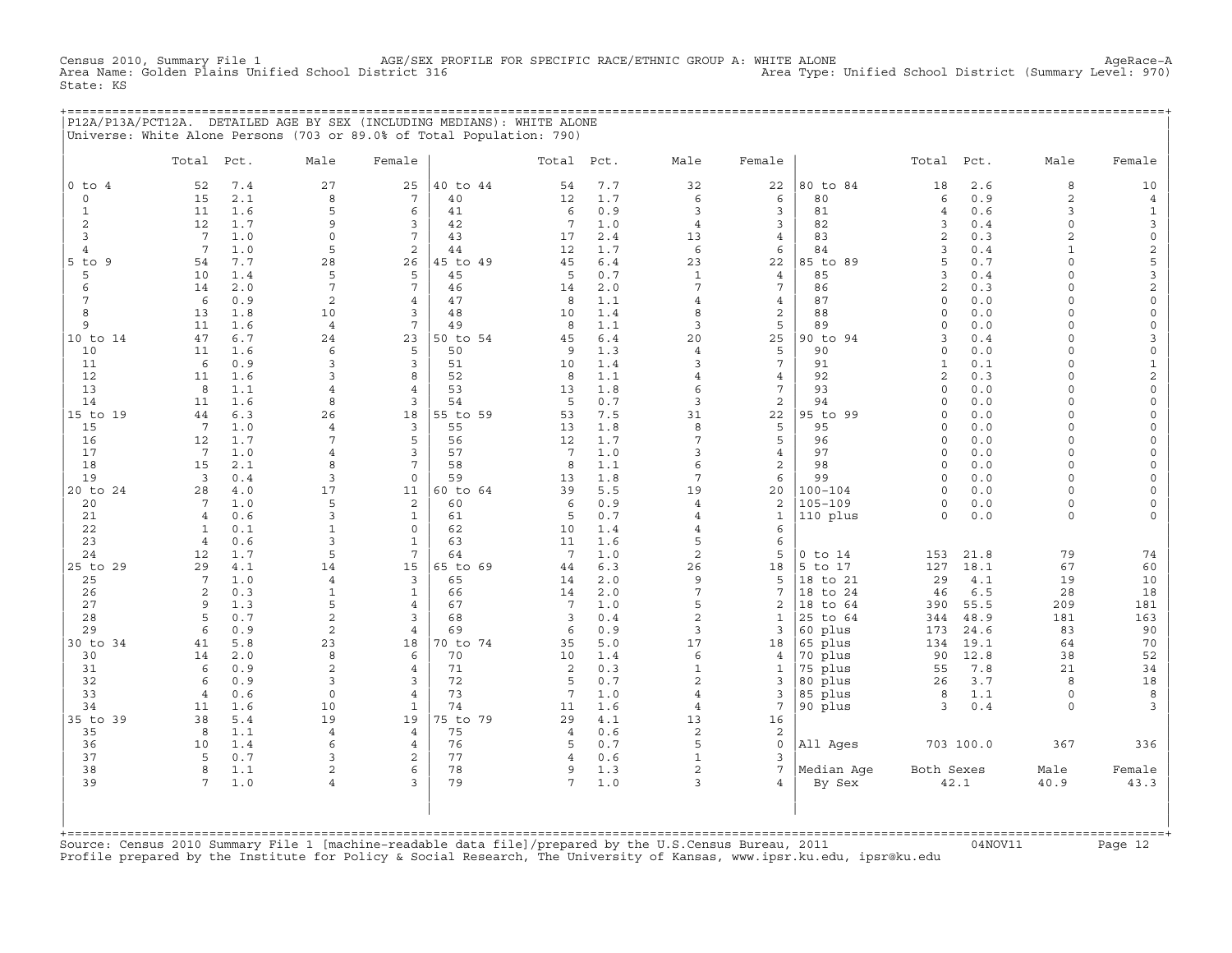Census 2010, Summary File 1 AGE/SEX PROFILE FOR SPECIFIC RACE/ETHNIC GROUP B: BLACK OR AFRICAN AMERICAN ALONE AgeRace−B Area Name: Golden Plains Unified School District 316 Area Type: Unified School District (Summary Level: 970) State: KS

| , = = = = = = = = = = = = = = = = = | P12B/P13B/PCT12B. DETAILED AGE BY SEX (INCLUDING MEDIANS): BLACK OR AFRICAN AMERICAN ALONE<br>Universe: Black or African American Alone Persons (1 or 0.1% of Total Population: 790) |                      |                                     |          |               |            |                      |                              |                    |                        |            |                      |                      |
|-------------------------------------|--------------------------------------------------------------------------------------------------------------------------------------------------------------------------------------|----------------------|-------------------------------------|----------|---------------|------------|----------------------|------------------------------|--------------------|------------------------|------------|----------------------|----------------------|
|                                     | Total Pct.                                                                                                                                                                           | Male                 | Female                              |          | Total Pct.    |            | Male                 | Female                       |                    | Total Pct.             |            | Male                 | Female               |
| $0$ to $4$                          | 0.0<br>$\circ$                                                                                                                                                                       | $\mathbf 0$          | $\mathbf{0}$                        | 40 to 44 | $\circ$       | 0.0        | $\circ$              | $\mathbf 0$                  | 80 to 84           | $\circ$                | 0.0        | $\Omega$             | $\Omega$             |
| $\circ$                             | 0.0<br>$\Omega$                                                                                                                                                                      | $\mathbf 0$          | 40<br>0                             |          | 0             | 0.0        | $\circ$              | 0                            | 80                 | $\circ$                | 0.0        | $\circ$              | $\Omega$             |
| 1                                   | $\mathbf{0}$<br>0.0                                                                                                                                                                  | $\Omega$             | $\circ$<br>41                       |          | 0             | 0.0        | $\Omega$             | $\circ$                      | 81                 | $\circ$                | 0.0        | $\Omega$             | $\Omega$             |
| 2                                   | 0<br>0.0                                                                                                                                                                             | $\mathbf 0$          | $\mathbb O$<br>42                   |          | $\circ$       | 0.0        | 0                    | $\circ$                      | 82                 | $\circ$                | 0.0        | $\Omega$<br>$\Omega$ | $\Omega$             |
| 3<br>$\overline{4}$                 | $0.0$<br>$\Omega$<br>0.0<br>$\Omega$                                                                                                                                                 | $\Omega$<br>$\Omega$ | 43<br>$\circ$<br>$\Omega$<br>44     |          | 0<br>$\Omega$ | 0.0<br>0.0 | $\Omega$<br>$\Omega$ | $\mathbf{0}$<br>$\mathbf{0}$ | 83<br>84           | $\Omega$<br>$\Omega$   | 0.0<br>0.0 | $\Omega$             | $\Omega$             |
| 5 to 9                              | $\circ$<br>0.0                                                                                                                                                                       | 0                    | $\circ$                             | 45 to 49 | $\circ$       | 0.0        | $\circ$              | 0                            | 85 to 89           | $\circ$                | 0.0        | $\Omega$             | $\Omega$             |
| 5                                   | $\circ$<br>0.0                                                                                                                                                                       | $\Omega$             | $\mathbf{0}$<br>45                  |          | $\circ$       | 0.0        | $\circ$              | 0                            | 85                 | $\circ$                | 0.0        | $\Omega$             | $\circ$              |
| 6                                   | 0.0<br>$\circ$                                                                                                                                                                       | $\mathbf 0$          | $\circ$<br>46                       |          | $\circ$       | 0.0        | $\circ$              | $\circ$                      | 86                 | $\circ$                | 0.0        | $\circ$              | $\Omega$             |
| 7                                   | $\Omega$<br>0.0                                                                                                                                                                      | $\Omega$             | $\mathbf{0}$<br>47                  |          | $\circ$       | 0.0        | $\Omega$             | $\mathbf{0}$                 | 87                 | $\Omega$               | 0.0        | $\Omega$             | $\Omega$             |
| 8                                   | $\Omega$<br>0.0                                                                                                                                                                      | $\Omega$             | $\Omega$<br>48                      |          | $\circ$       | 0.0        | $\circ$              | $\mathbf{0}$                 | 88                 | $\circ$                | 0.0        | $\Omega$             | $\Omega$             |
| 9                                   | $\circ$<br>0.0                                                                                                                                                                       | $\mathbf 0$          | 49<br>$\mathsf{O}$                  |          | $\circ$       | 0.0        | $\circ$              | 0                            | 89                 | $\circ$                | 0.0        | $\Omega$             | $\circ$              |
| 10 to 14                            | 0.0<br>$\circ$                                                                                                                                                                       | $\Omega$             | $\mathsf{O}\xspace$                 | 50 to 54 | 0             | 0.0        | $\circ$              | 0                            | 90 to 94           | $\mathbf 0$            | 0.0        | $\Omega$             | $\Omega$             |
| 10                                  | 0.0<br>$\Omega$                                                                                                                                                                      | $\Omega$             | $\circ$<br>50                       |          | $\circ$       | 0.0        | $\Omega$             | $\circ$                      | 90                 | $\Omega$               | 0.0        | $\Omega$             | $\Omega$             |
| 11                                  | 0.0<br>$\circ$                                                                                                                                                                       | $\Omega$             | $\circ$<br>51                       |          | 0             | 0.0        | $\circ$              | 0                            | 91                 | $\circ$                | 0.0        | $\Omega$             | $\Omega$             |
| 12                                  | $\Omega$<br>0.0                                                                                                                                                                      | $\Omega$             | $\mathbf{0}$<br>52                  |          | $\circ$       | 0.0        | $\circ$              | $\circ$                      | 92                 | $\mathbf 0$            | 0.0        | $\Omega$             | $\circ$              |
| 13                                  | $\circ$<br>0.0                                                                                                                                                                       | $\Omega$             | $\mathsf{O}\xspace$<br>53           |          | 0             | 0.0        | 0                    | $\circ$                      | 93                 | $\mathbf 0$            | 0.0        | $\Omega$             | $\Omega$             |
| 14                                  | 0.0<br>$\Omega$                                                                                                                                                                      | $\Omega$             | $\Omega$<br>54                      |          | $\Omega$      | 0.0        | $\Omega$             | 0                            | 94                 | $\Omega$               | 0.0        | $\Omega$             | $\Omega$             |
| 15 to 19                            | 0.0<br>$\Omega$                                                                                                                                                                      | $\Omega$             | $\Omega$                            | 55 to 59 |               | 1 100.0    | $\mathbf{1}$         | $\mathbf{0}$                 | 95 to 99           | $\Omega$               | 0.0        | $\Omega$             | $\Omega$             |
| 15<br>16                            | 0.0<br>$\mathbf 0$<br>0.0<br>$\circ$                                                                                                                                                 | $\circ$<br>$\Omega$  | $\circ$<br>55<br>56<br>$\mathsf{O}$ |          | 0<br>0        | 0.0<br>0.0 | $\circ$<br>$\circ$   | $\mathbf{0}$<br>0            | 95<br>96           | $\mathbf 0$<br>$\circ$ | 0.0<br>0.0 | $\Omega$<br>$\Omega$ | $\Omega$<br>$\circ$  |
| 17                                  | 0.0<br>$\circ$                                                                                                                                                                       | $\Omega$             | $\circ$<br>57                       |          | 0             | 0.0        | $\circ$              | $\circ$                      | 97                 | $\circ$                | 0.0        | $\Omega$             |                      |
| 18                                  | $\circ$<br>0.0                                                                                                                                                                       | $\Omega$             | 58<br>$\circ$                       |          |               | 1 100.0    | $\mathbf{1}$         | $\mathbf{0}$                 | 98                 | $\circ$                | 0.0        | $\Omega$             | $\Omega$             |
| 19                                  | $\Omega$<br>0.0                                                                                                                                                                      | $\Omega$             | 59<br>$\circ$                       |          | $\circ$       | 0.0        | $\circ$              | $\mathbf{0}$                 | 99                 | $\circ$                | 0.0        | $\Omega$             | $\Omega$             |
| 20 to 24                            | 0.0<br>$\circ$                                                                                                                                                                       | $\Omega$             | $\mathsf{O}$                        | 60 to 64 | 0             | 0.0        | $\circ$              | $\circ$                      | $100 - 104$        | $\circ$                | 0.0        | $\Omega$             | $\Omega$             |
| 20                                  | 0.0<br>$\circ$                                                                                                                                                                       | $\Omega$             | $\mathbf{0}$<br>60                  |          | 0             | 0.0        | $\circ$              | $\mathbf{0}$                 | $105 - 109$        | $\circ$                | 0.0        | $\circ$              |                      |
| 21                                  | $\Omega$<br>0.0                                                                                                                                                                      | $\cap$               | $\Omega$<br>61                      |          | $\circ$       | 0.0        | $\Omega$             | $\mathbf{0}$                 | 110 plus           | $\circ$                | 0.0        | $\Omega$             | $\Omega$             |
| 22                                  | 0.0<br>$\circ$                                                                                                                                                                       | $\Omega$             | $\circ$<br>62                       |          | $\circ$       | 0.0        | $\circ$              | $\mathbf{0}$                 |                    |                        |            |                      |                      |
| 23                                  | 0.0<br>$\Omega$                                                                                                                                                                      | $\Omega$             | $\mathbf{0}$<br>63                  |          | $\circ$       | 0.0        | $\circ$              | $\mathbf{0}$                 |                    |                        |            |                      |                      |
| 24                                  | 0.0<br>$\circ$                                                                                                                                                                       | $\Omega$             | $\mathbf{0}$<br>64                  |          | $\circ$       | 0.0        | $\circ$              | 0                            | $0$ to $14$        | $\mathsf O$            | 0.0        | $\circ$              |                      |
| 25 to 29                            | 0.0<br>$\Omega$                                                                                                                                                                      | $\Omega$             | $\mathsf{O}$                        | 65 to 69 | 0             | 0.0        | $\Omega$             | 0                            | 5 to 17            | $\circ$                | 0.0        | $\Omega$             | $\cap$               |
| 25                                  | 0.0<br>$\Omega$                                                                                                                                                                      | $\cap$               | 65<br>$\Omega$                      |          | 0             | 0.0        | $\Omega$             | $\mathbf{0}$                 | 18 to 21           | $\circ$                | 0.0        | $\Omega$             | $\mathbf 0$          |
| 26                                  | 0.0<br>$\mathbf 0$                                                                                                                                                                   | $\mathbf 0$          | $\mathsf{O}$<br>66                  |          | 0             | 0.0        | $\circ$              | 0                            | 18 to 24           | 0                      | 0.0        | $\circ$              | $\mathbf 0$          |
| 27                                  | 0.0<br>$\circ$                                                                                                                                                                       | $\Omega$             | 67<br>$\circ$                       |          | 0             | 0.0        | $\circ$              | 0                            | 18 to 64           |                        | 1 100.0    | $\mathbf{1}$         | $\Omega$             |
| 28                                  | $0.0$<br>$\Omega$                                                                                                                                                                    | $\cap$               | $\mathbf{0}$<br>68                  |          | $\circ$       | 0.0        | $\Omega$             | $\circ$                      | 25 to 64           |                        | 1 100.0    | $\mathbf{1}$         | $\cap$               |
| 29<br>30 to 34                      | $\Omega$<br>0.0<br>0.0<br>$\Omega$                                                                                                                                                   | $\Omega$<br>$\Omega$ | $\circ$<br>69<br>$\circ$            | 70 to 74 | $\circ$<br>0  | 0.0<br>0.0 | $\circ$<br>$\circ$   | $\mathbf{0}$<br>0            | 60 plus<br>65 plus | $\circ$<br>$\circ$     | 0.0<br>0.0 | $\Omega$<br>$\Omega$ | $\Omega$<br>$\Omega$ |
| 30                                  | 0.0<br>$\circ$                                                                                                                                                                       | $\Omega$             | $\mathbf{0}$<br>70                  |          | 0             | 0.0        | $\circ$              | $\mathbf{0}$                 | 70 plus            | $\circ$                | 0.0        | $\Omega$             |                      |
| 31                                  | 0<br>0.0                                                                                                                                                                             | $\Omega$             | $\mathbf{0}$<br>71                  |          | $\circ$       | 0.0        | $\circ$              | 0                            | 75 plus            | $\circ$                | 0.0        | $\Omega$             |                      |
| 32                                  | $\Omega$<br>0.0                                                                                                                                                                      | $\Omega$             | 72<br>$\circ$                       |          | $\circ$       | 0.0        | $\circ$              | $\circ$                      | 80 plus            | $\circ$                | 0.0        | $\Omega$             | $\Omega$             |
| 33                                  | 0.0<br>$\Omega$                                                                                                                                                                      | $\Omega$             | 73<br>$\circ$                       |          | $\circ$       | 0.0        | $\Omega$             | $\circ$                      | 85 plus            | $\circ$                | 0.0        | $\Omega$             |                      |
| 34                                  | 0.0<br>$\circ$                                                                                                                                                                       | $\circ$              | $\mathbf{0}$<br>74                  |          | 0             | 0.0        | $\circ$              | $\mathbf{0}$                 | 90 plus            | $\circ$                | 0.0        | $\circ$              |                      |
| 35 to 39                            | $\circ$<br>0.0                                                                                                                                                                       | $\circ$              | $\mathbf{0}$                        | 75 to 79 | $\circ$       | 0.0        | $\circ$              | $\mathbf{0}$                 |                    |                        |            |                      |                      |
| 35                                  | $\Omega$<br>0.0                                                                                                                                                                      | $\Omega$             | 75<br>$\mathsf{O}$                  |          | $\circ$       | 0.0        | 0                    | 0                            |                    |                        |            |                      |                      |
| 36                                  | 0.0<br>$\Omega$                                                                                                                                                                      | $\Omega$             | $\mathbf{0}$<br>76                  |          | $\circ$       | 0.0        | $\Omega$             | $\mathbf{0}$                 | All Ages           |                        | 1 100.0    | $\mathbf{1}$         |                      |
| 37                                  | $\circ$<br>0.0                                                                                                                                                                       | 0                    | 77<br>$\circ$                       |          | 0             | 0.0        | $\circ$              | 0                            |                    |                        |            |                      |                      |
| 38                                  | $\circ$<br>0.0                                                                                                                                                                       | $\mathbf 0$          | $\mathbf{0}$<br>78                  |          | $\circ$       | 0.0        | $\circ$              | $\mathbf 0$                  | Median Age         | Both Sexes             |            | Male                 | Female               |
| 39                                  | $\Omega$<br>0.0                                                                                                                                                                      | $\Omega$             | 79<br>$\Omega$                      |          | 0             | 0.0        | $\circ$              | $\Omega$                     | By Sex             |                        | 58.5       | 58.5                 | 0.0                  |
|                                     |                                                                                                                                                                                      |                      |                                     |          |               |            |                      |                              |                    |                        |            |                      |                      |

+===================================================================================================================================================+Source: Census 2010 Summary File 1 [machine−readable data file]/prepared by the U.S.Census Bureau, 2011 04NOV11 Page 13 Profile prepared by the Institute for Policy & Social Research, The University of Kansas, www.ipsr.ku.edu, ipsr@ku.edu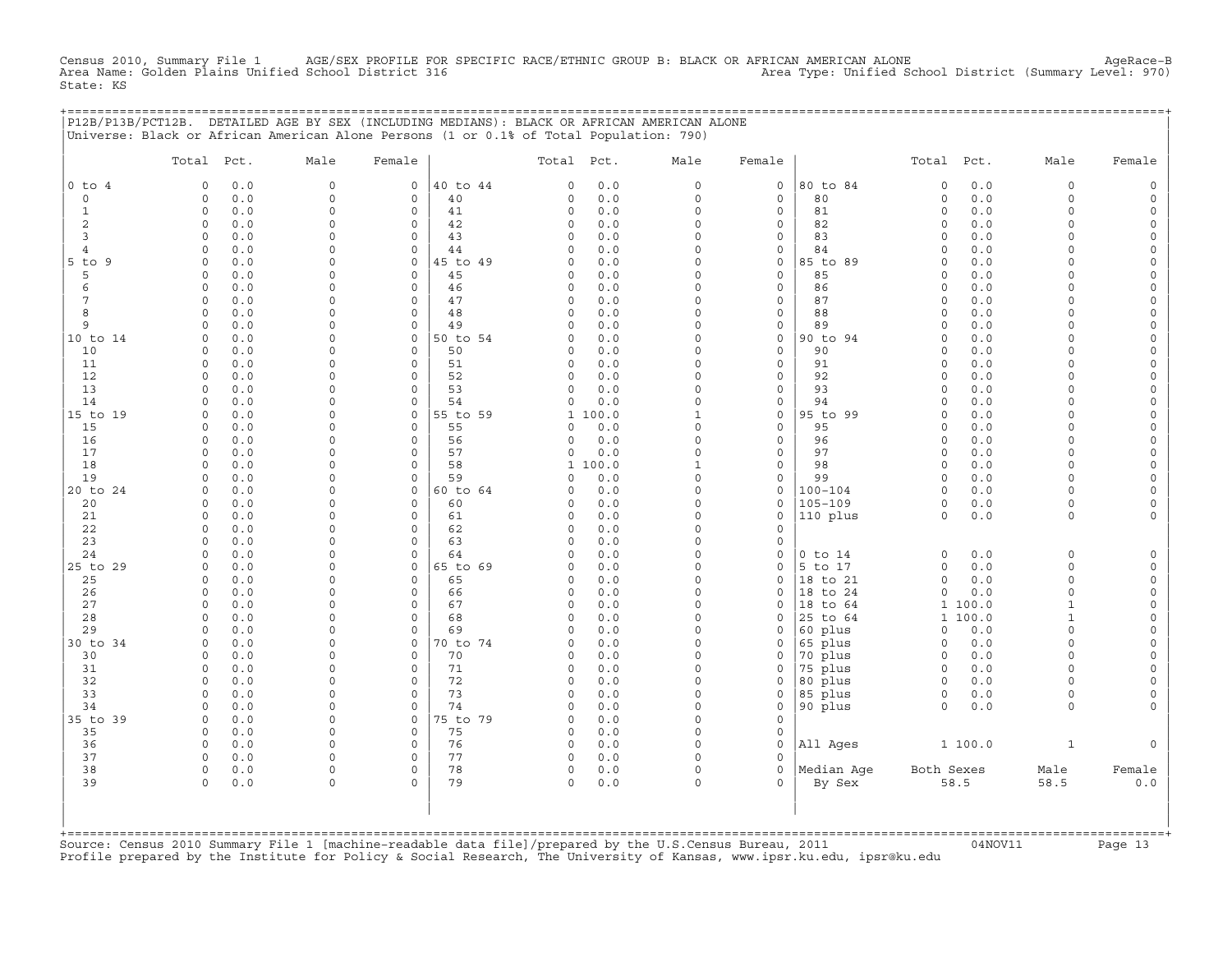Census 2010, Summary File 1 AGE/SEX PROFILE FOR SPECIFIC RACE/ETHNIC GROUP C: AMERICAN INDIAN AND ALASKA NATIVE ALONE AgeRace−C Area Name: Golden Plains Unified School District 316 Area Type: Unified School District (Summary Level: 970) State: KS

|                     | P12C/P13C/PCT12C. DETAILED AGE BY SEX (INCLUDING MEDIANS): AMERICAN INDIAN AND ALASKA NATIVE ALONE<br>Universe: American Indian and Alaska Native Alone Persons (7 or 0.9% of Total Population: 790) |                      |                              |          |                    |             |                      |                              | ;========================= |                           |             |                      |                            |
|---------------------|------------------------------------------------------------------------------------------------------------------------------------------------------------------------------------------------------|----------------------|------------------------------|----------|--------------------|-------------|----------------------|------------------------------|----------------------------|---------------------------|-------------|----------------------|----------------------------|
|                     |                                                                                                                                                                                                      |                      |                              |          |                    |             |                      |                              |                            |                           |             |                      |                            |
|                     | Total Pct.                                                                                                                                                                                           | Male                 | Female                       |          | Total Pct.         |             | Male                 | Female                       |                            | Total Pct.                |             | Male                 | Female                     |
| $0$ to $4$          | 14.3<br>$\mathbf{1}$                                                                                                                                                                                 | $\circ$              | $\mathbf{1}$                 | 40 to 44 | 0                  | 0.0         | $\circ$              | $\mathsf{O}$                 | 80 to 84                   | $\mathbf 0$               | 0.0         | $\Omega$             |                            |
| $\mathbf 0$         | 0.0<br>$\Omega$                                                                                                                                                                                      | $\circ$              | $\circ$                      | 40       | 0                  | 0.0         | $\circ$              | 0                            | 80                         | $\circ$                   | 0.0         | $\circ$              |                            |
| 1<br>$\overline{c}$ | 0.0<br>$\Omega$<br>$\circ$<br>0.0                                                                                                                                                                    | $\Omega$<br>$\Omega$ | $\mathbf{0}$<br>$\mathbf{0}$ | 41<br>42 | 0<br>0             | 0.0<br>0.0  | $\Omega$<br>$\circ$  | $\circ$<br>0                 | 81<br>82                   | $\Omega$<br>$\mathbf 0$   | 0.0<br>0.0  | $\Omega$<br>$\Omega$ |                            |
| 3                   | 0.0<br>$\Omega$                                                                                                                                                                                      | $\cap$               | $\mathbf 0$                  | 43       | 0                  | 0.0         | $\Omega$             | 0                            | 83                         | $\circ$                   | 0.0         | $\cap$               |                            |
| 4                   | 14.3<br>1                                                                                                                                                                                            | $\Omega$             | $\mathbf{1}$                 | 44       | 0                  | 0.0         | $\circ$              | $\mathbf{0}$                 | 84                         | $\Omega$                  | 0.0         | $\Omega$             |                            |
| $5$ to $9$          | 14.3<br>1                                                                                                                                                                                            |                      | $\mathbf{0}$                 | 45 to 49 | 1                  | 14.3        | $\Omega$             | $\mathbf{1}$                 | 85 to 89                   | $\circ$                   | 0.0         | $\Omega$             |                            |
| 5                   | 14.3<br>1                                                                                                                                                                                            |                      | $\circ$                      | 45       | $\circ$            | 0.0         | $\circ$              | $\mathbf 0$                  | 85                         | $\mathbf 0$               | 0.0         |                      |                            |
| 6<br>7              | 0.0<br>$\Omega$<br>0.0<br>$\Omega$                                                                                                                                                                   | $\cap$<br>$\cap$     | $\circ$<br>$\Omega$          | 46<br>47 | 0<br>0             | 0.0<br>0.0  | $\Omega$<br>$\Omega$ | $\mathbf{0}$<br>$\mathbf{0}$ | 86<br>87                   | $\Omega$<br>$\Omega$      | 0.0<br>0.0  | $\cap$<br>$\cap$     |                            |
| 8                   | 0.0<br>$\Omega$                                                                                                                                                                                      | $\Omega$             | $\circ$                      | 48       | $\circ$            | 0.0         | $\circ$              | $\mathbf{0}$                 | 88                         | $\mathbf 0$               | 0.0         | $\Omega$             |                            |
| 9                   | 0.0<br>$\Omega$                                                                                                                                                                                      | <sup>0</sup>         | $\circ$                      | 49       | 1                  | 14.3        | 0                    | $\mathbf{1}$                 | 89                         | $\mathbf 0$               | 0.0         | $\Omega$             |                            |
| 10 to 14            | 0.0<br>$\Omega$                                                                                                                                                                                      | n                    | $\mathbf 0$                  | 50 to 54 | 1                  | 14.3        | 1                    | 0                            | 90 to 94                   | $\Omega$                  | 0.0         | $\cap$               |                            |
| 10                  | $\circ$<br>0.0                                                                                                                                                                                       | $\cap$               | $\mathbf 0$                  | 50       | 0                  | 0.0         | $\circ$              | $\circ$                      | 90                         | $\mathbf 0$               | 0.0         | $\Omega$             |                            |
| 11<br>12            | 0.0<br>$\circ$<br>0.0                                                                                                                                                                                | $\Omega$             | $\mathbf 0$<br>$\circ$       | 51<br>52 | 0                  | 0.0         | $\circ$<br>$\Omega$  | 0<br>$\mathbf{0}$            | 91<br>92                   | $\circ$<br>$\Omega$       | 0.0<br>0.0  | $\Omega$<br>$\Omega$ |                            |
| 13                  | 0<br>0.0<br>0                                                                                                                                                                                        | $\Omega$             | $\circ$                      | 53       | 0<br>1             | 0.0<br>14.3 | 1                    | $\mathbf{0}$                 | 93                         | $\mathbf 0$               | 0.0         | $\Omega$             |                            |
| 14                  | $\circ$<br>0.0                                                                                                                                                                                       | $\Omega$             | $\mathbf 0$                  | 54       | 0                  | 0.0         | $\circ$              | 0                            | 94                         | $\mathbf 0$               | 0.0         | $\Omega$             |                            |
| 15 to 19            | 0.0<br>0                                                                                                                                                                                             | $\cap$               | $\mathsf{O}$                 | 55 to 59 | $\mathbf{1}$       | 14.3        | $\circ$              | $\mathbf{1}$                 | 95 to 99                   | $\mathbf 0$               | 0.0         | $\cap$               |                            |
| 15                  | 0.0<br>$\Omega$                                                                                                                                                                                      | $\Omega$             | $\Omega$                     | 55       | $\Omega$           | 0.0         | $\Omega$             | $\mathbf{0}$                 | 95                         | $\Omega$                  | 0.0         | $\Omega$             |                            |
| 16                  | 0.0<br>$\circ$                                                                                                                                                                                       | <sup>0</sup>         | $\circ$                      | 56       | 0                  | 0.0         | $\circ$              | $\mathbf{0}$                 | 96                         | $\mathbf 0$               | 0.0         | $\Omega$             |                            |
| 17<br>18            | 0.0<br>$\Omega$<br>0.0<br>$\Omega$                                                                                                                                                                   | $\Omega$<br>$\cap$   | $\circ$<br>$\Omega$          | 57<br>58 | 1<br>$\Omega$      | 14.3<br>0.0 | $\Omega$<br>$\Omega$ | 1<br>$\mathbf{0}$            | 97<br>98                   | $\mathbf 0$<br>$\Omega$   | 0.0<br>0.0  | $\Omega$<br>$\cap$   |                            |
| 19                  | 0.0<br>$\circ$                                                                                                                                                                                       | $\Omega$             | $\mathbf 0$                  | 59       | $\circ$            | 0.0         | $\circ$              | $\circ$                      | 99                         | $\circ$                   | 0.0         | $\Omega$             |                            |
| 20 to 24            | 14.3<br>1                                                                                                                                                                                            |                      | $\mathsf{O}$                 | 60 to 64 | 0                  | 0.0         | $\circ$              | 0                            | $100 - 104$                | $\circ$                   | 0.0         | $\cap$               |                            |
| 20                  | 0.0<br>$\Omega$                                                                                                                                                                                      | $\Omega$             | $\mathbf{0}$                 | 60       | 0                  | 0.0         | $\Omega$             | $\mathbf{0}$                 | 105-109                    | $\circ$                   | 0.0         | $\Omega$             |                            |
| 21                  | 0.0<br>$\Omega$                                                                                                                                                                                      | $\Omega$             | $\mathbf 0$                  | 61       | 0                  | 0.0         | $\circ$              | 0                            | 110 plus                   | $\circ$                   | 0.0         | $\Omega$             |                            |
| 22<br>23            | $\Omega$<br>0.0<br>14.3<br>1                                                                                                                                                                         | $\Omega$<br>-1       | $\circ$<br>$\mathsf{O}$      | 62<br>63 | $\circ$<br>0       | 0.0<br>0.0  | $\circ$<br>$\circ$   | $\mathbf 0$<br>0             |                            |                           |             |                      |                            |
| 24                  | 0.0<br>$\Omega$                                                                                                                                                                                      | $\Omega$             | $\Omega$                     | 64       | $\Omega$           | 0.0         | $\Omega$             | 0                            | $0$ to $14$                | 2                         | 28.6        | 1                    |                            |
| 25 to 29            | 14.3<br>1                                                                                                                                                                                            | $\Omega$             | $\mathbf{1}$                 | 65 to 69 | $\mathbf 0$        | 0.0         | $\Omega$             | 0                            | 5 to 17                    | $\mathbf{1}$              | 14.3        | $\mathbf{1}$         |                            |
| 25                  | 14.3<br>1                                                                                                                                                                                            | $\cap$               | $\mathbf{1}$                 | 65       | 0                  | 0.0         | $\Omega$             | 0                            | 18 to 21                   | $\circ$                   | 0.0         | $\Omega$             | $\Omega$                   |
| 26                  | 0.0<br>$\Omega$                                                                                                                                                                                      | $\cap$               | $\Omega$                     | 66       | 0                  | 0.0         | $\Omega$             | $\Omega$                     | 18 to 24                   | 1                         | 14.3        | $\mathbf{1}$         | $\circ$                    |
| 27<br>28            | $\circ$<br>0.0                                                                                                                                                                                       | $\Omega$             | $\mathsf O$                  | 67       | 0                  | 0.0         | $\circ$<br>$\Omega$  | 0                            | 18 to 64                   | 5                         | 71.4        | $\overline{a}$       | 3                          |
| 29                  | 0.0<br>$\Omega$<br>0.0<br>$\Omega$                                                                                                                                                                   | $\Omega$<br>$\Omega$ | $\circ$<br>$\Omega$          | 68<br>69 | 0<br>$\Omega$      | 0.0<br>0.0  | $\Omega$             | 0<br>$\Omega$                | 25 to 64<br>60 plus        | $\overline{4}$<br>$\circ$ | 57.1<br>0.0 | $\Omega$             | $\overline{3}$<br>$\Omega$ |
| 30 to 34            | 0.0<br>$\circ$                                                                                                                                                                                       | $\Omega$             | $\mathbf 0$                  | 70 to 74 | 0                  | 0.0         | $\circ$              | 0                            | 65 plus                    | $\circ$                   | 0.0         | $\Omega$             |                            |
| 30                  | $\circ$<br>0.0                                                                                                                                                                                       | $\cap$               | $\mathbf 0$                  | 70       | 0                  | 0.0         | $\circ$              | 0                            | 70 plus                    | $\circ$                   | 0.0         | $\Omega$             |                            |
| 31                  | 0.0<br>0                                                                                                                                                                                             | $\Omega$             | $\mathsf{O}$                 | 71       | 0                  | 0.0         | $\circ$              | 0                            | 75 plus                    | $\circ$                   | 0.0         | $\Omega$             |                            |
| 32                  | 0.0<br>$\Omega$                                                                                                                                                                                      | $\Omega$<br>$\cap$   | $\Omega$                     | 72       | 0                  | 0.0         | $\Omega$             | 0                            | 80 plus                    | 0                         | 0.0         | $\cap$               |                            |
| 33<br>34            | $\Omega$<br>0.0<br>0.0<br>$\Omega$                                                                                                                                                                   | $\Omega$             | $\Omega$<br>$\mathbf 0$      | 73<br>74 | $\circ$<br>0       | 0.0<br>0.0  | $\Omega$<br>$\Omega$ | $\mathbf{0}$<br>0            | 85 plus<br>90 plus         | $\circ$<br>$\Omega$       | 0.0<br>0.0  | $\Omega$<br>$\Omega$ |                            |
| 35 to 39            | 0.0<br>$\Omega$                                                                                                                                                                                      | $\cap$               | $\mathbf 0$                  | 75 to 79 | 0                  | 0.0         | $\Omega$             | $\mathbf{0}$                 |                            |                           |             |                      |                            |
| 35                  | 0.0<br>$\circ$                                                                                                                                                                                       | $\Omega$             | $\circ$                      | 75       | $\circ$            | 0.0         | $\Omega$             | $\mathbf 0$                  |                            |                           |             |                      |                            |
| 36                  | $\Omega$<br>0.0                                                                                                                                                                                      | <sup>0</sup>         | $\mathsf{O}$                 | 76       | $\circ$            | 0.0         | $\Omega$             | $\mathbf 0$                  | All Ages                   |                           | 7100.0      | 3                    |                            |
| 37                  | $\Omega$<br>0.0                                                                                                                                                                                      | $\Omega$             | $\mathbf 0$                  | 77       | $\circ$            | 0.0         | $\Omega$             | $\Omega$                     |                            |                           |             |                      |                            |
| 38<br>39            | $\circ$<br>0.0<br>$\circ$<br>0.0                                                                                                                                                                     | $\Omega$<br>$\Omega$ | $\mathbf 0$<br>$\Omega$      | 78<br>79 | $\circ$<br>$\circ$ | 0.0<br>0.0  | $\circ$<br>$\circ$   | $\circ$<br>$\Omega$          | Median Aqe<br>By Sex       | Both Sexes                | 25.5        | Male<br>23.5         | Female<br>37.5             |
|                     |                                                                                                                                                                                                      |                      |                              |          |                    |             |                      |                              |                            |                           |             |                      |                            |
|                     |                                                                                                                                                                                                      |                      |                              |          |                    |             |                      |                              |                            |                           |             |                      |                            |
|                     |                                                                                                                                                                                                      |                      |                              |          |                    |             |                      |                              |                            |                           |             |                      |                            |

+===================================================================================================================================================+Source: Census 2010 Summary File 1 [machine−readable data file]/prepared by the U.S.Census Bureau, 2011 04NOV11 Page 14 Profile prepared by the Institute for Policy & Social Research, The University of Kansas, www.ipsr.ku.edu, ipsr@ku.edu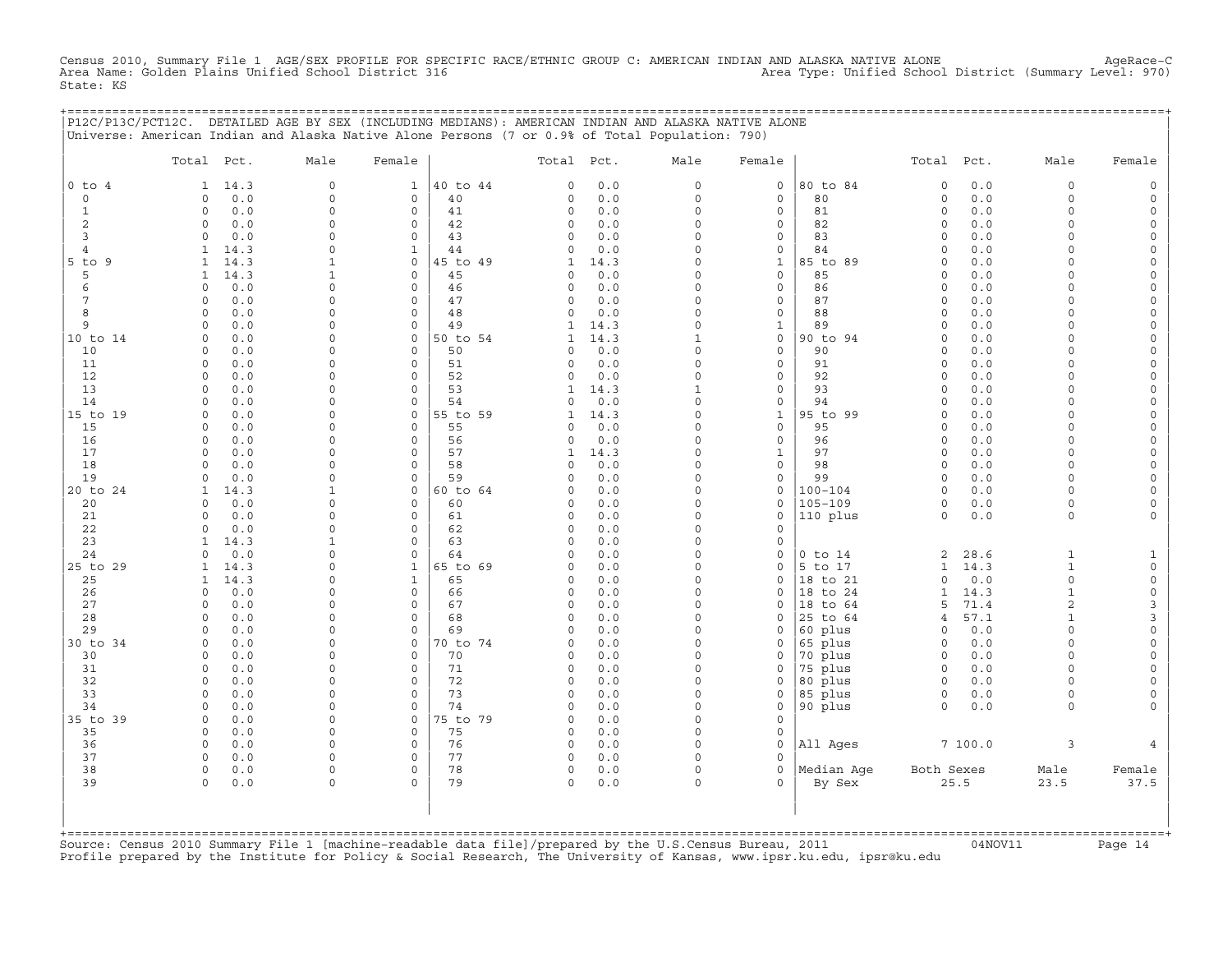Census 2010, Summary File 1 AGE/SEX PROFILE FOR SPECIFIC RACE/ETHNIC GROUP D: ASIAN ALONE AgeRace−D Area Name: Golden Plains Unified School District 316 Area Type: Unified School District (Summary Level: 970) State: KS

|                | P12D/P13D/PCT12D. DETAILED AGE BY SEX (INCLUDING MEDIANS): ASIAN ALONE<br>Universe: Asian Alone Persons (0 or 0.0% of Total Population: 790) |                         |                            |                |                          |                              |                     |                              |                            |                      |     |                                   |         |
|----------------|----------------------------------------------------------------------------------------------------------------------------------------------|-------------------------|----------------------------|----------------|--------------------------|------------------------------|---------------------|------------------------------|----------------------------|----------------------|-----|-----------------------------------|---------|
|                | Total Pct.                                                                                                                                   | Male                    | Female                     |                | Total Pct.               |                              | Male                | Female                       |                            | Total Pct.           |     | Male                              | Female  |
| $0$ to $4$     | $\mathbf 0$                                                                                                                                  | $\mathsf O$             | $\circ$                    | 40 to 44       | 0                        | $\ddot{\phantom{a}}$         | 0                   | $\mathsf{O}\xspace$          | 80 to 84                   | $\circ$              |     | $\mathbf 0$                       |         |
| $\mathbf 0$    | $\mathbf 0$<br>$\cdot$                                                                                                                       | $\mathsf{O}\xspace$     | $\circ$                    | 40             | $\circ$                  | $\ddot{\phantom{a}}$         | 0                   | $\mathsf{O}$                 | 80                         | $\circ$              |     | $\mathbf 0$                       | $\circ$ |
| 1              | $\Omega$                                                                                                                                     | $\Omega$                | $\Omega$                   | 41             | $\Omega$                 | $\ddot{\phantom{a}}$         | $\Omega$            | $\Omega$                     | 81                         | $\Omega$             |     | $\Omega$                          |         |
| 2<br>3         | $\Omega$<br>$\Omega$                                                                                                                         | $\Omega$<br>$\Omega$    | $\circ$<br>$\Omega$        | 42<br>43       | $\Omega$<br>$\cap$       |                              | $\Omega$<br>$\cap$  | $\mathbf{0}$<br>$\mathbf{0}$ | 82<br>83                   | $\Omega$<br>$\Omega$ |     | $\Omega$                          |         |
| $\overline{4}$ | $\Omega$                                                                                                                                     | $\Omega$                | $\circ$                    | 44             | $\cap$                   |                              | $\Omega$            | $\mathbf{0}$                 | 84                         | $\Omega$             |     | $\cap$                            |         |
| $5$ to $9$     | $\Omega$                                                                                                                                     | $\Omega$                | $\circ$                    | 45 to 49       | <sup>n</sup>             | $\sim$                       | $\Omega$            | $\circ$                      | 85 to 89                   | $\Omega$             |     |                                   |         |
| 5              | $\Omega$                                                                                                                                     | $\Omega$                | $\circ$                    | 45             | <sup>0</sup>             | $\sim$                       | $\Omega$            | $\circ$                      | 85                         | $\Omega$             |     |                                   |         |
| 6              | $\Omega$                                                                                                                                     | $\Omega$                | $\circ$                    | 46             | $\Omega$                 | $\cdot$                      | $\Omega$            | 0                            | 86                         | $\Omega$             |     |                                   |         |
| 7              | $\Omega$                                                                                                                                     | $\Omega$                | $\Omega$                   | 47             | $\Omega$                 |                              | $\Omega$            | $\mathbf{0}$                 | 87                         | $\Omega$             |     | ∩                                 |         |
| 8              | $\Omega$                                                                                                                                     | $\Omega$                | $\mathbf 0$                | 48             | $\Omega$                 | $\mathbf{r}$                 | 0                   | $\circ$                      | 88                         | $\Omega$             |     | $\cap$                            |         |
| 9              | $\cap$                                                                                                                                       | $\Omega$                | $\circ$                    | 49             | $\Omega$                 | $\mathbf{r}$                 | $\circ$<br>$\Omega$ | $\mathsf{O}$                 | 89                         | $\Omega$<br>$\Omega$ |     | $\cap$                            |         |
| 10 to 14<br>10 | $\Omega$<br>$\Omega$                                                                                                                         | $\Omega$<br>$\Omega$    | $\circ$<br>$\mathbf 0$     | 50 to 54<br>50 | $\Omega$                 | $\mathbf{r}$                 | $\Omega$            | $\mathbf 0$<br>$\mathbf{0}$  | 90 to 94<br>90             | $\Omega$             |     |                                   |         |
| 11             | $\Omega$                                                                                                                                     | $\Omega$                | $\Omega$                   | 51             | $\Omega$                 |                              | $\Omega$            | $\circ$                      | 91                         | $\Omega$             |     | $\cap$                            |         |
| 12             | $\Omega$                                                                                                                                     | $\Omega$                | $\circ$                    | 52             | $\Omega$                 | $\mathbf{r}$                 | $\Omega$            | $\circ$                      | 92                         | $\Omega$             |     |                                   |         |
| 13             | $\cap$                                                                                                                                       | $\Omega$                | $\mathbf 0$                | 53             | $\Omega$                 | $\cdot$                      | $\Omega$            | $\circ$                      | 93                         | $\Omega$             |     |                                   |         |
| 14             | $\Omega$                                                                                                                                     | $\Omega$                | $\circ$                    | 54             | $\Omega$                 | $\cdot$                      | $\Omega$            | $\mathsf{O}\xspace$          | 94                         | $\Omega$             |     |                                   |         |
| 15 to 19       | $\Omega$                                                                                                                                     | $\Omega$                | $\mathsf{O}$               | 55 to 59       | $\Omega$                 | $\ddot{\phantom{a}}$         | $\circ$             | $\mathsf{O}$                 | 95 to 99                   | $\Omega$             |     |                                   |         |
| 15             | $\Omega$                                                                                                                                     | $\Omega$                | $\mathbf 0$                | 55             | $\Omega$                 |                              | $\Omega$            | $\mathbf{0}$                 | 95                         | $\Omega$             |     | $\cap$                            |         |
| 16             | $\Omega$                                                                                                                                     | $\mathbf 0$             | $\mathbf 0$                | 56             | 0                        |                              | 0                   | $\mathsf{O}$                 | 96                         | $\circ$              |     | $\cap$<br>$\cap$                  |         |
| 17<br>18       | $\cap$<br>$\cap$                                                                                                                             | $\Omega$<br>$\Omega$    | $\circ$<br>$\circ$         | 57<br>58       | 0<br>$\cap$              | $\mathbf{r}$                 | $\Omega$<br>$\cap$  | 0<br>$\mathbf{0}$            | 97<br>98                   | $\Omega$<br>$\Omega$ |     |                                   |         |
| 19             | $\cap$                                                                                                                                       | $\Omega$                | 0                          | 59             | $\cap$                   |                              | $\Omega$            | 0                            | 99                         | $\Omega$             |     |                                   |         |
| 20 to 24       | $\cap$                                                                                                                                       | $\Omega$                | $\mathbf 0$                | 60 to 64       | <sup>n</sup>             |                              | $\cap$              | $\circ$                      | $100 - 104$                | $\Omega$             |     | $\cap$                            |         |
| 20             | $\Omega$                                                                                                                                     | $\Omega$                | $\circ$                    | 60             | $\Omega$                 |                              | $\Omega$            | $\circ$                      | $105 - 109$                | $\circ$              |     | $\cap$                            |         |
| 21             | $\Omega$                                                                                                                                     | $\Omega$                | $\Omega$                   | 61             | $\Omega$                 | $\sim$                       | $\Omega$            | $\circ$                      | $110$ plus                 | $\Omega$             |     | $\Omega$                          |         |
| 22             | $\Omega$                                                                                                                                     | $\Omega$                | $\Omega$                   | 62             | $\Omega$                 | $\cdot$                      | $\Omega$            | $\Omega$                     |                            |                      |     |                                   |         |
| 23             | $\Omega$                                                                                                                                     | $\Omega$                | $\circ$                    | 63             | $\Omega$                 |                              | $\Omega$            | $\mathbf 0$                  |                            |                      |     |                                   |         |
| 24             | $\Omega$                                                                                                                                     | $\Omega$                | $\Omega$                   | 64             | $\cap$                   |                              | $\Omega$            | $\circ$                      | $0$ to $14$                | $\circ$              |     | $\Omega$                          | $\cap$  |
| 25 to 29<br>25 | $\Omega$<br><sup>0</sup>                                                                                                                     | $\Omega$<br>$\Omega$    | $\circ$<br>$\circ$         | 65 to 69<br>65 | $\Omega$<br><sup>0</sup> |                              | $\circ$<br>$\Omega$ | $\circ$<br>$\circ$           | $ 5 \t{to} 17$<br>18 to 21 | $\circ$<br>$\circ$   |     | $\Omega$<br>$\Omega$              |         |
| 26             | $\Omega$                                                                                                                                     | $\Omega$                | $\circ$                    | 66             | <sup>0</sup>             | $\cdot$<br>$\cdot$           | $\Omega$            | $\circ$                      | 18 to 24                   | $\Omega$             |     | ∩                                 |         |
| 27             | $\Omega$                                                                                                                                     | $\Omega$                | $\mathbf 0$                | 67             | $\Omega$                 |                              | $\Omega$            | $\mathbf{0}$                 | 18 to 64                   | $\Omega$             |     |                                   |         |
| 28             | $\cap$                                                                                                                                       | $\Omega$                | $\Omega$                   | 68             | $\cap$                   |                              | $\Omega$            | $\circ$                      | 25 to 64                   | $\Omega$             |     | $\cap$                            |         |
| 29             | $\cap$                                                                                                                                       | $\Omega$                | $\mathbf 0$                | 69             | $\Omega$                 | $\ddot{\phantom{a}}$         | $\circ$             | $\circ$                      | 60 plus                    | $\Omega$             |     | $\cap$                            |         |
| 30 to 34       | $\cap$                                                                                                                                       | $\Omega$                | $\circ$                    | 70 to 74       | U                        | $\sim$                       | $\Omega$            | $\mathbf{0}$                 | 65 plus                    | $\Omega$             |     | $\cap$                            |         |
| 30             | $\Omega$                                                                                                                                     | $\Omega$                | $\mathbf 0$                | 70             | $\Omega$                 | $\cdot$                      | $\Omega$            | $\mathbf{0}$                 | 70 plus                    | $\mathbf 0$          |     | $\Omega$                          |         |
| 31             | $\Omega$                                                                                                                                     | $\Omega$                | $\mathbf 0$                | 71             | $\Omega$                 | $\ddot{\phantom{a}}$         | $\circ$             | 0                            | 75 plus                    | $\circ$              |     | $\Omega$                          |         |
| 32<br>33       | $\Omega$<br>$\Omega$                                                                                                                         | $\Omega$<br>$\mathbf 0$ | $\mathbf 0$<br>$\mathbf 0$ | 72<br>73       | $\Omega$<br>0            |                              | $\Omega$<br>$\circ$ | $\mathbf{0}$<br>0            | 80 plus<br>85 plus         | $\Omega$<br>$\circ$  |     | $\Omega$                          |         |
| 34             | $\Omega$                                                                                                                                     | $\mathbf 0$             | $\circ$                    | 74             | $\Omega$                 | $\mathbf{r}$<br>$\mathbf{r}$ | $\circ$             | 0                            | 90 plus                    | $\mathbf 0$          |     | $\Omega$                          |         |
| 35 to 39       | $\mathbf 0$                                                                                                                                  | $\Omega$                | $\circ$                    | 75 to 79       | $\Omega$                 | $\ddot{\phantom{a}}$         | $\Omega$            | 0                            |                            |                      |     |                                   |         |
| 35             | $\mathbf 0$                                                                                                                                  | $\Omega$                | $\circ$                    | 75             | 0                        |                              | $\circ$             | $\mathsf{O}$                 |                            |                      |     |                                   |         |
| 36             | $\Omega$                                                                                                                                     | $\cap$                  | $\circ$                    | 76             | $\Omega$                 |                              | $\Omega$            | $\mathsf{O}$                 | All Ages                   | $\circ$              |     | $\mathbf 0$                       |         |
| 37             | $\Omega$                                                                                                                                     | $\Omega$                | $\circ$                    | 77             | $\Omega$                 |                              | $\Omega$            | $\Omega$                     |                            |                      |     |                                   |         |
| 38             | $\Omega$                                                                                                                                     | $\Omega$                | $\Omega$                   | 78             | $\Omega$                 | $\bullet$                    | $\Omega$            | $\Omega$                     | Median Age                 | Both Sexes           |     | Male                              | Female  |
| 39             | $\Omega$                                                                                                                                     | $\Omega$                | $\Omega$                   | 79             | $\Omega$                 |                              | $\Omega$            | $\Omega$                     | By Sex                     |                      | 0.0 | 0.0                               | 0.0     |
|                |                                                                                                                                              |                         |                            |                |                          |                              |                     |                              |                            |                      |     |                                   |         |
|                |                                                                                                                                              |                         |                            |                |                          |                              |                     |                              |                            |                      |     | --------------------------------- |         |

+===================================================================================================================================================+Source: Census 2010 Summary File 1 [machine−readable data file]/prepared by the U.S.Census Bureau, 2011 04NOV11 Page 15 Profile prepared by the Institute for Policy & Social Research, The University of Kansas, www.ipsr.ku.edu, ipsr@ku.edu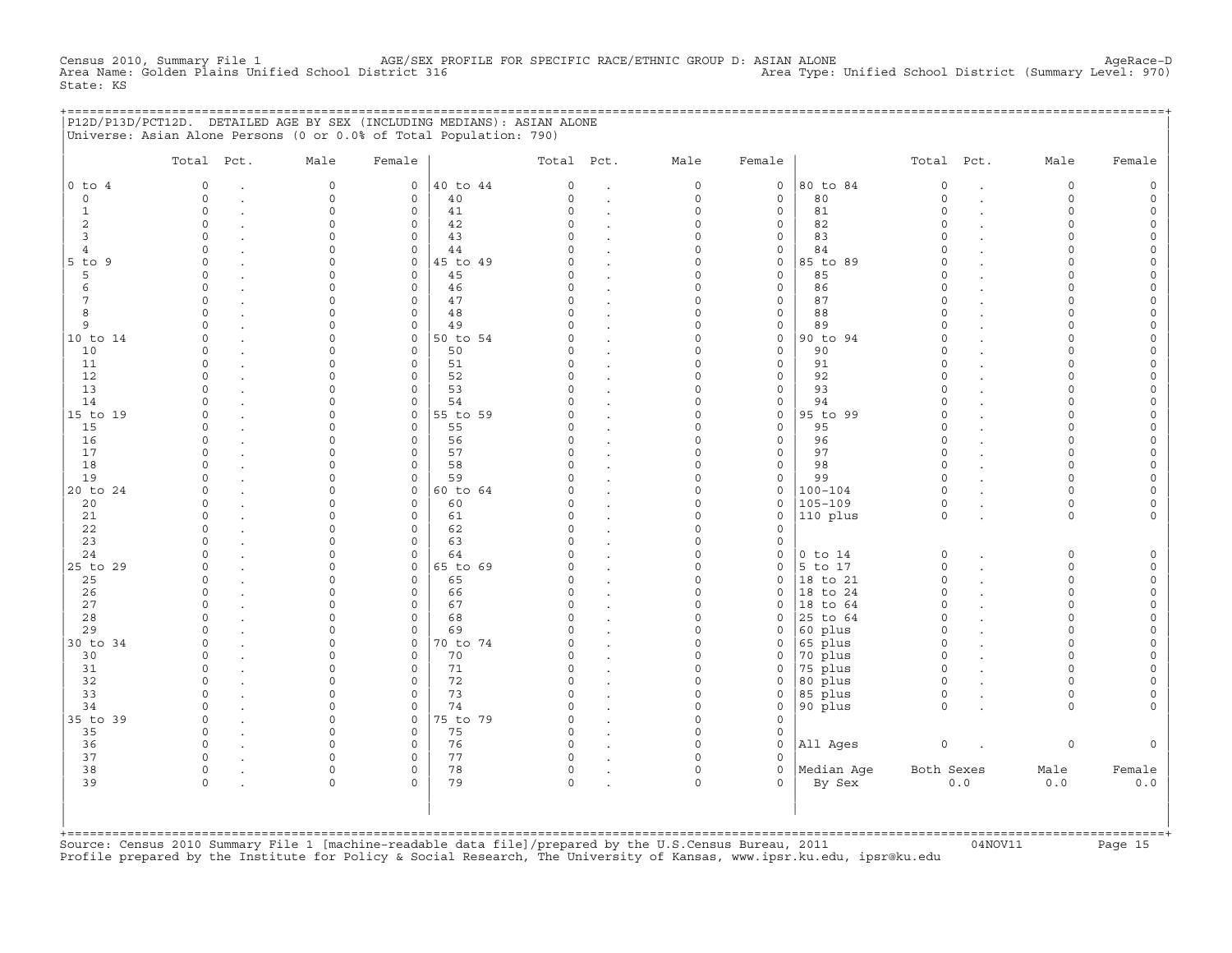Census 2010, Summary File 1 AGE/SEX PROFILE FOR SPECIFIC RACE/ETHNIC GROUP E: NAT HAWAIIAN/OTH. PACIFIC ISLANDER ALONE AgeRace-E<br>Area Name: Golden Plains Unified School District 316 State: KS

|                | P12E/P13E/PCT12E. DETAILED AGE BY SEX (INCLUDING MEDIANS): NAT HAWAIIAN/OTH. PACIFIC ISLANDER ALONE<br>Universe: Nat Hawaiian/Oth. Pacific Islander Alone Persons (0 or 0.0% of Total Population: 790) |              |                         |                |                      |                      |                      |              | ========================= |                         |        |                  |        |
|----------------|--------------------------------------------------------------------------------------------------------------------------------------------------------------------------------------------------------|--------------|-------------------------|----------------|----------------------|----------------------|----------------------|--------------|---------------------------|-------------------------|--------|------------------|--------|
|                | Total Pct.                                                                                                                                                                                             | Male         | Female                  |                | Total Pct.           |                      | Male                 | Female       |                           | Total Pct.              |        | Male             | Female |
| $0$ to $4$     | $\circ$                                                                                                                                                                                                | $\mathbf 0$  | $\circ$                 | 40 to 44       | $\circ$              | $\ddot{\phantom{a}}$ | $\circ$              | $\mathbf 0$  | 80 to 84                  | $\mathbf 0$             |        | $\circ$          |        |
| $\Omega$       | $\Omega$                                                                                                                                                                                               | $\mathbf 0$  | $\circ$                 | 40             | $\Omega$             | $\cdot$              | $\circ$              | $\mathbf{0}$ | 80                        | $\circ$                 | $\sim$ | $\Omega$         |        |
| 1              | $\Omega$                                                                                                                                                                                               | $\cap$       | $\circ$                 | 41             | $\Omega$             | $\cdot$              | $\Omega$             | $\mathbf{0}$ | 81                        | $\Omega$                |        | $\cap$           |        |
| 2              | $\Omega$                                                                                                                                                                                               | n            | $\circ$                 | 42             | $\Omega$             |                      | $\Omega$             | 0            | 82                        | $\Omega$                |        | $\cap$           |        |
| 3              | $\cap$                                                                                                                                                                                                 | ∩            | $\Omega$                | 43             | $\Omega$             |                      | $\Omega$             | 0            | 83                        | $\Omega$                |        | ∩                |        |
| $\overline{4}$ | $\Omega$<br>$\Omega$                                                                                                                                                                                   | n            | $\circ$<br>$\mathbf{0}$ | 44             | $\Omega$             |                      | 0<br>$\Omega$        | 0            | 84<br>85 to 89            | $\Omega$<br>$\Omega$    |        | $\cap$           |        |
| 5 to 9<br>5    | $\Omega$                                                                                                                                                                                               |              | $\mathbf{0}$            | 45 to 49<br>45 | $\Omega$<br>$\Omega$ | $\sim$<br>$\cdot$    | $\Omega$             | 0<br>$\circ$ | 85                        | $\Omega$                |        |                  |        |
| 6              | $\Omega$                                                                                                                                                                                               |              | $\circ$                 | 46             | 0                    | $\cdot$              | $\Omega$             | 0            | 86                        | $\Omega$                |        |                  |        |
| 7              | $\Omega$                                                                                                                                                                                               |              | $\mathbf{0}$            | 47             | $\Omega$             |                      | $\Omega$             | $\mathbf{0}$ | 87                        | $\Omega$                |        | $\cap$           |        |
| 8              | $\Omega$                                                                                                                                                                                               | U            | $\mathsf{O}\xspace$     | 48             | 0                    |                      | $\Omega$             | 0            | 88                        | $\Omega$                |        | $\cap$           |        |
| 9              | $\Omega$                                                                                                                                                                                               |              | $\circ$                 | 49             | $\Omega$             | $\cdot$              | 0                    | 0            | 89                        | $\Omega$                |        | $\cap$           |        |
| 10 to 14       | $\Omega$                                                                                                                                                                                               |              | $\circ$                 | 50 to 54       |                      |                      | O                    | 0            | 90 to 94                  | $\Omega$                |        |                  |        |
| 10             | $\Omega$                                                                                                                                                                                               | ∩            | $\mathbf 0$             | 50             | $\Omega$             |                      | $\Omega$             | 0            | 90                        | $\Omega$                |        |                  |        |
| 11             | $\Omega$                                                                                                                                                                                               |              | $\circ$                 | 51             | 0                    |                      | U                    | 0            | 91                        | $\mathbf 0$             |        | $\cap$           |        |
| 12             | $\Omega$                                                                                                                                                                                               |              | $\circ$                 | 52             | $\Omega$             | $\cdot$              | O                    | 0            | 92                        | $\Omega$                |        |                  |        |
| 13             | $\cap$                                                                                                                                                                                                 |              | $\circ$                 | 53             | $\Omega$             | $\sim$               | $\Omega$             | $\mathbf{0}$ | 93                        | $\Omega$                |        | $\cap$           |        |
| 14             | $\cap$                                                                                                                                                                                                 |              | $\circ$                 | 54             | $\Omega$             |                      | $\Omega$             | $\mathbf{0}$ | 94                        | $\Omega$                |        |                  |        |
| 15 to 19       | $\Omega$                                                                                                                                                                                               | ∩            | $\circ$                 | 55 to 59       | $\Omega$             |                      | $\Omega$             | $\mathsf{O}$ | 95 to 99                  | $\Omega$                |        | ∩                |        |
| 15             | $\Omega$                                                                                                                                                                                               |              | $\mathbf 0$             | 55             | $\Omega$             |                      | $\Omega$             | $\mathbf{0}$ | 95                        | $\Omega$                |        | $\cap$<br>$\cap$ |        |
| 16<br>17       | 0                                                                                                                                                                                                      |              | $\circ$                 | 56<br>57       | 0<br>$\Omega$        |                      | 0<br>U               | $\mathbf{0}$ | 96<br>97                  | $\mathbf 0$<br>$\Omega$ |        |                  |        |
| 18             |                                                                                                                                                                                                        |              | $\circ$<br>$\Omega$     | 58             | $\Omega$             | $\ddot{\phantom{a}}$ | U                    | 0<br>0       | 98                        | $\Omega$                |        | $\cap$           |        |
| 19             | $\Omega$                                                                                                                                                                                               | <sup>n</sup> | $\mathbf 0$             | 59             | $\Omega$             |                      | $\Omega$             | 0            | 99                        | $\Omega$                |        | $\Omega$         |        |
| 20 to 24       | $\Omega$                                                                                                                                                                                               | ∩            | $\circ$                 | 60 to 64       | $\Omega$             |                      | $\Omega$             | 0            | $100 - 104$               | $\mathbf 0$             |        | $\cap$           |        |
| 20             | $\Omega$                                                                                                                                                                                               | O            | $\mathbf{0}$            | 60             | 0                    | $\cdot$              | $\circ$              | $\circ$      | $105 - 109$               | $\mathbf 0$             |        | $\Omega$         |        |
| 21             | $\Omega$                                                                                                                                                                                               |              | $\mathbf{0}$            | 61             | 0                    | $\cdot$              | $\Omega$             | 0            | 110 plus                  | $\circ$                 |        | $\circ$          |        |
| 22             | $\Omega$                                                                                                                                                                                               | n            | $\circ$                 | 62             | 0                    |                      | $\Omega$             | $\mathbf{0}$ |                           |                         |        |                  |        |
| 23             | $\Omega$                                                                                                                                                                                               | $\Omega$     | $\circ$                 | 63             | 0                    |                      | 0                    | 0            |                           |                         |        |                  |        |
| 24             | $\Omega$                                                                                                                                                                                               |              | $\mathbf 0$             | 64             | $\Omega$             |                      | $\Omega$             | 0            | $0$ to $14$               | $\circ$                 |        | $\Omega$         |        |
| 25 to 29       | $\Omega$                                                                                                                                                                                               |              | $\mathsf{O}$            | 65 to 69       | $\Omega$             |                      | $\Omega$             | 0            | $5$ to 17                 | $\mathsf O$             |        | $\Omega$         |        |
| 25             |                                                                                                                                                                                                        |              | $\mathsf{O}$            | 65             | $\Omega$             |                      | O                    | 0            | 18 to 21                  | $\circ$                 |        | $\cap$           |        |
| 26             | $\Omega$                                                                                                                                                                                               |              | $\Omega$                | 66             | $\Omega$             |                      | $\Omega$             | $\Omega$     | 18 to 24                  | $\Omega$                |        |                  |        |
| 27             | $\Omega$                                                                                                                                                                                               |              | $\mathbf 0$             | 67             | $\Omega$             |                      | $\Omega$             | 0            | $ 18$ to $64$             | $\mathbf 0$             |        | $\cap$           |        |
| 28             | $\cap$                                                                                                                                                                                                 |              | $\circ$                 | 68             | $\Omega$             | $\cdot$              | $\Omega$             | 0            | 25 to 64                  | $\Omega$                |        | $\cap$           |        |
| 29             | $\Omega$                                                                                                                                                                                               |              | $\circ$<br>$\circ$      | 69             | $\Omega$<br>$\Omega$ | $\sim$               | $\Omega$<br>$\Omega$ | 0            | 60 plus                   | $\Omega$<br>$\circ$     |        | $\cap$<br>$\cap$ |        |
| 30 to 34<br>30 | $\Omega$                                                                                                                                                                                               |              | $\circ$                 | 70 to 74<br>70 | $\Omega$             | $\ddot{\phantom{0}}$ | $\Omega$             | 0<br>0       | 65 plus<br>70 plus        | $\circ$                 |        | ∩                |        |
| 31             | $\Omega$                                                                                                                                                                                               | <sup>n</sup> | $\mathsf{O}$            | 71             | $\Omega$             | $\cdot$              | $\circ$              | 0            | 75 plus                   | $\circ$                 |        | ∩                |        |
| 32             | $\Omega$                                                                                                                                                                                               |              | $\mathbf{0}$            | 72             | $\Omega$             |                      | $\Omega$             | $\mathbf{0}$ | 80 plus                   | $\circ$                 |        | $\cap$           |        |
| 33             | $\Omega$                                                                                                                                                                                               |              | $\mathbf{0}$            | 73             | $\Omega$             | $\ddot{\phantom{a}}$ | O                    | $\mathbf{0}$ | 85 plus                   | $\circ$                 |        | $\Omega$         |        |
| 34             |                                                                                                                                                                                                        |              | $\circ$                 | 74             | $\Omega$             | $\ddot{\phantom{a}}$ | $\Omega$             | 0            | 90 plus                   | $\circ$                 |        | $\Omega$         |        |
| 35 to 39       | $\Omega$                                                                                                                                                                                               | $\cap$       | $\circ$                 | 75 to 79       | $\Omega$             |                      | $\Omega$             | $\Omega$     |                           |                         |        |                  |        |
| 35             | $\circ$                                                                                                                                                                                                | $\cap$       | $\mathsf{O}$            | 75             | 0                    |                      | $\circ$              | $\mathsf{O}$ |                           |                         |        |                  |        |
| 36             | $\circ$                                                                                                                                                                                                |              | $\mathsf{O}$            | 76             | 0                    | $\cdot$              | $\Omega$             | 0            | All Ages                  | $\circ$                 |        | $\circ$          |        |
| 37             | $\circ$                                                                                                                                                                                                |              | $\mathsf{O}$            | 77             | 0                    |                      | $\Omega$             | 0            |                           |                         |        |                  |        |
| 38             | 0                                                                                                                                                                                                      | $\cap$       | $\circ$                 | 78             | 0                    |                      | $\circ$              | 0            | Median Age                | Both Sexes              |        | Male             | Female |
| 39             | $\Omega$                                                                                                                                                                                               | $\cap$       | $\Omega$                | 79             | $\Omega$             |                      | $\Omega$             | $\Omega$     | By Sex                    |                         | 0.0    | 0.0              | 0.0    |
|                |                                                                                                                                                                                                        |              |                         |                |                      |                      |                      |              |                           |                         |        |                  |        |
|                |                                                                                                                                                                                                        |              |                         |                |                      |                      |                      |              |                           |                         |        |                  |        |
|                |                                                                                                                                                                                                        |              |                         |                |                      |                      |                      |              |                           |                         |        |                  |        |
|                |                                                                                                                                                                                                        |              |                         |                |                      |                      |                      |              |                           |                         |        |                  |        |

+===================================================================================================================================================+Source: Census 2010 Summary File 1 [machine−readable data file]/prepared by the U.S.Census Bureau, 2011 04NOV11 Page 16 Profile prepared by the Institute for Policy & Social Research, The University of Kansas, www.ipsr.ku.edu, ipsr@ku.edu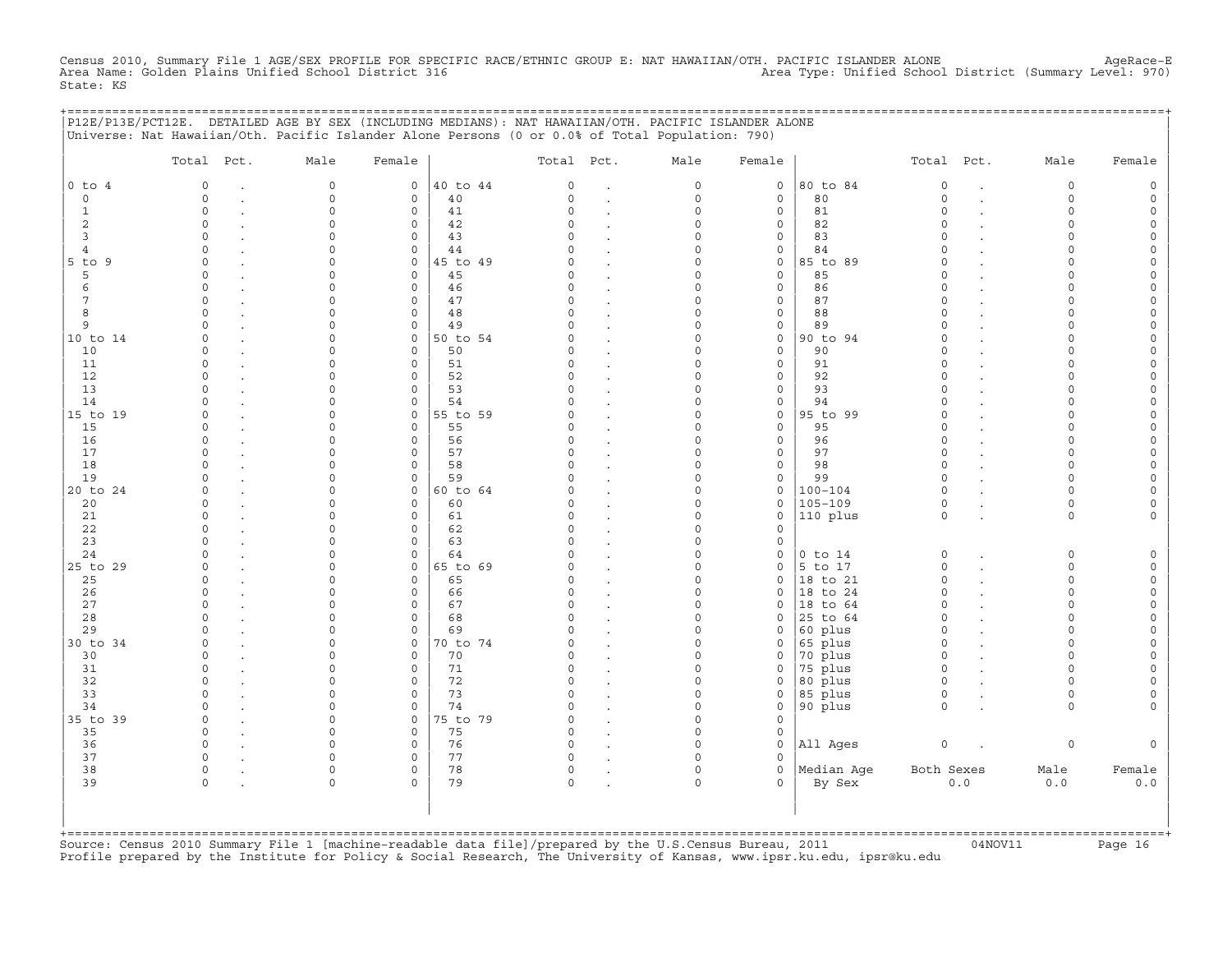CHE 1 AGE/SEX PROFILE FOR SPECIFIC RACE/ETHNIC GROUP F: SOME OTHER RACE ALONE<br>Ool District (Summary Level: 970) Area Type: Unified School District (Summary Level: 970) Census 2010, Summary File 1 AGE/SEX PROFILE<br>Area Name: Golden Plains Unified School District 316 State: KS

|                     |                     |            | P12F/P13F/PCT12F. DETAILED AGE BY SEX (INCLUDING MEDIANS): SOME OTHER RACE ALONE<br>Universe: Some Other Race Alone Persons (75 or 9.5% of Total Population: 790) |                              |                |                            |            |                      |                              |                    |                      |            |                      |                         |
|---------------------|---------------------|------------|-------------------------------------------------------------------------------------------------------------------------------------------------------------------|------------------------------|----------------|----------------------------|------------|----------------------|------------------------------|--------------------|----------------------|------------|----------------------|-------------------------|
|                     | Total Pct.          |            | Male                                                                                                                                                              | Female                       |                | Total Pct.                 |            | Male                 | Female                       |                    | Total Pct.           |            | Male                 | Female                  |
| $0$ to $4$          | 8                   | 10.7       | 5                                                                                                                                                                 | 3                            | 40 to 44       | 7                          | 9.3        | $\overline{4}$       | $\overline{\mathbf{3}}$      | 80 to 84           | $\mathsf{O}\xspace$  | 0.0        | $\circ$              | $\Omega$                |
| $\circ$             | 2                   | 2.7        | $\mathbf{2}$                                                                                                                                                      | $\mathbf 0$                  | 40             | 1                          | 1.3        | $\circ$              | 1                            | 80                 | 0                    | 0.0        | $\circ$              | $\circ$                 |
| 1                   | 2                   | 2.7        | $\mathbf{1}$                                                                                                                                                      | $\mathbf{1}$                 | 41             | $\Omega$                   | $0.0$      | $\Omega$             | $\mathbf{0}$                 | 81                 | $\Omega$             | 0.0        | $\Omega$             | $\Omega$                |
| 2                   | 1                   | 1.3        | 1                                                                                                                                                                 | $\circ$                      | 42             | 3                          | 4.0        | 2<br>$\Omega$        | $\mathbf{1}$                 | 82                 | $\circ$              | 0.0        | $\Omega$<br>$\Omega$ | $\Omega$                |
| 3<br>$\overline{4}$ | 1<br>$\overline{2}$ | 1.3<br>2.7 | $\Omega$<br>1                                                                                                                                                     | $\mathbf{1}$<br>$\mathbf{1}$ | 43<br>44       | $\mathbf 0$<br>3           | 0.0<br>4.0 | $\overline{c}$       | $\mathbf{0}$<br>$\mathbf{1}$ | 83<br>84           | $\circ$<br>$\Omega$  | 0.0<br>0.0 | $\Omega$             | $\circ$                 |
| $5$ to $9$          | 11                  | 14.7       | 9                                                                                                                                                                 | $\mathbf{2}$                 | 45 to 49       | 1                          | 1.3        | $\mathbf{1}$         | 0                            | 85 to 89           | $\circ$              | 0.0        | $\Omega$             | $\Omega$                |
| 5                   | 3                   | $4.0$      | $\overline{c}$                                                                                                                                                    | $\mathbf{1}$                 | 45             | $\Omega$                   | 0.0        | $\Omega$             | 0                            | 85                 | $\Omega$             | 0.0        | $\cap$               | $\Omega$                |
| 6                   | 3                   | 4.0        | 3                                                                                                                                                                 | $\Omega$                     | 46             | 1                          | 1.3        | $\mathbf{1}$         | $\mathbf{0}$                 | 86                 | $\Omega$             | 0.0        | $\Omega$             | $\Omega$                |
| 7                   | 2                   | 2.7        | 1                                                                                                                                                                 | $\mathbf{1}$                 | 47             | $\mathbf 0$                | 0.0        | $\Omega$             | $\mathbf{0}$                 | 87                 | $\Omega$             | 0.0        | $\Omega$             | $\Omega$                |
| 8                   | 2                   | 2.7        | $\mathbf{2}$                                                                                                                                                      | $\Omega$                     | 48             | $\mathbf 0$                | 0.0        | $\circ$              | $\mathbf{0}$                 | 88                 | $\Omega$             | $0.0$      | $\Omega$             | $\Omega$                |
| 9                   | $\mathbf{1}$        | 1.3        | $\mathbf{1}$                                                                                                                                                      | $\mathbf 0$                  | 49             | $\mathbf 0$                | 0.0        | $\Omega$             | 0                            | 89                 | $\Omega$             | 0.0        | $\Omega$             | $\Omega$                |
| 10 to 14            | 9                   | 12.0       | 5                                                                                                                                                                 | $\overline{4}$               | 50 to 54       | 1                          | 1.3        | $\mathbf{1}$         | 0                            | 90 to 94           | $\circ$              | 0.0        | $\Omega$             | $\Omega$                |
| 10                  | 1                   | 1.3        | $\Omega$                                                                                                                                                          | $\mathbf{1}$                 | 50             | $\mathbf 0$                | $0.0$      | $\Omega$             | $\mathbf{0}$                 | 90                 | $\circ$              | 0.0        | $\Omega$             | $\Omega$                |
| 11<br>12            | 2<br>$\Omega$       | 2.7<br>0.0 | 1<br>$\Omega$                                                                                                                                                     | $\mathbf{1}$<br>$\Omega$     | 51<br>52       | $\mathbf 0$<br>$\Omega$    | 0.0<br>0.0 | $\Omega$<br>$\Omega$ | 0<br>$\mathbf{0}$            | 91<br>92           | $\Omega$<br>$\Omega$ | 0.0<br>0.0 | $\Omega$<br>$\cap$   | $\Omega$<br>$\Omega$    |
| 13                  | $\overline{4}$      | 5.3        | $\overline{c}$                                                                                                                                                    | 2                            | 53             | 1                          | 1.3        | $\mathbf{1}$         | 0                            | 93                 | $\circ$              | 0.0        | $\Omega$             | $\Omega$                |
| 14                  | 2                   | 2.7        | $\overline{c}$                                                                                                                                                    | $\mathbf 0$                  | 54             | $\mathbf 0$                | 0.0        | 0                    | 0                            | 94                 | $\circ$              | 0.0        | $\Omega$             | $\Omega$                |
| 15 to 19            | 15                  | 20.0       | 5                                                                                                                                                                 | 10                           | 55 to 59       | $\Omega$                   | 0.0        | $\Omega$             | $\Omega$                     | 95 to 99           | $\Omega$             | 0.0        | $\Omega$             |                         |
| 15                  | 3                   | 4.0        | $\overline{c}$                                                                                                                                                    | $\mathbf{1}$                 | 55             | $\mathbf 0$                | 0.0        | $\Omega$             | $\mathbf{0}$                 | 95                 | $\Omega$             | 0.0        | $\Omega$             | $\Omega$                |
| 16                  | $\overline{4}$      | 5.3        | 2                                                                                                                                                                 | 2                            | 56             | $\circ$                    | 0.0        | $\Omega$             | 0                            | 96                 | $\Omega$             | 0.0        | $\cap$               | $\Omega$                |
| 17                  | $\overline{4}$      | 5.3        | $\Omega$                                                                                                                                                          | $\overline{4}$               | 57             | $\circ$                    | 0.0        | $\Omega$             | $\mathbf{0}$                 | 97                 | $\circ$              | 0.0        | $\Omega$             | $\Omega$                |
| 18                  | 2                   | 2.7        | $\Omega$                                                                                                                                                          | 2                            | 58             | $\mathbf 0$                | 0.0        | $\Omega$             | $\mathbf{0}$                 | 98                 | $\circ$              | 0.0        | $\Omega$             |                         |
| 19                  | 2                   | 2.7        | $\mathbf{1}$                                                                                                                                                      | $\mathbf{1}$                 | 59             | $\Omega$                   | 0.0        | $\Omega$             | 0                            | 99                 | $\circ$              | 0.0        | $\Omega$             | $\Omega$                |
| 20 to 24            | 3                   | 4.0        | 3                                                                                                                                                                 | $\circ$                      | 60 to 64       | $\Omega$                   | $0.0$      | $\Omega$             | $\circ$                      | $100 - 104$        | $\Omega$             | 0.0        | $\cap$               | $\Omega$                |
| 20                  | $\Omega$            | 0.0        | $\Omega$<br>$\Omega$                                                                                                                                              | $\Omega$<br>$\mathbf 0$      | 60             | $\mathbf 0$                | 0.0        | $\Omega$<br>$\Omega$ | 0<br>0                       | $105 - 109$        | $\Omega$<br>$\circ$  | 0.0        | $\Omega$<br>$\circ$  | $\Omega$                |
| 21<br>22            | $\mathbf 0$<br>2    | 0.0<br>2.7 | $\overline{c}$                                                                                                                                                    | $\mathbf 0$                  | 61<br>62       | $\mathbf 0$<br>$\circ$     | 0.0<br>0.0 | $\Omega$             | 0                            | 110 plus           |                      | 0.0        |                      |                         |
| 23                  | $\Omega$            | 0.0        | $\Omega$                                                                                                                                                          | $\mathbf 0$                  | 63             | $\Omega$                   | 0.0        | $\Omega$             | 0                            |                    |                      |            |                      |                         |
| 24                  | $\mathbf{1}$        | 1.3        | $\mathbf{1}$                                                                                                                                                      | $\mathsf{O}$                 | 64             | 0                          | 0.0        | $\Omega$             | 0                            | $0$ to $14$        | 28                   | 37.3       | 19                   | 9                       |
| 25 to 29            | $\overline{4}$      | 5.3        | 3                                                                                                                                                                 | $\mathbf{1}$                 | 65 to 69       | $\Omega$                   | 0.0        | $\Omega$             | 0                            | 5 to 17            | 31                   | 41.3       | 18                   | 13                      |
| 25                  | -1                  | 1.3        | $\Omega$                                                                                                                                                          | $\mathbf{1}$                 | 65             | $\Omega$                   | 0.0        | $\Omega$             | $\Omega$                     | 18 to 21           | $\overline{4}$       | 5.3        | $\mathbf{1}$         | 3                       |
| 26                  | $\circ$             | 0.0        | $\Omega$                                                                                                                                                          | $\mathbf 0$                  | 66             | $\mathbf 0$                | 0.0        | $\Omega$             | 0                            | 18 to 24           | 7                    | 9.3        | $\overline{4}$       | $\overline{3}$          |
| 27                  | 1                   | 1.3        | $\mathbf{1}$                                                                                                                                                      | $\mathbf 0$                  | 67             | $\circ$                    | 0.0        | $\Omega$             | 0                            | 18 to 64           | 36                   | 48.0       | 19                   | 17                      |
| 28                  | 2                   | 2.7        | $\overline{2}$                                                                                                                                                    | $\mathbf 0$                  | 68             | $\circ$                    | 0.0        | $\Omega$             | 0                            | 25 to 64           | 29                   | 38.7       | 15                   | 14                      |
| 29                  | $\Omega$            | 0.0        | $\Omega$                                                                                                                                                          | $\Omega$                     | 69             | $\Omega$                   | 0.0        | $\Omega$             | $\Omega$                     | 60 plus            | $\Omega$             | 0.0        | $\Omega$<br>$\Omega$ | $\circ$                 |
| 30 to 34<br>30      | $\overline{4}$<br>1 | 5.3<br>1.3 | $\overline{c}$<br>$\Omega$                                                                                                                                        | 2<br>$\mathbf{1}$            | 70 to 74<br>70 | $\mathbf 0$<br>$\mathbf 0$ | 0.0<br>0.0 | 0<br>$\Omega$        | 0<br>0                       | 65 plus<br>70 plus | $\circ$<br>$\circ$   | 0.0<br>0.0 | $\Omega$             | $\mathbf 0$<br>$\Omega$ |
| 31                  | $\circ$             | 0.0        | $\Omega$                                                                                                                                                          | $\mathbf 0$                  | 71             | $\circ$                    | 0.0        | $\Omega$             | 0                            | 75 plus            | $\circ$              | 0.0        | $\Omega$             | $\circ$                 |
| 32                  | $\mathbf{1}$        | 1.3        | $\mathbf{1}$                                                                                                                                                      | $\mathbf 0$                  | 72             | 0                          | 0.0        | $\circ$              | 0                            | 80 plus            | $\circ$              | 0.0        | $\Omega$             |                         |
| 33                  | 1                   | 1.3        | 1                                                                                                                                                                 | $\mathbf 0$                  | 73             | $\mathbf 0$                | 0.0        | 0                    | 0                            | 85 plus            | 0                    | 0.0        | $\circ$              | $\Omega$                |
| 34                  | <sup>1</sup>        | 1.3        | $\cap$                                                                                                                                                            | $\mathbf{1}$                 | 74             | $\Omega$                   | 0.0        | $\Omega$             | 0                            | 90 plus            | $\cap$               | 0.0        | $\Omega$             |                         |
| 35 to 39            | 12                  | 16.0       | 4                                                                                                                                                                 | 8                            | 75 to 79       | $\circ$                    | 0.0        | $\circ$              | 0                            |                    |                      |            |                      |                         |
| 35                  | 2                   | 2.7        | 1                                                                                                                                                                 | 1                            | 75             | $\mathbf 0$                | 0.0        | $\Omega$             | 0                            |                    |                      |            |                      |                         |
| 36                  | 1                   | 1.3        | $\mathbf{1}$                                                                                                                                                      | $\mathbf 0$                  | 76             | $\circ$                    | 0.0        | $\Omega$             | $\Omega$                     | All Ages           |                      | 75 100.0   | 42                   | 33                      |
| 37                  | 3                   | $4.0$      | 1                                                                                                                                                                 | 2                            | 77             | 0                          | 0.0        | $\circ$              | 0                            |                    |                      |            |                      |                         |
| 38                  | $\overline{a}$      | 2.7        | $\mathbf{1}$                                                                                                                                                      | $\mathbf{1}$                 | 78             | $\circ$                    | 0.0        | $\Omega$             | $\mathbf{0}$                 | Median Aqe         | Both Sexes           |            | Male                 | Female                  |
| 39                  | $\overline{4}$      | 5.3        | $\Omega$                                                                                                                                                          | $\overline{4}$               | 79             | $\Omega$                   | 0.0        | $\Omega$             | $\Omega$                     | By Sex             |                      | 17.6       | 16.0                 | 18.3                    |
|                     |                     |            |                                                                                                                                                                   |                              |                |                            |            |                      |                              |                    |                      |            |                      |                         |
|                     |                     |            |                                                                                                                                                                   |                              |                |                            |            |                      |                              |                    |                      |            |                      |                         |
| +===========        |                     |            |                                                                                                                                                                   |                              |                |                            |            |                      |                              |                    |                      |            |                      |                         |

+===================================================================================================================================================+Source: Census 2010 Summary File 1 [machine−readable data file]/prepared by the U.S.Census Bureau, 2011 04NOV11 Page 17 Profile prepared by the Institute for Policy & Social Research, The University of Kansas, www.ipsr.ku.edu, ipsr@ku.edu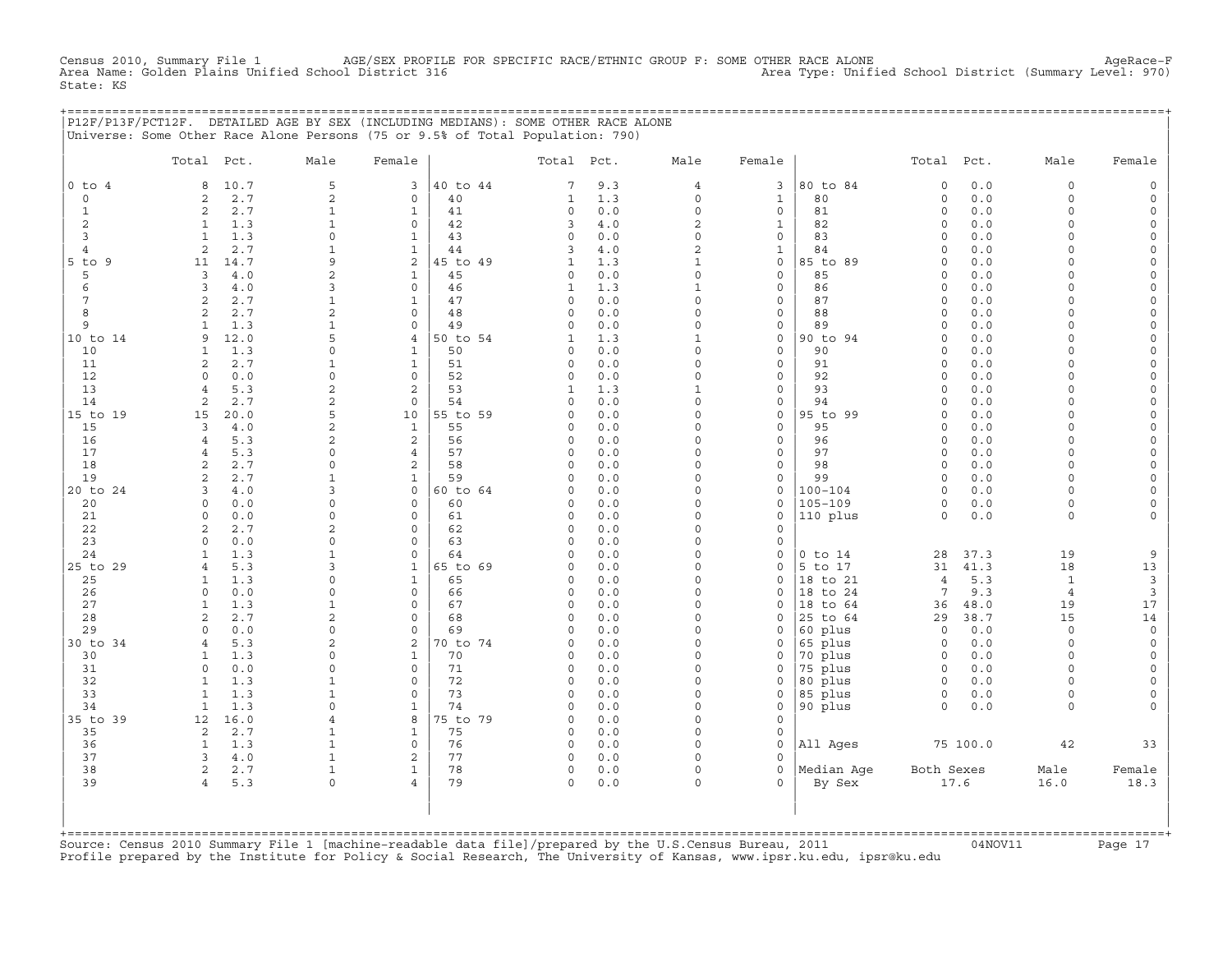CHELL TO DE RACENSUS 2010, SUMMAR RACE/SEX PROFILE FOR SPECIFIC RACE/ETHNIC GROUP G: TWO OR MORE RACES AgeRace-G<br>O District 316 (Summary Level: 970) Census 2010, Summary File 1 AGE/SEX PROFI<br>Area Name: Golden Plains Unified School District 316 State: KS

|                 | P12G/P13G/PCT12G. DETAILED AGE BY SEX (INCLUDING MEDIANS): TWO OR MORE RACES |                      |                            |                |                      |             |                      |                         |                    |                              |              |                          |                       |
|-----------------|------------------------------------------------------------------------------|----------------------|----------------------------|----------------|----------------------|-------------|----------------------|-------------------------|--------------------|------------------------------|--------------|--------------------------|-----------------------|
|                 | Universe: Two or More Races Persons (4 or 0.5% of Total Population: 790)     |                      |                            |                |                      |             |                      |                         |                    |                              |              |                          |                       |
|                 |                                                                              |                      |                            |                |                      |             |                      |                         |                    |                              |              |                          |                       |
|                 | Total Pct.                                                                   | Male                 | Female                     |                | Total Pct.           |             | Male                 | Female                  |                    | Total Pct.                   |              | Male                     | Female                |
| $0$ to $4$      | 0.0<br>$\Omega$                                                              | $\Omega$             | $\mathbf{0}$               | 40 to 44       | $\Omega$             | 0.0         | $\Omega$             | $\circ$                 | 80 to 84           | 0                            | 0.0          | $\Omega$                 | 0                     |
| $\circ$         | $\Omega$<br>0.0                                                              | $\Omega$             | $\Omega$                   | 40             | $\Omega$             | 0.0         | $\Omega$             | $\Omega$                | 80                 | $\Omega$                     | 0.0          | $\Omega$                 | $\mathsf{O}$          |
| $\mathbf{1}$    | $\circ$<br>0.0                                                               | $\Omega$             | $\mathbf 0$                | 41             | $\circ$              | 0.0         | $\circ$              | $\circ$                 | 81                 | $\circ$                      | 0.0          | 0                        | 0                     |
| 2               | $\Omega$<br>0.0                                                              | $\Omega$             | $\mathbf 0$                | 42             | $\circ$              | 0.0         | $\circ$              | $\circ$                 | 82                 | $\circ$                      | 0.0          | $\Omega$                 | 0                     |
| 3               | 0.0<br>$\Omega$                                                              | $\Omega$             | $\Omega$                   | 43             | $\Omega$             | 0.0         | $\Omega$             | $\mathbf{0}$            | 83                 | $\circ$                      | 0.0          | $\Omega$                 | 0                     |
| $\overline{4}$  | 0.0<br>$\Omega$                                                              | $\Omega$             | $\Omega$                   | 44             | $\Omega$             | 0.0         | $\Omega$             | $\mathbf{0}$            | 84                 | $\Omega$                     | 0.0          | $\Omega$                 | 0                     |
| $5$ to $9$      | $\mathbf{1}$<br>25.0                                                         | $\Omega$             | $\mathbf{1}$               | 45 to 49       | $\Omega$             | 0.0         | $\Omega$             | $\circ$                 | 85 to 89           | $\Omega$                     | 0.0          | $\cap$                   | 0                     |
| 5               | 0.0<br>$\Omega$                                                              | $\Omega$             | $\Omega$                   | 45             | $\Omega$             | 0.0         | $\Omega$             | $\circ$                 | 85                 | 0                            | 0.0          | $\Omega$                 | 0                     |
| 6               | 0.0<br>$\Omega$                                                              | $\Omega$             | $\Omega$                   | 46             | $\circ$              | 0.0         | $\Omega$             | $\circ$                 | 86                 | $\Omega$                     | 0.0          | $\cap$                   | 0                     |
| $7\phantom{.0}$ | $\Omega$<br>0.0                                                              | $\Omega$             | $\mathbf 0$                | 47             | $\circ$              | 0.0         | $\circ$              | $\circ$                 | 87                 | $\circ$                      | 0.0          | $\Omega$                 | 0                     |
| 8               | 0.0<br>$\Omega$                                                              | $\Omega$             | $\mathbf 0$                | 48             | $\Omega$             | 0.0         | $\Omega$             | 0                       | 88                 | 0                            | 0.0          | $\Omega$                 | 0                     |
| 9               | 25.0<br>$\mathbf{1}$                                                         | $\Omega$             | $\mathbf{1}$               | 49             | $\Omega$             | 0.0         | $\Omega$             | $\Omega$                | 89                 | $\Omega$                     | 0.0          | $\Omega$                 | 0                     |
| 10 to 14        | $\mathbf{1}$<br>25.0                                                         | $\Omega$             | $\mathbf{1}$               | 50 to 54       | $\mathbf 0$          | 0.0         | $\Omega$             | $\circ$                 | 90 to 94           | $\circ$                      | 0.0          | $\Omega$                 | 0                     |
| 10              | 0.0<br>$\Omega$                                                              | $\Omega$             | $\Omega$                   | 50             | $\mathbf 0$          | 0.0         | $\Omega$             | $\mathbf 0$             | 90                 | $\circ$                      | 0.0          | $\Omega$                 | 0                     |
| 11              | 0.0<br>$\Omega$                                                              | $\Omega$             | $\Omega$                   | 51             | $\circ$              | 0.0         | $\Omega$             | $\circ$                 | 91                 | $\circ$                      | 0.0          | $\Omega$                 | $\mathsf{O}$          |
| 12              | 0.0<br>$\Omega$                                                              | $\Omega$             | $\Omega$                   | 52             | $\Omega$             | 0.0         | $\Omega$             | $\mathbf{0}$            | 92                 | $\circ$                      | 0.0          | $\Omega$                 | 0                     |
| 13              | 25.0<br>$\mathbf{1}$                                                         | $\Omega$<br>$\Omega$ | $\mathbf{1}$               | 53             | $\Omega$             | 0.0         | $\Omega$<br>$\Omega$ | $\Omega$                | 93                 | $\Omega$                     | 0.0          | $\Omega$<br>$\Omega$     | 0                     |
| 14              | 0.0<br>$\Omega$<br>$\Omega$                                                  | $\cap$               | $\mathbf 0$<br>$\Omega$    | 54<br>55 to 59 | $\Omega$<br>$\Omega$ | 0.0<br>0.0  | $\Omega$             | $\mathbf{0}$<br>$\circ$ | 94<br>95 to 99     | 0<br>$\Omega$                | 0.0<br>0.0   | $\cap$                   | 0                     |
| 15 to 19<br>15  | 0.0<br>$\Omega$<br>0.0                                                       | $\Omega$             | $\mathbf 0$                | 55             | $\mathbf 0$          | 0.0         | $\Omega$             | $\mathbf{0}$            | 95                 | $\circ$                      | 0.0          | $\Omega$                 | 0<br>0                |
| 16              | 0.0<br>$\Omega$                                                              | $\Omega$             | $\mathbf 0$                | 56             | $\circ$              | 0.0         | $\Omega$             | $\circ$                 | 96                 | $\circ$                      | 0.0          | $\Omega$                 | 0                     |
| 17              | 0.0<br>$\Omega$                                                              | $\Omega$             | $\Omega$                   | 57             | $\Omega$             | 0.0         | $\Omega$             | $\Omega$                | 97                 | $\Omega$                     | 0.0          | $\Omega$                 | 0                     |
| 18              | $\Omega$<br>0.0                                                              | $\Omega$             | $\Omega$                   | 58             | $\Omega$             | 0.0         | $\Omega$             | $\Omega$                | 98                 | $\circ$                      | 0.0          | $\Omega$                 | 0                     |
| 19              | $\Omega$<br>0.0                                                              | $\Omega$             | $\Omega$                   | 59             | $\circ$              | 0.0         | $\Omega$             | $\circ$                 | 99                 | $\Omega$                     | 0.0          | $\Omega$                 | 0                     |
| 20 to 24        | 0.0<br>$\Omega$                                                              | $\Omega$             | $\mathbf 0$                | 60 to 64       | $\mathbf{1}$         | 25.0        | $\mathbf{1}$         | $\circ$                 | 100-104            | $\circ$                      | 0.0          | $\Omega$                 | 0                     |
| 20              | 0.0<br>$\Omega$                                                              | $\Omega$             | $\Omega$                   | 60             | $\Omega$             | 0.0         | $\Omega$             | $\Omega$                | $105 - 109$        | $\Omega$                     | 0.0          | $\Omega$                 | 0                     |
| 21              | $\Omega$<br>0.0                                                              | $\Omega$             | $\Omega$                   | 61             | $\Omega$             | 0.0         | $\Omega$             | $\Omega$                | 110 plus           | $\circ$                      | 0.0          | $\Omega$                 | 0                     |
| 22              | 0.0<br>$\Omega$                                                              | $\Omega$             | $\Omega$                   | 62             | $\Omega$             | 0.0         | $\Omega$             | $\Omega$                |                    |                              |              |                          |                       |
| 23              | $\Omega$<br>0.0                                                              | $\Omega$             | $\Omega$                   | 63             | $\mathbf{1}$         | 25.0        | $\mathbf{1}$         | $\Omega$                |                    |                              |              |                          |                       |
| 24              | $\Omega$<br>0.0                                                              | $\Omega$             | $\mathbf 0$                | 64             | $\circ$              | 0.0         | $\circ$              | $\circ$                 | $0$ to $14$        | 2                            | 50.0         | $\circ$                  | 2                     |
| 25 to 29        | 0.0<br>$\Omega$                                                              | $\Omega$             | $\mathbf 0$                | 65 to 69       | $\circ$              | 0.0         | $\Omega$             | $\circ$                 | 5 to 17            | 2                            | 50.0         | $\Omega$                 | $\overline{c}$        |
| 25              | 0.0<br>$\Omega$                                                              | $\Omega$             | $\Omega$                   | 65             | $\Omega$             | 0.0         | $\Omega$             | $\Omega$                | 18 to 21           | $\Omega$                     | 0.0          | $\Omega$                 | 0                     |
| 26              | 0.0<br>$\Omega$                                                              | $\Omega$             | $\Omega$                   | 66             | $\Omega$             | 0.0         | $\Omega$             | $\Omega$                | 18 to 24           | $\Omega$                     | 0.0          | $\Omega$                 | 0                     |
| 27              | $\Omega$<br>0.0                                                              | $\Omega$             | $\Omega$                   | 67             | $\Omega$             | 0.0         | $\Omega$             | $\Omega$                | 18 to 64           | $\mathbf{1}$                 | 25.0         | $\mathbf{1}$             | 0                     |
| 28              | $\Omega$<br>0.0                                                              | $\Omega$             | $\mathbf 0$                | 68             | $\circ$              | 0.0         | $\Omega$             | $\circ$                 | 25 to 64           | $\mathbf{1}$                 | 25.0         | $\mathbf{1}$             | 0                     |
| 29              | 0.0<br>$\Omega$                                                              | $\Omega$             | $\Omega$                   | 69             | $\Omega$             | 0.0         | $\Omega$             | $\Omega$                | 60 plus            | 2                            | 50.0         | $\mathbf{1}$<br>$\Omega$ | $\mathbf{1}$          |
| 30 to 34<br>30  | 0.0<br>$\circ$<br>0.0<br>$\Omega$                                            | $\Omega$<br>$\Omega$ | $\mathbf 0$<br>$\mathbf 0$ | 70 to 74<br>70 | 1<br>$\Omega$        | 25.0<br>0.0 | $\circ$<br>$\Omega$  | $\mathbf 1$<br>$\circ$  | 65 plus<br>70 plus | $\mathbf{1}$<br>$\mathbf{1}$ | 25.0<br>25.0 | $\Omega$                 | $\mathbf{1}$<br>$1\,$ |
| 31              | 0.0<br>$\Omega$                                                              | $\Omega$             | $\Omega$                   | 71             | $\mathbf{1}$         | 25.0        | $\Omega$             | $\mathbf{1}$            | 75 plus            | $\Omega$                     | 0.0          | $\cap$                   | 0                     |
| 32              | $\circ$<br>0.0                                                               | $\Omega$             | $\mathbf 0$                | 72             | $\circ$              | 0.0         | $\circ$              | $\mathbf{0}$            | 80 plus            | $\circ$                      | 0.0          | $\Omega$                 | 0                     |
| 33              | 0.0<br>$\Omega$                                                              | $\Omega$             | $\mathbf 0$                | 73             | $\Omega$             | 0.0         | $\Omega$             | 0                       | 85 plus            | $\circ$                      | 0.0          | $\Omega$                 | 0                     |
| 34              | 0.0<br>$\Omega$                                                              | $\Omega$             | $\Omega$                   | 74             | $\Omega$             | 0.0         | $\Omega$             | $\circ$                 | 90 plus            | $\Omega$                     | 0.0          | $\Omega$                 | $\Omega$              |
| 35 to 39        | 0.0<br>$\Omega$                                                              | $\Omega$             | $\mathbf 0$                | 75 to 79       | $\Omega$             | 0.0         | $\Omega$             | $\Omega$                |                    |                              |              |                          |                       |
| 35              | $\Omega$<br>0.0                                                              | $\Omega$             | $\Omega$                   | 75             | $\Omega$             | 0.0         | $\Omega$             | $\Omega$                |                    |                              |              |                          |                       |
| 36              | 0.0<br>$\Omega$                                                              | $\Omega$             | $\mathbf 0$                | 76             | $\circ$              | 0.0         | $\Omega$             | $\Omega$                | All Ages           |                              | 4 100.0      | $\mathbf{1}$             | 3                     |
| 37              | 0.0<br>$\Omega$                                                              | $\Omega$             | $\Omega$                   | 77             | $\Omega$             | 0.0         | $\Omega$             | $\Omega$                |                    |                              |              |                          |                       |
| 38              | $\mathbf 0$<br>0.0                                                           | $\Omega$             | $\Omega$                   | 78             | $\circ$              | 0.0         | $\circ$              | $\Omega$                | Median Age         | Both Sexes                   |              | Male                     | Female                |
| 39              | 0.0<br>$\Omega$                                                              | $\Omega$             | $\Omega$                   | 79             | $\Omega$             | 0.0         | $\Omega$             | $\Omega$                | By Sex             |                              | 38.5         | 63.5                     | 13.5                  |
|                 |                                                                              |                      |                            |                |                      |             |                      |                         |                    |                              |              |                          |                       |
|                 |                                                                              |                      |                            |                |                      |             |                      |                         |                    |                              |              |                          |                       |
|                 |                                                                              |                      |                            |                |                      |             |                      |                         |                    |                              |              |                          |                       |
|                 |                                                                              |                      |                            |                |                      |             |                      |                         |                    |                              |              |                          |                       |

Source: Census 2010 Summary File 1 [machine-readable data file]/prepared by the U.S.Census Bureau, 2011 Page 18<br>Profile prepared by the Institute for Policy & Social Research, The University of Kansas, www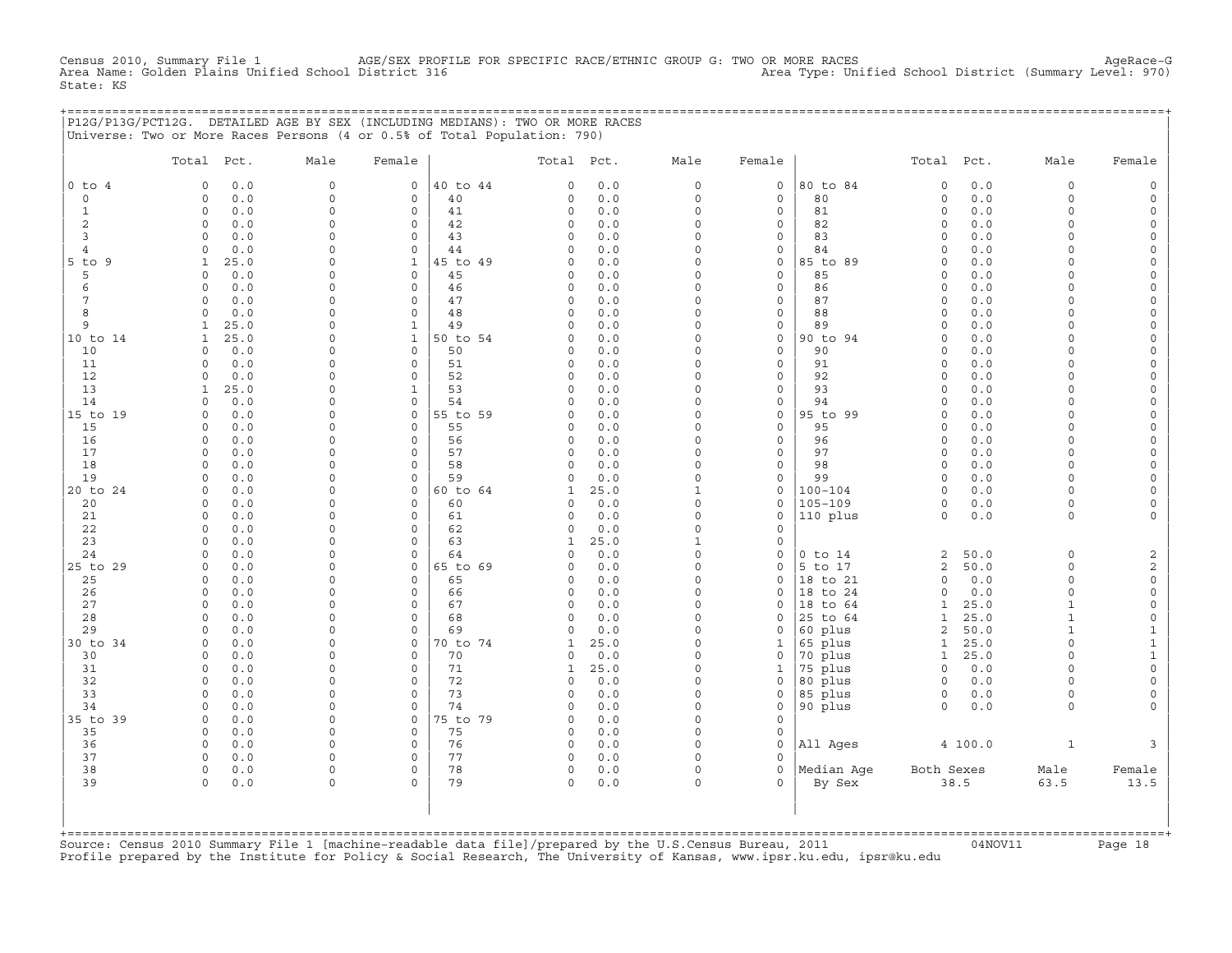Census 2010, Summary File 1 AGE/SEX PROFILE FOR SPECIFIC RACE/ETHNIC GROUP H: HISPANIC OR LATINO OF ANY RACE AgeRace−H Area Name: Golden Plains Unified School District 316 Area Type: Unified School District (Summary Level: 970) State: KS

+===================================================================================================================================================+

|                | P12H/P13H/PCT12H. DETAILED AGE BY SEX (INCLUDING MEDIANS): HISPANIC OR LATINO OF ANY RACE<br>Universe: Hispanic or Latino of Any Race Persons (97 or 12.3% of Total Population: 790) |                            |                             |          |                         |            |                         |                                    |                    |                     |             |                    |                                            |
|----------------|--------------------------------------------------------------------------------------------------------------------------------------------------------------------------------------|----------------------------|-----------------------------|----------|-------------------------|------------|-------------------------|------------------------------------|--------------------|---------------------|-------------|--------------------|--------------------------------------------|
|                | Pct.<br>Total                                                                                                                                                                        | Male                       | Female                      |          | Total                   | Pct.       | Male                    | Female                             |                    | Total               | Pct.        | Male               | Female                                     |
| $0$ to $4$     | 10<br>10.3                                                                                                                                                                           | 5                          | 5                           | 40 to 44 | 10                      | 10.3       | 6                       | $\overline{4}$                     | 80 to 84           | $\mathbf 0$         | 0.0         | $\circ$            | $\mathsf{O}$                               |
| 0              | 3.1<br>3                                                                                                                                                                             | 2                          | $\mathbf{1}$                | 40       | 2                       | 2.1        | $\mathbf{1}$            | $\mathbf{1}$                       | 80                 | $\mathsf{O}\xspace$ | 0.0         | $\circ$            | $\mathsf{O}\xspace$                        |
| $\mathbf{1}$   | 2<br>2.1                                                                                                                                                                             | $\mathbf{1}$               | $\mathbf{1}$                | 41       | $\mathbf{1}$            | 1.0        | $\mathsf{O}\xspace$     | $\mathbf{1}$                       | 81                 | $\mathsf{O}\xspace$ | 0.0         | $\circ$            | $\mathsf{O}\xspace$                        |
| 2              | $\mathbf{1}$<br>1.0                                                                                                                                                                  | $\mathbf{1}$               | $\mathbf 0$                 | 42       | 3                       | 3.1        | $\overline{2}$          | $\mathbf{1}$                       | 82                 | $\Omega$            | 0.0         | $\circ$            | 0                                          |
| 3              | 1.0<br>$\mathbf{1}$                                                                                                                                                                  | $\circ$                    | $\mathbf{1}$                | 43       | $\mathbf{1}$            | 1.0        | $\mathbf{1}$            | $\mathbf 0$                        | 83                 | $\circ$             | 0.0         | $\circ$            | 0                                          |
| $\overline{4}$ | 3<br>3.1                                                                                                                                                                             | $\mathbf{1}$               | $\mathbf{2}$                | 44       | 3                       | 3.1        | $\overline{c}$          | $1\,$                              | 84                 | $\mathbf 0$         | 0.0         | $\circ$            | $\mathsf{O}\xspace$                        |
| $5$ to $9$     | 12.4<br>12                                                                                                                                                                           | 10                         | 2                           | 45 to 49 | $\overline{a}$          | 2.1        | $\overline{2}$          | $\mathbf 0$                        | 85 to 89           | $\Omega$            | 0.0         | $\Omega$           | 0                                          |
| 5<br>6         | 4.1<br>$\overline{4}$<br>3<br>3.1                                                                                                                                                    | 3<br>3                     | $\mathbf{1}$<br>$\mathbf 0$ | 45       | $\circ$                 | 0.0<br>1.0 | $\mathbf 0$<br>$1\,$    | $\mathbf 0$<br>$\mathsf{O}\xspace$ | 85<br>86           | $\circ$             | 0.0<br>0.0  | 0<br>$\Omega$      | $\circ$                                    |
| 7              | 2<br>2.1                                                                                                                                                                             | 1                          | 1                           | 46<br>47 | $\mathbf{1}$<br>0       | 0.0        | $\Omega$                | $\mathbf 0$                        | 87                 | $\circ$<br>$\Omega$ | 0.0         | $\Omega$           | $\mathsf O$<br>0                           |
| 8              | 2<br>2.1                                                                                                                                                                             | $\overline{2}$             | $\mathbf 0$                 | 48       | $\mathbf{1}$            | 1.0        | $\mathbf{1}$            | $\mathsf{O}\xspace$                | 88                 | $\circ$             | 0.0         | $\circ$            | $\circ$                                    |
| 9              | 1.0<br>$\mathbf{1}$                                                                                                                                                                  | $\mathbf{1}$               | 0                           | 49       | 0                       | 0.0        | $\mathbf 0$             | $\mathsf{O}\xspace$                | 89                 | $\circ$             | 0.0         | $\circ$            | $\mathsf{O}\xspace$                        |
| 10 to 14       | 9.3<br>9                                                                                                                                                                             | 5                          | 4                           | 50 to 54 | 1                       | 1.0        | $\mathbf{1}$            | $\mathsf{O}\xspace$                | 90 to 94           | $\Omega$            | 0.0         | $\Omega$           | 0                                          |
| 10             | $\mathbf{1}$<br>1.0                                                                                                                                                                  | $\Omega$                   | $\mathbf{1}$                | 50       | 0                       | 0.0        | $\Omega$                | $\mathbf 0$                        | 90                 | $\Omega$            | 0.0         | $\Omega$           | $\mathsf{O}\xspace$                        |
| 11             | 2<br>2.1                                                                                                                                                                             | $\mathbf{1}$               | $\mathbf{1}$                | 51       | 0                       | 0.0        | $\Omega$                | $\mathsf{O}\xspace$                | 91                 | $\mathsf{O}\xspace$ | 0.0         | $\Omega$           | $\mathsf{O}\xspace$                        |
| 12             | $\Omega$<br>0.0                                                                                                                                                                      | $\Omega$                   | $\mathbf 0$                 | 52       | 0                       | 0.0        | $\Omega$                | $\mathbf 0$                        | 92                 | $\Omega$            | 0.0         | $\Omega$           | $\mathsf{O}\xspace$                        |
| 13             | $4.1$<br>$\overline{4}$                                                                                                                                                              | $\overline{c}$             | $\mathbf{2}$                | 53       | $\mathbf{1}$            | 1.0        | $\mathbf{1}$            | $\mathbf 0$                        | 93                 | $\Omega$            | 0.0         | $\Omega$           | $\mathsf{O}\xspace$                        |
| 14             | 2<br>2.1                                                                                                                                                                             | $\overline{2}$             | $\mathbf 0$                 | 54       | 0                       | 0.0        | $\Omega$                | $\mathbf 0$                        | 94                 | $\Omega$            | 0.0         | $\Omega$           | $\mathsf{O}\xspace$                        |
| 15 to 19       | 16.5<br>16                                                                                                                                                                           | 5                          | 11                          | 55 to 59 | $\mathbf{1}$            | 1.0        | $\mathbf{1}$            | $\mathbf 0$                        | 95 to 99           | $\circ$             | 0.0         | $\Omega$           | 0                                          |
| 15             | 3.1<br>3                                                                                                                                                                             | $\overline{c}$             | $\mathbf{1}$                | 55       | $\mathbf{1}$            | 1.0        | $\mathbf{1}$            | $\mathbf 0$                        | 95                 | $\Omega$            | 0.0         | $\Omega$           | $\mathsf{O}\xspace$                        |
| 16             | 4.1<br>$\overline{4}$                                                                                                                                                                | $\overline{2}$             | 2                           | 56       | 0                       | 0.0        | $\mathbf 0$<br>$\Omega$ | $\mathbf 0$                        | 96                 | $\Omega$            | 0.0         | $\Omega$           | $\mathsf{O}\xspace$                        |
| 17<br>18       | 4.1<br>$\overline{4}$<br>3.1<br>3                                                                                                                                                    | $\Omega$<br>$\Omega$       | $\overline{4}$<br>3         | 57<br>58 | 0<br>$\circ$            | 0.0<br>0.0 | $\Omega$                | $\mathbf 0$<br>$\mathbf 0$         | 97<br>98           | $\circ$<br>$\circ$  | 0.0<br>0.0  | $\circ$<br>$\circ$ | 0                                          |
| 19             | $\overline{a}$<br>2.1                                                                                                                                                                | $\mathbf{1}$               | $\mathbf{1}$                | 59       | 0                       | 0.0        | $\Omega$                | $\mathbf 0$                        | 99                 | $\circ$             | 0.0         | $\Omega$           | $\mathsf{O}\xspace$<br>$\mathsf{O}\xspace$ |
| 20 to 24       | 6.2<br>6                                                                                                                                                                             | 5                          | $\mathbf{1}$                | 60 to 64 | 1                       | 1.0        | $\mathbf{1}$            | $\mathbf 0$                        | $100 - 104$        | $\circ$             | 0.0         | 0                  | 0                                          |
| 20             | 0.0<br>$\Omega$                                                                                                                                                                      | $\Omega$                   | $\mathbf{0}$                | 60       | 0                       | 0.0        | $\mathbf 0$             | $\mathbf 0$                        | $105 - 109$        | $\mathsf{O}\xspace$ | 0.0         | $\circ$            | $\mathsf{O}\xspace$                        |
| 21             | 0.0<br>$\Omega$                                                                                                                                                                      | $\Omega$                   | $\mathbf 0$                 | 61       | 0                       | 0.0        | $\Omega$                | $\mathbf 0$                        | 110 plus           | $\circ$             | 0.0         | $\circ$            | 0                                          |
| 22             | 2<br>2.1                                                                                                                                                                             | 2                          | $\mathbf 0$                 | 62       | 0                       | 0.0        | $\Omega$                | $\mathbf 0$                        |                    |                     |             |                    |                                            |
| 23             | $\mathbf{1}$<br>1.0                                                                                                                                                                  | $\mathbf{1}$               | 0                           | 63       | 0                       | 0.0        | $\mathbf 0$             | $\mathsf{O}$                       |                    |                     |             |                    |                                            |
| 24             | 3.1<br>3                                                                                                                                                                             | $\overline{2}$             | $\mathbf{1}$                | 64       | 1                       | 1.0        | $\mathbf{1}$            | $\mathbf 0$                        | $0$ to $14$        | 31                  | 32.0        | 20                 | 11                                         |
| 25 to 29       | 7.2<br>7                                                                                                                                                                             | 5                          | $\overline{c}$              | 65 to 69 | 3                       | 3.1        | $1\,$                   | $\sqrt{2}$                         | 5 to 17            | 32                  | 33.0        | 19                 | $13$                                       |
| 25             | 3.1<br>3                                                                                                                                                                             | $\mathbf{1}$               | $\mathbf{2}$                | 65       | 0                       | 0.0        | $\mathbf 0$             | $\mathsf{O}\xspace$                | 18 to 21           | 5                   | 5.2         | $\mathbf{1}$       | $\overline{4}$                             |
| 26             | $\circ$<br>0.0                                                                                                                                                                       | $\Omega$                   | $\mathbf 0$                 | 66       | 0                       | 0.0        | $\circ$                 | $\Omega$                           | 18 to 24           | 11                  | 11.3        | 6                  | 5                                          |
| 27             | $\overline{c}$<br>2.1                                                                                                                                                                | $\overline{c}$             | $\mathbf 0$                 | 67       | $\overline{c}$          | 2.1        | $\mathbf{1}$            | $\mathbf{1}$                       | 18<br>to 64        | 50                  | 51.5        | 29                 | $2\sqrt{1}$                                |
| 28<br>29       | 2.1<br>2<br>0.0<br>$\Omega$                                                                                                                                                          | $\overline{2}$<br>$\Omega$ | 0<br>$\Omega$               | 68<br>69 | $\mathbf{1}$<br>$\circ$ | 1.0<br>0.0 | $\Omega$<br>$\Omega$    | $\mathbf{1}$<br>$\Omega$           | 25 to 64           | 39<br>6             | 40.2<br>6.2 | 23<br>3            | $16\,$<br>$\mathbf{3}$                     |
| 30 to 34       | 5.2<br>5                                                                                                                                                                             | 3                          | 2                           | 70 to 74 | $\overline{a}$          | 2.1        | $\mathbf{1}$            | $1\,$                              | 60 plus<br>65 plus | 5                   | 5.2         | $\overline{a}$     | $\mathbf{3}$                               |
| 30             | 1.0<br>$\mathbf{1}$                                                                                                                                                                  | 0                          | $\mathbf{1}$                | 70       | 0                       | 0.0        | $\Omega$                | $\mathbf 0$                        | 70 plus            | $\mathbf{2}$        | 2.1         | $\mathbf{1}$       | $\mathbf{1}$                               |
| 31             | $\Omega$<br>0.0                                                                                                                                                                      | $\Omega$                   | $\Omega$                    | 71       | $\mathbf{1}$            | 1.0        | $\Omega$                | $\mathbf{1}$                       | 75 plus            | $\Omega$            | 0.0         | $\Omega$           | $\circ$                                    |
| 32             | $\mathbf{1}$<br>1.0                                                                                                                                                                  | $\mathbf{1}$               | $\mathsf{O}\xspace$         | 72       | $\mathbf{1}$            | 1.0        | $\mathbf{1}$            | $\mathsf{O}\xspace$                | 80 plus            | $\mathsf{O}$        | 0.0         | $\circ$            | $\mathsf{O}\xspace$                        |
| 33             | 1.0<br>$\mathbf{1}$                                                                                                                                                                  | $\mathbf{1}$               | $\mathbf 0$                 | 73       | $\Omega$                | 0.0        | $\Omega$                | $\Omega$                           | 85 plus            | 0                   | 0.0         | $\circ$            | 0                                          |
| 34             | 2<br>2.1                                                                                                                                                                             | $\mathbf{1}$               | $\mathbf 1$                 | 74       | $\Omega$                | 0.0        | $\Omega$                | $\mathbf 0$                        | 90 plus            | $\circ$             | 0.0         | $\circ$            | $\mathbf{0}$                               |
| 35 to 39       | 12<br>12.4                                                                                                                                                                           | $\overline{4}$             | 8                           | 75 to 79 | 0                       | 0.0        | $\mathbf 0$             | $\mathbf 0$                        |                    |                     |             |                    |                                            |
| 35             | 2<br>2.1                                                                                                                                                                             | $\mathbf{1}$               | $\mathbf{1}$                | 75       | 0                       | 0.0        | $\Omega$                | $\mathbf 0$                        |                    |                     |             |                    |                                            |
| 36             | 1.0<br>$\mathbf{1}$                                                                                                                                                                  | $\mathbf{1}$               | $\mathbf 0$                 | 76       | 0                       | $0.0$      | $\Omega$                | $\mathbf 0$                        | All Ages           |                     | 97 100.0    | 55                 | 42                                         |
| 37             | 3<br>3.1                                                                                                                                                                             | $\mathbf{1}$               | $\mathbf{2}$                | 77       | 0                       | 0.0        | $\mathbf 0$             | $\Omega$                           |                    |                     |             |                    |                                            |
| 38             | 2<br>2.1                                                                                                                                                                             | $\mathbf{1}$               | $\mathbf{1}$                | 78       | 0                       | 0.0        | $\circ$                 | $\Omega$                           | Median Age         | Both Sexes          |             | Male               | Female                                     |
| 39             | 4.1<br>4                                                                                                                                                                             | $\Omega$                   | 4                           | 79       | $\circ$                 | 0.0        | $\Omega$                | $\Omega$                           | By Sex             |                     | 22.8        | 23.5               | 19.0                                       |
| +========      |                                                                                                                                                                                      |                            |                             |          |                         |            |                         |                                    |                    |                     |             |                    |                                            |

+===================================================================================================================================================+Source: Census 2010 Summary File 1 [machine−readable data file]/prepared by the U.S.Census Bureau, 2011 04NOV11 Page 19 Profile prepared by the Institute for Policy & Social Research, The University of Kansas, www.ipsr.ku.edu, ipsr@ku.edu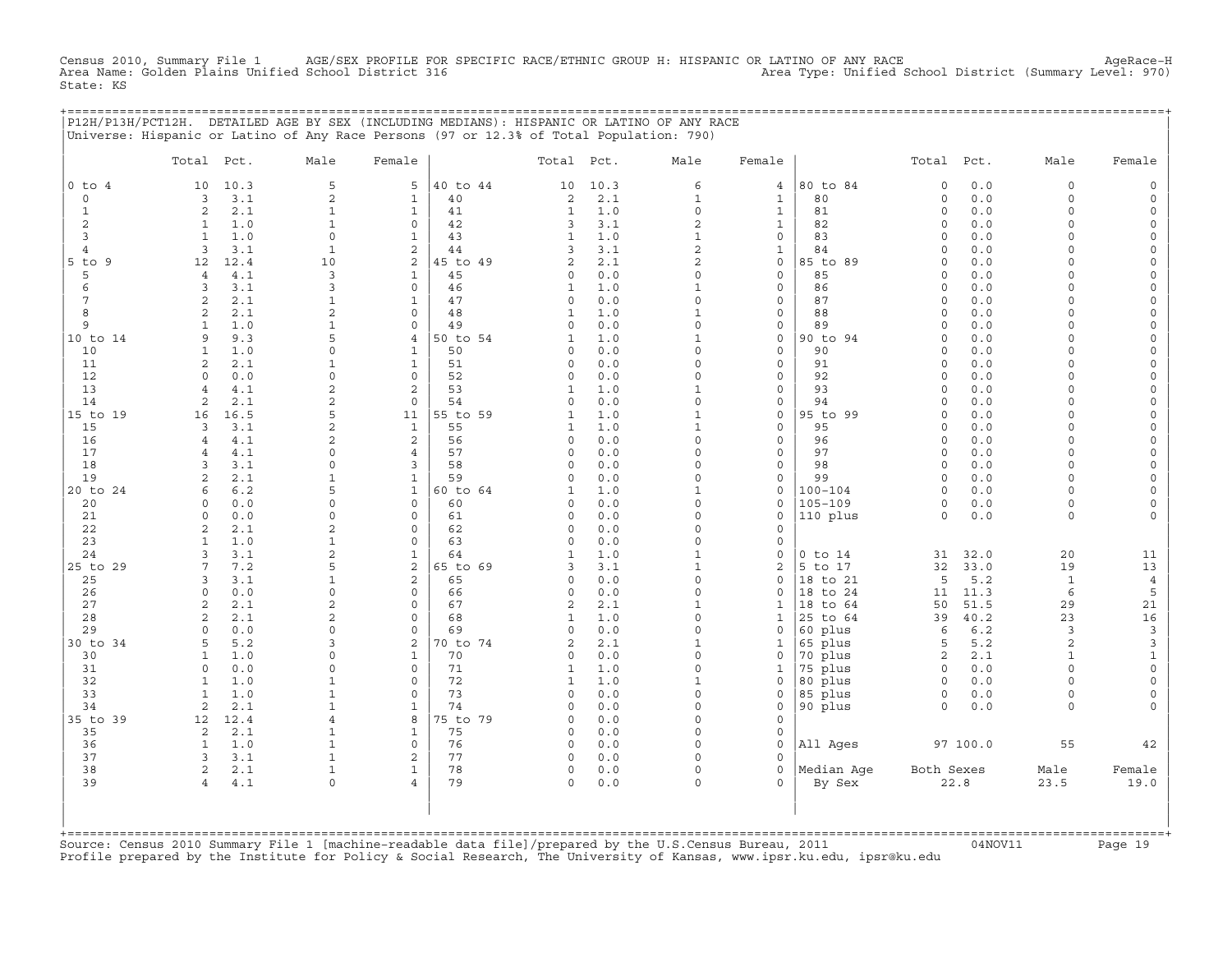Census 2010, Summary File 1 AGE/SEX PROFILE FOR SPECIFIC RACE/ETHNIC GROUP I: WHITE ALONE, NOT HISPANIC OR LATINO AgeRace−I Area Name: Golden Plains Unified School District 316 Area Type: Unified School District (Summary Level: 970) State: KS

|                |                       |            |                     |                      |                |                     |            | P12I/P13I/PCT12I. DETAILED AGE BY SEX (INCLUDING MEDIANS): WHITE ALONE, NOT HISPANIC OR LATINO |                     |                     |                      |             |                           |                          |
|----------------|-----------------------|------------|---------------------|----------------------|----------------|---------------------|------------|------------------------------------------------------------------------------------------------|---------------------|---------------------|----------------------|-------------|---------------------------|--------------------------|
|                |                       |            |                     |                      |                |                     |            | Universe: White Alone, Not Hispanic or Latino Persons (686 or 86.8% of Total Population: 790)  |                     |                     |                      |             |                           |                          |
|                | Total Pct.            |            | Male                | Female               |                | Total Pct.          |            | Male                                                                                           | Female              |                     | Total Pct.           |             | Male                      | Female                   |
| $0$ to $4$     | 51                    | 7.4        | 27                  | 24                   | 40 to 44       | 51                  | $7.4$      | 30                                                                                             | 21                  | 80 to 84            | 18                   | 2.6         | 8                         | 10                       |
| $\circ$        | 14                    | 2.0        | 8                   | 6                    | 40             | 11                  | 1.6        | 5                                                                                              | 6                   | 80                  | 6                    | 0.9         | $\mathbf{2}$              | 4                        |
| 1              | 11                    | 1.6        | 5                   | 6                    | 41             | 5                   | 0.7        | 3                                                                                              | $\overline{c}$      | 81                  | 4                    | 0.6         | 3                         | 1                        |
| 2<br>3         | 12<br>$7\overline{ }$ | 1.7<br>1.0 | 9<br>$\mathbf 0$    | 3<br>$7\overline{ }$ | 42<br>43       | 7                   | 1.0        | $\overline{4}$                                                                                 | 3<br>$\overline{4}$ | 82<br>83            | 3<br>$\mathbf{2}$    | 0.4<br>0.3  | $\circ$<br>$\overline{2}$ | 3<br>$\mathsf{O}\xspace$ |
| $\overline{4}$ | $7\overline{ }$       | 1.0        | 5                   | 2                    | 44             | 16<br>12            | 2.3<br>1.7 | 12<br>6                                                                                        | 6                   | 84                  | 3                    | 0.4         | $\mathbf{1}$              | $\mathbf 2$              |
| $5$ to<br>9    | 54                    | 7.9        | 28                  | 26                   | 45 to 49       | 44                  | $6.4$      | 22                                                                                             | 22                  | 85 to 89            | 5                    | 0.7         | $\Omega$                  | 5                        |
| 5              | 10                    | 1.5        | 5                   | 5                    | 45             | 5                   | 0.7        | 1                                                                                              | 4                   | 85                  | 3                    | 0.4         | $\cap$                    | 3                        |
| 6              | 14                    | 2.0        | $7\phantom{.0}$     | $7\overline{ }$      | 46             | 14                  | 2.0        | 7                                                                                              | 7                   | 86                  | 2                    | 0.3         | $\Omega$                  | $\sqrt{2}$               |
| 7              | 6                     | 0.9        | $\mathbf{2}$        | $\overline{4}$       | 47             | 8                   | 1.2        | $\overline{4}$                                                                                 | $\overline{4}$      | 87                  | $\circ$              | 0.0         | $\Omega$                  | $\mathsf{O}\xspace$      |
| 8              | 13                    | 1.9        | 10                  | 3                    | 48             | 9                   | 1.3        | 7                                                                                              | 2                   | 88                  | $\circ$              | 0.0         | $\Omega$                  | $\mathsf O$              |
| 9              | 11                    | 1.6        | 4                   | $7\overline{ }$      | 49             | 8                   | 1.2        | 3                                                                                              | 5                   | 89                  | $\Omega$             | 0.0         | $\Omega$<br>$\Omega$      | $\circ$                  |
| 10 to 14<br>10 | 47<br>11              | 6.9<br>1.6 | 24<br>6             | 23<br>5              | 50 to 54<br>50 | 45<br>9             | 6.6        | 20<br>$\overline{4}$                                                                           | 25<br>5             | 90 to 94<br>90      | 3<br>$\circ$         | 0.4<br>0.0  | $\Omega$                  | 3<br>$\mathsf O$         |
| 11             | 6                     | 0.9        | 3                   | 3                    | 51             | 10                  | 1.3<br>1.5 | 3                                                                                              | $7\phantom{.0}$     | 91                  | $\mathbf{1}$         | 0.1         | $\Omega$                  | $\mathbf 1$              |
| 12             | 11                    | 1.6        | 3                   | 8                    | 52             | 8                   | 1.2        | $\overline{4}$                                                                                 | $\overline{4}$      | 92                  | 2                    | 0.3         | $\Omega$                  | $\sqrt{2}$               |
| 13             | 8                     | 1.2        | 4                   | 4                    | 53             | 13                  | 1.9        | 6                                                                                              | $7\overline{ }$     | 93                  | $\circ$              | 0.0         | $\Omega$                  | $\circ$                  |
| 14             | 11                    | 1.6        | 8                   | 3                    | 54             | 5                   | 0.7        | 3                                                                                              | 2                   | 94                  | $\Omega$             | 0.0         | $\Omega$                  | $\Omega$                 |
| 15 to 19       | 43                    | 6.3        | 26                  | 17                   | 55 to 59       | 52                  | 7.6        | 30                                                                                             | 22                  | 95 to 99            | $\Omega$             | 0.0         | $\Omega$                  | $\Omega$                 |
| 15             | $7\overline{ }$       | 1.0        | 4                   | 3                    | 55             | 12                  | 1.7        | $7\overline{ }$                                                                                | 5                   | 95                  | $\circ$              | 0.0         | $\Omega$                  | $\Omega$                 |
| 16             | 12                    | 1.7        | 7                   | 5                    | 56             | 12                  | 1.7        | 7                                                                                              | 5                   | 96                  | $\circ$              | 0.0         | $\Omega$                  | $\Omega$                 |
| 17<br>18       | $7\phantom{.0}$       | 1.0<br>2.0 | $\overline{4}$<br>8 | 3<br>6               | 57<br>58       | 7<br>8              | 1.0        | 3<br>6                                                                                         | 4<br>$\mathbf{2}$   | 97<br>98            | $\Omega$<br>$\Omega$ | 0.0<br>0.0  | $\Omega$<br>$\Omega$      |                          |
| 19             | 14<br>3               | 0.4        | 3                   | $\mathbf 0$          | 59             | 13                  | 1.2<br>1.9 | 7                                                                                              | 6                   | 99                  | $\Omega$             | 0.0         | $\cap$                    | $\Omega$                 |
| 20 to 24       | 26                    | 3.8        | 16                  | 10                   | 60 to 64       | 38                  | 5.5        | 18                                                                                             | 20                  | $100 - 104$         | $\circ$              | 0.0         | $\Omega$                  | $\Omega$                 |
| 20             | $7\phantom{.0}$       | 1.0        | 5                   | 2                    | 60             | 6                   | 0.9        | $\overline{4}$                                                                                 | 2                   | $105 - 109$         | $\circ$              | 0.0         | $\circ$                   |                          |
| 21             | $\overline{4}$        | 0.6        | 3                   | $\mathbf{1}$         | 61             | 5                   | 0.7        | $\overline{4}$                                                                                 | $\mathbf{1}$        | 110 plus            | $\Omega$             | $0.0$       | $\Omega$                  |                          |
| 22             | $\mathbf{1}$          | 0.1        | 1                   | $\mathbf 0$          | 62             | 10                  | 1.5        | 4                                                                                              | 6                   |                     |                      |             |                           |                          |
| 23             | $\overline{4}$        | 0.6        | 3                   | $\mathbf{1}$         | 63             | 11                  | 1.6        | 5                                                                                              | 6                   |                     |                      |             |                           |                          |
| 24             | 10                    | 1.5        | $\overline{4}$      | 6                    | 64             | 6                   | 0.9        | $\mathbf{1}$                                                                                   | 5                   | $0$ to $14$         | 152                  | 22.2        | 79                        | 73                       |
| 25 to 29<br>25 | 27<br>6               | 3.9<br>0.9 | 12<br>3             | 15<br>3              | 65 to 69<br>65 | 41<br>14            | 6.0<br>2.0 | 25<br>9                                                                                        | 16<br>5             | 5 to 17<br>18 to 21 | 127<br>28            | 18.5<br>4.1 | 67<br>19                  | 60<br>9                  |
| 26             | 2                     | 0.3        | $\mathbf{1}$        | $\mathbf{1}$         | 66             | 14                  | 2.0        | 7                                                                                              | 7                   | 18 to 24            | 43                   | 6.3         | 27                        | 16                       |
| 27             | 8                     | 1.2        | 4                   | $\overline{4}$       | 67             | 5                   | 0.7        | 4                                                                                              | 1                   | 18 to 64            | 378                  | 55.1        | 200                       | 178                      |
| 28             | 5                     | 0.7        | $\overline{c}$      | 3                    | 68             | 2                   | 0.3        | $\overline{a}$                                                                                 | $\mathbf{0}$        | 25 to 64            | 335                  | 48.8        | 173                       | 162                      |
| 29             | 6                     | 0.9        | $\overline{c}$      | $\overline{4}$       | 69             | 6                   | 0.9        | 3                                                                                              | 3                   | 60 plus             | 168                  | 24.5        | 80                        | 88                       |
| 30 to 34       | 40                    | 5.8        | 22                  | 18                   | 70 to 74       | 34                  | 5.0        | 16                                                                                             | 18                  | 65 plus             | 130                  | 19.0        | 62                        | 68                       |
| 30             | 14                    | 2.0        | 8                   | 6                    | 70             | 10                  | 1.5        | 6                                                                                              | 4                   | 70 plus             | 89                   | 13.0        | 37                        | 52                       |
| 31             | 6                     | 0.9        | 2                   | 4                    | 71             | 2                   | 0.3        | 1                                                                                              | 1                   | 75 plus             | 55                   | 8.0         | 21                        | 34                       |
| 32<br>33       | 6<br>$\overline{4}$   | 0.9<br>0.6 | 3<br>$\mathbf 0$    | 3<br>$\overline{4}$  | 72<br>73       | $\overline{4}$<br>7 | 0.6<br>1.0 | $\mathbf{1}$<br>$\overline{4}$                                                                 | 3<br>3              | 80 plus<br>85 plus  | 26<br>8              | 3.8<br>1.2  | 8<br>$\circ$              | 18<br>8                  |
| 34             | 10                    | 1.5        | 9                   | $\mathbf{1}$         | 74             | 11                  | 1.6        | $\overline{4}$                                                                                 | 7                   | 90 plus             | 3                    | $0.4$       | $\circ$                   | 3                        |
| 35 to 39       | 38                    | 5.5        | 19                  | 19                   | 75 to 79       | 29                  | 4.2        | 13                                                                                             | 16                  |                     |                      |             |                           |                          |
| 35             | 8                     | 1.2        | 4                   | 4                    | 75             | 4                   | 0.6        | 2                                                                                              | 2                   |                     |                      |             |                           |                          |
| 36             | 10                    | 1.5        | 6                   | $\overline{4}$       | 76             | 5                   | 0.7        | 5                                                                                              | 0                   | All Ages            |                      | 686 100.0   | 356                       | 330                      |
| 37             | 5                     | 0.7        | 3                   | 2                    | 77             | 4                   | 0.6        | $\mathbf{1}$                                                                                   | 3                   |                     |                      |             |                           |                          |
| 38             | 8                     | 1.2        | 2                   | 6                    | 78             | 9                   | 1.3        | 2                                                                                              | $7\phantom{.0}$     | Median Aqe          | Both Sexes           |             | Male                      | Female                   |
| 39             | 7                     | 1.0        | 4                   | 3                    | 79             | $7\overline{ }$     | 1.0        | 3                                                                                              | 4                   | By Sex              |                      | 42.1        | 40.8                      | 43.5                     |
|                |                       |            |                     |                      |                |                     |            |                                                                                                |                     |                     |                      |             |                           |                          |
|                |                       |            |                     |                      |                |                     |            |                                                                                                |                     |                     |                      |             |                           |                          |
|                |                       |            |                     |                      |                |                     |            |                                                                                                |                     |                     |                      |             |                           |                          |

+===================================================================================================================================================+Source: Census 2010 Summary File 1 [machine−readable data file]/prepared by the U.S.Census Bureau, 2011 04NOV11 Page 20 Profile prepared by the Institute for Policy & Social Research, The University of Kansas, www.ipsr.ku.edu, ipsr@ku.edu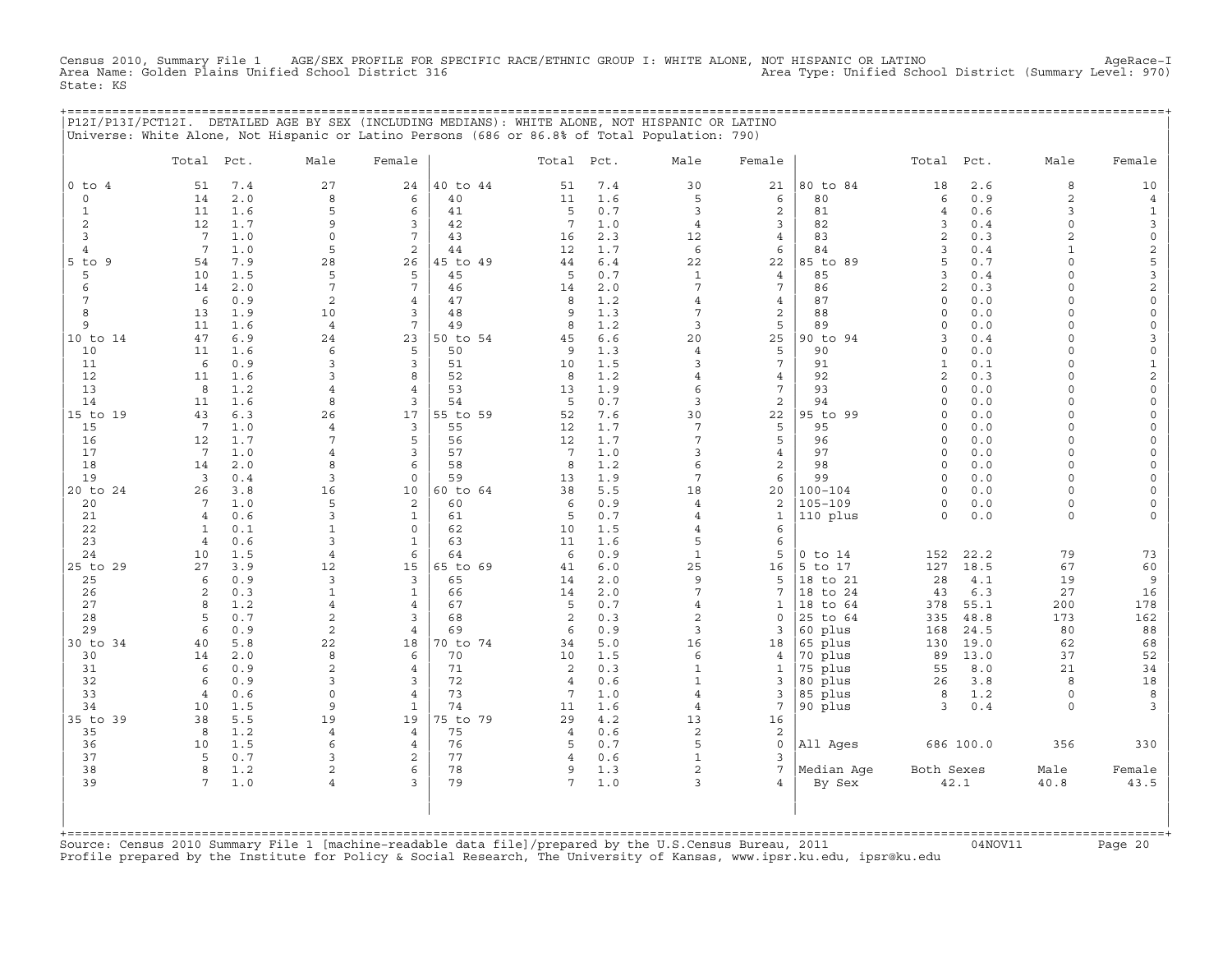Census 2010, Summary File 1 AGE/SEX PROFILE FOR SPECIFIC RACE/ETHNIC GROUP J: BLACK/AFRICAN AM ALONE, NOT HISP/LATINO<br>Area Name: Golden Plains Unified School District 316 Area Type: Unifie State: KS

|                | P12J/P13J/PCT12J. DETAILED AGE BY SEX (INCLUDING MEDIANS): BLACK/AFRICAN AM ALONE, NOT HISP/LATINO<br>Universe: Black/African Am Alone, Not Hisp/Latino Persons (1 or 0.1% of Total Population: 790) |                            |                                    |                |                      |            |                      |                     | ===================================== |                      |                    |                              |                      |
|----------------|------------------------------------------------------------------------------------------------------------------------------------------------------------------------------------------------------|----------------------------|------------------------------------|----------------|----------------------|------------|----------------------|---------------------|---------------------------------------|----------------------|--------------------|------------------------------|----------------------|
|                | Total Pct.                                                                                                                                                                                           | Male                       | Female                             |                | Total Pct.           |            | Male                 | Female              |                                       | Total Pct.           |                    | Male                         | Female               |
| $0$ to $4$     | $\mathbf 0$<br>0.0                                                                                                                                                                                   | $\mathsf{O}$               | $\mathsf{O}$                       | 40 to 44       | 0                    | 0.0        | 0                    | $\circ$             | 80 to 84                              | $\mathsf O$          | 0.0                | $\mathsf O$                  |                      |
| $\mathbf 0$    | 0.0<br>$\Omega$                                                                                                                                                                                      | $\mathbf 0$                | 0                                  | 40             | $\Omega$             | 0.0        | $\circ$              | 0                   | 80                                    | $\circ$              | 0.0                | $\mathbf 0$                  |                      |
| 1              | $\Omega$<br>0.0                                                                                                                                                                                      | $\Omega$                   | $\mathbf 0$                        | 41             | 0                    | 0.0        | $\Omega$             | 0                   | 81                                    | $\mathbf 0$          | 0.0                | $\Omega$                     |                      |
| 2<br>3         | $\circ$<br>0.0<br>$\mathbf 0$<br>0.0                                                                                                                                                                 | $\mathbf 0$<br>$\mathbf 0$ | $\mathsf{O}\xspace$<br>$\mathbf 0$ | 42<br>43       | 0<br>$\Omega$        | 0.0<br>0.0 | 0<br>$\Omega$        | $\circ$<br>0        | 82<br>83                              | 0<br>$\Omega$        | 0.0<br>0.0         | $\Omega$<br>$\cap$           | $\Omega$<br>$\Omega$ |
| $\overline{4}$ | 0.0<br>$\mathbf 0$                                                                                                                                                                                   | $\Omega$                   | $\circ$                            | 44             | $\Omega$             | 0.0        | $\Omega$             | 0                   | 84                                    | $\Omega$             | 0.0                | $\Omega$                     |                      |
| 5 to 9         | $\Omega$<br>0.0                                                                                                                                                                                      | $\Omega$                   | $\mathbf{0}$                       | 45 to 49       | 0                    | 0.0        | $\circ$              | 0                   | 85 to 89                              | $\mathbf 0$          | 0.0                | $\cap$                       | $\Omega$             |
| 5              | 0.0<br>$\Omega$                                                                                                                                                                                      | $\Omega$                   | $\mathbf 0$                        | 45             | 0                    | 0.0        | $\circ$              | $\mathbf{0}$        | 85                                    | $\mathbf 0$          | 0.0                | $\cap$                       | $\Omega$             |
| 6              | 0.0<br>$\circ$                                                                                                                                                                                       | $\mathbf 0$                | $\circ$                            | 46             | 0                    | 0.0        | $\Omega$             | 0                   | 86                                    | $\Omega$             | 0.0                | $\Omega$                     | $\Omega$             |
| 7              | $\mathbf 0$<br>0.0                                                                                                                                                                                   | $\mathbf 0$                | $\circ$                            | 47             | 0                    | 0.0        | $\Omega$             | 0                   | 87                                    | $\Omega$             | 0.0                | $\Omega$                     |                      |
| 8              | $\mathbf 0$<br>0.0                                                                                                                                                                                   | $\Omega$                   | $\mathbf 0$                        | 48             | $\mathbf 0$          | 0.0        | $\Omega$             | 0                   | 88                                    | $\mathbf 0$          | 0.0                | $\Omega$                     | $\Omega$             |
| 9              | 0.0<br>$\Omega$                                                                                                                                                                                      | $\Omega$                   | $\mathbf 0$                        | 49             | 0                    | 0.0        | $\Omega$             | 0                   | 89                                    | $\Omega$             | 0.0                | $\cap$                       | $\Omega$             |
| 10 to 14       | 0.0<br>$\Omega$<br>0.0<br>$\mathbf 0$                                                                                                                                                                | $\Omega$<br>$\Omega$       | $\mathbf 0$<br>$\mathbf 0$         | 50 to 54<br>50 | $\Omega$             | 0.0<br>0.0 | $\Omega$<br>$\Omega$ | 0<br>$\mathbf 0$    | 90 to 94<br>90                        | $\Omega$<br>$\Omega$ | 0.0<br>0.0         | $\cap$<br>$\Omega$           |                      |
| 10<br>11       | $\mathbf 0$<br>0.0                                                                                                                                                                                   | $\Omega$                   | $\mathsf O$                        | 51             | 0<br>0               | 0.0        | $\Omega$             | 0                   | 91                                    | $\mathbf 0$          | 0.0                | $\Omega$                     | $\Omega$             |
| 12             | $\Omega$<br>0.0                                                                                                                                                                                      | $\Omega$                   | $\circ$                            | 52             | $\Omega$             | 0.0        | $\Omega$             | 0                   | 92                                    | $\circ$              | 0.0                | $\Omega$                     | $\Omega$             |
| 13             | $\mathbf 0$<br>0.0                                                                                                                                                                                   | $\Omega$                   | $\mathbf 0$                        | 53             | $\Omega$             | $0.0$      | $\circ$              | $\mathbf{0}$        | 93                                    | $\mathbf 0$          | 0.0                | $\Omega$                     | $\Omega$             |
| 14             | 0.0<br>$\Omega$                                                                                                                                                                                      | $\Omega$                   | 0                                  | 54             | 0                    | 0.0        | $\circ$              | 0                   | 94                                    | $\Omega$             | 0.0                | $\Omega$                     | $\Omega$             |
| 15 to 19       | 0.0<br>$\Omega$                                                                                                                                                                                      | $\Omega$                   | 0                                  | 55 to 59       |                      | 1 100.0    | 1                    | 0                   | 95 to 99                              | $\Omega$             | 0.0                | $\Omega$                     | $\Omega$             |
| 15             | $\mathbf 0$<br>0.0                                                                                                                                                                                   | $\mathbf 0$                | $\mathsf{O}\xspace$                | 55             | $\Omega$             | 0.0        | 0                    | $\circ$             | 95                                    | $\mathbf 0$          | 0.0                | $\Omega$                     |                      |
| 16             | $\mathbf 0$<br>0.0                                                                                                                                                                                   | $\mathbf 0$                | 0                                  | 56             | 0                    | 0.0        | 0                    | 0                   | 96                                    | $\circ$              | 0.0                | $\Omega$                     | $\Omega$             |
| 17             | 0.0<br>$\Omega$                                                                                                                                                                                      | $\Omega$                   | 0                                  | 57             | $\Omega$             | 0.0        | $\Omega$             | 0                   | 97                                    | $\Omega$             | 0.0                | $\Omega$                     |                      |
| 18             | 0.0<br>$\Omega$                                                                                                                                                                                      | $\Omega$                   | $\mathbf 0$                        | 58             | $\mathbf{1}$         | 100.0      | 1                    | $\mathbf{0}$        | 98                                    | $\Omega$             | 0.0                | $\Omega$                     |                      |
| 19<br>20 to 24 | 0.0<br>$\Omega$<br>0.0<br>$\mathbf 0$                                                                                                                                                                | $\Omega$<br>$\mathbf 0$    | $\mathbf 0$<br>$\mathsf{O}$        | 59<br>60 to 64 | $\Omega$<br>$\Omega$ | 0.0<br>0.0 | $\circ$<br>0         | $\mathbf{0}$<br>0   | 99<br>$100 - 104$                     | $\circ$<br>$\Omega$  | 0.0<br>0.0         | $\Omega$<br>$\Omega$         | $\Omega$<br>$\Omega$ |
| 20             | 0.0<br>$\mathbf 0$                                                                                                                                                                                   | $\mathbf 0$                | $\mathsf{O}\xspace$                | 60             | $\Omega$             | 0.0        | $\Omega$             | 0                   | $105 - 109$                           | $\circ$              | 0.0                | $\mathbf 0$                  |                      |
| 21             | $\Omega$<br>0.0                                                                                                                                                                                      | $\Omega$                   | 0                                  | 61             | 0                    | 0.0        | $\Omega$             | 0                   | 110 plus                              | $\mathsf O$          | $0.0$              | $\mathsf{O}$                 |                      |
| 22             | 0.0<br>$\Omega$                                                                                                                                                                                      | $\Omega$                   | 0                                  | 62             | 0                    | 0.0        | 0                    | 0                   |                                       |                      |                    |                              |                      |
| 23             | 0.0<br>$\Omega$                                                                                                                                                                                      | $\Omega$                   | $\mathbf 0$                        | 63             | $\Omega$             | 0.0        | 0                    | 0                   |                                       |                      |                    |                              |                      |
| 24             | $\mathbf 0$<br>0.0                                                                                                                                                                                   | $\mathbf 0$                | $\mathsf{O}\xspace$                | 64             | $\mathbf 0$          | 0.0        | 0                    | $\mathsf{O}\xspace$ | $0$ to $14$                           | $\circ$              | 0.0                | $\mathbf 0$                  |                      |
| 25 to 29       | 0.0<br>$\mathbf 0$                                                                                                                                                                                   | $\mathbf 0$                | 0                                  | 65 to 69       | $\Omega$             | 0.0        | $\Omega$             | 0                   | 5 to 17                               | 0                    | 0.0                | $\mathbf 0$                  |                      |
| 25             | $\Omega$<br>0.0                                                                                                                                                                                      | $\Omega$                   | $\mathbf 0$                        | 65             | $\Omega$             | 0.0        | $\Omega$             | $\mathbf 0$         | 18 to 21                              | $\circ$              | $0.0$              | $\Omega$                     | $\Omega$             |
| 26             | $\mathbf 0$<br>0.0                                                                                                                                                                                   | $\Omega$                   | 0                                  | 66             | 0                    | 0.0        | 0                    | 0                   | 18 to 24                              | $\mathbf 0$          | 0.0                | $\Omega$                     | $\Omega$             |
| 27<br>28       | 0.0<br>$\Omega$<br>0.0<br>$\Omega$                                                                                                                                                                   | $\Omega$<br>$\Omega$       | $\mathbf 0$<br>$\mathbf 0$         | 67<br>68       | 0<br>$\Omega$        | 0.0<br>0.0 | $\Omega$<br>$\Omega$ | 0<br>$\mathbf 0$    | 18 to 64<br>25 to 64                  |                      | 1 100.0<br>1 100.0 | $\mathbf{1}$<br>$\mathbf{1}$ |                      |
| 29             | $\Omega$<br>0.0                                                                                                                                                                                      | $\mathbf 0$                | $\mathsf O$                        | 69             | 0                    | 0.0        | $\circ$              | 0                   | 60 plus                               | $\circ$              | 0.0                | $\Omega$                     | $\Omega$             |
| 30 to 34       | $\mathbf 0$<br>0.0                                                                                                                                                                                   | $\Omega$                   | 0                                  | 70 to 74       | 0                    | 0.0        | $\circ$              | 0                   | 65 plus                               | $\circ$              | 0.0                | $\Omega$                     | $\Omega$             |
| 30             | 0.0<br>$\circ$                                                                                                                                                                                       | $\Omega$                   | $\mathbf 0$                        | 70             | 0                    | 0.0        | $\circ$              | 0                   | 70 plus                               | $\circ$              | 0.0                | $\Omega$                     |                      |
| 31             | 0.0<br>$\mathbf 0$                                                                                                                                                                                   | $\Omega$                   | $\mathbf 0$                        | 71             | 0                    | 0.0        | $\Omega$             | 0                   | 75 plus                               | $\mathbf 0$          | 0.0                | $\Omega$                     |                      |
| 32             | $\Omega$<br>0.0                                                                                                                                                                                      | $\Omega$                   | $\mathbf 0$                        | 72             | 0                    | 0.0        | $\Omega$             | 0                   | 80 plus                               | $\circ$              | 0.0                | $\Omega$                     | $\Omega$             |
| 33             | $\mathbf 0$<br>0.0                                                                                                                                                                                   | $\Omega$                   | 0                                  | 73             | $\circ$              | 0.0        | $\Omega$             | 0                   | 85 plus                               | $\circ$              | 0.0                | $\mathbf 0$                  |                      |
| 34             | 0.0<br>$\Omega$                                                                                                                                                                                      | $\mathbf 0$                | $\circ$                            | 74             | $\Omega$             | 0.0        | $\Omega$             | 0                   | 90 plus                               | $\circ$              | 0.0                | $\Omega$                     |                      |
| 35 to 39       | $\mathbf 0$<br>0.0                                                                                                                                                                                   | $\mathbf 0$                | $\circ$                            | 75 to 79       | 0                    | 0.0        | $\Omega$             | $\mathbf 0$         |                                       |                      |                    |                              |                      |
| 35             | $\mathbf 0$<br>0.0                                                                                                                                                                                   | $\Omega$                   | 0                                  | 75             | 0                    | 0.0        | $\Omega$             | 0                   |                                       |                      |                    |                              |                      |
| 36<br>37       | 0.0<br>$\Omega$<br>$\circ$<br>0.0                                                                                                                                                                    | $\Omega$<br>$\mathsf{O}$   | $\mathbf 0$<br>$\mathbf 0$         | 76<br>77       | $\circ$<br>$\circ$   | 0.0<br>0.0 | $\circ$<br>0         | $\mathbf 0$<br>0    | All Ages                              |                      | 1 100.0            | $\mathbf{1}$                 |                      |
| 38             | $\circ$<br>0.0                                                                                                                                                                                       | $\mathsf{O}$               | $\circ$                            | 78             | $\circ$              | 0.0        | 0                    | 0                   | Median Aqe                            | Both Sexes           |                    | Male                         | Female               |
| 39             | 0.0<br>$\Omega$                                                                                                                                                                                      | $\Omega$                   | $\Omega$                           | 79             | $\Omega$             | 0.0        | $\Omega$             | $\Omega$            | By Sex                                |                      | 57.5               | 57.5                         |                      |
|                |                                                                                                                                                                                                      |                            |                                    |                |                      |            |                      |                     |                                       |                      |                    |                              |                      |

+===================================================================================================================================================+Source: Census 2010 Summary File 1 [machine−readable data file]/prepared by the U.S.Census Bureau, 2011 04NOV11 Page 21 Profile prepared by the Institute for Policy & Social Research, The University of Kansas, www.ipsr.ku.edu, ipsr@ku.edu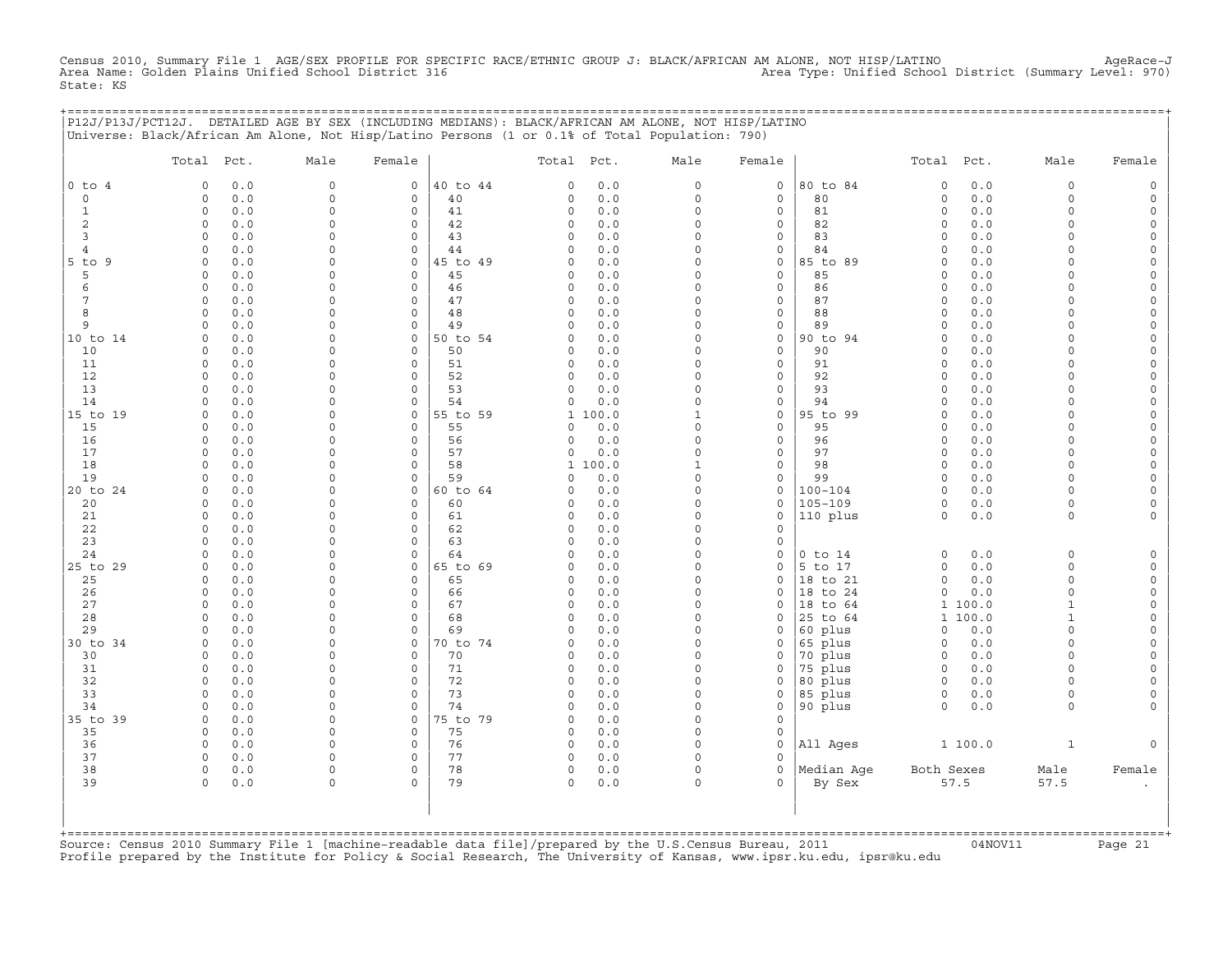Census 2010, Summary File 1 AGE/SEX PROFILE FOR SPECIFIC RACE/ETHNIC GROUP K: AM IND/ALASKA NAT ALONE, NOT HISP/LATINO AgeRace-K<br>Area Name: Golden Plains Unified School District 316 State: KS

+===================================================================================================================================================+

|                | Total Pct.                 | Male                    | Female                         |                | Total Pct.               |             | Male                     | Female                              |                    | Total Pct.             |            | Male                   | Female                   |
|----------------|----------------------------|-------------------------|--------------------------------|----------------|--------------------------|-------------|--------------------------|-------------------------------------|--------------------|------------------------|------------|------------------------|--------------------------|
| $0$ to $4$     | 0.0<br>$\Omega$            | $\Omega$                | 0                              | 40 to 44       | $\Omega$                 | 0.0         | $\circ$                  | 0                                   | 80 to 84           | $\circ$                | 0.0        | 0                      | $\mathsf O$              |
| $\circ$        | $0.0$<br>$\circ$           | $\Omega$                | $\circ$                        | 40             | 0                        | 0.0         | $\circ$                  | $\mathsf{O}\xspace$                 | 80                 | $\circ$                | 0.0        | $\Omega$               | $\mathsf O$              |
| $\mathbf{1}$   | $\circ$<br>0.0             | $\Omega$                | $\mathbf 0$                    | 41             | $\circ$                  | 0.0         | $\circ$                  | 0                                   | 81                 | $\circ$                | 0.0        | $\Omega$               | $\mathsf O$              |
| $\overline{c}$ | 0.0<br>0                   | $\Omega$                | $\circ$                        | 42             | 0                        | 0.0         | $\Omega$                 | 0                                   | 82                 | $\mathbf 0$            | 0.0        | $\Omega$               | 0                        |
| 3              | $\circ$<br>0.0             | $\Omega$                | $\circ$                        | 43             | $\Omega$                 | 0.0         | $\Omega$                 | $\mathsf{O}\xspace$                 | 83                 | $\circ$                | 0.0        | $\Omega$               | $\mathsf O$              |
| 4<br>9         | $\circ$<br>0.0<br>0.0<br>0 | $\Omega$<br>$\Omega$    | $\circ$<br>0                   | 44<br>45 to 49 | $\Omega$                 | 0.0<br>33.3 | $\Omega$<br>$\Omega$     | 0                                   | 84<br>85 to 89     | $\circ$<br>$\mathbf 0$ | 0.0<br>0.0 | $\Omega$<br>$\Omega$   | 0<br>0                   |
| $5$ to<br>5    | 0.0<br>0                   | $\Omega$                | $\mathsf{O}\xspace$            | 45             | 1<br>0                   | $0.0$       | $\Omega$                 | $\mathbf{1}$<br>$\mathsf{O}\xspace$ | 85                 | 0                      | 0.0        | $\Omega$               | $\mathsf{O}\xspace$      |
| 6              | 0.0<br>$\Omega$            | $\Omega$                | $\circ$                        | 46             | 0                        | 0.0         | $\Omega$                 | $\mathsf{O}\xspace$                 | 86                 | $\mathbf 0$            | 0.0        | $\Omega$               | 0                        |
| $\overline{7}$ | 0.0<br>$\circ$             | $\Omega$                | $\circ$                        | 47             | 0                        | 0.0         | $\Omega$                 | $\mathsf{O}\xspace$                 | 87                 | $\circ$                | 0.0        | $\Omega$               | $\mathsf{O}\xspace$      |
| 8              | $0.0$<br>$\Omega$          | $\Omega$                | 0                              | 48             | $\Omega$                 | 0.0         | $\Omega$                 | $\mathsf{O}\xspace$                 | 88                 | $\Omega$               | 0.0        | $\Omega$               | $\mathsf{O}\xspace$      |
| 9              | 0.0<br>$\Omega$            | $\Omega$                | $\circ$                        | 49             | $\mathbf{1}$             | 33.3        | $\Omega$                 | $\mathbf{1}$                        | 89                 | $\circ$                | 0.0        | $\Omega$               | 0                        |
| 10 to 14       | 0.0<br>0                   | $\Omega$                | $\mathsf O$                    | 50 to 54       | $\mathbf{1}$             | 33.3        | $\mathbf{1}$             | $\mathsf{O}\xspace$                 | 90 to 94           | $\circ$                | 0.0        | $\Omega$               | $\mathsf{O}\xspace$      |
| 10             | 0.0<br>0                   | $\Omega$                | $\mathbf 0$                    | 50             | $\Omega$                 | 0.0         | $\Omega$                 | $\mathbf 0$                         | 90                 | $\circ$                | 0.0        | $\Omega$               | $\mathsf{O}\xspace$      |
| 11             | 0.0<br>$\Omega$            | $\Omega$                | $\circ$                        | 51             | $\Omega$                 | 0.0         | $\Omega$                 | 0                                   | 91                 | $\circ$                | 0.0        | $\Omega$               | 0                        |
| 12             | $\circ$<br>0.0             | $\Omega$                | $\circ$                        | 52             | 0                        | 0.0         | $\Omega$                 | $\mathsf{O}\xspace$                 | 92                 | $\circ$                | 0.0        | $\Omega$               | $\mathsf{O}\xspace$      |
| 13             | 0.0<br>0                   | $\Omega$<br>$\Omega$    | $\Omega$                       | 53             | $\mathbf{1}$<br>$\Omega$ | 33.3        | $\mathbf{1}$<br>$\Omega$ | 0                                   | 93                 | $\Omega$               | 0.0        | $\Omega$               | 0                        |
| 14<br>15 to 19 | 0.0<br>0<br>0.0<br>0       | $\mathbf 0$             | $\circ$<br>$\mathsf{O}\xspace$ | 54<br>55 to 59 | $\mathbf{1}$             | 0.0<br>33.3 | $\mathsf{O}\xspace$      | 0<br>$\mathtt 1$                    | 94<br>95 to 99     | $\circ$<br>$\circ$     | 0.0<br>0.0 | $\circ$<br>$\mathbf 0$ | 0<br>$\mathsf{O}\xspace$ |
| 15             | 0.0<br>0                   | $\Omega$                | $\mathbf 0$                    | 55             | $\Omega$                 | 0.0         | $\Omega$                 | 0                                   | 95                 | $\mathbf 0$            | 0.0        | $\Omega$               | 0                        |
| 16             | $0.0$<br>$\circ$           | $\Omega$                | $\circ$                        | 56             | 0                        | 0.0         | $\Omega$                 | $\mathsf{O}\xspace$                 | 96                 | $\circ$                | 0.0        | $\Omega$               | $\mathsf{O}\xspace$      |
| 17             | $\circ$<br>0.0             | $\Omega$                | $\mathbf 0$                    | 57             | $\mathbf{1}$             | 33.3        | $\circ$                  | $\mathbf{1}$                        | 97                 | $\circ$                | 0.0        | $\Omega$               | $\mathsf{O}\xspace$      |
| 18             | 0.0<br>$\Omega$            | $\circ$                 | $\Omega$                       | 58             | 0                        | 0.0         | $\Omega$                 | 0                                   | 98                 | $\mathbf 0$            | 0.0        | $\Omega$               | 0                        |
| 19             | 0.0<br>$\circ$             | $\Omega$                | $\circ$                        | 59             | $\Omega$                 | 0.0         | $\Omega$                 | $\mathsf{O}\xspace$                 | 99                 | $\circ$                | 0.0        | $\Omega$               | $\mathsf{O}\xspace$      |
| 20 to 24       | 0.0<br>$\mathbf 0$         | $\Omega$                | $\mathbf 0$                    | 60 to 64       | 0                        | 0.0         | $\circ$                  | 0                                   | $100 - 104$        | $\circ$                | 0.0        | $\Omega$               | 0                        |
| 20             | 0.0<br>$\Omega$            | $\Omega$                | 0                              | 60             | $\Omega$                 | 0.0         | $\Omega$                 | 0                                   | $105 - 109$        | $\circ$                | 0.0        | $\Omega$               | 0                        |
| 21             | $\circ$<br>0.0             | $\Omega$                | $\circ$                        | 61             | 0                        | 0.0         | $\Omega$                 | $\mathsf{O}\xspace$                 | 110 plus           | $\circ$                | 0.0        | $\circ$                | $\mathsf{O}\xspace$      |
| 22             | $\circ$<br>0.0             | $\Omega$                | $\mathbf 0$                    | 62             | 0                        | 0.0         | $\Omega$                 | 0                                   |                    |                        |            |                        |                          |
| 23             | 0.0<br>0<br>$\Omega$       | $\Omega$<br>$\Omega$    | $\Omega$<br>$\Omega$           | 63<br>64       | 0<br>$\Omega$            | 0.0<br>0.0  | 0<br>$\Omega$            | $\mathsf{O}\xspace$<br>0            | $0$ to $14$        | $\circ$                | 0.0        | $\mathbf 0$            | $\mathsf O$              |
| 24<br>25 to 29 | 0.0<br>0.0<br>0            | $\Omega$                | $\mathbf 0$                    | 65 to 69       | $\mathbf 0$              | 0.0         | $\Omega$                 | 0                                   | 5 to 17            | $\circ$                | 0.0        | $\Omega$               | $\mathsf{O}$             |
| 25             | 0.0<br>$\circ$             | $\Omega$                | 0                              | 65             | 0                        | 0.0         | $\Omega$                 | $\mathsf{O}\xspace$                 | 18 to 21           | $\circ$                | 0.0        | $\circ$                | $\mathsf O$              |
| 26             | 0.0<br>0                   | $\Omega$                | $\mathbf 0$                    | 66             | $\Omega$                 | 0.0         | $\Omega$                 | $\mathbf 0$                         | 18 to 24           | $\Omega$               | 0.0        | $\Omega$               | $\mathbb O$              |
| 27             | $\Omega$<br>0.0            | $\Omega$                | $\Omega$                       | 67             | 0                        | 0.0         | $\Omega$                 | 0                                   | 18 to 64           | 3                      | 100.0      | $\mathbf{1}$           | $\mathbf 2$              |
| 28             | $\circ$<br>0.0             | $\Omega$                | $\circ$                        | 68             | 0                        | 0.0         | $\Omega$                 | 0                                   | 25 to 64           | 3                      | 100.0      | $\mathbf{1}$           | $\overline{c}$           |
| 29             | 0.0<br>$\Omega$            | $\Omega$                | $\Omega$                       | 69             | $\Omega$                 | $0.0$       | $\Omega$                 | $\mathbf 0$                         | 60 plus            | $\Omega$               | 0.0        | $\Omega$               | $\mathsf{O}\xspace$      |
| 30 to 34       | 0.0<br>$\Omega$            | $\Omega$                | $\mathbf 0$                    | 70 to 74       | $\Omega$                 | 0.0         | $\Omega$                 | 0                                   | 65 plus            | $\mathbf 0$            | 0.0        | $\Omega$               | 0                        |
| 30             | $\circ$<br>0.0             | $\mathbf 0$             | $\circ$                        | 70             | 0                        | 0.0         | $\Omega$                 | 0                                   | 70 plus            | $\circ$                | 0.0        | $\mathbf 0$            | $\mathsf{O}\xspace$      |
| 31             | 0.0<br>0                   | $\Omega$                | $\circ$                        | 71             | 0                        | 0.0         | $\Omega$                 | $\mathbf 0$                         | 75 plus            | $\mathbf 0$            | 0.0        | $\Omega$               | 0                        |
| 32             | $\circ$<br>0.0             | $\Omega$                | $\Omega$<br>$\circ$            | 72             | $\circ$                  | 0.0         | $\Omega$<br>0            | $\mathbf 0$                         | 80 plus            | $\circ$                | 0.0        | $\Omega$               | $\mathsf{O}\xspace$      |
| 33<br>34       | $\circ$<br>0.0<br>0.0<br>0 | $\mathbf 0$<br>$\Omega$ | $\circ$                        | 73<br>74       | 0<br>$\Omega$            | 0.0<br>0.0  | $\Omega$                 | 0<br>0                              | 85 plus<br>90 plus | $\circ$<br>$\circ$     | 0.0<br>0.0 | 0<br>$\circ$           | 0<br>$\mathbf 0$         |
| 35 to 39       | 0.0<br>$\circ$             | $\Omega$                | $\mathsf{O}\xspace$            | 75 to 79       | $\Omega$                 | 0.0         | $\Omega$                 | $\mathsf{O}\xspace$                 |                    |                        |            |                        |                          |
| 35             | 0.0<br>$\mathbf 0$         | $\Omega$                | $\circ$                        | 75             | 0                        | 0.0         | $\circ$                  | 0                                   |                    |                        |            |                        |                          |
| 36             | 0.0<br>0                   | $\Omega$                | 0                              | 76             | 0                        | 0.0         | $\Omega$                 | $\mathsf O$                         | All Ages           |                        | 3 100.0    | $\mathbf{1}$           | 2                        |
| 37             | $\circ$<br>0.0             | $\Omega$                | $\circ$                        | 77             | 0                        | $0.0$       | $\circ$                  | $\mathbf 0$                         |                    |                        |            |                        |                          |
| 38             | $\circ$<br>0.0             | $\Omega$                | $\mathbf 0$                    | 78             | $\circ$                  | 0.0         | $\circ$                  | $\mathbf 0$                         | Median Age         | Both Sexes             |            | Male                   | Female                   |
| 39             | 0<br>0.0                   | $\Omega$                | $\Omega$                       | 79             | $\Omega$                 | 0.0         | $\Omega$                 | $\Omega$                            | By Sex             |                        | 52.5       | 52.5                   | 50.0                     |
|                |                            |                         |                                |                |                          |             |                          |                                     |                    |                        |            |                        |                          |

+===================================================================================================================================================+Source: Census 2010 Summary File 1 [machine−readable data file]/prepared by the U.S.Census Bureau, 2011 04NOV11 Page 22 Profile prepared by the Institute for Policy & Social Research, The University of Kansas, www.ipsr.ku.edu, ipsr@ku.edu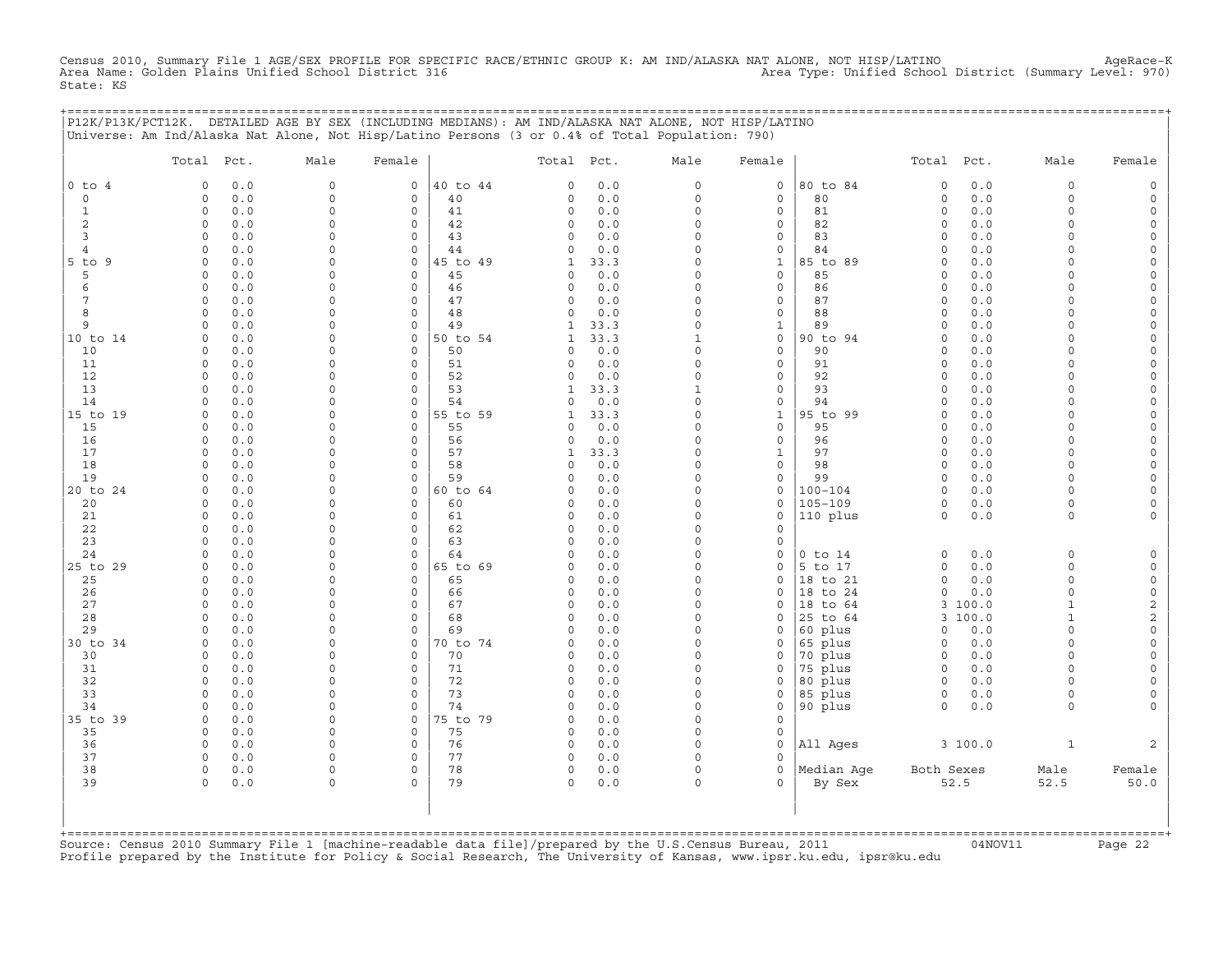Census 2010, Summary File 1 AGE/SEX PROFILE FOR SPECIFIC RACE/ETHNIC GROUP L: ASIAN ALONE, NOT HISPANIC OR LATINO<br>Area Name: Golden Plains Unified School District 316 Area Type: Unifie State: KS

+===================================================================================================================================================+

|                | P12L/P13L/PCT12L. DETAILED AGE BY SEX (INCLUDING MEDIANS): ASIAN ALONE, NOT HISPANIC OR LATINO<br>Universe: Asian Alone, Not Hispanic or Latino Persons (0 or 0.0% of Total Population: 790) |             |                     |          |          |                      |                     |                     |             |            |                      |          |                     |
|----------------|----------------------------------------------------------------------------------------------------------------------------------------------------------------------------------------------|-------------|---------------------|----------|----------|----------------------|---------------------|---------------------|-------------|------------|----------------------|----------|---------------------|
|                | Total Pct.                                                                                                                                                                                   | Male        | Female              |          | Total    | Pct.                 | Male                | Female              |             | Total      | Pct.                 | Male     | Female              |
| $0$ to $4$     | 0                                                                                                                                                                                            | 0           | 0                   | 40 to 44 | 0        |                      | $\mathsf{O}\xspace$ | $\mathsf{O}\xspace$ | 80 to 84    | $\circ$    |                      | 0        | $\circ$             |
| $\circ$        | $\Omega$                                                                                                                                                                                     | $\mathbf 0$ | $\mathsf{O}$        | 40       | $\Omega$ | $\ddot{\phantom{a}}$ | $\mathsf{O}\xspace$ | $\mathsf{O}\xspace$ | 80          | $\circ$    | $\ddot{\phantom{a}}$ | $\circ$  | $\mathsf{O}\xspace$ |
| $\mathbf{1}$   | $\circ$                                                                                                                                                                                      | $\Omega$    | 0                   | 41       | $\Omega$ | $\bullet$            | $\circ$             | 0                   | 81          | $\circ$    |                      | $\Omega$ | $\mathsf{O}$        |
| $\overline{c}$ | $\Omega$                                                                                                                                                                                     | $\Omega$    | $\mathsf{O}\xspace$ | 42       | $\Omega$ |                      | $\Omega$            | $\mathsf{O}\xspace$ | 82          | $\Omega$   |                      | 0        | $\mathsf{O}\xspace$ |
| 3              | $\Omega$                                                                                                                                                                                     | $\Omega$    | $\mathbf 0$         | 43       | $\Omega$ |                      | $\circ$             | $\mathsf{O}\xspace$ | 83          | $\Omega$   |                      | $\Omega$ | 0                   |
| $\overline{4}$ | $\Omega$                                                                                                                                                                                     | $\Omega$    | $\mathbf 0$         | 44       | $\Omega$ | $\ddot{\phantom{a}}$ | $\Omega$            | 0                   | 84          | $\Omega$   |                      | O        | 0                   |
| 5 to 9         | $\Omega$                                                                                                                                                                                     | $\Omega$    | $\mathbf 0$         | 45 to 49 | 0        | $\ddot{\phantom{0}}$ | $\Omega$            | $\mathsf{O}\xspace$ | 85 to 89    | $\Omega$   |                      | $\Omega$ | $\mathsf{O}\xspace$ |
| 5              | $\Omega$                                                                                                                                                                                     | $\Omega$    | $\mathbf 0$         | 45       | $\Omega$ |                      | $\Omega$            | $\mathsf{O}\xspace$ | 85          | $\Omega$   |                      | O        | 0                   |
| 6              | $\Omega$                                                                                                                                                                                     | $\Omega$    | $\mathbf 0$         | 46       | $\Omega$ |                      | $\Omega$            | $\mathsf{O}\xspace$ | 86          | $\Omega$   |                      | O        | 0                   |
| 7              | $\Omega$                                                                                                                                                                                     | $\Omega$    | 0                   | 47       | $\Omega$ | $\ddot{\phantom{a}}$ | 0                   | $\mathsf{O}\xspace$ | 87          | $\Omega$   |                      | O        | $\mathsf{O}\xspace$ |
| 8              | $\Omega$                                                                                                                                                                                     | $\Omega$    | $\mathsf{O}\xspace$ | 48       | $\Omega$ |                      | $\Omega$            | $\mathsf{O}\xspace$ | 88          | $\Omega$   |                      | U        | 0                   |
| 9              | $\Omega$                                                                                                                                                                                     | $\Omega$    | $\circ$             | 49       | $\Omega$ |                      | $\Omega$            | $\mathsf{O}\xspace$ | 89          | $\Omega$   |                      | O        | 0                   |
| 10 to 14       | $\Omega$                                                                                                                                                                                     | $\Omega$    | $\mathsf{O}\xspace$ | 50 to 54 | $\Omega$ |                      | $\mathsf{O}\xspace$ | $\mathsf{O}\xspace$ | 90 to 94    | $\Omega$   |                      | $\Omega$ | $\mathsf{O}\xspace$ |
| 10             | $\Omega$                                                                                                                                                                                     | $\Omega$    | $\mathsf{O}\xspace$ | 50       | $\Omega$ | $\blacksquare$       | $\mathsf{O}\xspace$ | $\mathsf{O}\xspace$ | 90          | $\Omega$   |                      | $\cap$   | $\mathsf{O}\xspace$ |
| 11             | $\Omega$                                                                                                                                                                                     | $\Omega$    | $\mathbf 0$         | 51       | $\Omega$ |                      | $\circ$             | $\mathsf{O}\xspace$ | 91          | $\Omega$   |                      | $\Omega$ | 0                   |
| 12             | $\Omega$                                                                                                                                                                                     | $\Omega$    | 0                   | 52       | $\Omega$ |                      | $\mathsf{O}\xspace$ | $\mathsf{O}\xspace$ | 92          | $\circ$    |                      | $\Omega$ | $\mathsf{O}\xspace$ |
| 13             | $\Omega$                                                                                                                                                                                     | $\mathbf 0$ | $\mathsf{O}\xspace$ | 53       | $\Omega$ |                      | 0                   | $\mathsf{O}\xspace$ | 93          | $\Omega$   |                      | $\Omega$ | 0                   |
| 14             | $\Omega$                                                                                                                                                                                     | $\Omega$    | $\mathbf 0$         | 54       | $\Omega$ | $\overline{a}$       | $\circ$             | $\mathsf{O}\xspace$ | 94          | $\circ$    |                      | $\Omega$ | $\mathsf{O}\xspace$ |
| 15 to 19       | $\Omega$                                                                                                                                                                                     | $\Omega$    | 0                   | 55 to 59 | $\Omega$ |                      | 0                   | $\mathbb O$         | 95 to 99    | $\Omega$   |                      | O        | 0                   |
| 15             | $\Omega$                                                                                                                                                                                     | $\Omega$    | $\mathbf 0$         | 55       | $\Omega$ |                      | $\circ$             | $\mathsf{O}\xspace$ | 95          | $\Omega$   |                      | $\Omega$ | $\mathsf{O}\xspace$ |
| 16             | $\Omega$                                                                                                                                                                                     | 0           | $\mathbf 0$         | 56       | $\Omega$ |                      | $\circ$             | $\mathsf{O}\xspace$ | 96          | $\circ$    |                      | $\Omega$ | 0                   |
| 17             | $\Omega$                                                                                                                                                                                     | $\Omega$    | 0                   | 57       | $\Omega$ | $\bullet$            | 0                   | 0                   | 97          | $\circ$    |                      | O        | 0                   |
| 18             | $\Omega$                                                                                                                                                                                     | $\Omega$    | $\mathbf 0$         | 58       | $\Omega$ |                      | $\Omega$            | $\mathsf{O}\xspace$ | 98          | $\Omega$   |                      | $\Omega$ | $\mathsf{O}\xspace$ |
| 19             | $\Omega$                                                                                                                                                                                     | $\Omega$    | $\mathbf 0$         | 59       | $\Omega$ |                      | $\circ$             | $\mathsf{O}\xspace$ | 99          | $\circ$    |                      | $\Omega$ | 0                   |
| 20 to 24       | $\Omega$                                                                                                                                                                                     | $\Omega$    | 0                   | 60 to 64 | $\Omega$ | $\ddot{\phantom{a}}$ | $\Omega$            | 0                   | $100 - 104$ | $\circ$    |                      | $\Omega$ | 0                   |
| 20             | $\Omega$                                                                                                                                                                                     | $\Omega$    | $\mathbf 0$         | 60       | $\Omega$ |                      | $\Omega$            | $\mathsf{O}\xspace$ | $105 - 109$ | $\circ$    |                      | $\Omega$ | $\mathsf{O}\xspace$ |
| 21             | $\Omega$                                                                                                                                                                                     | $\Omega$    | $\mathbf 0$         | 61       | $\Omega$ |                      | $\Omega$            | $\mathsf{O}\xspace$ | 110 plus    | $\Omega$   |                      | $\circ$  | 0                   |
| 22             | $\Omega$                                                                                                                                                                                     | $\Omega$    | $\mathbf 0$         | 62       | $\Omega$ | $\bullet$            | $\Omega$            | 0                   |             |            |                      |          |                     |
| 23             | $\Omega$                                                                                                                                                                                     | $\Omega$    | $\mathsf{O}\xspace$ | 63       | $\Omega$ | $\bullet$            | $\Omega$            | $\mathsf{O}\xspace$ |             |            |                      |          |                     |
| 24             | $\Omega$                                                                                                                                                                                     | $\Omega$    | $\Omega$            | 64       | 0        |                      | $\Omega$            | 0                   | $0$ to $14$ | $\circ$    |                      | $\Omega$ | $\mathsf{O}$        |
| 25 to 29       | $\Omega$                                                                                                                                                                                     | $\Omega$    | $\mathbf 0$         | 65 to 69 | $\Omega$ |                      | $\circ$             | 0                   | 5 to 17     | $\Omega$   |                      | $\circ$  | $\circ$             |
| 25             | $\Omega$                                                                                                                                                                                     | $\Omega$    | $\mathsf{O}$        | 65       | $\Omega$ | $\ddot{\phantom{a}}$ | $\circ$             | $\mathsf{O}\xspace$ | 18 to 21    | $\circ$    | $\ddot{\phantom{a}}$ | $\circ$  | $\mathsf{O}$        |
| 26             | $\Omega$                                                                                                                                                                                     | $\Omega$    | $\mathsf{O}\xspace$ | 66       | $\Omega$ | $\blacksquare$       | $\Omega$            | $\mathsf{O}\xspace$ | 18 to 24    | $\Omega$   |                      | $\Omega$ | $\mathsf{O}\xspace$ |
| 27             | $\Omega$                                                                                                                                                                                     | $\Omega$    | $\mathbf 0$         | 67       | $\Omega$ |                      | $\circ$             | $\mathbf 0$         | 18 to 64    | $\Omega$   |                      | $\Omega$ | 0                   |
| 28             | $\Omega$                                                                                                                                                                                     | $\Omega$    | $\mathsf{O}\xspace$ | 68       | $\Omega$ |                      | $\circ$             | 0                   | 25 to 64    | $\Omega$   |                      | $\Omega$ | $\mathsf{O}\xspace$ |
| 29             | $\Omega$                                                                                                                                                                                     | $\Omega$    | $\mathsf{O}\xspace$ | 69       | $\Omega$ | $\blacksquare$       | $\circ$             | $\mathsf{O}\xspace$ | 60 plus     | $\circ$    | $\ddot{\phantom{a}}$ | $\Omega$ | $\mathsf{O}\xspace$ |
| 30 to 34       | $\Omega$                                                                                                                                                                                     | $\Omega$    | $\mathsf{O}\xspace$ | 70 to 74 | $\Omega$ | $\ddot{\phantom{a}}$ | $\circ$             | 0                   | 65 plus     | $\circ$    | $\cdot$              | $\Omega$ | 0                   |
| 30             | $\Omega$                                                                                                                                                                                     | $\Omega$    | 0                   | 70       | $\Omega$ |                      | $\Omega$            | 0                   | 70 plus     | $\circ$    |                      | $\Omega$ | 0                   |
| 31             | $\Omega$                                                                                                                                                                                     | $\Omega$    | $\mathsf{O}\xspace$ | 71       | $\Omega$ |                      | $\circ$             | $\mathsf{O}\xspace$ | 75 plus     | $\circ$    |                      | $\Omega$ | $\mathsf{O}\xspace$ |
| 32             | $\Omega$                                                                                                                                                                                     | $\Omega$    | $\mathbf 0$         | 72       | 0        | $\ddot{\phantom{a}}$ | $\circ$             | $\mathsf{O}\xspace$ | 80 plus     | $\circ$    |                      | $\Omega$ | $\mathsf{O}\xspace$ |
| 33             | $\Omega$                                                                                                                                                                                     | $\Omega$    | $\mathsf O$         | 73       | $\Omega$ |                      | 0                   | 0                   | 85 plus     | $\circ$    |                      | $\Omega$ | 0                   |
| 34             | $\Omega$                                                                                                                                                                                     | $\Omega$    | $\circ$             | 74       | $\Omega$ |                      | $\circ$             | $\mathsf{O}\xspace$ | 90 plus     | $\circ$    |                      | $\circ$  | 0                   |
| 35 to 39       | $\Omega$                                                                                                                                                                                     | $\circ$     | $\mathbf 0$         | 75 to 79 | $\Omega$ |                      | $\circ$             | $\mathbf 0$         |             |            |                      |          |                     |
| 35             | $\Omega$                                                                                                                                                                                     | $\Omega$    | 0                   | 75       | 0        | $\bullet$            | $\Omega$            | 0                   |             |            |                      |          |                     |
| 36             | $\circ$                                                                                                                                                                                      | $\Omega$    | $\mathsf{O}\xspace$ | 76       | $\Omega$ |                      | $\Omega$            | $\mathsf{O}\xspace$ | All Ages    | $\circ$    |                      | 0        | $\mathsf{O}\xspace$ |
| 37             | $\circ$                                                                                                                                                                                      | $\circ$     | $\mathbf 0$         | 77       | 0        |                      | $\circ$             | $\circ$             |             |            |                      |          |                     |
| 38             | 0                                                                                                                                                                                            | $\circ$     | 0                   | 78       | 0        | $\bullet$            | 0                   | $\mathsf{O}\xspace$ | Median Aqe  | Both Sexes |                      | Male     | Female              |
| 39             | $\circ$                                                                                                                                                                                      | $\Omega$    | $\circ$             | 79       | $\circ$  |                      | $\circ$             | $\Omega$            | By Sex      |            |                      | $\cdot$  | $\bullet$           |
|                |                                                                                                                                                                                              |             |                     |          |          |                      |                     |                     |             |            |                      |          |                     |
| +=======       |                                                                                                                                                                                              |             |                     |          |          |                      |                     |                     |             |            |                      |          |                     |

+===================================================================================================================================================+Source: Census 2010 Summary File 1 [machine−readable data file]/prepared by the U.S.Census Bureau, 2011 04NOV11 Page 23 Profile prepared by the Institute for Policy & Social Research, The University of Kansas, www.ipsr.ku.edu, ipsr@ku.edu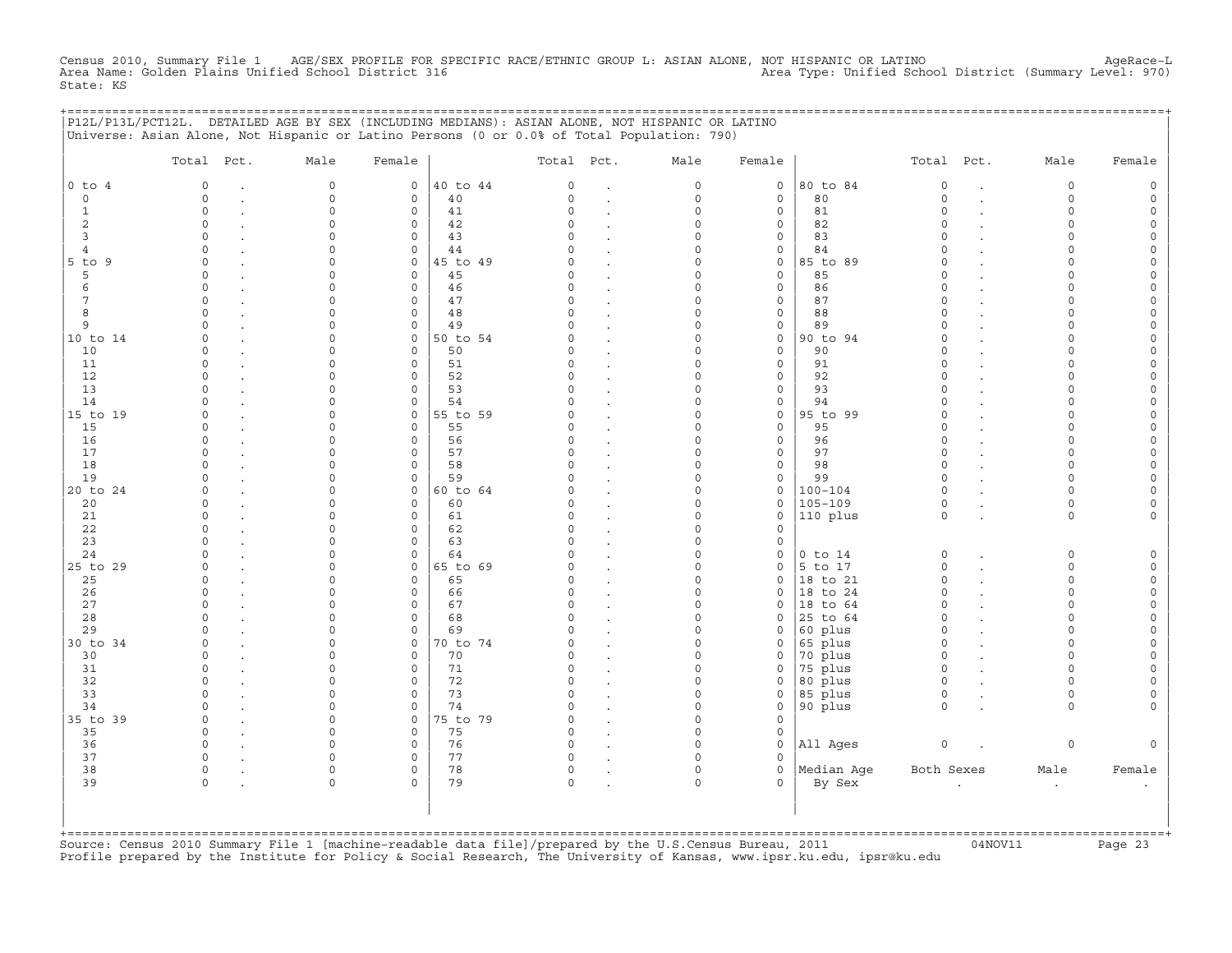Census 2010, Summary File 1 AGE/SEX PROFILE FOR SPECIFIC RACE/ETHNIC GROUP M: NAT HAWAIIAN/OPI ALONE, NOT HISP/LATINO<br>Area Name: Golden Plains Unified School District 316 Area Type: Unifie State: KS

|                     | P12M/P13M/PCT12M. DETAILED AGE BY SEX (INCLUDING MEDIANS): NAT HAWAIIAN/OPI ALONE, NOT HISP/LATINO<br>Universe: Nat Hawaiian/OPI Alone, Not Hisp/Latino Persons (0 or 0.0% of Total Population: 790) |                      |                             |                |               |                                 |                      |               | ============================= |                      |                      |        |
|---------------------|------------------------------------------------------------------------------------------------------------------------------------------------------------------------------------------------------|----------------------|-----------------------------|----------------|---------------|---------------------------------|----------------------|---------------|-------------------------------|----------------------|----------------------|--------|
|                     | Total Pct.                                                                                                                                                                                           | Male                 | Female                      |                | Total Pct.    |                                 | Male                 | Female        |                               | Total Pct.           | Male                 | Female |
| $0$ to $4$          | $\circ$                                                                                                                                                                                              | $\mathbf 0$          | $\mathsf{O}$                | 40 to 44       | $\circ$       | $\ddot{\phantom{a}}$            | $\circ$              | $\circ$       | 80 to 84                      | $\circ$              | $\circ$              |        |
| $\mathbf 0$         | $\Omega$                                                                                                                                                                                             | $\mathbf 0$          | $\mathbf{0}$                | 40             | $\Omega$      | $\cdot$                         | 0                    | $\mathbf 0$   | 80                            | $\circ$              | $\circ$              |        |
| 1                   | $\Omega$                                                                                                                                                                                             | $\Omega$             | $\mathbf 0$                 | 41             | $\Omega$      | $\cdot$                         | $\Omega$             | 0             | 81                            | $\Omega$             | $\Omega$             |        |
| 2                   | $\Omega$<br>$\cap$                                                                                                                                                                                   | $\Omega$             | $\mathbf 0$<br>$\Omega$     | 42             | $\Omega$<br>U |                                 | $\Omega$             | 0             | 82                            | $\Omega$<br>$\Omega$ | $\Omega$<br>∩        |        |
| 3<br>$\overline{4}$ | $\cap$                                                                                                                                                                                               |                      | $\mathbf{0}$                | 43<br>44       |               |                                 | $\Omega$<br>0        | 0<br>0        | 83<br>84                      | $\Omega$             | ∩                    |        |
| $5$ to $9$          | $\Omega$                                                                                                                                                                                             |                      | $\mathbf 0$                 | 45 to 49       | $\Omega$      | $\ddot{\phantom{a}}$<br>$\cdot$ | O                    | 0             | 85 to 89                      | $\Omega$             |                      |        |
| 5                   | $\Omega$                                                                                                                                                                                             |                      | $\mathbf 0$                 | 45             | C)            | $\bullet$                       | $\Omega$             | $\mathbf 0$   | 85                            | $\Omega$             |                      |        |
| 6                   | $\Omega$                                                                                                                                                                                             |                      | $\mathbf 0$                 | 46             | O             | $\ddot{\phantom{a}}$            | $\Omega$             | 0             | 86                            | $\Omega$             | $\Omega$             |        |
| 7                   | $\Omega$                                                                                                                                                                                             | $\Omega$             | $\mathbf 0$                 | 47             | $\Omega$      |                                 | $\Omega$             | $\mathbf 0$   | 87                            | $\Omega$             | $\cap$               |        |
| 8                   | $\circ$                                                                                                                                                                                              | $\Omega$             | $\mathsf{O}$                | 48             | 0             | $\cdot$                         | $\Omega$             | 0             | 88                            | $\circ$              | $\Omega$             |        |
| 9                   | $\Omega$                                                                                                                                                                                             | $\Omega$             | 0                           | 49             | $\Omega$      | $\cdot$                         | $\Omega$             | 0             | 89                            | $\Omega$             | $\cap$               |        |
| 10 to 14            | $\circ$                                                                                                                                                                                              | $\Omega$             | $\mathbf 0$                 | 50 to 54       |               | $\ddot{\phantom{a}}$            | $\Omega$             | $\mathbf 0$   | 90 to 94                      | $\Omega$             | $\Omega$             |        |
| 10<br>11            | $\Omega$<br>$\cap$                                                                                                                                                                                   | $\Omega$             | $\mathbf 0$<br>$\mathbf 0$  | 50<br>51       | 0<br>$\cap$   |                                 | $\Omega$<br>$\cap$   | 0<br>0        | 90<br>91                      | $\Omega$<br>$\cap$   | $\Omega$<br>$\cap$   |        |
| 12                  | $\cap$                                                                                                                                                                                               |                      | $\mathbf 0$                 | 52             |               |                                 | U                    | 0             | 92                            | $\Omega$             |                      |        |
| 13                  | $\cap$                                                                                                                                                                                               |                      | $\mathbf 0$                 | 53             | U             |                                 | O                    | $\Omega$      | 93                            | $\Omega$             |                      |        |
| 14                  |                                                                                                                                                                                                      |                      | $\mathbf 0$                 | 54             |               |                                 | $\Omega$             | 0             | 94                            | $\Omega$             |                      |        |
| 15 to 19            | ∩                                                                                                                                                                                                    | $\cap$               | $\mathbf{0}$                | 55 to 59       |               |                                 | $\Omega$             | 0             | 95 to 99                      | $\Omega$             | $\cap$               |        |
| 15                  | $\Omega$                                                                                                                                                                                             | $\cap$               | $\Omega$                    | 55             | U             | $\ddot{\phantom{a}}$            | $\Omega$             | $\mathbf 0$   | 95                            | $\Omega$             | $\cap$               |        |
| 16                  | $\Omega$                                                                                                                                                                                             | $\Omega$             | $\mathbf 0$                 | 56             | 0             |                                 | $\Omega$             | $\mathbf 0$   | 96                            | $\circ$              | $\cap$               |        |
| 17                  | $\Omega$                                                                                                                                                                                             |                      | 0                           | 57             | $\Omega$      | $\overline{a}$                  | 0                    | 0             | 97                            | $\circ$              | $\Omega$             |        |
| 18                  | $\cap$<br>$\Omega$                                                                                                                                                                                   | $\cap$               | 0                           | 58             | U<br>$\Omega$ |                                 | $\Omega$             | 0             | 98                            | $\Omega$<br>$\Omega$ | $\Omega$<br>$\Omega$ |        |
| 19<br>20 to 24      | $\Omega$                                                                                                                                                                                             | $\Omega$<br>$\cap$   | $\mathbf 0$<br>$\mathsf{O}$ | 59<br>60 to 64 |               |                                 | 0<br>$\Omega$        | 0<br>0        | 99<br>$100 - 104$             | $\Omega$             | $\cap$               |        |
| 20                  | $\Omega$                                                                                                                                                                                             |                      | $\mathbf 0$                 | 60             | O             |                                 | $\Omega$             | 0             | 105-109                       | $\mathbf 0$          | $\Omega$             |        |
| 21                  | $\Omega$                                                                                                                                                                                             |                      | $\mathbf 0$                 | 61             | $\Omega$      |                                 | $\Omega$             | 0             | 110 plus                      | $\circ$              | $\circ$              |        |
| 22                  | $\Omega$                                                                                                                                                                                             |                      | $\mathbf 0$                 | 62             | $\Omega$      |                                 | $\Omega$             | $\Omega$      |                               |                      |                      |        |
| 23                  |                                                                                                                                                                                                      |                      | $\mathbf 0$                 | 63             |               |                                 | $\Omega$             | 0             |                               |                      |                      |        |
| 24                  | $\cap$                                                                                                                                                                                               |                      | $\circ$                     | 64             |               |                                 | $\Omega$             | 0             | $0$ to $14$                   | 0                    | $\Omega$             |        |
| 25 to 29            | $\circ$                                                                                                                                                                                              | $\cap$               | $\mathsf{O}$                | 65 to 69       | 0             | $\ddot{\phantom{a}}$            | $\Omega$             | 0             | $5$ to 17                     | $\mathsf O$          | $\Omega$             |        |
| 25                  | $\Omega$<br>$\cap$                                                                                                                                                                                   |                      | 0<br>$\Omega$               | 65<br>66       |               | $\ddot{\phantom{a}}$            | $\Omega$<br>$\Omega$ | 0<br>$\Omega$ | 18 to 21                      | $\Omega$<br>$\Omega$ | $\Omega$<br>$\cap$   |        |
| 26<br>27            | $\Omega$                                                                                                                                                                                             | $\cap$               | $\mathbf 0$                 | 67             | $\Omega$      |                                 | $\Omega$             | 0             | 18 to 24<br>18 to 64          | $\circ$              | $\cap$               |        |
| 28                  | $\cap$                                                                                                                                                                                               | $\cap$               | $\mathbf 0$                 | 68             | $\Omega$      | $\cdot$                         | $\Omega$             | 0             | 25 to 64                      | $\mathbf 0$          | $\cap$               |        |
| 29                  |                                                                                                                                                                                                      | $\Omega$             | $\mathbf 0$                 | 69             |               | $\ddot{\phantom{a}}$            | $\Omega$             | 0             | 60 plus                       | $\Omega$             | $\Omega$             |        |
| 30 to 34            | $\Omega$                                                                                                                                                                                             | $\Omega$             | $\mathbf{0}$                | 70 to 74       | $\Omega$      | $\cdot$                         | $\Omega$             | 0             | 65 plus                       | $\mathbf 0$          | $\Omega$             |        |
| 30                  | $\Omega$                                                                                                                                                                                             |                      | 0                           | 70             | O             |                                 | $\Omega$             | 0             | 70 plus                       | $\circ$              | $\Omega$             |        |
| 31                  | $\Omega$                                                                                                                                                                                             | ∩                    | $\mathbf 0$                 | 71             | $\Omega$      | $\ddot{\phantom{a}}$            | 0                    | 0             | 75 plus                       | $\circ$              | ∩                    |        |
| 32                  | $\cap$                                                                                                                                                                                               | $\Omega$             | $\mathbf 0$                 | 72             | $\Omega$      | $\ddot{\phantom{a}}$            | $\Omega$             | $\mathbf 0$   | 80 plus                       | $\circ$              | $\cap$               |        |
| 33                  | $\Omega$                                                                                                                                                                                             | $\Omega$             | $\mathbf 0$                 | 73             | $\Omega$      | $\ddot{\phantom{a}}$            | $\Omega$             | $\mathbf 0$   | 85 plus                       | $\circ$              | $\Omega$             |        |
| 34<br>35 to 39      | $\Omega$                                                                                                                                                                                             | $\Omega$<br>$\Omega$ | $\mathbf 0$<br>$\mathbf 0$  | 74<br>75 to 79 | O<br>$\cap$   | $\ddot{\phantom{a}}$            | $\Omega$<br>$\Omega$ | 0<br>$\Omega$ | 90 plus                       | $\circ$              | $\Omega$             |        |
| 35                  | $\circ$                                                                                                                                                                                              | $\Omega$             | $\mathbf 0$                 | 75             | 0             |                                 | $\Omega$             | 0             |                               |                      |                      |        |
| 36                  | $\circ$                                                                                                                                                                                              | $\Omega$             | 0                           | 76             | $\circ$       | $\cdot$                         | $\Omega$             | 0             | All Ages                      | $\mathsf O$          | 0                    |        |
| 37                  | $\circ$                                                                                                                                                                                              | $\Omega$             | $\mathsf{O}$                | 77             | 0             |                                 | $\Omega$             | 0             |                               |                      |                      |        |
| 38                  | $\circ$                                                                                                                                                                                              | $\Omega$             | 0                           | 78             | 0             |                                 | $\Omega$             | 0             | Median Age                    | Both Sexes           | Male                 | Female |
| 39                  | $\cap$                                                                                                                                                                                               | $\Omega$             | $\Omega$                    | 79             | $\Omega$      |                                 | $\Omega$             | 0             | By Sex                        |                      | $\cdot$              |        |
|                     |                                                                                                                                                                                                      |                      |                             |                |               |                                 |                      |               |                               |                      |                      |        |
|                     |                                                                                                                                                                                                      |                      |                             |                |               |                                 |                      |               |                               |                      |                      |        |
|                     |                                                                                                                                                                                                      |                      |                             |                |               |                                 |                      |               |                               |                      |                      |        |

+===================================================================================================================================================+Source: Census 2010 Summary File 1 [machine−readable data file]/prepared by the U.S.Census Bureau, 2011 04NOV11 Page 24 Profile prepared by the Institute for Policy & Social Research, The University of Kansas, www.ipsr.ku.edu, ipsr@ku.edu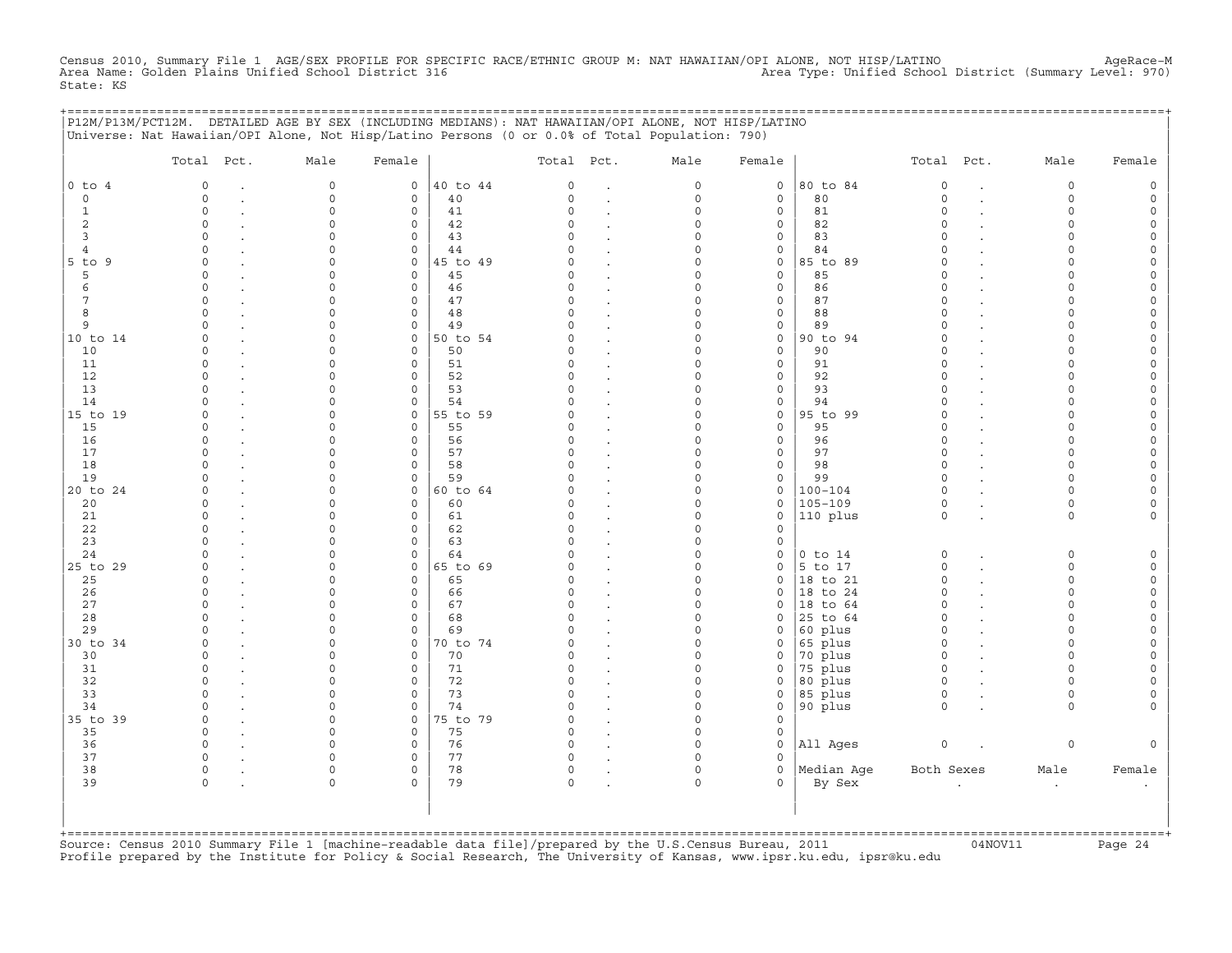Census 2010, Summary File 1 AGE/SEX PROFILE FOR SPECIFIC RACE/ETHNIC GROUP N: SOME OTHER RACE ALONE, NOT HISP/LATINO<br>Area Name: Golden Plains Unified School District 316 Area Type: Unified State: KS

+===================================================================================================================================================+

|                | Total Pct.  | Male                | Female              |          | Total Pct. |                      | Male        | Female              |             | Total Pct.          |                      | Male      | Female              |
|----------------|-------------|---------------------|---------------------|----------|------------|----------------------|-------------|---------------------|-------------|---------------------|----------------------|-----------|---------------------|
| $0$ to $4$     | $\mathbf 0$ | $\mathsf{O}\xspace$ | $\circ$             | 40 to 44 | 0          | $\cdot$              | $\mathsf O$ | $\mathsf O$         | 80 to 84    | $\mathsf{O}\xspace$ | $\ddot{\phantom{a}}$ | 0         | $\mathsf{O}\xspace$ |
| $\circ$        | $\Omega$    | $\Omega$            | $\mathbf 0$         | 40       | $\Omega$   | $\bullet$            | $\mathbf 0$ | $\mathbf 0$         | 80          | $\Omega$            | $\overline{a}$       | $\Omega$  | $\mathsf{O}\xspace$ |
| $\mathbf{1}$   | $\circ$     | $\Omega$            | 0                   | 41       | $\Omega$   |                      | $\mathbf 0$ | $\mathbf 0$         | 81          | $\circ$             |                      | $\Omega$  | $\mathsf{O}$        |
| $\overline{c}$ | $\circ$     | $\Omega$            | $\mathbf 0$         | 42       | $\Omega$   | $\cdot$              | $\Omega$    | $\mathsf{O}$        | 82          | $\circ$             |                      | $\circ$   | $\circ$             |
| $\overline{3}$ | $\circ$     | $\Omega$            | 0                   | 43       | $\cap$     | $\cdot$              | $\Omega$    | $\mathsf{O}\xspace$ | 83          | $\circ$             |                      | $\Omega$  | $\mathsf{O}$        |
| 4              | $\Omega$    | $\Omega$            | $\mathbf 0$         | 44       | U          |                      | $\Omega$    | $\mathbf 0$         | 84          | $\Omega$            |                      | $\Omega$  | 0                   |
| $5$ to $9$     | $\Omega$    | $\Omega$            | $\mathbf 0$         | 45 to 49 | U          | $\ddot{\phantom{a}}$ | $\Omega$    | $\mathsf{O}$        | 85 to 89    | $\Omega$            |                      | $\Omega$  | $\mathsf{O}\xspace$ |
| 5              | $\Omega$    | $\Omega$            | $\circ$             | 45       | C)         | $\ddot{\phantom{a}}$ | $\Omega$    | $\mathsf O$         | 85          | $\Omega$            |                      | $\Omega$  | $\mathsf{O}\xspace$ |
| 6              | $\Omega$    | $\cap$              | $\mathbf 0$         | 46       | $\cap$     | $\ddot{\phantom{a}}$ | $\Omega$    | $\mathbf{0}$        | 86          | $\Omega$            |                      | $\cap$    | $\mathsf{O}\xspace$ |
| 7              | $\Omega$    | $\Omega$            | $\mathbf 0$         | 47       | $\Omega$   | $\ddot{\phantom{a}}$ | $\Omega$    | $\mathbf 0$         | 87          | $\Omega$            |                      | $\Omega$  | 0                   |
| 8              | $\Omega$    | $\Omega$            | $\mathbf 0$         | 48       | $\Omega$   | $\ddot{\phantom{a}}$ | $\Omega$    | $\mathsf{O}\xspace$ | 88          | $\Omega$            |                      | $\Omega$  | $\mathsf{O}\xspace$ |
| 9              | $\cap$      | $\cap$              | $\mathbf 0$         | 49       | $\cap$     | $\ddot{\phantom{a}}$ | $\Omega$    | $\mathsf{O}\xspace$ | 89          | $\Omega$            |                      | $\Omega$  | $\mathsf{O}\xspace$ |
| 10 to 14       | $\Omega$    | $\Omega$            | $\mathbf{0}$        | 50 to 54 | C)         | $\sim$               | $\Omega$    | $\mathbf 0$         | 90 to 94    | $\circ$             |                      | $\Omega$  | $\mathsf{O}\xspace$ |
| 10             | $\Omega$    | $\Omega$            | $\mathbf 0$         | 50       | O.         |                      | $\Omega$    | $\mathbf 0$         | 90          | $\Omega$            |                      | $\Omega$  | 0                   |
| 11             | $\Omega$    | $\Omega$            | $\mathbf 0$         | 51       | $\Omega$   | $\ddot{\phantom{a}}$ | $\Omega$    | $\mathsf{O}\xspace$ | 91          | $\Omega$            |                      | $\Omega$  | $\mathsf{O}\xspace$ |
| 12             | $\Omega$    | $\Omega$            | $\mathbf 0$         | 52       | $\Omega$   | $\cdot$              | $\Omega$    | $\mathbf 0$         | 92          | $\Omega$            |                      | $\Omega$  | $\mathsf{O}\xspace$ |
| 13             | $\Omega$    | $\Omega$            | $\mathbf 0$         | 53       | C)         | $\ddot{\phantom{a}}$ | $\Omega$    | $\mathbf 0$         | 93          | $\Omega$            |                      | $\Omega$  | 0                   |
| 14             | $\Omega$    | $\Omega$            | $\mathbf 0$         | 54       |            |                      | $\Omega$    | $\mathsf{O}\xspace$ | 94          | $\Omega$            |                      | $\Omega$  | $\mathsf{O}\xspace$ |
| 15 to 19       | $\Omega$    | $\Omega$            | $\mathsf{O}\xspace$ | 55 to 59 | $\Omega$   |                      | $\mathbf 0$ | $\mathsf O$         | 95 to 99    | $\Omega$            |                      | $\Omega$  | $\mathsf{O}\xspace$ |
| 15             | $\Omega$    | $\Omega$            | $\mathbf 0$         | 55       | C          | $\ddot{\phantom{a}}$ | $\Omega$    | $\mathbf 0$         | 95          | $\Omega$            |                      | $\cap$    | $\mathsf{O}\xspace$ |
| 16             | $\Omega$    | $\Omega$            | $\mathbf 0$         | 56       |            | $\cdot$              | $\Omega$    | $\mathbf 0$         | 96          | $\circ$             |                      | $\Omega$  | 0                   |
| 17             | $\Omega$    | $\Omega$            | $\mathsf{O}\xspace$ | 57       | $\Omega$   |                      | $\mathbf 0$ | $\mathsf{O}\xspace$ | 97          | $\Omega$            |                      | $\Omega$  | $\mathsf{O}\xspace$ |
| 18             | $\cap$      | $\cap$              | $\Omega$            | 58       | $\cap$     | $\cdot$              | $\Omega$    | $\mathbf 0$         | 98          | $\Omega$            |                      | $\Omega$  | $\circ$             |
| 19             | $\Omega$    | $\Omega$            | $\mathbf 0$         | 59       |            | $\ddot{\phantom{a}}$ | $\Omega$    | $\mathbf 0$         | 99          | $\Omega$            |                      | $\Omega$  | $\mathsf{O}\xspace$ |
| 20 to 24       | $\Omega$    | $\Omega$            | $\mathbf{0}$        | 60 to 64 |            | $\cdot$              | $\Omega$    | $\mathsf O$         | $100 - 104$ | $\circ$             |                      | $\Omega$  | $\mathsf{O}\xspace$ |
| 20             | $\Omega$    | $\Omega$            | $\mathbf 0$         | 60       | C)         | $\ddot{\phantom{a}}$ | $\Omega$    | $\mathsf{O}$        | $105 - 109$ | $\circ$             |                      | $\circ$   | 0                   |
| 21             | $\Omega$    | $\Omega$            | $\mathbf 0$         | 61       | C)         | $\ddot{\phantom{a}}$ | $\Omega$    | $\mathbf 0$         | 110 plus    | $\circ$             |                      | $\Omega$  | $\mathbf{0}$        |
| 22             | $\Omega$    | $\Omega$            | $\mathbf 0$         | 62       | $\Omega$   | $\sim$               | $\Omega$    | $\mathbf 0$         |             |                     |                      |           |                     |
| 23             | $\Omega$    | $\Omega$            | $\mathbf 0$         | 63       | $\Omega$   | $\ddot{\phantom{a}}$ | $\Omega$    | $\mathsf O$         |             |                     |                      |           |                     |
| 24             | $\cap$      | $\Omega$            | 0                   | 64       | U          |                      | $\Omega$    | $\mathsf{O}$        | $0$ to $14$ | $\circ$             |                      | 0         | $\mathsf{O}\xspace$ |
| 25 to 29       | $\Omega$    | $\cap$              | $\mathbf 0$         | 65 to 69 | U          | $\sim$               | $\circ$     | $\mathbf 0$         | 5 to 17     | $\circ$             |                      | $\Omega$  | $\circ$             |
| 25             | $\Omega$    | $\Omega$            | $\mathbf 0$         | 65       | C)         | $\cdot$              | $\Omega$    | $\mathbf 0$         | 18 to 21    | $\circ$             |                      | $\Omega$  | $\mathbb O$         |
| 26             | $\Omega$    | 0                   | 0                   | 66       | C)         |                      | $\mathbf 0$ | $\mathbf 0$         | 18 to 24    | $\circ$             |                      | $\circ$   | $\mathsf O$         |
| 27             | $\cap$      | $\cap$              | $\Omega$            | 67       | $\cap$     |                      | $\Omega$    | $\Omega$            | 18 to 64    | $\Omega$            |                      | $\Omega$  | $\mathsf{O}\xspace$ |
| 28             | $\Omega$    | 0                   | $\mathsf{O}\xspace$ | 68       | C)         |                      | $\Omega$    | $\mathbf 0$         | 25 to 64    | $\circ$             |                      | $\Omega$  | 0                   |
| 29             |             | 0                   | $\mathbf 0$         | 69       |            | $\cdot$              | $\mathbf 0$ | $\mathbf 0$         | 60 plus     | $\circ$             |                      | $\Omega$  | $\mathsf{O}\xspace$ |
| 30 to 34       | $\cap$      | $\Omega$            | $\mathsf{O}$        | 70 to 74 |            | $\cdot$              | $\Omega$    | 0                   | 65 plus     | $\Omega$            |                      | $\cap$    | $\mathsf{O}\xspace$ |
| 30             | $\Omega$    | $\Omega$            | $\mathbf 0$         | 70       | U          |                      | $\Omega$    | $\mathbf 0$         | 70 plus     | $\Omega$            |                      | $\Omega$  | $\mathbf 0$         |
| 31             | $\Omega$    | $\Omega$            | $\mathbf 0$         | 71       | C)         | $\ddot{\phantom{a}}$ | $\mathbf 0$ | 0                   | 75 plus     | $\circ$             |                      | $\Omega$  | $\mathsf{O}\xspace$ |
| 32             | $\Omega$    | $\Omega$            | $\mathbf 0$         | 72       | $\Omega$   | $\ddot{\phantom{a}}$ | $\Omega$    | $\mathbf 0$         | 80 plus     | $\circ$             |                      | $\Omega$  | $\mathsf O$         |
| 33             | $\Omega$    | $\Omega$            | $\mathbf 0$         | 73       | $\cap$     |                      | $\Omega$    | $\mathbf 0$         | 85 plus     | $\circ$             |                      | $\Omega$  | $\mathbf 0$         |
| 34             | $\Omega$    | $\Omega$            | $\Omega$            | 74       | $\Omega$   | $\ddot{\phantom{a}}$ | $\Omega$    | $\mathbf 0$         | 90 plus     | $\Omega$            |                      | $\Omega$  | $\mathbf{0}$        |
| 35 to 39       | $\Omega$    | $\circ$             | $\circ$             | 75 to 79 | $\Omega$   | $\ddot{\phantom{a}}$ | $\Omega$    | $\mathbf 0$         |             |                     |                      |           |                     |
| 35             | $\Omega$    | $\Omega$            | $\circ$             | 75       | $\Omega$   |                      | $\mathbf 0$ | $\mathsf{O}$        |             |                     |                      |           |                     |
| 36             | $\Omega$    | $\Omega$            | $\mathbf 0$         | 76       | $\Omega$   |                      | $\Omega$    | $\mathbf 0$         | All Ages    | $\circ$             |                      | 0         | $\mathbf{0}$        |
| 37             | $\Omega$    | $\Omega$            | 0                   | 77       | C)         |                      | $\Omega$    | $\Omega$            |             |                     |                      |           |                     |
| 38             | $\Omega$    | $\Omega$            | $\circ$             | 78       | $\circ$    | $\bullet$            | $\circ$     | $\mathbf 0$         | Median Aqe  | Both Sexes          |                      | Male      | Female              |
| 39             | $\Omega$    | $\Omega$            | $\Omega$            | 79       | $\Omega$   |                      | $\Omega$    | $\Omega$            | By Sex      |                     | $\cdot$              | $\bullet$ | $\bullet$           |
|                |             |                     |                     |          |            |                      |             |                     |             |                     |                      |           |                     |

+===================================================================================================================================================+Source: Census 2010 Summary File 1 [machine−readable data file]/prepared by the U.S.Census Bureau, 2011 04NOV11 Page 25 Profile prepared by the Institute for Policy & Social Research, The University of Kansas, www.ipsr.ku.edu, ipsr@ku.edu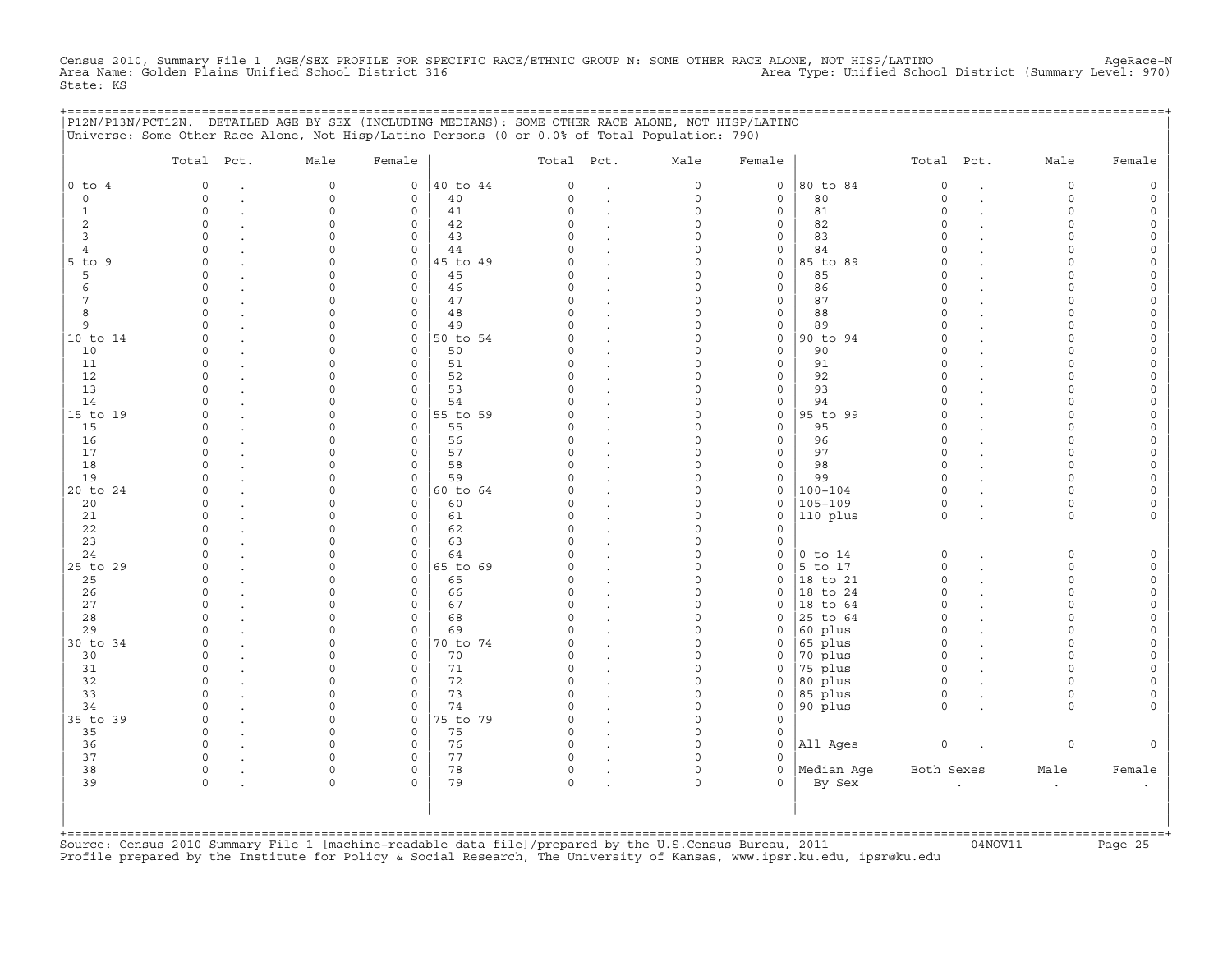Census 2010, Summary File 1 AGE/SEX PROFILE FOR SPECIFIC RACE/ETHNIC GROUP O: TWO OR MORE RACES, NOT HISPANIC/LATINO AgeRace-O<br>Area Name: Golden Plains Unified School District 316 State: KS

+===================================================================================================================================================+

|                     | P120/P130/PCT120. DETAILED AGE BY SEX (INCLUDING MEDIANS): TWO OR MORE RACES, NOT HISPANIC/LATINO<br>Universe: Two or More Races, Not Hispanic/Latino Persons (3 or 0.4% of Total Population: 790) |                         |                                    |                |               |             |                          |                                    |                      |                              |              |                      |                                            |
|---------------------|----------------------------------------------------------------------------------------------------------------------------------------------------------------------------------------------------|-------------------------|------------------------------------|----------------|---------------|-------------|--------------------------|------------------------------------|----------------------|------------------------------|--------------|----------------------|--------------------------------------------|
|                     | Total Pct.                                                                                                                                                                                         | Male                    | Female                             |                | Total Pct.    |             | Male                     | Female                             |                      | Total Pct.                   |              | Male                 | Female                                     |
| $0$ to $4$          | 0.0<br>$\Omega$                                                                                                                                                                                    | $\circ$                 | 0                                  | 40 to 44       | $\Omega$      | 0.0         | $\mathsf O$              | $\mathbf 0$                        | 80 to 84             | $\Omega$                     | 0.0          | $\circ$              | $\mathsf{O}\xspace$                        |
| $\mathbf 0$         | 0.0<br>0                                                                                                                                                                                           | $\Omega$                | $\mathbf 0$                        | 40             | 0             | 0.0         | $\Omega$                 | $\mathbf 0$                        | 80                   | $\circ$                      | 0.0          | $\circ$              | $\circ$                                    |
| $\mathbf{1}$        | 0.0<br>$\circ$                                                                                                                                                                                     | $\Omega$                | $\mathsf{O}\xspace$                | 41             | 0             | 0.0         | $\mathbf 0$              | $\mathsf{O}\xspace$                | 81                   | $\mathsf{O}\xspace$          | 0.0          | $\circ$              | $\mathsf{O}\xspace$                        |
| 2                   | 0.0<br>$\Omega$                                                                                                                                                                                    | $\Omega$                | $\mathbf 0$                        | 42             | 0             | 0.0         | $\Omega$                 | $\mathbf 0$                        | 82                   | $\circ$                      | 0.0          | $\Omega$             | 0                                          |
| 3<br>$\overline{4}$ | 0.0<br>0<br>0.0<br>$\Omega$                                                                                                                                                                        | $\Omega$<br>0           | $\mathbf 0$<br>$\mathsf{O}\xspace$ | 43<br>44       | C)<br>0       | 0.0<br>0.0  | $\Omega$<br>$\mathbf 0$  | $\mathbf 0$<br>$\mathsf{O}\xspace$ | 83<br>84             | $\circ$<br>$\Omega$          | 0.0<br>$0.0$ | $\Omega$<br>$\Omega$ | $\mathsf{O}$<br>$\mathsf{O}\xspace$        |
| $5$ to $9$          | 33.3<br>$\mathbf{1}$                                                                                                                                                                               | $\Omega$                | $\mathbf{1}$                       | 45 to 49       | $\Omega$      | 0.0         | $\Omega$                 | $\mathbf 0$                        | 85 to 89             | $\circ$                      | 0.0          | $\Omega$             | $\mathbf 0$                                |
| 5                   | 0.0<br>0                                                                                                                                                                                           | $\Omega$                | $\mathbf{0}$                       | 45             | 0             | 0.0         | $\Omega$                 | $\mathbf 0$                        | 85                   | $\circ$                      | 0.0          | $\circ$              | 0                                          |
| 6                   | 0.0<br>$\Omega$                                                                                                                                                                                    | $\Omega$                | $\mathbf 0$                        | 46             | 0             | 0.0         | $\mathbf 0$              | $\mathsf{O}\xspace$                | 86                   | $\circ$                      | 0.0          | $\Omega$             | $\mathsf{O}\xspace$                        |
| 7                   | $\Omega$<br>0.0                                                                                                                                                                                    | $\Omega$                | $\Omega$                           | 47             | 0             | 0.0         | $\Omega$                 | $\mathbf 0$                        | 87                   | $\Omega$                     | 0.0          | $\Omega$             | 0                                          |
| 8                   | 0.0<br>0                                                                                                                                                                                           | $\Omega$                | $\mathbf 0$                        | 48             | 0             | 0.0         | $\Omega$                 | $\mathsf{O}$                       | 88                   | $\circ$                      | 0.0          | $\circ$              | 0                                          |
| 9                   | 33.3<br>$\mathbf{1}$                                                                                                                                                                               | $\Omega$                | $\mathbf 1$                        | 49             | 0             | 0.0         | $\Omega$                 | $\mathsf{O}\xspace$                | 89                   | $\circ$                      | 0.0          | $\circ$              | $\mathsf{O}\xspace$                        |
| 10 to 14            | 33.3<br>$\mathbf{1}$                                                                                                                                                                               | $\Omega$                | $\mathbf{1}$                       | 50 to 54       | 0             | $0.0$       | $\Omega$                 | $\mathbf 0$                        | 90 to 94             | $\circ$                      | 0.0          | $\Omega$             | 0                                          |
| 10                  | 0.0<br>$\Omega$<br>0.0<br>$\Omega$                                                                                                                                                                 | $\Omega$<br>$\Omega$    | $\mathbf 0$<br>$\mathbf 0$         | 50<br>51       | 0<br>0        | 0.0<br>0.0  | $\Omega$<br>$\Omega$     | $\mathbf 0$<br>$\mathsf{O}\xspace$ | 90<br>91             | $\circ$<br>$\circ$           | 0.0<br>0.0   | $\circ$<br>$\circ$   | 0<br>$\mathsf{O}\xspace$                   |
| 11<br>12            | $\mathbf 0$<br>0.0                                                                                                                                                                                 | $\Omega$                | $\mathbf 0$                        | 52             | 0             | 0.0         | $\Omega$                 | $\mathbf 0$                        | 92                   | $\circ$                      | 0.0          | $\Omega$             | $\mathsf{O}\xspace$                        |
| 13                  | 33.3<br>1                                                                                                                                                                                          | $\Omega$                | 1                                  | 53             | 0             | 0.0         | $\Omega$                 | $\mathsf{O}$                       | 93                   | $\Omega$                     | 0.0          | $\Omega$             | 0                                          |
| 14                  | 0.0<br>$\Omega$                                                                                                                                                                                    | $\Omega$                | $\Omega$                           | 54             | 0             | 0.0         | $\Omega$                 | $\mathsf{O}\xspace$                | 94                   | $\circ$                      | 0.0          | $\Omega$             | $\mathsf{O}\xspace$                        |
| 15 to 19            | $\circ$<br>0.0                                                                                                                                                                                     | $\Omega$                | $\mathbf 0$                        | 55 to 59       | 0             | 0.0         | $\Omega$                 | $\mathbf 0$                        | 95 to 99             | $\circ$                      | 0.0          | $\Omega$             | $\mathsf{O}\xspace$                        |
| 15                  | 0.0<br>$\Omega$                                                                                                                                                                                    | 0                       | $\mathbf 0$                        | 55             | 0             | 0.0         | $\Omega$                 | $\mathbf 0$                        | 95                   | $\Omega$                     | 0.0          | $\Omega$             | 0                                          |
| 16                  | 0.0<br>$\Omega$                                                                                                                                                                                    | $\Omega$                | $\mathbf 0$                        | 56             | 0             | 0.0         | $\Omega$                 | $\mathsf{O}\xspace$                | 96                   | $\circ$                      | 0.0          | $\Omega$             | $\mathsf{O}\xspace$                        |
| 17                  | $\circ$<br>0.0                                                                                                                                                                                     | $\Omega$                | $\mathbf 0$                        | 57             | 0             | 0.0         | $\Omega$                 | $\mathbf 0$                        | 97                   | $\circ$                      | 0.0          | $\circ$              | $\mathsf{O}\xspace$                        |
| 18                  | 0.0<br>$\Omega$                                                                                                                                                                                    | 0                       | $\mathbf 0$                        | 58             | 0             | 0.0         | $\mathbf 0$              | $\mathbf 0$                        | 98                   | $\circ$                      | 0.0          | $\circ$              | $\mathsf{O}\xspace$                        |
| 19<br>20 to 24      | 0.0<br>$\Omega$<br>0.0<br>$\Omega$                                                                                                                                                                 | $\Omega$<br>$\Omega$    | $\circ$<br>0                       | 59<br>60 to 64 | $\Omega$<br>1 | 0.0<br>33.3 | $\Omega$<br>$\mathbf{1}$ | $\mathbf 0$<br>$\mathbf 0$         | 99<br>$100 - 104$    | $\circ$<br>$\circ$           | 0.0<br>0.0   | $\Omega$<br>$\Omega$ | $\mathsf{O}\xspace$<br>$\circ$             |
| 20                  | 0.0<br>0                                                                                                                                                                                           | $\Omega$                | $\mathbf 0$                        | 60             | 0             | 0.0         | 0                        | $\mathbf 0$                        | $105 - 109$          | 0                            | 0.0          | $\circ$              | 0                                          |
| 21                  | 0.0<br>$\circ$                                                                                                                                                                                     | $\Omega$                | $\mathbf 0$                        | 61             | $\circ$       | 0.0         | $\Omega$                 | $\mathsf{O}\xspace$                | 110 plus             | $\circ$                      | 0.0          | $\circ$              | $\mathsf{O}\xspace$                        |
| 22                  | $\Omega$<br>0.0                                                                                                                                                                                    | $\Omega$                | $\Omega$                           | 62             | 0             | 0.0         | $\Omega$                 | $\mathbf 0$                        |                      |                              |              |                      |                                            |
| 23                  | 0.0<br>$\Omega$                                                                                                                                                                                    | $\Omega$                | $\Omega$                           | 63             | 1             | 33.3        | $\mathbf{1}$             | $\mathbf 0$                        |                      |                              |              |                      |                                            |
| 24                  | 0.0<br>$\Omega$                                                                                                                                                                                    | $\Omega$                | $\mathsf{O}\xspace$                | 64             | 0             | 0.0         | $\mathbf 0$              | $\mathsf{O}\xspace$                | $0$ to $14$          | $\overline{c}$               | 66.7         | 0                    | $\sqrt{2}$                                 |
| 25 to 29            | 0.0<br>$\Omega$                                                                                                                                                                                    | $\Omega$                | $\circ$                            | 65 to 69       | $\Omega$      | 0.0         | $\Omega$                 | $\mathbf 0$                        | 5 to 17              | $\mathbf{2}$                 | 66.7         | $\Omega$             | $\overline{c}$                             |
| 25                  | 0.0<br>$\Omega$                                                                                                                                                                                    | $\Omega$                | $\mathbf 0$                        | 65             | 0             | 0.0         | $\Omega$                 | $\mathbf 0$                        | 18 to 21             | $\circ$                      | 0.0          | $\circ$              | $\mathsf{O}\xspace$                        |
| 26<br>27            | 0.0<br>0<br>0.0<br>$\Omega$                                                                                                                                                                        | $\mathbf 0$<br>$\Omega$ | 0<br>$\mathbf 0$                   | 66<br>67       | 0<br>0        | 0.0<br>0.0  | $\mathbf 0$<br>$\Omega$  | $\mathbf 0$<br>$\Omega$            | 18 to 24             | $\circ$                      | $0.0$        | 0<br>$\mathbf{1}$    | $\mathsf{O}\xspace$<br>$\mathsf{O}\xspace$ |
| 28                  | $\Omega$<br>0.0                                                                                                                                                                                    | 0                       | $\mathbf 0$                        | 68             | 0             | 0.0         | $\Omega$                 | $\mathbf 0$                        | 18 to 64<br>25 to 64 | $\mathbf{1}$<br>$\mathbf{1}$ | 33.3<br>33.3 | $\mathbf{1}$         | 0                                          |
| 29                  | 0.0<br>$\Omega$                                                                                                                                                                                    | $\Omega$                | 0                                  | 69             | 0             | 0.0         | $\Omega$                 | $\mathbf 0$                        | 60 plus              | $\mathbf{1}$                 | 33.3         | $\mathbf{1}$         | $\mathsf{O}\xspace$                        |
| 30 to 34            | 0.0<br>$\Omega$                                                                                                                                                                                    | $\Omega$                | $\mathbf 0$                        | 70 to 74       | $\Omega$      | 0.0         | $\Omega$                 | $\mathbf 0$                        | 65 plus              | $\mathbf 0$                  | 0.0          | $\Omega$             | $\mathbf 0$                                |
| 30                  | $\circ$<br>0.0                                                                                                                                                                                     | $\Omega$                | $\mathbf 0$                        | 70             | 0             | $0.0$       | $\Omega$                 | $\mathbf 0$                        | 70 plus              | $\circ$                      | 0.0          | $\circ$              | $\mathsf{O}\xspace$                        |
| 31                  | 0.0<br>$\Omega$                                                                                                                                                                                    | $\Omega$                | 0                                  | 71             | 0             | 0.0         | $\mathbf 0$              | $\mathbf 0$                        | 75 plus              | $\circ$                      | $0.0$        | $\Omega$             | $\mathsf{O}\xspace$                        |
| 32                  | 0.0<br>$\Omega$                                                                                                                                                                                    | $\Omega$                | $\Omega$                           | 72             | 0             | 0.0         | $\Omega$                 | $\Omega$                           | 80 plus              | $\mathbf 0$                  | 0.0          | $\Omega$             | $\circ$                                    |
| 33                  | $\circ$<br>0.0                                                                                                                                                                                     | $\Omega$                | $\mathbf 0$                        | 73             | 0             | 0.0         | $\Omega$                 | $\mathbf 0$                        | 85 plus              | $\circ$                      | 0.0          | $\circ$              | 0                                          |
| 34                  | 0.0<br>$\Omega$                                                                                                                                                                                    | $\mathbf 0$<br>$\Omega$ | $\mathbf 0$                        | 74             | 0             | 0.0         | $\mathbf 0$<br>$\Omega$  | $\mathbf 0$                        | 90 plus              | $\mathbf 0$                  | 0.0          | $\circ$              | $\mathbf 0$                                |
| 35 to 39<br>35      | 0.0<br>$\Omega$<br>$\circ$<br>0.0                                                                                                                                                                  | $\Omega$                | $\Omega$<br>$\mathbf 0$            | 75 to 79<br>75 | $\Omega$<br>0 | 0.0<br>0.0  | $\mathbf 0$              | $\mathbf 0$<br>$\mathbf 0$         |                      |                              |              |                      |                                            |
| 36                  | 0.0<br>$\Omega$                                                                                                                                                                                    | 0                       | 0                                  | 76             | 0             | 0.0         | $\Omega$                 | $\Omega$                           | All Ages             |                              | 3 100.0      | $\mathbf{1}$         | 2                                          |
| 37                  | 0.0<br>$\Omega$                                                                                                                                                                                    | $\Omega$                | $\Omega$                           | 77             | $\Omega$      | 0.0         | $\Omega$                 | $\Omega$                           |                      |                              |              |                      |                                            |
| 38                  | $\circ$<br>0.0                                                                                                                                                                                     | $\Omega$                | $\mathbf 0$                        | 78             | 0             | 0.0         | $\mathbf 0$              | $\mathbf 0$                        | Median Age           | Both Sexes                   |              | Male                 | Female                                     |
| 39                  | 0.0<br>$\circ$                                                                                                                                                                                     | $\Omega$                | $\Omega$                           | 79             | $\circ$       | 0.0         | $\Omega$                 | $\Omega$                           | By Sex               |                              | 12.5         | 63.5                 | 10.0                                       |
|                     |                                                                                                                                                                                                    |                         |                                    |                |               |             |                          |                                    |                      |                              |              |                      |                                            |

+===================================================================================================================================================+Source: Census 2010 Summary File 1 [machine−readable data file]/prepared by the U.S.Census Bureau, 2011 04NOV11 Page 26 Profile prepared by the Institute for Policy & Social Research, The University of Kansas, www.ipsr.ku.edu, ipsr@ku.edu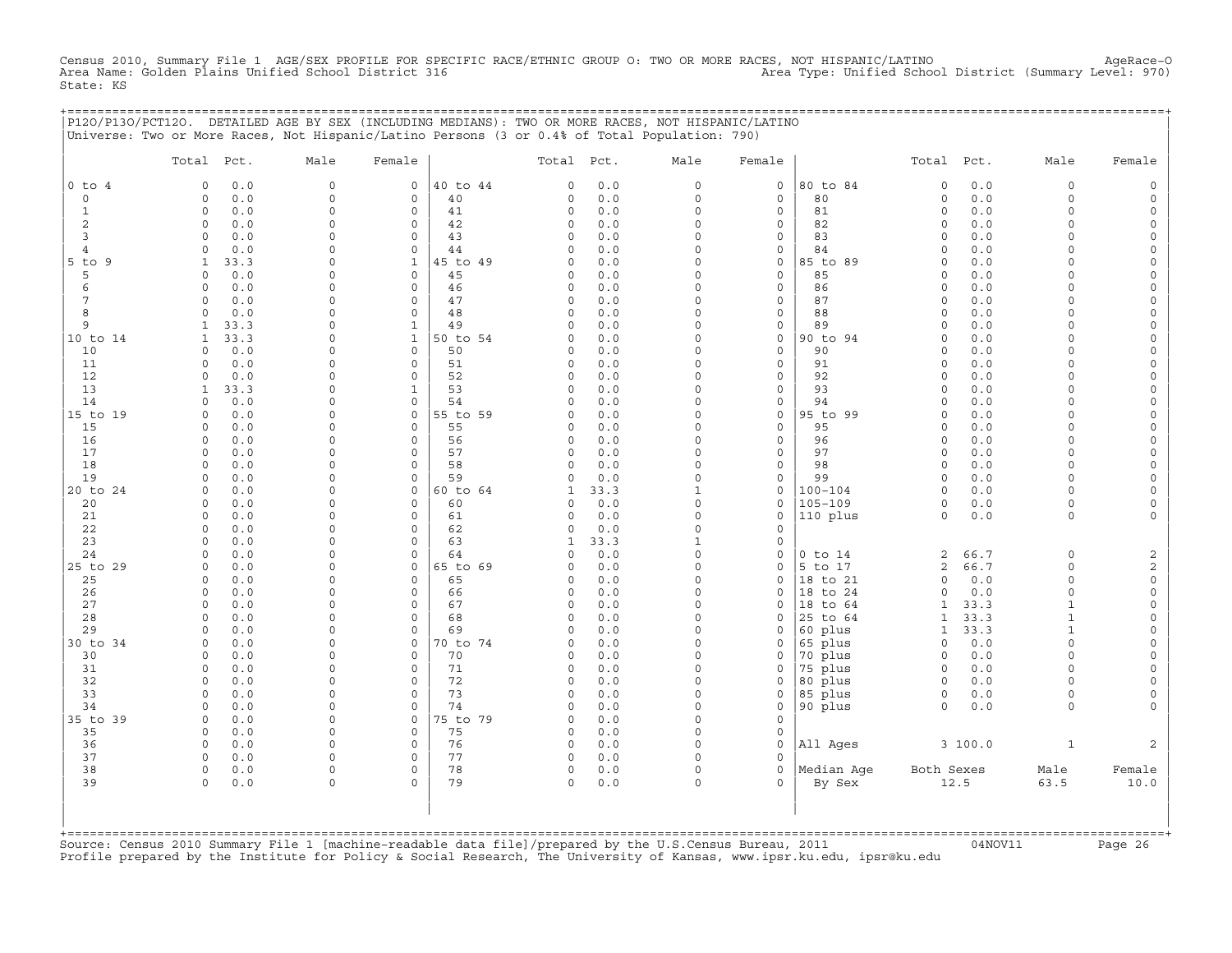Census 2010, Summary File 1 RACE PROFILE 1: DETAILED RACE BY HISPANIC/LATINO ETHNICITY, WITH TOTAL TALLIES Race:1<br>Area Name: Golden Plains Unified School District 316 area Area Type: Unified School District (Summary Level: Area Type: Unified School District (Summary Level: 970) State: KS

| P8/P9. RACE BY HISPANIC/LATINO ETHNICITY                                      |                |           |              |          |                                        |           |
|-------------------------------------------------------------------------------|----------------|-----------|--------------|----------|----------------------------------------|-----------|
| Universe: Total Population                                                    | Total          |           |              |          | Hispanic or Latino Not Hispanic/Latino |           |
|                                                                               | Number Pct.    |           | Number Pct.  |          | Number Pct.                            |           |
| Total:                                                                        |                | 790 100.0 |              | 97 100.0 |                                        | 693 100.0 |
| Population of one race:                                                       |                | 786 99.5  |              | 96 99.0  | 690                                    | 99.6      |
| White alone                                                                   | 703            | 89.0      |              | 17 17.5  | 686                                    | 99.0      |
| Black or African American alone                                               | 1              | 0.1       | $\Omega$     | 0.0      |                                        | 0.1       |
| American Indian and Alaska Native alone                                       |                | 0.9       |              | 4.1      |                                        | 0.4       |
| Asian alone                                                                   | $\Omega$       | 0.0       | $\cap$       | 0.0      |                                        | 0.0       |
| Native Hawaiian and Other Pacific Islander alone                              | $\Omega$       | 0.0       | $\Omega$     | 0.0      |                                        | 0.0       |
| Some Other Race alone                                                         | 75             | 9.5       | 75           | 77.3     | $\Omega$                               | 0.0       |
| Population of two or more races:                                              | $\overline{4}$ | 0.5       | $\mathbf{1}$ | 1.0      |                                        | 0.4       |
| Population of two races:                                                      |                | 0.5       |              | 1.0      | 3                                      | 0.4       |
| White: Black or African American                                              |                | 0.3       | $\Omega$     | 0.0      | $\overline{c}$                         | 0.3       |
| White; American Indian and Alaska Native                                      | $\overline{a}$ | 0.3       |              | 1.0      |                                        | 0.1       |
| White; Asian                                                                  | $\Omega$       | 0.0       | $\Omega$     | 0.0      | $\Omega$                               | 0.0       |
| White; Native Hawaiian and Other Pacific Islander                             | $\Omega$       | 0.0       |              | 0.0      |                                        | 0.0       |
| White; Some other race                                                        |                | 0.0       |              | 0.0      |                                        | 0.0       |
| Black or African American; American Indian and Alaska Native                  | $\Omega$       | 0.0       | $\Omega$     | 0.0      |                                        | 0.0       |
| Black or African American; Asian                                              | $\Omega$       | 0.0       | $\Omega$     | 0.0      |                                        | 0.0       |
| Black or African American; Native Hawaiian and Other Pacific Islander         | $\Omega$       | 0.0       | $\Omega$     | 0.0      |                                        | 0.0       |
| Black or African American; Some Other Race                                    |                | 0.0       | $\Omega$     | 0.0      | $\Omega$                               | 0.0       |
| American Indian and Alaska Native; Asian                                      | $\Omega$       | 0.0       | $\Omega$     | 0.0      |                                        | 0.0       |
| American Indian and Alaska Native; Native Hawaiian and Other Pacific Islander | $\Omega$       | 0.0       | $\Omega$     | 0.0      |                                        | 0.0       |
| American Indian and Alaska Native; Some Other Race                            | $\Omega$       | 0.0       | $\Omega$     | 0.0      |                                        | 0.0       |
| Asian; Native Hawaiian and Other Pacific Islander                             | $\Omega$       | 0.0       |              | 0.0      |                                        | 0.0       |
| Asian; Some Other Race                                                        |                | 0.0       |              | 0.0      |                                        | 0.0       |
| Native Hawaiian and Other Pacific Islander; Some Other Race                   |                | 0.0       |              | 0.0      |                                        | 0.0       |
| Population of three or more races:                                            |                | 0.0       |              | 0.0      |                                        | 0.0       |
| Population of three races*                                                    | $\Omega$       | 0.0       |              | 0.0      |                                        | 0.0       |
| Population of four races*                                                     |                | 0.0       |              | 0.0      |                                        | 0.0       |
| Population of five races*                                                     |                | 0.0       |              | 0.0      |                                        | 0.0       |
| Population of all six races                                                   | $\Omega$       | 0.0       | $\cap$       | 0.0      | $\Omega$                               | 0.0       |

|\*Tables P8 and p9 also include counts for all 41 specific combinations of three, four, and five races. They are not shown here to save space. | For more information, contact the Census Bureau or the State Data Center which produced this report. See also Race Profile 3.

| |

|\_\_\_\_\_\_\_\_\_\_\_\_\_\_\_\_\_\_\_\_\_\_\_\_\_\_\_\_\_\_\_\_\_\_\_\_\_\_\_\_\_\_\_\_\_\_\_\_\_\_\_\_\_\_\_\_\_\_\_\_\_\_\_\_\_\_\_\_\_\_\_\_\_\_\_\_\_\_\_\_\_\_\_\_\_\_\_\_\_\_\_\_\_\_\_\_\_\_\_\_\_\_\_\_\_\_\_\_\_\_\_\_\_\_\_\_\_\_\_\_\_\_\_\_\_\_\_\_\_\_\_\_\_\_\_\_\_\_\_\_\_\_\_\_\_\_\_|

| Source: Census 2010 Summary File 1 [machine-readable data file]/prepared by the U.S.Census Bureau, 2011<br>Profile prepared by the Institute for Policy & Social Research, The University of Kansas, www.ipsr.ku.edu, ipsr@ku.edu |       | 04NOV11   | Page 27      |
|-----------------------------------------------------------------------------------------------------------------------------------------------------------------------------------------------------------------------------------|-------|-----------|--------------|
| Some Other Race alone or in combination with one or more other races                                                                                                                                                              | 9.4   | 76.5      | $0.0$        |
| Native Hawaiian and Other Pacific Islander alone or in combination with one or more other races                                                                                                                                   | 0.0   | 0.0       | 0.0          |
| Asian alone or in combination with one or more other races                                                                                                                                                                        | 0.0   | 0.0       | 0.0          |
| American Indian and Alaska Native alone or in combination with one or more other races                                                                                                                                            | 1.1   | 5.1       | 0.6          |
| Black or African American alone or in combination with one or more other races                                                                                                                                                    | 0.4   | 0.0       | 0.4          |
| White alone or in combination with one or more other races                                                                                                                                                                        | 89.0  | 18.4      | 99.0         |
| As a Percent of Total Race Tallies:                                                                                                                                                                                               | 100.0 | 100.0     | 100.0        |
| Some Other Race alone or in combination with one or more other races                                                                                                                                                              |       | 75        |              |
| Native Hawaiian and Other Pacific Islander alone or in combination with one or more other races                                                                                                                                   |       |           |              |
| Asian alone or in combination with one or more other races                                                                                                                                                                        |       |           |              |
| American Indian and Alaska Native alone or in combination with one or more other races                                                                                                                                            |       |           |              |
| Black or African American alone or in combination with one or more other races                                                                                                                                                    |       |           |              |
| White alone or in combination with one or more other races                                                                                                                                                                        | 707   |           | 689          |
| Total Races Tallied:                                                                                                                                                                                                              | 794   | 98        | 696          |
|                                                                                                                                                                                                                                   | Total | or Latino | or Latino    |
| (Greater than the total population because of multiple race reporting)                                                                                                                                                            |       | Hispanic  | Not Hispanic |
| Universe: Total Races Tallied (794 or 100.5% of the total population)                                                                                                                                                             |       |           |              |
| P6/P7. TOTAL RACES TALLIED BY HISPANIC/LATINO ETHNICITY                                                                                                                                                                           |       |           |              |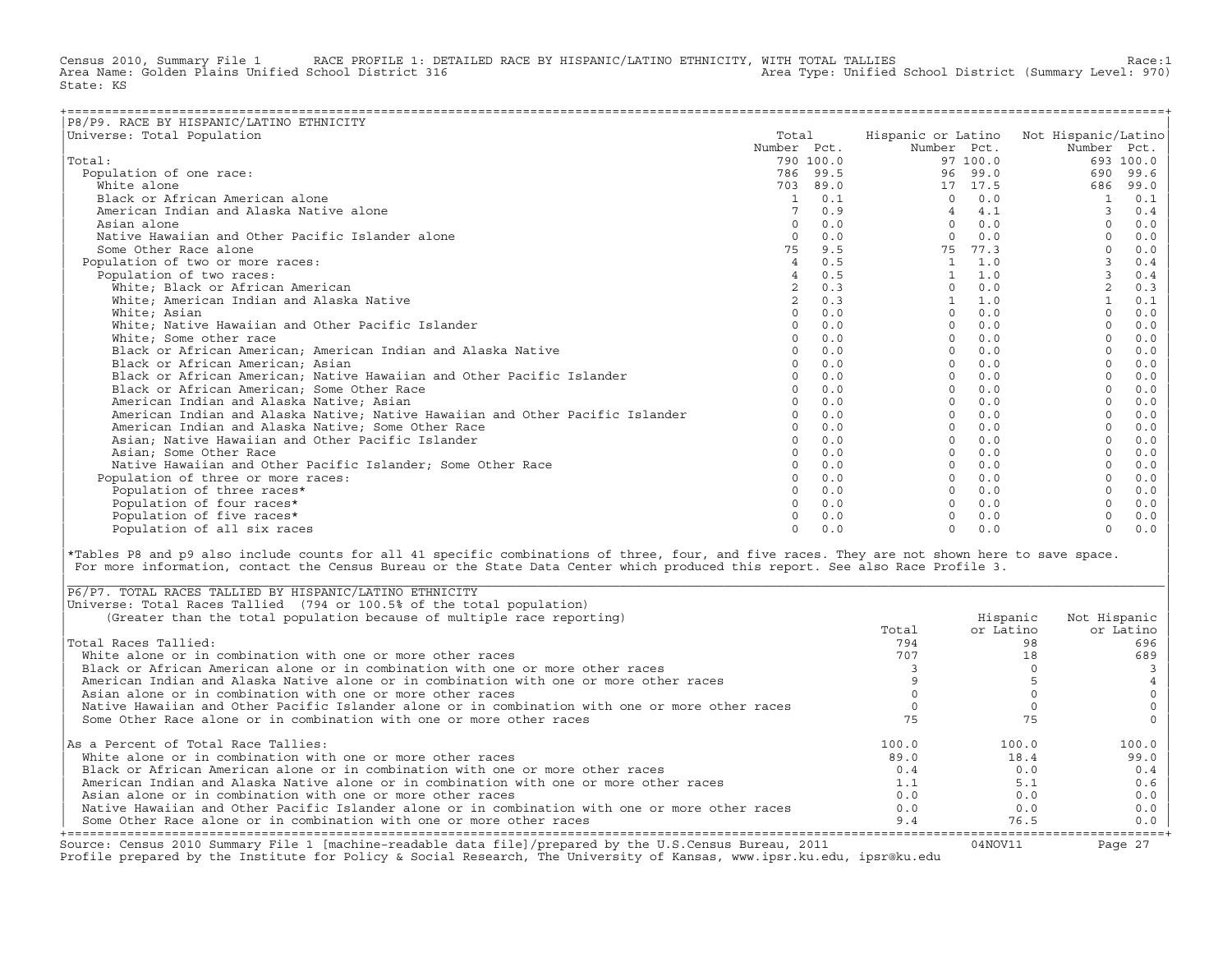Census 2010, Summary File 1 RACE PROFILE 2: DETAILED RACE BY HISP./LATINO ETHNICITY (18+); TALLIES FOR HOUSEHOLDERS Race:2<br>Area Name: Golden Plains Unified School District 316 area Area Type: Unified School District (Summa Area Type: Unified School District (Summary Level: 970) State: KS

| P10/P11. RACE BY HISPANIC/LATINO ETHNICITY FOR THE POPULATION 18 AND OVER     |                 |           |                |          |                                        |           |
|-------------------------------------------------------------------------------|-----------------|-----------|----------------|----------|----------------------------------------|-----------|
| Universe: Population 18 and over                                              | Total 18 & over |           |                |          | Hispanic or Latino Not Hispanic/Latino |           |
|                                                                               | Number Pct.     |           | Number Pct.    |          | Number Pct.                            |           |
| Total 18 and over:                                                            |                 | 568 100.0 |                | 55 100.0 |                                        | 513 100.0 |
| Population of one race:                                                       |                 | 566 99.6  |                | 54 98.2  | 512                                    | 99.8      |
| White alone                                                                   |                 | 524 92.3  | 16             | 29.1     | 508                                    | 99.0      |
| Black or African American alone                                               | 1               | 0.2       | $\Omega$       | 0.0      |                                        | 0.2       |
| American Indian and Alaska Native alone                                       |                 | 0.9       | $\mathfrak{D}$ | 3.6      | 3                                      | 0.6       |
| Asian alone                                                                   |                 | 0.0       | $\Omega$       | 0.0      |                                        | 0.0       |
| Native Hawaiian and Other Pacific Islander alone                              | $\Omega$        | 0.0       | $\Omega$       | 0.0      |                                        | 0.0       |
| Some Other Race alone                                                         | 36              | 6.3       | 36             | 65.5     |                                        | 0.0       |
| Population of two or more races:                                              | 2               | 0.4       | $\mathbf{1}$   | 1.8      |                                        | 0.2       |
| Population of two races:                                                      |                 | 0.4       |                | 1.8      |                                        | 0.2       |
| White; Black or African American                                              |                 | 0.0       | $\Omega$       | 0.0      |                                        | 0.0       |
| White; American Indian and Alaska Native                                      |                 | 0.4       |                | 1.8      |                                        | 0.2       |
| White; Asian                                                                  |                 | 0.0       | $\Omega$       | 0.0      |                                        | 0.0       |
| White; Native Hawaiian and Other Pacific Islander                             |                 | 0.0       | $\Omega$       | 0.0      |                                        | 0.0       |
| White; Some Other Race                                                        |                 | 0.0       | $\Omega$       | 0.0      |                                        | 0.0       |
| Black or African American; American Indian and Alaska Native                  |                 | 0.0       | $\Omega$       | 0.0      |                                        | 0.0       |
| Black or African American; Asian                                              |                 | 0.0       | $\Omega$       | 0.0      |                                        | 0.0       |
| Black or African American; Native Hawaiian and Other Pacific Islander         |                 | 0.0       | $\Omega$       | 0.0      |                                        | 0.0       |
| Black or African American; Some Other Race                                    |                 | 0.0       | $\Omega$       | 0.0      |                                        | 0.0       |
| American Indian and Alaska Native; Asian                                      |                 | 0.0       | $\Omega$       | 0.0      |                                        | 0.0       |
| American Indian and Alaska Native; Native Hawaiian and Other Pacific Islander |                 | 0.0       | $\Omega$       | 0.0      |                                        | 0.0       |
| American Indian and Alaska Native; Some Other Race                            |                 | 0.0       | $\Omega$       | 0.0      |                                        | 0.0       |
| Asian; Native Hawaiian and Other Pacific Islander                             | $\cap$          | 0.0       | $\Omega$       | 0.0      |                                        | 0.0       |
| Asian; Some Other Race                                                        |                 | 0.0       | $\Omega$       | 0.0      |                                        | 0.0       |
| Native Hawaiian and Other Pacific Islander: Some Other Race                   |                 | 0.0       | $\Omega$       | 0.0      |                                        | 0.0       |
| Population of three or more races:                                            |                 | 0.0       | $\Omega$       | 0.0      |                                        | 0.0       |
| Population of three races*                                                    |                 | 0.0       | $\Omega$       | 0.0      |                                        | 0.0       |
| Population of four races*                                                     |                 | 0.0       | $\Omega$       | 0.0      |                                        | 0.0       |
| Population of five races*                                                     |                 | 0.0       |                | 0.0      |                                        | 0.0       |
| Population of all six races                                                   | $\cap$          | 0.0       | $\Omega$       | 0.0      | $\Omega$                               | 0.0       |

|\*Tables P10 and P11 also include counts for all 41 specific combinations of three, four, and five races. They are not shown here to save | space. For more information, contact the Census Bureau or the State Data Center which produced this report.

| Source: Census 2010 Summary File 1 [machine-readable data file]/prepared by the U.S.Census Bureau, 2011<br>Profile prepared by the Institute for Policy & Social Research, The University of Kansas, www.ipsr.ku.edu, ipsr@ku.edu |       | 04NOV11   | Page 28      |
|-----------------------------------------------------------------------------------------------------------------------------------------------------------------------------------------------------------------------------------|-------|-----------|--------------|
| Some Other Race alone or in combination with one or more other races                                                                                                                                                              | 5.6   | 62.1      | $0.0$        |
| Native Hawaiian and Other Pacific Islander alone or in combination with one or more other races                                                                                                                                   | 0.0   | 0.0       | 0.0          |
| Asian alone or in combination with one or more other races                                                                                                                                                                        | 0.0   | 0.0       | 0.0          |
| American Indian and Alaska Native alone or in combination with one or more other races                                                                                                                                            | 2.2   | 10.3      | 1.4          |
| Black or African American alone or in combination with one or more other races                                                                                                                                                    | 0.3   | 0.0       | 0.3          |
| White alone or in combination with one or more other races                                                                                                                                                                        | 91.9  | 27.6      | 98.3         |
| As a Percent of Total Race Tallies for Householders:                                                                                                                                                                              | 100.0 | 100.0     | 100.0        |
| Some Other Race alone or in combination with one or more other races                                                                                                                                                              |       | 18        |              |
| Native Hawaiian and Other Pacific Islander alone or in combination with one or more other races                                                                                                                                   |       |           |              |
| Asian alone or in combination with one or more other races                                                                                                                                                                        |       |           |              |
| American Indian and Alaska Native alone or in combination with one or more other races                                                                                                                                            |       |           |              |
| Black or African American alone or in combination with one or more other races                                                                                                                                                    |       |           |              |
| White alone or in combination with one or more other races                                                                                                                                                                        | 295   |           | 287          |
| Total Races Tallied for Householders:                                                                                                                                                                                             | 321   |           | 292          |
|                                                                                                                                                                                                                                   | Total | or Latino | or Latino    |
| (Note: Greater than the total number of households because of multiple race reporting)                                                                                                                                            |       | Hispanic  | Not Hispanic |
| Universe: Total Races Tallied For Householders In Occupied Housing Units (321 or 100.6% of total households)                                                                                                                      |       |           |              |
| H8/H9. TOTAL RACES TALLIED FOR HOUSEHOLDERS BY HISPANIC/LATINO ETHNICITY                                                                                                                                                          |       |           |              |

| |

|\_\_\_\_\_\_\_\_\_\_\_\_\_\_\_\_\_\_\_\_\_\_\_\_\_\_\_\_\_\_\_\_\_\_\_\_\_\_\_\_\_\_\_\_\_\_\_\_\_\_\_\_\_\_\_\_\_\_\_\_\_\_\_\_\_\_\_\_\_\_\_\_\_\_\_\_\_\_\_\_\_\_\_\_\_\_\_\_\_\_\_\_\_\_\_\_\_\_\_\_\_\_\_\_\_\_\_\_\_\_\_\_\_\_\_\_\_\_\_\_\_\_\_\_\_\_\_\_\_\_\_\_\_\_\_\_\_\_\_\_\_\_\_\_\_\_\_|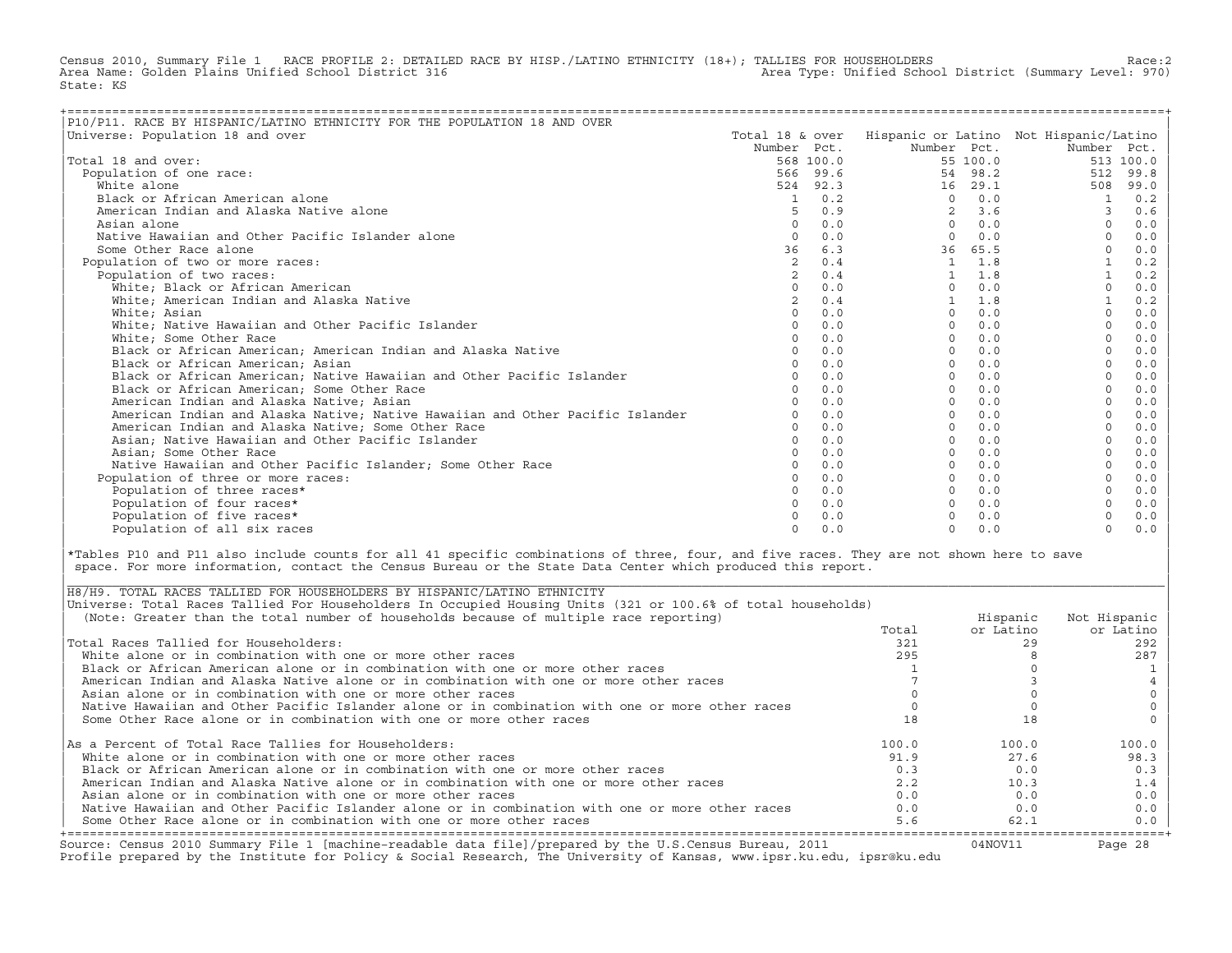Census 2010, Summary File 1 RACE PROFILE 3: MATRIX PRESENTATION OF MULTIPLE RACE COMBINATIONS Race:3 Area Type: Unified School District (Summary Level: 970) State: KS

| ------------------------------<br>P6/P8. RACE COMBINATIONS AND | ===============<br>White         |                |           | Black or           |             |              | American Indian    |                |           | =================================<br>Asian |                                            |                 |                                   |                    |          |              |
|----------------------------------------------------------------|----------------------------------|----------------|-----------|--------------------|-------------|--------------|--------------------|----------------|-----------|--------------------------------------------|--------------------------------------------|-----------------|-----------------------------------|--------------------|----------|--------------|
| SHARE OF TOTAL TALLIES                                         |                                  |                |           | African American   |             |              | & Alaska Native    |                |           |                                            |                                            | Other Pacific   | Native Hawaiian & Some other race |                    |          |              |
| Two Universes:                                                 |                                  |                | (WHITE)   |                    |             | (BLACK)      |                    |                | (AIAN)    |                                            | (ASIAN)                                    | Islander (NHPI) |                                   |                    | (OTHER)  |              |
| Total Population (790)                                         |                                  |                |           |                    |             |              |                    |                |           |                                            |                                            |                 |                                   |                    |          |              |
| and Total Races Tallied*                                       | Persons                          |                | Pct of    | Persons            |             | Pct of       | Persons            |                | Pct of    | Persons                                    | Pct of                                     | Persons         | Pct of                            | Persons            |          | Pct of       |
| (794 or 99.5% of                                               | or                               |                | WHITE     | or                 |             | <b>BLACK</b> | or                 |                | AIAN      | or                                         | ASIAN                                      | or              | NHPI                              | or                 | OTHER    |              |
| the Total Population)                                          | Tallies                          |                | Tallies   | Tallies            |             | Tallies      | Tallies            |                | Tallies   | Tallies                                    | Tallies                                    | Tallies         | Tallies                           | Tallies            |          | Tallies      |
| ----------------------------------                             | ------------------               |                |           | ------------------ |             |              | ------------------ |                |           | ------------------                         |                                            |                 | ------------------                | ------------------ |          |              |
| One Race Alone                                                 |                                  |                | 703 99.4  |                    |             | 1, 33.3      |                    |                | 7 77.8    |                                            | $\Omega$<br>$\sim$ $\sim$                  |                 | $\Omega$                          |                    | 75 100.0 |              |
|                                                                |                                  |                |           |                    |             |              |                    |                |           |                                            |                                            |                 |                                   |                    |          |              |
| Two-Race combinations (15 in                                   |                                  |                |           |                    |             |              |                    |                |           |                                            |                                            |                 |                                   |                    |          |              |
| all, each presented twice)--                                   |                                  |                |           |                    |             |              |                    |                |           |                                            |                                            |                 |                                   |                    |          |              |
| Total Tallies*                                                 |                                  |                | 40.6      |                    |             | 2 66.7       |                    |                | 2, 22.2   |                                            | $\mathbf 0$<br>$\sim$                      |                 | $\mathbf{0}$                      |                    | $\Omega$ | 0.0          |
|                                                                |                                  |                |           |                    |             |              |                    |                |           |                                            |                                            |                 |                                   |                    |          |              |
| WHITE and                                                      | _________________                |                |           |                    |             | 2, 66.7      |                    | $\overline{2}$ | 22.2      |                                            | $\Omega$<br>$\mathbf{r}$                   |                 | $\Omega$                          |                    | $\Omega$ | 0.0          |
| BLACK and                                                      |                                  | 2              | 0.3       |                    |             |              |                    | $\Omega$       | 0.0       |                                            | $\Omega$                                   |                 | $\Omega$                          |                    | $\Omega$ | 0.0          |
| AIAN and                                                       |                                  | 2              | 0.3       |                    | $\Omega$    | 0.0          |                    |                | ----      |                                            | $\Omega$                                   |                 | $\Omega$                          |                    | $\Omega$ | 0.0          |
| ASIAN and                                                      |                                  | $\Omega$       | 0.0       |                    | $\Omega$    | 0.0          |                    | $\Omega$       | 0.0       |                                            |                                            |                 | $\Omega$                          |                    | $\Omega$ | 0.0          |
| NHPI and                                                       |                                  | $\Omega$       | 0.0       |                    | $\Omega$    | 0.0          |                    | $\Omega$       | 0.0       |                                            | $\Omega$<br>$\mathbf{r}$                   |                 |                                   |                    | $\Omega$ | 0.0          |
| OTHER and                                                      |                                  | $\Omega$       | 0.0       |                    | $\Omega$    | 0.0          |                    | $\Omega$       | 0.0       |                                            | $\circ$<br>$\ddot{\phantom{a}}$            |                 | $\circ$                           |                    |          |              |
|                                                                |                                  |                |           |                    |             |              |                    |                |           |                                            |                                            |                 |                                   |                    |          |              |
| Three-Race combinations (20,                                   |                                  |                |           |                    |             |              |                    |                |           |                                            |                                            |                 |                                   |                    |          |              |
| each presented three times)--                                  |                                  |                |           |                    |             |              |                    |                |           |                                            |                                            |                 |                                   |                    |          |              |
| Total Tallies*                                                 |                                  | $\overline{0}$ | 0.0       |                    |             | $0 \t 0.0$   |                    | $\circ$        | 0.0       |                                            | $\mathbf 0$<br>$\ddot{\phantom{a}}$        |                 | $\mathbf{0}$                      |                    | $\circ$  | 0.0          |
|                                                                |                                  |                |           |                    |             |              |                    |                |           |                                            |                                            |                 |                                   |                    |          |              |
| WHITE; BLACK; and                                              | _________________                |                |           |                    |             |              |                    | $\overline{0}$ | 0.0       |                                            | $\overline{0}$                             |                 | $\overline{0}$                    |                    | $\circ$  | 0.0          |
| WHITE; AIAN; and                                               |                                  |                |           |                    | $\Omega$    | 0.0          |                    |                | $---$     |                                            | $\Omega$                                   |                 | $\Omega$                          |                    | $\Omega$ | 0.0          |
| WHITE; ASIAN; and                                              | <u>Listen kan kan kan kan</u> ka |                |           |                    | $\Omega$    | 0.0          |                    | $\Omega$       | 0.0       |                                            |                                            |                 | $\Omega$                          |                    | $\Omega$ | 0.0          |
| WHITE; NHPI; and                                               |                                  |                |           |                    | $\Omega$    | 0.0          |                    | $\Omega$       | 0.0       |                                            | $\circ$<br>$\ddot{\phantom{a}}$            |                 |                                   |                    | $\Omega$ | 0.0          |
| WHITE; OTHER; and                                              |                                  |                |           |                    | $\Omega$    | 0.0          |                    | $\Omega$       | 0.0       |                                            | $\circ$<br>$\sim$                          |                 | $\circ$                           |                    |          |              |
|                                                                |                                  | $\Omega$       | 0.0       |                    |             |              | ____________       |                | $- - - -$ |                                            | $\Omega$                                   |                 | $\Omega$                          |                    | $\Omega$ |              |
| BLACK; AIAN; and<br>BLACK; ASIAN; and                          |                                  | $\Omega$       | 0.0       |                    |             |              |                    | $\Omega$       | 0.0       |                                            |                                            |                 | $\Omega$                          |                    | $\Omega$ | $0.0$<br>0.0 |
| BLACK; NHPI; and                                               |                                  | $\circ$        | 0.0       |                    |             |              |                    | $\circ$        | 0.0       |                                            | $\circ$                                    |                 |                                   |                    | $\Omega$ | 0.0          |
| BLACK; OTHER; and                                              |                                  | $\Omega$       | 0.0       |                    |             |              |                    | $\Omega$       | 0.0       |                                            | $\ddot{\phantom{a}}$<br>$\Omega$<br>$\sim$ |                 | $\Omega$                          |                    |          |              |
|                                                                |                                  |                |           |                    |             |              |                    |                |           |                                            |                                            |                 |                                   |                    |          |              |
| AIAN; ASIAN; and                                               |                                  | $\circ$        | 0.0       |                    | $\Omega$    | 0.0          | _________________  |                |           |                                            |                                            |                 | $\Omega$                          |                    | $\Omega$ | 0.0          |
| AIAN; NHPI; and                                                |                                  | $\circ$        | 0.0       |                    | $\Omega$    | 0.0          |                    |                |           |                                            | $\circ$<br>$\sim$                          |                 |                                   |                    | $\Omega$ | 0.0          |
| AIAN; OTHER; and                                               |                                  | $\Omega$       | 0.0       |                    | $\Omega$    | 0.0          |                    |                |           |                                            | $\Omega$                                   |                 | $\Omega$                          |                    |          |              |
|                                                                |                                  |                |           |                    |             |              |                    |                |           |                                            |                                            |                 |                                   |                    |          |              |
| ASIAN; NHPI; and                                               |                                  | $\Omega$       | 0.0       |                    | $\Omega$    | 0.0          |                    | $\Omega$       | 0.0       |                                            |                                            |                 |                                   |                    | $\Omega$ | 0.0          |
| ASIAN; OTHER; and                                              |                                  | $\Omega$       | 0.0       |                    | $\Omega$    | 0.0          |                    | $\Omega$       | 0.0       |                                            |                                            |                 | $\Omega$                          |                    |          |              |
|                                                                |                                  |                |           |                    |             |              |                    |                |           |                                            |                                            |                 |                                   |                    |          |              |
| NHPI; OTHER; and                                               |                                  | $\Omega$       | 0.0       |                    | $\Omega$    | 0.0          |                    | $\Omega$       | 0.0       |                                            | $\mathbf 0$                                |                 |                                   |                    |          |              |
|                                                                |                                  |                |           |                    |             |              |                    |                |           |                                            |                                            |                 |                                   |                    |          |              |
| Four Races (15)--Total Tallies*:                               |                                  | $\Omega$       | 0.0       |                    | $\Omega$    | 0.0          |                    | $\Omega$       | 0.0       |                                            | $\Omega$<br>$\ddot{\phantom{0}}$           |                 | $\Omega$                          |                    | $\Omega$ | 0.0          |
| Five Races (6)--Total Tallies*:                                |                                  | $\circ$        | 0.0       |                    | $\mathbf 0$ | 0.0          |                    | 0              | 0.0       |                                            | $\circ$<br>$\bullet$                       |                 | $\mathbb O$                       |                    | $\circ$  | 0.0          |
| Six Races (1)--Total Tallies*:                                 |                                  | $\Omega$       | 0.0       |                    | $\Omega$    | 0.0          |                    | $\Omega$       | 0.0       |                                            | $\Omega$                                   |                 | $\Omega$                          |                    | $\Omega$ | 0.0          |
|                                                                |                                  |                |           |                    |             |              |                    |                |           |                                            |                                            |                 |                                   |                    |          |              |
| Total Tallies* for each race                                   |                                  |                |           |                    |             |              |                    |                |           |                                            |                                            |                 |                                   |                    |          |              |
| alone or in any combination:                                   |                                  |                | 707 100.0 |                    |             | 3100.0       |                    |                | 9 100.0   |                                            | $\circ$<br>$\sim$                          |                 | $\mathbb O$                       |                    | 75 100.0 |              |
|                                                                |                                  |                |           |                    |             |              |                    |                |           |                                            |                                            |                 |                                   |                    |          |              |
|                                                                |                                  |                |           |                    |             |              |                    |                |           |                                            |                                            |                 |                                   |                    |          |              |

|\*Notes: Summing across Total Tallies rows would give results greater than the corresponding population counts because of multiple counting (e.g., | each person of three races would be counted three times). Detail is not shown for the four-race and five-race combinations. Each Percent shown represents that combination's share of total tallies for the race indicated in the column header. See Race Profile 1 for Grand Total Tallies. +===================================================================================================================================================+ Source: Census 2010 Summary File 1 [machine−readable data file]/prepared by the U.S.Census Bureau, 2011 04NOV11 Page 29 Profile prepared by the Institute for Policy & Social Research, The University of Kansas, www.ipsr.ku.edu, ipsr@ku.edu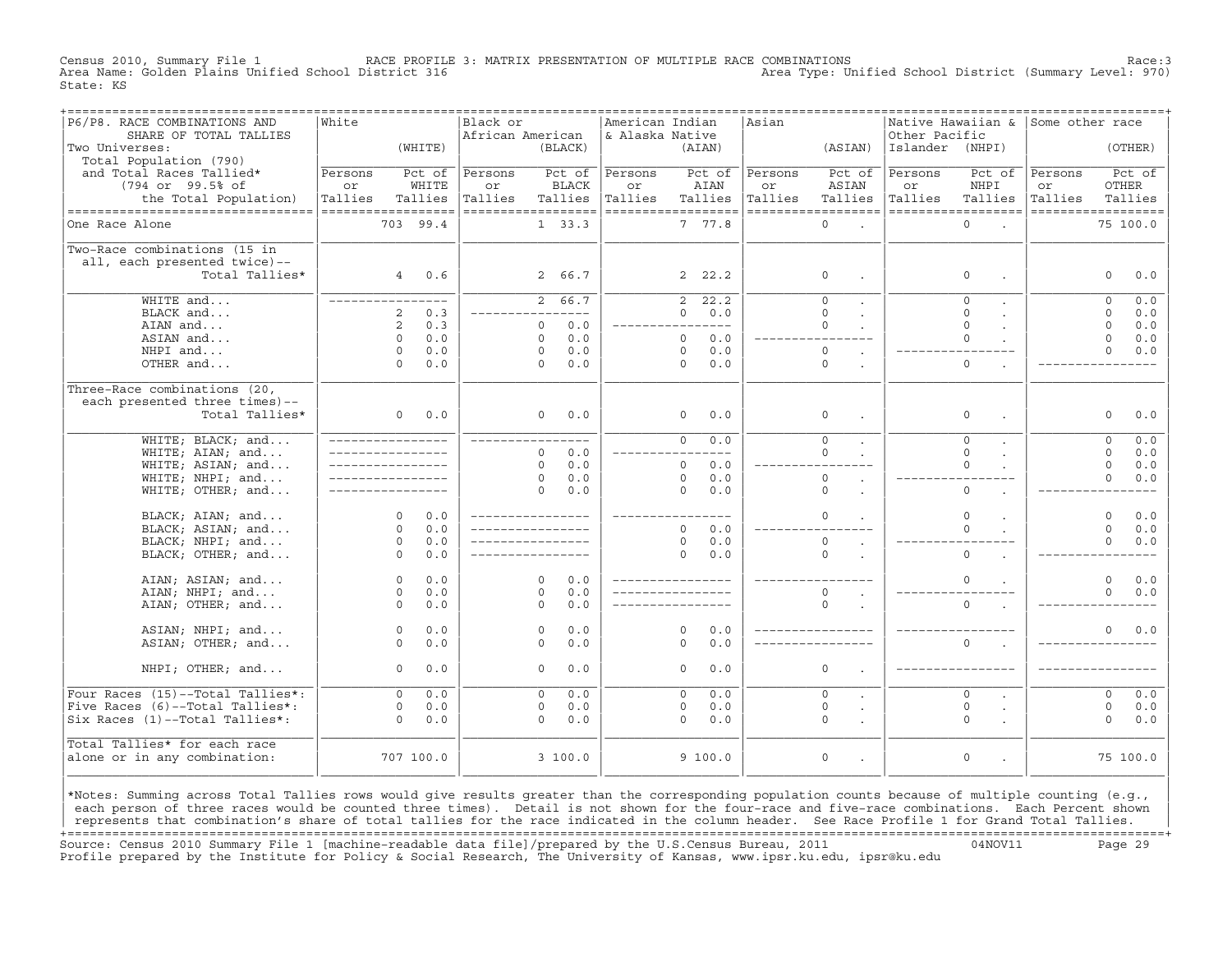Census 2010, Summary File 1 RACE PROFILE 4: DETAILED NATIVE AMERICAN, ASIAN, PACIFIC ISLANDER, & HISP/LATINO SUBGROUPS Race:4 Area Type: Unified School District (Summary Level: 970) State: KS

+===================================================================================================================================================+ |PCT1. AMERICAN INDIAN AND ALASKA NATIVE BY TRIBE | Universe: Persons who are American Indian and Alaska Native Alone | | | Total: 7 | Total: 7 | Total: 7 | Total: 7 | Total: 7 | Total: 7 | Total: 7 | Total: 7 | Total: 7 | Total: 7 | Total: 7 | Total: 7 | Total: 7 | Total: 7 | Total: 7 | Total: 7 | Total: 7 | Total: 7 | Total: 7 | Total: 7 | | With one tribe specified: 3 Cree 0 Paiute 0 Yuman 0| | American Indian tribe: 3 Creek 0 Pima 0 Other Amer. Indian tribes 0| | Apache 1 Crow 0 Potawatomi 1 Amer. Indian not specified 0| | Arapaho 0 Delaware 0 Pueblo 0 Alaska Native tribe: 0| | Blackfeet 0 Hopi 0 Puget Sound Salish 0 Alaskan Athabascan 0| | Canadian/French Amer. Indian 0 Houma 0 Seminole 0 Aleut 0| | Central American Indian 0 Iroquois 0 Shoshone 0 Inupiat 0| | Cherokee 1 Kiowa 0 Sioux 0 Tlingit−Haida 0| | Cheyenne 0 Lumbee 0 South American Indian 0 Tsimshian 0| | Chickasaw 0 Menominee 0 Spanish American Indian 0 Yup'ik 0| | Chippewa 0 Mexican Amer. Indian 0 Tohono O'Odham 0 Alaska Native not specified 0| | Choctaw 0 Navajo 0 Ute 0 No tribe specified 4| | Colville 0 Osage 0 Yakama 0 More than one specified 0| | Comanche 0 Ottawa 0 Yaqui 0 | | | |(An additional 2 persons are Native American in combination with other races.) | |\_\_\_\_\_\_\_\_\_\_\_\_\_\_\_\_\_\_\_\_\_\_\_\_\_\_\_\_\_\_\_\_\_\_\_\_\_\_\_\_\_\_\_\_\_\_\_\_\_\_\_\_\_\_\_\_\_\_\_\_\_\_\_\_\_\_\_\_\_\_\_\_\_\_\_\_\_\_\_\_\_\_\_\_\_\_\_\_\_\_\_\_\_\_\_\_\_\_\_\_\_\_\_\_\_\_\_\_\_\_\_\_\_\_\_\_\_\_\_\_\_\_\_\_\_\_\_\_\_\_\_\_\_\_\_\_\_\_\_\_\_\_\_\_\_\_\_| | | | | |PCT5/PCT7. ASIAN POPULATION−−DETAILED GROUPS | PCT8. NATIVE HAWAIIAN AND OTHER PACIFIC | PCT11. HISPANIC/LATINO BY SPECIFIC | |Two Universes: (1) Persons who are Asian Alone, and | ISLANDER POPULATION−−DETAILED GROUPS | ORIGIN | | (2) Total Asian Tallies reported by all persons\* | Univ.: Persons who are Native Hawaiian and | Univ.: Hispanic/Latino population \*\* | | | other Pacific Islander Alone | | | Persons(1) Pct. Tallies\*(2) | | Total Hispanic/Latino 97 100.0| |Totals (Each Universe): 0 100.0 0 | Persons Pct. | Mexican 90 92.8| | Only one group specified: 0 . −−−− | | Puerto Rican 2 2.1| | Asian Indian 0 . 0 | Total: 0 100.0 | Cuban 0 0.0| | Bangladeshi 0 . 0 | Only one group specified: 0 . | Dominican Republic 0 0.0| | Bhutanese 0 . 0 | Polynesian: 0 . | Central American | | Burmese 0 . 0 | Native Hawaiian 0 . | excluding Mexican: 0 0.0| | Cambodian 0 . 0 | Samoan 0 . | Costa Rican 0 0.0| | Chinese, except Taiwanese 0 . 0 | Tongan 0 . | Guatemalan 0 0.0| | Filipino 0 . 0 | Other Polynesian 0 . | Honduran 0 0.0| | Hmong 0 . 0 | Micronesian: 0 . | Nicaraguan 0 0.0| | Indonesian 0 . 0 | Guamanian or Chamorro 0 . | Panamanian 0 0.0| | Japanese 0 . 0 | Marshallese 0 . | Salvadoran 0 0.0| | Korean 0 . 0 | Other Micronesian 0 . | Other Cent. American 0 0.0| | Laotian 0 . 0 | Melanesian: 0 . | South American: 0 0.0| | Malaysian 0 . 0 | Fijian 0 . | Argentinean 0 0.0| | Nepalese 0 . 0 | Other Melanesian 0 . | Bolivian 0 0.0| | Pakistani 0 . 0 | No subgroup specified 0 . | Chilean 0 0.0| | Sri Lankan 0 . 0 | More than one specified 0 . | Colombian 0 0.0| | Taiwanese 0 . 0 |\_\_\_\_\_\_\_\_\_\_\_\_\_\_\_\_\_\_\_\_\_\_\_\_\_\_\_\_\_\_\_\_\_\_\_\_\_\_\_\_\_\_\_\_\_| Ecuadorian 0 0.0| | Thai 0 . 0 | | Paraguayan 0 0.0| | Vietnamese 0 . 0 | \*\*Hispanic/Latino persons can be of any race| Peruvian 0 0.0| | Other specified subgroup 0 . 0 |\_\_\_\_\_\_\_\_\_\_\_\_\_\_\_\_\_\_\_\_\_\_\_\_\_\_\_\_\_\_\_\_\_\_\_\_\_\_\_\_\_\_\_\_\_| Uruguayan 0 0.0| | No subgroup specified 0 . 0 | | Venezuelan 0 0.0| | More than one specified 0 . −−−− | General note: For the groups shown on this | Other South American 0 0.0| | | page, their proportions of this area's | Other Hispanic/Latino: 5 5.2| |\*Included are the 0 tallies of Asian alone persons | total population of 790 are: | Spaniard 0 0.0| | who specified more than one Asian category, as well as | Native American alone (0.9%), | Spanish 0 0.0| | the 0 persons who are Asian in combination with | Asian alone (0.0%), Pacific Islander | Spanish American 0 0.0| | one or more other races. | alone (0.0%), and Hispanic/Latino (12.3%). | All other Hisp/Latino 5 5.2| +===================================================================================================================================================+

Source: Census 2010 Summary File 1 [machine−readable data file]/prepared by the U.S.Census Bureau, 2011 04NOV11 Page 30 Profile prepared by the Institute for Policy & Social Research, The University of Kansas, www.ipsr.ku.edu, ipsr@ku.edu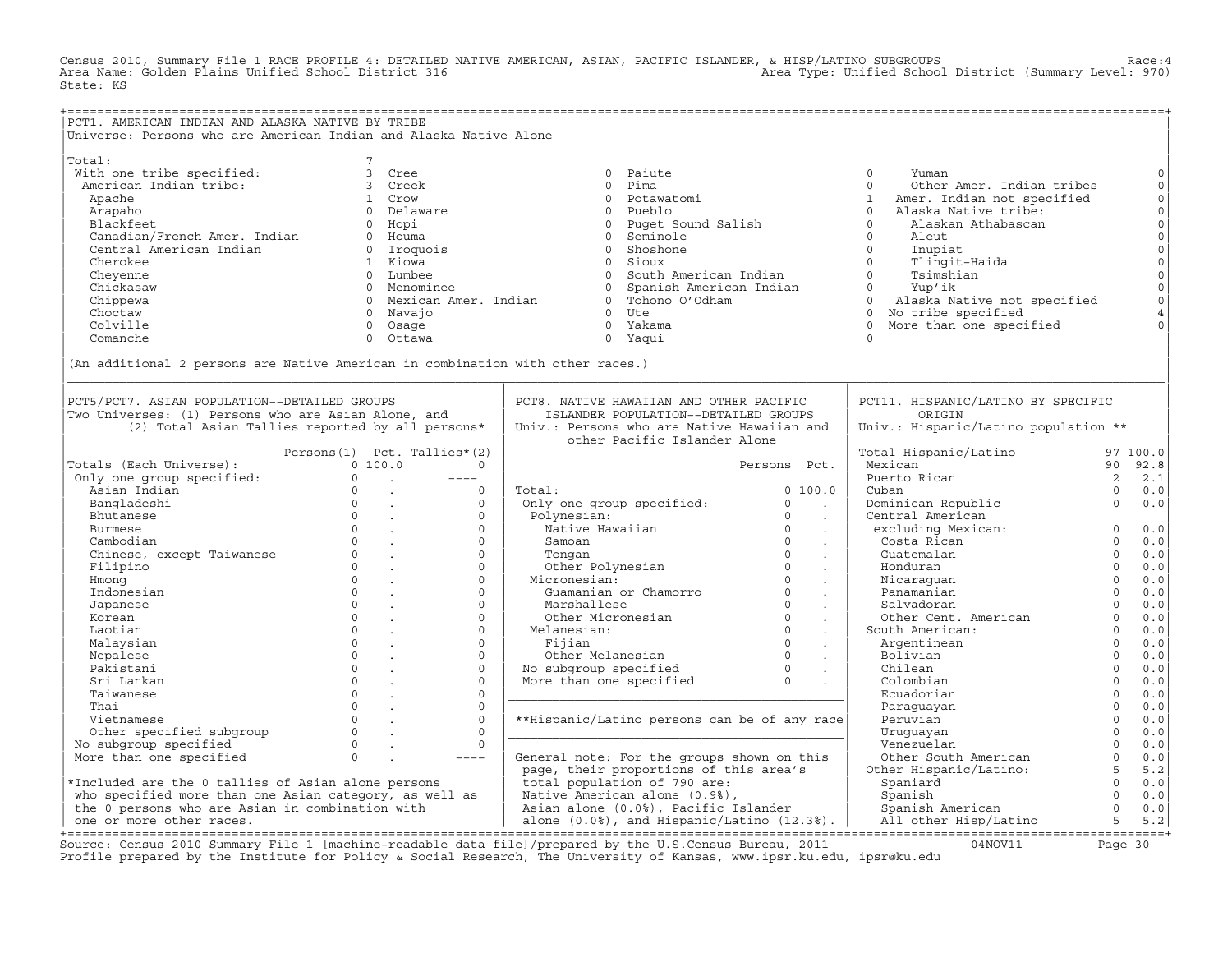Census 2010, Summary File 1 PROFILE OF SPECIFIC RACE/ETHNIC GROUP A: WHITE ALONE Race:A [1 of 3]<br>Area Name: Golden Plains Unified School District 316 area Type: Unified School District (Summary Level: 970) Area Type: Unified School District (Summary Level: 970) State: KS

+===================================================================================================================================================+|P29/P29A. POPULATION SUMMARY BY RESIDENCE TYPE FOR DESIGNATED UNIVERSE | P38A/39A. FAMILY TYPE BY PRESENCE AND AGE OF OWN OR RELATED CHILDREN<br>|Universe: PERSONS Who Are White Alone Universe: Families With A Householder Who Is White Alone  $(**)$   $(***)$ | Population As % of Population of all Races | | |Total Persons: Total Persons: The Contract of Contractor of 2013 and 2013<br>|The Households(\*) 703 89.0% of 790 | By Presence of: Own Children Related Children<br>|The Group Quarters contract of the Section of the Section of t | In Households(\*) 703 89.0% of 790 | Families Pct.| Families Pct.| | In Group Quarters 0 . % of 0 | | | | | All families: 184 100.0| 184 100.0| |P16−18A/P36−37A. HOUSEHOLDS/POPULATION IN HOUSEHOLDS BY HOUSEHOLD TYPE | Husband−wife families: 160 87.0| 160 87.0| |Universe: HOUSEHOLDERS Who Are White Alone | With children under 18: 64 34.8| 68 37.0| | Average | Under 6 yrs only 11 6.0| 12 6.5| | Households Population(\*\*) Size | Under 6 and 6 to 17 yrs 18 9.8| 21 11.4| |Total Households(\*\*) 293 695 2.37 | 6 to 17 yrs only 35 19.0| 35 19.0| | Under 18 years −−−−− 180 0.61 | No children under 18 96 52.2| 92 50.0| | 18 years and over −−−−− 515 1.76 | Other families (no spouse present): 24 13.0| 24 13.0| | Family Households(\*\*\*) 184 570 3.10 | Male householder: 10 5.4| 10 5.4| | Under 18 years −−−−− 179 0.97 | With children under 18: 7 3.8| 7 3.8| | 18 years and over −−−−− 391 2.13 | Under 6 yrs only 1 0.5| 1 0.5| | Nonfamily Households 109 121 1.11 | Under 6 and 6 to 17 yrs 0 0.0| 0 0.0| |\_\_\_\_\_\_\_\_\_\_\_\_\_\_\_\_\_\_\_\_\_\_\_\_\_\_\_\_\_\_\_\_\_\_\_\_\_\_\_\_\_\_\_\_\_\_\_\_\_\_\_\_\_\_\_\_\_\_\_\_\_\_\_\_\_\_\_\_\_\_\_\_| 6 to 17 yrs only 6 3.3| 6 3.3| |P12A/P13A. POPULATION BY AGE AND SEX | No children under 18 3 1.6| 3 1.6| 3 1.6| |Universe: Persons Who Are White Alone (\*) | Female householder: 14 7.6| 14 7.6| | With children under 18: | 11 6.0| 11 6.0| 11 6.0| 11 6.0| 11 6.0| 11 6.0| 11 6.0| 11 6.0| 11 6.0| 11 6.0| 11 6.0| 11 6.0| 11 6.0| 11 6.0| 11 6.0| 11 6.0| 11 6.0| 11 6.0| 11 6.0| 11 6.0| 11 6.0| 11 6.0| 11 6.0| 11 6.0| 11 | −−−Both Sexes−−− −−−−−−Male−−−−−− −−−−−Female−−−−− | Under 6 yrs only 1 0.5| 1 0.5| | Number Pct. Number Pct. Number Pct. | Under 6 and 6 to 17 yrs 2 1.1| 2 1.1|  $[ 6 \text{ to } 17 \text{ yrs only} 8 4.3]$  8 4.3 |All Ages: 703 100.0 367 100.0 336 100.0 | No children under 18 3 1.6| 3 1.6| | Under 5 52 7.4 27 7.4 25 7.4 |\_\_\_\_\_\_\_\_\_\_\_\_\_\_\_\_\_\_\_\_\_\_\_\_\_\_\_\_\_\_\_\_\_\_\_\_\_\_\_\_\_\_\_\_\_\_\_\_\_\_\_\_\_\_\_\_\_\_\_\_\_\_\_\_\_\_\_\_\_\_\_\_\_\_| | 5 to 9 54 7.7 28 7.6 26 7.7 | | 10 to 14  $47$  6.7  $24$  6.5  $23$  6.8 | P31A. RELATIONSHIP BY HOUSEHOLD TYPE FOR THE POPULATION UNDER 18 YEARS | 15 to 17  $26$  3.7  $15$   $4.1$   $11$   $3.3$  | Universe: Persons under 18 who are | 18 and 19 18 2.6 11 3.0 7 2.1 | White Alone (\*)(\*\*\*) | | 20 7 1.0 5 1.4 2 0.6 | Number Pct.  $\begin{array}{cccccccccccc} 21 & 4 & 0.6 & 3 & 0.8 & 1 & 0.3 \end{array}$ | 22 to 24 17 2.4 9 2.5 8 2.4 | Total under 18: 179 100.0 | | 25 to 29 29 4.1 14 3.8 15 4.5 | In households: 179 100.0 | | 30 to 34 41 5.8 23 6.3 18 5.4 | Householder or spouse 0 0.0 | | 35 to 39 38 5.4 19 5.2 19 5.7 | Related child: 178 99.4 | | 40 to 44 54 7.7 32 8.7 22 6.5 | Own child: 170 95.0 | | 45 to 49 45 6.4 23 6.3 22 6.5 | In husband−wife families 143 79.9 | | 50 to 54 45 6.4 20 5.4 25 7.4 | In other families (no spouse present): 27 15.1 | | 55 to 59 53 7.5 31 8.4 22 6.5 | Male householder 9 5.0 | | 60 and 61 11 1.6 8 2.2 3 0.9 | Female householder 18 10.1 | | 62 to 64 28 4.0 11 3.0 17 5.1 | Other relatives: 8 4.5 | | 65 and 66 28 4.0 16 4.4 12 3.6 | Grandchild 8 4.5 | | 67 to 69 16 2.3 10 2.7 6 1.8 | Other relatives 0 0.0 | | 70 to 74 35 5.0 17 4.6 18 5.4 | Nonrelatives 1 0.6 | | 75 to 79 29 4.1 13 3.5 16 4.8 | In group quarters: 0 0.0 | | 80 to 84 18 2.6 8 2.2 10 3.0 | Institutionalized population 0 0.0 | | 85 plus 8 1.1 0 0.0 8 2.4 | Noninstitutionalized population 0 0.0 | | |\_\_\_\_\_\_\_\_\_\_\_\_\_\_\_\_\_\_\_\_\_\_\_\_\_\_\_\_\_\_\_\_\_\_\_\_\_\_\_\_\_\_\_\_\_\_\_\_\_\_\_\_\_\_\_\_\_\_\_\_\_\_\_\_\_\_\_\_\_\_\_\_\_\_| | 0 to 17 179 25.5 94 25.6 85 25.3 | Note: (\*) Tables with PERSONS as the universe enumerate persons according| | 18 to 64 390 55.5 209 56.9 181 53.9 | to their own race or ethnic category. (\*\*) Tables with HOUSEHOLDS or |  $|$  65 plus  $134$   $19.1$  64  $17.4$   $70$   $20.8$   $|$  HOUSEHOLDERS as the universe enumerate persons in households according | to the race or ethnic category of the householder. (\*\*\*) Responses of |Median Age 42.1 40.9 43.3 | 'same−sex spouse' were edited during processing to 'unmarried partner.' | +===================================================================================================================================================+

Source: Census 2010 Summary File 1 [machine−readable data file]/prepared by the U.S.Census Bureau, 2011 04NOV11 Page 31 Profile prepared by the Institute for Policy & Social Research, The University of Kansas, www.ipsr.ku.edu, ipsr@ku.edu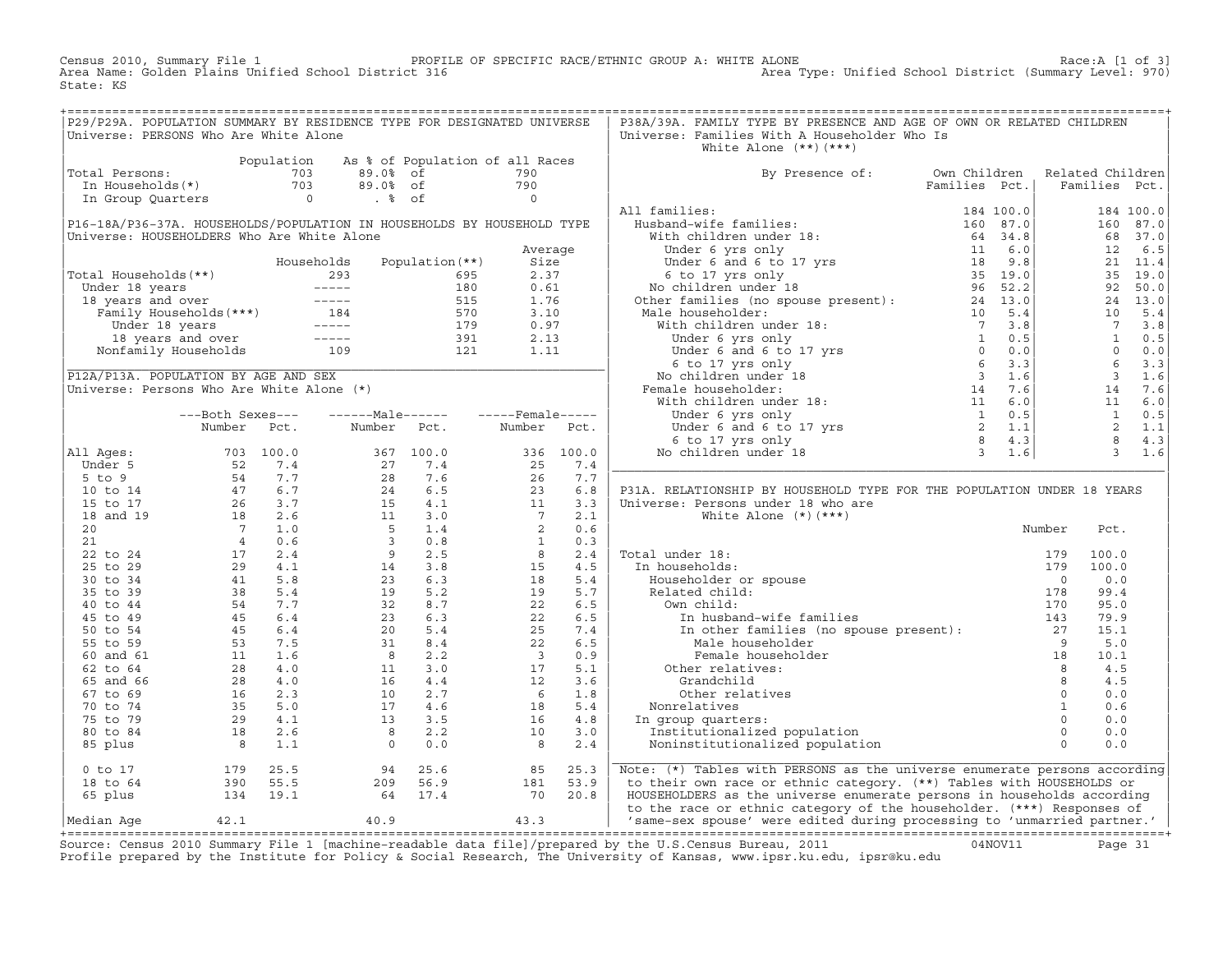Census 2010, Summary File 1 PROFILE OF SPECIFIC RACE/ETHNIC GROUP A: WHITE ALONE Race:A [2 of 3] Area Type: Unified School District (Summary Level: 970) State: KS

| 65 years and over<br>Number<br>All Ages<br>Pct.<br>Number<br>Pct.<br>Number<br>Pct.<br>293 100.0<br>Total:<br>Total:<br>100.0<br>Household has 3 or more generations<br>6<br>2.0<br>703<br>134<br>100.0<br>Housenoid has 3 or more generations<br>Household does not have 3+ generations<br>In households:<br>100.0<br>100.0<br>703<br>134<br>287<br>98.0<br>In family households:<br>581<br>82.6<br>88<br>65.7<br>Householder:<br>26.2<br>35.1<br>184<br>47<br>Male<br>34.3<br>153<br>21.8<br>46<br>Female<br>0.7<br>31<br>4.4<br>$\overline{1}$<br>26.9<br>Spouse<br>164<br>23.3<br>36<br>PCT19A. NONRELATIVES BY HOUSEHOLD TYPE (*) (***)<br>Parent<br>$\overline{\phantom{a}}$<br>0.3<br>0.7<br>Universe: Nonrelatives who are<br>$\overline{1}$<br>Parent-in-law<br>$\overline{\mathbf{3}}$<br>0.4<br>$\mathcal{S}$<br>2.2<br>White Alone (Total: 17)<br>Child:<br>29.9<br>210<br>26.9<br>Biological<br>189<br>In Family<br>In Nonfamily<br>Adopted<br>8 <sup>8</sup><br>1.1<br>Households<br>Households<br>Number Pct.<br>Step<br>13<br>1.8<br>Number Pct.<br>Grandchild<br>1.3<br>$\overline{9}$<br>Brother or sister<br>$\overline{1}$<br>0.1<br>Nonrelatives:<br>4, 100.0<br>13 100.0<br>Roomer or boarder<br>Son-in-law/daughter-in-law<br>$\overline{\mathbf{3}}$<br>0.0<br>23.1<br>0.4<br>$\Omega$<br>$\overline{3}$<br>Other relatives (#)<br>$\mathbf{1}$<br>0.1<br>0.0<br>$\begin{array}{ccc} 0 & 0.0 \\ 3 & 75.0 \end{array}$<br>$\overline{2}$<br>15.4<br>$\circ$<br>Housemate or roommate<br>$\begin{array}{cc} 3 & 75.0 \\ 1 & 25.0 \end{array}$<br>Nonrelatives<br>$\overline{4}$<br>0.6<br>$\mathbf{1}$<br>0.7<br>Unmarried partner<br>$6^{\circ}$<br>46.2<br>Other nonrelatives<br>Frame interface to the mondanily households:<br>Male householder:<br>Living alone 55<br>Not living alone 8<br>Female householder: 46<br>34.3<br>$2^{\circ}$<br>17.4<br>46<br>15.4<br>9.7<br>9.0<br>13<br>9.7<br>7.8<br>13<br>1.1<br>$\Omega$<br>0.0<br>6.5<br>46<br>30<br>22.4<br>H17A, HOUSING UNITS BY HOUSEHOLDER'S AGE AND TENURE<br>Living alone<br>6.1<br>28<br>20.9<br>Universe: Occupied Housing Units With A Householder Who Is<br>43<br>Not living alone<br>$\overline{\mathbf{3}}$<br>2<br>1.5<br>White Alone $(**)$<br>0.4<br>Nonrelatives<br>13<br>$\mathbf{3}$<br>2.2<br>1.8<br>$\Omega$<br>In group quarters:<br>$\overline{0}$<br>0.0<br>0.0<br>Owner Occupied<br>Age of<br>Renter Occupied<br>Householder<br>Institutionalized<br>$\overline{0}$<br>0.0<br>$\Omega$<br>0.0<br>Number<br>Pct.<br>Number<br>Pct.<br>Noninstitutionalized<br>0.0<br>$\overline{0}$<br>0.0<br>$\Omega$<br>All Ages:<br>237 100.0<br>56 100.0<br>15 to 24<br>(#) For 65 yrs & over, includes children, siblings, etc. not shown separately<br>$5^{\circ}$<br>2.1<br>$\overline{4}$<br>7.1<br>25 to 34<br>9.7<br>19.6<br>23<br>11<br>35 to 44<br>35 14.8<br>19<br>33.9<br>45 to 54<br>35 14.8<br>10<br>17.9<br>P18A. HOUSEHOLD TYPE<br>55 to 59<br>34 14.3<br>$\overline{3}$<br>5.4<br>Universe: Households with a Householder Who is<br>60 to 64<br>20<br>8.4<br>$\overline{4}$<br>7.1<br>White Alone $(**)$<br>65 to 74<br>45 19.0<br>$\overline{2}$<br>3.6<br>2<br>Number<br>75 to 84<br>33 13.9<br>3.6<br>Pct.<br>85 and over<br>7 3.0<br>$\mathbf{1}$<br>1.8<br>Total:<br>293 100.0<br>Family households (***) :<br>184 62.8<br>Husband-wife families<br>160<br>54.6<br>Note: $(*)$ Tables with PERSONS as the universe enumerate persons<br>according to their own race or ethnic category. (**) Tables with<br>Other families:<br>24 8.2<br>HOUSEHOLDS or HOUSEHOLDERS as the universe enumerate persons in<br>Male householder, no wife present<br>3.4<br>10<br>Female householder, no husband present<br>households according to the race or ethnic category of the<br>14 4.8<br>householder. (***) Responses of 'same-sex spouse' were edited<br>Nonfamily households:<br>109 37.2<br>during processing to 'unmarried partner.'<br>Householder living alone<br>98<br>33.4<br>Householder not living alone<br>11<br>3.8 | P29A/P34A. RELATIONSHIP BY HOUSEHOLD TYPE FOR ALL PERSONS & PERSONS 65+<br>Universe: Persons Who Are White Alone (*) (***) |  |  | PCT14A. PRESENCE OF MULTIGENERATIONAL HOUSEHOLDS<br>Universe: Households With A Householder Who Is<br>White Alone $(**)$ |  |  |
|--------------------------------------------------------------------------------------------------------------------------------------------------------------------------------------------------------------------------------------------------------------------------------------------------------------------------------------------------------------------------------------------------------------------------------------------------------------------------------------------------------------------------------------------------------------------------------------------------------------------------------------------------------------------------------------------------------------------------------------------------------------------------------------------------------------------------------------------------------------------------------------------------------------------------------------------------------------------------------------------------------------------------------------------------------------------------------------------------------------------------------------------------------------------------------------------------------------------------------------------------------------------------------------------------------------------------------------------------------------------------------------------------------------------------------------------------------------------------------------------------------------------------------------------------------------------------------------------------------------------------------------------------------------------------------------------------------------------------------------------------------------------------------------------------------------------------------------------------------------------------------------------------------------------------------------------------------------------------------------------------------------------------------------------------------------------------------------------------------------------------------------------------------------------------------------------------------------------------------------------------------------------------------------------------------------------------------------------------------------------------------------------------------------------------------------------------------------------------------------------------------------------------------------------------------------------------------------------------------------------------------------------------------------------------------------------------------------------------------------------------------------------------------------------------------------------------------------------------------------------------------------------------------------------------------------------------------------------------------------------------------------------------------------------------------------------------------------------------------------------------------------------------------------------------------------------------------------------------------------------------------------------------------------------------------------------------------------------------------------------------------------------------------------------------------------------------------------------------------------------------------------------------------------------------------------------------------------------------------------------------------------------------------------------------------------------------------------------------------------------------------------------------------------------------------------------------------------------------------------------------------------------------------------------------------------------------------------------------------------------------------------------------------------|----------------------------------------------------------------------------------------------------------------------------|--|--|--------------------------------------------------------------------------------------------------------------------------|--|--|
|                                                                                                                                                                                                                                                                                                                                                                                                                                                                                                                                                                                                                                                                                                                                                                                                                                                                                                                                                                                                                                                                                                                                                                                                                                                                                                                                                                                                                                                                                                                                                                                                                                                                                                                                                                                                                                                                                                                                                                                                                                                                                                                                                                                                                                                                                                                                                                                                                                                                                                                                                                                                                                                                                                                                                                                                                                                                                                                                                                                                                                                                                                                                                                                                                                                                                                                                                                                                                                                                                                                                                                                                                                                                                                                                                                                                                                                                                                                                                                                                                                      |                                                                                                                            |  |  |                                                                                                                          |  |  |
|                                                                                                                                                                                                                                                                                                                                                                                                                                                                                                                                                                                                                                                                                                                                                                                                                                                                                                                                                                                                                                                                                                                                                                                                                                                                                                                                                                                                                                                                                                                                                                                                                                                                                                                                                                                                                                                                                                                                                                                                                                                                                                                                                                                                                                                                                                                                                                                                                                                                                                                                                                                                                                                                                                                                                                                                                                                                                                                                                                                                                                                                                                                                                                                                                                                                                                                                                                                                                                                                                                                                                                                                                                                                                                                                                                                                                                                                                                                                                                                                                                      |                                                                                                                            |  |  |                                                                                                                          |  |  |
|                                                                                                                                                                                                                                                                                                                                                                                                                                                                                                                                                                                                                                                                                                                                                                                                                                                                                                                                                                                                                                                                                                                                                                                                                                                                                                                                                                                                                                                                                                                                                                                                                                                                                                                                                                                                                                                                                                                                                                                                                                                                                                                                                                                                                                                                                                                                                                                                                                                                                                                                                                                                                                                                                                                                                                                                                                                                                                                                                                                                                                                                                                                                                                                                                                                                                                                                                                                                                                                                                                                                                                                                                                                                                                                                                                                                                                                                                                                                                                                                                                      |                                                                                                                            |  |  |                                                                                                                          |  |  |
|                                                                                                                                                                                                                                                                                                                                                                                                                                                                                                                                                                                                                                                                                                                                                                                                                                                                                                                                                                                                                                                                                                                                                                                                                                                                                                                                                                                                                                                                                                                                                                                                                                                                                                                                                                                                                                                                                                                                                                                                                                                                                                                                                                                                                                                                                                                                                                                                                                                                                                                                                                                                                                                                                                                                                                                                                                                                                                                                                                                                                                                                                                                                                                                                                                                                                                                                                                                                                                                                                                                                                                                                                                                                                                                                                                                                                                                                                                                                                                                                                                      |                                                                                                                            |  |  |                                                                                                                          |  |  |
|                                                                                                                                                                                                                                                                                                                                                                                                                                                                                                                                                                                                                                                                                                                                                                                                                                                                                                                                                                                                                                                                                                                                                                                                                                                                                                                                                                                                                                                                                                                                                                                                                                                                                                                                                                                                                                                                                                                                                                                                                                                                                                                                                                                                                                                                                                                                                                                                                                                                                                                                                                                                                                                                                                                                                                                                                                                                                                                                                                                                                                                                                                                                                                                                                                                                                                                                                                                                                                                                                                                                                                                                                                                                                                                                                                                                                                                                                                                                                                                                                                      |                                                                                                                            |  |  |                                                                                                                          |  |  |
|                                                                                                                                                                                                                                                                                                                                                                                                                                                                                                                                                                                                                                                                                                                                                                                                                                                                                                                                                                                                                                                                                                                                                                                                                                                                                                                                                                                                                                                                                                                                                                                                                                                                                                                                                                                                                                                                                                                                                                                                                                                                                                                                                                                                                                                                                                                                                                                                                                                                                                                                                                                                                                                                                                                                                                                                                                                                                                                                                                                                                                                                                                                                                                                                                                                                                                                                                                                                                                                                                                                                                                                                                                                                                                                                                                                                                                                                                                                                                                                                                                      |                                                                                                                            |  |  |                                                                                                                          |  |  |
|                                                                                                                                                                                                                                                                                                                                                                                                                                                                                                                                                                                                                                                                                                                                                                                                                                                                                                                                                                                                                                                                                                                                                                                                                                                                                                                                                                                                                                                                                                                                                                                                                                                                                                                                                                                                                                                                                                                                                                                                                                                                                                                                                                                                                                                                                                                                                                                                                                                                                                                                                                                                                                                                                                                                                                                                                                                                                                                                                                                                                                                                                                                                                                                                                                                                                                                                                                                                                                                                                                                                                                                                                                                                                                                                                                                                                                                                                                                                                                                                                                      |                                                                                                                            |  |  |                                                                                                                          |  |  |
|                                                                                                                                                                                                                                                                                                                                                                                                                                                                                                                                                                                                                                                                                                                                                                                                                                                                                                                                                                                                                                                                                                                                                                                                                                                                                                                                                                                                                                                                                                                                                                                                                                                                                                                                                                                                                                                                                                                                                                                                                                                                                                                                                                                                                                                                                                                                                                                                                                                                                                                                                                                                                                                                                                                                                                                                                                                                                                                                                                                                                                                                                                                                                                                                                                                                                                                                                                                                                                                                                                                                                                                                                                                                                                                                                                                                                                                                                                                                                                                                                                      |                                                                                                                            |  |  |                                                                                                                          |  |  |
|                                                                                                                                                                                                                                                                                                                                                                                                                                                                                                                                                                                                                                                                                                                                                                                                                                                                                                                                                                                                                                                                                                                                                                                                                                                                                                                                                                                                                                                                                                                                                                                                                                                                                                                                                                                                                                                                                                                                                                                                                                                                                                                                                                                                                                                                                                                                                                                                                                                                                                                                                                                                                                                                                                                                                                                                                                                                                                                                                                                                                                                                                                                                                                                                                                                                                                                                                                                                                                                                                                                                                                                                                                                                                                                                                                                                                                                                                                                                                                                                                                      |                                                                                                                            |  |  |                                                                                                                          |  |  |
|                                                                                                                                                                                                                                                                                                                                                                                                                                                                                                                                                                                                                                                                                                                                                                                                                                                                                                                                                                                                                                                                                                                                                                                                                                                                                                                                                                                                                                                                                                                                                                                                                                                                                                                                                                                                                                                                                                                                                                                                                                                                                                                                                                                                                                                                                                                                                                                                                                                                                                                                                                                                                                                                                                                                                                                                                                                                                                                                                                                                                                                                                                                                                                                                                                                                                                                                                                                                                                                                                                                                                                                                                                                                                                                                                                                                                                                                                                                                                                                                                                      |                                                                                                                            |  |  |                                                                                                                          |  |  |
|                                                                                                                                                                                                                                                                                                                                                                                                                                                                                                                                                                                                                                                                                                                                                                                                                                                                                                                                                                                                                                                                                                                                                                                                                                                                                                                                                                                                                                                                                                                                                                                                                                                                                                                                                                                                                                                                                                                                                                                                                                                                                                                                                                                                                                                                                                                                                                                                                                                                                                                                                                                                                                                                                                                                                                                                                                                                                                                                                                                                                                                                                                                                                                                                                                                                                                                                                                                                                                                                                                                                                                                                                                                                                                                                                                                                                                                                                                                                                                                                                                      |                                                                                                                            |  |  |                                                                                                                          |  |  |
|                                                                                                                                                                                                                                                                                                                                                                                                                                                                                                                                                                                                                                                                                                                                                                                                                                                                                                                                                                                                                                                                                                                                                                                                                                                                                                                                                                                                                                                                                                                                                                                                                                                                                                                                                                                                                                                                                                                                                                                                                                                                                                                                                                                                                                                                                                                                                                                                                                                                                                                                                                                                                                                                                                                                                                                                                                                                                                                                                                                                                                                                                                                                                                                                                                                                                                                                                                                                                                                                                                                                                                                                                                                                                                                                                                                                                                                                                                                                                                                                                                      |                                                                                                                            |  |  |                                                                                                                          |  |  |
|                                                                                                                                                                                                                                                                                                                                                                                                                                                                                                                                                                                                                                                                                                                                                                                                                                                                                                                                                                                                                                                                                                                                                                                                                                                                                                                                                                                                                                                                                                                                                                                                                                                                                                                                                                                                                                                                                                                                                                                                                                                                                                                                                                                                                                                                                                                                                                                                                                                                                                                                                                                                                                                                                                                                                                                                                                                                                                                                                                                                                                                                                                                                                                                                                                                                                                                                                                                                                                                                                                                                                                                                                                                                                                                                                                                                                                                                                                                                                                                                                                      |                                                                                                                            |  |  |                                                                                                                          |  |  |
|                                                                                                                                                                                                                                                                                                                                                                                                                                                                                                                                                                                                                                                                                                                                                                                                                                                                                                                                                                                                                                                                                                                                                                                                                                                                                                                                                                                                                                                                                                                                                                                                                                                                                                                                                                                                                                                                                                                                                                                                                                                                                                                                                                                                                                                                                                                                                                                                                                                                                                                                                                                                                                                                                                                                                                                                                                                                                                                                                                                                                                                                                                                                                                                                                                                                                                                                                                                                                                                                                                                                                                                                                                                                                                                                                                                                                                                                                                                                                                                                                                      |                                                                                                                            |  |  |                                                                                                                          |  |  |
|                                                                                                                                                                                                                                                                                                                                                                                                                                                                                                                                                                                                                                                                                                                                                                                                                                                                                                                                                                                                                                                                                                                                                                                                                                                                                                                                                                                                                                                                                                                                                                                                                                                                                                                                                                                                                                                                                                                                                                                                                                                                                                                                                                                                                                                                                                                                                                                                                                                                                                                                                                                                                                                                                                                                                                                                                                                                                                                                                                                                                                                                                                                                                                                                                                                                                                                                                                                                                                                                                                                                                                                                                                                                                                                                                                                                                                                                                                                                                                                                                                      |                                                                                                                            |  |  |                                                                                                                          |  |  |
|                                                                                                                                                                                                                                                                                                                                                                                                                                                                                                                                                                                                                                                                                                                                                                                                                                                                                                                                                                                                                                                                                                                                                                                                                                                                                                                                                                                                                                                                                                                                                                                                                                                                                                                                                                                                                                                                                                                                                                                                                                                                                                                                                                                                                                                                                                                                                                                                                                                                                                                                                                                                                                                                                                                                                                                                                                                                                                                                                                                                                                                                                                                                                                                                                                                                                                                                                                                                                                                                                                                                                                                                                                                                                                                                                                                                                                                                                                                                                                                                                                      |                                                                                                                            |  |  |                                                                                                                          |  |  |
|                                                                                                                                                                                                                                                                                                                                                                                                                                                                                                                                                                                                                                                                                                                                                                                                                                                                                                                                                                                                                                                                                                                                                                                                                                                                                                                                                                                                                                                                                                                                                                                                                                                                                                                                                                                                                                                                                                                                                                                                                                                                                                                                                                                                                                                                                                                                                                                                                                                                                                                                                                                                                                                                                                                                                                                                                                                                                                                                                                                                                                                                                                                                                                                                                                                                                                                                                                                                                                                                                                                                                                                                                                                                                                                                                                                                                                                                                                                                                                                                                                      |                                                                                                                            |  |  |                                                                                                                          |  |  |
|                                                                                                                                                                                                                                                                                                                                                                                                                                                                                                                                                                                                                                                                                                                                                                                                                                                                                                                                                                                                                                                                                                                                                                                                                                                                                                                                                                                                                                                                                                                                                                                                                                                                                                                                                                                                                                                                                                                                                                                                                                                                                                                                                                                                                                                                                                                                                                                                                                                                                                                                                                                                                                                                                                                                                                                                                                                                                                                                                                                                                                                                                                                                                                                                                                                                                                                                                                                                                                                                                                                                                                                                                                                                                                                                                                                                                                                                                                                                                                                                                                      |                                                                                                                            |  |  |                                                                                                                          |  |  |
|                                                                                                                                                                                                                                                                                                                                                                                                                                                                                                                                                                                                                                                                                                                                                                                                                                                                                                                                                                                                                                                                                                                                                                                                                                                                                                                                                                                                                                                                                                                                                                                                                                                                                                                                                                                                                                                                                                                                                                                                                                                                                                                                                                                                                                                                                                                                                                                                                                                                                                                                                                                                                                                                                                                                                                                                                                                                                                                                                                                                                                                                                                                                                                                                                                                                                                                                                                                                                                                                                                                                                                                                                                                                                                                                                                                                                                                                                                                                                                                                                                      |                                                                                                                            |  |  |                                                                                                                          |  |  |
|                                                                                                                                                                                                                                                                                                                                                                                                                                                                                                                                                                                                                                                                                                                                                                                                                                                                                                                                                                                                                                                                                                                                                                                                                                                                                                                                                                                                                                                                                                                                                                                                                                                                                                                                                                                                                                                                                                                                                                                                                                                                                                                                                                                                                                                                                                                                                                                                                                                                                                                                                                                                                                                                                                                                                                                                                                                                                                                                                                                                                                                                                                                                                                                                                                                                                                                                                                                                                                                                                                                                                                                                                                                                                                                                                                                                                                                                                                                                                                                                                                      |                                                                                                                            |  |  |                                                                                                                          |  |  |
|                                                                                                                                                                                                                                                                                                                                                                                                                                                                                                                                                                                                                                                                                                                                                                                                                                                                                                                                                                                                                                                                                                                                                                                                                                                                                                                                                                                                                                                                                                                                                                                                                                                                                                                                                                                                                                                                                                                                                                                                                                                                                                                                                                                                                                                                                                                                                                                                                                                                                                                                                                                                                                                                                                                                                                                                                                                                                                                                                                                                                                                                                                                                                                                                                                                                                                                                                                                                                                                                                                                                                                                                                                                                                                                                                                                                                                                                                                                                                                                                                                      |                                                                                                                            |  |  |                                                                                                                          |  |  |
|                                                                                                                                                                                                                                                                                                                                                                                                                                                                                                                                                                                                                                                                                                                                                                                                                                                                                                                                                                                                                                                                                                                                                                                                                                                                                                                                                                                                                                                                                                                                                                                                                                                                                                                                                                                                                                                                                                                                                                                                                                                                                                                                                                                                                                                                                                                                                                                                                                                                                                                                                                                                                                                                                                                                                                                                                                                                                                                                                                                                                                                                                                                                                                                                                                                                                                                                                                                                                                                                                                                                                                                                                                                                                                                                                                                                                                                                                                                                                                                                                                      |                                                                                                                            |  |  |                                                                                                                          |  |  |
|                                                                                                                                                                                                                                                                                                                                                                                                                                                                                                                                                                                                                                                                                                                                                                                                                                                                                                                                                                                                                                                                                                                                                                                                                                                                                                                                                                                                                                                                                                                                                                                                                                                                                                                                                                                                                                                                                                                                                                                                                                                                                                                                                                                                                                                                                                                                                                                                                                                                                                                                                                                                                                                                                                                                                                                                                                                                                                                                                                                                                                                                                                                                                                                                                                                                                                                                                                                                                                                                                                                                                                                                                                                                                                                                                                                                                                                                                                                                                                                                                                      |                                                                                                                            |  |  |                                                                                                                          |  |  |
|                                                                                                                                                                                                                                                                                                                                                                                                                                                                                                                                                                                                                                                                                                                                                                                                                                                                                                                                                                                                                                                                                                                                                                                                                                                                                                                                                                                                                                                                                                                                                                                                                                                                                                                                                                                                                                                                                                                                                                                                                                                                                                                                                                                                                                                                                                                                                                                                                                                                                                                                                                                                                                                                                                                                                                                                                                                                                                                                                                                                                                                                                                                                                                                                                                                                                                                                                                                                                                                                                                                                                                                                                                                                                                                                                                                                                                                                                                                                                                                                                                      |                                                                                                                            |  |  |                                                                                                                          |  |  |
|                                                                                                                                                                                                                                                                                                                                                                                                                                                                                                                                                                                                                                                                                                                                                                                                                                                                                                                                                                                                                                                                                                                                                                                                                                                                                                                                                                                                                                                                                                                                                                                                                                                                                                                                                                                                                                                                                                                                                                                                                                                                                                                                                                                                                                                                                                                                                                                                                                                                                                                                                                                                                                                                                                                                                                                                                                                                                                                                                                                                                                                                                                                                                                                                                                                                                                                                                                                                                                                                                                                                                                                                                                                                                                                                                                                                                                                                                                                                                                                                                                      |                                                                                                                            |  |  |                                                                                                                          |  |  |
|                                                                                                                                                                                                                                                                                                                                                                                                                                                                                                                                                                                                                                                                                                                                                                                                                                                                                                                                                                                                                                                                                                                                                                                                                                                                                                                                                                                                                                                                                                                                                                                                                                                                                                                                                                                                                                                                                                                                                                                                                                                                                                                                                                                                                                                                                                                                                                                                                                                                                                                                                                                                                                                                                                                                                                                                                                                                                                                                                                                                                                                                                                                                                                                                                                                                                                                                                                                                                                                                                                                                                                                                                                                                                                                                                                                                                                                                                                                                                                                                                                      |                                                                                                                            |  |  |                                                                                                                          |  |  |
|                                                                                                                                                                                                                                                                                                                                                                                                                                                                                                                                                                                                                                                                                                                                                                                                                                                                                                                                                                                                                                                                                                                                                                                                                                                                                                                                                                                                                                                                                                                                                                                                                                                                                                                                                                                                                                                                                                                                                                                                                                                                                                                                                                                                                                                                                                                                                                                                                                                                                                                                                                                                                                                                                                                                                                                                                                                                                                                                                                                                                                                                                                                                                                                                                                                                                                                                                                                                                                                                                                                                                                                                                                                                                                                                                                                                                                                                                                                                                                                                                                      |                                                                                                                            |  |  |                                                                                                                          |  |  |
|                                                                                                                                                                                                                                                                                                                                                                                                                                                                                                                                                                                                                                                                                                                                                                                                                                                                                                                                                                                                                                                                                                                                                                                                                                                                                                                                                                                                                                                                                                                                                                                                                                                                                                                                                                                                                                                                                                                                                                                                                                                                                                                                                                                                                                                                                                                                                                                                                                                                                                                                                                                                                                                                                                                                                                                                                                                                                                                                                                                                                                                                                                                                                                                                                                                                                                                                                                                                                                                                                                                                                                                                                                                                                                                                                                                                                                                                                                                                                                                                                                      |                                                                                                                            |  |  |                                                                                                                          |  |  |
|                                                                                                                                                                                                                                                                                                                                                                                                                                                                                                                                                                                                                                                                                                                                                                                                                                                                                                                                                                                                                                                                                                                                                                                                                                                                                                                                                                                                                                                                                                                                                                                                                                                                                                                                                                                                                                                                                                                                                                                                                                                                                                                                                                                                                                                                                                                                                                                                                                                                                                                                                                                                                                                                                                                                                                                                                                                                                                                                                                                                                                                                                                                                                                                                                                                                                                                                                                                                                                                                                                                                                                                                                                                                                                                                                                                                                                                                                                                                                                                                                                      |                                                                                                                            |  |  |                                                                                                                          |  |  |
|                                                                                                                                                                                                                                                                                                                                                                                                                                                                                                                                                                                                                                                                                                                                                                                                                                                                                                                                                                                                                                                                                                                                                                                                                                                                                                                                                                                                                                                                                                                                                                                                                                                                                                                                                                                                                                                                                                                                                                                                                                                                                                                                                                                                                                                                                                                                                                                                                                                                                                                                                                                                                                                                                                                                                                                                                                                                                                                                                                                                                                                                                                                                                                                                                                                                                                                                                                                                                                                                                                                                                                                                                                                                                                                                                                                                                                                                                                                                                                                                                                      |                                                                                                                            |  |  |                                                                                                                          |  |  |
|                                                                                                                                                                                                                                                                                                                                                                                                                                                                                                                                                                                                                                                                                                                                                                                                                                                                                                                                                                                                                                                                                                                                                                                                                                                                                                                                                                                                                                                                                                                                                                                                                                                                                                                                                                                                                                                                                                                                                                                                                                                                                                                                                                                                                                                                                                                                                                                                                                                                                                                                                                                                                                                                                                                                                                                                                                                                                                                                                                                                                                                                                                                                                                                                                                                                                                                                                                                                                                                                                                                                                                                                                                                                                                                                                                                                                                                                                                                                                                                                                                      |                                                                                                                            |  |  |                                                                                                                          |  |  |
|                                                                                                                                                                                                                                                                                                                                                                                                                                                                                                                                                                                                                                                                                                                                                                                                                                                                                                                                                                                                                                                                                                                                                                                                                                                                                                                                                                                                                                                                                                                                                                                                                                                                                                                                                                                                                                                                                                                                                                                                                                                                                                                                                                                                                                                                                                                                                                                                                                                                                                                                                                                                                                                                                                                                                                                                                                                                                                                                                                                                                                                                                                                                                                                                                                                                                                                                                                                                                                                                                                                                                                                                                                                                                                                                                                                                                                                                                                                                                                                                                                      |                                                                                                                            |  |  |                                                                                                                          |  |  |
|                                                                                                                                                                                                                                                                                                                                                                                                                                                                                                                                                                                                                                                                                                                                                                                                                                                                                                                                                                                                                                                                                                                                                                                                                                                                                                                                                                                                                                                                                                                                                                                                                                                                                                                                                                                                                                                                                                                                                                                                                                                                                                                                                                                                                                                                                                                                                                                                                                                                                                                                                                                                                                                                                                                                                                                                                                                                                                                                                                                                                                                                                                                                                                                                                                                                                                                                                                                                                                                                                                                                                                                                                                                                                                                                                                                                                                                                                                                                                                                                                                      |                                                                                                                            |  |  |                                                                                                                          |  |  |
|                                                                                                                                                                                                                                                                                                                                                                                                                                                                                                                                                                                                                                                                                                                                                                                                                                                                                                                                                                                                                                                                                                                                                                                                                                                                                                                                                                                                                                                                                                                                                                                                                                                                                                                                                                                                                                                                                                                                                                                                                                                                                                                                                                                                                                                                                                                                                                                                                                                                                                                                                                                                                                                                                                                                                                                                                                                                                                                                                                                                                                                                                                                                                                                                                                                                                                                                                                                                                                                                                                                                                                                                                                                                                                                                                                                                                                                                                                                                                                                                                                      |                                                                                                                            |  |  |                                                                                                                          |  |  |
|                                                                                                                                                                                                                                                                                                                                                                                                                                                                                                                                                                                                                                                                                                                                                                                                                                                                                                                                                                                                                                                                                                                                                                                                                                                                                                                                                                                                                                                                                                                                                                                                                                                                                                                                                                                                                                                                                                                                                                                                                                                                                                                                                                                                                                                                                                                                                                                                                                                                                                                                                                                                                                                                                                                                                                                                                                                                                                                                                                                                                                                                                                                                                                                                                                                                                                                                                                                                                                                                                                                                                                                                                                                                                                                                                                                                                                                                                                                                                                                                                                      |                                                                                                                            |  |  |                                                                                                                          |  |  |
|                                                                                                                                                                                                                                                                                                                                                                                                                                                                                                                                                                                                                                                                                                                                                                                                                                                                                                                                                                                                                                                                                                                                                                                                                                                                                                                                                                                                                                                                                                                                                                                                                                                                                                                                                                                                                                                                                                                                                                                                                                                                                                                                                                                                                                                                                                                                                                                                                                                                                                                                                                                                                                                                                                                                                                                                                                                                                                                                                                                                                                                                                                                                                                                                                                                                                                                                                                                                                                                                                                                                                                                                                                                                                                                                                                                                                                                                                                                                                                                                                                      |                                                                                                                            |  |  |                                                                                                                          |  |  |
|                                                                                                                                                                                                                                                                                                                                                                                                                                                                                                                                                                                                                                                                                                                                                                                                                                                                                                                                                                                                                                                                                                                                                                                                                                                                                                                                                                                                                                                                                                                                                                                                                                                                                                                                                                                                                                                                                                                                                                                                                                                                                                                                                                                                                                                                                                                                                                                                                                                                                                                                                                                                                                                                                                                                                                                                                                                                                                                                                                                                                                                                                                                                                                                                                                                                                                                                                                                                                                                                                                                                                                                                                                                                                                                                                                                                                                                                                                                                                                                                                                      |                                                                                                                            |  |  |                                                                                                                          |  |  |
|                                                                                                                                                                                                                                                                                                                                                                                                                                                                                                                                                                                                                                                                                                                                                                                                                                                                                                                                                                                                                                                                                                                                                                                                                                                                                                                                                                                                                                                                                                                                                                                                                                                                                                                                                                                                                                                                                                                                                                                                                                                                                                                                                                                                                                                                                                                                                                                                                                                                                                                                                                                                                                                                                                                                                                                                                                                                                                                                                                                                                                                                                                                                                                                                                                                                                                                                                                                                                                                                                                                                                                                                                                                                                                                                                                                                                                                                                                                                                                                                                                      |                                                                                                                            |  |  |                                                                                                                          |  |  |
|                                                                                                                                                                                                                                                                                                                                                                                                                                                                                                                                                                                                                                                                                                                                                                                                                                                                                                                                                                                                                                                                                                                                                                                                                                                                                                                                                                                                                                                                                                                                                                                                                                                                                                                                                                                                                                                                                                                                                                                                                                                                                                                                                                                                                                                                                                                                                                                                                                                                                                                                                                                                                                                                                                                                                                                                                                                                                                                                                                                                                                                                                                                                                                                                                                                                                                                                                                                                                                                                                                                                                                                                                                                                                                                                                                                                                                                                                                                                                                                                                                      |                                                                                                                            |  |  |                                                                                                                          |  |  |
|                                                                                                                                                                                                                                                                                                                                                                                                                                                                                                                                                                                                                                                                                                                                                                                                                                                                                                                                                                                                                                                                                                                                                                                                                                                                                                                                                                                                                                                                                                                                                                                                                                                                                                                                                                                                                                                                                                                                                                                                                                                                                                                                                                                                                                                                                                                                                                                                                                                                                                                                                                                                                                                                                                                                                                                                                                                                                                                                                                                                                                                                                                                                                                                                                                                                                                                                                                                                                                                                                                                                                                                                                                                                                                                                                                                                                                                                                                                                                                                                                                      |                                                                                                                            |  |  |                                                                                                                          |  |  |
|                                                                                                                                                                                                                                                                                                                                                                                                                                                                                                                                                                                                                                                                                                                                                                                                                                                                                                                                                                                                                                                                                                                                                                                                                                                                                                                                                                                                                                                                                                                                                                                                                                                                                                                                                                                                                                                                                                                                                                                                                                                                                                                                                                                                                                                                                                                                                                                                                                                                                                                                                                                                                                                                                                                                                                                                                                                                                                                                                                                                                                                                                                                                                                                                                                                                                                                                                                                                                                                                                                                                                                                                                                                                                                                                                                                                                                                                                                                                                                                                                                      |                                                                                                                            |  |  |                                                                                                                          |  |  |
|                                                                                                                                                                                                                                                                                                                                                                                                                                                                                                                                                                                                                                                                                                                                                                                                                                                                                                                                                                                                                                                                                                                                                                                                                                                                                                                                                                                                                                                                                                                                                                                                                                                                                                                                                                                                                                                                                                                                                                                                                                                                                                                                                                                                                                                                                                                                                                                                                                                                                                                                                                                                                                                                                                                                                                                                                                                                                                                                                                                                                                                                                                                                                                                                                                                                                                                                                                                                                                                                                                                                                                                                                                                                                                                                                                                                                                                                                                                                                                                                                                      |                                                                                                                            |  |  |                                                                                                                          |  |  |
|                                                                                                                                                                                                                                                                                                                                                                                                                                                                                                                                                                                                                                                                                                                                                                                                                                                                                                                                                                                                                                                                                                                                                                                                                                                                                                                                                                                                                                                                                                                                                                                                                                                                                                                                                                                                                                                                                                                                                                                                                                                                                                                                                                                                                                                                                                                                                                                                                                                                                                                                                                                                                                                                                                                                                                                                                                                                                                                                                                                                                                                                                                                                                                                                                                                                                                                                                                                                                                                                                                                                                                                                                                                                                                                                                                                                                                                                                                                                                                                                                                      |                                                                                                                            |  |  |                                                                                                                          |  |  |
|                                                                                                                                                                                                                                                                                                                                                                                                                                                                                                                                                                                                                                                                                                                                                                                                                                                                                                                                                                                                                                                                                                                                                                                                                                                                                                                                                                                                                                                                                                                                                                                                                                                                                                                                                                                                                                                                                                                                                                                                                                                                                                                                                                                                                                                                                                                                                                                                                                                                                                                                                                                                                                                                                                                                                                                                                                                                                                                                                                                                                                                                                                                                                                                                                                                                                                                                                                                                                                                                                                                                                                                                                                                                                                                                                                                                                                                                                                                                                                                                                                      |                                                                                                                            |  |  |                                                                                                                          |  |  |
|                                                                                                                                                                                                                                                                                                                                                                                                                                                                                                                                                                                                                                                                                                                                                                                                                                                                                                                                                                                                                                                                                                                                                                                                                                                                                                                                                                                                                                                                                                                                                                                                                                                                                                                                                                                                                                                                                                                                                                                                                                                                                                                                                                                                                                                                                                                                                                                                                                                                                                                                                                                                                                                                                                                                                                                                                                                                                                                                                                                                                                                                                                                                                                                                                                                                                                                                                                                                                                                                                                                                                                                                                                                                                                                                                                                                                                                                                                                                                                                                                                      |                                                                                                                            |  |  |                                                                                                                          |  |  |
|                                                                                                                                                                                                                                                                                                                                                                                                                                                                                                                                                                                                                                                                                                                                                                                                                                                                                                                                                                                                                                                                                                                                                                                                                                                                                                                                                                                                                                                                                                                                                                                                                                                                                                                                                                                                                                                                                                                                                                                                                                                                                                                                                                                                                                                                                                                                                                                                                                                                                                                                                                                                                                                                                                                                                                                                                                                                                                                                                                                                                                                                                                                                                                                                                                                                                                                                                                                                                                                                                                                                                                                                                                                                                                                                                                                                                                                                                                                                                                                                                                      |                                                                                                                            |  |  |                                                                                                                          |  |  |
|                                                                                                                                                                                                                                                                                                                                                                                                                                                                                                                                                                                                                                                                                                                                                                                                                                                                                                                                                                                                                                                                                                                                                                                                                                                                                                                                                                                                                                                                                                                                                                                                                                                                                                                                                                                                                                                                                                                                                                                                                                                                                                                                                                                                                                                                                                                                                                                                                                                                                                                                                                                                                                                                                                                                                                                                                                                                                                                                                                                                                                                                                                                                                                                                                                                                                                                                                                                                                                                                                                                                                                                                                                                                                                                                                                                                                                                                                                                                                                                                                                      |                                                                                                                            |  |  |                                                                                                                          |  |  |
|                                                                                                                                                                                                                                                                                                                                                                                                                                                                                                                                                                                                                                                                                                                                                                                                                                                                                                                                                                                                                                                                                                                                                                                                                                                                                                                                                                                                                                                                                                                                                                                                                                                                                                                                                                                                                                                                                                                                                                                                                                                                                                                                                                                                                                                                                                                                                                                                                                                                                                                                                                                                                                                                                                                                                                                                                                                                                                                                                                                                                                                                                                                                                                                                                                                                                                                                                                                                                                                                                                                                                                                                                                                                                                                                                                                                                                                                                                                                                                                                                                      |                                                                                                                            |  |  |                                                                                                                          |  |  |
|                                                                                                                                                                                                                                                                                                                                                                                                                                                                                                                                                                                                                                                                                                                                                                                                                                                                                                                                                                                                                                                                                                                                                                                                                                                                                                                                                                                                                                                                                                                                                                                                                                                                                                                                                                                                                                                                                                                                                                                                                                                                                                                                                                                                                                                                                                                                                                                                                                                                                                                                                                                                                                                                                                                                                                                                                                                                                                                                                                                                                                                                                                                                                                                                                                                                                                                                                                                                                                                                                                                                                                                                                                                                                                                                                                                                                                                                                                                                                                                                                                      |                                                                                                                            |  |  |                                                                                                                          |  |  |
|                                                                                                                                                                                                                                                                                                                                                                                                                                                                                                                                                                                                                                                                                                                                                                                                                                                                                                                                                                                                                                                                                                                                                                                                                                                                                                                                                                                                                                                                                                                                                                                                                                                                                                                                                                                                                                                                                                                                                                                                                                                                                                                                                                                                                                                                                                                                                                                                                                                                                                                                                                                                                                                                                                                                                                                                                                                                                                                                                                                                                                                                                                                                                                                                                                                                                                                                                                                                                                                                                                                                                                                                                                                                                                                                                                                                                                                                                                                                                                                                                                      |                                                                                                                            |  |  |                                                                                                                          |  |  |

+===================================================================================================================================================+Source: Census 2010 Summary File 1 [machine−readable data file]/prepared by the U.S.Census Bureau, 2011 04NOV11 Page 32 Profile prepared by the Institute for Policy & Social Research, The University of Kansas, www.ipsr.ku.edu, ipsr@ku.edu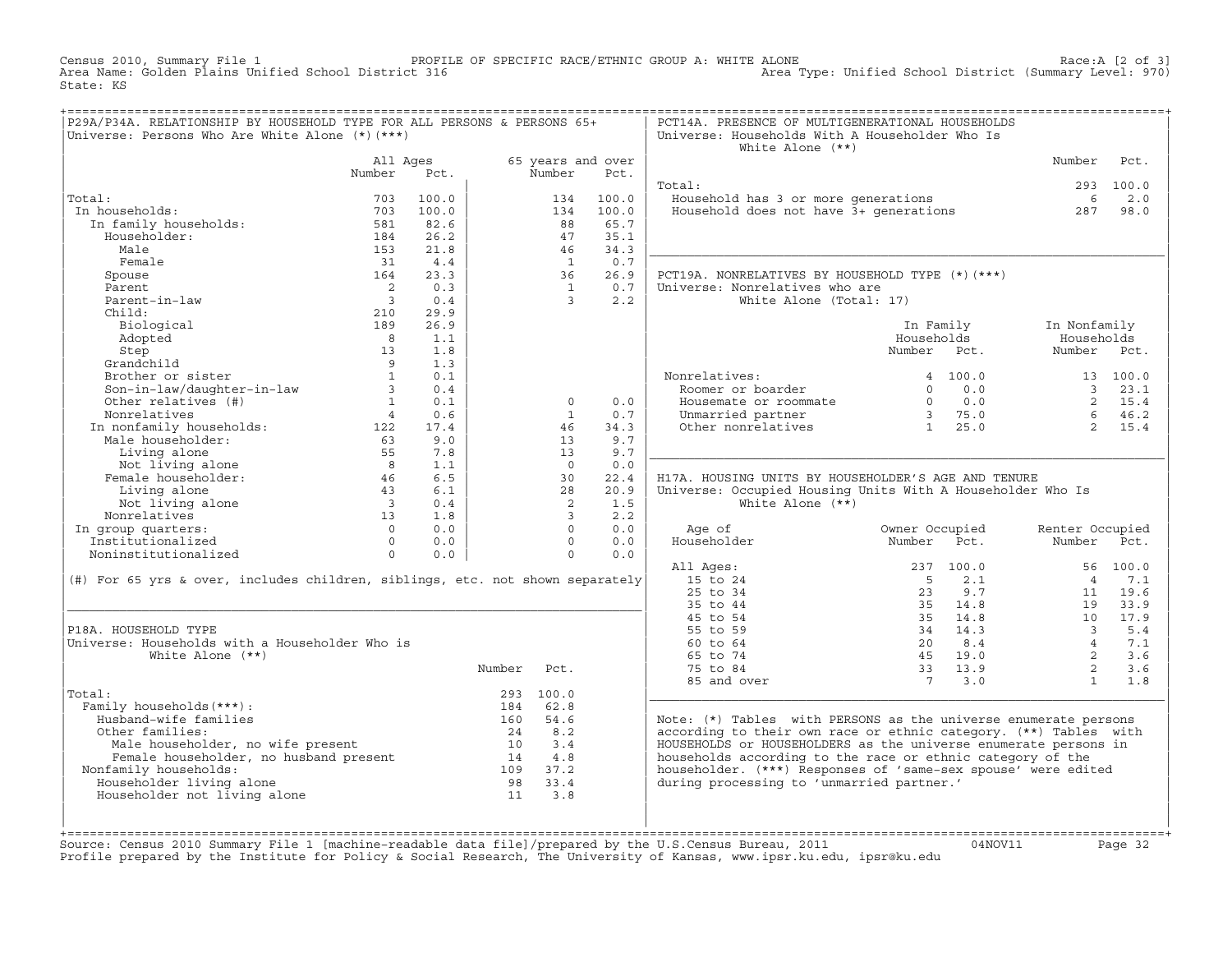Census 2010, Summary File 1 [3 of 3] PROFILE OF SPECIFIC RACE/ETHNIC GROUP A: WHITE ALONE [3 of 3]<br>Area Name: Golden Plains Unified School District 316 [3 of 3] Area Type: Unified School District (Summary Level: 970) Area Type: Unified School District (Summary Level: 970) State: KS

+===================================================================================================================================================+|P28A/H16A. HOUSEHOLDS (OCCUPIED HOUSING UNITS) BY HOUSEHOLD SIZE BY TYPE AND BY TENURE | |Universe: Households (Occupied Housing Units) With A Householder Who Is White Alone (\*\*)(\*\*\*) |

|                             | All<br>Households | Pct.  | Family<br>Households<br>Pct. | Nonfamily<br>Households | Pct.  | Owner<br>Occupied | Pct.  | Renter<br>Occupied | Pct.  |  |
|-----------------------------|-------------------|-------|------------------------------|-------------------------|-------|-------------------|-------|--------------------|-------|--|
| All household sizes:        | 293               | 100.0 | 100.0<br>184                 | 109                     | 100.0 | 237               | 100.0 | 56                 | 100.0 |  |
| 1-person households         | 98                | 33.4  | (Family always >1 pers)      | 98                      | 89.9  | 76                | 32.1  |                    | 39.3  |  |
| 2-person households         | 90                | 30.7  | 80<br>43.5                   | 10                      | 9.2   |                   | 32.5  |                    | 23.2  |  |
| 3-person households         | 50                | 17.1  | 26.6<br>49                   |                         | 0.9   | 38                | 16.0  |                    | 21.4  |  |
| 4-person households         | 27                | 9.2   | 14.7<br>27                   |                         | 0.0   | 25                | 10.5  |                    | 3.6   |  |
| 5-person households         | 13 <sup>°</sup>   | 4.4   | 7.1                          |                         | 0.0   | 10                | 4.2   |                    | 5.4   |  |
| 6-person households         |                   | 3.8   | 6.0                          |                         | 0.0   |                   | 3.0   |                    | 7.1   |  |
| 7-or-more person households | $4^{\circ}$       | 1.4   | 2.2                          |                         | 0.0   |                   |       |                    | 0.0   |  |

| | |P16A/P17A/P36A/P37A/H11A/H12A. POPULATION IN HOUSEHOLDS AND AVERAGE HOUSEHOLD SIZE BY TYPE AND BY TENURE | |Universe: Population in Households (Occupied Housing Units) With A Householder Who Is White Alone (\*\*) |

|                                | Total<br>Population | Pct.         | In<br>Families | Pct.     | In.<br>Nonfamilies | Pct.     | In Owner<br>Occupied | Pct.                      | In Renter<br>Occupied | Pct.        |
|--------------------------------|---------------------|--------------|----------------|----------|--------------------|----------|----------------------|---------------------------|-----------------------|-------------|
| Total population in households | 695                 | 100.0        | 570            | 82.0     | 121                | 17.4     | 564                  | 81.2                      | 131                   | 18.8        |
| Under 18 years                 | 180                 | 100.0        | 179            | 99.4     |                    |          |                      |                           |                       |             |
| 18 years and over              | 515                 | 100.0        | 391            | 75.9     |                    |          |                      |                           |                       |             |
| Average Household Size         |                     | $2.37$ ----- | 3.10           | $------$ | 1.11               | $------$ | 2.38                 | $\qquad \qquad - - - - -$ | 2.34                  | $------$    |
| Under 18 years                 | 0.61                | $------$     | 0.97           | $------$ |                    |          |                      |                           |                       |             |
| 18 years and over              |                     | $1.76$ ----- | 2.13           |          |                    |          |                      | $- - - - -$               |                       | $- - - - -$ |
|                                |                     |              |                |          |                    |          |                      |                           |                       |             |

Note: Family household numbers include nonrelatives living with families.

## | | PCT20/PCT22A. GROUP OUARTERS POPULATION BY SEX BY AGE BY GROUP OUARTERS TYPE Universe: Population in group quarters for persons who are White Alone  $(*)$

|                                               |        |       |       | Pct. of<br>All |      | Pct. of<br>Total |        | Pct. of<br>Total |
|-----------------------------------------------|--------|-------|-------|----------------|------|------------------|--------|------------------|
|                                               | Number | Pct.  | Total | Ages           | Male | $18+$            | Female | $18+$            |
| All types of group quarters:                  |        | 100.0 |       |                |      |                  |        |                  |
| Institutionalized population:                 |        |       |       |                |      |                  |        |                  |
| Correctional facilities for adults            |        |       |       |                |      |                  |        |                  |
| Juvenile facilities                           |        |       |       |                |      |                  |        |                  |
| Nursing facilities/skilled-nursing facilities |        |       |       |                |      |                  |        |                  |
| Other institutional facilities                |        |       |       |                |      |                  |        |                  |
| Noninstitutionalized population:              |        |       |       |                |      |                  |        |                  |
| College/university student housing            |        |       |       |                |      |                  |        |                  |
| Military quarters                             |        |       |       |                |      |                  |        |                  |
| Other noninstitutional facilities             |        |       |       |                |      |                  |        |                  |

|\_\_\_\_\_\_\_\_\_\_\_\_\_\_\_\_\_\_\_\_\_\_\_\_\_\_\_\_\_\_\_\_\_\_\_\_\_\_\_\_\_\_\_\_\_\_\_\_\_\_\_\_\_\_\_\_\_\_\_\_\_\_\_\_\_\_\_\_\_\_\_\_\_\_\_\_\_\_\_\_\_\_\_\_\_\_\_\_\_\_\_\_\_\_\_\_\_\_\_\_\_\_\_\_\_\_\_\_\_\_\_\_\_\_\_\_\_\_\_\_\_\_\_\_\_\_\_\_\_\_\_\_\_\_\_\_\_\_\_\_\_\_\_\_\_\_\_|

| |

| or HOUSEHOLDERS as the universe enumerate persons in households according to the race or ethnic category of the householder. | | (\*\*\*) Same−sex couple households are included in the family households category if there is at least one additional person | | related to householder by birth or adoption. Same−sex couple households with no relatives of the householder present are tabulated | | in nonfamily households. Responses of 'same−sex spouse' were edited during processing to 'unmarried partner.' |

+===================================================================================================================================================+ Source: Census 2010 Summary File 1 [machine−readable data file]/prepared by the U.S.Census Bureau, 2011 04NOV11 Page 33 Profile prepared by the Institute for Policy & Social Research, The University of Kansas, www.ipsr.ku.edu, ipsr@ku.edu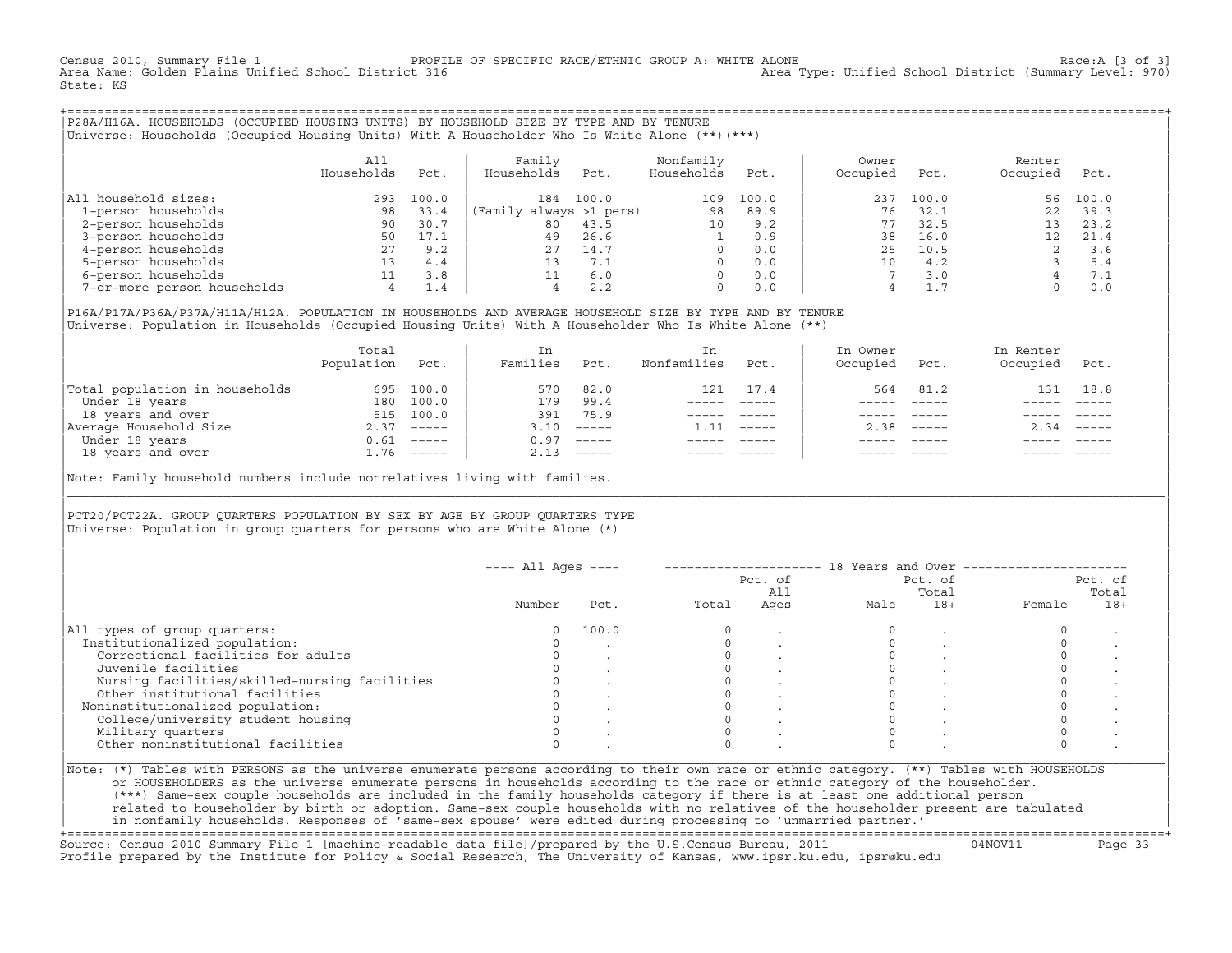Census 2010, Summary File 1 PROFILE OF SPECIFIC RACE/ETHNIC GROUP B: BLACK OR AFRICAN AMERICAN ALONE Race:B [1 of 3]<br>Area Name: Golden Plains Unified School District 316 area Type: Unified School District (Summary Level: 9 Area Type: Unified School District (Summary Level: 970) State: KS

|                                                                                                                                                                                                                                                                                                                                                                                    |                                                                  | P29/P29B. POPULATION SUMMARY BY RESIDENCE TYPE FOR DESIGNATED UNIVERSE                                                                                                                                                             |                                                                                    | P38B/39B. FAMILY TYPE BY PRESENCE AND AGE OF OWN OR RELATED CHILDREN                                                                                                                                                                                                             |                           |                                     |
|------------------------------------------------------------------------------------------------------------------------------------------------------------------------------------------------------------------------------------------------------------------------------------------------------------------------------------------------------------------------------------|------------------------------------------------------------------|------------------------------------------------------------------------------------------------------------------------------------------------------------------------------------------------------------------------------------|------------------------------------------------------------------------------------|----------------------------------------------------------------------------------------------------------------------------------------------------------------------------------------------------------------------------------------------------------------------------------|---------------------------|-------------------------------------|
|                                                                                                                                                                                                                                                                                                                                                                                    |                                                                  | Universe: PERSONS Who Are Black or African American Alone                                                                                                                                                                          |                                                                                    | Universe: Families With A Householder Who Is                                                                                                                                                                                                                                     |                           |                                     |
|                                                                                                                                                                                                                                                                                                                                                                                    |                                                                  |                                                                                                                                                                                                                                    |                                                                                    | Black or African American Alone (**)(***)                                                                                                                                                                                                                                        |                           |                                     |
|                                                                                                                                                                                                                                                                                                                                                                                    |                                                                  | Population As % of Population of all Races                                                                                                                                                                                         |                                                                                    |                                                                                                                                                                                                                                                                                  |                           |                                     |
| Total Persons:                                                                                                                                                                                                                                                                                                                                                                     |                                                                  |                                                                                                                                                                                                                                    |                                                                                    | By Presence of: Own Children                                                                                                                                                                                                                                                     |                           | Related Children                    |
|                                                                                                                                                                                                                                                                                                                                                                                    |                                                                  |                                                                                                                                                                                                                                    |                                                                                    |                                                                                                                                                                                                                                                                                  | Families Pct.             | Families Pct.                       |
|                                                                                                                                                                                                                                                                                                                                                                                    |                                                                  | otal Persons:<br>In Households (*)<br>In Group Quarters and the Community of the Community of the Community of the Community of the Community of the Community of the Community of the Community of the Community of the Community |                                                                                    |                                                                                                                                                                                                                                                                                  |                           |                                     |
|                                                                                                                                                                                                                                                                                                                                                                                    |                                                                  |                                                                                                                                                                                                                                    |                                                                                    | All families:<br>11 families:<br>Husband-wife families:<br>0<br>With children under 18:<br>Under 6 yrs only<br>Under 6 and 6 to 17 yrs<br>0<br>6 to 17 yrs only<br>No children under 18<br>Other families (no spouse present):<br>0<br>Male householder:<br>0<br>0<br>0<br>2<br> | $\Omega$<br>$\sim 100$    | $\mathbf 0$<br>$\sim$               |
|                                                                                                                                                                                                                                                                                                                                                                                    |                                                                  | P16-18B/P36-37B. HOUSEHOLDS/POPULATION IN HOUSEHOLDS BY HOUSEHOLD TYPE                                                                                                                                                             |                                                                                    |                                                                                                                                                                                                                                                                                  | $\sim 100$                | $\Omega$<br>$\sim$                  |
|                                                                                                                                                                                                                                                                                                                                                                                    |                                                                  | Universe: HOUSEHOLDERS Who Are Black or African American Alone                                                                                                                                                                     |                                                                                    |                                                                                                                                                                                                                                                                                  | $\sim$                    | $\Omega$<br>$\bullet$               |
|                                                                                                                                                                                                                                                                                                                                                                                    |                                                                  |                                                                                                                                                                                                                                    |                                                                                    |                                                                                                                                                                                                                                                                                  | $\sim$ .                  | $\mathbf 0$                         |
|                                                                                                                                                                                                                                                                                                                                                                                    |                                                                  |                                                                                                                                                                                                                                    |                                                                                    |                                                                                                                                                                                                                                                                                  | $\sim 100$                | $\mathbf 0$                         |
|                                                                                                                                                                                                                                                                                                                                                                                    |                                                                  |                                                                                                                                                                                                                                    |                                                                                    |                                                                                                                                                                                                                                                                                  | $\sim 100$                | $\circ$<br>$\Box$                   |
|                                                                                                                                                                                                                                                                                                                                                                                    |                                                                  |                                                                                                                                                                                                                                    |                                                                                    |                                                                                                                                                                                                                                                                                  | $\sim 10^7$               | $\Omega$<br>$\bullet$               |
| Total Households (**)<br>Total Households (**)<br>Under 18 years and over<br>18 years and over<br>Eamily Households (***)<br>18 years and over<br>18 years and over<br>18 years and over<br>18 years and over<br>18 years and over<br>19 years and                                                                                                                                 |                                                                  |                                                                                                                                                                                                                                    |                                                                                    | Male householder:<br>With children under 18:<br>With children under 18:<br>Under 6 yrs only<br>Under 6 and 6 to 17 yrs<br>6 to 17 yrs only<br>No children under 18<br>Female householder:<br>With children under 18:<br>Under 6 yrs only<br>Under                                | $\sim 10^6$               | $\Omega$<br>$\Box$                  |
|                                                                                                                                                                                                                                                                                                                                                                                    |                                                                  |                                                                                                                                                                                                                                    |                                                                                    |                                                                                                                                                                                                                                                                                  | $\sim 10^7$               | $\mathsf{O}\xspace$                 |
|                                                                                                                                                                                                                                                                                                                                                                                    |                                                                  |                                                                                                                                                                                                                                    |                                                                                    |                                                                                                                                                                                                                                                                                  | $\sim 100$                | $\Omega$                            |
|                                                                                                                                                                                                                                                                                                                                                                                    |                                                                  |                                                                                                                                                                                                                                    |                                                                                    |                                                                                                                                                                                                                                                                                  | $\sim 10^{-1}$            | $\circ$                             |
|                                                                                                                                                                                                                                                                                                                                                                                    |                                                                  |                                                                                                                                                                                                                                    |                                                                                    |                                                                                                                                                                                                                                                                                  | $\sim 100$                | $\mathbf 0$<br>$\ddot{\phantom{a}}$ |
|                                                                                                                                                                                                                                                                                                                                                                                    |                                                                  |                                                                                                                                                                                                                                    |                                                                                    |                                                                                                                                                                                                                                                                                  | $\sim 100$                | $\circ$<br>$\bullet$                |
|                                                                                                                                                                                                                                                                                                                                                                                    |                                                                  |                                                                                                                                                                                                                                    |                                                                                    |                                                                                                                                                                                                                                                                                  | $\sim 100$                | $\circ$                             |
|                                                                                                                                                                                                                                                                                                                                                                                    |                                                                  | Universe: Persons Who Are Black or African American Alone (*)                                                                                                                                                                      |                                                                                    |                                                                                                                                                                                                                                                                                  |                           | $\mathbf 0$                         |
|                                                                                                                                                                                                                                                                                                                                                                                    |                                                                  |                                                                                                                                                                                                                                    |                                                                                    |                                                                                                                                                                                                                                                                                  | $\sim 100$                | $\mathsf{O}\xspace$                 |
|                                                                                                                                                                                                                                                                                                                                                                                    | ---Both Sexes---                                                 |                                                                                                                                                                                                                                    |                                                                                    |                                                                                                                                                                                                                                                                                  | $\sim 100$                | $\mathbf 0$<br>$\Box$               |
|                                                                                                                                                                                                                                                                                                                                                                                    | Number Pct.                                                      | Number Pct.                                                                                                                                                                                                                        | Number Pct.                                                                        |                                                                                                                                                                                                                                                                                  | $\sim 10^{-1}$            | $\circ$                             |
|                                                                                                                                                                                                                                                                                                                                                                                    |                                                                  |                                                                                                                                                                                                                                    |                                                                                    |                                                                                                                                                                                                                                                                                  | $\sim 10$                 | $\circ$                             |
|                                                                                                                                                                                                                                                                                                                                                                                    |                                                                  |                                                                                                                                                                                                                                    |                                                                                    |                                                                                                                                                                                                                                                                                  | $\mathbb{Z}^{\mathbb{Z}}$ | $\Omega$                            |
|                                                                                                                                                                                                                                                                                                                                                                                    |                                                                  |                                                                                                                                                                                                                                    |                                                                                    |                                                                                                                                                                                                                                                                                  |                           |                                     |
|                                                                                                                                                                                                                                                                                                                                                                                    |                                                                  |                                                                                                                                                                                                                                    |                                                                                    |                                                                                                                                                                                                                                                                                  |                           |                                     |
|                                                                                                                                                                                                                                                                                                                                                                                    |                                                                  |                                                                                                                                                                                                                                    |                                                                                    | P31B. RELATIONSHIP BY HOUSEHOLD TYPE FOR THE POPULATION UNDER 18 YEARS                                                                                                                                                                                                           |                           |                                     |
|                                                                                                                                                                                                                                                                                                                                                                                    |                                                                  |                                                                                                                                                                                                                                    |                                                                                    | Universe: Persons under 18 who are                                                                                                                                                                                                                                               |                           |                                     |
|                                                                                                                                                                                                                                                                                                                                                                                    |                                                                  |                                                                                                                                                                                                                                    |                                                                                    | Black or African American Alone (*) (***)                                                                                                                                                                                                                                        |                           |                                     |
|                                                                                                                                                                                                                                                                                                                                                                                    |                                                                  |                                                                                                                                                                                                                                    |                                                                                    |                                                                                                                                                                                                                                                                                  |                           | Number<br>Pct.                      |
|                                                                                                                                                                                                                                                                                                                                                                                    |                                                                  |                                                                                                                                                                                                                                    |                                                                                    |                                                                                                                                                                                                                                                                                  |                           |                                     |
|                                                                                                                                                                                                                                                                                                                                                                                    |                                                                  |                                                                                                                                                                                                                                    |                                                                                    | Total under 18:                                                                                                                                                                                                                                                                  |                           | $\circ$                             |
|                                                                                                                                                                                                                                                                                                                                                                                    |                                                                  |                                                                                                                                                                                                                                    |                                                                                    | In households:                                                                                                                                                                                                                                                                   |                           | $\Omega$                            |
|                                                                                                                                                                                                                                                                                                                                                                                    |                                                                  |                                                                                                                                                                                                                                    |                                                                                    | Householder or spouse                                                                                                                                                                                                                                                            |                           | $\Omega$                            |
|                                                                                                                                                                                                                                                                                                                                                                                    |                                                                  |                                                                                                                                                                                                                                    |                                                                                    | Related child:                                                                                                                                                                                                                                                                   |                           | $\Omega$                            |
|                                                                                                                                                                                                                                                                                                                                                                                    |                                                                  |                                                                                                                                                                                                                                    |                                                                                    | Own child:                                                                                                                                                                                                                                                                       |                           | $\Omega$                            |
|                                                                                                                                                                                                                                                                                                                                                                                    |                                                                  |                                                                                                                                                                                                                                    |                                                                                    |                                                                                                                                                                                                                                                                                  |                           | $\Omega$                            |
|                                                                                                                                                                                                                                                                                                                                                                                    |                                                                  |                                                                                                                                                                                                                                    |                                                                                    | In husband-wife families<br>In other families (no spouse present):                                                                                                                                                                                                               |                           | $\circ$                             |
|                                                                                                                                                                                                                                                                                                                                                                                    |                                                                  |                                                                                                                                                                                                                                    |                                                                                    | Male householder                                                                                                                                                                                                                                                                 |                           | $\Omega$                            |
|                                                                                                                                                                                                                                                                                                                                                                                    |                                                                  |                                                                                                                                                                                                                                    |                                                                                    | Female householder                                                                                                                                                                                                                                                               |                           | $\Omega$                            |
|                                                                                                                                                                                                                                                                                                                                                                                    |                                                                  |                                                                                                                                                                                                                                    |                                                                                    | Other relatives:                                                                                                                                                                                                                                                                 |                           | $\Omega$                            |
|                                                                                                                                                                                                                                                                                                                                                                                    |                                                                  |                                                                                                                                                                                                                                    |                                                                                    | Grandchild                                                                                                                                                                                                                                                                       |                           | $\Omega$                            |
|                                                                                                                                                                                                                                                                                                                                                                                    |                                                                  |                                                                                                                                                                                                                                    |                                                                                    | Other relatives                                                                                                                                                                                                                                                                  |                           | $\Omega$                            |
|                                                                                                                                                                                                                                                                                                                                                                                    |                                                                  |                                                                                                                                                                                                                                    |                                                                                    | Nonrelatives                                                                                                                                                                                                                                                                     |                           | $\Omega$                            |
|                                                                                                                                                                                                                                                                                                                                                                                    |                                                                  |                                                                                                                                                                                                                                    |                                                                                    | In group quarters:                                                                                                                                                                                                                                                               |                           | $\circ$                             |
|                                                                                                                                                                                                                                                                                                                                                                                    |                                                                  |                                                                                                                                                                                                                                    |                                                                                    | Institutionalized population                                                                                                                                                                                                                                                     |                           | $\Omega$                            |
| $\begin{bmatrix} \text{All } \text{Ages}: & \text{Number} & \text{Pct.} & \text{Number} & \text{Pct.} & \text{Number} & \text{Pct.} \\ \text{Under 5} & 1 & 100.0 & 1 & 100.0 & 0 \\ 5 \text{ to } 9 & 0 & 0.0 & 0 & 0 & 0 \\ 10 \text{ to } 14 & 0 & 0.0 & 0 & 0 & 0 \\ 10 \text{ to } 14 & 0 & 0.0 & 0 & 0 & 0 \\ 15 \text{ to } 17 & 0 & 0.0 & 0 & 0 & 0 \\ 20 & 0 & 0.0 & 0 &$ |                                                                  |                                                                                                                                                                                                                                    |                                                                                    | Noninstitutionalized population                                                                                                                                                                                                                                                  |                           | $\Omega$                            |
| $0$ to $17$                                                                                                                                                                                                                                                                                                                                                                        | $\begin{array}{ccc} 0 & 0.0 \\ 1 & 100.0 \\ 0 & 0.0 \end{array}$ | $\begin{bmatrix} 0 & 0 & 0 \ 1 & 100 & 0 \ 0 & 0 & 0 \end{bmatrix}$                                                                                                                                                                | $\begin{array}{ccc} & 0 & & \cdot \\ & 0 & & \cdot \\ & & 0 & & \cdot \end{array}$ | Note: (*) Tables with PERSONS as the universe enumerate persons according                                                                                                                                                                                                        |                           |                                     |
| 18 to 64                                                                                                                                                                                                                                                                                                                                                                           |                                                                  |                                                                                                                                                                                                                                    |                                                                                    | to their own race or ethnic category. (**) Tables with HOUSEHOLDS or                                                                                                                                                                                                             |                           |                                     |
| 65 plus                                                                                                                                                                                                                                                                                                                                                                            |                                                                  |                                                                                                                                                                                                                                    |                                                                                    | HOUSEHOLDERS as the universe enumerate persons in households according                                                                                                                                                                                                           |                           |                                     |
|                                                                                                                                                                                                                                                                                                                                                                                    |                                                                  |                                                                                                                                                                                                                                    |                                                                                    | to the race or ethnic category of the householder. (***) Responses of                                                                                                                                                                                                            |                           |                                     |
| Median Aqe                                                                                                                                                                                                                                                                                                                                                                         | 58.5                                                             | $58.5$ 0.0                                                                                                                                                                                                                         |                                                                                    | 'same-sex spouse' were edited during processing to 'unmarried partner.'                                                                                                                                                                                                          |                           |                                     |
|                                                                                                                                                                                                                                                                                                                                                                                    |                                                                  |                                                                                                                                                                                                                                    |                                                                                    |                                                                                                                                                                                                                                                                                  |                           |                                     |

+===================================================================================================================================================+Source: Census 2010 Summary File 1 [machine−readable data file]/prepared by the U.S.Census Bureau, 2011 04NOV11 Page 34 Profile prepared by the Institute for Policy & Social Research, The University of Kansas, www.ipsr.ku.edu, ipsr@ku.edu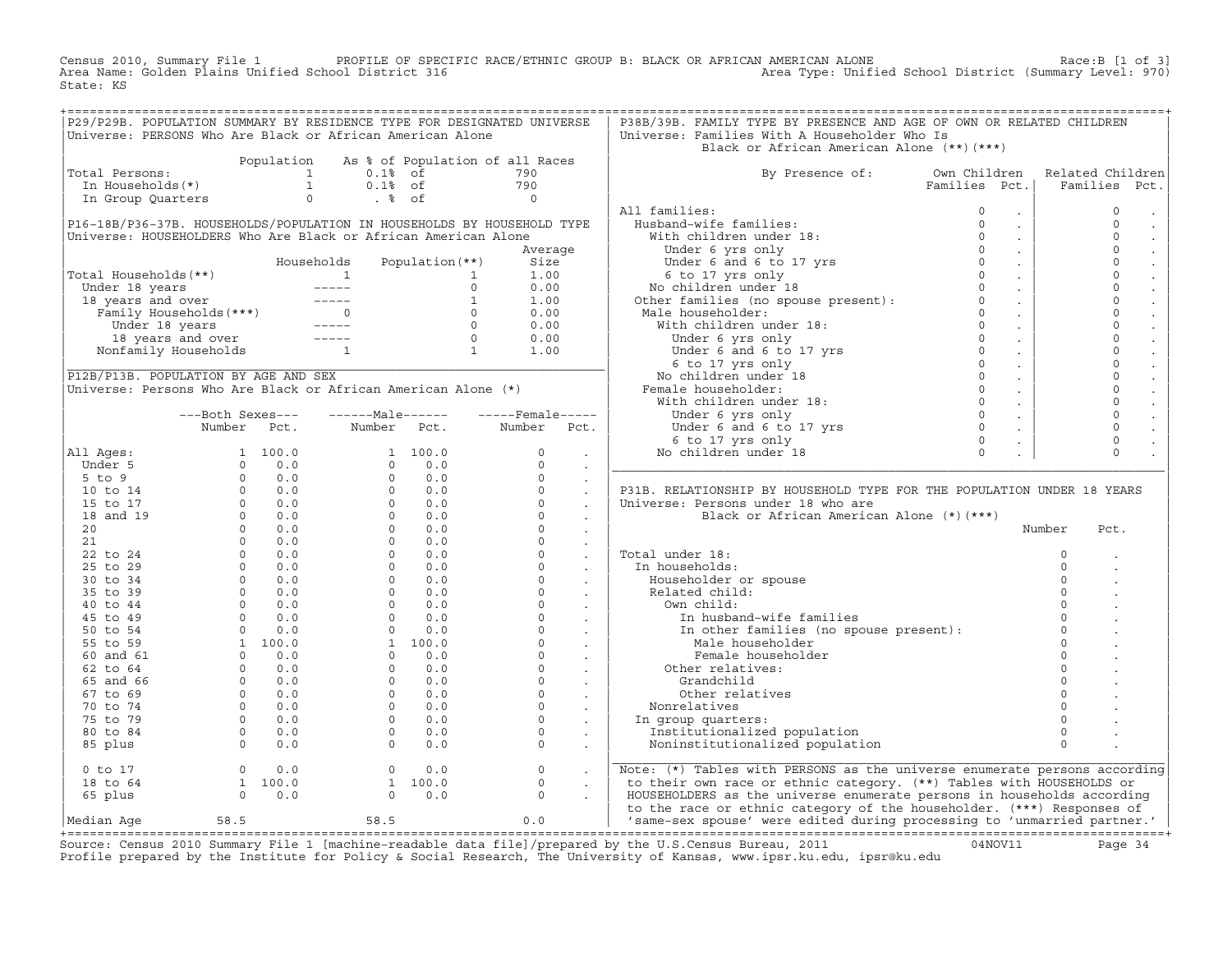Census 2010, Summary File 1 PROFILE OF SPECIFIC RACE/ETHNIC GROUP B: BLACK OR AFRICAN AMERICAN ALONE Race:B [2 of 3]<br>Area Name: Golden Plains Unified School District 316 area Type: Unified School District (Summary Level: 9 Area Type: Unified School District (Summary Level: 970) State: KS

| P29B/P34B. RELATIONSHIP BY HOUSEHOLD TYPE FOR ALL PERSONS & PERSONS 65+<br>Universe: Persons Who Are Black or African American Alone (*) (***) |                    |                          |                |                             |                                | PCT14B. PRESENCE OF MULTIGENERATIONAL HOUSEHOLDS<br>Universe: Households With A Householder Who Is |                                                                                    |                                  |
|------------------------------------------------------------------------------------------------------------------------------------------------|--------------------|--------------------------|----------------|-----------------------------|--------------------------------|----------------------------------------------------------------------------------------------------|------------------------------------------------------------------------------------|----------------------------------|
|                                                                                                                                                |                    |                          |                |                             |                                |                                                                                                    | Black or African American Alone (**)                                               |                                  |
|                                                                                                                                                | All Ages<br>Number | Pct.                     |                | 65 years and over<br>Number | Pct.                           |                                                                                                    |                                                                                    | Number<br>Pct.                   |
|                                                                                                                                                |                    |                          |                |                             |                                | Total:                                                                                             |                                                                                    | 1 100.0                          |
| Total:                                                                                                                                         | 1                  | 100.0                    |                | $\Omega$                    |                                |                                                                                                    |                                                                                    | $\Omega$<br>0.0                  |
| In households:                                                                                                                                 | 1                  | 100.0                    |                | $\circ$                     |                                | Household has 3 or more generations<br>Household does not have 3+ generations                      |                                                                                    | 1 100.0                          |
| In family households:                                                                                                                          | $\Omega$           | 0.0                      |                | $\Omega$                    | $\ddot{\phantom{a}}$           |                                                                                                    |                                                                                    |                                  |
| Householder:                                                                                                                                   | $\Omega$           | 0.0                      |                | $\Omega$                    | $\ddot{\phantom{a}}$           |                                                                                                    |                                                                                    |                                  |
| Male                                                                                                                                           | $\Omega$           | 0.0                      |                | $\Omega$                    | $\sim$                         |                                                                                                    |                                                                                    |                                  |
| Female                                                                                                                                         | $\Omega$           | 0.0                      |                | $\Omega$                    | $\ddot{\phantom{a}}$<br>$\sim$ |                                                                                                    |                                                                                    |                                  |
| Spouse                                                                                                                                         | $\Omega$           | 0.0                      |                | $\Omega$                    | $\mathcal{L}^{\text{max}}$     | PCT19B. NONRELATIVES BY HOUSEHOLD TYPE (*) (***)                                                   |                                                                                    |                                  |
| Parent                                                                                                                                         | $\Omega$           | 0.0                      |                | $\Omega$                    | $\sim$                         | Universe: Nonrelatives who are                                                                     |                                                                                    |                                  |
| Parent-in-law                                                                                                                                  | $\Omega$           | 0.0                      |                | $\Omega$                    |                                |                                                                                                    | Black or African American Alone (Total: 0)                                         |                                  |
| Child:                                                                                                                                         | $\Omega$           | 0.0                      |                |                             |                                |                                                                                                    |                                                                                    |                                  |
| Biological                                                                                                                                     | $\Omega$           | 0.0                      |                |                             |                                |                                                                                                    | In Family                                                                          | In Nonfamily                     |
| Adopted                                                                                                                                        | $\Omega$           | 0.0                      |                |                             |                                |                                                                                                    | Households                                                                         | Households                       |
| Step                                                                                                                                           | $\Omega$           | 0.0                      |                |                             |                                |                                                                                                    | Number Pct.                                                                        | Number Pct.                      |
| Grandchild                                                                                                                                     | $\cap$             | 0.0                      |                |                             |                                |                                                                                                    |                                                                                    |                                  |
| Brother or sister                                                                                                                              | $\Omega$           | 0.0                      |                |                             |                                | Nonrelatives:                                                                                      | 0 100.0                                                                            | 0 100.0                          |
|                                                                                                                                                | $\Omega$           | 0.0                      |                |                             |                                | Roomer or boarder                                                                                  | $\Omega$<br>$\mathcal{L}^{\text{max}}$                                             | $\Omega$<br>$\sim$               |
| Son-in-law/daughter-in-law<br>Other relatives (#)<br>Nonrolatives (#)                                                                          | $\Omega$           | 0.0                      |                | $\Omega$                    | $\mathbf{r}$                   | Housemate or roommate                                                                              |                                                                                    | $\Omega$<br>$\ddot{\phantom{a}}$ |
|                                                                                                                                                | $\Omega$           | 0.0                      |                | $\Omega$                    |                                | Unmarried partner                                                                                  | $\begin{matrix} 0 & & \cdot \\ & & 0 \\ & & & \cdot \\ 0 & & & \cdot \end{matrix}$ | $\Omega$                         |
|                                                                                                                                                |                    | 1 100.0                  |                | $\Omega$                    | $\ddot{\phantom{0}}$           | Other nonrelatives                                                                                 |                                                                                    | $\Omega$                         |
|                                                                                                                                                |                    | 1 100.0                  |                | $\circ$                     | $\sim$                         |                                                                                                    |                                                                                    |                                  |
| Nonrelatives<br>In nonfamily households:<br>"ale householder:<br>Living alone                                                                  | $\mathbf{1}$       | 100.0                    |                | $\Omega$                    | $\sim$                         |                                                                                                    |                                                                                    |                                  |
| Not living alone                                                                                                                               | $\Omega$           | 0.0                      |                | $\Omega$                    | $\mathbb{Z}^2$                 |                                                                                                    |                                                                                    |                                  |
| Female householder:                                                                                                                            | $\Omega$           | 0.0                      |                | $\circ$                     | $\ddot{\phantom{a}}$           | H17B. HOUSING UNITS BY HOUSEHOLDER'S AGE AND TENURE                                                |                                                                                    |                                  |
| Living alone                                                                                                                                   |                    | $\Omega$<br>0.0          |                | $\Omega$                    | $\ddot{\phantom{a}}$           | Universe: Occupied Housing Units With A Householder Who Is                                         |                                                                                    |                                  |
| Not living alone                                                                                                                               |                    | $0 \qquad \qquad$<br>0.0 |                | $\circ$                     | $\sim$                         |                                                                                                    | Black or African American Alone (**)                                               |                                  |
| Nonrelatives                                                                                                                                   | $\Omega$           | 0.0                      |                | $\circ$                     |                                |                                                                                                    |                                                                                    |                                  |
| In group quarters:                                                                                                                             |                    | $\Omega$<br>0.0          |                | $\Omega$                    | $\sim$                         | Age of                                                                                             | Owner Occupied                                                                     | Renter Occupied                  |
| Institutionalized                                                                                                                              |                    | $\Omega$<br>0.0          |                | $\Omega$                    | $\Box$                         | Householder                                                                                        | Number Pct.                                                                        | Number Pct.                      |
| Noninstitutionalized                                                                                                                           | $\Omega$           | 0.0                      |                | $\Omega$                    |                                |                                                                                                    |                                                                                    |                                  |
|                                                                                                                                                |                    |                          |                |                             |                                | All Ages:                                                                                          | 1 100.0                                                                            | 0 100.0                          |
| (#) For 65 yrs & over, includes children, siblings, etc. not shown separately                                                                  |                    |                          |                |                             |                                | $15$ to $24$                                                                                       | $\Omega$<br>0.0                                                                    | $\Omega$                         |
|                                                                                                                                                |                    |                          |                |                             |                                | $25$ to $34$                                                                                       | $\Omega$<br>0.0                                                                    | $\Omega$<br>$\ddot{\phantom{a}}$ |
|                                                                                                                                                |                    |                          |                |                             |                                | 35 to 44                                                                                           | $\Omega$<br>0.0                                                                    | $\Omega$<br>$\sim$               |
|                                                                                                                                                |                    |                          |                |                             |                                | 45 to 54                                                                                           | $\Omega$<br>0.0                                                                    | $\cap$<br>$\ddot{\phantom{a}}$   |
| P18B. HOUSEHOLD TYPE                                                                                                                           |                    |                          |                |                             |                                | 55 to 59                                                                                           | 1 100.0                                                                            | $\Omega$<br>$\ddot{\phantom{a}}$ |
| Universe: Households with a Householder Who is                                                                                                 |                    |                          |                |                             |                                | 60 to 64                                                                                           | 0.0<br>$\Omega$                                                                    | $\Omega$<br>$\ddot{\phantom{a}}$ |
| Black or African American Alone (**)                                                                                                           |                    |                          |                |                             |                                | 65 to 74                                                                                           | $\Omega$<br>0.0                                                                    | $\Omega$                         |
|                                                                                                                                                |                    |                          | Number         | Pct.                        |                                | 75 to 84                                                                                           | $\Omega$<br>0.0                                                                    | $\mathbf 0$                      |
|                                                                                                                                                |                    |                          |                |                             |                                | 85 and over                                                                                        | $\Omega$<br>0.0                                                                    | $\Omega$                         |
| Total:                                                                                                                                         |                    |                          |                | 1 100.0                     |                                |                                                                                                    |                                                                                    |                                  |
| Family households (***) :                                                                                                                      |                    |                          | $\Omega$       | 0.0                         |                                |                                                                                                    |                                                                                    |                                  |
| Husband-wife families                                                                                                                          |                    |                          | $\Omega$       | 0.0                         |                                | Note: $(*)$ Tables with PERSONS as the universe enumerate persons                                  |                                                                                    |                                  |
| Other families:                                                                                                                                |                    |                          | $\overline{0}$ | 0.0                         |                                | according to their own race or ethnic category. (**) Tables with                                   |                                                                                    |                                  |
|                                                                                                                                                |                    |                          | $\overline{0}$ | 0.0                         |                                | HOUSEHOLDS or HOUSEHOLDERS as the universe enumerate persons in                                    |                                                                                    |                                  |
| Male householder, no wife present<br>Female householder, no husband present<br>Femilu bouseholder, no husband present                          |                    |                          | $\overline{0}$ | 0.0                         |                                | households according to the race or ethnic category of the                                         |                                                                                    |                                  |
| Nonfamily households:                                                                                                                          |                    |                          |                | 1 100.0                     |                                | householder. (***) Responses of 'same-sex spouse' were edited                                      |                                                                                    |                                  |
| Householder living alone                                                                                                                       |                    |                          |                | 1 100.0                     |                                | during processing to 'unmarried partner.'                                                          |                                                                                    |                                  |
| Householder not living alone                                                                                                                   |                    |                          | $\Omega$       | 0.0                         |                                |                                                                                                    |                                                                                    |                                  |
|                                                                                                                                                |                    |                          |                |                             |                                |                                                                                                    |                                                                                    |                                  |
|                                                                                                                                                |                    |                          |                |                             |                                |                                                                                                    |                                                                                    |                                  |
|                                                                                                                                                |                    |                          |                |                             |                                |                                                                                                    |                                                                                    |                                  |

+===================================================================================================================================================+Source: Census 2010 Summary File 1 [machine−readable data file]/prepared by the U.S.Census Bureau, 2011 04NOV11 Page 35 Profile prepared by the Institute for Policy & Social Research, The University of Kansas, www.ipsr.ku.edu, ipsr@ku.edu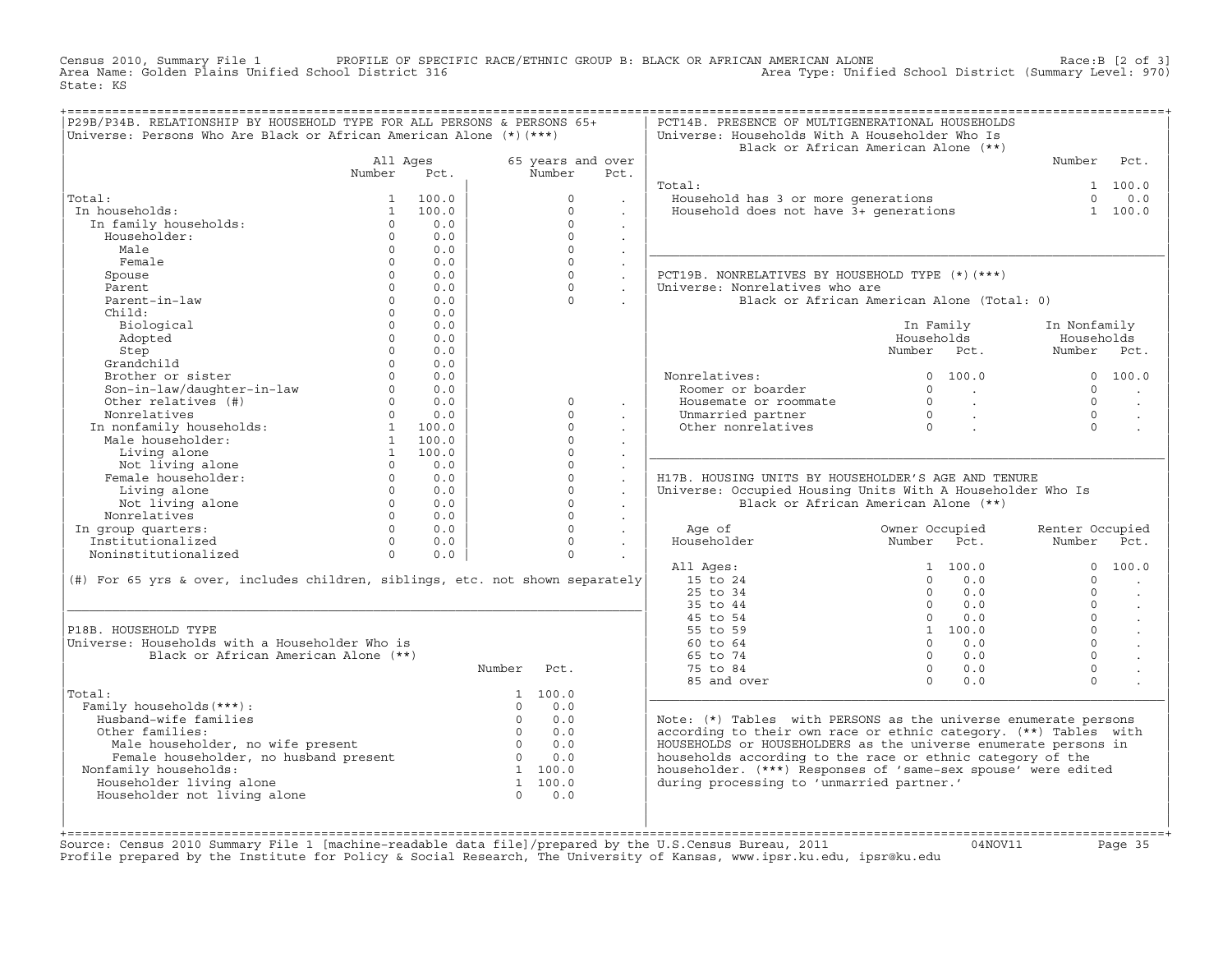Census 2010, Summary File 1 PROFILE OF SPECIFIC RACE/ETHNIC GROUP B: BLACK OR AFRICAN AMERICAN ALONE Race:B [3 of 3]<br>Area Name: Golden Plains Unified School District 316 area Type: Unified School District (Summary Level: 9 Area Type: Unified School District (Summary Level: 970) State: KS

+===================================================================================================================================================+|P28B/H16B. HOUSEHOLDS (OCCUPIED HOUSING UNITS) BY HOUSEHOLD SIZE BY TYPE AND BY TENURE | |Universe: Households (Occupied Housing Units) With A Householder Who Is Black or African American Alone (\*\*)(\*\*\*) |

|                             | A11<br>Households | Pct.  | Family<br>Households    | Pct. | Nonfamily<br>Households | Pct.  | Owner<br>Occupied | Pct.  | Renter<br>Occupied | Pct. |
|-----------------------------|-------------------|-------|-------------------------|------|-------------------------|-------|-------------------|-------|--------------------|------|
| All household sizes:        |                   | 100.0 |                         |      |                         | 100.0 |                   | 100.0 |                    |      |
| 1-person households         |                   | 100.0 | (Family always >1 pers) |      |                         | 100.0 |                   | 100.0 |                    |      |
| 2-person households         |                   | 0.0   |                         |      |                         | 0.0   |                   | 0.0   |                    |      |
| 3-person households         |                   | 0.0   |                         |      |                         | 0.0   |                   | 0.0   |                    |      |
| 4-person households         |                   | 0.0   |                         |      |                         | 0.0   |                   | 0.0   |                    |      |
| 5-person households         |                   | 0.0   |                         |      |                         | 0.0   |                   | 0.0   |                    |      |
| 6-person households         |                   | 0.0   |                         |      |                         | 0.0   |                   | 0.0   |                    |      |
| 7-or-more person households | 0                 | 0.0   |                         |      | $\Omega$                | 0.0   |                   | 0.0   |                    |      |

|P16B/P17B/P36B/P37B/H11B/H12B. POPULATION IN HOUSEHOLDS AND AVERAGE HOUSEHOLD SIZE BY TYPE AND BY TENURE | Universe: Population in Households (Occupied Housing Units) With A Householder Who Is Black or African American Alone (\*\*)

|                                | Total<br>Population | Pct.     | In<br>Families | Pct.     | In.<br>Nonfamilies | Pct.     | In Owner<br>Occupied | Pct.          | In Renter<br>Occupied | Pct.     |  |
|--------------------------------|---------------------|----------|----------------|----------|--------------------|----------|----------------------|---------------|-----------------------|----------|--|
| Total population in households |                     | 100.0    |                | 0.0      |                    | 100.0    |                      | 1 100.0       |                       | 0.0      |  |
| Under 18 years                 | $\Omega$            | 100.0    |                |          |                    |          |                      |               |                       |          |  |
| 18 years and over              |                     | 1 100.0  | $\Omega$       | 0.0      |                    |          |                      |               |                       |          |  |
| Average Household Size         | 1.00                | $------$ | 0.00           | $------$ | 1.00               | $------$ | .00                  | $- - - - - -$ | 0.00                  | $------$ |  |
| Under 18 years                 | 0.00                | $------$ | 0.00           | $------$ |                    |          |                      |               |                       |          |  |
| 18 years and over              | 1.00                | $------$ | 0.00           | $------$ |                    |          |                      | $- - - - -$   |                       | $------$ |  |
|                                |                     |          |                |          |                    |          |                      |               |                       |          |  |

Note: Family household numbers include nonrelatives living with families.

| | PCT20/PCT22B. GROUP OUARTERS POPULATION BY SEX BY AGE BY GROUP OUARTERS TYPE Universe: Population in group quarters for persons who are Black or African American Alone (\*)

|                                               |        |       |       | Pct. of<br>All |      | Pct. of<br>Total |        | Pct. of<br>Total |
|-----------------------------------------------|--------|-------|-------|----------------|------|------------------|--------|------------------|
|                                               | Number | Pct.  | Total | Ages           | Male | $18+$            | Female | $18+$            |
| All types of group quarters:                  |        | 100.0 |       |                |      |                  |        |                  |
| Institutionalized population:                 |        |       |       |                |      |                  |        |                  |
| Correctional facilities for adults            |        |       |       |                |      |                  |        |                  |
| Juvenile facilities                           |        |       |       |                |      |                  |        |                  |
| Nursing facilities/skilled-nursing facilities |        |       |       |                |      |                  |        |                  |
| Other institutional facilities                |        |       |       |                |      |                  |        |                  |
| Noninstitutionalized population:              |        |       |       |                |      |                  |        |                  |
| College/university student housing            |        |       |       |                |      |                  |        |                  |
| Military quarters                             |        |       |       |                |      |                  |        |                  |
| Other noninstitutional facilities             |        |       |       |                |      |                  |        |                  |

|\_\_\_\_\_\_\_\_\_\_\_\_\_\_\_\_\_\_\_\_\_\_\_\_\_\_\_\_\_\_\_\_\_\_\_\_\_\_\_\_\_\_\_\_\_\_\_\_\_\_\_\_\_\_\_\_\_\_\_\_\_\_\_\_\_\_\_\_\_\_\_\_\_\_\_\_\_\_\_\_\_\_\_\_\_\_\_\_\_\_\_\_\_\_\_\_\_\_\_\_\_\_\_\_\_\_\_\_\_\_\_\_\_\_\_\_\_\_\_\_\_\_\_\_\_\_\_\_\_\_\_\_\_\_\_\_\_\_\_\_\_\_\_\_\_\_\_|

| |

or HOUSEHOLDERS as the universe enumerate persons in households according to the race or ethnic category of the householder. | (\*\*\*) Same−sex couple households are included in the family households category if there is at least one additional person | | related to householder by birth or adoption. Same−sex couple households with no relatives of the householder present are tabulated | | in nonfamily households. Responses of 'same−sex spouse' were edited during processing to 'unmarried partner.' |

+===================================================================================================================================================+ Source: Census 2010 Summary File 1 [machine−readable data file]/prepared by the U.S.Census Bureau, 2011 04NOV11 Page 36 Profile prepared by the Institute for Policy & Social Research, The University of Kansas, www.ipsr.ku.edu, ipsr@ku.edu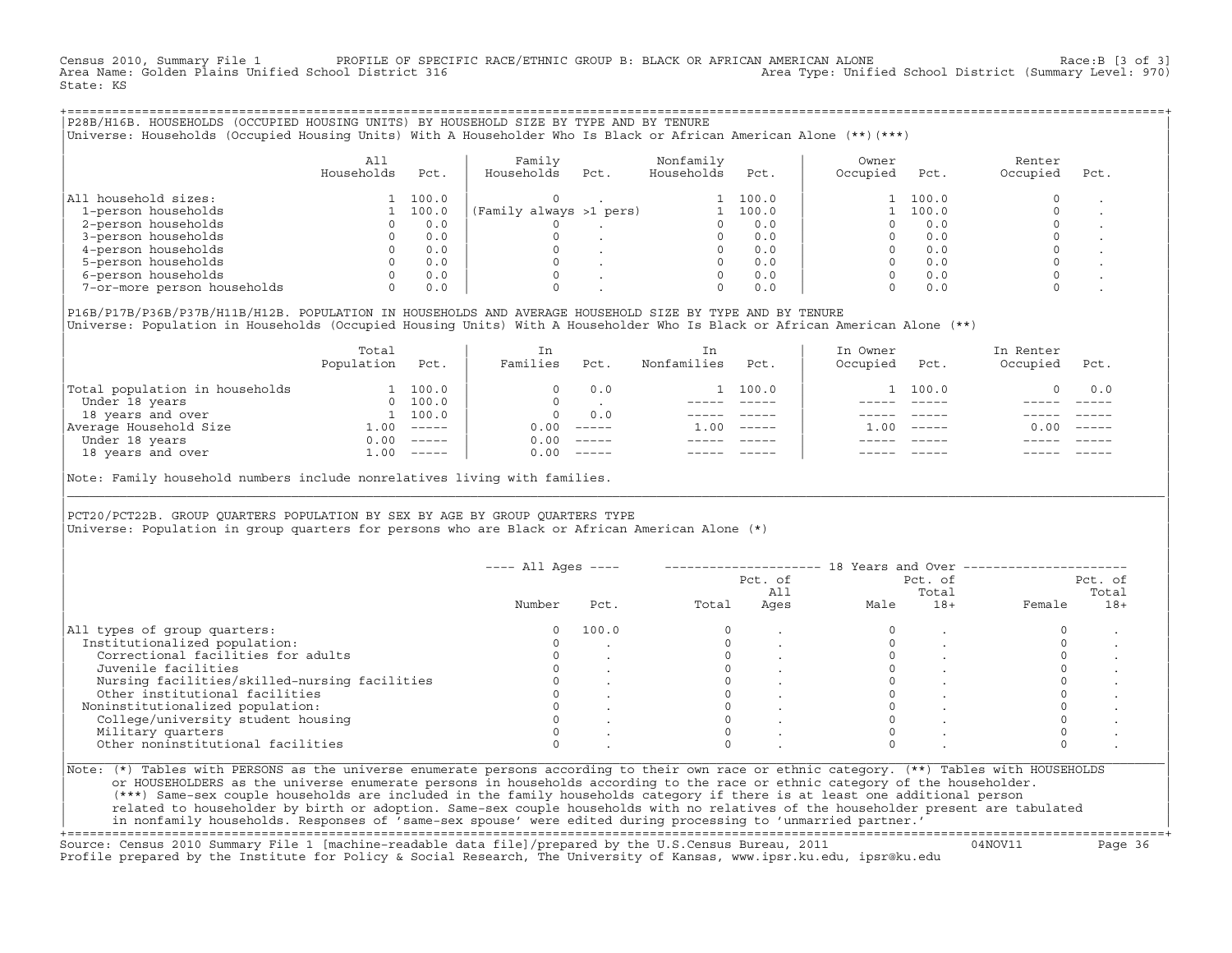Census 2010, Summary File 1 PROFILE OF SPECIFIC RACE/ETHNIC GROUP C: AMERICAN INDIAN AND ALASKA NATIVE ALONE<br>Area Name: Golden Plains Unified School District 316 Area Type: Unified Schoo State: KS

|                                                                                                                                                                                                                                                                                                                                                                                                                                               |                                                                 |            | P29/P29C. POPULATION SUMMARY BY RESIDENCE TYPE FOR DESIGNATED UNIVERSE<br>Universe: PERSONS Who Are American Indian and Alaska Native Alone |                   |                                                                                                                                                                                                                                                                                                                                                                                                                              |         |                   | P38C/39C. FAMILY TYPE BY PRESENCE AND AGE OF OWN OR RELATED CHILDREN<br>Universe: Families With A Householder Who Is                                                                                                                                                                                                                                                                                                          |                                                                |        |                |         |
|-----------------------------------------------------------------------------------------------------------------------------------------------------------------------------------------------------------------------------------------------------------------------------------------------------------------------------------------------------------------------------------------------------------------------------------------------|-----------------------------------------------------------------|------------|---------------------------------------------------------------------------------------------------------------------------------------------|-------------------|------------------------------------------------------------------------------------------------------------------------------------------------------------------------------------------------------------------------------------------------------------------------------------------------------------------------------------------------------------------------------------------------------------------------------|---------|-------------------|-------------------------------------------------------------------------------------------------------------------------------------------------------------------------------------------------------------------------------------------------------------------------------------------------------------------------------------------------------------------------------------------------------------------------------|----------------------------------------------------------------|--------|----------------|---------|
|                                                                                                                                                                                                                                                                                                                                                                                                                                               |                                                                 |            |                                                                                                                                             |                   |                                                                                                                                                                                                                                                                                                                                                                                                                              |         |                   | American Indian and Alaska Native Alone (**) (***)                                                                                                                                                                                                                                                                                                                                                                            |                                                                |        |                |         |
| Total Persons:                                                                                                                                                                                                                                                                                                                                                                                                                                |                                                                 | Population |                                                                                                                                             |                   | As % of Population of all Races                                                                                                                                                                                                                                                                                                                                                                                              |         |                   | By Presence of: Own Children Related Children                                                                                                                                                                                                                                                                                                                                                                                 |                                                                |        |                |         |
| 31 Dersons:<br>1990 In Households (*) 1990<br>1990 In Group Quarters 1990 10 1991<br>1990 1990 1991<br>1990 1990 1991                                                                                                                                                                                                                                                                                                                         |                                                                 |            |                                                                                                                                             |                   |                                                                                                                                                                                                                                                                                                                                                                                                                              |         |                   |                                                                                                                                                                                                                                                                                                                                                                                                                               | Families Pct.                                                  |        | Families Pct.  |         |
|                                                                                                                                                                                                                                                                                                                                                                                                                                               |                                                                 |            |                                                                                                                                             |                   |                                                                                                                                                                                                                                                                                                                                                                                                                              |         |                   |                                                                                                                                                                                                                                                                                                                                                                                                                               |                                                                |        |                |         |
|                                                                                                                                                                                                                                                                                                                                                                                                                                               |                                                                 |            |                                                                                                                                             |                   |                                                                                                                                                                                                                                                                                                                                                                                                                              |         |                   | All families:                                                                                                                                                                                                                                                                                                                                                                                                                 |                                                                |        |                | 3100.0  |
| P16-18C/P36-37C. HOUSEHOLDS/POPULATION IN HOUSEHOLDS BY HOUSEHOLD TYPE                                                                                                                                                                                                                                                                                                                                                                        |                                                                 |            |                                                                                                                                             |                   |                                                                                                                                                                                                                                                                                                                                                                                                                              |         |                   |                                                                                                                                                                                                                                                                                                                                                                                                                               |                                                                |        |                | 3100.0  |
| Universe: HOUSEHOLDERS Who Are American Indian and Alaska Native Alone                                                                                                                                                                                                                                                                                                                                                                        |                                                                 |            |                                                                                                                                             |                   |                                                                                                                                                                                                                                                                                                                                                                                                                              |         |                   |                                                                                                                                                                                                                                                                                                                                                                                                                               |                                                                |        | $\overline{a}$ | 66.7    |
|                                                                                                                                                                                                                                                                                                                                                                                                                                               |                                                                 |            |                                                                                                                                             |                   |                                                                                                                                                                                                                                                                                                                                                                                                                              | Average |                   |                                                                                                                                                                                                                                                                                                                                                                                                                               |                                                                |        |                | 1, 33.3 |
|                                                                                                                                                                                                                                                                                                                                                                                                                                               |                                                                 |            | Households                                                                                                                                  | Population $(**)$ |                                                                                                                                                                                                                                                                                                                                                                                                                              | Size    |                   |                                                                                                                                                                                                                                                                                                                                                                                                                               |                                                                |        | $\circ$        | 0.0     |
| Total Households(**)                                                                                                                                                                                                                                                                                                                                                                                                                          |                                                                 |            |                                                                                                                                             |                   |                                                                                                                                                                                                                                                                                                                                                                                                                              |         |                   |                                                                                                                                                                                                                                                                                                                                                                                                                               |                                                                |        |                | 1, 33.3 |
|                                                                                                                                                                                                                                                                                                                                                                                                                                               |                                                                 |            |                                                                                                                                             |                   |                                                                                                                                                                                                                                                                                                                                                                                                                              |         |                   |                                                                                                                                                                                                                                                                                                                                                                                                                               |                                                                |        |                | 1, 33.3 |
|                                                                                                                                                                                                                                                                                                                                                                                                                                               |                                                                 |            |                                                                                                                                             |                   |                                                                                                                                                                                                                                                                                                                                                                                                                              |         |                   |                                                                                                                                                                                                                                                                                                                                                                                                                               |                                                                |        | $\Omega$       | 0.0     |
|                                                                                                                                                                                                                                                                                                                                                                                                                                               |                                                                 |            |                                                                                                                                             |                   |                                                                                                                                                                                                                                                                                                                                                                                                                              |         |                   |                                                                                                                                                                                                                                                                                                                                                                                                                               |                                                                |        | $\Omega$       | 0.0     |
|                                                                                                                                                                                                                                                                                                                                                                                                                                               |                                                                 |            |                                                                                                                                             |                   |                                                                                                                                                                                                                                                                                                                                                                                                                              |         |                   |                                                                                                                                                                                                                                                                                                                                                                                                                               |                                                                |        | $\overline{0}$ | 0.0     |
|                                                                                                                                                                                                                                                                                                                                                                                                                                               |                                                                 |            |                                                                                                                                             |                   |                                                                                                                                                                                                                                                                                                                                                                                                                              |         |                   |                                                                                                                                                                                                                                                                                                                                                                                                                               |                                                                |        | $\overline{0}$ | 0.0     |
| dial Households (**)<br>$\begin{array}{cccccc} \text{Housenolas}} & \text{Housenolas} & \text{Fopulation} & \text{Mousen} & \text{Mousen} \\ \text{Under 18 years} & & & & & 13 & 2.60 \\ 18 years and over & & & & & & 10 & 0.60 \\ 18 years and over & & & & & 10 & 2.00 \\ 18 years and over & & & & & 10 & 3.33 \\ 100 & 18 years and over & & & & 1 & 1.00 \\ 18 years and over & & & & & 1 & 2.33 \\ 100 & 18 years and over & & & & 7$ |                                                                 |            |                                                                                                                                             |                   |                                                                                                                                                                                                                                                                                                                                                                                                                              |         |                   |                                                                                                                                                                                                                                                                                                                                                                                                                               |                                                                |        | $\overline{0}$ | 0.0     |
|                                                                                                                                                                                                                                                                                                                                                                                                                                               |                                                                 |            |                                                                                                                                             |                   |                                                                                                                                                                                                                                                                                                                                                                                                                              |         |                   |                                                                                                                                                                                                                                                                                                                                                                                                                               |                                                                |        | $\overline{0}$ | 0.0     |
| P12C/P13C. POPULATION BY AGE AND SEX                                                                                                                                                                                                                                                                                                                                                                                                          |                                                                 |            |                                                                                                                                             |                   |                                                                                                                                                                                                                                                                                                                                                                                                                              |         |                   |                                                                                                                                                                                                                                                                                                                                                                                                                               |                                                                |        | $\overline{0}$ | 0.0     |
| Universe: Persons Who Are American Indian and Alaska Native Alone (*)                                                                                                                                                                                                                                                                                                                                                                         |                                                                 |            |                                                                                                                                             |                   |                                                                                                                                                                                                                                                                                                                                                                                                                              |         |                   |                                                                                                                                                                                                                                                                                                                                                                                                                               |                                                                |        | $\overline{0}$ | 0.0     |
|                                                                                                                                                                                                                                                                                                                                                                                                                                               |                                                                 |            |                                                                                                                                             |                   |                                                                                                                                                                                                                                                                                                                                                                                                                              |         |                   |                                                                                                                                                                                                                                                                                                                                                                                                                               |                                                                |        | $\overline{0}$ | 0.0     |
|                                                                                                                                                                                                                                                                                                                                                                                                                                               | ---Both Sexes---                                                |            | $---Male----$                                                                                                                               |                   |                                                                                                                                                                                                                                                                                                                                                                                                                              |         | $---$ Female----- |                                                                                                                                                                                                                                                                                                                                                                                                                               |                                                                |        | $\overline{0}$ | 0.0     |
|                                                                                                                                                                                                                                                                                                                                                                                                                                               | Number Pct.                                                     |            |                                                                                                                                             | Number Pct.       | Number Pct.                                                                                                                                                                                                                                                                                                                                                                                                                  |         |                   |                                                                                                                                                                                                                                                                                                                                                                                                                               |                                                                |        | $\Omega$       | 0.0     |
|                                                                                                                                                                                                                                                                                                                                                                                                                                               |                                                                 |            |                                                                                                                                             |                   |                                                                                                                                                                                                                                                                                                                                                                                                                              |         |                   |                                                                                                                                                                                                                                                                                                                                                                                                                               |                                                                |        | $\Omega$       | 0.0     |
| All Ages:                                                                                                                                                                                                                                                                                                                                                                                                                                     |                                                                 |            |                                                                                                                                             |                   |                                                                                                                                                                                                                                                                                                                                                                                                                              |         |                   |                                                                                                                                                                                                                                                                                                                                                                                                                               |                                                                |        | $\Omega$       | 0.0     |
|                                                                                                                                                                                                                                                                                                                                                                                                                                               |                                                                 |            |                                                                                                                                             |                   |                                                                                                                                                                                                                                                                                                                                                                                                                              |         |                   |                                                                                                                                                                                                                                                                                                                                                                                                                               |                                                                |        |                |         |
|                                                                                                                                                                                                                                                                                                                                                                                                                                               |                                                                 |            |                                                                                                                                             |                   |                                                                                                                                                                                                                                                                                                                                                                                                                              |         |                   |                                                                                                                                                                                                                                                                                                                                                                                                                               |                                                                |        |                |         |
|                                                                                                                                                                                                                                                                                                                                                                                                                                               |                                                                 |            |                                                                                                                                             |                   |                                                                                                                                                                                                                                                                                                                                                                                                                              |         |                   |                                                                                                                                                                                                                                                                                                                                                                                                                               |                                                                |        |                |         |
|                                                                                                                                                                                                                                                                                                                                                                                                                                               |                                                                 |            |                                                                                                                                             |                   |                                                                                                                                                                                                                                                                                                                                                                                                                              |         |                   | P31C. RELATIONSHIP BY HOUSEHOLD TYPE FOR THE POPULATION UNDER 18 YEARS                                                                                                                                                                                                                                                                                                                                                        |                                                                |        |                |         |
|                                                                                                                                                                                                                                                                                                                                                                                                                                               |                                                                 |            |                                                                                                                                             |                   |                                                                                                                                                                                                                                                                                                                                                                                                                              |         |                   | Universe: Persons under 18 who are                                                                                                                                                                                                                                                                                                                                                                                            |                                                                |        |                |         |
|                                                                                                                                                                                                                                                                                                                                                                                                                                               |                                                                 |            |                                                                                                                                             |                   |                                                                                                                                                                                                                                                                                                                                                                                                                              |         |                   | American Indian and Alaska Native Alone (*) (***)                                                                                                                                                                                                                                                                                                                                                                             |                                                                |        |                |         |
|                                                                                                                                                                                                                                                                                                                                                                                                                                               |                                                                 |            |                                                                                                                                             |                   |                                                                                                                                                                                                                                                                                                                                                                                                                              |         |                   |                                                                                                                                                                                                                                                                                                                                                                                                                               |                                                                | Number | Pct.           |         |
|                                                                                                                                                                                                                                                                                                                                                                                                                                               |                                                                 |            |                                                                                                                                             |                   |                                                                                                                                                                                                                                                                                                                                                                                                                              |         |                   |                                                                                                                                                                                                                                                                                                                                                                                                                               |                                                                |        |                |         |
|                                                                                                                                                                                                                                                                                                                                                                                                                                               |                                                                 |            |                                                                                                                                             |                   |                                                                                                                                                                                                                                                                                                                                                                                                                              |         |                   | Total under 18:                                                                                                                                                                                                                                                                                                                                                                                                               |                                                                |        |                |         |
|                                                                                                                                                                                                                                                                                                                                                                                                                                               |                                                                 |            |                                                                                                                                             |                   |                                                                                                                                                                                                                                                                                                                                                                                                                              |         |                   |                                                                                                                                                                                                                                                                                                                                                                                                                               |                                                                |        |                |         |
|                                                                                                                                                                                                                                                                                                                                                                                                                                               |                                                                 |            |                                                                                                                                             |                   |                                                                                                                                                                                                                                                                                                                                                                                                                              |         |                   | In households:                                                                                                                                                                                                                                                                                                                                                                                                                |                                                                |        |                |         |
|                                                                                                                                                                                                                                                                                                                                                                                                                                               |                                                                 |            |                                                                                                                                             |                   |                                                                                                                                                                                                                                                                                                                                                                                                                              |         |                   |                                                                                                                                                                                                                                                                                                                                                                                                                               |                                                                |        |                |         |
|                                                                                                                                                                                                                                                                                                                                                                                                                                               |                                                                 |            |                                                                                                                                             |                   |                                                                                                                                                                                                                                                                                                                                                                                                                              |         |                   |                                                                                                                                                                                                                                                                                                                                                                                                                               |                                                                |        |                |         |
|                                                                                                                                                                                                                                                                                                                                                                                                                                               |                                                                 |            |                                                                                                                                             |                   |                                                                                                                                                                                                                                                                                                                                                                                                                              |         |                   |                                                                                                                                                                                                                                                                                                                                                                                                                               |                                                                |        |                |         |
|                                                                                                                                                                                                                                                                                                                                                                                                                                               |                                                                 |            |                                                                                                                                             |                   |                                                                                                                                                                                                                                                                                                                                                                                                                              |         |                   |                                                                                                                                                                                                                                                                                                                                                                                                                               |                                                                |        |                |         |
|                                                                                                                                                                                                                                                                                                                                                                                                                                               |                                                                 |            |                                                                                                                                             |                   |                                                                                                                                                                                                                                                                                                                                                                                                                              |         |                   |                                                                                                                                                                                                                                                                                                                                                                                                                               |                                                                |        |                |         |
|                                                                                                                                                                                                                                                                                                                                                                                                                                               |                                                                 |            |                                                                                                                                             |                   |                                                                                                                                                                                                                                                                                                                                                                                                                              |         |                   | $\begin{tabular}{lllllllllll} \texttt{all under 18:} & & & & & 2 & 100.0 \\ \texttt{in households:} & & & & 2 & 100.0 \\ \texttt{Householder or spouse} & & & 0 & 0.0 \\ \texttt{Related child:} & & & 2 & 100.0 \\ \texttt{0w} & & & 2 & 100.0 \\ \texttt{m} & & 2 & 100.0 \\ \texttt{m} & & 2 & 100.0 \\ \texttt{m} & & 2 & 100.0 \\ \texttt{m} & & 2 & 100.0 \\ \texttt{m} & & 2 & 100.0 \\ \texttt$<br>Female householder |                                                                |        | 0.0            |         |
|                                                                                                                                                                                                                                                                                                                                                                                                                                               |                                                                 |            |                                                                                                                                             |                   |                                                                                                                                                                                                                                                                                                                                                                                                                              |         |                   | Other relatives:                                                                                                                                                                                                                                                                                                                                                                                                              |                                                                |        | 0.0            |         |
|                                                                                                                                                                                                                                                                                                                                                                                                                                               |                                                                 |            |                                                                                                                                             |                   |                                                                                                                                                                                                                                                                                                                                                                                                                              |         |                   | Grandchild                                                                                                                                                                                                                                                                                                                                                                                                                    |                                                                |        | 0.0            |         |
|                                                                                                                                                                                                                                                                                                                                                                                                                                               |                                                                 |            |                                                                                                                                             |                   |                                                                                                                                                                                                                                                                                                                                                                                                                              |         |                   | Other relatives                                                                                                                                                                                                                                                                                                                                                                                                               |                                                                |        | 0.0            |         |
|                                                                                                                                                                                                                                                                                                                                                                                                                                               |                                                                 |            |                                                                                                                                             |                   |                                                                                                                                                                                                                                                                                                                                                                                                                              |         |                   | Nonrelatives                                                                                                                                                                                                                                                                                                                                                                                                                  |                                                                |        | 0.0            |         |
|                                                                                                                                                                                                                                                                                                                                                                                                                                               |                                                                 |            |                                                                                                                                             |                   |                                                                                                                                                                                                                                                                                                                                                                                                                              |         |                   | In group quarters:                                                                                                                                                                                                                                                                                                                                                                                                            | $\begin{array}{c} 0 \\ 0 \\ 0 \\ 0 \\ 0 \\ \vdots \end{array}$ |        | 0.0            |         |
|                                                                                                                                                                                                                                                                                                                                                                                                                                               |                                                                 |            |                                                                                                                                             |                   |                                                                                                                                                                                                                                                                                                                                                                                                                              |         |                   | Institutionalized population                                                                                                                                                                                                                                                                                                                                                                                                  |                                                                |        | 0.0            |         |
|                                                                                                                                                                                                                                                                                                                                                                                                                                               |                                                                 |            |                                                                                                                                             |                   |                                                                                                                                                                                                                                                                                                                                                                                                                              |         |                   | Noninstitutionalized population                                                                                                                                                                                                                                                                                                                                                                                               |                                                                |        | 0.0            |         |
| $0$ to 17                                                                                                                                                                                                                                                                                                                                                                                                                                     |                                                                 |            |                                                                                                                                             |                   | $\begin{array}{cccccc} \text{Number} & & \text{FCC} \, \text{.} & & \text{100.0} & \text{1} & \text{25.0} & \text{0} & \text{0} & \text{0} & \text{0} & \text{0} & \text{0} & \text{0} & \text{0} & \text{0} & \text{0} & \text{0} & \text{0} & \text{0} & \text{0} & \text{0} & \text{0} & \text{0} & \text{0} & \text{0} & \text{0} & \text{0} & \text{0} & \text{0} & \text{0} & \text{0} & \text{0} & \text{0} & \text{$ |         | 25.0              | $\begin{array}{ccc} & & & & 0 \\ \text{pulation} & & & & 0 \\ \text{moulation} & & & & 0 \\ \end{array}$<br>Note: (*) Tables with PERSONS as the universe enumerate persons according                                                                                                                                                                                                                                         |                                                                |        |                |         |
| 18 to 64                                                                                                                                                                                                                                                                                                                                                                                                                                      |                                                                 |            |                                                                                                                                             |                   |                                                                                                                                                                                                                                                                                                                                                                                                                              |         | 75.0              |                                                                                                                                                                                                                                                                                                                                                                                                                               |                                                                |        |                |         |
| 65 plus                                                                                                                                                                                                                                                                                                                                                                                                                                       | $\begin{array}{cc} 2 & 28.6 \\ 5 & 71.4 \\ 0 & 0.0 \end{array}$ |            |                                                                                                                                             |                   |                                                                                                                                                                                                                                                                                                                                                                                                                              |         | 0.0               | to their own race or ethnic category. (**) Tables with HOUSEHOLDS or<br>HOUSEHOLDERS as the universe enumerate persons in households according                                                                                                                                                                                                                                                                                |                                                                |        |                |         |
| Median Aqe                                                                                                                                                                                                                                                                                                                                                                                                                                    |                                                                 |            | $\begin{array}{ccc} 1 & 33.3 \\ 2 & 66.7 \\ 0 & 0.0 \end{array}$                                                                            |                   | $\begin{array}{c} 1 \\ 3 \\ 0 \end{array}$                                                                                                                                                                                                                                                                                                                                                                                   |         |                   | to the race or ethnic category of the householder. (***) Responses of<br>25.5 23.5 37.5 37.5 Same-sex spouse' were edited during processing to 'unmarried partner.'                                                                                                                                                                                                                                                           |                                                                |        |                |         |

Source: Census 2010 Summary File 1 [machine-readable data file]/prepared by the U.S.Census Bureau, 2011 Page 37<br>Profile prepared by the Institute for Policy & Social Research, The University of Kansas, www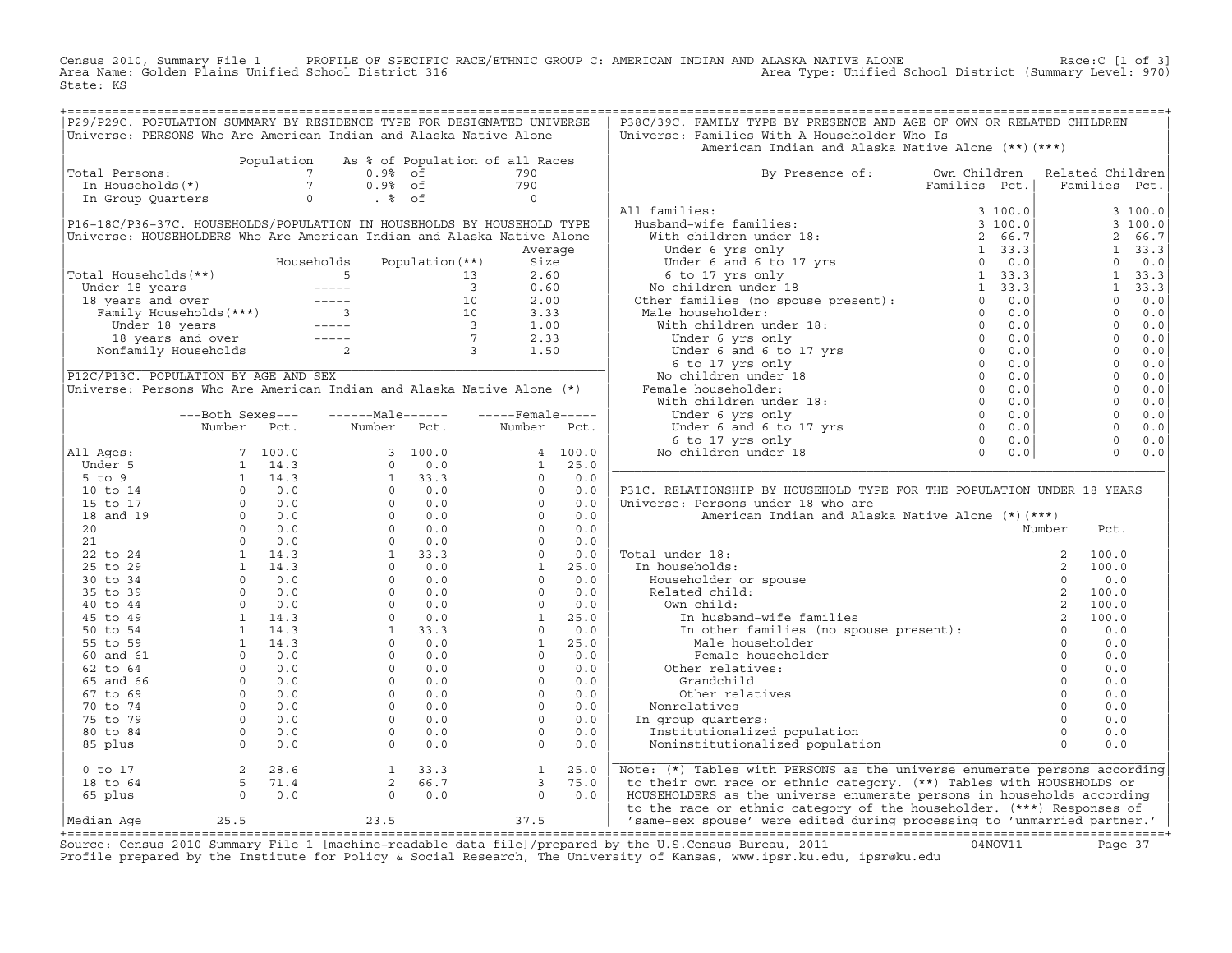Census 2010, Summary File 1 PROFILE OF SPECIFIC RACE/ETHNIC GROUP C: AMERICAN INDIAN AND ALASKA NATIVE ALONE<br>Area Name: Golden Plains Unified School District 316 Area Type: Unified Schoo State: KS

| 65 years and over<br>Number<br>All Ages<br>Number<br>Number<br>Pct.<br>Pct.<br>Total:<br>5 100.0<br>Fousehold has 3 or more generations<br>Household does not have 3+ generations<br>Total:<br>100.0<br>$\Omega$<br>$\Omega$<br>0.0<br>In households:<br>$7^{\circ}$<br>100.0<br>$\Omega$<br>5, 100.0<br>In family households:<br>5<br>$\Omega$<br>71.4<br>$\sim$<br>Householder:<br>$\overline{3}$<br>42.9<br>$\Omega$<br>$\sim$<br>$\Omega$<br>Male<br>1<br>14.3<br>$\sim$<br>Female<br>$\overline{2}$<br>28.6<br>$\Omega$<br>$\sim$<br>$\Omega$<br>PCT19C. NONRELATIVES BY HOUSEHOLD TYPE (*) (***)<br>Spouse<br>$\Omega$<br>0.0<br>$\sim$<br>$\Omega$<br>Universe: Nonrelatives who are<br>Parent<br>$\Omega$<br>0.0<br>$\sim$<br>Parent-in-law<br>$\Omega$<br>0.0<br>$\Omega$<br>American Indian and Alaska Native Alone (Total: 0)<br>$\mathbf{r}$<br>$2^{\circ}$<br>28.6<br>Child:<br>2<br>Biological<br>28.6<br>In Family<br>In Nonfamily<br>Adopted<br>$\Omega$<br>0.0<br>Households<br>Households<br>$\Omega$<br>0.0<br>Number Pct.<br>Number Pct.<br>Step<br>Grandchild<br>$\Omega$<br>0.0<br>Brother or sister<br>$\Omega$<br>0.0<br>Nonrelatives:<br>0 100.0<br>0, 100, 0<br>Son-in-law/daughter-in-law<br>Other relatives (#)<br>$\Omega$<br>0.0<br>Roomer or boarder<br>$\Omega$<br>$\Omega$<br><b>Contractor</b><br>$\Omega$<br>0.0<br>$\overline{0}$<br>$\Omega$<br>$\circ$<br>Housemate or roommate<br>$\sim 10^{11}$ km $^{-1}$<br>$\sim$<br>$\sim$<br>Nonrelatives<br>$\Omega$<br>0.0<br>$\Omega$<br>Unmarried partner<br>$\begin{matrix}0\\0\end{matrix}$<br>$\Omega$<br><b>Contract Contract</b><br>$\mathbf{r}$<br>$\ddot{\phantom{a}}$<br>NONFEIALIVES<br>In nonfamily households:<br>Male householder:<br>Other nonrelatives<br>$2 \rightarrow$<br>28.6<br>$\Omega$<br>$\Omega$<br>$\mathbf{r}$<br>$\ddot{\phantom{a}}$<br>$\Omega$<br>$\mathbf{1}$<br>14.3<br>$\ddot{\phantom{a}}$<br>$\overline{1}$<br>Living alone<br>14.3<br>$\Omega$<br>Not living alone<br>Female householder:<br>Timing and property<br>$\Omega$<br>0.0<br>$\Omega$<br>$\mathbf{r}$<br>1<br>$\Omega$<br>14.3<br>H17C, HOUSING UNITS BY HOUSEHOLDER'S AGE AND TENURE<br>$\ddot{\phantom{a}}$<br>$\Omega$<br>Living alone<br>$0 \t 0.0$<br>Universe: Occupied Housing Units With A Householder Who Is<br>$\sim$<br>Not living alone<br>$\Omega$<br>$1 \t 14.3$<br>American Indian and Alaska Native Alone (**)<br>$\sim$<br>Nonrelatives<br>$\Omega$<br>$\Omega$<br>0.0<br>$\sim$<br>$0 \t 0.0$<br>$\Omega$<br>In group quarters:<br>Owner Occupied<br>Age of<br>Renter Occupied<br>$\ddot{\phantom{a}}$<br>Number Pct.<br>Householder<br>$0 \t 0.0$<br>$\Omega$<br>Institutionalized<br>Number<br>$\sim$<br>Noninstitutionalized<br>$\Omega$<br>$\Omega$<br>0.0<br>All Ages:<br>5, 100.0<br>$\Omega$<br>15 to 24<br>(#) For 65 yrs & over, includes children, siblings, etc. not shown separately<br>$1 \ 20.0$<br>$\Omega$<br>$25$ to $34$<br>$1 \t 20.0$<br>$\cap$<br>$\sim$<br>35 to 44<br>$\Omega$<br>0.0<br>$\Omega$<br>$\sim$<br>2, 40.0<br>$\Omega$<br>45 to 54<br>$\ddot{\phantom{a}}$<br>$\Omega$<br>P18C. HOUSEHOLD TYPE<br>55 to 59<br>$1 \t 20.0$<br>Universe: Households with a Householder Who is<br>60 to 64<br>$\Omega$<br>$\Omega$<br>0.0<br>$\cdot$<br>$\Omega$<br>American Indian and Alaska Native Alone (**)<br>65 to 74<br>$0 \t 0.0$<br>$0 \qquad 0.0$<br>$\mathbf 0$<br>Number<br>75 to 84<br>Pct.<br>$\Omega$<br>85 and over<br>0.0<br>$\Omega$<br>5 100.0<br>Total:<br>Family households (***) :<br>$\mathcal{R}$<br>60.0<br>Husband-wife families<br>$\overline{3}$<br>60.0<br>Note: (*) Tables with PERSONS as the universe enumerate persons<br>$0 \qquad 0.0$<br>according to their own race or ethnic category. (**) Tables with<br>Other families:<br>Male householder, no wife present<br>Female householder, no husband present<br>Female householder, no husband present<br>Semile householder, no husband present<br>HOUSEHOLDS or HOUSEHOLDERS as the universe enumerate persons in<br>$0 \t 0.0$<br>0.0<br>households according to the race or ethnic category of the<br>householder. (***) Responses of 'same-sex spouse' were edited<br>Nonfamily households:<br>$\overline{2}$<br>40.0<br>Householder living alone<br>during processing to 'unmarried partner.'<br>$\mathbf{1}$<br>20.0<br>$\mathbf{1}$<br>Householder not living alone<br>20.0 | P29C/P34C. RELATIONSHIP BY HOUSEHOLD TYPE FOR ALL PERSONS & PERSONS 65+<br>Universe: Persons Who Are American Indian and Alaska Native Alone (*) (***) |  |  | PCT14C. PRESENCE OF MULTIGENERATIONAL HOUSEHOLDS<br>Universe: Households With A Householder Who Is<br>American Indian and Alaska Native Alone (**) |  |       |
|-----------------------------------------------------------------------------------------------------------------------------------------------------------------------------------------------------------------------------------------------------------------------------------------------------------------------------------------------------------------------------------------------------------------------------------------------------------------------------------------------------------------------------------------------------------------------------------------------------------------------------------------------------------------------------------------------------------------------------------------------------------------------------------------------------------------------------------------------------------------------------------------------------------------------------------------------------------------------------------------------------------------------------------------------------------------------------------------------------------------------------------------------------------------------------------------------------------------------------------------------------------------------------------------------------------------------------------------------------------------------------------------------------------------------------------------------------------------------------------------------------------------------------------------------------------------------------------------------------------------------------------------------------------------------------------------------------------------------------------------------------------------------------------------------------------------------------------------------------------------------------------------------------------------------------------------------------------------------------------------------------------------------------------------------------------------------------------------------------------------------------------------------------------------------------------------------------------------------------------------------------------------------------------------------------------------------------------------------------------------------------------------------------------------------------------------------------------------------------------------------------------------------------------------------------------------------------------------------------------------------------------------------------------------------------------------------------------------------------------------------------------------------------------------------------------------------------------------------------------------------------------------------------------------------------------------------------------------------------------------------------------------------------------------------------------------------------------------------------------------------------------------------------------------------------------------------------------------------------------------------------------------------------------------------------------------------------------------------------------------------------------------------------------------------------------------------------------------------------------------------------------------------------------------------------------------------------------------------------------------------------------------------------------------------------------------------------------------------------------------------------------------------------------------------------------------------------------------------------------------------------------------------------------------------------------------------------------------------------------------------------------------------------------------------------------------------------------------------------------------------------------------------------------------------------------------------------------------------------------------------------------------------------------------------------------------------------------------------------------------------------------------|--------------------------------------------------------------------------------------------------------------------------------------------------------|--|--|----------------------------------------------------------------------------------------------------------------------------------------------------|--|-------|
|                                                                                                                                                                                                                                                                                                                                                                                                                                                                                                                                                                                                                                                                                                                                                                                                                                                                                                                                                                                                                                                                                                                                                                                                                                                                                                                                                                                                                                                                                                                                                                                                                                                                                                                                                                                                                                                                                                                                                                                                                                                                                                                                                                                                                                                                                                                                                                                                                                                                                                                                                                                                                                                                                                                                                                                                                                                                                                                                                                                                                                                                                                                                                                                                                                                                                                                                                                                                                                                                                                                                                                                                                                                                                                                                                                                                                                                                                                                                                                                                                                                                                                                                                                                                                                                                                                                                                                                         |                                                                                                                                                        |  |  |                                                                                                                                                    |  | Pct.  |
|                                                                                                                                                                                                                                                                                                                                                                                                                                                                                                                                                                                                                                                                                                                                                                                                                                                                                                                                                                                                                                                                                                                                                                                                                                                                                                                                                                                                                                                                                                                                                                                                                                                                                                                                                                                                                                                                                                                                                                                                                                                                                                                                                                                                                                                                                                                                                                                                                                                                                                                                                                                                                                                                                                                                                                                                                                                                                                                                                                                                                                                                                                                                                                                                                                                                                                                                                                                                                                                                                                                                                                                                                                                                                                                                                                                                                                                                                                                                                                                                                                                                                                                                                                                                                                                                                                                                                                                         |                                                                                                                                                        |  |  |                                                                                                                                                    |  |       |
|                                                                                                                                                                                                                                                                                                                                                                                                                                                                                                                                                                                                                                                                                                                                                                                                                                                                                                                                                                                                                                                                                                                                                                                                                                                                                                                                                                                                                                                                                                                                                                                                                                                                                                                                                                                                                                                                                                                                                                                                                                                                                                                                                                                                                                                                                                                                                                                                                                                                                                                                                                                                                                                                                                                                                                                                                                                                                                                                                                                                                                                                                                                                                                                                                                                                                                                                                                                                                                                                                                                                                                                                                                                                                                                                                                                                                                                                                                                                                                                                                                                                                                                                                                                                                                                                                                                                                                                         |                                                                                                                                                        |  |  |                                                                                                                                                    |  |       |
|                                                                                                                                                                                                                                                                                                                                                                                                                                                                                                                                                                                                                                                                                                                                                                                                                                                                                                                                                                                                                                                                                                                                                                                                                                                                                                                                                                                                                                                                                                                                                                                                                                                                                                                                                                                                                                                                                                                                                                                                                                                                                                                                                                                                                                                                                                                                                                                                                                                                                                                                                                                                                                                                                                                                                                                                                                                                                                                                                                                                                                                                                                                                                                                                                                                                                                                                                                                                                                                                                                                                                                                                                                                                                                                                                                                                                                                                                                                                                                                                                                                                                                                                                                                                                                                                                                                                                                                         |                                                                                                                                                        |  |  |                                                                                                                                                    |  |       |
|                                                                                                                                                                                                                                                                                                                                                                                                                                                                                                                                                                                                                                                                                                                                                                                                                                                                                                                                                                                                                                                                                                                                                                                                                                                                                                                                                                                                                                                                                                                                                                                                                                                                                                                                                                                                                                                                                                                                                                                                                                                                                                                                                                                                                                                                                                                                                                                                                                                                                                                                                                                                                                                                                                                                                                                                                                                                                                                                                                                                                                                                                                                                                                                                                                                                                                                                                                                                                                                                                                                                                                                                                                                                                                                                                                                                                                                                                                                                                                                                                                                                                                                                                                                                                                                                                                                                                                                         |                                                                                                                                                        |  |  |                                                                                                                                                    |  |       |
|                                                                                                                                                                                                                                                                                                                                                                                                                                                                                                                                                                                                                                                                                                                                                                                                                                                                                                                                                                                                                                                                                                                                                                                                                                                                                                                                                                                                                                                                                                                                                                                                                                                                                                                                                                                                                                                                                                                                                                                                                                                                                                                                                                                                                                                                                                                                                                                                                                                                                                                                                                                                                                                                                                                                                                                                                                                                                                                                                                                                                                                                                                                                                                                                                                                                                                                                                                                                                                                                                                                                                                                                                                                                                                                                                                                                                                                                                                                                                                                                                                                                                                                                                                                                                                                                                                                                                                                         |                                                                                                                                                        |  |  |                                                                                                                                                    |  |       |
|                                                                                                                                                                                                                                                                                                                                                                                                                                                                                                                                                                                                                                                                                                                                                                                                                                                                                                                                                                                                                                                                                                                                                                                                                                                                                                                                                                                                                                                                                                                                                                                                                                                                                                                                                                                                                                                                                                                                                                                                                                                                                                                                                                                                                                                                                                                                                                                                                                                                                                                                                                                                                                                                                                                                                                                                                                                                                                                                                                                                                                                                                                                                                                                                                                                                                                                                                                                                                                                                                                                                                                                                                                                                                                                                                                                                                                                                                                                                                                                                                                                                                                                                                                                                                                                                                                                                                                                         |                                                                                                                                                        |  |  |                                                                                                                                                    |  |       |
|                                                                                                                                                                                                                                                                                                                                                                                                                                                                                                                                                                                                                                                                                                                                                                                                                                                                                                                                                                                                                                                                                                                                                                                                                                                                                                                                                                                                                                                                                                                                                                                                                                                                                                                                                                                                                                                                                                                                                                                                                                                                                                                                                                                                                                                                                                                                                                                                                                                                                                                                                                                                                                                                                                                                                                                                                                                                                                                                                                                                                                                                                                                                                                                                                                                                                                                                                                                                                                                                                                                                                                                                                                                                                                                                                                                                                                                                                                                                                                                                                                                                                                                                                                                                                                                                                                                                                                                         |                                                                                                                                                        |  |  |                                                                                                                                                    |  |       |
|                                                                                                                                                                                                                                                                                                                                                                                                                                                                                                                                                                                                                                                                                                                                                                                                                                                                                                                                                                                                                                                                                                                                                                                                                                                                                                                                                                                                                                                                                                                                                                                                                                                                                                                                                                                                                                                                                                                                                                                                                                                                                                                                                                                                                                                                                                                                                                                                                                                                                                                                                                                                                                                                                                                                                                                                                                                                                                                                                                                                                                                                                                                                                                                                                                                                                                                                                                                                                                                                                                                                                                                                                                                                                                                                                                                                                                                                                                                                                                                                                                                                                                                                                                                                                                                                                                                                                                                         |                                                                                                                                                        |  |  |                                                                                                                                                    |  |       |
|                                                                                                                                                                                                                                                                                                                                                                                                                                                                                                                                                                                                                                                                                                                                                                                                                                                                                                                                                                                                                                                                                                                                                                                                                                                                                                                                                                                                                                                                                                                                                                                                                                                                                                                                                                                                                                                                                                                                                                                                                                                                                                                                                                                                                                                                                                                                                                                                                                                                                                                                                                                                                                                                                                                                                                                                                                                                                                                                                                                                                                                                                                                                                                                                                                                                                                                                                                                                                                                                                                                                                                                                                                                                                                                                                                                                                                                                                                                                                                                                                                                                                                                                                                                                                                                                                                                                                                                         |                                                                                                                                                        |  |  |                                                                                                                                                    |  |       |
|                                                                                                                                                                                                                                                                                                                                                                                                                                                                                                                                                                                                                                                                                                                                                                                                                                                                                                                                                                                                                                                                                                                                                                                                                                                                                                                                                                                                                                                                                                                                                                                                                                                                                                                                                                                                                                                                                                                                                                                                                                                                                                                                                                                                                                                                                                                                                                                                                                                                                                                                                                                                                                                                                                                                                                                                                                                                                                                                                                                                                                                                                                                                                                                                                                                                                                                                                                                                                                                                                                                                                                                                                                                                                                                                                                                                                                                                                                                                                                                                                                                                                                                                                                                                                                                                                                                                                                                         |                                                                                                                                                        |  |  |                                                                                                                                                    |  |       |
|                                                                                                                                                                                                                                                                                                                                                                                                                                                                                                                                                                                                                                                                                                                                                                                                                                                                                                                                                                                                                                                                                                                                                                                                                                                                                                                                                                                                                                                                                                                                                                                                                                                                                                                                                                                                                                                                                                                                                                                                                                                                                                                                                                                                                                                                                                                                                                                                                                                                                                                                                                                                                                                                                                                                                                                                                                                                                                                                                                                                                                                                                                                                                                                                                                                                                                                                                                                                                                                                                                                                                                                                                                                                                                                                                                                                                                                                                                                                                                                                                                                                                                                                                                                                                                                                                                                                                                                         |                                                                                                                                                        |  |  |                                                                                                                                                    |  |       |
|                                                                                                                                                                                                                                                                                                                                                                                                                                                                                                                                                                                                                                                                                                                                                                                                                                                                                                                                                                                                                                                                                                                                                                                                                                                                                                                                                                                                                                                                                                                                                                                                                                                                                                                                                                                                                                                                                                                                                                                                                                                                                                                                                                                                                                                                                                                                                                                                                                                                                                                                                                                                                                                                                                                                                                                                                                                                                                                                                                                                                                                                                                                                                                                                                                                                                                                                                                                                                                                                                                                                                                                                                                                                                                                                                                                                                                                                                                                                                                                                                                                                                                                                                                                                                                                                                                                                                                                         |                                                                                                                                                        |  |  |                                                                                                                                                    |  |       |
|                                                                                                                                                                                                                                                                                                                                                                                                                                                                                                                                                                                                                                                                                                                                                                                                                                                                                                                                                                                                                                                                                                                                                                                                                                                                                                                                                                                                                                                                                                                                                                                                                                                                                                                                                                                                                                                                                                                                                                                                                                                                                                                                                                                                                                                                                                                                                                                                                                                                                                                                                                                                                                                                                                                                                                                                                                                                                                                                                                                                                                                                                                                                                                                                                                                                                                                                                                                                                                                                                                                                                                                                                                                                                                                                                                                                                                                                                                                                                                                                                                                                                                                                                                                                                                                                                                                                                                                         |                                                                                                                                                        |  |  |                                                                                                                                                    |  |       |
|                                                                                                                                                                                                                                                                                                                                                                                                                                                                                                                                                                                                                                                                                                                                                                                                                                                                                                                                                                                                                                                                                                                                                                                                                                                                                                                                                                                                                                                                                                                                                                                                                                                                                                                                                                                                                                                                                                                                                                                                                                                                                                                                                                                                                                                                                                                                                                                                                                                                                                                                                                                                                                                                                                                                                                                                                                                                                                                                                                                                                                                                                                                                                                                                                                                                                                                                                                                                                                                                                                                                                                                                                                                                                                                                                                                                                                                                                                                                                                                                                                                                                                                                                                                                                                                                                                                                                                                         |                                                                                                                                                        |  |  |                                                                                                                                                    |  |       |
|                                                                                                                                                                                                                                                                                                                                                                                                                                                                                                                                                                                                                                                                                                                                                                                                                                                                                                                                                                                                                                                                                                                                                                                                                                                                                                                                                                                                                                                                                                                                                                                                                                                                                                                                                                                                                                                                                                                                                                                                                                                                                                                                                                                                                                                                                                                                                                                                                                                                                                                                                                                                                                                                                                                                                                                                                                                                                                                                                                                                                                                                                                                                                                                                                                                                                                                                                                                                                                                                                                                                                                                                                                                                                                                                                                                                                                                                                                                                                                                                                                                                                                                                                                                                                                                                                                                                                                                         |                                                                                                                                                        |  |  |                                                                                                                                                    |  |       |
|                                                                                                                                                                                                                                                                                                                                                                                                                                                                                                                                                                                                                                                                                                                                                                                                                                                                                                                                                                                                                                                                                                                                                                                                                                                                                                                                                                                                                                                                                                                                                                                                                                                                                                                                                                                                                                                                                                                                                                                                                                                                                                                                                                                                                                                                                                                                                                                                                                                                                                                                                                                                                                                                                                                                                                                                                                                                                                                                                                                                                                                                                                                                                                                                                                                                                                                                                                                                                                                                                                                                                                                                                                                                                                                                                                                                                                                                                                                                                                                                                                                                                                                                                                                                                                                                                                                                                                                         |                                                                                                                                                        |  |  |                                                                                                                                                    |  |       |
|                                                                                                                                                                                                                                                                                                                                                                                                                                                                                                                                                                                                                                                                                                                                                                                                                                                                                                                                                                                                                                                                                                                                                                                                                                                                                                                                                                                                                                                                                                                                                                                                                                                                                                                                                                                                                                                                                                                                                                                                                                                                                                                                                                                                                                                                                                                                                                                                                                                                                                                                                                                                                                                                                                                                                                                                                                                                                                                                                                                                                                                                                                                                                                                                                                                                                                                                                                                                                                                                                                                                                                                                                                                                                                                                                                                                                                                                                                                                                                                                                                                                                                                                                                                                                                                                                                                                                                                         |                                                                                                                                                        |  |  |                                                                                                                                                    |  |       |
|                                                                                                                                                                                                                                                                                                                                                                                                                                                                                                                                                                                                                                                                                                                                                                                                                                                                                                                                                                                                                                                                                                                                                                                                                                                                                                                                                                                                                                                                                                                                                                                                                                                                                                                                                                                                                                                                                                                                                                                                                                                                                                                                                                                                                                                                                                                                                                                                                                                                                                                                                                                                                                                                                                                                                                                                                                                                                                                                                                                                                                                                                                                                                                                                                                                                                                                                                                                                                                                                                                                                                                                                                                                                                                                                                                                                                                                                                                                                                                                                                                                                                                                                                                                                                                                                                                                                                                                         |                                                                                                                                                        |  |  |                                                                                                                                                    |  |       |
|                                                                                                                                                                                                                                                                                                                                                                                                                                                                                                                                                                                                                                                                                                                                                                                                                                                                                                                                                                                                                                                                                                                                                                                                                                                                                                                                                                                                                                                                                                                                                                                                                                                                                                                                                                                                                                                                                                                                                                                                                                                                                                                                                                                                                                                                                                                                                                                                                                                                                                                                                                                                                                                                                                                                                                                                                                                                                                                                                                                                                                                                                                                                                                                                                                                                                                                                                                                                                                                                                                                                                                                                                                                                                                                                                                                                                                                                                                                                                                                                                                                                                                                                                                                                                                                                                                                                                                                         |                                                                                                                                                        |  |  |                                                                                                                                                    |  |       |
|                                                                                                                                                                                                                                                                                                                                                                                                                                                                                                                                                                                                                                                                                                                                                                                                                                                                                                                                                                                                                                                                                                                                                                                                                                                                                                                                                                                                                                                                                                                                                                                                                                                                                                                                                                                                                                                                                                                                                                                                                                                                                                                                                                                                                                                                                                                                                                                                                                                                                                                                                                                                                                                                                                                                                                                                                                                                                                                                                                                                                                                                                                                                                                                                                                                                                                                                                                                                                                                                                                                                                                                                                                                                                                                                                                                                                                                                                                                                                                                                                                                                                                                                                                                                                                                                                                                                                                                         |                                                                                                                                                        |  |  |                                                                                                                                                    |  |       |
|                                                                                                                                                                                                                                                                                                                                                                                                                                                                                                                                                                                                                                                                                                                                                                                                                                                                                                                                                                                                                                                                                                                                                                                                                                                                                                                                                                                                                                                                                                                                                                                                                                                                                                                                                                                                                                                                                                                                                                                                                                                                                                                                                                                                                                                                                                                                                                                                                                                                                                                                                                                                                                                                                                                                                                                                                                                                                                                                                                                                                                                                                                                                                                                                                                                                                                                                                                                                                                                                                                                                                                                                                                                                                                                                                                                                                                                                                                                                                                                                                                                                                                                                                                                                                                                                                                                                                                                         |                                                                                                                                                        |  |  |                                                                                                                                                    |  |       |
|                                                                                                                                                                                                                                                                                                                                                                                                                                                                                                                                                                                                                                                                                                                                                                                                                                                                                                                                                                                                                                                                                                                                                                                                                                                                                                                                                                                                                                                                                                                                                                                                                                                                                                                                                                                                                                                                                                                                                                                                                                                                                                                                                                                                                                                                                                                                                                                                                                                                                                                                                                                                                                                                                                                                                                                                                                                                                                                                                                                                                                                                                                                                                                                                                                                                                                                                                                                                                                                                                                                                                                                                                                                                                                                                                                                                                                                                                                                                                                                                                                                                                                                                                                                                                                                                                                                                                                                         |                                                                                                                                                        |  |  |                                                                                                                                                    |  |       |
|                                                                                                                                                                                                                                                                                                                                                                                                                                                                                                                                                                                                                                                                                                                                                                                                                                                                                                                                                                                                                                                                                                                                                                                                                                                                                                                                                                                                                                                                                                                                                                                                                                                                                                                                                                                                                                                                                                                                                                                                                                                                                                                                                                                                                                                                                                                                                                                                                                                                                                                                                                                                                                                                                                                                                                                                                                                                                                                                                                                                                                                                                                                                                                                                                                                                                                                                                                                                                                                                                                                                                                                                                                                                                                                                                                                                                                                                                                                                                                                                                                                                                                                                                                                                                                                                                                                                                                                         |                                                                                                                                                        |  |  |                                                                                                                                                    |  |       |
|                                                                                                                                                                                                                                                                                                                                                                                                                                                                                                                                                                                                                                                                                                                                                                                                                                                                                                                                                                                                                                                                                                                                                                                                                                                                                                                                                                                                                                                                                                                                                                                                                                                                                                                                                                                                                                                                                                                                                                                                                                                                                                                                                                                                                                                                                                                                                                                                                                                                                                                                                                                                                                                                                                                                                                                                                                                                                                                                                                                                                                                                                                                                                                                                                                                                                                                                                                                                                                                                                                                                                                                                                                                                                                                                                                                                                                                                                                                                                                                                                                                                                                                                                                                                                                                                                                                                                                                         |                                                                                                                                                        |  |  |                                                                                                                                                    |  |       |
|                                                                                                                                                                                                                                                                                                                                                                                                                                                                                                                                                                                                                                                                                                                                                                                                                                                                                                                                                                                                                                                                                                                                                                                                                                                                                                                                                                                                                                                                                                                                                                                                                                                                                                                                                                                                                                                                                                                                                                                                                                                                                                                                                                                                                                                                                                                                                                                                                                                                                                                                                                                                                                                                                                                                                                                                                                                                                                                                                                                                                                                                                                                                                                                                                                                                                                                                                                                                                                                                                                                                                                                                                                                                                                                                                                                                                                                                                                                                                                                                                                                                                                                                                                                                                                                                                                                                                                                         |                                                                                                                                                        |  |  |                                                                                                                                                    |  |       |
|                                                                                                                                                                                                                                                                                                                                                                                                                                                                                                                                                                                                                                                                                                                                                                                                                                                                                                                                                                                                                                                                                                                                                                                                                                                                                                                                                                                                                                                                                                                                                                                                                                                                                                                                                                                                                                                                                                                                                                                                                                                                                                                                                                                                                                                                                                                                                                                                                                                                                                                                                                                                                                                                                                                                                                                                                                                                                                                                                                                                                                                                                                                                                                                                                                                                                                                                                                                                                                                                                                                                                                                                                                                                                                                                                                                                                                                                                                                                                                                                                                                                                                                                                                                                                                                                                                                                                                                         |                                                                                                                                                        |  |  |                                                                                                                                                    |  |       |
|                                                                                                                                                                                                                                                                                                                                                                                                                                                                                                                                                                                                                                                                                                                                                                                                                                                                                                                                                                                                                                                                                                                                                                                                                                                                                                                                                                                                                                                                                                                                                                                                                                                                                                                                                                                                                                                                                                                                                                                                                                                                                                                                                                                                                                                                                                                                                                                                                                                                                                                                                                                                                                                                                                                                                                                                                                                                                                                                                                                                                                                                                                                                                                                                                                                                                                                                                                                                                                                                                                                                                                                                                                                                                                                                                                                                                                                                                                                                                                                                                                                                                                                                                                                                                                                                                                                                                                                         |                                                                                                                                                        |  |  |                                                                                                                                                    |  |       |
|                                                                                                                                                                                                                                                                                                                                                                                                                                                                                                                                                                                                                                                                                                                                                                                                                                                                                                                                                                                                                                                                                                                                                                                                                                                                                                                                                                                                                                                                                                                                                                                                                                                                                                                                                                                                                                                                                                                                                                                                                                                                                                                                                                                                                                                                                                                                                                                                                                                                                                                                                                                                                                                                                                                                                                                                                                                                                                                                                                                                                                                                                                                                                                                                                                                                                                                                                                                                                                                                                                                                                                                                                                                                                                                                                                                                                                                                                                                                                                                                                                                                                                                                                                                                                                                                                                                                                                                         |                                                                                                                                                        |  |  |                                                                                                                                                    |  | Pct.  |
|                                                                                                                                                                                                                                                                                                                                                                                                                                                                                                                                                                                                                                                                                                                                                                                                                                                                                                                                                                                                                                                                                                                                                                                                                                                                                                                                                                                                                                                                                                                                                                                                                                                                                                                                                                                                                                                                                                                                                                                                                                                                                                                                                                                                                                                                                                                                                                                                                                                                                                                                                                                                                                                                                                                                                                                                                                                                                                                                                                                                                                                                                                                                                                                                                                                                                                                                                                                                                                                                                                                                                                                                                                                                                                                                                                                                                                                                                                                                                                                                                                                                                                                                                                                                                                                                                                                                                                                         |                                                                                                                                                        |  |  |                                                                                                                                                    |  |       |
|                                                                                                                                                                                                                                                                                                                                                                                                                                                                                                                                                                                                                                                                                                                                                                                                                                                                                                                                                                                                                                                                                                                                                                                                                                                                                                                                                                                                                                                                                                                                                                                                                                                                                                                                                                                                                                                                                                                                                                                                                                                                                                                                                                                                                                                                                                                                                                                                                                                                                                                                                                                                                                                                                                                                                                                                                                                                                                                                                                                                                                                                                                                                                                                                                                                                                                                                                                                                                                                                                                                                                                                                                                                                                                                                                                                                                                                                                                                                                                                                                                                                                                                                                                                                                                                                                                                                                                                         |                                                                                                                                                        |  |  |                                                                                                                                                    |  | 100.0 |
|                                                                                                                                                                                                                                                                                                                                                                                                                                                                                                                                                                                                                                                                                                                                                                                                                                                                                                                                                                                                                                                                                                                                                                                                                                                                                                                                                                                                                                                                                                                                                                                                                                                                                                                                                                                                                                                                                                                                                                                                                                                                                                                                                                                                                                                                                                                                                                                                                                                                                                                                                                                                                                                                                                                                                                                                                                                                                                                                                                                                                                                                                                                                                                                                                                                                                                                                                                                                                                                                                                                                                                                                                                                                                                                                                                                                                                                                                                                                                                                                                                                                                                                                                                                                                                                                                                                                                                                         |                                                                                                                                                        |  |  |                                                                                                                                                    |  |       |
|                                                                                                                                                                                                                                                                                                                                                                                                                                                                                                                                                                                                                                                                                                                                                                                                                                                                                                                                                                                                                                                                                                                                                                                                                                                                                                                                                                                                                                                                                                                                                                                                                                                                                                                                                                                                                                                                                                                                                                                                                                                                                                                                                                                                                                                                                                                                                                                                                                                                                                                                                                                                                                                                                                                                                                                                                                                                                                                                                                                                                                                                                                                                                                                                                                                                                                                                                                                                                                                                                                                                                                                                                                                                                                                                                                                                                                                                                                                                                                                                                                                                                                                                                                                                                                                                                                                                                                                         |                                                                                                                                                        |  |  |                                                                                                                                                    |  |       |
|                                                                                                                                                                                                                                                                                                                                                                                                                                                                                                                                                                                                                                                                                                                                                                                                                                                                                                                                                                                                                                                                                                                                                                                                                                                                                                                                                                                                                                                                                                                                                                                                                                                                                                                                                                                                                                                                                                                                                                                                                                                                                                                                                                                                                                                                                                                                                                                                                                                                                                                                                                                                                                                                                                                                                                                                                                                                                                                                                                                                                                                                                                                                                                                                                                                                                                                                                                                                                                                                                                                                                                                                                                                                                                                                                                                                                                                                                                                                                                                                                                                                                                                                                                                                                                                                                                                                                                                         |                                                                                                                                                        |  |  |                                                                                                                                                    |  |       |
|                                                                                                                                                                                                                                                                                                                                                                                                                                                                                                                                                                                                                                                                                                                                                                                                                                                                                                                                                                                                                                                                                                                                                                                                                                                                                                                                                                                                                                                                                                                                                                                                                                                                                                                                                                                                                                                                                                                                                                                                                                                                                                                                                                                                                                                                                                                                                                                                                                                                                                                                                                                                                                                                                                                                                                                                                                                                                                                                                                                                                                                                                                                                                                                                                                                                                                                                                                                                                                                                                                                                                                                                                                                                                                                                                                                                                                                                                                                                                                                                                                                                                                                                                                                                                                                                                                                                                                                         |                                                                                                                                                        |  |  |                                                                                                                                                    |  |       |
|                                                                                                                                                                                                                                                                                                                                                                                                                                                                                                                                                                                                                                                                                                                                                                                                                                                                                                                                                                                                                                                                                                                                                                                                                                                                                                                                                                                                                                                                                                                                                                                                                                                                                                                                                                                                                                                                                                                                                                                                                                                                                                                                                                                                                                                                                                                                                                                                                                                                                                                                                                                                                                                                                                                                                                                                                                                                                                                                                                                                                                                                                                                                                                                                                                                                                                                                                                                                                                                                                                                                                                                                                                                                                                                                                                                                                                                                                                                                                                                                                                                                                                                                                                                                                                                                                                                                                                                         |                                                                                                                                                        |  |  |                                                                                                                                                    |  |       |
|                                                                                                                                                                                                                                                                                                                                                                                                                                                                                                                                                                                                                                                                                                                                                                                                                                                                                                                                                                                                                                                                                                                                                                                                                                                                                                                                                                                                                                                                                                                                                                                                                                                                                                                                                                                                                                                                                                                                                                                                                                                                                                                                                                                                                                                                                                                                                                                                                                                                                                                                                                                                                                                                                                                                                                                                                                                                                                                                                                                                                                                                                                                                                                                                                                                                                                                                                                                                                                                                                                                                                                                                                                                                                                                                                                                                                                                                                                                                                                                                                                                                                                                                                                                                                                                                                                                                                                                         |                                                                                                                                                        |  |  |                                                                                                                                                    |  |       |
|                                                                                                                                                                                                                                                                                                                                                                                                                                                                                                                                                                                                                                                                                                                                                                                                                                                                                                                                                                                                                                                                                                                                                                                                                                                                                                                                                                                                                                                                                                                                                                                                                                                                                                                                                                                                                                                                                                                                                                                                                                                                                                                                                                                                                                                                                                                                                                                                                                                                                                                                                                                                                                                                                                                                                                                                                                                                                                                                                                                                                                                                                                                                                                                                                                                                                                                                                                                                                                                                                                                                                                                                                                                                                                                                                                                                                                                                                                                                                                                                                                                                                                                                                                                                                                                                                                                                                                                         |                                                                                                                                                        |  |  |                                                                                                                                                    |  |       |
|                                                                                                                                                                                                                                                                                                                                                                                                                                                                                                                                                                                                                                                                                                                                                                                                                                                                                                                                                                                                                                                                                                                                                                                                                                                                                                                                                                                                                                                                                                                                                                                                                                                                                                                                                                                                                                                                                                                                                                                                                                                                                                                                                                                                                                                                                                                                                                                                                                                                                                                                                                                                                                                                                                                                                                                                                                                                                                                                                                                                                                                                                                                                                                                                                                                                                                                                                                                                                                                                                                                                                                                                                                                                                                                                                                                                                                                                                                                                                                                                                                                                                                                                                                                                                                                                                                                                                                                         |                                                                                                                                                        |  |  |                                                                                                                                                    |  |       |
|                                                                                                                                                                                                                                                                                                                                                                                                                                                                                                                                                                                                                                                                                                                                                                                                                                                                                                                                                                                                                                                                                                                                                                                                                                                                                                                                                                                                                                                                                                                                                                                                                                                                                                                                                                                                                                                                                                                                                                                                                                                                                                                                                                                                                                                                                                                                                                                                                                                                                                                                                                                                                                                                                                                                                                                                                                                                                                                                                                                                                                                                                                                                                                                                                                                                                                                                                                                                                                                                                                                                                                                                                                                                                                                                                                                                                                                                                                                                                                                                                                                                                                                                                                                                                                                                                                                                                                                         |                                                                                                                                                        |  |  |                                                                                                                                                    |  |       |
|                                                                                                                                                                                                                                                                                                                                                                                                                                                                                                                                                                                                                                                                                                                                                                                                                                                                                                                                                                                                                                                                                                                                                                                                                                                                                                                                                                                                                                                                                                                                                                                                                                                                                                                                                                                                                                                                                                                                                                                                                                                                                                                                                                                                                                                                                                                                                                                                                                                                                                                                                                                                                                                                                                                                                                                                                                                                                                                                                                                                                                                                                                                                                                                                                                                                                                                                                                                                                                                                                                                                                                                                                                                                                                                                                                                                                                                                                                                                                                                                                                                                                                                                                                                                                                                                                                                                                                                         |                                                                                                                                                        |  |  |                                                                                                                                                    |  |       |
|                                                                                                                                                                                                                                                                                                                                                                                                                                                                                                                                                                                                                                                                                                                                                                                                                                                                                                                                                                                                                                                                                                                                                                                                                                                                                                                                                                                                                                                                                                                                                                                                                                                                                                                                                                                                                                                                                                                                                                                                                                                                                                                                                                                                                                                                                                                                                                                                                                                                                                                                                                                                                                                                                                                                                                                                                                                                                                                                                                                                                                                                                                                                                                                                                                                                                                                                                                                                                                                                                                                                                                                                                                                                                                                                                                                                                                                                                                                                                                                                                                                                                                                                                                                                                                                                                                                                                                                         |                                                                                                                                                        |  |  |                                                                                                                                                    |  |       |
|                                                                                                                                                                                                                                                                                                                                                                                                                                                                                                                                                                                                                                                                                                                                                                                                                                                                                                                                                                                                                                                                                                                                                                                                                                                                                                                                                                                                                                                                                                                                                                                                                                                                                                                                                                                                                                                                                                                                                                                                                                                                                                                                                                                                                                                                                                                                                                                                                                                                                                                                                                                                                                                                                                                                                                                                                                                                                                                                                                                                                                                                                                                                                                                                                                                                                                                                                                                                                                                                                                                                                                                                                                                                                                                                                                                                                                                                                                                                                                                                                                                                                                                                                                                                                                                                                                                                                                                         |                                                                                                                                                        |  |  |                                                                                                                                                    |  |       |
|                                                                                                                                                                                                                                                                                                                                                                                                                                                                                                                                                                                                                                                                                                                                                                                                                                                                                                                                                                                                                                                                                                                                                                                                                                                                                                                                                                                                                                                                                                                                                                                                                                                                                                                                                                                                                                                                                                                                                                                                                                                                                                                                                                                                                                                                                                                                                                                                                                                                                                                                                                                                                                                                                                                                                                                                                                                                                                                                                                                                                                                                                                                                                                                                                                                                                                                                                                                                                                                                                                                                                                                                                                                                                                                                                                                                                                                                                                                                                                                                                                                                                                                                                                                                                                                                                                                                                                                         |                                                                                                                                                        |  |  |                                                                                                                                                    |  |       |
|                                                                                                                                                                                                                                                                                                                                                                                                                                                                                                                                                                                                                                                                                                                                                                                                                                                                                                                                                                                                                                                                                                                                                                                                                                                                                                                                                                                                                                                                                                                                                                                                                                                                                                                                                                                                                                                                                                                                                                                                                                                                                                                                                                                                                                                                                                                                                                                                                                                                                                                                                                                                                                                                                                                                                                                                                                                                                                                                                                                                                                                                                                                                                                                                                                                                                                                                                                                                                                                                                                                                                                                                                                                                                                                                                                                                                                                                                                                                                                                                                                                                                                                                                                                                                                                                                                                                                                                         |                                                                                                                                                        |  |  |                                                                                                                                                    |  |       |
|                                                                                                                                                                                                                                                                                                                                                                                                                                                                                                                                                                                                                                                                                                                                                                                                                                                                                                                                                                                                                                                                                                                                                                                                                                                                                                                                                                                                                                                                                                                                                                                                                                                                                                                                                                                                                                                                                                                                                                                                                                                                                                                                                                                                                                                                                                                                                                                                                                                                                                                                                                                                                                                                                                                                                                                                                                                                                                                                                                                                                                                                                                                                                                                                                                                                                                                                                                                                                                                                                                                                                                                                                                                                                                                                                                                                                                                                                                                                                                                                                                                                                                                                                                                                                                                                                                                                                                                         |                                                                                                                                                        |  |  |                                                                                                                                                    |  |       |
|                                                                                                                                                                                                                                                                                                                                                                                                                                                                                                                                                                                                                                                                                                                                                                                                                                                                                                                                                                                                                                                                                                                                                                                                                                                                                                                                                                                                                                                                                                                                                                                                                                                                                                                                                                                                                                                                                                                                                                                                                                                                                                                                                                                                                                                                                                                                                                                                                                                                                                                                                                                                                                                                                                                                                                                                                                                                                                                                                                                                                                                                                                                                                                                                                                                                                                                                                                                                                                                                                                                                                                                                                                                                                                                                                                                                                                                                                                                                                                                                                                                                                                                                                                                                                                                                                                                                                                                         |                                                                                                                                                        |  |  |                                                                                                                                                    |  |       |
|                                                                                                                                                                                                                                                                                                                                                                                                                                                                                                                                                                                                                                                                                                                                                                                                                                                                                                                                                                                                                                                                                                                                                                                                                                                                                                                                                                                                                                                                                                                                                                                                                                                                                                                                                                                                                                                                                                                                                                                                                                                                                                                                                                                                                                                                                                                                                                                                                                                                                                                                                                                                                                                                                                                                                                                                                                                                                                                                                                                                                                                                                                                                                                                                                                                                                                                                                                                                                                                                                                                                                                                                                                                                                                                                                                                                                                                                                                                                                                                                                                                                                                                                                                                                                                                                                                                                                                                         |                                                                                                                                                        |  |  |                                                                                                                                                    |  |       |
|                                                                                                                                                                                                                                                                                                                                                                                                                                                                                                                                                                                                                                                                                                                                                                                                                                                                                                                                                                                                                                                                                                                                                                                                                                                                                                                                                                                                                                                                                                                                                                                                                                                                                                                                                                                                                                                                                                                                                                                                                                                                                                                                                                                                                                                                                                                                                                                                                                                                                                                                                                                                                                                                                                                                                                                                                                                                                                                                                                                                                                                                                                                                                                                                                                                                                                                                                                                                                                                                                                                                                                                                                                                                                                                                                                                                                                                                                                                                                                                                                                                                                                                                                                                                                                                                                                                                                                                         |                                                                                                                                                        |  |  |                                                                                                                                                    |  |       |

+===================================================================================================================================================+Source: Census 2010 Summary File 1 [machine−readable data file]/prepared by the U.S.Census Bureau, 2011 04NOV11 Page 38 Profile prepared by the Institute for Policy & Social Research, The University of Kansas, www.ipsr.ku.edu, ipsr@ku.edu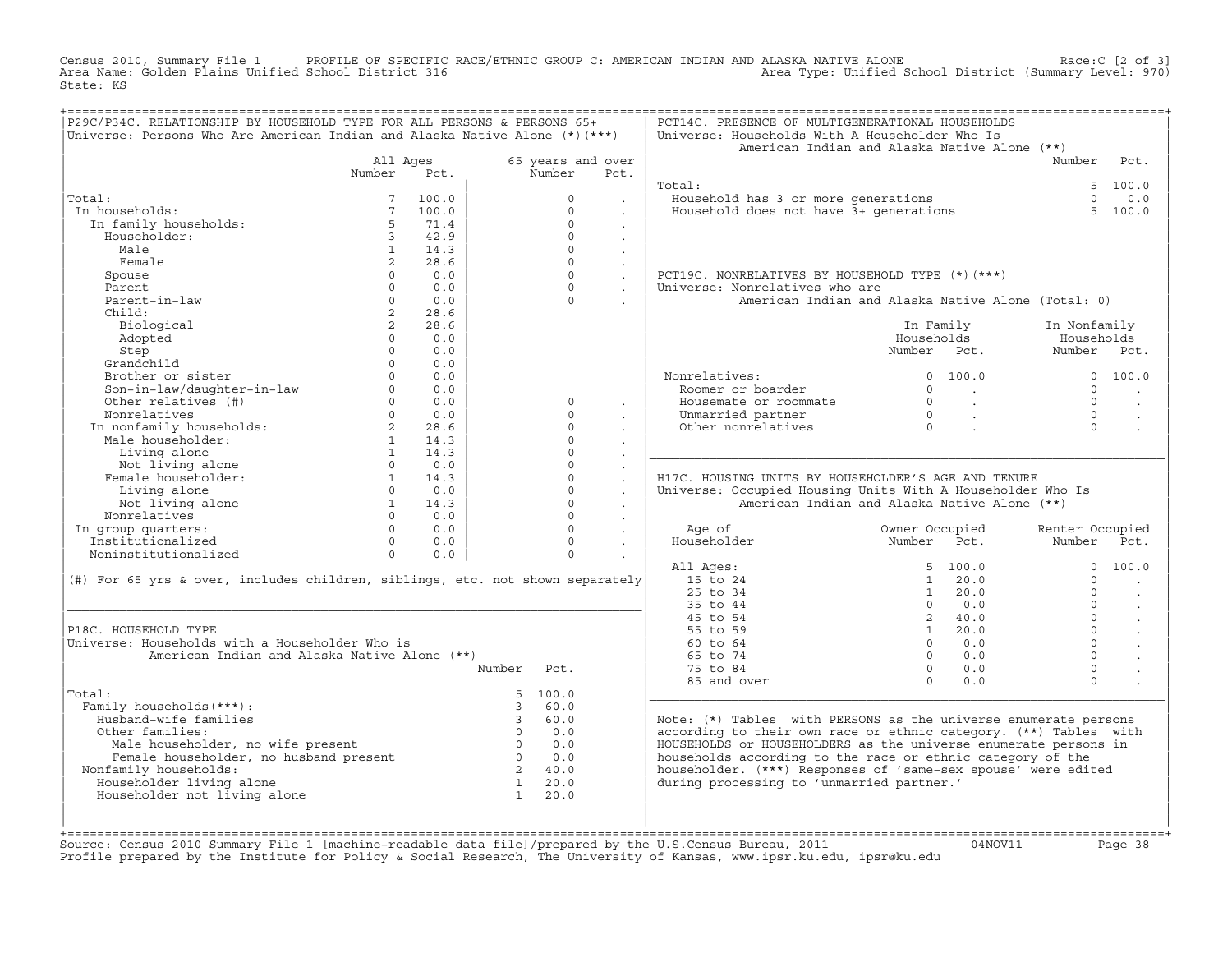Census 2010, Summary File 1 PROFILE OF SPECIFIC RACE/ETHNIC GROUP C: AMERICAN INDIAN AND ALASKA NATIVE ALONE Race:C [3 of 3]<br>Area Name: Golden Plains Unified School District 316 200 Area Type: Unified School District (Summary Level: 970) State: KS

+===================================================================================================================================================+|P28C/H16C. HOUSEHOLDS (OCCUPIED HOUSING UNITS) BY HOUSEHOLD SIZE BY TYPE AND BY TENURE | |Universe: Households (Occupied Housing Units) With A Householder Who Is American Indian and Alaska Native Alone (\*\*)(\*\*\*) |

|                             | A11<br>Households | Pct.    | Family<br>Households    | Pct.  | Nonfamily<br>Households | Pct.  | Owner<br>Occupied | Pct.     | Renter<br>Occupied | Pct. |
|-----------------------------|-------------------|---------|-------------------------|-------|-------------------------|-------|-------------------|----------|--------------------|------|
| All household sizes:        |                   | 5 100.0 |                         | 100.0 |                         | 100.0 |                   | 5, 100.0 |                    |      |
| 1-person households         |                   | 20.0    | (Family always >1 pers) |       |                         | 50.0  |                   | 20.0     |                    |      |
| 2-person households         |                   | 40.0    |                         | 33.3  |                         | 50.0  |                   | 40.0     |                    |      |
| 3-person households         |                   | 0.0     |                         | 0.0   |                         | 0.0   |                   | 0.0      |                    |      |
| 4-person households         |                   | 40.0    |                         | 66.7  |                         | 0.0   |                   | 40.0     |                    |      |
| 5-person households         |                   | 0.0     |                         | 0.0   |                         | 0.0   |                   | 0.0      |                    |      |
| 6-person households         |                   | 0.0     |                         | 0.0   | $\Omega$                | 0.0   |                   | 0.0      |                    |      |
| 7-or-more person households | 0                 | 0.0     |                         | 0.0   | $\Omega$                | 0.0   |                   | 0.0      |                    |      |

|P16C/P17C/P36C/P37C/H11C/H12C. POPULATION IN HOUSEHOLDS AND AVERAGE HOUSEHOLD SIZE BY TYPE AND BY TENURE | Universe: Population in Households (Occupied Housing Units) With A Householder Who Is American Indian and Alaska Native Alone (\*\*)

|                                | Total<br>Population | Pct.         | In<br>Families     | Pct.     | In.<br>Nonfamilies | Pct.     | In Owner<br>Occupied | Pct.                      | In Renter<br>Occupied | Pct.                      |
|--------------------------------|---------------------|--------------|--------------------|----------|--------------------|----------|----------------------|---------------------------|-----------------------|---------------------------|
| Total population in households | 13                  | 100.0        | 10                 | 76.9     |                    | 23.1     |                      | 13 100.0                  |                       | 0.0                       |
| Under 18 years                 |                     | 100.0        |                    | 100.0    |                    |          |                      |                           |                       |                           |
| 18 years and over              | 10                  | 100.0        |                    | 70.0     |                    |          |                      |                           |                       |                           |
| Average Household Size         | 2.60                | $------$     | 3.33               | $------$ | 1.50               | $------$ | 2.60                 | $\qquad \qquad - - - - -$ | 0.00                  | $\qquad \qquad - - - - -$ |
| Under 18 years                 | 0.60                | $------$     | $\overline{1}$ .00 | $------$ |                    |          |                      |                           |                       |                           |
| 18 years and over              |                     | $2.00$ ----- | 2.33               |          |                    |          |                      | $- - - - -$               |                       | $- - - - -$               |
|                                |                     |              |                    |          |                    |          |                      |                           |                       |                           |

Note: Family household numbers include nonrelatives living with families.

| | PCT20/PCT22C. GROUP OUARTERS POPULATION BY SEX BY AGE BY GROUP OUARTERS TYPE Universe: Population in group quarters for persons who are American Indian and Alaska Native Alone (\*)

|                                               |        |       |       | Pct. of<br>All |      | Pct. of<br>Total |        | Pct. of<br>Total |
|-----------------------------------------------|--------|-------|-------|----------------|------|------------------|--------|------------------|
|                                               | Number | Pct.  | Total | Ages           | Male | $18+$            | Female | $18+$            |
| All types of group quarters:                  |        | 100.0 |       |                |      |                  |        |                  |
| Institutionalized population:                 |        |       |       |                |      |                  |        |                  |
| Correctional facilities for adults            |        |       |       |                |      |                  |        |                  |
| Juvenile facilities                           |        |       |       |                |      |                  |        |                  |
| Nursing facilities/skilled-nursing facilities |        |       |       |                |      |                  |        |                  |
| Other institutional facilities                |        |       |       |                |      |                  |        |                  |
| Noninstitutionalized population:              |        |       |       |                |      |                  |        |                  |
| College/university student housing            |        |       |       |                |      |                  |        |                  |
| Military quarters                             |        |       |       |                |      |                  |        |                  |
| Other noninstitutional facilities             |        |       |       |                |      |                  |        |                  |

|\_\_\_\_\_\_\_\_\_\_\_\_\_\_\_\_\_\_\_\_\_\_\_\_\_\_\_\_\_\_\_\_\_\_\_\_\_\_\_\_\_\_\_\_\_\_\_\_\_\_\_\_\_\_\_\_\_\_\_\_\_\_\_\_\_\_\_\_\_\_\_\_\_\_\_\_\_\_\_\_\_\_\_\_\_\_\_\_\_\_\_\_\_\_\_\_\_\_\_\_\_\_\_\_\_\_\_\_\_\_\_\_\_\_\_\_\_\_\_\_\_\_\_\_\_\_\_\_\_\_\_\_\_\_\_\_\_\_\_\_\_\_\_\_\_\_\_|

| |

| or HOUSEHOLDERS as the universe enumerate persons in households according to the race or ethnic category of the householder. | | (\*\*\*) Same−sex couple households are included in the family households category if there is at least one additional person | | related to householder by birth or adoption. Same−sex couple households with no relatives of the householder present are tabulated | | in nonfamily households. Responses of 'same−sex spouse' were edited during processing to 'unmarried partner.' | +===================================================================================================================================================+

Source: Census 2010 Summary File 1 [machine−readable data file]/prepared by the U.S.Census Bureau, 2011 04NOV11 Page 39 Profile prepared by the Institute for Policy & Social Research, The University of Kansas, www.ipsr.ku.edu, ipsr@ku.edu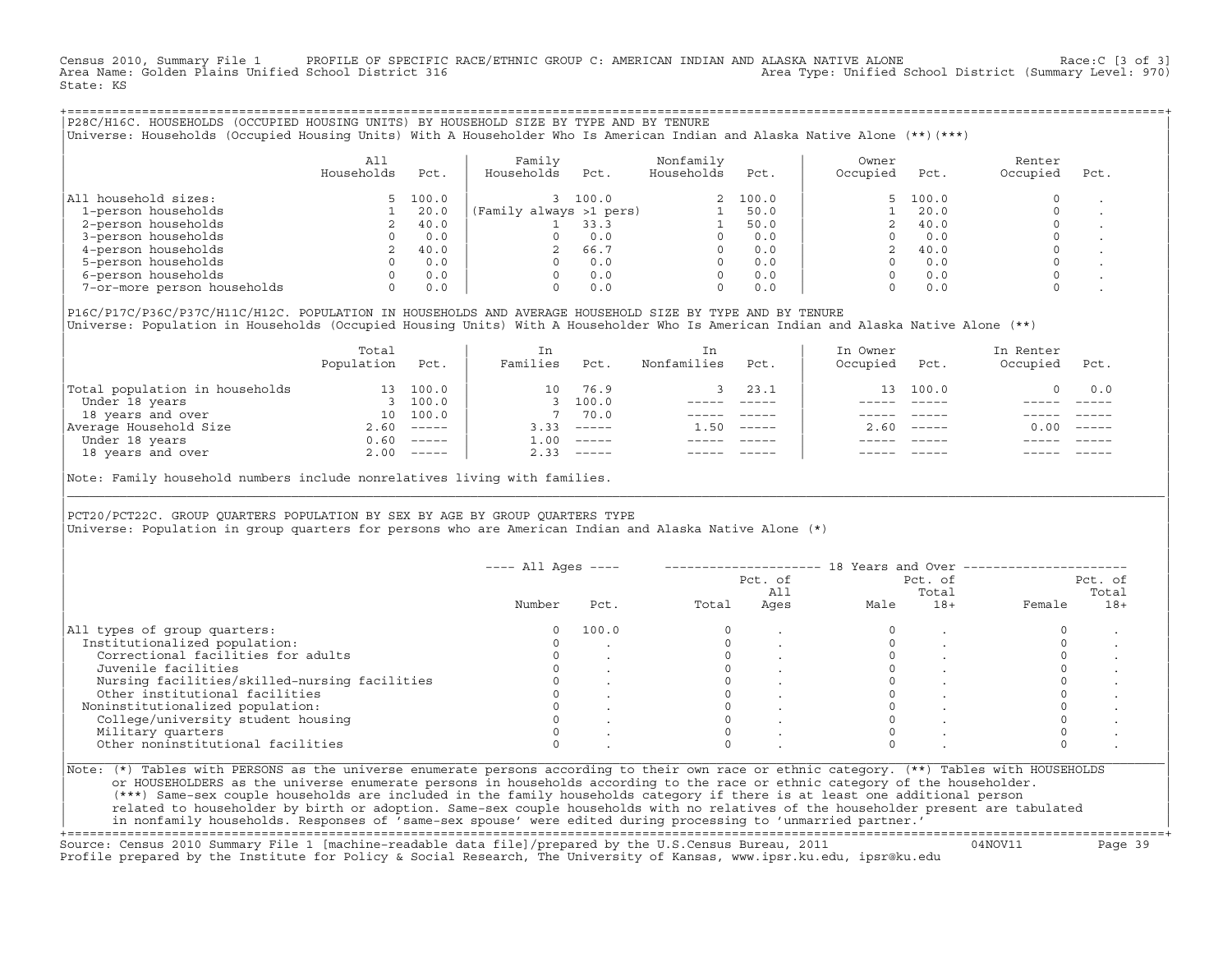Census 2010, Summary File 1 PROFILE OF SPECIFIC RACE/ETHNIC GROUP D: ASIAN ALONE Race:D [1 of 3] Area Name: Golden Plains Unified School District 316 Area Type: Unified School District (Summary Level: 970) State: KS

| P29/P29D. POPULATION SUMMARY BY RESIDENCE TYPE FOR DESIGNATED UNIVERSE |                                                                           |                                                   |                        |                                           |                         |                             | P38D/39D. FAMILY TYPE BY PRESENCE AND AGE OF OWN OR RELATED CHILDREN                                                                                                                                                                                                                              |                                |          |                                      |
|------------------------------------------------------------------------|---------------------------------------------------------------------------|---------------------------------------------------|------------------------|-------------------------------------------|-------------------------|-----------------------------|---------------------------------------------------------------------------------------------------------------------------------------------------------------------------------------------------------------------------------------------------------------------------------------------------|--------------------------------|----------|--------------------------------------|
| Universe: PERSONS Who Are Asian Alone                                  |                                                                           |                                                   |                        |                                           |                         |                             | Universe: Families With A Householder Who Is<br>Asian Alone $(**)$ $(***)$                                                                                                                                                                                                                        |                                |          |                                      |
|                                                                        |                                                                           | Population                                        |                        | As % of Population of all Races           |                         |                             |                                                                                                                                                                                                                                                                                                   |                                |          |                                      |
| Total Persons:                                                         |                                                                           |                                                   | $\Omega$<br>$0.0$ % of |                                           | 790                     |                             | By Presence of:                                                                                                                                                                                                                                                                                   | Own Children                   |          | Related Children                     |
|                                                                        |                                                                           |                                                   | $0.0%$ of              |                                           | 790                     |                             |                                                                                                                                                                                                                                                                                                   | Families Pct.                  |          | Families Pct.                        |
|                                                                        | otal Persons: 0<br>In Households(*) 0<br>In Group Quarters 0              |                                                   | $. \circ$ of           |                                           | $\overline{0}$          |                             |                                                                                                                                                                                                                                                                                                   |                                |          |                                      |
|                                                                        |                                                                           |                                                   |                        |                                           |                         |                             | All families:                                                                                                                                                                                                                                                                                     | $\circ$<br>$\sim$              |          | $\mathbf 0$<br>$\sim$                |
| P16-18D/P36-37D. HOUSEHOLDS/POPULATION IN HOUSEHOLDS BY HOUSEHOLD TYPE |                                                                           |                                                   |                        |                                           |                         |                             | -aumerator<br>usband-wife families:<br>With children under 18:<br>Husband-wife families:<br>Husband-wife families:<br>With children under 18:<br>Under 6 and 6 to 17 yrs<br>6 to 17 yrs only<br>6 to 17 yrs only<br>No children under 18<br>Other families (no spouse present):<br>"Il husbanden" | $\Omega$<br>$\sim$             |          | $\Omega$<br>$\sim$                   |
| Universe: HOUSEHOLDERS Who Are Asian Alone                             |                                                                           |                                                   |                        |                                           |                         |                             |                                                                                                                                                                                                                                                                                                   | $\Omega$<br>$\sim$             |          | $\Omega$<br>$\mathbb{Z}^2$           |
|                                                                        |                                                                           |                                                   |                        |                                           | Average                 |                             |                                                                                                                                                                                                                                                                                                   | $\circ$<br>$\sim$              |          | $\circ$<br>$\mathcal{L}$             |
|                                                                        |                                                                           |                                                   | Households             | Population (**)                           | Size                    |                             |                                                                                                                                                                                                                                                                                                   | $\Omega$<br>$\sim$             |          | $\mathbf{0}$<br>$\mathbb{Z}^2$       |
| Total Households (**)                                                  |                                                                           |                                                   |                        | $\circ$                                   | 0.00                    |                             |                                                                                                                                                                                                                                                                                                   | $\Omega$<br>$\sim$ $\sim$      |          | $\Omega$<br>$\mathcal{L}$            |
|                                                                        |                                                                           |                                                   |                        | $\circ$                                   | 0.00                    |                             |                                                                                                                                                                                                                                                                                                   | $\circ$<br>$\sim$ .            |          | $\circ$<br>$\Box$                    |
|                                                                        |                                                                           |                                                   |                        | $\Omega$                                  | 0.00                    |                             |                                                                                                                                                                                                                                                                                                   | $\Omega$<br>$\sim$ $\sim$      |          | $\mathbf{0}$<br>$\ddot{\phantom{0}}$ |
|                                                                        |                                                                           |                                                   |                        | $\Omega$                                  | 0.00                    |                             | Male householder:                                                                                                                                                                                                                                                                                 | $\Omega$<br>$\sim 10^{-1}$     |          | $\Omega$<br>$\ddot{\phantom{a}}$     |
|                                                                        | Under 18 years -----<br>18 years and over -----<br>Nonfamily Households 0 |                                                   |                        | $\begin{matrix} 0 \\ 0 \\ 0 \end{matrix}$ | 0.00                    |                             | :<br>: householder:<br>ith children under 18:<br>Under 6 yrs only<br>Under 6 and 6 to 17 yrs<br>Inder 19 was only<br>With children under 18:                                                                                                                                                      | $\Omega$<br>$\sim$             |          | $\Omega$<br>$\ddot{\phantom{a}}$     |
|                                                                        |                                                                           |                                                   | $- - - - -$            |                                           | 0.00                    |                             |                                                                                                                                                                                                                                                                                                   | $\Omega$<br>$\sim$             |          | $\circ$<br>$\mathbb{Z}^2$            |
|                                                                        |                                                                           |                                                   |                        |                                           | $\sim 100$ km s $^{-1}$ |                             |                                                                                                                                                                                                                                                                                                   | $\circ$<br>$\sim 10^{-1}$      |          | $\circ$<br>$\mathbb{Z}^2$            |
|                                                                        |                                                                           |                                                   |                        |                                           |                         |                             |                                                                                                                                                                                                                                                                                                   | $\Omega$<br>$\sim 10^{-1}$     |          | $\Omega$<br>$\ddot{\phantom{0}}$     |
| P12D/P13D. POPULATION BY AGE AND SEX                                   |                                                                           |                                                   |                        |                                           |                         |                             | No children under 18                                                                                                                                                                                                                                                                              | $\Omega$<br>$\sim$<br>$\Omega$ |          | $\Omega$<br>$\mathcal{L}$<br>$\circ$ |
| Universe: Persons Who Are Asian Alone (*)                              |                                                                           |                                                   |                        |                                           |                         |                             | Female householder:                                                                                                                                                                                                                                                                               | $\sim 10^{-1}$<br>$\Omega$     |          | $\ddot{\phantom{a}}$<br>$\Omega$     |
|                                                                        |                                                                           |                                                   |                        |                                           |                         |                             | With children under 18:                                                                                                                                                                                                                                                                           | $\sim$ $\sim$<br>$\circ$       |          | $\ddot{\phantom{a}}$<br>$\circ$      |
|                                                                        | ---Both Sexes---                                                          |                                                   |                        |                                           |                         |                             | Under 6 yrs only<br>Under 6 yrs only 0<br>Under 6 and 6 to 17 yrs 0<br>6 to 17 yrs only 0<br>0 children under 18 0                                                                                                                                                                                | $\sim 10^{-1}$                 |          | $\ddot{\phantom{a}}$                 |
|                                                                        | Number Pct.                                                               |                                                   | Number Pct.            |                                           | Number Pct.             |                             |                                                                                                                                                                                                                                                                                                   | $\sim 10^{-1}$                 |          | $\mathbf{0}$<br>$\Box$<br>$\Omega$   |
|                                                                        | $\Omega$                                                                  |                                                   | $\Omega$               |                                           | $\Omega$                |                             |                                                                                                                                                                                                                                                                                                   | $\sim$                         |          | $\mathbb{Z}^2$<br>$\Omega$           |
| All Ages:<br>Under 5                                                   | $\Omega$                                                                  |                                                   | $\circ$                | $\ddot{\phantom{a}}$                      | $\Omega$                |                             | No children under 18                                                                                                                                                                                                                                                                              |                                |          |                                      |
| $5$ to $9$                                                             |                                                                           | <b>Contract</b><br>$0 \qquad \qquad .$            | $\circ$                | $\sim 10^{-11}$                           | $\Omega$                | $\sim$                      |                                                                                                                                                                                                                                                                                                   |                                |          |                                      |
| 10 to 14                                                               |                                                                           | $\begin{matrix} 0 & \cdots & \cdots \end{matrix}$ | $\circ$                | $\sim$<br>$\sim 10^{11}$ km $^{-1}$       | $\circ$                 | $\sim$                      | P31D. RELATIONSHIP BY HOUSEHOLD TYPE FOR THE POPULATION UNDER 18 YEARS                                                                                                                                                                                                                            |                                |          |                                      |
| 15 to 17                                                               |                                                                           | $\overline{0}$ .                                  | $\circ$                | <b>Contract</b>                           | $\Omega$                | $\mathcal{L}$               | Universe: Persons under 18 who are                                                                                                                                                                                                                                                                |                                |          |                                      |
| 18 and 19                                                              | $\Omega$                                                                  | <b>Contract</b>                                   | $\circ$                | $\sim$ $\sim$                             | $\Omega$                | $\mathcal{L}$<br>$\sim$     | Asian Alone $(*)$ $(***)$                                                                                                                                                                                                                                                                         |                                |          |                                      |
| 20                                                                     | $\Omega$                                                                  | $\mathcal{L} = \mathcal{L}$                       | $\Omega$               | $\sim$ 100 $\mu$                          | $\Omega$                | $\sim$                      |                                                                                                                                                                                                                                                                                                   |                                | Number   | Pct.                                 |
| 21                                                                     |                                                                           | $\begin{matrix} 0 & \cdots & \cdots \end{matrix}$ | $\circ$                | $\sim 10^{11}$ km $^{-1}$                 | $\circ$                 | $\sim$                      |                                                                                                                                                                                                                                                                                                   |                                |          |                                      |
| 22 to 24                                                               | $\circ$                                                                   | $\sim$                                            | $\circ$                | $\mathcal{L}^{\pm}$                       | $\circ$                 | $\mathcal{L}$               | Total under 18:                                                                                                                                                                                                                                                                                   |                                | $\circ$  |                                      |
| 25 to 29                                                               | $\Omega$                                                                  | <b>Contract</b>                                   | $\Omega$               |                                           | $\Omega$                | $\sim$                      | In households:                                                                                                                                                                                                                                                                                    |                                | $\Omega$ |                                      |
| 30 to 34                                                               | $\Omega$                                                                  | $\sim$ 100 $\pm$                                  | $\Omega$               | $\mathbf{r}$                              | $\Omega$                | $\sim$                      | Householder or spouse                                                                                                                                                                                                                                                                             |                                | $\Omega$ |                                      |
| 35 to 39                                                               | $\Omega$                                                                  | $\mathcal{L} = \mathcal{L}$                       | $\circ$                | $\mathbf{r}$                              | $\circ$                 | $\sim$                      | Related child:                                                                                                                                                                                                                                                                                    |                                | $\Omega$ |                                      |
| 40 to 44                                                               | $\Omega$                                                                  | $\sim 10^{11}$ km $^{-1}$                         | $\Omega$               | $\sim$                                    | $\Omega$                | $\mathbb{Z}^2$              | Own child:                                                                                                                                                                                                                                                                                        |                                | $\Omega$ |                                      |
| 45 to 49                                                               | $\Omega$                                                                  | $\sim$                                            | $\mathsf{O}$           | $\mathbb{Z}^2$                            | $\circ$                 |                             | In husband-wife families                                                                                                                                                                                                                                                                          |                                | $\Omega$ |                                      |
| 50 to 54                                                               | $\Omega$                                                                  | $\sim$                                            | $\circ$                | $\mathcal{L}$                             | $\circ$                 | $\sim$                      | In other families (no spouse present):<br>In other families (no spouse present):<br>Male bougoboldow                                                                                                                                                                                              |                                | $\circ$  |                                      |
| 55 to 59                                                               | $\Omega$                                                                  | $\sim 100$ km s $^{-1}$                           | $\Omega$               | $\mathcal{L}$                             | $\Omega$                | $\sim$                      | Male householder                                                                                                                                                                                                                                                                                  |                                | $\Omega$ |                                      |
| 60 and 61                                                              | $\Omega$                                                                  | $\sim$                                            | $\Omega$               | $\mathbf{r}$                              | $\Omega$                |                             | Female householder                                                                                                                                                                                                                                                                                |                                | $\Omega$ |                                      |
| 62 to 64                                                               | $\Omega$                                                                  | $\sim$                                            | $\Omega$               | $\sim$                                    | $\Omega$                | $\mathcal{L}^{\mathcal{L}}$ | Other relatives:                                                                                                                                                                                                                                                                                  |                                | $\Omega$ |                                      |
| 65 and 66                                                              | $\Omega$                                                                  | $\sim 10^{11}$ km s $^{-1}$                       | $\circ$                | $\sim$ $\sim$                             | $\circ$                 | $\sim$                      | Grandchild                                                                                                                                                                                                                                                                                        |                                | $\Omega$ |                                      |
| 67 to 69                                                               | $\Omega$                                                                  | $\sim 100$ km s $^{-1}$                           | $\circ$                | $\sim$ $\sim$                             | $\Omega$                | $\sim$                      | Other relatives                                                                                                                                                                                                                                                                                   |                                | $\Omega$ |                                      |
| 70 to 74                                                               | $\circ$                                                                   | $\sim 100$ km s $^{-1}$                           | $\circ$                | $\sim 100$ km s $^{-1}$                   | $\circ$                 | $\sim$                      | Nonrelatives                                                                                                                                                                                                                                                                                      |                                | $\Omega$ |                                      |
| 75 to 79                                                               | $\Omega$                                                                  | $\sim$                                            | $\circ$                | $\sim$                                    | $\Omega$                | $\Box$                      | In group quarters:                                                                                                                                                                                                                                                                                |                                | $\Omega$ |                                      |
| 80 to 84                                                               | $\Omega$                                                                  |                                                   | $\Omega$               |                                           | $\Omega$                | $\sim$                      | Institutionalized population                                                                                                                                                                                                                                                                      |                                | $\Omega$ |                                      |
| 85 plus                                                                | $\Omega$                                                                  | $\mathbf{r}$                                      | $\Omega$               | $\mathbf{r}$                              | $\Omega$                | $\sim$                      | Noninstitutionalized population                                                                                                                                                                                                                                                                   |                                | $\Omega$ |                                      |
| $0$ to $17$                                                            | $\circ$                                                                   |                                                   | $\circ$                |                                           | $\circ$                 | $\sim$                      | Note: (*) Tables with PERSONS as the universe enumerate persons according                                                                                                                                                                                                                         |                                |          |                                      |
| 18 to 64                                                               | $\mathbf{0}$                                                              |                                                   | $\mathsf{O}\xspace$    |                                           | $\circ$                 |                             | to their own race or ethnic category. (**) Tables with HOUSEHOLDS or                                                                                                                                                                                                                              |                                |          |                                      |
| 65 plus                                                                | $\Omega$                                                                  |                                                   | $\Omega$               |                                           | $\Omega$                |                             | HOUSEHOLDERS as the universe enumerate persons in households according                                                                                                                                                                                                                            |                                |          |                                      |
|                                                                        |                                                                           |                                                   |                        |                                           |                         |                             | to the race or ethnic category of the householder. (***) Responses of                                                                                                                                                                                                                             |                                |          |                                      |
| Median Aqe                                                             | 0.0                                                                       |                                                   | 0.0                    |                                           | 0.0                     |                             | 'same-sex spouse' were edited during processing to 'unmarried partner.'                                                                                                                                                                                                                           |                                |          |                                      |

|Median Age 0.0 0.0 0.0 | 'same−sex spouse' were edited during processing to 'unmarried partner.' | +===================================================================================================================================================+ Source: Census 2010 Summary File 1 [machine−readable data file]/prepared by the U.S.Census Bureau, 2011 04NOV11 Page 40 Profile prepared by the Institute for Policy & Social Research, The University of Kansas, www.ipsr.ku.edu, ipsr@ku.edu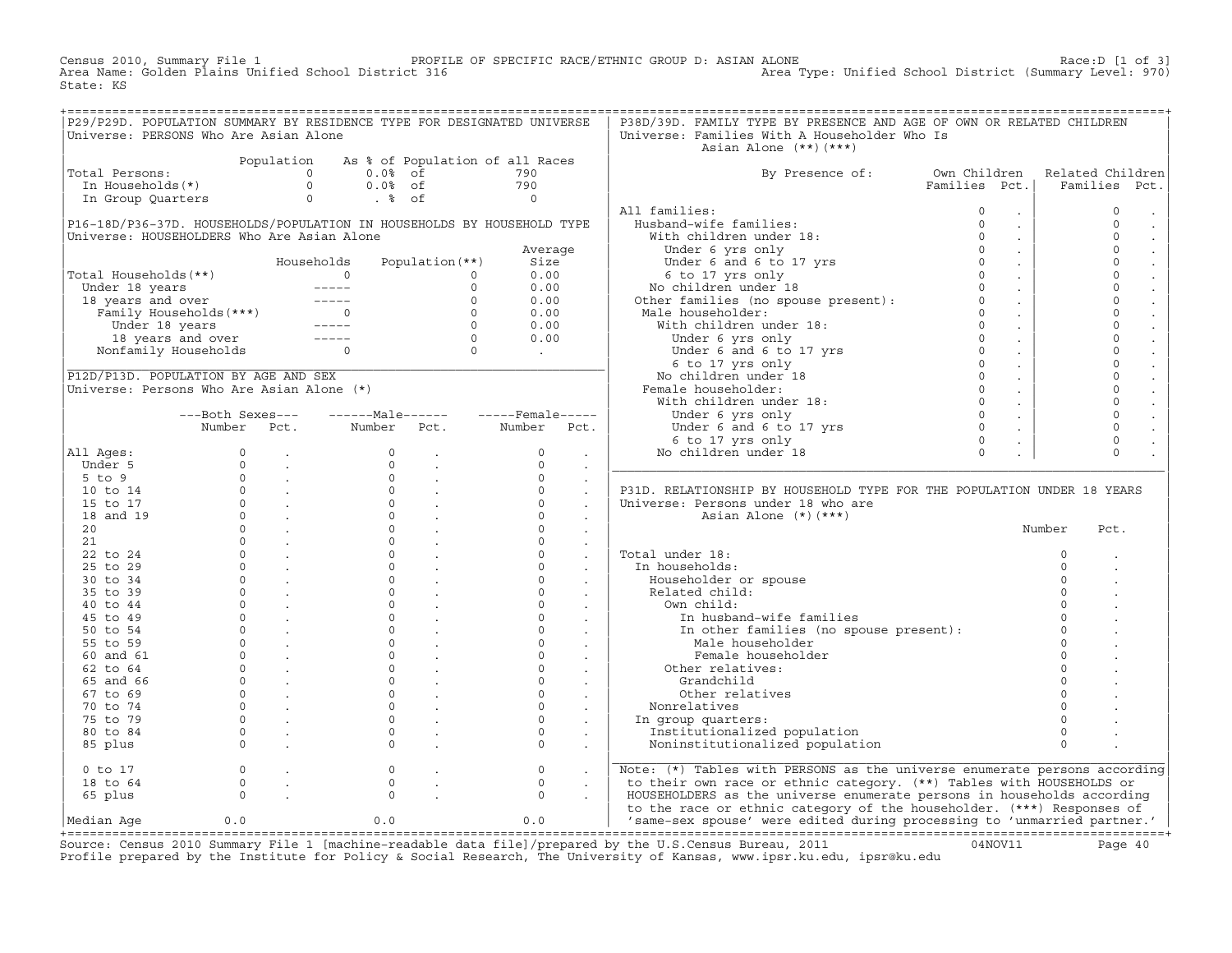Census 2010, Summary File 1 PROFILE OF SPECIFIC RACE/ETHNIC GROUP D: ASIAN ALONE RACE:D [2 of 3]<br>Area Name: Golden Plains Unified School District 316 Area Type: Unified School District (Summary Level: 970) Area Type: Unified School District (Summary Level: 970) State: KS

| P29D/P34D. RELATIONSHIP BY HOUSEHOLD TYPE FOR ALL PERSONS & PERSONS 65+<br>Universe: Persons Who Are Asian Alone (*) (***) |          |                      |                |                                  |                      | PCT14D. PRESENCE OF MULTIGENERATIONAL HOUSEHOLDS<br>Universe: Households With A Householder Who Is<br>Asian Alone (**) |                                                            |                 |         |
|----------------------------------------------------------------------------------------------------------------------------|----------|----------------------|----------------|----------------------------------|----------------------|------------------------------------------------------------------------------------------------------------------------|------------------------------------------------------------|-----------------|---------|
|                                                                                                                            | All Ages |                      |                | 65 years and over                |                      |                                                                                                                        |                                                            | Number          | Pct.    |
|                                                                                                                            | Number   | Pct.                 |                | Number                           | Pct.                 |                                                                                                                        |                                                            |                 |         |
|                                                                                                                            |          |                      |                |                                  |                      | Total:                                                                                                                 |                                                            |                 | 0 100.0 |
| Total:                                                                                                                     | $\Omega$ |                      |                | $\Omega$                         |                      | Household has 3 or more generations                                                                                    |                                                            | $\Omega$        |         |
| In households:                                                                                                             | $\cap$   | $\sim$               |                | $\Omega$                         |                      | Household does not have 3+ generations                                                                                 |                                                            | $\Omega$        |         |
| In family households:                                                                                                      | $\Omega$ | $\sim$               |                | $\Omega$                         | $\mathbf{r}$         |                                                                                                                        |                                                            |                 |         |
| Householder:                                                                                                               | $\Omega$ | $\sim$               |                | $\Omega$                         |                      |                                                                                                                        |                                                            |                 |         |
| Male                                                                                                                       | $\Omega$ | $\mathbb{Z}^2$       |                | $\Omega$                         |                      |                                                                                                                        |                                                            |                 |         |
| Female                                                                                                                     | $\circ$  | $\ddot{\phantom{a}}$ |                | $\Omega$                         | $\ddot{\phantom{a}}$ |                                                                                                                        |                                                            |                 |         |
| Spouse                                                                                                                     | $\circ$  | $\sim$               |                | $\Omega$                         | $\ddot{\phantom{a}}$ | PCT19D. NONRELATIVES BY HOUSEHOLD TYPE (*) (***)                                                                       |                                                            |                 |         |
| Parent                                                                                                                     | $\Omega$ | $\ddot{\phantom{a}}$ |                | $\circ$                          | $\ddot{\phantom{a}}$ | Universe: Nonrelatives who are                                                                                         |                                                            |                 |         |
| Parent-in-law                                                                                                              | $\Omega$ |                      |                | $\Omega$                         |                      | Asian Alone (Total: 0)                                                                                                 |                                                            |                 |         |
| Child:                                                                                                                     | $\Omega$ | $\mathcal{L}$        |                |                                  |                      |                                                                                                                        |                                                            |                 |         |
| Biological                                                                                                                 | $\circ$  | $\ddot{\phantom{a}}$ |                |                                  |                      |                                                                                                                        | In Family                                                  | In Nonfamily    |         |
| Adopted                                                                                                                    | $\Omega$ | $\mathbf{r}$         |                |                                  |                      |                                                                                                                        | Households                                                 | Households      |         |
| Step                                                                                                                       | $\Omega$ |                      |                |                                  |                      |                                                                                                                        | Number Pct.                                                | Number Pct.     |         |
| Grandchild                                                                                                                 | $\Omega$ |                      |                |                                  |                      |                                                                                                                        |                                                            |                 |         |
| Brother or sister                                                                                                          | $\Omega$ |                      |                |                                  |                      | Nonrelatives:                                                                                                          |                                                            |                 | 0 100.0 |
|                                                                                                                            |          | $\sim$               |                |                                  |                      |                                                                                                                        | 0 100.0                                                    | $\Omega$        |         |
| Son-in-law/daughter-in-law                                                                                                 | $\circ$  | $\ddot{\phantom{a}}$ |                |                                  |                      | Roomer or boarder                                                                                                      | $0 \qquad \qquad .$                                        |                 |         |
| Other relatives (#)                                                                                                        | $\circ$  | $\ddot{\phantom{a}}$ |                | $\Omega$                         |                      | Housemate or roommate                                                                                                  | $\begin{array}{ccc} & & 0 & \end{array}$                   | $\Omega$        | $\sim$  |
| Nonrelatives                                                                                                               | $\Omega$ | $\mathbb{Z}^2$       |                | $\Omega$                         |                      | Unmarried partner                                                                                                      | $\begin{matrix} 0 & & \cdot \\ & & 0 \end{matrix}$         | $\Omega$        |         |
| In nonfamily households:                                                                                                   | $\circ$  |                      |                | $\circ$                          |                      | Other nonrelatives                                                                                                     |                                                            | $\Omega$        |         |
| Male householder:                                                                                                          | $\Omega$ | $\sim$               |                | $\Omega$                         |                      |                                                                                                                        |                                                            |                 |         |
| Living alone                                                                                                               | $\Omega$ | $\ddot{\phantom{a}}$ |                | $\Omega$                         |                      |                                                                                                                        |                                                            |                 |         |
| Not living alone                                                                                                           | $\Omega$ | $\ddot{\phantom{a}}$ |                | $\Omega$                         |                      |                                                                                                                        |                                                            |                 |         |
| Female householder:                                                                                                        | $\Omega$ | $\sim$               |                | $\Omega$                         |                      | H17D. HOUSING UNITS BY HOUSEHOLDER'S AGE AND TENURE                                                                    |                                                            |                 |         |
| Living alone                                                                                                               | $\Omega$ | $\ddot{\phantom{a}}$ |                | $\Omega$                         |                      | Universe: Occupied Housing Units With A Householder Who Is                                                             |                                                            |                 |         |
| Not living alone                                                                                                           | $\Omega$ | $\sim$               |                | $\Omega$                         |                      | Asian Alone (**)                                                                                                       |                                                            |                 |         |
| Nonrelatives                                                                                                               | $\Omega$ | $\sim$               |                | $\Omega$                         | $\ddot{\phantom{a}}$ |                                                                                                                        |                                                            |                 |         |
| In group quarters:                                                                                                         | $\Omega$ | $\sim$               |                | $\Omega$                         | $\ddot{\phantom{0}}$ | Age of                                                                                                                 | Owner Occupied                                             | Renter Occupied |         |
| Institutionalized                                                                                                          | $\Omega$ | $\sim$               |                | $\Omega$                         |                      | Householder                                                                                                            | Number Pct.                                                | Number Pct.     |         |
| Noninstitutionalized                                                                                                       | $\Omega$ |                      |                | $\Omega$                         |                      |                                                                                                                        |                                                            |                 |         |
|                                                                                                                            |          |                      |                |                                  |                      | All Ages:                                                                                                              | 0, 100, 0                                                  |                 | 0 100.0 |
| (#) For 65 yrs & over, includes children, siblings, etc. not shown separately                                              |          |                      |                |                                  |                      | 15 to 24                                                                                                               | $\Omega$<br><b>Contract Contract</b>                       | $\Omega$        |         |
|                                                                                                                            |          |                      |                |                                  |                      | 25 to 34                                                                                                               | $\circ$                                                    | $\Omega$        |         |
|                                                                                                                            |          |                      |                |                                  |                      | 35 to 44                                                                                                               | $\Omega$                                                   | $\Omega$        |         |
|                                                                                                                            |          |                      |                |                                  |                      | 45 to 54                                                                                                               | $\begin{matrix} 0 & \cdots & \cdots & \cdots \end{matrix}$ | $\Omega$        |         |
| P18D. HOUSEHOLD TYPE                                                                                                       |          |                      |                |                                  |                      | 55 to 59                                                                                                               | $\begin{array}{ccc} 0 & & \end{array}$                     | $\Omega$        | $\sim$  |
| Universe: Households with a Householder Who is                                                                             |          |                      |                |                                  |                      | 60 to 64                                                                                                               | $\begin{matrix} 0 & \cdots & \cdots \end{matrix}$          | $\Omega$        |         |
| Asian Alone (**)                                                                                                           |          |                      |                |                                  |                      | 65 to 74                                                                                                               | $\circ$                                                    | $\Omega$        |         |
|                                                                                                                            |          |                      |                | Pct.                             |                      |                                                                                                                        | $\Omega$                                                   | $\Omega$        |         |
|                                                                                                                            |          |                      | Number         |                                  |                      | 75 to 84                                                                                                               |                                                            |                 |         |
|                                                                                                                            |          |                      |                |                                  |                      | 85 and over                                                                                                            | $\Omega$                                                   | $\Omega$        |         |
| Total:                                                                                                                     |          |                      | $\circ$        | 100.0                            |                      |                                                                                                                        |                                                            |                 |         |
| Family households (***) :                                                                                                  |          |                      | $\Omega$       | $\sim$                           |                      |                                                                                                                        |                                                            |                 |         |
| Husband-wife families                                                                                                      |          |                      | $\Omega$       | $\sim$                           |                      | Note: (*) Tables with PERSONS as the universe enumerate persons                                                        |                                                            |                 |         |
| Other families:                                                                                                            |          |                      |                | $\Omega$                         |                      | according to their own race or ethnic category. (**) Tables with                                                       |                                                            |                 |         |
| Male householder, no wife present                                                                                          |          |                      |                | $\Omega$<br>$\sim$               |                      | HOUSEHOLDS or HOUSEHOLDERS as the universe enumerate persons in                                                        |                                                            |                 |         |
| Female householder, no husband present                                                                                     |          |                      | $\overline{0}$ | $\sim$                           |                      | households according to the race or ethnic category of the                                                             |                                                            |                 |         |
| Nonfamily households:                                                                                                      |          |                      |                | $\Omega$<br>$\mathbf{r}$         |                      | householder. (***) Responses of 'same-sex spouse' were edited                                                          |                                                            |                 |         |
| Householder living alone                                                                                                   |          |                      |                | $\Omega$<br>$\ddot{\phantom{a}}$ |                      | during processing to 'unmarried partner.'                                                                              |                                                            |                 |         |
| Householder not living alone                                                                                               |          |                      | $\bigcap$      |                                  |                      |                                                                                                                        |                                                            |                 |         |
|                                                                                                                            |          |                      |                |                                  |                      |                                                                                                                        |                                                            |                 |         |
|                                                                                                                            |          |                      |                |                                  |                      |                                                                                                                        |                                                            |                 |         |
|                                                                                                                            |          |                      |                |                                  |                      |                                                                                                                        |                                                            |                 |         |

+===================================================================================================================================================+Source: Census 2010 Summary File 1 [machine−readable data file]/prepared by the U.S.Census Bureau, 2011 04NOV11 Page 41 Profile prepared by the Institute for Policy & Social Research, The University of Kansas, www.ipsr.ku.edu, ipsr@ku.edu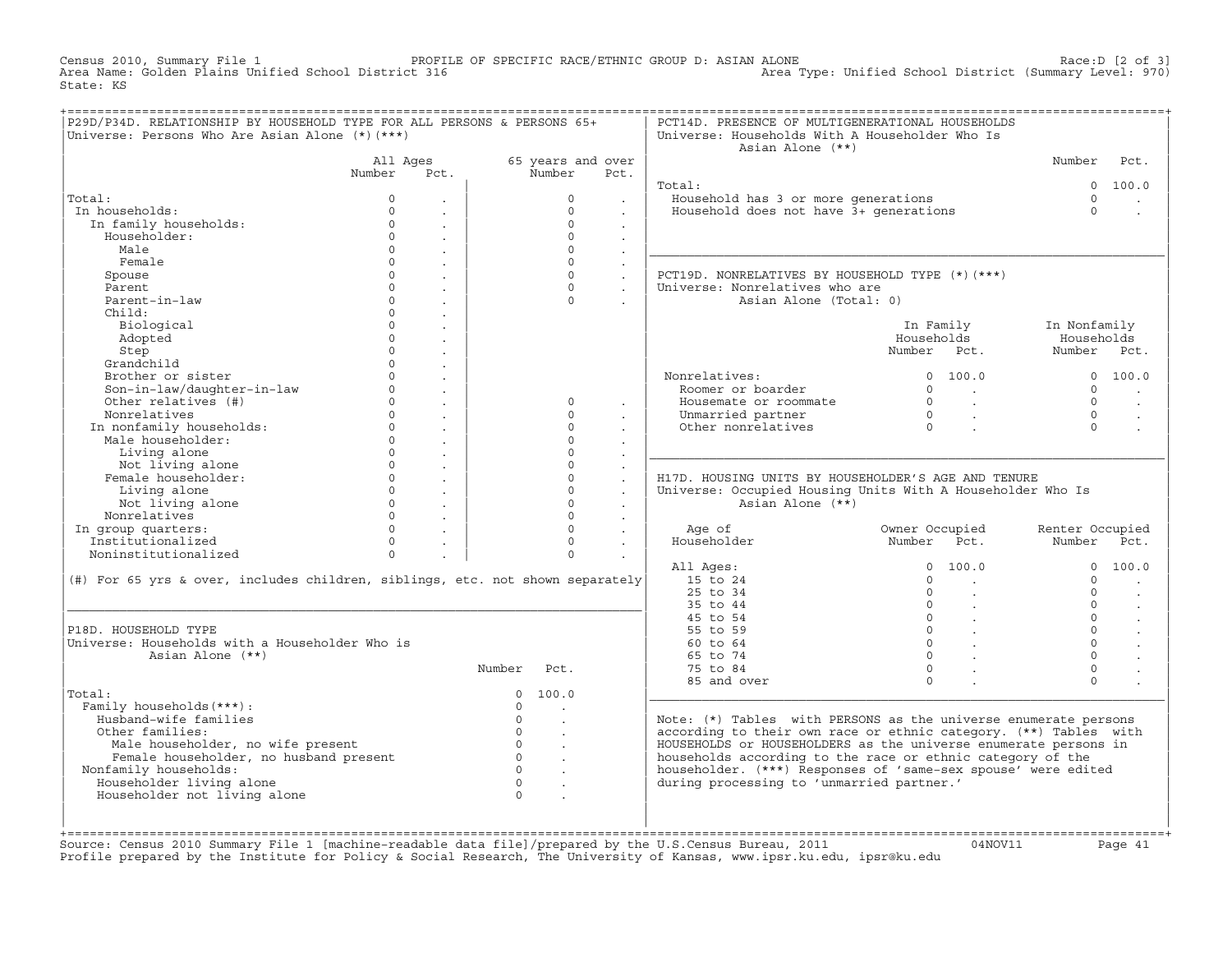Census 2010, Summary File 1 PROFILE OF SPECIFIC RACE/ETHNIC GROUP D: ASIAN ALONE RACE: D [3 of 3]<br>Area Name: Golden Plains Unified School District 316 area Type: Unified School District (Summary Level: 970) Area Type: Unified School District (Summary Level: 970) State: KS

+===================================================================================================================================================+|P28D/H16D. HOUSEHOLDS (OCCUPIED HOUSING UNITS) BY HOUSEHOLD SIZE BY TYPE AND BY TENURE | |Universe: Households (Occupied Housing Units) With A Householder Who Is Asian Alone (\*\*)(\*\*\*) |

|                             | All<br>Households | Pct. | Family<br>Households    | Pct. | Nonfamily<br>Households | Pct. | Owner<br>Occupied | Pct. | Renter<br>Occupied | Pct. |
|-----------------------------|-------------------|------|-------------------------|------|-------------------------|------|-------------------|------|--------------------|------|
| All household sizes:        |                   |      |                         |      |                         |      |                   |      |                    |      |
| 1-person households         |                   |      | (Family always >1 pers) |      |                         |      |                   |      |                    |      |
| 2-person households         |                   |      |                         |      |                         |      |                   |      |                    |      |
| 3-person households         |                   |      |                         |      |                         |      |                   |      |                    |      |
| 4-person households         |                   |      |                         |      |                         |      |                   |      |                    |      |
| 5-person households         |                   |      |                         |      |                         |      |                   |      |                    |      |
| 6-person households         |                   |      |                         |      |                         |      |                   |      |                    |      |
| 7-or-more person households |                   |      |                         |      |                         |      |                   |      |                    |      |

| | |P16D/P17D/P36D/P37D/H11D/H12D. POPULATION IN HOUSEHOLDS AND AVERAGE HOUSEHOLD SIZE BY TYPE AND BY TENURE | |Universe: Population in Households (Occupied Housing Units) With A Householder Who Is Asian Alone (\*\*) |

|                                | Total<br>Population | Pct.                                                                                                                                                                                                                                                                                                                                                                                                                                                                                 | In<br>Families | Pct.     | In.<br>Nonfamilies | Pct.          | In Owner<br>Occupied | Pct.          | In Renter<br>Occupied | Pct.     |  |
|--------------------------------|---------------------|--------------------------------------------------------------------------------------------------------------------------------------------------------------------------------------------------------------------------------------------------------------------------------------------------------------------------------------------------------------------------------------------------------------------------------------------------------------------------------------|----------------|----------|--------------------|---------------|----------------------|---------------|-----------------------|----------|--|
| Total population in households | $\Omega$            | 100.0                                                                                                                                                                                                                                                                                                                                                                                                                                                                                |                |          |                    |               |                      |               |                       |          |  |
| Under 18 years                 | $\Omega$            | 100.0                                                                                                                                                                                                                                                                                                                                                                                                                                                                                |                |          |                    |               |                      |               |                       |          |  |
| 18 years and over              |                     | 0 100.0                                                                                                                                                                                                                                                                                                                                                                                                                                                                              |                |          |                    |               |                      |               |                       |          |  |
| Average Household Size         | 0.00                | $------$                                                                                                                                                                                                                                                                                                                                                                                                                                                                             | 0.00           | $------$ |                    | $- - - - - -$ | 0. OO -              | $\frac{1}{2}$ | 0.00                  | $------$ |  |
| Under 18 years                 | 0.00                | $------$                                                                                                                                                                                                                                                                                                                                                                                                                                                                             | 0.00           | $------$ |                    |               |                      |               |                       |          |  |
| 18 years and over              | 0.00                | $\begin{tabular}{cccccc} \multicolumn{2}{c}{} & \multicolumn{2}{c}{} & \multicolumn{2}{c}{} & \multicolumn{2}{c}{} & \multicolumn{2}{c}{} & \multicolumn{2}{c}{} & \multicolumn{2}{c}{} & \multicolumn{2}{c}{} & \multicolumn{2}{c}{} & \multicolumn{2}{c}{} & \multicolumn{2}{c}{} & \multicolumn{2}{c}{} & \multicolumn{2}{c}{} & \multicolumn{2}{c}{} & \multicolumn{2}{c}{} & \multicolumn{2}{c}{} & \multicolumn{2}{c}{} & \multicolumn{2}{c}{} & \multicolumn{2}{c}{} & \mult$ | 0.00           | $------$ |                    |               |                      |               |                       | ------   |  |
|                                |                     |                                                                                                                                                                                                                                                                                                                                                                                                                                                                                      |                |          |                    |               |                      |               |                       |          |  |

Note: Family household numbers include nonrelatives living with families.

| | PCT20/PCT22D. GROUP OUARTERS POPULATION BY SEX BY AGE BY GROUP OUARTERS TYPE Universe: Population in group quarters for persons who are Asian Alone  $(*)$ 

|                                               |        |       |       | Pct. of<br>All |      | Pct. of<br>Total |        | Pct. of<br>Total |
|-----------------------------------------------|--------|-------|-------|----------------|------|------------------|--------|------------------|
|                                               | Number | Pct.  | Total | Ages           | Male | $18+$            | Female | $18+$            |
| All types of group quarters:                  | 0      | 100.0 |       |                |      |                  |        |                  |
| Institutionalized population:                 |        |       |       |                |      |                  |        |                  |
| Correctional facilities for adults            |        |       |       |                |      |                  |        |                  |
| Juvenile facilities                           |        |       |       |                |      |                  |        |                  |
| Nursing facilities/skilled-nursing facilities |        |       |       |                |      |                  |        |                  |
| Other institutional facilities                |        |       |       |                |      |                  |        |                  |
| Noninstitutionalized population:              |        |       |       |                |      |                  |        |                  |
| College/university student housing            |        |       |       |                |      |                  |        |                  |
| Military quarters                             |        |       |       |                |      |                  |        |                  |
| Other noninstitutional facilities             |        |       |       |                |      |                  |        |                  |

|\_\_\_\_\_\_\_\_\_\_\_\_\_\_\_\_\_\_\_\_\_\_\_\_\_\_\_\_\_\_\_\_\_\_\_\_\_\_\_\_\_\_\_\_\_\_\_\_\_\_\_\_\_\_\_\_\_\_\_\_\_\_\_\_\_\_\_\_\_\_\_\_\_\_\_\_\_\_\_\_\_\_\_\_\_\_\_\_\_\_\_\_\_\_\_\_\_\_\_\_\_\_\_\_\_\_\_\_\_\_\_\_\_\_\_\_\_\_\_\_\_\_\_\_\_\_\_\_\_\_\_\_\_\_\_\_\_\_\_\_\_\_\_\_\_\_\_|

| |

or HOUSEHOLDERS as the universe enumerate persons in households according to the race or ethnic category of the householder. | (\*\*\*) Same−sex couple households are included in the family households category if there is at least one additional person | | related to householder by birth or adoption. Same−sex couple households with no relatives of the householder present are tabulated | | in nonfamily households. Responses of 'same−sex spouse' were edited during processing to 'unmarried partner.' |

+===================================================================================================================================================+ Source: Census 2010 Summary File 1 [machine−readable data file]/prepared by the U.S.Census Bureau, 2011 04NOV11 Page 42 Profile prepared by the Institute for Policy & Social Research, The University of Kansas, www.ipsr.ku.edu, ipsr@ku.edu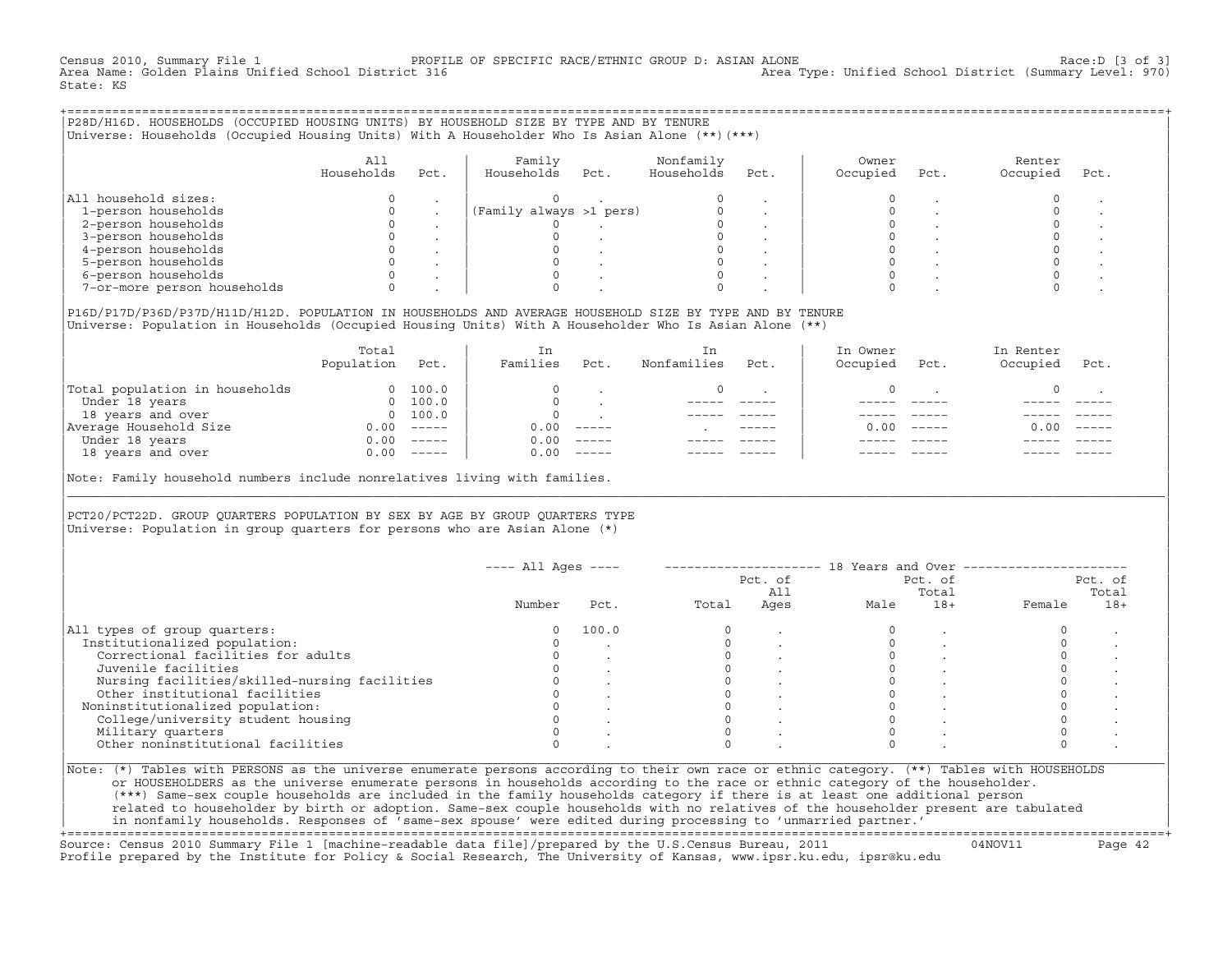Census 2010, Summary File 1 PROFILE OF SPECIFIC RACE/ETHNIC GROUP E: NAT HAWAIIAN/OTH PACIFIC ISLANDER ALONE<br>Area Name: Golden Plains Unified School District 316 Area Type: Unified Schoo State: KS

|                                                                                                                                                                                                                                                            |                                     |                                                       |                       |                 | P29/P29E. POPULATION SUMMARY BY RESIDENCE TYPE FOR DESIGNATED UNIVERSE | P38E/39E. FAMILY TYPE BY PRESENCE AND AGE OF OWN OR RELATED CHILDREN                                                                                                                                                                             |               |                             |                  |
|------------------------------------------------------------------------------------------------------------------------------------------------------------------------------------------------------------------------------------------------------------|-------------------------------------|-------------------------------------------------------|-----------------------|-----------------|------------------------------------------------------------------------|--------------------------------------------------------------------------------------------------------------------------------------------------------------------------------------------------------------------------------------------------|---------------|-----------------------------|------------------|
| Universe: PERSONS Who Are Nat Hawaiian/Oth Pacific Islander Alone                                                                                                                                                                                          |                                     |                                                       |                       |                 |                                                                        | Universe: Families With A Householder Who Is                                                                                                                                                                                                     |               |                             |                  |
|                                                                                                                                                                                                                                                            |                                     |                                                       |                       |                 |                                                                        | Nat Hawaiian/Oth Pacific Islander Alone (**) (***)                                                                                                                                                                                               |               |                             |                  |
|                                                                                                                                                                                                                                                            |                                     | Population                                            |                       |                 | As % of Population of all Races                                        |                                                                                                                                                                                                                                                  |               |                             |                  |
| Total Persons:                                                                                                                                                                                                                                             |                                     |                                                       | $0.0$ % of            |                 | 790                                                                    | By Presence of: Own Children                                                                                                                                                                                                                     |               |                             | Related Children |
|                                                                                                                                                                                                                                                            |                                     |                                                       | $0.0%$ of             |                 |                                                                        |                                                                                                                                                                                                                                                  | Families Pct. |                             | Families Pct.    |
|                                                                                                                                                                                                                                                            |                                     |                                                       | $\ddot{\text{ }8}$ of |                 | $\begin{array}{c} 790 \\ 0 \end{array}$                                |                                                                                                                                                                                                                                                  |               |                             |                  |
|                                                                                                                                                                                                                                                            |                                     |                                                       |                       |                 |                                                                        | All families:<br>11 families: 0<br>Husband-wife families: 0<br>With children under 18: 0<br>Under 6 yrs only 0<br>Under 6 and 6 to 17 yrs 0<br>6 to 17 yrs only 0<br>No children under 18 0<br>0                                                 |               |                             | $\mathbb O$      |
|                                                                                                                                                                                                                                                            |                                     |                                                       |                       |                 | P16-18E/P36-37E. HOUSEHOLDS/POPULATION IN HOUSEHOLDS BY HOUSEHOLD TYPE |                                                                                                                                                                                                                                                  |               | $\sim$                      | $\circ$          |
|                                                                                                                                                                                                                                                            |                                     |                                                       |                       |                 | Universe: HOUSEHOLDERS Who Are Nat Hawaiian/Oth Pacific Islander Alone |                                                                                                                                                                                                                                                  |               | $\sim$                      | $\circ$          |
|                                                                                                                                                                                                                                                            |                                     |                                                       |                       |                 | Average                                                                |                                                                                                                                                                                                                                                  |               | $\sim$                      | $\Omega$         |
|                                                                                                                                                                                                                                                            |                                     |                                                       | Households            | Population (**) | Size                                                                   |                                                                                                                                                                                                                                                  |               | $\sim$                      | $\mathsf{O}$     |
| Total Households(**)                                                                                                                                                                                                                                       |                                     |                                                       |                       |                 | 0.00                                                                   |                                                                                                                                                                                                                                                  |               | $\sim 100$                  | $\mathsf{O}$     |
|                                                                                                                                                                                                                                                            |                                     |                                                       |                       |                 | 0.00                                                                   |                                                                                                                                                                                                                                                  |               | $\sim$                      | $\circ$          |
|                                                                                                                                                                                                                                                            |                                     |                                                       |                       |                 | 0.00                                                                   |                                                                                                                                                                                                                                                  |               | $\sim 10$                   | $\circ$          |
|                                                                                                                                                                                                                                                            |                                     |                                                       |                       |                 | 0.00                                                                   |                                                                                                                                                                                                                                                  |               | $\sim 10$                   | $\mathbf{0}$     |
|                                                                                                                                                                                                                                                            |                                     |                                                       |                       |                 | 0.00                                                                   |                                                                                                                                                                                                                                                  |               | $\sim 100$                  | $\Omega$         |
| otal Households (**)<br>Under 18 years<br>18 years and over<br>Family Households (***)<br>Under 18 years<br>Under 18 years<br>18 years and over<br>18 years and over<br>18 years and over<br>18 years and over<br>Nonfamily Households<br>0<br>0<br>0<br>0 |                                     |                                                       |                       |                 | 0.00                                                                   |                                                                                                                                                                                                                                                  |               | $\sim 10$                   | $\circ$          |
|                                                                                                                                                                                                                                                            |                                     |                                                       |                       |                 |                                                                        |                                                                                                                                                                                                                                                  |               | $\sim$                      | $\mathbf 0$      |
|                                                                                                                                                                                                                                                            |                                     |                                                       |                       |                 | $\begin{array}{c} 0 \\ \hline \end{array}$                             |                                                                                                                                                                                                                                                  |               | $\sim$                      | $\circ$          |
| P12E/P13E. POPULATION BY AGE AND SEX                                                                                                                                                                                                                       |                                     |                                                       |                       |                 |                                                                        |                                                                                                                                                                                                                                                  |               | $\sim$                      | $\circ$          |
| Universe: Persons Who Are Nat Hawaiian/Oth Pacific Islander Alone (*)                                                                                                                                                                                      |                                     |                                                       |                       |                 |                                                                        |                                                                                                                                                                                                                                                  |               | $\sim$                      | $\circ$          |
|                                                                                                                                                                                                                                                            |                                     |                                                       |                       |                 |                                                                        |                                                                                                                                                                                                                                                  |               | $\sim 10^{-1}$              | $\circ$          |
|                                                                                                                                                                                                                                                            | ---Both Sexes---                    |                                                       | $---Male----$         |                 | $---$ Female -----                                                     |                                                                                                                                                                                                                                                  |               | $\sim$                      | $\mathbf{0}$     |
|                                                                                                                                                                                                                                                            | Number                              | Pct.                                                  | Number                | Pct.            | Number<br>Pct.                                                         |                                                                                                                                                                                                                                                  |               |                             | $\circ$          |
|                                                                                                                                                                                                                                                            |                                     |                                                       |                       |                 |                                                                        |                                                                                                                                                                                                                                                  |               | $\mathcal{L}^{\mathcal{L}}$ | $\circ$          |
| All Ages:                                                                                                                                                                                                                                                  |                                     |                                                       |                       |                 | $\circ$                                                                |                                                                                                                                                                                                                                                  |               | $\sim$                      | $\Omega$         |
|                                                                                                                                                                                                                                                            |                                     |                                                       |                       |                 | $\sim$                                                                 |                                                                                                                                                                                                                                                  |               |                             |                  |
|                                                                                                                                                                                                                                                            |                                     |                                                       |                       |                 |                                                                        |                                                                                                                                                                                                                                                  |               |                             |                  |
| Under 5                                                                                                                                                                                                                                                    |                                     |                                                       |                       |                 | $\Omega$<br>$\sim$                                                     | onder b and b to 1/ yrs 0<br>6 to 17 yrs 0<br>Wo children under 18<br>Other families (no spouse present):<br>Male householder:<br>With children under 18:<br>Under 6 yrs only<br>Under 6 at 6 to 17 yrs 0<br>6 to 17 yrs only<br>No children und |               |                             |                  |
| $5$ to $9$                                                                                                                                                                                                                                                 |                                     |                                                       |                       |                 | $\circ$                                                                |                                                                                                                                                                                                                                                  |               |                             |                  |
| 10 to 14                                                                                                                                                                                                                                                   |                                     |                                                       |                       |                 | $\Omega$<br>$\blacksquare$                                             | P31E. RELATIONSHIP BY HOUSEHOLD TYPE FOR THE POPULATION UNDER 18 YEARS                                                                                                                                                                           |               |                             |                  |
| 15 to 17                                                                                                                                                                                                                                                   |                                     |                                                       |                       |                 | $\circ$                                                                | Universe: Persons under 18 who are                                                                                                                                                                                                               |               |                             |                  |
| 18 and 19                                                                                                                                                                                                                                                  |                                     |                                                       |                       |                 | $\Omega$<br>$\ddot{\phantom{a}}$                                       | Nat Hawaiian/Oth Pacific Islander Alone (*)(***)                                                                                                                                                                                                 |               |                             |                  |
| 20                                                                                                                                                                                                                                                         |                                     |                                                       |                       |                 | $\Omega$<br>$\sim$                                                     |                                                                                                                                                                                                                                                  |               | Number                      | Pct.             |
| 21                                                                                                                                                                                                                                                         |                                     |                                                       |                       |                 | $\Omega$<br>$\Box$                                                     |                                                                                                                                                                                                                                                  |               |                             |                  |
| 22 to 24                                                                                                                                                                                                                                                   |                                     |                                                       |                       |                 | $\circ$<br>$\sim$                                                      | Total under 18:                                                                                                                                                                                                                                  |               |                             | $\circ$          |
| 25 to 29                                                                                                                                                                                                                                                   |                                     |                                                       |                       |                 | $\circ$<br>$\sim$                                                      | In households:                                                                                                                                                                                                                                   |               |                             |                  |
| 30 to 34                                                                                                                                                                                                                                                   |                                     |                                                       |                       |                 | $\Omega$                                                               | Householder or spouse                                                                                                                                                                                                                            |               |                             |                  |
| 35 to 39                                                                                                                                                                                                                                                   |                                     |                                                       |                       |                 | $\circ$                                                                | Related child:                                                                                                                                                                                                                                   |               |                             |                  |
| 40 to 44                                                                                                                                                                                                                                                   |                                     |                                                       |                       |                 | $\Omega$                                                               | Own child:                                                                                                                                                                                                                                       |               |                             |                  |
| 45 to 49                                                                                                                                                                                                                                                   |                                     |                                                       |                       |                 | $\circ$<br>$\sim$                                                      | In husband-wife families                                                                                                                                                                                                                         |               |                             |                  |
| 50 to 54                                                                                                                                                                                                                                                   |                                     |                                                       |                       |                 | $\circ$<br>$\sim$ $-$                                                  |                                                                                                                                                                                                                                                  |               |                             | $\Omega$         |
| 55 to 59                                                                                                                                                                                                                                                   |                                     |                                                       |                       |                 | $\circ$<br>$\sim 10^{-11}$                                             | In other families (no spouse present):<br>Male householder                                                                                                                                                                                       |               |                             | $\Omega$         |
| 60 and 61                                                                                                                                                                                                                                                  |                                     |                                                       |                       |                 | $\circ$<br>$\sim 10$                                                   | Female householder                                                                                                                                                                                                                               |               |                             |                  |
| 62 to 64                                                                                                                                                                                                                                                   |                                     |                                                       |                       |                 | $\Omega$<br>$\sim$                                                     | Other relatives:                                                                                                                                                                                                                                 |               |                             |                  |
| 65 and 66                                                                                                                                                                                                                                                  |                                     |                                                       |                       |                 | $\circ$<br>$\sim$                                                      | Grandchild                                                                                                                                                                                                                                       |               |                             |                  |
| 67 to 69                                                                                                                                                                                                                                                   |                                     |                                                       |                       |                 | $\circ$<br>$\sim$                                                      | Other relatives                                                                                                                                                                                                                                  |               |                             |                  |
| 70 to 74                                                                                                                                                                                                                                                   |                                     |                                                       |                       |                 | $\circ$<br>$\ddot{\phantom{a}}$                                        | Nonrelatives                                                                                                                                                                                                                                     |               |                             |                  |
| 75 to 79                                                                                                                                                                                                                                                   |                                     |                                                       |                       |                 | $\circ$<br>$\sim$                                                      |                                                                                                                                                                                                                                                  |               |                             |                  |
| 80 to 84                                                                                                                                                                                                                                                   |                                     |                                                       |                       |                 | $\Omega$                                                               | In group quarters:                                                                                                                                                                                                                               |               |                             | $\Omega$         |
| 85 plus                                                                                                                                                                                                                                                    |                                     |                                                       |                       |                 | $\ddot{\phantom{a}}$<br>$\Omega$                                       | Institutionalized population<br>Noninstitutionalized population                                                                                                                                                                                  |               |                             | $\Omega$         |
|                                                                                                                                                                                                                                                            |                                     |                                                       |                       |                 |                                                                        |                                                                                                                                                                                                                                                  |               |                             |                  |
| $0$ to $17$                                                                                                                                                                                                                                                |                                     | $\begin{matrix} 0 & 0 \\ 0 & 0 \\ 0 & 0 \end{matrix}$ | $\mathsf{O}\xspace$   |                 | $\circ$                                                                | Note: (*) Tables with PERSONS as the universe enumerate persons according                                                                                                                                                                        |               |                             |                  |
| 18 to 64                                                                                                                                                                                                                                                   |                                     |                                                       | $\circ$               |                 | $\circ$                                                                | to their own race or ethnic category. (**) Tables with HOUSEHOLDS or                                                                                                                                                                             |               |                             |                  |
| 65 plus                                                                                                                                                                                                                                                    | $\begin{matrix}0\\0\\0\end{matrix}$ |                                                       | $\Omega$              |                 | $\Omega$                                                               | HOUSEHOLDERS as the universe enumerate persons in households according                                                                                                                                                                           |               |                             |                  |
| Median Aqe                                                                                                                                                                                                                                                 | 0.0                                 |                                                       | 0.0                   |                 | 0.0                                                                    | to the race or ethnic category of the householder. (***) Responses of<br>'same-sex spouse' were edited during processing to 'unmarried partner.'                                                                                                 |               |                             |                  |

Source: Census 2010 Summary File 1 [machine-readable data file]/prepared by the U.S.Census Bureau, 2011 Page 43<br>Profile prepared by the Institute for Policy & Social Research, The University of Kansas, www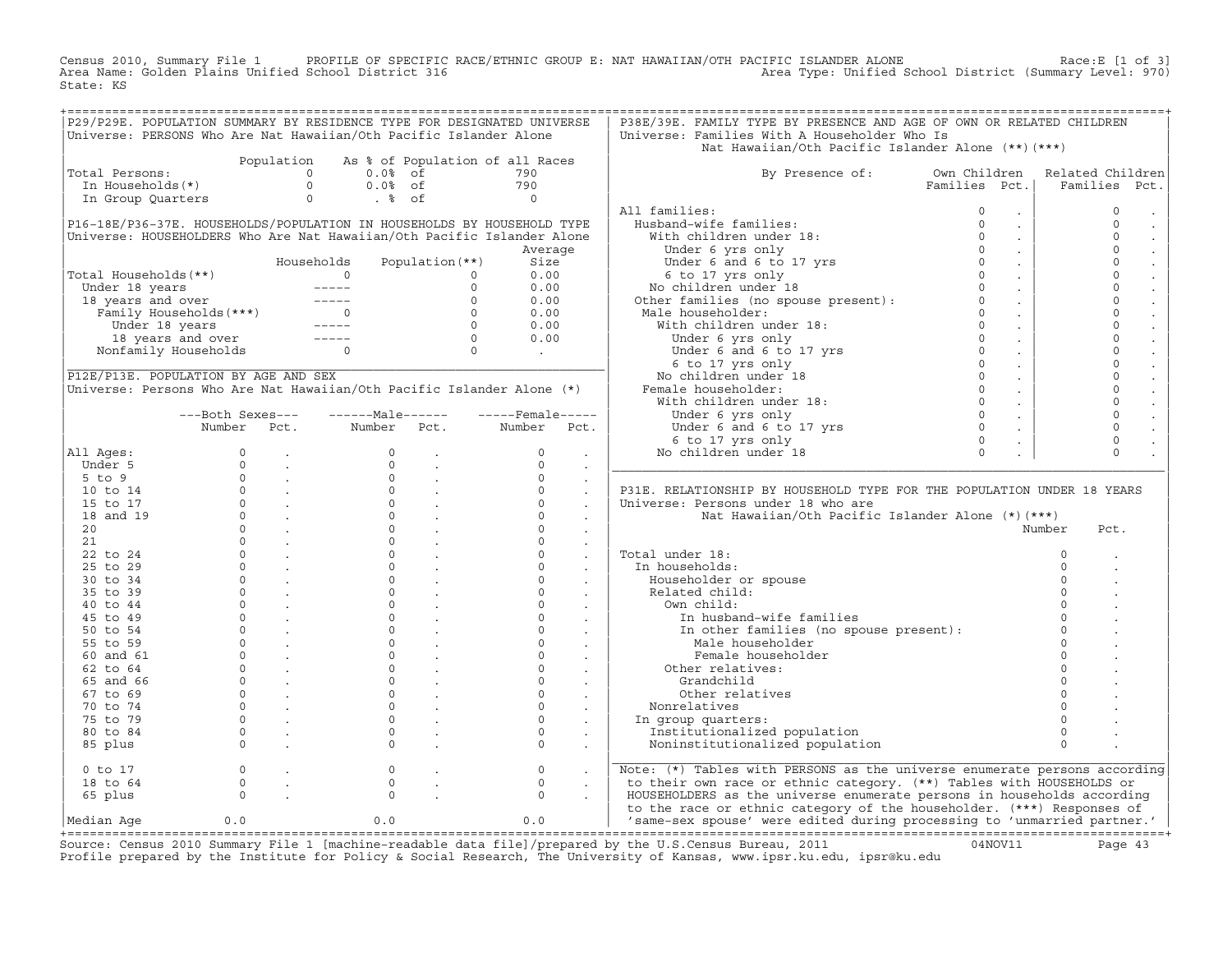Census 2010, Summary File 1 PROFILE OF SPECIFIC RACE/ETHNIC GROUP E: NAT HAWAIIAN/OTH PACIFIC ISLANDER ALONE<br>Area Name: Golden Plains Unified School District 316 Area Type: Unified Schoo State: KS

| P29E/P34E. RELATIONSHIP BY HOUSEHOLD TYPE FOR ALL PERSONS & PERSONS 65+<br>Universe: Persons Who Are Nat Hawaiian/Oth Pacific Islander Alone $(*)$ (***) |                      |                             |                                               |                                                 |                      | PCT14E. PRESENCE OF MULTIGENERATIONAL HOUSEHOLDS<br>Universe: Households With A Householder Who Is |                                                              |                 |                      |
|----------------------------------------------------------------------------------------------------------------------------------------------------------|----------------------|-----------------------------|-----------------------------------------------|-------------------------------------------------|----------------------|----------------------------------------------------------------------------------------------------|--------------------------------------------------------------|-----------------|----------------------|
|                                                                                                                                                          |                      |                             |                                               |                                                 |                      |                                                                                                    | Nat Hawaiian/Oth Pacific Islander Alone (**)                 |                 |                      |
|                                                                                                                                                          | All Ages             |                             |                                               | 65 years and over                               |                      |                                                                                                    |                                                              | Number          | Pct.                 |
|                                                                                                                                                          | Number               | Pct.                        |                                               | Number                                          | Pct.                 |                                                                                                    |                                                              |                 |                      |
|                                                                                                                                                          |                      |                             |                                               |                                                 |                      | Total:                                                                                             |                                                              |                 | 0 100.0              |
| Total:                                                                                                                                                   | $\Omega$             |                             |                                               | $\Omega$                                        |                      | Household has 3 or more generations                                                                |                                                              | $\Omega$        |                      |
| In households:                                                                                                                                           | $\Omega$<br>$\Omega$ |                             |                                               | $\Omega$<br>$\Omega$                            | $\sim$               | Household does not have 3+ generations                                                             |                                                              | $\Omega$        |                      |
| In family households:                                                                                                                                    | $\Omega$             | $\sim$                      |                                               | $\Omega$                                        | $\sim$               |                                                                                                    |                                                              |                 |                      |
| Householder:                                                                                                                                             | $\Omega$             |                             |                                               |                                                 |                      |                                                                                                    |                                                              |                 |                      |
| Male<br>Female                                                                                                                                           | $\Omega$             |                             |                                               | $\Omega$<br>$\Omega$                            | $\sim$               |                                                                                                    |                                                              |                 |                      |
|                                                                                                                                                          | $\Omega$             | $\mathcal{L}^{\text{max}}$  |                                               | $\Omega$                                        | $\ddot{\phantom{a}}$ | PCT19E. NONRELATIVES BY HOUSEHOLD TYPE (*)(***)                                                    |                                                              |                 |                      |
| Spouse<br>Parent                                                                                                                                         | $\Omega$             | $\sim$                      |                                               | $\Omega$                                        | $\sim$               | Universe: Nonrelatives who are                                                                     |                                                              |                 |                      |
| Parent-in-law                                                                                                                                            | $\Omega$             | $\sim$                      |                                               | $\Omega$                                        | $\sim$               |                                                                                                    | Nat Hawaiian/Oth Pacific Islander Alone (Total: 0)           |                 |                      |
| Child:                                                                                                                                                   | $\Omega$             |                             |                                               |                                                 |                      |                                                                                                    |                                                              |                 |                      |
| Biological                                                                                                                                               | $\Omega$             |                             |                                               |                                                 |                      |                                                                                                    | In Family                                                    | In Nonfamily    |                      |
| Adopted                                                                                                                                                  | $\Omega$             |                             |                                               |                                                 |                      |                                                                                                    | Households                                                   | Households      |                      |
| Step                                                                                                                                                     | $\Omega$             |                             |                                               |                                                 |                      |                                                                                                    | Number Pct.                                                  | Number Pct.     |                      |
| Grandchild                                                                                                                                               | $\Omega$             |                             |                                               |                                                 |                      |                                                                                                    |                                                              |                 |                      |
| Brother or sister                                                                                                                                        | $\Omega$             |                             |                                               |                                                 |                      | Nonrelatives:                                                                                      | 0, 100.0                                                     |                 | 0 100.0              |
| Son-in-law/daughter-in-law                                                                                                                               |                      | $0 \qquad \qquad$           |                                               |                                                 |                      | Roomer or boarder                                                                                  | $\begin{array}{ccc} 0 & & \end{array}$                       | $\cap$          |                      |
| Other relatives (#)                                                                                                                                      | $\Omega$             | $\sim$                      |                                               | $\Omega$                                        | $\sim$               | Housemate or roommate                                                                              |                                                              | $\Omega$        | $\sim$               |
| Nonrelatives                                                                                                                                             | $\Omega$             | $\sim$                      |                                               | $\Omega$                                        |                      | Unmarried partner                                                                                  | $\begin{matrix}0&\cdot\cr 0&\cdot\cr 0&\cdot\cr\end{matrix}$ | $\Omega$        |                      |
| In nonfamily households:                                                                                                                                 |                      | $0 \qquad \qquad$<br>$\sim$ |                                               | $\Omega$                                        | $\sim$               | Other nonrelatives                                                                                 |                                                              | $\Omega$        |                      |
| Male householder:                                                                                                                                        | $\Omega$             | $\sim$                      |                                               | $\Omega$                                        |                      |                                                                                                    |                                                              |                 |                      |
| Living alone                                                                                                                                             | $\Omega$             |                             |                                               | $\Omega$                                        |                      |                                                                                                    |                                                              |                 |                      |
| Not living alone                                                                                                                                         | $\Omega$             | $\sim$                      |                                               | $\Omega$                                        | $\sim$               |                                                                                                    |                                                              |                 |                      |
| Female householder:                                                                                                                                      | $\Omega$             | $\sim$                      |                                               | $\Omega$                                        | $\ddot{\phantom{a}}$ | H17E. HOUSING UNITS BY HOUSEHOLDER'S AGE AND TENURE                                                |                                                              |                 |                      |
| Living alone                                                                                                                                             | $\Omega$             | <b>Contract</b>             |                                               | $\Omega$                                        | $\ddot{\phantom{a}}$ | Universe: Occupied Housing Units With A Householder Who Is                                         |                                                              |                 |                      |
| Not living alone                                                                                                                                         |                      | $\Omega$<br>$\sim$          |                                               | $\Omega$                                        |                      |                                                                                                    | Nat Hawaiian/Oth Pacific Islander Alone (**)                 |                 |                      |
| Nonrelatives                                                                                                                                             | $\Omega$             | $\mathcal{L}^{\text{max}}$  |                                               | $\Omega$                                        | $\sim$               |                                                                                                    |                                                              |                 |                      |
| In group quarters:                                                                                                                                       | $\Omega$             | $\sim$                      |                                               | $\Omega$                                        | $\sim$               | Age of                                                                                             | Owner Occupied                                               | Renter Occupied |                      |
| Institutionalized                                                                                                                                        | $\Omega$             | $\sim$                      |                                               | $\Omega$                                        | $\sim$               | Householder                                                                                        | Number Pct.                                                  | Number Pct.     |                      |
| Noninstitutionalized                                                                                                                                     | $\Omega$             |                             |                                               | $\Omega$                                        |                      |                                                                                                    |                                                              |                 |                      |
|                                                                                                                                                          |                      |                             |                                               |                                                 |                      | All Ages:                                                                                          | 0, 100, 0                                                    |                 | 0, 100, 0            |
| (#) For 65 yrs & over, includes children, siblings, etc. not shown separately                                                                            |                      |                             |                                               |                                                 |                      | 15 to 24                                                                                           | $\Omega$<br><b>Contract</b>                                  | $\cap$          |                      |
|                                                                                                                                                          |                      |                             |                                               |                                                 |                      | 25 to 34                                                                                           | $\Omega$<br>$\sim 100$ km s $^{-1}$                          | $\cap$          |                      |
|                                                                                                                                                          |                      |                             |                                               |                                                 |                      | 35 to 44                                                                                           | $\overline{0}$ .                                             | $\cap$          | $\sim$               |
|                                                                                                                                                          |                      |                             |                                               |                                                 |                      | 45 to 54                                                                                           | $\begin{array}{ccc} & & & \\ & & & \end{array}$              | $\Omega$        | $\ddot{\phantom{a}}$ |
| P18E. HOUSEHOLD TYPE                                                                                                                                     |                      |                             |                                               |                                                 |                      | 55 to 59                                                                                           | $\begin{array}{ccccccc}\n & & 0 & & & \end{array}$           | $\Omega$        |                      |
| Universe: Households with a Householder Who is                                                                                                           |                      |                             |                                               |                                                 |                      | 60 to 64                                                                                           | $\overline{0}$                                               | $\Omega$        |                      |
| Nat Hawaiian/Oth Pacific Islander Alone (**)                                                                                                             |                      |                             |                                               |                                                 |                      | 65 to 74                                                                                           | $0 \qquad \qquad$                                            | $\Omega$        |                      |
|                                                                                                                                                          |                      |                             | Number                                        | Pct.                                            |                      | 75 to 84                                                                                           | $\Omega$                                                     | $\Omega$        |                      |
|                                                                                                                                                          |                      |                             |                                               |                                                 |                      | 85 and over                                                                                        | $\Omega$                                                     | $\Omega$        |                      |
| Total:                                                                                                                                                   |                      |                             | $\Omega$                                      | 100.0                                           |                      |                                                                                                    |                                                              |                 |                      |
| Family households (***) :                                                                                                                                |                      |                             | $\Omega$                                      | $\sim$ $\sim$                                   |                      |                                                                                                    |                                                              |                 |                      |
| Husband-wife families                                                                                                                                    |                      |                             | $\Omega$                                      |                                                 |                      | Note: $(*)$ Tables with PERSONS as the universe enumerate persons                                  |                                                              |                 |                      |
| Other families:                                                                                                                                          |                      |                             | $\overline{0}$                                | $\sim$                                          |                      | according to their own race or ethnic category. (**) Tables with                                   |                                                              |                 |                      |
| Male householder, no wife present                                                                                                                        |                      |                             |                                               | $\begin{array}{ccc} & & & \\ & & & \end{array}$ |                      | HOUSEHOLDS or HOUSEHOLDERS as the universe enumerate persons in                                    |                                                              |                 |                      |
| Male householder, no wife present<br>Female householder, no husband present<br>Family households:                                                        |                      |                             | $\begin{array}{ccccccc}\n0 & & & \end{array}$ |                                                 |                      | households according to the race or ethnic category of the                                         |                                                              |                 |                      |
| Nonfamily households:                                                                                                                                    |                      |                             |                                               | $\Omega$<br>$\sim$                              |                      | householder. (***) Responses of 'same-sex spouse' were edited                                      |                                                              |                 |                      |
| Householder living alone                                                                                                                                 |                      |                             | $\Omega$                                      | $\mathbf{r}$                                    |                      | during processing to 'unmarried partner.'                                                          |                                                              |                 |                      |
| Householder not living alone                                                                                                                             |                      |                             | $\overline{a}$                                |                                                 |                      |                                                                                                    |                                                              |                 |                      |
|                                                                                                                                                          |                      |                             |                                               |                                                 |                      |                                                                                                    |                                                              |                 |                      |
|                                                                                                                                                          |                      |                             |                                               |                                                 |                      |                                                                                                    |                                                              |                 |                      |

+===================================================================================================================================================+Source: Census 2010 Summary File 1 [machine−readable data file]/prepared by the U.S.Census Bureau, 2011 04NOV11 Page 44 Profile prepared by the Institute for Policy & Social Research, The University of Kansas, www.ipsr.ku.edu, ipsr@ku.edu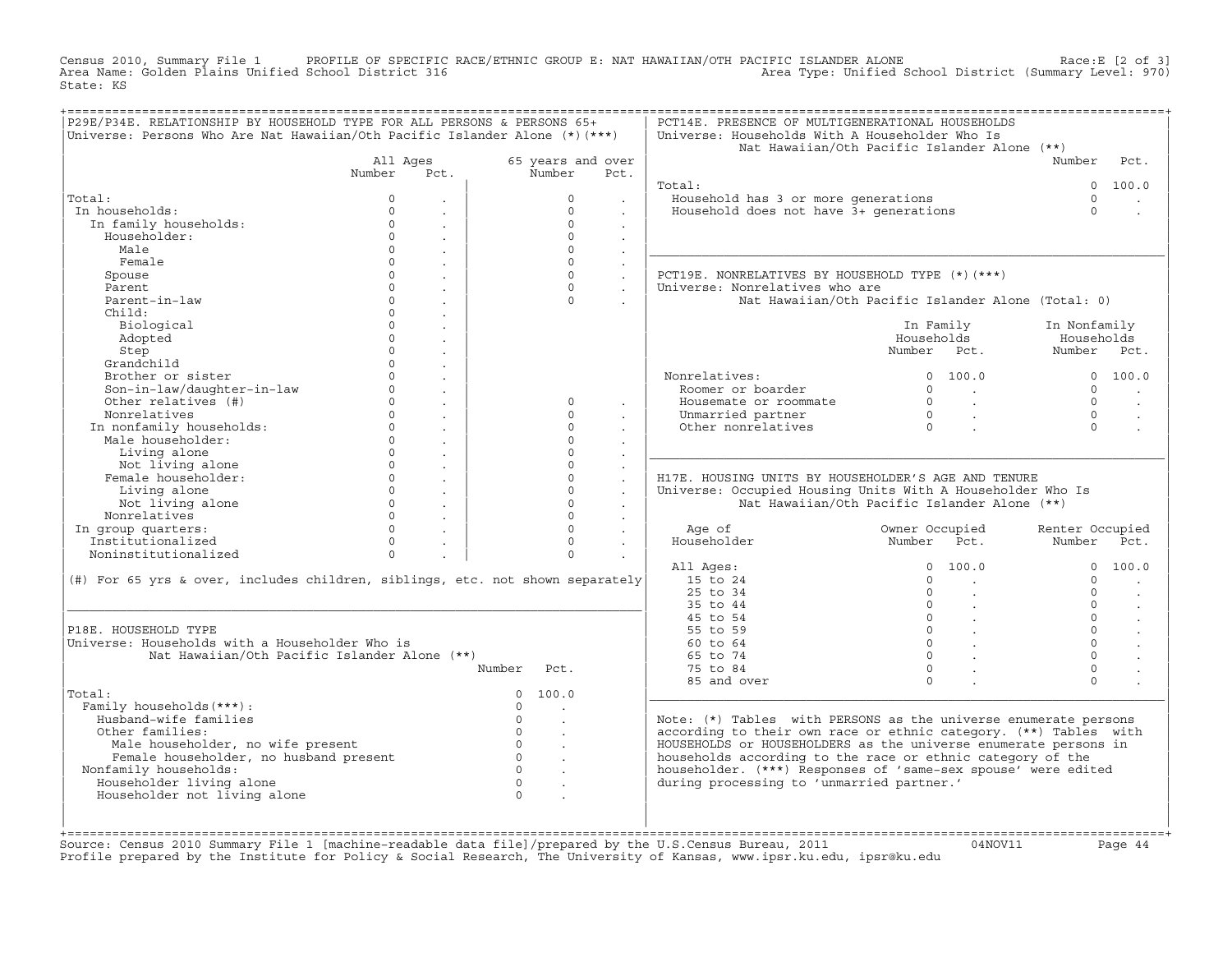Census 2010, Summary File 1 PROFILE OF SPECIFIC RACE/ETHNIC GROUP E: NAT HAWAIIAN/OTH PACIFIC ISLANDER ALONE Race:E [3 of 3]<br>Area Name: Golden Plains Unified School District 316 Area Type: Unified School District (Summary Level: 970) State: KS

| P28E/H16E. HOUSEHOLDS (OCCUPIED HOUSING UNITS) BY HOUSEHOLD SIZE BY TYPE AND BY TENURE<br>Universe: Households (Occupied Housing Units) With A Householder Who Is Nat Hawaiian/Oth Pacific Islander Alone (**)(***) |                           |            |                         |                         |      |                   |      |                    |      |
|---------------------------------------------------------------------------------------------------------------------------------------------------------------------------------------------------------------------|---------------------------|------------|-------------------------|-------------------------|------|-------------------|------|--------------------|------|
|                                                                                                                                                                                                                     | All<br>Households<br>Pct. | Households | Family<br>Pct.          | Nonfamily<br>Households | Pct. | Owner<br>Occupied | Pct. | Renter<br>Occupied | Pct. |
| All household sizes:                                                                                                                                                                                                |                           |            |                         |                         |      |                   |      |                    |      |
| 1-person households                                                                                                                                                                                                 |                           |            | (Family always >1 pers) |                         |      |                   |      |                    |      |
| 2-person households                                                                                                                                                                                                 |                           |            |                         |                         |      |                   |      |                    |      |
| 3-person households                                                                                                                                                                                                 |                           |            |                         |                         |      |                   |      |                    |      |
| 4-person households                                                                                                                                                                                                 |                           |            |                         |                         |      |                   |      |                    |      |
| 5-person households                                                                                                                                                                                                 |                           |            |                         |                         |      |                   |      |                    |      |
| 6-person households                                                                                                                                                                                                 |                           |            |                         |                         |      |                   |      |                    |      |
| 7-or-more person households                                                                                                                                                                                         |                           |            |                         |                         |      |                   |      |                    |      |
|                                                                                                                                                                                                                     |                           |            |                         |                         |      |                   |      |                    |      |

|P16E/P17E/P36E/P37E/H11E/H12E. POPULATION IN HOUSEHOLDS AND AVERAGE HOUSEHOLD SIZE BY TYPE AND BY TENURE | |Universe: Population in Households (Occupied Housing Units) With A Householder Who Is Nat Hawaiian/Oth Pacific Islander Alone (\*\*) |

|                                | Total<br>Population | Pct.                                                                                                                                                                                                                                                                                                                                                                                                                                                                                 | In<br>Families | Pct.     | In.<br>Nonfamilies | Pct.          | In Owner<br>Occupied | Pct.          | In Renter<br>Occupied | Pct.     |  |
|--------------------------------|---------------------|--------------------------------------------------------------------------------------------------------------------------------------------------------------------------------------------------------------------------------------------------------------------------------------------------------------------------------------------------------------------------------------------------------------------------------------------------------------------------------------|----------------|----------|--------------------|---------------|----------------------|---------------|-----------------------|----------|--|
| Total population in households | $\Omega$            | 100.0                                                                                                                                                                                                                                                                                                                                                                                                                                                                                |                |          |                    |               |                      |               |                       |          |  |
| Under 18 years                 | $\Omega$            | 100.0                                                                                                                                                                                                                                                                                                                                                                                                                                                                                |                |          |                    |               |                      |               |                       |          |  |
| 18 years and over              |                     | 0 100.0                                                                                                                                                                                                                                                                                                                                                                                                                                                                              |                |          |                    |               |                      |               |                       |          |  |
| Average Household Size         | 0.00                | $------$                                                                                                                                                                                                                                                                                                                                                                                                                                                                             | 0.00           | $------$ |                    | $- - - - - -$ | 0. OO -              | $\frac{1}{2}$ | 0.00                  | $------$ |  |
| Under 18 years                 | 0.00                | $------$                                                                                                                                                                                                                                                                                                                                                                                                                                                                             | 0.00           | $------$ |                    |               |                      |               |                       |          |  |
| 18 years and over              | 0.00                | $\begin{tabular}{cccccc} \multicolumn{2}{c}{} & \multicolumn{2}{c}{} & \multicolumn{2}{c}{} & \multicolumn{2}{c}{} & \multicolumn{2}{c}{} & \multicolumn{2}{c}{} & \multicolumn{2}{c}{} & \multicolumn{2}{c}{} & \multicolumn{2}{c}{} & \multicolumn{2}{c}{} & \multicolumn{2}{c}{} & \multicolumn{2}{c}{} & \multicolumn{2}{c}{} & \multicolumn{2}{c}{} & \multicolumn{2}{c}{} & \multicolumn{2}{c}{} & \multicolumn{2}{c}{} & \multicolumn{2}{c}{} & \multicolumn{2}{c}{} & \mult$ | 0.00           | $------$ |                    |               |                      |               |                       | ------   |  |
|                                |                     |                                                                                                                                                                                                                                                                                                                                                                                                                                                                                      |                |          |                    |               |                      |               |                       |          |  |

|Note: Family household numbers include nonrelatives living with families. |

| | PCT20/PCT22E. GROUP OUARTERS POPULATION BY SEX BY AGE BY GROUP OUARTERS TYPE |Universe: Population in group quarters for persons who are Nat Hawaiian/Oth Pacific Islander Alone (\*) |

|                                               |        |       |       | Pct. of<br>All |      | Pct. of<br>Total | Pct. of<br>Total |       |
|-----------------------------------------------|--------|-------|-------|----------------|------|------------------|------------------|-------|
|                                               | Number | Pct.  | Total | Ages           | Male | $18+$            | Female           | $18+$ |
| All types of group quarters:                  |        | 100.0 |       |                |      |                  |                  |       |
| Institutionalized population:                 |        |       |       |                |      |                  |                  |       |
| Correctional facilities for adults            |        |       |       |                |      |                  |                  |       |
| Juvenile facilities                           |        |       |       |                |      |                  |                  |       |
| Nursing facilities/skilled-nursing facilities |        |       |       |                |      |                  |                  |       |
| Other institutional facilities                |        |       |       |                |      |                  |                  |       |
| Noninstitutionalized population:              |        |       |       |                |      |                  |                  |       |
| College/university student housing            |        |       |       |                |      |                  |                  |       |
| Military quarters                             |        |       |       |                |      |                  |                  |       |
| Other noninstitutional facilities             |        |       |       |                |      |                  |                  |       |

|\_\_\_\_\_\_\_\_\_\_\_\_\_\_\_\_\_\_\_\_\_\_\_\_\_\_\_\_\_\_\_\_\_\_\_\_\_\_\_\_\_\_\_\_\_\_\_\_\_\_\_\_\_\_\_\_\_\_\_\_\_\_\_\_\_\_\_\_\_\_\_\_\_\_\_\_\_\_\_\_\_\_\_\_\_\_\_\_\_\_\_\_\_\_\_\_\_\_\_\_\_\_\_\_\_\_\_\_\_\_\_\_\_\_\_\_\_\_\_\_\_\_\_\_\_\_\_\_\_\_\_\_\_\_\_\_\_\_\_\_\_\_\_\_\_\_\_|

| |

| (\*\*\*) Same−sex couple households are included in the family households category if there is at least one additional person | | related to householder by birth or adoption. Same−sex couple households with no relatives of the householder present are tabulated | | in nonfamily households. Responses of 'same−sex spouse' were edited during processing to 'unmarried partner.' | +===================================================================================================================================================+

Source: Census 2010 Summary File 1 [machine−readable data file]/prepared by the U.S.Census Bureau, 2011 04NOV11 Page 45 Profile prepared by the Institute for Policy & Social Research, The University of Kansas, www.ipsr.ku.edu, ipsr@ku.edu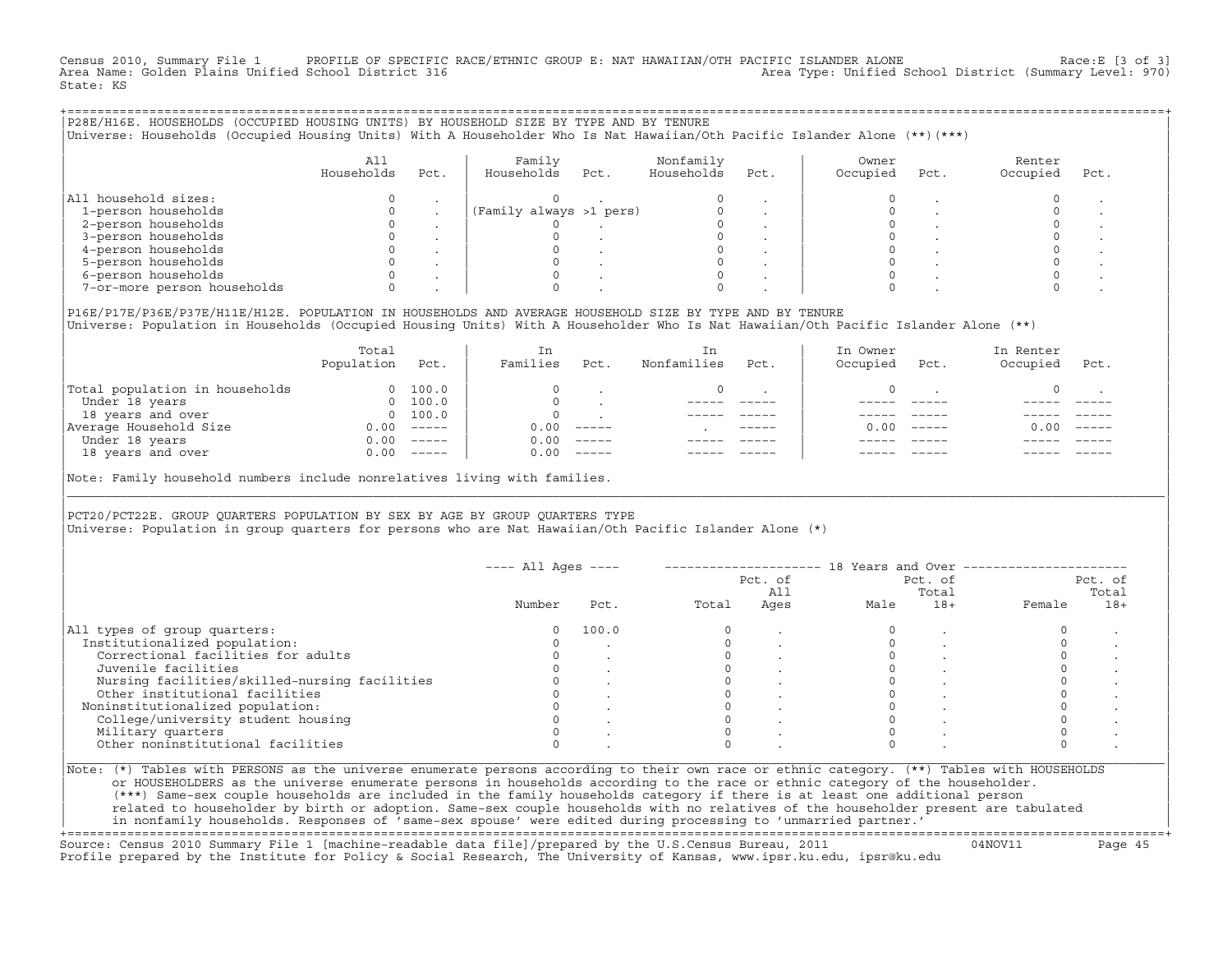Census 2010, Summary File 1 PROFILE OF SPECIFIC RACE/ETHNIC GROUP F: SOME OTHER RACE ALONE Race:F [1 of 3] Area Name: Golden Plains Unified School District 316 Area Type: Unified School District (Summary Level: 970) State: KS

+===================================================================================================================================================+

|                                                       |                                                                                                                                                                                                 |             | P29/P29F. POPULATION SUMMARY BY RESIDENCE TYPE FOR DESIGNATED UNIVERSE                                     |                                         |                         |          | P38F/39F. FAMILY TYPE BY PRESENCE AND AGE OF OWN OR RELATED CHILDREN                                                                            |              |                  |                |          |
|-------------------------------------------------------|-------------------------------------------------------------------------------------------------------------------------------------------------------------------------------------------------|-------------|------------------------------------------------------------------------------------------------------------|-----------------------------------------|-------------------------|----------|-------------------------------------------------------------------------------------------------------------------------------------------------|--------------|------------------|----------------|----------|
|                                                       |                                                                                                                                                                                                 |             | Universe: PERSONS Who Are Some Other Race Alone                                                            |                                         |                         |          | Universe: Families With A Householder Who Is                                                                                                    |              |                  |                |          |
|                                                       |                                                                                                                                                                                                 |             |                                                                                                            |                                         |                         |          | Some Other Race Alone (**) (***)                                                                                                                |              |                  |                |          |
|                                                       |                                                                                                                                                                                                 | Population  |                                                                                                            | As % of Population of all Races         |                         |          |                                                                                                                                                 |              |                  |                |          |
| Total Persons:                                        |                                                                                                                                                                                                 | 75          | $9.5%$ of                                                                                                  |                                         | 790                     |          | By Presence of:                                                                                                                                 | Own Children | Related Children |                |          |
| In Households(*)                                      |                                                                                                                                                                                                 | 75          | $9.5%$ of                                                                                                  |                                         | 790                     |          |                                                                                                                                                 |              |                  | Families Pct.  |          |
| In Group Quarters                                     |                                                                                                                                                                                                 |             | $\overline{0}$<br>$. \circ$ of                                                                             |                                         | $\overline{0}$          |          |                                                                                                                                                 |              |                  |                |          |
|                                                       |                                                                                                                                                                                                 |             |                                                                                                            |                                         |                         |          |                                                                                                                                                 |              |                  |                | 14 100.0 |
|                                                       |                                                                                                                                                                                                 |             | P16-18F/P36-37F. HOUSEHOLDS/POPULATION IN HOUSEHOLDS BY HOUSEHOLD TYPE                                     |                                         |                         |          |                                                                                                                                                 |              |                  | 11             | 78.6     |
| Universe: HOUSEHOLDERS Who Are Some Other Race Alone  |                                                                                                                                                                                                 |             |                                                                                                            |                                         |                         |          |                                                                                                                                                 |              |                  | 11             | 78.6     |
|                                                       |                                                                                                                                                                                                 |             |                                                                                                            |                                         | Average                 |          |                                                                                                                                                 |              |                  | $\mathbf{1}$   | 7.1      |
|                                                       |                                                                                                                                                                                                 |             | Households                                                                                                 | Population (**)                         | Size                    |          |                                                                                                                                                 |              |                  | $\overline{4}$ | 28.6     |
| Total Households (**)                                 |                                                                                                                                                                                                 |             | 18                                                                                                         | 78                                      | 4.33                    |          |                                                                                                                                                 |              |                  | 6              | 42.9     |
|                                                       |                                                                                                                                                                                                 |             |                                                                                                            | 39                                      | 2.17                    |          |                                                                                                                                                 |              |                  | $\circ$        | 0.0      |
|                                                       |                                                                                                                                                                                                 |             |                                                                                                            | 39                                      | 2.17                    |          |                                                                                                                                                 |              |                  | $\overline{3}$ | 21.4     |
|                                                       |                                                                                                                                                                                                 |             |                                                                                                            | 69                                      | 4.93                    |          |                                                                                                                                                 |              |                  | $\mathbf{3}$   | 21.4     |
|                                                       |                                                                                                                                                                                                 |             |                                                                                                            | $\begin{array}{c} 38 \\ 31 \end{array}$ | 2.71                    |          |                                                                                                                                                 |              |                  | $\overline{3}$ | 21.4     |
|                                                       | 18 years and over -----                                                                                                                                                                         |             |                                                                                                            |                                         | 2.21                    |          |                                                                                                                                                 |              |                  | $\mathbf{1}$   | 7.1      |
|                                                       | Nonfamily Households                                                                                                                                                                            |             | $\overline{4}$                                                                                             | $\overline{5}$                          | 1.25                    |          |                                                                                                                                                 |              |                  | 2              | 14.3     |
|                                                       |                                                                                                                                                                                                 |             |                                                                                                            |                                         |                         |          |                                                                                                                                                 |              |                  | $\overline{0}$ | 0.0      |
| P12F/P13F. POPULATION BY AGE AND SEX                  |                                                                                                                                                                                                 |             |                                                                                                            |                                         |                         |          |                                                                                                                                                 |              |                  | $\Omega$       | 0.0      |
| Universe: Persons Who Are Some Other Race Alone $(*)$ |                                                                                                                                                                                                 |             |                                                                                                            |                                         |                         |          |                                                                                                                                                 |              |                  | $\circ$        | 0.0      |
|                                                       |                                                                                                                                                                                                 |             |                                                                                                            |                                         |                         |          |                                                                                                                                                 |              |                  | $\Omega$       | 0.0      |
|                                                       | ---Both Sexes---                                                                                                                                                                                |             | $---Male----$                                                                                              |                                         | $---$ Female -----      |          | Under 6 yrs only<br>Under 6 yrs only<br>Under 6 and 6 to 17 yrs<br>6 to 17 yrs only<br>0 children under 18<br>0                                 |              |                  | $\Omega$       | 0.0      |
|                                                       | Number Pct.                                                                                                                                                                                     |             | Number Pct.                                                                                                |                                         | Number                  | Pct.     |                                                                                                                                                 |              |                  | $\circ$        | 0.0      |
|                                                       |                                                                                                                                                                                                 |             |                                                                                                            |                                         |                         |          |                                                                                                                                                 | 0.0          |                  | $\circ$        | 0.0      |
| All Ages:                                             |                                                                                                                                                                                                 | 75 100.0    |                                                                                                            | 42 100.0                                |                         | 33 100.0 | No children under 18                                                                                                                            | 0.0          |                  | $\Omega$       | 0.0      |
| Under 5                                               |                                                                                                                                                                                                 | 8 10.7      |                                                                                                            | $5 \t11.9$                              | $\overline{\mathbf{3}}$ | 9.1      |                                                                                                                                                 |              |                  |                |          |
| $5$ to $9$                                            |                                                                                                                                                                                                 | 11 14.7     | 9 21.4<br>5 11.9<br>4 9.5<br>1 2.4<br>0 0.0<br>0 1.0<br>3 7.1<br>3 7.1<br>2 4.8<br>4 9.5<br>4 9.5<br>1 2.4 |                                         | 2                       | 6.1      |                                                                                                                                                 |              |                  |                |          |
| 10 to 14                                              |                                                                                                                                                                                                 | $9 \t 12.0$ |                                                                                                            |                                         | $\overline{4}$          | 12.1     | P31F. RELATIONSHIP BY HOUSEHOLD TYPE FOR THE POPULATION UNDER 18 YEARS                                                                          |              |                  |                |          |
| 15 to 17                                              | $\begin{array}{cccc} 11 & 14 \ . \ 7 \\ 4 & 5 \ . \ 3 \\ 0 & 0 \ . \ 0 \\ 3 & 4 \ . \ 0 \\ 4 & 5 \ . \ 3 \\ 4 & 5 \ . \ 3 \\ 12 & 16 \ . \  \, 0 \\ 7 & 9 \ . \  \, 0 \\ 1 & 1 \ . \end{array}$ |             |                                                                                                            |                                         | $7^{\circ}$             | 21.2     | Universe: Persons under 18 who are                                                                                                              |              |                  |                |          |
| 18 and 19                                             |                                                                                                                                                                                                 |             |                                                                                                            |                                         | $\overline{\mathbf{3}}$ | 9.1      | Some Other Race Alone (*) (***)                                                                                                                 |              |                  |                |          |
| 20                                                    |                                                                                                                                                                                                 |             |                                                                                                            |                                         | $\Omega$                | 0.0      |                                                                                                                                                 |              | Number           | Pct.           |          |
| 21                                                    |                                                                                                                                                                                                 |             |                                                                                                            |                                         | $\Omega$                | 0.0      |                                                                                                                                                 |              |                  |                |          |
| 22 to 24                                              |                                                                                                                                                                                                 |             |                                                                                                            |                                         | $\Omega$                | 0.0      | Total under 18:                                                                                                                                 |              | 39               | 100.0          |          |
| 25 to 29                                              |                                                                                                                                                                                                 |             |                                                                                                            |                                         | 1                       | 3.0      | In households:                                                                                                                                  |              | 39               | 100.0          |          |
| 30 to 34                                              |                                                                                                                                                                                                 |             |                                                                                                            |                                         | 2                       | 6.1      | Householder or spouse                                                                                                                           |              | $\Omega$         | 0.0            |          |
| 35 to 39                                              |                                                                                                                                                                                                 |             |                                                                                                            |                                         | 8                       | 24.2     | Related child:                                                                                                                                  |              | 38               | 97.4           |          |
| 40 to 44                                              |                                                                                                                                                                                                 |             |                                                                                                            |                                         | $\overline{\mathbf{3}}$ | 9.1      | Own child:                                                                                                                                      |              | 36               | 92.3           |          |
| 45 to 49                                              |                                                                                                                                                                                                 |             |                                                                                                            |                                         | $\circ$                 | 0.0      | In husband-wife families 29<br>In other families (no spouse present): 7<br>Male householder 7<br>Female householder 0<br>ther relatives: 0<br>2 |              |                  | 74.4           |          |
| 50 to 54                                              |                                                                                                                                                                                                 |             | 1                                                                                                          | 2.4                                     | $\Omega$                | 0.0      |                                                                                                                                                 |              |                  | 17.9           |          |
| 55 to 59                                              |                                                                                                                                                                                                 |             | $\circ$                                                                                                    | 0.0                                     | $\circ$                 | 0.0      |                                                                                                                                                 |              |                  | 17.9           |          |
| 60 and 61                                             |                                                                                                                                                                                                 |             | $\Omega$                                                                                                   | 0.0                                     | $\Omega$                | 0.0      |                                                                                                                                                 |              |                  | 0.0            |          |
| 62 to 64                                              |                                                                                                                                                                                                 |             | $\Omega$                                                                                                   | 0.0                                     | $\Omega$                | 0.0      | Other relatives:                                                                                                                                |              | 2                | 5.1            |          |
| 65 and 66                                             |                                                                                                                                                                                                 |             | $\circ$                                                                                                    | 0.0                                     | $\circ$                 | 0.0      | Grandchild                                                                                                                                      |              | $\circ$          | 0.0            |          |
| 67 to 69                                              |                                                                                                                                                                                                 |             | $\Omega$                                                                                                   | 0.0                                     | $\Omega$                | 0.0      | Other relatives                                                                                                                                 |              | 2                | 5.1            |          |
| 70 to 74                                              | $\circ$                                                                                                                                                                                         | 0.0         | $\circ$                                                                                                    | 0.0                                     | $\circ$                 | 0.0      | Nonrelatives                                                                                                                                    |              | $\mathbf{1}$     | 2.6            |          |
| 75 to 79                                              | $\circ$                                                                                                                                                                                         | 0.0         | $\Omega$                                                                                                   | 0.0                                     | $\Omega$                | 0.0      | In group quarters:                                                                                                                              |              | $\Omega$         | 0.0            |          |
| 80 to 84                                              | $\Omega$                                                                                                                                                                                        | 0.0         | $\Omega$                                                                                                   | 0.0                                     | $\Omega$                | 0.0      | Institutionalized population                                                                                                                    |              | $\Omega$         | 0.0            |          |
| 85 plus                                               | $\circ$                                                                                                                                                                                         | 0.0         | $\circ$                                                                                                    | 0.0                                     | $\circ$                 | 0.0      | Noninstitutionalized population                                                                                                                 |              | $\circ$          | 0.0            |          |
|                                                       |                                                                                                                                                                                                 |             |                                                                                                            |                                         |                         |          |                                                                                                                                                 |              |                  |                |          |
| $0$ to $17$                                           | 39                                                                                                                                                                                              | 52.0        | 23                                                                                                         | 54.8                                    | 16                      | 48.5     | Note: (*) Tables with PERSONS as the universe enumerate persons according                                                                       |              |                  |                |          |
| 18 to 64                                              | 36                                                                                                                                                                                              | 48.0        | 19                                                                                                         | 45.2                                    | 17                      | 51.5     | to their own race or ethnic category. (**) Tables with HOUSEHOLDS or                                                                            |              |                  |                |          |
| 65 plus                                               | $\overline{0}$                                                                                                                                                                                  | 0.0         | $\circ$                                                                                                    | 0.0                                     | $\Omega$                | 0.0      | HOUSEHOLDERS as the universe enumerate persons in households according                                                                          |              |                  |                |          |
|                                                       |                                                                                                                                                                                                 |             |                                                                                                            |                                         |                         |          | to the race or ethnic category of the householder. (***) Responses of                                                                           |              |                  |                |          |
| Median Aqe                                            | 17.6                                                                                                                                                                                            |             | 16.0                                                                                                       |                                         | 18.3                    |          | 'same-sex spouse' were edited during processing to 'unmarried partner.'                                                                         |              |                  |                |          |

|Median Age 17.6 16.0 18.3 | 'same−sex spouse' were edited during processing to 'unmarried partner.' | +===================================================================================================================================================+ Source: Census 2010 Summary File 1 [machine−readable data file]/prepared by the U.S.Census Bureau, 2011 04NOV11 Page 46 Profile prepared by the Institute for Policy & Social Research, The University of Kansas, www.ipsr.ku.edu, ipsr@ku.edu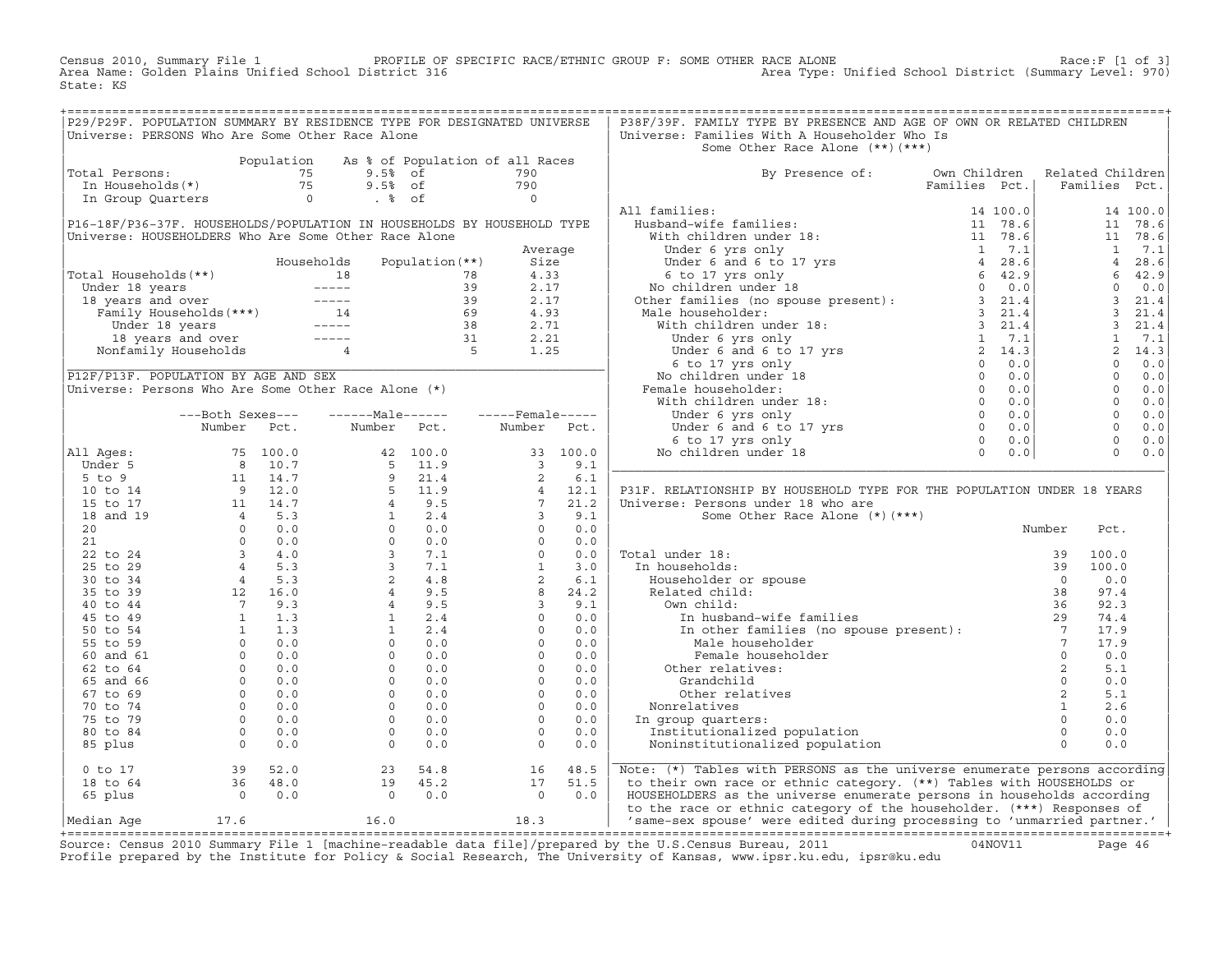Census 2010, Summary File 1 PROFILE OF SPECIFIC RACE/ETHNIC GROUP F: SOME OTHER RACE ALONE Race:F [2 of 3] Area Name: Golden Plains Unified School District 316 Area Type: Unified School District (Summary Level: 970) State: KS

| P29F/P34F. RELATIONSHIP BY HOUSEHOLD TYPE FOR ALL PERSONS & PERSONS 65+<br>Universe: Persons Who Are Some Other Race Alone $(*)$ $(***)$                                                                                                                                                                                                                                                                                             |                                             |                |             |                |                                                 | PCT14F. PRESENCE OF MULTIGENERATIONAL HOUSEHOLDS<br>Universe: Households With A Householder Who Is<br>Some Other Race Alone (**)                                                                                                                                               |            |                                      |          |
|--------------------------------------------------------------------------------------------------------------------------------------------------------------------------------------------------------------------------------------------------------------------------------------------------------------------------------------------------------------------------------------------------------------------------------------|---------------------------------------------|----------------|-------------|----------------|-------------------------------------------------|--------------------------------------------------------------------------------------------------------------------------------------------------------------------------------------------------------------------------------------------------------------------------------|------------|--------------------------------------|----------|
|                                                                                                                                                                                                                                                                                                                                                                                                                                      |                                             | All Ages       |             |                | 65 years and over                               |                                                                                                                                                                                                                                                                                |            | Number Pct.                          |          |
|                                                                                                                                                                                                                                                                                                                                                                                                                                      | Number Pct.                                 |                |             | Number         | Pct.                                            |                                                                                                                                                                                                                                                                                |            |                                      |          |
|                                                                                                                                                                                                                                                                                                                                                                                                                                      |                                             |                |             |                |                                                 | Total:                                                                                                                                                                                                                                                                         |            |                                      | 18 100.0 |
| 12. 1:<br>12. 13. 100.0<br>11. 12. 13. 100.0<br>14. 18.7<br>14. 18.7<br>14. 18.7<br>14. 18.7<br>14. 18.7<br>14. 18.7<br>14. 18.7<br>14. 18.7<br>14. 18.7<br>14. 18.7<br>Total:                                                                                                                                                                                                                                                       |                                             |                |             | $\overline{0}$ | <b>Contract</b>                                 | Court.<br>Household has 3 or more generations and the set of the set of the set of the set of the set of the set of the<br>Household does not have 3+ generations and the set of the set of the set of the set of the set of the set                                           |            |                                      |          |
| In households:                                                                                                                                                                                                                                                                                                                                                                                                                       |                                             |                |             | $\Omega$       | <b>Contract</b>                                 |                                                                                                                                                                                                                                                                                |            |                                      |          |
|                                                                                                                                                                                                                                                                                                                                                                                                                                      |                                             |                |             | $\circ$        | $\sim$                                          |                                                                                                                                                                                                                                                                                |            |                                      |          |
|                                                                                                                                                                                                                                                                                                                                                                                                                                      |                                             |                |             | $\Omega$       | $\sim$                                          |                                                                                                                                                                                                                                                                                |            |                                      |          |
|                                                                                                                                                                                                                                                                                                                                                                                                                                      |                                             |                |             | $\Omega$       | $\sim$                                          |                                                                                                                                                                                                                                                                                |            |                                      |          |
| Female                                                                                                                                                                                                                                                                                                                                                                                                                               |                                             | $0 \qquad 0.0$ |             | $\circ$        | $\sim$                                          |                                                                                                                                                                                                                                                                                |            |                                      |          |
| Spouse                                                                                                                                                                                                                                                                                                                                                                                                                               | $\begin{array}{c} 0 \\ 11 \\ 0 \end{array}$ | 14.7           |             |                | $\overline{0}$<br>$\sim$                        | PCT19F. NONRELATIVES BY HOUSEHOLD TYPE (*)(***)                                                                                                                                                                                                                                |            |                                      |          |
| Parent<br>Parent<br>Parent-in-law<br>Child:                                                                                                                                                                                                                                                                                                                                                                                          |                                             | $0 \qquad 0.0$ |             |                | $\begin{array}{ccc} & & & \\ & & & \end{array}$ | Universe: Nonrelatives who are                                                                                                                                                                                                                                                 |            |                                      |          |
|                                                                                                                                                                                                                                                                                                                                                                                                                                      | $\overline{0}$                              | 0.0            |             | $\Omega$       | $\sim$                                          | Some Other Race Alone (Total: 5)                                                                                                                                                                                                                                               |            |                                      |          |
| Child:<br>Biological                                                                                                                                                                                                                                                                                                                                                                                                                 | $39 \t 52.0$<br>35 46.7                     | 35 46.7        |             |                |                                                 |                                                                                                                                                                                                                                                                                |            |                                      |          |
| Adopted                                                                                                                                                                                                                                                                                                                                                                                                                              |                                             | $0 \qquad 0.0$ |             |                |                                                 |                                                                                                                                                                                                                                                                                | Households | In Family 1n Nonfamily<br>Households |          |
|                                                                                                                                                                                                                                                                                                                                                                                                                                      |                                             |                |             |                |                                                 |                                                                                                                                                                                                                                                                                |            |                                      |          |
|                                                                                                                                                                                                                                                                                                                                                                                                                                      |                                             |                |             |                |                                                 |                                                                                                                                                                                                                                                                                |            | Number Pct. Number Pct.              |          |
|                                                                                                                                                                                                                                                                                                                                                                                                                                      |                                             |                |             |                |                                                 | Nonrelatives:<br>Roomer or boarder<br>Housemate or roommate<br>0 0.0 0 0.0<br>0 0.0<br>0 0.0<br>0 0.0<br>0 0.0<br>0 0.0<br>Other nonrelatives<br>1 25.0<br>1 100.0<br>1 100.0                                                                                                  |            |                                      |          |
|                                                                                                                                                                                                                                                                                                                                                                                                                                      |                                             |                |             |                |                                                 |                                                                                                                                                                                                                                                                                |            |                                      |          |
|                                                                                                                                                                                                                                                                                                                                                                                                                                      |                                             |                |             | $\overline{0}$ | $\sim$                                          |                                                                                                                                                                                                                                                                                |            |                                      |          |
|                                                                                                                                                                                                                                                                                                                                                                                                                                      |                                             |                |             | $\Omega$       | $\sim$                                          |                                                                                                                                                                                                                                                                                |            |                                      |          |
|                                                                                                                                                                                                                                                                                                                                                                                                                                      |                                             |                |             | $\Omega$       | $\sim$                                          |                                                                                                                                                                                                                                                                                |            |                                      |          |
|                                                                                                                                                                                                                                                                                                                                                                                                                                      |                                             |                |             | $\Omega$       | $\sim$                                          |                                                                                                                                                                                                                                                                                |            |                                      |          |
|                                                                                                                                                                                                                                                                                                                                                                                                                                      |                                             |                |             | $\Omega$       | $\sim$                                          |                                                                                                                                                                                                                                                                                |            |                                      |          |
|                                                                                                                                                                                                                                                                                                                                                                                                                                      |                                             |                |             | $\Omega$       | $\ddot{\phantom{a}}$                            |                                                                                                                                                                                                                                                                                |            |                                      |          |
| Biological<br>Adopted<br>Step<br>Step<br>Step<br>Strandchild<br>Scrandchild<br>Son-in-law/daughter-in-law<br>$\begin{array}{cccccc} 0 & 0.0 \\ 4 & 5.3 \\ 5.3 & 5.3 \\ 8.3 & 5.3 \\ 8.3 & 6.3 \\ 7.4 & 5.3 \\ 9.0 & 0.0 \\ 1 & 0.0 \\ 1 & 0.0 \\ 1 & 0.0 \\ 1 & 0.0 \\ 1 & 0.0 \\ 1 & 0.0 \\ 1 & 0.$                                                                                                                                 |                                             |                |             |                |                                                 | H17F. HOUSING UNITS BY HOUSEHOLDER'S AGE AND TENURE                                                                                                                                                                                                                            |            |                                      |          |
|                                                                                                                                                                                                                                                                                                                                                                                                                                      |                                             |                |             |                |                                                 | Universe: Occupied Housing Units With A Householder Who Is                                                                                                                                                                                                                     |            |                                      |          |
|                                                                                                                                                                                                                                                                                                                                                                                                                                      |                                             |                |             |                |                                                 | Some Other Race Alone (**)                                                                                                                                                                                                                                                     |            |                                      |          |
|                                                                                                                                                                                                                                                                                                                                                                                                                                      |                                             |                |             |                |                                                 |                                                                                                                                                                                                                                                                                |            |                                      |          |
|                                                                                                                                                                                                                                                                                                                                                                                                                                      |                                             |                |             |                |                                                 | Age of                                                                                                                                                                                                                                                                         |            | Renter Occupied                      |          |
|                                                                                                                                                                                                                                                                                                                                                                                                                                      |                                             |                |             |                |                                                 |                                                                                                                                                                                                                                                                                |            |                                      |          |
|                                                                                                                                                                                                                                                                                                                                                                                                                                      |                                             |                |             |                |                                                 |                                                                                                                                                                                                                                                                                |            |                                      |          |
|                                                                                                                                                                                                                                                                                                                                                                                                                                      |                                             |                |             |                |                                                 | All Ages:                                                                                                                                                                                                                                                                      |            |                                      |          |
| (#) For 65 yrs & over, includes children, siblings, etc. not shown separately 15 to 24                                                                                                                                                                                                                                                                                                                                               |                                             |                |             |                |                                                 |                                                                                                                                                                                                                                                                                |            |                                      |          |
|                                                                                                                                                                                                                                                                                                                                                                                                                                      |                                             |                |             |                |                                                 | 25 to 34                                                                                                                                                                                                                                                                       |            |                                      |          |
|                                                                                                                                                                                                                                                                                                                                                                                                                                      |                                             |                |             |                |                                                 | 35 to 44                                                                                                                                                                                                                                                                       |            |                                      |          |
|                                                                                                                                                                                                                                                                                                                                                                                                                                      |                                             |                |             |                |                                                 | $\begin{array}{cccccc} 2& 100.0 & & & & 16& 100.0 \\ 0& 0.0 & & & 3& 18.8 \\ 0& 0.0 & & & 5& 31.3 \\ 1& 50.0 & & & 7& 43.8 \\ 1& 50.0 & & & 7& 43.8 \\ 0& 0.0 & & & 0& 0& 0.0 \\ 0& 0.0 & & & 0& 0.0 \\ 0& 0.0 & & & 0& 0.0 \\ 0& 0.0 & & & 0& 0.0 \\ \end{array}$<br>45 to 54 |            |                                      |          |
| P18F. HOUSEHOLD TYPE                                                                                                                                                                                                                                                                                                                                                                                                                 |                                             |                |             |                |                                                 | 55 to 59                                                                                                                                                                                                                                                                       |            |                                      |          |
| Universe: Households with a Householder Who is                                                                                                                                                                                                                                                                                                                                                                                       |                                             |                |             |                |                                                 | 60 to 64                                                                                                                                                                                                                                                                       |            |                                      |          |
| Some Other Race Alone (**)                                                                                                                                                                                                                                                                                                                                                                                                           |                                             |                |             |                |                                                 | 65 to 74                                                                                                                                                                                                                                                                       |            |                                      |          |
|                                                                                                                                                                                                                                                                                                                                                                                                                                      |                                             |                | Number Pct. |                |                                                 | 75 to 84                                                                                                                                                                                                                                                                       |            |                                      |          |
|                                                                                                                                                                                                                                                                                                                                                                                                                                      |                                             |                |             |                |                                                 | 85 and over                                                                                                                                                                                                                                                                    |            |                                      |          |
| Total:                                                                                                                                                                                                                                                                                                                                                                                                                               |                                             |                |             | 18 100.0       |                                                 |                                                                                                                                                                                                                                                                                |            |                                      |          |
| Family households (***) :                                                                                                                                                                                                                                                                                                                                                                                                            |                                             |                |             |                |                                                 |                                                                                                                                                                                                                                                                                |            |                                      |          |
| Husband-wife families                                                                                                                                                                                                                                                                                                                                                                                                                |                                             |                |             |                |                                                 | Note: $(*)$ Tables with PERSONS as the universe enumerate persons                                                                                                                                                                                                              |            |                                      |          |
| Other families:                                                                                                                                                                                                                                                                                                                                                                                                                      |                                             |                |             |                |                                                 | according to their own race or ethnic category. (**) Tables with                                                                                                                                                                                                               |            |                                      |          |
|                                                                                                                                                                                                                                                                                                                                                                                                                                      |                                             |                |             |                |                                                 | HOUSEHOLDS or HOUSEHOLDERS as the universe enumerate persons in<br>households according to the race or ethnic category of the                                                                                                                                                  |            |                                      |          |
| Nonfamily households:                                                                                                                                                                                                                                                                                                                                                                                                                |                                             |                |             |                |                                                 | householder. (***) Responses of 'same-sex spouse' were edited                                                                                                                                                                                                                  |            |                                      |          |
| Householder living alone                                                                                                                                                                                                                                                                                                                                                                                                             |                                             |                |             |                |                                                 | during processing to 'unmarried partner.'                                                                                                                                                                                                                                      |            |                                      |          |
| $\begin{tabular}{ll} i. & i. & j. & j. & j. \\ i. & i. & j. & j. & j. \\ i. & i. & j. & j. & j. \\ i. & j. & j. & j. & j. \\ i. & j. & j. & j. & j. \\ j. & j. & j. & j. & j. \\ j. & j. & j. & j. & j. \\ j. & j. & j. & j. & j. \\ j. & j. & j. & j. & j. \\ j. & j. & j. & j. & j. \\ j. & j. & j. & j. & j. \\ j. & j. & j. & j. & j. \\ j. & j. & j. & j. & j. \\ j. & k. & j. & j. & j. \\ j.$<br>Householder not living alone |                                             |                |             |                |                                                 |                                                                                                                                                                                                                                                                                |            |                                      |          |
|                                                                                                                                                                                                                                                                                                                                                                                                                                      |                                             |                |             |                |                                                 |                                                                                                                                                                                                                                                                                |            |                                      |          |
|                                                                                                                                                                                                                                                                                                                                                                                                                                      |                                             |                |             |                |                                                 |                                                                                                                                                                                                                                                                                |            |                                      |          |
|                                                                                                                                                                                                                                                                                                                                                                                                                                      |                                             |                |             |                |                                                 |                                                                                                                                                                                                                                                                                |            |                                      |          |

| | | +===================================================================================================================================================+Source: Census 2010 Summary File 1 [machine−readable data file]/prepared by the U.S.Census Bureau, 2011 04NOV11 Page 47 Profile prepared by the Institute for Policy & Social Research, The University of Kansas, www.ipsr.ku.edu, ipsr@ku.edu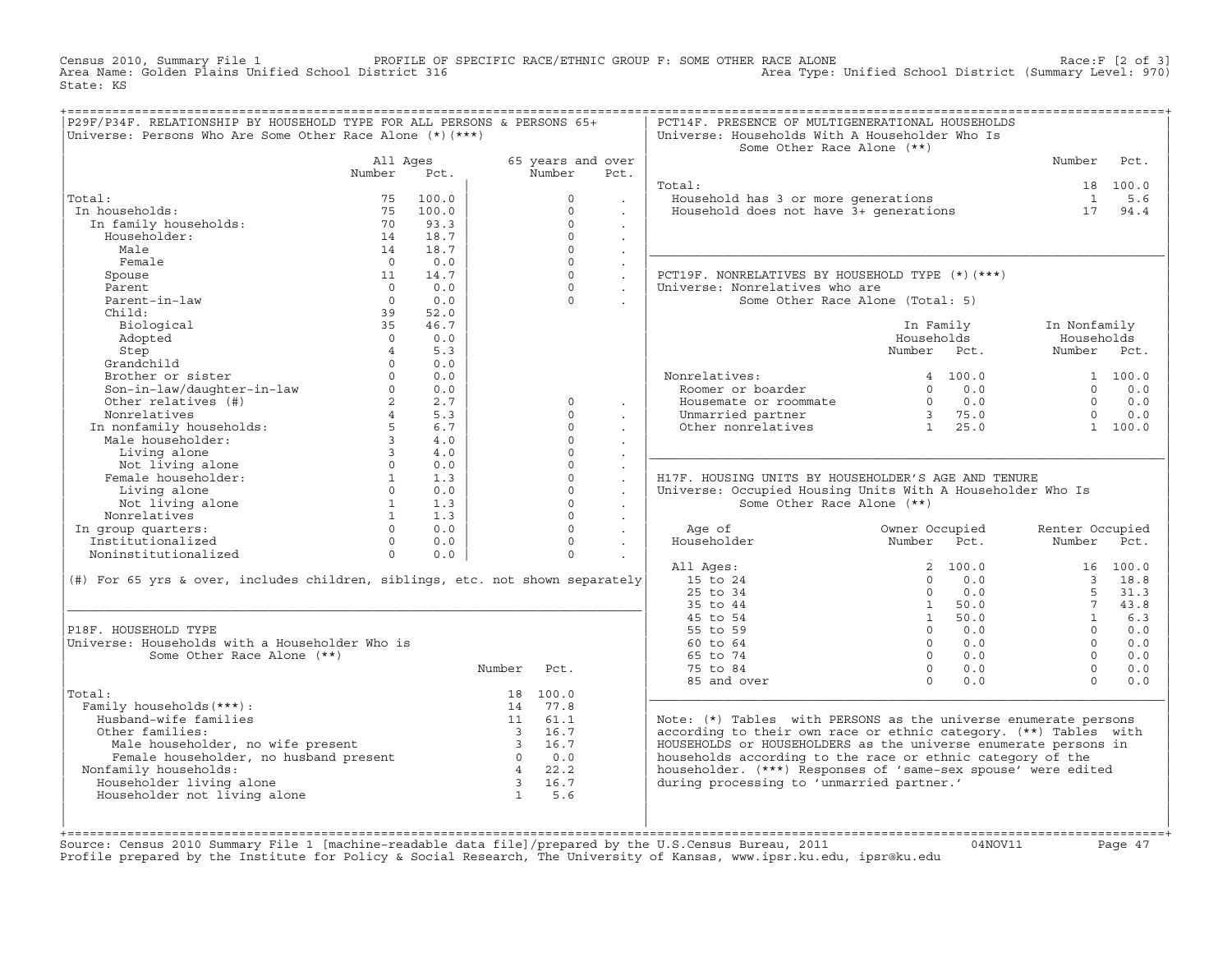Census 2010, Summary File 1 PROFILE OF SPECIFIC RACE/ETHNIC GROUP F: SOME OTHER RACE ALONE Race:F [3 of 3]<br>Area Name: Golden Plains Unified School District 316 area Type: Unified School District (Summary Level: 970) Area Type: Unified School District (Summary Level: 970) State: KS

+===================================================================================================================================================+|P28F/H16F. HOUSEHOLDS (OCCUPIED HOUSING UNITS) BY HOUSEHOLD SIZE BY TYPE AND BY TENURE | |Universe: Households (Occupied Housing Units) With A Householder Who Is Some Other Race Alone (\*\*)(\*\*\*) |

|                             | A11<br>Households | Pct.  | Family<br>Households    | Pct.  | Nonfamily<br>Households | Pct.  | Owner<br>Occupied | Pct.     | Renter<br>Occupied | Pct.  |  |
|-----------------------------|-------------------|-------|-------------------------|-------|-------------------------|-------|-------------------|----------|--------------------|-------|--|
| All household sizes:        | 18                | 100.0 | 14                      | 100.0 | 4                       | 100.0 |                   | 2, 100.0 | 16                 | 100.0 |  |
| 1-person households         |                   | 16.7  | (Family always >1 pers) |       |                         | 75.0  |                   | 0.0      |                    | 18.8  |  |
| 2-person households         |                   | 5.6   |                         | 0.0   |                         | 25.0  |                   | 0.0      |                    | 6.3   |  |
| 3-person households         |                   | 11.1  |                         | 14.3  |                         | 0.0   |                   | 0.0      |                    | 12.5  |  |
| 4-person households         |                   | 22.2  | 4                       | 28.6  | $\Omega$                | 0.0   |                   | 50.0     |                    | 18.8  |  |
| 5-person households         |                   | 11.1  |                         | 14.3  |                         | 0.0   |                   | 0.0      |                    | 12.5  |  |
| 6-person households         |                   | 16.7  |                         | 21.4  | $\Omega$                | 0.0   |                   | 50.0     |                    | 12.5  |  |
| 7-or-more person households |                   | 16.7  |                         | 21.4  | 0                       | 0.0   |                   | 0.0      |                    | 18.8  |  |

|P16F/P17F/P36F/P37F/H11F/H12F. POPULATION IN HOUSEHOLDS AND AVERAGE HOUSEHOLD SIZE BY TYPE AND BY TENURE | Universe: Population in Households (Occupied Housing Units) With A Householder Who Is Some Other Race Alone (\*\*)

|                                | Total<br>Population | Pct.         | In<br>Families | Pct.     | In.<br>Nonfamilies | Pct.     | In Owner<br>Occupied | Pct.                      | In Renter<br>Occupied | Pct.        |
|--------------------------------|---------------------|--------------|----------------|----------|--------------------|----------|----------------------|---------------------------|-----------------------|-------------|
| Total population in households | 78                  | 100.0        | 69             | 88.5     | $5 -$              | 6.4      | 10                   | 12.8                      |                       | 68 87.2     |
| Under 18 years                 | 39                  | 100.0        | 38             | 97.4     |                    |          |                      |                           |                       |             |
| 18 years and over              | 39                  | 100.0        | 31             | 79.5     |                    |          |                      |                           |                       |             |
| Average Household Size         | 4.33                | $------$     | 4.93           | $------$ | 1.25               | $------$ | 5.00                 | $\qquad \qquad - - - - -$ | 4.25                  | $------$    |
| Under 18 years                 | 2.17                | $- - - - -$  | 2.71           | $------$ |                    |          |                      |                           |                       |             |
| 18 years and over              |                     | $2.17$ ----- | 2.21           |          |                    |          |                      | $- - - - -$               |                       | $- - - - -$ |
|                                |                     |              |                |          |                    |          |                      |                           |                       |             |

Note: Family household numbers include nonrelatives living with families.

| | PCT20/PCT22F. GROUP OUARTERS POPULATION BY SEX BY AGE BY GROUP OUARTERS TYPE Universe: Population in group quarters for persons who are Some Other Race Alone (\*)

|                                               | $---$ All Ages $---$ |       |       | Pct. of<br>All |      | Pct. of<br>Total |        | Pct. of<br>Total |
|-----------------------------------------------|----------------------|-------|-------|----------------|------|------------------|--------|------------------|
|                                               | Number               | Pct.  | Total | Ages           | Male | $18+$            | Female | $18+$            |
| All types of group quarters:                  |                      | 100.0 |       |                |      |                  |        |                  |
| Institutionalized population:                 |                      |       |       |                |      |                  |        |                  |
| Correctional facilities for adults            |                      |       |       |                |      |                  |        |                  |
| Juvenile facilities                           |                      |       |       |                |      |                  |        |                  |
| Nursing facilities/skilled-nursing facilities |                      |       |       |                |      |                  |        |                  |
| Other institutional facilities                |                      |       |       |                |      |                  |        |                  |
| Noninstitutionalized population:              |                      |       |       |                |      |                  |        |                  |
| College/university student housing            |                      |       |       |                |      |                  |        |                  |
| Military quarters                             |                      |       |       |                |      |                  |        |                  |
| Other noninstitutional facilities             |                      |       |       |                |      |                  |        |                  |

|\_\_\_\_\_\_\_\_\_\_\_\_\_\_\_\_\_\_\_\_\_\_\_\_\_\_\_\_\_\_\_\_\_\_\_\_\_\_\_\_\_\_\_\_\_\_\_\_\_\_\_\_\_\_\_\_\_\_\_\_\_\_\_\_\_\_\_\_\_\_\_\_\_\_\_\_\_\_\_\_\_\_\_\_\_\_\_\_\_\_\_\_\_\_\_\_\_\_\_\_\_\_\_\_\_\_\_\_\_\_\_\_\_\_\_\_\_\_\_\_\_\_\_\_\_\_\_\_\_\_\_\_\_\_\_\_\_\_\_\_\_\_\_\_\_\_\_|

| |

or HOUSEHOLDERS as the universe enumerate persons in households according to the race or ethnic category of the householder. | (\*\*\*) Same−sex couple households are included in the family households category if there is at least one additional person | | related to householder by birth or adoption. Same−sex couple households with no relatives of the householder present are tabulated | | in nonfamily households. Responses of 'same−sex spouse' were edited during processing to 'unmarried partner.' |

+===================================================================================================================================================+ Source: Census 2010 Summary File 1 [machine−readable data file]/prepared by the U.S.Census Bureau, 2011 04NOV11 Page 48 Profile prepared by the Institute for Policy & Social Research, The University of Kansas, www.ipsr.ku.edu, ipsr@ku.edu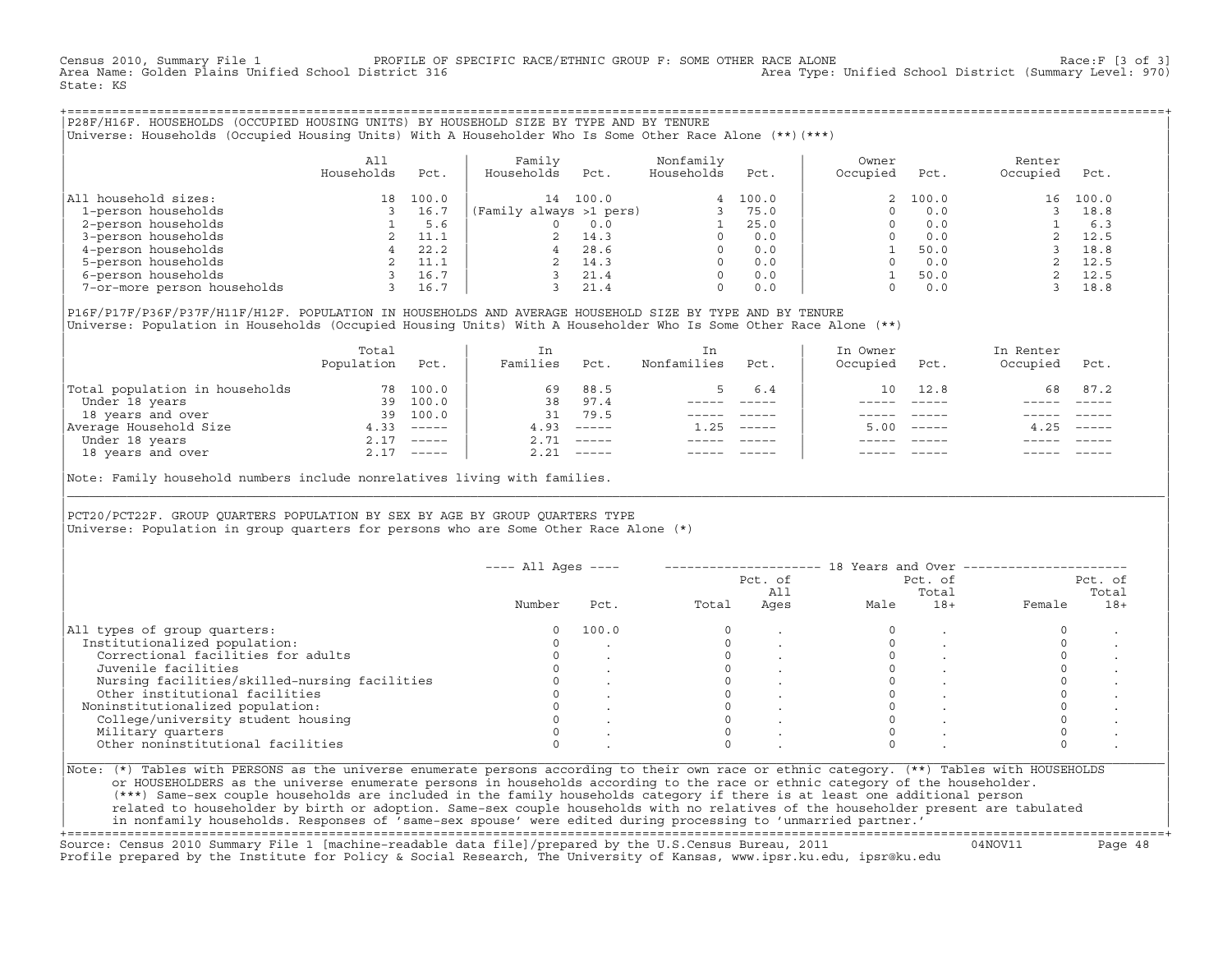Census 2010, Summary File 1 PROFILE OF SPECIFIC RACE/ETHNIC GROUP G: TWO OR MORE RACES Race:G [1 of 3] Area Name: Golden Plains Unified School District 316 Area Type: Unified School District (Summary Level: 970) State: KS

+===================================================================================================================================================+

|                                                  |                                        |             | P29/P29G. POPULATION SUMMARY BY RESIDENCE TYPE FOR DESIGNATED UNIVERSE                                                                                                                                                                                                                                                                                                                       |                                            |                      |            | P38G/39G. FAMILY TYPE BY PRESENCE AND AGE OF OWN OR RELATED CHILDREN                     |                                    |                      |                      |            |
|--------------------------------------------------|----------------------------------------|-------------|----------------------------------------------------------------------------------------------------------------------------------------------------------------------------------------------------------------------------------------------------------------------------------------------------------------------------------------------------------------------------------------------|--------------------------------------------|----------------------|------------|------------------------------------------------------------------------------------------|------------------------------------|----------------------|----------------------|------------|
| Universe: PERSONS Who Are Two or More Races      |                                        |             |                                                                                                                                                                                                                                                                                                                                                                                              |                                            |                      |            | Universe: Families With A Householder Who Is                                             |                                    |                      |                      |            |
|                                                  |                                        |             |                                                                                                                                                                                                                                                                                                                                                                                              |                                            |                      |            | Two or More Races $(**)$ $(***)$                                                         |                                    |                      |                      |            |
| Total Persons:                                   |                                        | Population  | $\overline{4}$<br>$0.5%$ of                                                                                                                                                                                                                                                                                                                                                                  | As % of Population of all Races            | 790                  |            | By Presence of:                                                                          | Own Children                       |                      | Related Children     |            |
| In Households(*)                                 |                                        |             | $0.5%$ of<br>$\overline{4}$                                                                                                                                                                                                                                                                                                                                                                  |                                            | 790                  |            |                                                                                          | Families Pct.                      |                      | Families Pct.        |            |
| In Group Quarters                                |                                        |             | $\circ$<br>$. \circ$ of                                                                                                                                                                                                                                                                                                                                                                      |                                            | $\circ$              |            |                                                                                          |                                    |                      |                      |            |
|                                                  |                                        |             |                                                                                                                                                                                                                                                                                                                                                                                              |                                            |                      |            | All families:                                                                            | 1 100.0                            |                      |                      | 1 100.0    |
|                                                  |                                        |             | P16-18G/P36-37G. HOUSEHOLDS/POPULATION IN HOUSEHOLDS BY HOUSEHOLD TYPE                                                                                                                                                                                                                                                                                                                       |                                            |                      |            | Husband-wife families:                                                                   | 1 100.0                            |                      |                      | 1 100.0    |
| Universe: HOUSEHOLDERS Who Are Two or More Races |                                        |             |                                                                                                                                                                                                                                                                                                                                                                                              |                                            |                      |            | With children under 18:                                                                  | $\Omega$<br>0.0                    |                      | $\mathbf{0}$         | 0.0        |
|                                                  |                                        |             |                                                                                                                                                                                                                                                                                                                                                                                              |                                            | Average              |            | Under 6 yrs only                                                                         | $\Omega$<br>0.0                    |                      | $\mathbf{0}$         | 0.0        |
|                                                  |                                        |             | Households                                                                                                                                                                                                                                                                                                                                                                                   | Population $(**)$                          | Size                 |            | Under 6 and 6 to 17 yrs                                                                  | 0.0<br>$\Omega$                    |                      | $\Omega$             | 0.0        |
| Total Households(**)                             |                                        |             | 2                                                                                                                                                                                                                                                                                                                                                                                            | 3                                          | 1.50                 |            |                                                                                          | $\circ$<br>0.0                     |                      | $\mathbf{0}$         | 0.0        |
| Under 18 years                                   |                                        |             |                                                                                                                                                                                                                                                                                                                                                                                              | $\circ$                                    | 0.00                 |            |                                                                                          | 1 100.0                            |                      |                      | 1 100.0    |
| 18 years and over                                |                                        |             | $\qquad \qquad - - - - -$                                                                                                                                                                                                                                                                                                                                                                    | 3                                          | 1.50                 |            | 6 to 17 yrs only<br>No children under 18<br>Other families (no spouse present):          | 0.0<br>$\Omega$                    |                      | $\Omega$             | 0.0        |
|                                                  | Family Households(***)                 |             |                                                                                                                                                                                                                                                                                                                                                                                              | 2                                          | 2.00                 |            | Male householder:                                                                        | $\Omega$<br>0.0                    |                      | $\Omega$             | 0.0        |
|                                                  | Under 18 years                         |             | $\frac{1}{2} \frac{1}{2} \frac{1}{2} \frac{1}{2} \frac{1}{2} \frac{1}{2} \frac{1}{2} \frac{1}{2} \frac{1}{2} \frac{1}{2} \frac{1}{2} \frac{1}{2} \frac{1}{2} \frac{1}{2} \frac{1}{2} \frac{1}{2} \frac{1}{2} \frac{1}{2} \frac{1}{2} \frac{1}{2} \frac{1}{2} \frac{1}{2} \frac{1}{2} \frac{1}{2} \frac{1}{2} \frac{1}{2} \frac{1}{2} \frac{1}{2} \frac{1}{2} \frac{1}{2} \frac{1}{2} \frac{$ | $\circ$                                    | 0.00                 |            | With children under 18:                                                                  | $\Omega$<br>0.0                    |                      | $\Omega$             | 0.0        |
|                                                  | 18 years and over                      |             | $\frac{1}{2} \frac{1}{2} \frac{1}{2} \frac{1}{2} \frac{1}{2} \frac{1}{2} \frac{1}{2} \frac{1}{2} \frac{1}{2} \frac{1}{2} \frac{1}{2} \frac{1}{2} \frac{1}{2} \frac{1}{2} \frac{1}{2} \frac{1}{2} \frac{1}{2} \frac{1}{2} \frac{1}{2} \frac{1}{2} \frac{1}{2} \frac{1}{2} \frac{1}{2} \frac{1}{2} \frac{1}{2} \frac{1}{2} \frac{1}{2} \frac{1}{2} \frac{1}{2} \frac{1}{2} \frac{1}{2} \frac{$ | 2<br>$\begin{array}{c} 2 \\ 1 \end{array}$ | 2.00                 |            | Under 6 yrs only                                                                         | $\overline{0}$<br>0.0              |                      | $\Omega$             | 0.0        |
|                                                  | Nonfamily Households                   |             | $\mathbf{1}$                                                                                                                                                                                                                                                                                                                                                                                 |                                            | 1.00                 |            | Under 6 and 6 to 17 yrs $\begin{array}{c} 0 \\ 6 \text{ to } 17 \text{ yrs} \end{array}$ | 0.0                                |                      | $\Omega$             | 0.0        |
|                                                  |                                        |             |                                                                                                                                                                                                                                                                                                                                                                                              |                                            |                      |            | 6 to 17 yrs only                                                                         | 0.0                                |                      | $\Omega$             | 0.0        |
| P12G/P13G. POPULATION BY AGE AND SEX             |                                        |             |                                                                                                                                                                                                                                                                                                                                                                                              |                                            |                      |            | No children under 18                                                                     | $\Omega$<br>0.0                    |                      | $\Omega$             | 0.0        |
|                                                  |                                        |             | Universe: Persons Who Are Two or More Races (*)                                                                                                                                                                                                                                                                                                                                              |                                            |                      |            | Female householder:                                                                      | $\overline{0}$<br>0.0              |                      | $\Omega$             | 0.0        |
|                                                  |                                        |             |                                                                                                                                                                                                                                                                                                                                                                                              |                                            |                      |            | With children under 18:                                                                  | $\Omega$<br>0.0                    |                      | $\Omega$             | 0.0        |
|                                                  | ---Both Sexes---                       |             | $---Male----$                                                                                                                                                                                                                                                                                                                                                                                |                                            | $---$ Female -----   |            | Under 6 yrs only                                                                         | $\Omega$<br>0.0                    |                      | $\Omega$             | 0.0        |
|                                                  | Number                                 | Pct.        | Number Pct.                                                                                                                                                                                                                                                                                                                                                                                  |                                            | Number               | Pct.       | Under $6$ and $6$ to 17 yrs<br>$6$ to 17 yrs only                                        | $\Omega$<br>0.0<br>$\Omega$<br>0.0 |                      | $\Omega$<br>$\Omega$ | 0.0<br>0.0 |
|                                                  |                                        | 4 100.0     |                                                                                                                                                                                                                                                                                                                                                                                              | 1 100.0                                    |                      | 3 100.0    |                                                                                          | $\Omega$<br>0.0                    |                      | $\Omega$             | 0.0        |
| All Ages:<br>Under 5                             | $\circ$                                | 0.0         | $\Omega$                                                                                                                                                                                                                                                                                                                                                                                     | 0.0                                        | $\Omega$             | 0.0        | No children under 18                                                                     |                                    |                      |                      |            |
| $5$ to 9                                         | $\mathbf{1}$                           | 25.0        | $\Omega$                                                                                                                                                                                                                                                                                                                                                                                     | 0.0                                        | $\mathbf{1}$         | 33.3       |                                                                                          |                                    |                      |                      |            |
| 10 to 14                                         | 1                                      | 25.0        | $\Omega$                                                                                                                                                                                                                                                                                                                                                                                     | 0.0                                        | $\mathbf{1}$         | 33.3       | P31G. RELATIONSHIP BY HOUSEHOLD TYPE FOR THE POPULATION UNDER 18 YEARS                   |                                    |                      |                      |            |
| 15 to 17                                         | $\circ$                                | 0.0         | $\Omega$                                                                                                                                                                                                                                                                                                                                                                                     | 0.0                                        | $\Omega$             | 0.0        | Universe: Persons under 18 who are                                                       |                                    |                      |                      |            |
| 18 and 19                                        | $\Omega$                               | 0.0         | $\Omega$                                                                                                                                                                                                                                                                                                                                                                                     | 0.0                                        | $\Omega$             | 0.0        | Two or More Races $(*)$ $(***)$                                                          |                                    |                      |                      |            |
| 20                                               | $\circ$                                | 0.0         | $\Omega$                                                                                                                                                                                                                                                                                                                                                                                     | 0.0                                        | $\Omega$             | 0.0        |                                                                                          |                                    | Number               | Pct.                 |            |
| 21                                               | $\Omega$                               | 0.0         | $\Omega$                                                                                                                                                                                                                                                                                                                                                                                     | 0.0                                        | $\Omega$             | 0.0        |                                                                                          |                                    |                      |                      |            |
| 22 to 24                                         | $\circ$                                | 0.0         | $\Omega$                                                                                                                                                                                                                                                                                                                                                                                     | 0.0                                        | $\Omega$             | 0.0        | Total under 18:                                                                          |                                    | 2                    | 100.0                |            |
| 25 to 29                                         | $\circ$                                | 0.0         | $\circ$                                                                                                                                                                                                                                                                                                                                                                                      | 0.0                                        | $\Omega$             | 0.0        | In households:                                                                           |                                    | 2                    | 100.0                |            |
| 30 to 34                                         | $\Omega$                               | 0.0         | $\Omega$                                                                                                                                                                                                                                                                                                                                                                                     | 0.0                                        | $\Omega$             | 0.0        | Householder or spouse                                                                    |                                    | $\Omega$             | 0.0                  |            |
| 35 to 39                                         | $\circ$                                | 0.0         | $\Omega$                                                                                                                                                                                                                                                                                                                                                                                     | 0.0                                        | $\Omega$             | 0.0        | Related child:                                                                           |                                    | 2                    | 100.0                |            |
| 40 to 44                                         | $\circ$                                | 0.0         | $\circ$                                                                                                                                                                                                                                                                                                                                                                                      | 0.0                                        | $\circ$              | 0.0        | Own child:                                                                               |                                    | 2                    | 100.0                |            |
| 45 to 49                                         | $\circ$                                | 0.0         | $\circ$                                                                                                                                                                                                                                                                                                                                                                                      | 0.0                                        | $\circ$              | 0.0        | In husband-wife families                                                                 |                                    | $\Omega$             | 0.0                  |            |
| 50 to 54                                         | $\Omega$                               | 0.0         | $\Omega$                                                                                                                                                                                                                                                                                                                                                                                     | 0.0                                        | $\Omega$             | 0.0        | In other families (no spouse present):<br>Male householder                               |                                    | 2                    | 100.0                |            |
| 55 to 59                                         | $\circ$                                | 0.0         | $\circ$                                                                                                                                                                                                                                                                                                                                                                                      | 0.0                                        | $\circ$              | 0.0        | Male householder                                                                         |                                    | $\Omega$             | 0.0                  |            |
| 60 and 61                                        | $\circ$                                | 0.0         | $\circ$                                                                                                                                                                                                                                                                                                                                                                                      | $0.0$                                      | $\circ$              | 0.0        | Female householder                                                                       |                                    | 2                    | 100.0                |            |
| 62 to 64                                         | $\mathbf{1}$<br>$\circ$                | 25.0<br>0.0 | $\Omega$                                                                                                                                                                                                                                                                                                                                                                                     | 1 100.0<br>0.0                             | $\Omega$<br>$\Omega$ | 0.0<br>0.0 | Other relatives:                                                                         |                                    | $\Omega$<br>$\Omega$ | 0.0<br>0.0           |            |
| 65 and 66<br>67 to 69                            | $\circ$                                | 0.0         | $\circ$                                                                                                                                                                                                                                                                                                                                                                                      | 0.0                                        | $\circ$              | 0.0        | Grandchild<br>Other relatives                                                            |                                    | $\circ$              | 0.0                  |            |
| 70 to 74                                         | 1                                      | 25.0        | $\Omega$                                                                                                                                                                                                                                                                                                                                                                                     | 0.0                                        | $\mathbf{1}$         | 33.3       | Nonrelatives                                                                             |                                    | $\Omega$             | 0.0                  |            |
| 75 to 79                                         | $\circ$                                | 0.0         | $\circ$                                                                                                                                                                                                                                                                                                                                                                                      | 0.0                                        | $\Omega$             | 0.0        | In group quarters:                                                                       |                                    | $\Omega$             | 0.0                  |            |
| 80 to 84                                         | $\circ$                                | 0.0         | $\circ$                                                                                                                                                                                                                                                                                                                                                                                      | 0.0                                        | $\Omega$             | 0.0        | Institutionalized population                                                             |                                    | $\Omega$             | 0.0                  |            |
| 85 plus                                          | $\Omega$                               | 0.0         | $\Omega$                                                                                                                                                                                                                                                                                                                                                                                     | 0.0                                        | $\Omega$             | 0.0        | Noninstitutionalized population                                                          |                                    | $\Omega$             | 0.0                  |            |
|                                                  |                                        |             |                                                                                                                                                                                                                                                                                                                                                                                              |                                            |                      |            |                                                                                          |                                    |                      |                      |            |
| $0$ to $17$                                      | 2                                      | 50.0        | $\circ$                                                                                                                                                                                                                                                                                                                                                                                      | 0.0                                        | 2                    | 66.7       | Note: (*) Tables with PERSONS as the universe enumerate persons according                |                                    |                      |                      |            |
| 18 to 64                                         | $\mathbf{1}$                           | 25.0        |                                                                                                                                                                                                                                                                                                                                                                                              | 1 100.0                                    | $\Omega$             | 0.0        | to their own race or ethnic category. (**) Tables with HOUSEHOLDS or                     |                                    |                      |                      |            |
| 65 plus                                          | $\mathbf{1}$                           | 25.0        | $\circ$                                                                                                                                                                                                                                                                                                                                                                                      | 0.0                                        | $\mathbf{1}$         | 33.3       | HOUSEHOLDERS as the universe enumerate persons in households according                   |                                    |                      |                      |            |
|                                                  |                                        |             |                                                                                                                                                                                                                                                                                                                                                                                              |                                            |                      |            | to the race or ethnic category of the householder. (***) Responses of                    |                                    |                      |                      |            |
| Median Aqe                                       | 38.5<br>______________________________ |             | 63.5                                                                                                                                                                                                                                                                                                                                                                                         |                                            | 13.5                 |            | 'same-sex spouse' were edited during processing to 'unmarried partner.'                  |                                    |                      |                      |            |

|Median Age 38.5 63.5 13.5 | 'same−sex spouse' were edited during processing to 'unmarried partner.' | +===================================================================================================================================================+ Source: Census 2010 Summary File 1 [machine−readable data file]/prepared by the U.S.Census Bureau, 2011 04NOV11 Page 49 Profile prepared by the Institute for Policy & Social Research, The University of Kansas, www.ipsr.ku.edu, ipsr@ku.edu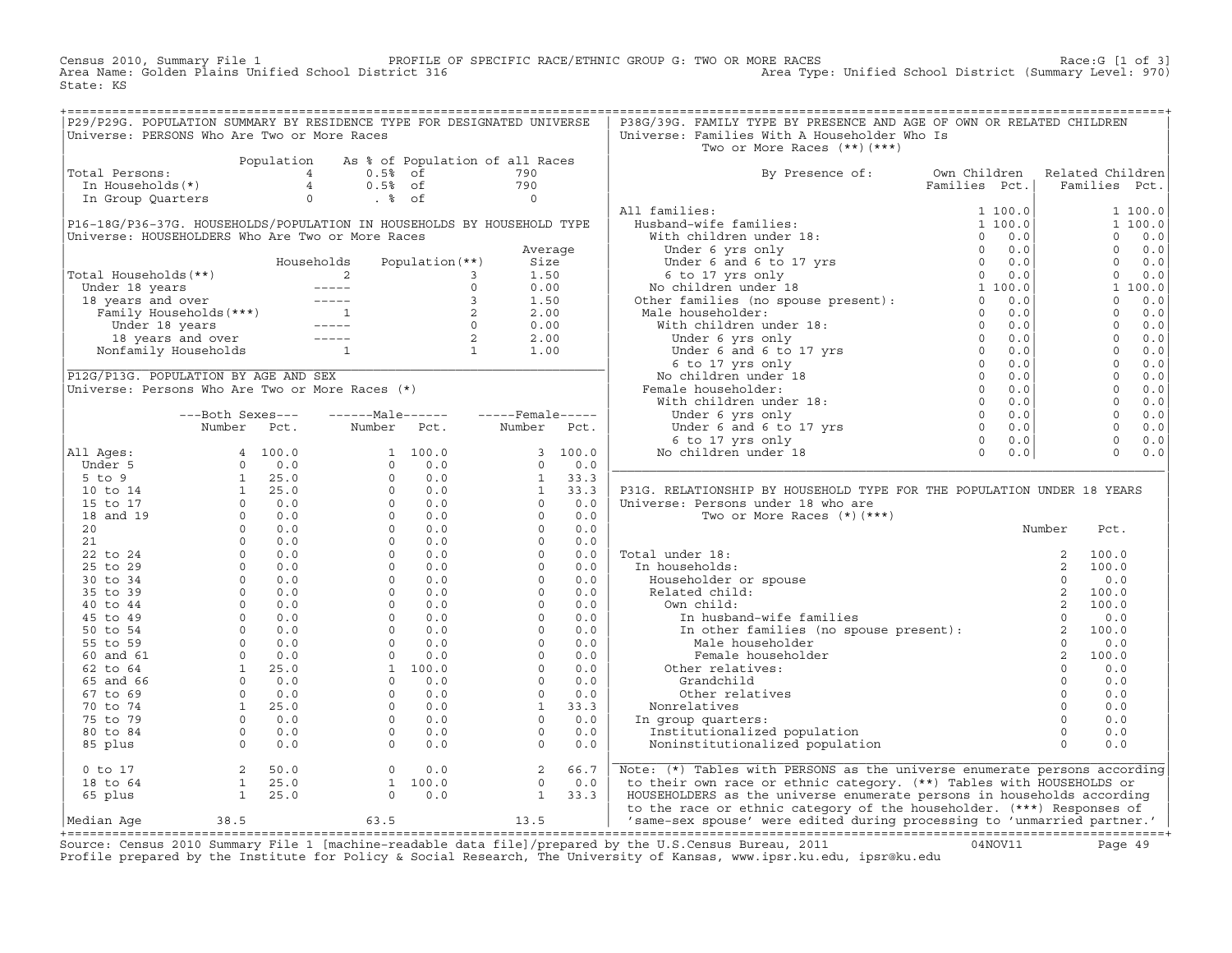Census 2010, Summary File 1 PROFILE OF SPECIFIC RACE/ETHNIC GROUP G: TWO OR MORE RACES Race:G [2 of 3] Area Name: Golden Plains Unified School District 316 Area Type: Unified School District (Summary Level: 970) State: KS

| P29G/P34G. RELATIONSHIP BY HOUSEHOLD TYPE FOR ALL PERSONS & PERSONS 65+<br>Universe: Persons Who Are Two or More Races (*) (***)                                                                                                                                                                                                                                   |                         |                |                                                                                                                                 |                |                                                                  | PCT14G. PRESENCE OF MULTIGENERATIONAL HOUSEHOLDS<br>Universe: Households With A Householder Who Is                                                                                                                                                  |                                                                                                                  |                                                                                          |                |
|--------------------------------------------------------------------------------------------------------------------------------------------------------------------------------------------------------------------------------------------------------------------------------------------------------------------------------------------------------------------|-------------------------|----------------|---------------------------------------------------------------------------------------------------------------------------------|----------------|------------------------------------------------------------------|-----------------------------------------------------------------------------------------------------------------------------------------------------------------------------------------------------------------------------------------------------|------------------------------------------------------------------------------------------------------------------|------------------------------------------------------------------------------------------|----------------|
|                                                                                                                                                                                                                                                                                                                                                                    |                         |                |                                                                                                                                 |                |                                                                  | Two or More Races (**)                                                                                                                                                                                                                              |                                                                                                                  |                                                                                          |                |
|                                                                                                                                                                                                                                                                                                                                                                    | All Ages<br>Number Pct. |                |                                                                                                                                 | Number         | 65 years and over<br>Pct.                                        |                                                                                                                                                                                                                                                     |                                                                                                                  | Number Pct.                                                                              |                |
| $\begin{tabular}{llllll} \bf{.} & & & & & 4 & 100.0 \\ \bf{.} & \bf{.} & \bf{.} & \bf{.} & \bf{.} \\ & \bf{.} & \bf{.} & \bf{.} & \bf{.} \\ & \bf{.} & \bf{.} & \bf{.} \\ & \bf{.} & \bf{.} & \bf{.} \\ & \bf{.} & \bf{.} & \bf{.} \\ & \bf{.} & \bf{.} & \bf{.} \\ & \bf{.} & \bf{.} & \bf{.} \\ & \bf{.} & \bf{.} & \bf{.} \\ & \bf{.} & \bf{.} & \bf{.} \\ & \$ |                         |                |                                                                                                                                 |                |                                                                  | Total:                                                                                                                                                                                                                                              |                                                                                                                  |                                                                                          | 2 100.0        |
| Total:                                                                                                                                                                                                                                                                                                                                                             |                         |                |                                                                                                                                 |                |                                                                  | Cal:<br>Household has 3 or more generations $\begin{array}{ccc} 2 & 1 & 0 & 0 \\ 0 & 0 & 0 & 0 \\ 0 & 0 & 0 & 0 \end{array}$                                                                                                                        |                                                                                                                  |                                                                                          |                |
| In households:                                                                                                                                                                                                                                                                                                                                                     |                         |                |                                                                                                                                 |                | $\begin{array}{ccc} 1 & 100.0 \\ 1 & 100.0 \end{array}$          |                                                                                                                                                                                                                                                     |                                                                                                                  |                                                                                          |                |
|                                                                                                                                                                                                                                                                                                                                                                    |                         |                |                                                                                                                                 | $\Omega$       | 0.0                                                              |                                                                                                                                                                                                                                                     |                                                                                                                  |                                                                                          |                |
|                                                                                                                                                                                                                                                                                                                                                                    |                         |                |                                                                                                                                 | $\circ$        | 0.0                                                              |                                                                                                                                                                                                                                                     |                                                                                                                  |                                                                                          |                |
|                                                                                                                                                                                                                                                                                                                                                                    |                         |                |                                                                                                                                 | $\circ$        | 0.0                                                              |                                                                                                                                                                                                                                                     |                                                                                                                  |                                                                                          |                |
| Female                                                                                                                                                                                                                                                                                                                                                             |                         | $0 \qquad 0.0$ |                                                                                                                                 | $\Omega$       | 0.0                                                              |                                                                                                                                                                                                                                                     |                                                                                                                  |                                                                                          |                |
| Spouse                                                                                                                                                                                                                                                                                                                                                             | $\Omega$                | 0.0            |                                                                                                                                 | $\overline{0}$ | 0.0                                                              | PCT19G. NONRELATIVES BY HOUSEHOLD TYPE $(*)$ (***)                                                                                                                                                                                                  |                                                                                                                  |                                                                                          |                |
| Parent                                                                                                                                                                                                                                                                                                                                                             |                         | $0 \t 0.0$     |                                                                                                                                 |                | $\begin{matrix} 0 && 0\, . \, 0 \\ 0 && 0\, . \, 0 \end{matrix}$ | Universe: Nonrelatives who are                                                                                                                                                                                                                      |                                                                                                                  |                                                                                          |                |
| Parent-in-law                                                                                                                                                                                                                                                                                                                                                      |                         | $0 \qquad 0.0$ |                                                                                                                                 |                |                                                                  | Two or More Races (Total: 0)                                                                                                                                                                                                                        |                                                                                                                  |                                                                                          |                |
| Child:                                                                                                                                                                                                                                                                                                                                                             |                         | 2 50.0         |                                                                                                                                 |                |                                                                  |                                                                                                                                                                                                                                                     |                                                                                                                  |                                                                                          |                |
| Biological                                                                                                                                                                                                                                                                                                                                                         | $2^{\circ}$             | 50.0           |                                                                                                                                 |                |                                                                  |                                                                                                                                                                                                                                                     |                                                                                                                  |                                                                                          |                |
| Adopted                                                                                                                                                                                                                                                                                                                                                            |                         | $0 \t 0.0$     |                                                                                                                                 |                |                                                                  |                                                                                                                                                                                                                                                     | Households                                                                                                       |                                                                                          |                |
| Step                                                                                                                                                                                                                                                                                                                                                               |                         | $0 \t 0.0$     |                                                                                                                                 |                |                                                                  |                                                                                                                                                                                                                                                     |                                                                                                                  | Number Pct. Number Pct.                                                                  |                |
|                                                                                                                                                                                                                                                                                                                                                                    |                         |                |                                                                                                                                 |                |                                                                  |                                                                                                                                                                                                                                                     |                                                                                                                  |                                                                                          |                |
|                                                                                                                                                                                                                                                                                                                                                                    |                         |                |                                                                                                                                 |                |                                                                  |                                                                                                                                                                                                                                                     |                                                                                                                  |                                                                                          |                |
|                                                                                                                                                                                                                                                                                                                                                                    |                         |                |                                                                                                                                 |                |                                                                  |                                                                                                                                                                                                                                                     |                                                                                                                  |                                                                                          |                |
|                                                                                                                                                                                                                                                                                                                                                                    |                         |                |                                                                                                                                 | $\Omega$       | 0.0                                                              | Nonrelatives:<br>Roomer or boarder<br>Housemate or roommate<br>Unmarried partner<br>O ther nonrelatives<br>Cher nonrelatives<br>Cher nonrelatives<br>Commate and Communicatives<br>Communicatives<br>Communicatives<br>Communicatives<br>Communicat |                                                                                                                  |                                                                                          |                |
|                                                                                                                                                                                                                                                                                                                                                                    |                         |                |                                                                                                                                 | $\Omega$       | 0.0                                                              |                                                                                                                                                                                                                                                     |                                                                                                                  |                                                                                          |                |
|                                                                                                                                                                                                                                                                                                                                                                    |                         |                |                                                                                                                                 |                | 1 100.0                                                          |                                                                                                                                                                                                                                                     |                                                                                                                  |                                                                                          |                |
|                                                                                                                                                                                                                                                                                                                                                                    |                         |                |                                                                                                                                 |                |                                                                  |                                                                                                                                                                                                                                                     |                                                                                                                  |                                                                                          |                |
|                                                                                                                                                                                                                                                                                                                                                                    |                         |                | $\begin{array}{cccc} 1 & 100.0 \ 0 & 0.0 \ 0 & 0.0 \ 0 & 0.0 \ 1 & 100.0 \ 1 & 100.0 \ 0 & 0.0 \ 0 & 0.0 \ 0 & 0.0 \end{array}$ |                |                                                                  |                                                                                                                                                                                                                                                     |                                                                                                                  |                                                                                          |                |
|                                                                                                                                                                                                                                                                                                                                                                    |                         |                |                                                                                                                                 |                |                                                                  |                                                                                                                                                                                                                                                     |                                                                                                                  |                                                                                          |                |
|                                                                                                                                                                                                                                                                                                                                                                    |                         |                |                                                                                                                                 |                |                                                                  | H17G. HOUSING UNITS BY HOUSEHOLDER'S AGE AND TENURE                                                                                                                                                                                                 |                                                                                                                  |                                                                                          |                |
|                                                                                                                                                                                                                                                                                                                                                                    |                         |                |                                                                                                                                 |                |                                                                  | Universe: Occupied Housing Units With A Householder Who Is                                                                                                                                                                                          |                                                                                                                  |                                                                                          |                |
|                                                                                                                                                                                                                                                                                                                                                                    |                         |                |                                                                                                                                 |                |                                                                  | Two or More Races (**)                                                                                                                                                                                                                              |                                                                                                                  |                                                                                          |                |
|                                                                                                                                                                                                                                                                                                                                                                    |                         |                |                                                                                                                                 |                | $0 \qquad 0.0$                                                   |                                                                                                                                                                                                                                                     |                                                                                                                  |                                                                                          |                |
|                                                                                                                                                                                                                                                                                                                                                                    |                         |                |                                                                                                                                 |                |                                                                  |                                                                                                                                                                                                                                                     |                                                                                                                  | Renter Occupied                                                                          |                |
|                                                                                                                                                                                                                                                                                                                                                                    |                         |                |                                                                                                                                 |                | $\begin{bmatrix} 0 & 0 & 0 \\ 0 & 0 & 0 \end{bmatrix}$           |                                                                                                                                                                                                                                                     |                                                                                                                  |                                                                                          |                |
|                                                                                                                                                                                                                                                                                                                                                                    |                         |                |                                                                                                                                 |                |                                                                  | All Ages:                                                                                                                                                                                                                                           |                                                                                                                  |                                                                                          |                |
| (#) For 65 yrs & over, includes children, siblings, etc. not shown separately                                                                                                                                                                                                                                                                                      |                         |                |                                                                                                                                 |                |                                                                  | 15 to 24                                                                                                                                                                                                                                            |                                                                                                                  | $\begin{array}{ccccccc} 2 & 100.0 & & & & 0 & 100.0 \ 0 & 0.0 & & & & 0 & . \end{array}$ |                |
|                                                                                                                                                                                                                                                                                                                                                                    |                         |                |                                                                                                                                 |                |                                                                  | 25 to 34                                                                                                                                                                                                                                            |                                                                                                                  | $\Omega$                                                                                 |                |
|                                                                                                                                                                                                                                                                                                                                                                    |                         |                |                                                                                                                                 |                |                                                                  | 35 to 44                                                                                                                                                                                                                                            |                                                                                                                  | $\Omega$                                                                                 | $\blacksquare$ |
|                                                                                                                                                                                                                                                                                                                                                                    |                         |                |                                                                                                                                 |                |                                                                  | 45 to 54                                                                                                                                                                                                                                            |                                                                                                                  | $\Omega$                                                                                 | $\sim$         |
| P18G. HOUSEHOLD TYPE                                                                                                                                                                                                                                                                                                                                               |                         |                |                                                                                                                                 |                |                                                                  | 55 to 59                                                                                                                                                                                                                                            | $\begin{bmatrix} 2 & 100.0 \\ 0 & 0.0 \\ 0 & 0.0 \\ 0 & 0.0 \\ 0 & 0.0 \\ 1 & 50.0 \\ 1 & 50.0 \\ \end{bmatrix}$ | $\Omega$                                                                                 |                |
| Universe: Households with a Householder Who is                                                                                                                                                                                                                                                                                                                     |                         |                |                                                                                                                                 |                |                                                                  | 60 to 64                                                                                                                                                                                                                                            |                                                                                                                  | $\mathbf 0$                                                                              |                |
| Two or More Races (**)                                                                                                                                                                                                                                                                                                                                             |                         |                |                                                                                                                                 |                |                                                                  | 65 to 74                                                                                                                                                                                                                                            |                                                                                                                  | $\Omega$                                                                                 |                |
|                                                                                                                                                                                                                                                                                                                                                                    |                         |                | Number Pct.                                                                                                                     |                |                                                                  | 75 to 84                                                                                                                                                                                                                                            |                                                                                                                  | $\Omega$                                                                                 |                |
|                                                                                                                                                                                                                                                                                                                                                                    |                         |                |                                                                                                                                 |                |                                                                  | 85 and over                                                                                                                                                                                                                                         | $\begin{array}{ccc} 1 & 50.0 \\ 0 & 0.0 \\ 0 & 0.0 \end{array}$                                                  | $\Omega$                                                                                 |                |
| Total:                                                                                                                                                                                                                                                                                                                                                             |                         |                |                                                                                                                                 | 2 100.0        |                                                                  |                                                                                                                                                                                                                                                     |                                                                                                                  |                                                                                          |                |
| Family households (***) :                                                                                                                                                                                                                                                                                                                                          |                         |                |                                                                                                                                 | 1 50.0         |                                                                  |                                                                                                                                                                                                                                                     |                                                                                                                  |                                                                                          |                |
| Husband-wife families                                                                                                                                                                                                                                                                                                                                              |                         |                |                                                                                                                                 | 1 50.0         |                                                                  | Note: (*) Tables with PERSONS as the universe enumerate persons                                                                                                                                                                                     |                                                                                                                  |                                                                                          |                |
| Other families:                                                                                                                                                                                                                                                                                                                                                    |                         |                | $\begin{array}{ccc} 1 & 50.0 \\ 0 & 0.0 \end{array}$                                                                            |                |                                                                  | according to their own race or ethnic category. (**) Tables with                                                                                                                                                                                    |                                                                                                                  |                                                                                          |                |
|                                                                                                                                                                                                                                                                                                                                                                    |                         |                |                                                                                                                                 |                |                                                                  | HOUSEHOLDS or HOUSEHOLDERS as the universe enumerate persons in                                                                                                                                                                                     |                                                                                                                  |                                                                                          |                |
|                                                                                                                                                                                                                                                                                                                                                                    |                         |                |                                                                                                                                 |                |                                                                  | households according to the race or ethnic category of the                                                                                                                                                                                          |                                                                                                                  |                                                                                          |                |
| Nonfamily households:                                                                                                                                                                                                                                                                                                                                              |                         |                |                                                                                                                                 |                |                                                                  | householder. (***) Responses of 'same-sex spouse' were edited                                                                                                                                                                                       |                                                                                                                  |                                                                                          |                |
| Householder living alone                                                                                                                                                                                                                                                                                                                                           |                         |                |                                                                                                                                 |                |                                                                  | during processing to 'unmarried partner.'                                                                                                                                                                                                           |                                                                                                                  |                                                                                          |                |
| union the families:<br>Male householder, no wife present<br>Female householder, no husband present<br>family households:<br>1 50.0<br>solouseholder living alone<br>1 50.0<br>the control of the control of the control of the control of th<br>Householder not living alone                                                                                       |                         |                |                                                                                                                                 |                |                                                                  |                                                                                                                                                                                                                                                     |                                                                                                                  |                                                                                          |                |
|                                                                                                                                                                                                                                                                                                                                                                    |                         |                |                                                                                                                                 |                |                                                                  |                                                                                                                                                                                                                                                     |                                                                                                                  |                                                                                          |                |
|                                                                                                                                                                                                                                                                                                                                                                    |                         |                |                                                                                                                                 |                |                                                                  |                                                                                                                                                                                                                                                     |                                                                                                                  |                                                                                          |                |

+===================================================================================================================================================+Source: Census 2010 Summary File 1 [machine−readable data file]/prepared by the U.S.Census Bureau, 2011 04NOV11 Page 50 Profile prepared by the Institute for Policy & Social Research, The University of Kansas, www.ipsr.ku.edu, ipsr@ku.edu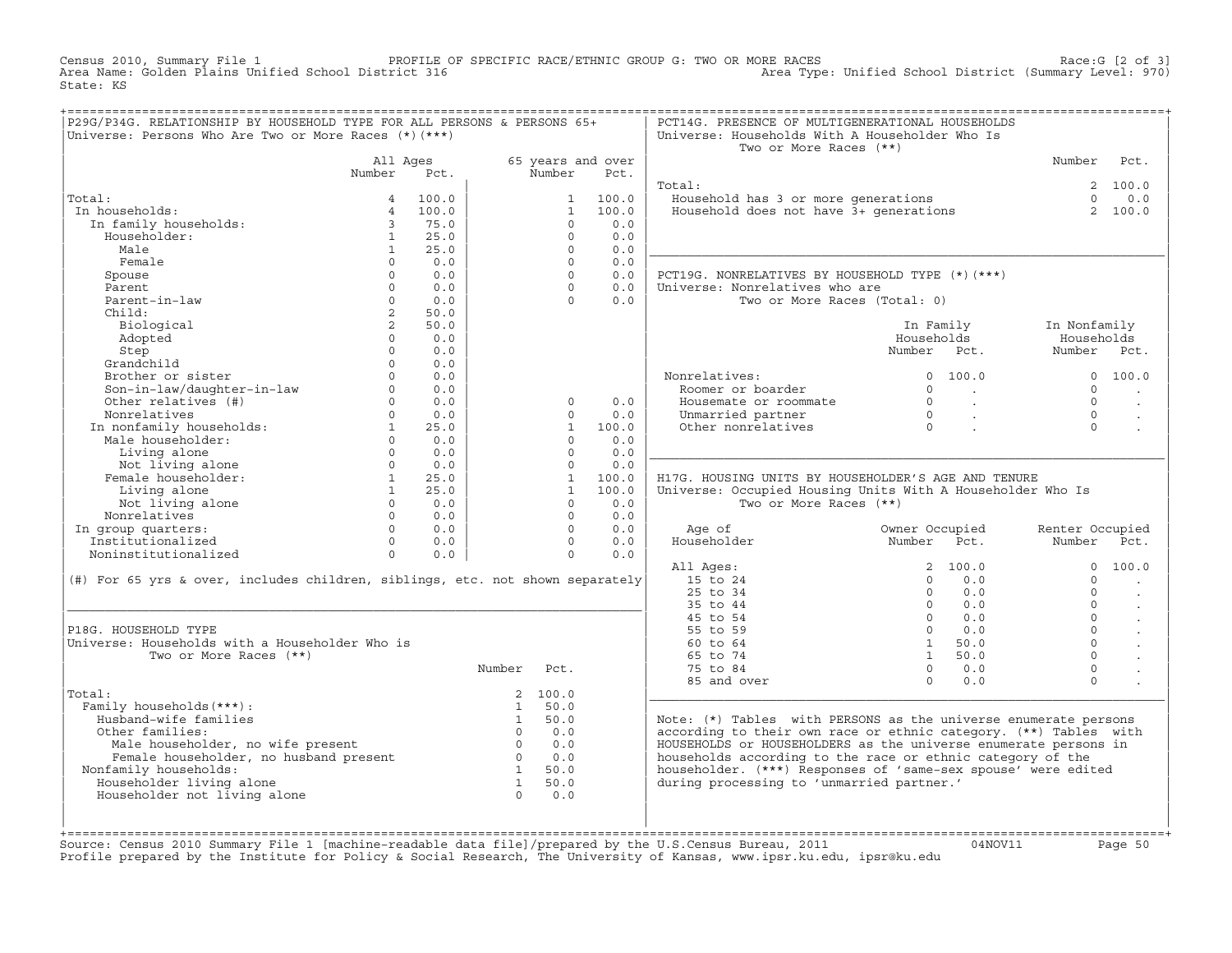Census 2010, Summary File 1 PROFILE OF SPECIFIC RACE/ETHNIC GROUP G: TWO OR MORE RACES [3 of 3]<br>Area Name: Golden Plains Unified School District 316 200 Area Type: Unified School District (Summary Level: 970 Area Type: Unified School District (Summary Level: 970) State: KS

+===================================================================================================================================================+|P28G/H16G. HOUSEHOLDS (OCCUPIED HOUSING UNITS) BY HOUSEHOLD SIZE BY TYPE AND BY TENURE | |Universe: Households (Occupied Housing Units) With A Householder Who Is Two or More Races (\*\*)(\*\*\*) |

|                             | A11<br>Households | Pct.  | Family<br>Households    | Pct.  | Nonfamily<br>Households | Pct.  | Owner<br>Occupied | Pct.     | Renter<br>Occupied | Pct. |
|-----------------------------|-------------------|-------|-------------------------|-------|-------------------------|-------|-------------------|----------|--------------------|------|
| All household sizes:        |                   | 100.0 |                         | 100.0 |                         | 100.0 |                   | 2, 100.0 |                    |      |
| 1-person households         |                   | 50.0  | (Family always >1 pers) |       |                         | 100.0 |                   | 50.0     |                    |      |
| 2-person households         |                   | 50.0  |                         | 100.0 |                         | 0.0   |                   | 50.0     |                    |      |
| 3-person households         |                   | 0.0   |                         | 0.0   |                         | 0.0   |                   | 0.0      |                    |      |
| 4-person households         |                   | 0.0   |                         | 0.0   |                         | 0.0   |                   | 0.0      |                    |      |
| 5-person households         |                   | 0.0   |                         | 0.0   |                         | 0.0   |                   | 0.0      |                    |      |
| 6-person households         |                   | 0.0   |                         | 0.0   | $\Omega$                | 0.0   |                   | 0.0      |                    |      |
| 7-or-more person households | 0                 | 0.0   |                         | 0.0   | $\Omega$                | 0.0   |                   | 0.0      |                    |      |

|P16G/P17G/P36G/P37G/H11G/H12G. POPULATION IN HOUSEHOLDS AND AVERAGE HOUSEHOLD SIZE BY TYPE AND BY TENURE | Universe: Population in Households (Occupied Housing Units) With A Householder Who Is Two or More Races (\*\*)

|                                | Total<br>Population | Pct.     | In<br>Families | Pct.                      | In<br>Nonfamilies | Pct.     | In Owner<br>Occupied | Pct.          | In Renter<br>Occupied | Pct.     |  |
|--------------------------------|---------------------|----------|----------------|---------------------------|-------------------|----------|----------------------|---------------|-----------------------|----------|--|
| Total population in households |                     | 3 100.0  | 2              | 66.7                      |                   | 33.3     |                      | 3 100.0       |                       | 0.0      |  |
| Under 18 years                 | $\Omega$            | 100.0    | $\Omega$       |                           |                   |          |                      |               |                       |          |  |
| 18 years and over              |                     | 3, 100.0 | $\overline{2}$ | 66.7                      |                   |          |                      |               |                       |          |  |
| Average Household Size         | .50                 | $------$ | 2.00           | $------$                  | 1.00              | $------$ | .50                  | $- - - - - -$ | 0.00                  | $------$ |  |
| Under 18 years                 | 0.00                | $------$ | 0.00           | $------$                  |                   |          |                      |               |                       |          |  |
| 18 years and over              | 1.50                |          | 2.00           | $\qquad \qquad - - - - -$ |                   |          |                      |               |                       | $------$ |  |
|                                |                     |          |                |                           |                   |          |                      |               |                       |          |  |

Note: Family household numbers include nonrelatives living with families.

| | PCT20/PCT22G. GROUP OUARTERS POPULATION BY SEX BY AGE BY GROUP OUARTERS TYPE Universe: Population in group quarters for persons who are Two or More Races  $(*)$ 

|                                               |        |       |       | Pct. of<br>All |      | Pct. of<br>Total |        | Pct. of<br>Total |
|-----------------------------------------------|--------|-------|-------|----------------|------|------------------|--------|------------------|
|                                               | Number | Pct.  | Total | Ages           | Male | $18+$            | Female | $18+$            |
| All types of group quarters:                  |        | 100.0 |       |                |      |                  |        |                  |
| Institutionalized population:                 |        |       |       |                |      |                  |        |                  |
| Correctional facilities for adults            |        |       |       |                |      |                  |        |                  |
| Juvenile facilities                           |        |       |       |                |      |                  |        |                  |
| Nursing facilities/skilled-nursing facilities |        |       |       |                |      |                  |        |                  |
| Other institutional facilities                |        |       |       |                |      |                  |        |                  |
| Noninstitutionalized population:              |        |       |       |                |      |                  |        |                  |
| College/university student housing            |        |       |       |                |      |                  |        |                  |
| Military quarters                             |        |       |       |                |      |                  |        |                  |
| Other noninstitutional facilities             |        |       |       |                |      |                  |        |                  |

|\_\_\_\_\_\_\_\_\_\_\_\_\_\_\_\_\_\_\_\_\_\_\_\_\_\_\_\_\_\_\_\_\_\_\_\_\_\_\_\_\_\_\_\_\_\_\_\_\_\_\_\_\_\_\_\_\_\_\_\_\_\_\_\_\_\_\_\_\_\_\_\_\_\_\_\_\_\_\_\_\_\_\_\_\_\_\_\_\_\_\_\_\_\_\_\_\_\_\_\_\_\_\_\_\_\_\_\_\_\_\_\_\_\_\_\_\_\_\_\_\_\_\_\_\_\_\_\_\_\_\_\_\_\_\_\_\_\_\_\_\_\_\_\_\_\_\_|

| |

or HOUSEHOLDERS as the universe enumerate persons in households according to the race or ethnic category of the householder. | (\*\*\*) Same−sex couple households are included in the family households category if there is at least one additional person | | related to householder by birth or adoption. Same−sex couple households with no relatives of the householder present are tabulated | | in nonfamily households. Responses of 'same−sex spouse' were edited during processing to 'unmarried partner.' |

+===================================================================================================================================================+ Source: Census 2010 Summary File 1 [machine−readable data file]/prepared by the U.S.Census Bureau, 2011 04NOV11 Page 51 Profile prepared by the Institute for Policy & Social Research, The University of Kansas, www.ipsr.ku.edu, ipsr@ku.edu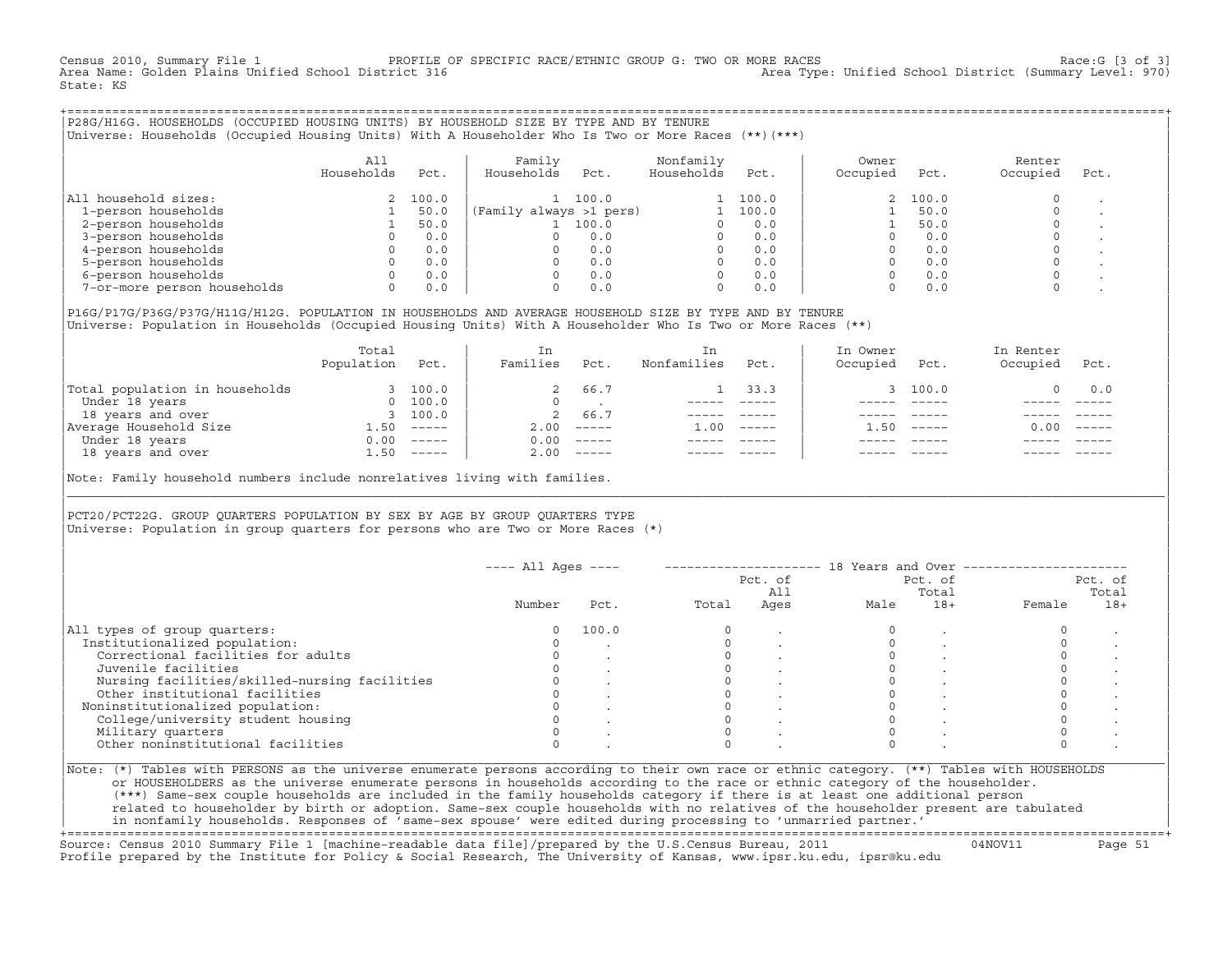Census 2010, Summary File 1 PROFILE OF SPECIFIC RACE/ETHNIC GROUP H: HISPANIC OR LATINO OF ANY RACE Race:H [1 of 3] Area Name: Golden Plains Unified School District 316 Area Type: Unified School District (Summary Level: 970) State: KS

| P29/P29H. POPULATION SUMMARY BY RESIDENCE TYPE FOR DESIGNATED UNIVERSE<br>P38H/39H. FAMILY TYPE BY PRESENCE AND AGE OF OWN OR RELATED CHILDREN<br>Universe: PERSONS Who Are Hispanic or Latino of Any Race<br>Universe: Families With A Householder Who Is<br>Hispanic or Latino of Any Race (**) (***)                                                                                                                                                                                                                                   |  |        |                        |  |
|-------------------------------------------------------------------------------------------------------------------------------------------------------------------------------------------------------------------------------------------------------------------------------------------------------------------------------------------------------------------------------------------------------------------------------------------------------------------------------------------------------------------------------------------|--|--------|------------------------|--|
|                                                                                                                                                                                                                                                                                                                                                                                                                                                                                                                                           |  |        |                        |  |
|                                                                                                                                                                                                                                                                                                                                                                                                                                                                                                                                           |  |        |                        |  |
|                                                                                                                                                                                                                                                                                                                                                                                                                                                                                                                                           |  |        |                        |  |
| Total Persons:<br>By Presence of: Own Children Related Children                                                                                                                                                                                                                                                                                                                                                                                                                                                                           |  |        |                        |  |
|                                                                                                                                                                                                                                                                                                                                                                                                                                                                                                                                           |  |        |                        |  |
| Population As % of Population of all Races<br>190 In Households(*)<br>190 In Group Quarters<br>190 In Group Quarters<br>190 Changes and Markov Changes of the Changes of the Changes of the Changes of the Changes of the Changes of t                                                                                                                                                                                                                                                                                                    |  |        |                        |  |
|                                                                                                                                                                                                                                                                                                                                                                                                                                                                                                                                           |  |        |                        |  |
|                                                                                                                                                                                                                                                                                                                                                                                                                                                                                                                                           |  |        |                        |  |
|                                                                                                                                                                                                                                                                                                                                                                                                                                                                                                                                           |  |        |                        |  |
|                                                                                                                                                                                                                                                                                                                                                                                                                                                                                                                                           |  |        |                        |  |
|                                                                                                                                                                                                                                                                                                                                                                                                                                                                                                                                           |  |        |                        |  |
|                                                                                                                                                                                                                                                                                                                                                                                                                                                                                                                                           |  |        |                        |  |
|                                                                                                                                                                                                                                                                                                                                                                                                                                                                                                                                           |  |        |                        |  |
|                                                                                                                                                                                                                                                                                                                                                                                                                                                                                                                                           |  |        |                        |  |
|                                                                                                                                                                                                                                                                                                                                                                                                                                                                                                                                           |  |        |                        |  |
|                                                                                                                                                                                                                                                                                                                                                                                                                                                                                                                                           |  |        |                        |  |
|                                                                                                                                                                                                                                                                                                                                                                                                                                                                                                                                           |  |        |                        |  |
|                                                                                                                                                                                                                                                                                                                                                                                                                                                                                                                                           |  |        |                        |  |
|                                                                                                                                                                                                                                                                                                                                                                                                                                                                                                                                           |  |        |                        |  |
|                                                                                                                                                                                                                                                                                                                                                                                                                                                                                                                                           |  |        |                        |  |
|                                                                                                                                                                                                                                                                                                                                                                                                                                                                                                                                           |  |        |                        |  |
|                                                                                                                                                                                                                                                                                                                                                                                                                                                                                                                                           |  |        |                        |  |
|                                                                                                                                                                                                                                                                                                                                                                                                                                                                                                                                           |  |        |                        |  |
|                                                                                                                                                                                                                                                                                                                                                                                                                                                                                                                                           |  |        |                        |  |
|                                                                                                                                                                                                                                                                                                                                                                                                                                                                                                                                           |  |        |                        |  |
|                                                                                                                                                                                                                                                                                                                                                                                                                                                                                                                                           |  |        |                        |  |
|                                                                                                                                                                                                                                                                                                                                                                                                                                                                                                                                           |  |        |                        |  |
| P31H. RELATIONSHIP BY HOUSEHOLD TYPE FOR THE POPULATION UNDER 18 YEARS                                                                                                                                                                                                                                                                                                                                                                                                                                                                    |  |        |                        |  |
| Universe: Persons under 18 who are                                                                                                                                                                                                                                                                                                                                                                                                                                                                                                        |  |        |                        |  |
| Hispanic or Latino of Any Race (*) (***)                                                                                                                                                                                                                                                                                                                                                                                                                                                                                                  |  |        |                        |  |
|                                                                                                                                                                                                                                                                                                                                                                                                                                                                                                                                           |  | Number | Pct.                   |  |
|                                                                                                                                                                                                                                                                                                                                                                                                                                                                                                                                           |  |        |                        |  |
|                                                                                                                                                                                                                                                                                                                                                                                                                                                                                                                                           |  |        | 100.0                  |  |
|                                                                                                                                                                                                                                                                                                                                                                                                                                                                                                                                           |  |        | 42 100.0               |  |
|                                                                                                                                                                                                                                                                                                                                                                                                                                                                                                                                           |  |        | $0 \qquad 0.0$<br>97.6 |  |
|                                                                                                                                                                                                                                                                                                                                                                                                                                                                                                                                           |  |        | 90.5                   |  |
|                                                                                                                                                                                                                                                                                                                                                                                                                                                                                                                                           |  |        | 73.8                   |  |
|                                                                                                                                                                                                                                                                                                                                                                                                                                                                                                                                           |  |        |                        |  |
|                                                                                                                                                                                                                                                                                                                                                                                                                                                                                                                                           |  |        |                        |  |
| $\begin{tabular}{ l l } \hline Total under 18: & \cr In households: & \cr \hline In householders or spouse & \cr Related child: & \cr 0 & \cr related child: & \cr 1 & \cr 0 & \cr 1 & \cr 2 & \cr 3 & \cr 42 & \cr 1 & \cr 42 & \cr 1 & \cr 5 & \cr 6 & \cr 7 & \cr 8 & \cr 8 & \cr 8 & \cr 9 & \cr 1 & \cr 1 & \cr 1 & \cr 2 & \cr 3 & \cr 4 & \cr 5 & \cr 6 & \cr 6 & \cr 7 & \cr 8 & \cr 9 & \cr 1 & \cr 1 & \cr 2 & \cr 3 & \$                                                                                                       |  |        |                        |  |
|                                                                                                                                                                                                                                                                                                                                                                                                                                                                                                                                           |  |        |                        |  |
| Grandchild                                                                                                                                                                                                                                                                                                                                                                                                                                                                                                                                |  |        |                        |  |
| Other relatives                                                                                                                                                                                                                                                                                                                                                                                                                                                                                                                           |  |        |                        |  |
| Nonrelatives                                                                                                                                                                                                                                                                                                                                                                                                                                                                                                                              |  |        |                        |  |
| In group quarters:                                                                                                                                                                                                                                                                                                                                                                                                                                                                                                                        |  |        |                        |  |
| Institutionalized population                                                                                                                                                                                                                                                                                                                                                                                                                                                                                                              |  |        |                        |  |
| ${\small \begin{array}{ cccc cccc } \hline \\ \text{All } \text{Ages}: & \text{Number} & \text{Pct.} & \text{Number} & \text{Pct.} & \text{Number} & \text{Pct.} \\ \hline \\ \text{Under 5} & 97 & 100.0 & 55 & 100.0 & 42 & 100.0 \\ 5 \text{ to 9} & 12 & 12.4 & 10 & 18.2 & 2 & 4.8 \\ 10 \text{ to 14} & 9 & 9.3 & 5 & 9.1 & 2 & 4.6 \\ 15 \text{ to 17} & 11 & 11.3 & 4 & 7.3 &$<br>Noninstitutionalized population                                                                                                                 |  |        |                        |  |
| 0 to 17<br>18 to 64<br>65 plus 5 5.2<br>$\begin{bmatrix} 24 & 43.6 \\ 29 & 52.7 \\ 2 & 3.6 \end{bmatrix} \hspace{.5in} \begin{bmatrix} 18 & 42.9 \\ 21 & 50.0 \\ 3 & 7.1 \end{bmatrix}$<br>Note: (*) Tables with PERSONS as the universe enumerate persons according                                                                                                                                                                                                                                                                      |  |        |                        |  |
| to their own race or ethnic category. (**) Tables with HOUSEHOLDS or                                                                                                                                                                                                                                                                                                                                                                                                                                                                      |  |        |                        |  |
| HOUSEHOLDERS as the universe enumerate persons in households according<br>to the race or ethnic category of the householder. (***) Responses of                                                                                                                                                                                                                                                                                                                                                                                           |  |        |                        |  |
| $\begin{tabular}{lllllll} \multicolumn{2}{c}{\text{\textbf{1}}}\\ \multicolumn{2}{c}{\begin{tabular}{c} \multicolumn{2}{c}{\begin{tabular}{c} \multicolumn{2}{c}{\textbf{0} & 0.0} \\ \multicolumn{2}{c}{\begin{tabular}{c} \multicolumn{2}{c}{\textbf{0} & 0.0} \\ \multicolumn{2}{c}{\begin{tabular}{c} \multicolumn{2}{c}{\textbf{0} & 0.0} \\ \multicolumn{2}{c}{\textbf{0} & 0.0} \\ \multicolumn{2}{c}{\textbf{0} & 0.0} \\ \multicolumn{2}{c}{\textbf{$<br>'same-sex spouse' were edited during processing to 'unmarried partner.' |  |        |                        |  |

+===================================================================================================================================================+Source: Census 2010 Summary File 1 [machine−readable data file]/prepared by the U.S.Census Bureau, 2011 04NOV11 Page 52 Profile prepared by the Institute for Policy & Social Research, The University of Kansas, www.ipsr.ku.edu, ipsr@ku.edu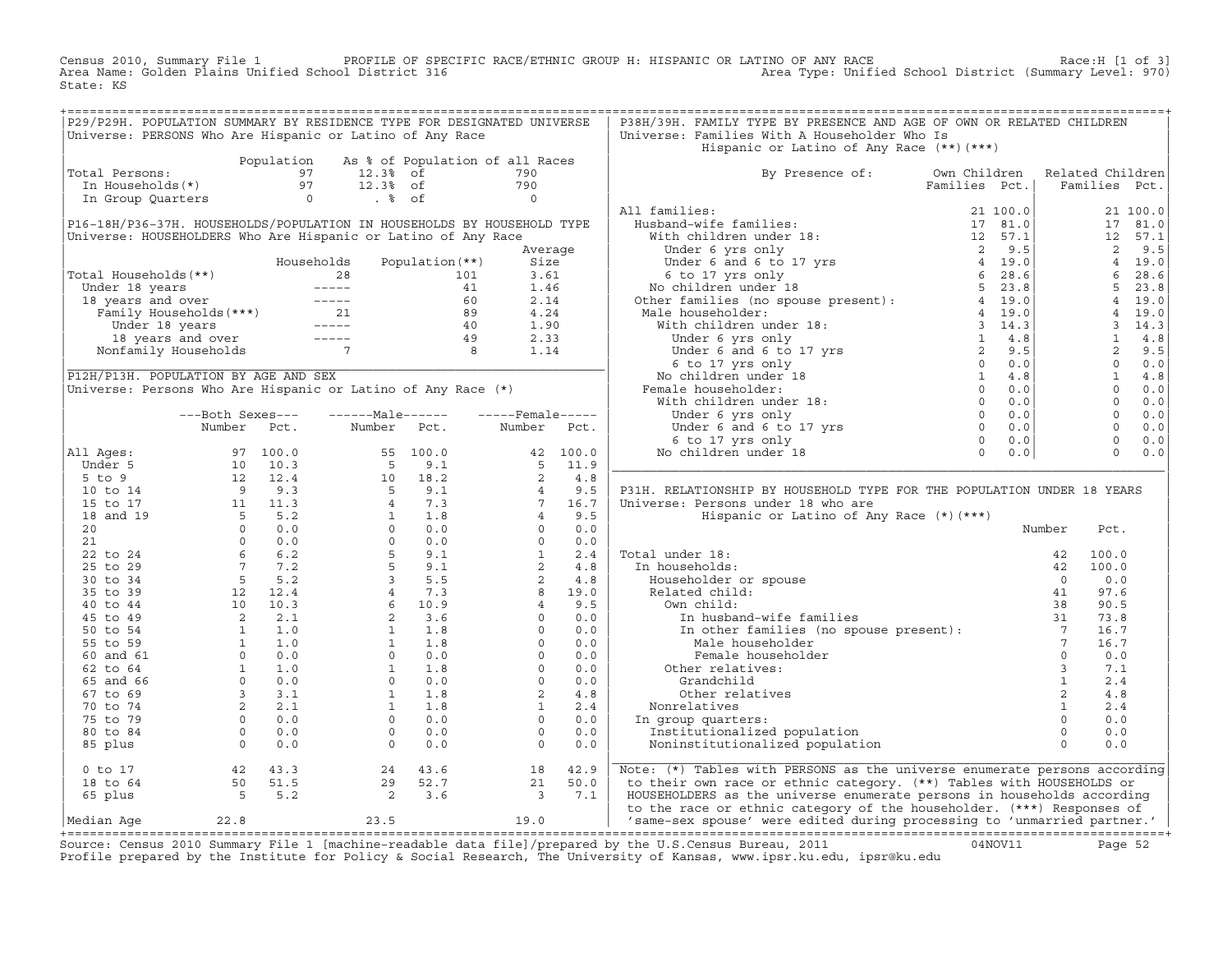Census 2010, Summary File 1 PROFILE OF SPECIFIC RACE/ETHNIC GROUP H: HISPANIC OR LATINO OF ANY RACE Race:H [2 of 3]<br>Area Name: Golden Plains Unified School District 316 area Type: Unified School District (Summary Level: 97 Area Type: Unified School District (Summary Level: 970) State: KS

| P29H/P34H. RELATIONSHIP BY HOUSEHOLD TYPE FOR ALL PERSONS & PERSONS 65+<br>Universe: Persons Who Are Hispanic or Latino of Any Race $(*)$ (***) |                            |            |                                   |                      |                           | PCT14H. PRESENCE OF MULTIGENERATIONAL HOUSEHOLDS<br>Universe: Households With A Householder Who Is         | Hispanic or Latino of Any Race (**)       |                 |          |
|-------------------------------------------------------------------------------------------------------------------------------------------------|----------------------------|------------|-----------------------------------|----------------------|---------------------------|------------------------------------------------------------------------------------------------------------|-------------------------------------------|-----------------|----------|
|                                                                                                                                                 | All Ages<br>Number         | Pct.       |                                   | Number               | 65 years and over<br>Pct. |                                                                                                            |                                           | Number          | Pct.     |
|                                                                                                                                                 |                            |            |                                   |                      |                           | Total:                                                                                                     |                                           |                 | 28 100.0 |
| Total:                                                                                                                                          | 97                         | 100.0      |                                   | 5                    | 100.0                     | Household has 3 or more generations                                                                        |                                           | $\mathbf{1}$    | 3.6      |
| In households:                                                                                                                                  | 97                         | 100.0      |                                   | 5                    | 100.0                     | Housenoid has 3 or more generations<br>Household does not have 3+ generations                              |                                           | 27              | 96.4     |
| In family households:                                                                                                                           | 89                         | 91.8       |                                   | $\overline{4}$       | 80.0                      |                                                                                                            |                                           |                 |          |
| Householder:                                                                                                                                    | 21                         | 21.6       |                                   | $\mathbf{1}$         | 20.0                      |                                                                                                            |                                           |                 |          |
| Male                                                                                                                                            | 19                         | 19.6       |                                   | $\Omega$             | 0.0                       |                                                                                                            |                                           |                 |          |
| Female                                                                                                                                          | $\overline{2}$             | 2.1        |                                   | $\mathbf{1}$         | 20.0                      |                                                                                                            |                                           |                 |          |
| Spouse                                                                                                                                          | 14                         | 14.4       |                                   | $\overline{1}$       | 20.0                      | PCT19H. NONRELATIVES BY HOUSEHOLD TYPE (*) (***)                                                           |                                           |                 |          |
| Parent                                                                                                                                          | $\cap$                     | 0.0        |                                   | $\cap$               | 0.0                       | Universe: Nonrelatives who are                                                                             |                                           |                 |          |
| Parent-in-law                                                                                                                                   | $\overline{2}$             | 2.1        |                                   | $\overline{2}$       | 40.0                      |                                                                                                            | Hispanic or Latino of Any Race (Total: 5) |                 |          |
| Child:                                                                                                                                          | 45                         | 46.4       |                                   |                      |                           |                                                                                                            |                                           |                 |          |
| Biological                                                                                                                                      | 41                         | 42.3       |                                   |                      |                           |                                                                                                            | In Family                                 | In Nonfamily    |          |
| Adopted                                                                                                                                         | $\Omega$                   | 0.0        |                                   |                      |                           |                                                                                                            | Households                                | Households      |          |
| Step                                                                                                                                            | $\overline{4}$             | 4.1        |                                   |                      |                           |                                                                                                            | Number Pct.                               | Number Pct.     |          |
| Grandchild                                                                                                                                      | $\mathbf{1}$               | 1.0        |                                   |                      |                           |                                                                                                            |                                           |                 |          |
| Brother or sister                                                                                                                               |                            | 0.0        |                                   |                      |                           | Nonrelatives:                                                                                              | 4 100.0                                   |                 | 1 100.0  |
| Son-in-law/daughter-in-law                                                                                                                      | $\circ$                    | 0.0        |                                   |                      |                           | Roomer or boarder                                                                                          | 0.0<br>$\Omega$                           | $\Omega$        | 0.0      |
| Other relatives (#)                                                                                                                             | $2^{\circ}$                | 2.1        |                                   | $\mathbf 0$          | 0.0                       | Housemate or roommate                                                                                      | $0 \qquad 0.0$                            | $\Omega$        | 0.0      |
| Nonrelatives                                                                                                                                    | $\overline{4}$             | 4.1        |                                   | $\Omega$             | 0.0                       | Unmarried partner                                                                                          | 3 75.0                                    | $\cap$          | 0.0      |
| In nonfamily households:<br>Male householder:                                                                                                   | 8                          | 8.2        |                                   | $\mathbf{1}$         | 20.0                      | Other nonrelatives                                                                                         | $1 \t 25.0$                               |                 | 1 100.0  |
|                                                                                                                                                 | $5^{\circ}$<br>$5^{\circ}$ | 5.2        |                                   | $\Omega$<br>$\Omega$ | 0.0<br>0.0                |                                                                                                            |                                           |                 |          |
| Living alone                                                                                                                                    | $\circ$                    | 5.2<br>0.0 |                                   | $\circ$              | 0.0                       |                                                                                                            |                                           |                 |          |
| Not living alone<br>Female householder:                                                                                                         | $2^{\circ}$                | 2.1        |                                   | $\mathbf{1}$         | 20.0                      | H17H. HOUSING UNITS BY HOUSEHOLDER'S AGE AND TENURE                                                        |                                           |                 |          |
| Living alone                                                                                                                                    | 1                          | 1.0        |                                   | $\mathbf{1}$         | 20.0                      | Universe: Occupied Housing Units With A Householder Who Is                                                 |                                           |                 |          |
| Not living alone                                                                                                                                | <sup>1</sup>               | 1.0        |                                   | $\Omega$             | 0.0                       |                                                                                                            | Hispanic or Latino of Any Race (**)       |                 |          |
| Nonrelatives                                                                                                                                    | $\mathbf{1}$               | 1.0        |                                   | $\Omega$             | 0.0                       |                                                                                                            |                                           |                 |          |
| In group quarters:                                                                                                                              | $\Omega$                   | 0.0        |                                   | $\Omega$             | 0.0                       | Age of                                                                                                     | Owner Occupied                            | Renter Occupied |          |
| Institutionalized                                                                                                                               | $\Omega$                   | 0.0        |                                   | $\Omega$             | 0.0                       | Householder                                                                                                | Number<br>Pct.                            | Number          | Pct.     |
| Noninstitutionalized                                                                                                                            | $\Omega$                   | 0.0        |                                   | $\Omega$             | 0.0                       |                                                                                                            |                                           |                 |          |
|                                                                                                                                                 |                            |            |                                   |                      |                           | All Ages:                                                                                                  | 10 100.0                                  |                 | 18 100.0 |
| (#) For 65 yrs & over, includes children, siblings, etc. not shown separately                                                                   |                            |            |                                   |                      |                           | 15 to 24                                                                                                   | $1 \quad 10.0$                            | $\overline{4}$  | 22.2     |
|                                                                                                                                                 |                            |            |                                   |                      |                           | 25 to 34                                                                                                   | $2^{\circ}$<br>20.0                       | 5               | 27.8     |
|                                                                                                                                                 |                            |            |                                   |                      |                           | 35 to 44                                                                                                   | 1 10.0                                    | 8               | 44.4     |
|                                                                                                                                                 |                            |            |                                   |                      |                           | 45 to 54                                                                                                   | 2, 20, 0                                  | $\mathbf{1}$    | 5.6      |
| P18H. HOUSEHOLD TYPE                                                                                                                            |                            |            |                                   |                      |                           | 55 to 59                                                                                                   | $1 \quad 10.0$                            | $\Omega$        | 0.0      |
| Universe: Households with a Householder Who is                                                                                                  |                            |            |                                   |                      |                           | 60 to 64                                                                                                   | 1 10.0                                    | $\Omega$        | 0.0      |
| Hispanic or Latino of Any Race (**)                                                                                                             |                            |            |                                   |                      |                           | 65 to 74                                                                                                   | 2, 20.0                                   | $\Omega$        | 0.0      |
|                                                                                                                                                 |                            |            | Number                            | Pct.                 |                           | 75 to 84                                                                                                   | 0.0<br>$\Omega$                           | $\Omega$        | 0.0      |
|                                                                                                                                                 |                            |            |                                   |                      |                           | 85 and over                                                                                                | $\Omega$<br>0.0                           | $\Omega$        | 0.0      |
| Total:                                                                                                                                          |                            |            |                                   | 28 100.0             |                           |                                                                                                            |                                           |                 |          |
| Family households (***) :                                                                                                                       |                            |            | 21                                | 75.0                 |                           |                                                                                                            |                                           |                 |          |
| Husband-wife families                                                                                                                           |                            |            |                                   | 17 60.7              |                           | Note: (*) Tables with PERSONS as the universe enumerate persons                                            |                                           |                 |          |
| Other families:                                                                                                                                 |                            |            |                                   | 4 14.3               |                           | according to their own race or ethnic category. (**) Tables with                                           |                                           |                 |          |
| Male householder, no wife present<br>Female householder, no husband present                                                                     |                            |            |                                   | 4 14.3               |                           | HOUSEHOLDS or HOUSEHOLDERS as the universe enumerate persons in                                            |                                           |                 |          |
|                                                                                                                                                 |                            |            | $\overline{0}$<br>$7\overline{ }$ | 0.0<br>25.0          |                           | households according to the race or ethnic category of the                                                 |                                           |                 |          |
| Nonfamily households:<br>Householder living alone                                                                                               |                            |            | 6 <sup>6</sup>                    | 21.4                 |                           | householder. (***) Responses of 'same-sex spouse' were edited<br>during processing to 'unmarried partner.' |                                           |                 |          |
| Householder not living alone                                                                                                                    |                            |            | $\mathbf{1}$                      | 3.6                  |                           |                                                                                                            |                                           |                 |          |
|                                                                                                                                                 |                            |            |                                   |                      |                           |                                                                                                            |                                           |                 |          |
|                                                                                                                                                 |                            |            |                                   |                      |                           |                                                                                                            |                                           |                 |          |
|                                                                                                                                                 |                            |            |                                   |                      |                           |                                                                                                            |                                           |                 |          |

+===================================================================================================================================================+Source: Census 2010 Summary File 1 [machine−readable data file]/prepared by the U.S.Census Bureau, 2011 04NOV11 Page 53 Profile prepared by the Institute for Policy & Social Research, The University of Kansas, www.ipsr.ku.edu, ipsr@ku.edu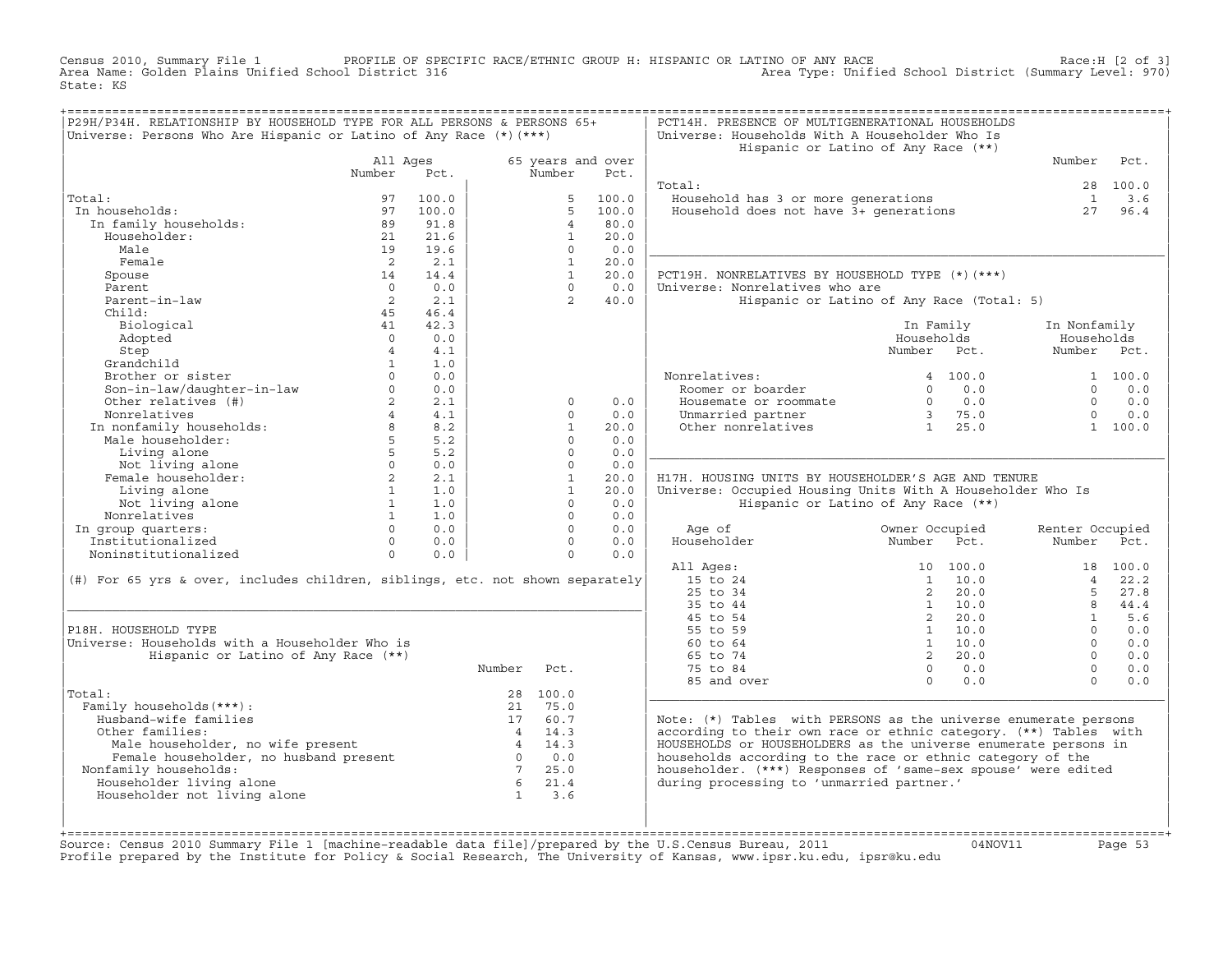Census 2010, Summary File 1 PROFILE OF SPECIFIC RACE/ETHNIC GROUP H: HISPANIC OR LATINO OF ANY RACE Race:H [3 of 3]<br>Area Name: Golden Plains Unified School District 316 area Type: Unified School District (Summary Level: 97 Area Type: Unified School District (Summary Level: 970) State: KS

+===================================================================================================================================================+|P28H/H16H. HOUSEHOLDS (OCCUPIED HOUSING UNITS) BY HOUSEHOLD SIZE BY TYPE AND BY TENURE | |Universe: Households (Occupied Housing Units) With A Householder Who Is Hispanic or Latino of Any Race (\*\*)(\*\*\*) |

|                             | All<br>Households | Pct.  | Family<br>Households    | Pct.  | Nonfamily<br>Households | Pct.  | Owner<br>Occupied | Pct.  | Renter<br>Occupied | Pct.  |
|-----------------------------|-------------------|-------|-------------------------|-------|-------------------------|-------|-------------------|-------|--------------------|-------|
| All household sizes:        | 28                | 100.0 | 21                      | 100.0 |                         | 100.0 | 10                | 100.0 | 18                 | 100.0 |
| 1-person households         | 6                 | 21.4  | (Family always >1 pers) |       | 6                       | 85.7  |                   | 20.0  |                    | 22.2  |
| 2-person households         |                   | 10.7  |                         | 9.5   |                         | 14.3  |                   | 10.0  |                    | 11.1  |
| 3-person households         |                   | 21.4  | 6.                      | 28.6  | $\Omega$                | 0.0   |                   | 40.0  |                    | 11.1  |
| 4-person households         |                   | 17.9  |                         | 23.8  | $\Omega$                | 0.0   |                   | 20.0  |                    | 16.7  |
| 5-person households         |                   | 7.1   |                         | 9.5   | $\Omega$                | 0.0   |                   | 0.0   |                    | 11.1  |
| 6-person households         |                   | 10.7  |                         | 14.3  | $\Omega$                | 0.0   |                   | 10.0  |                    | 11.1  |
| 7-or-more person households |                   | 10.7  |                         | 14.3  | $\mathbf 0$             | 0.0   |                   | 0.0   |                    | 16.7  |

|P16H/P17H/P36H/P37H/H11H/H12H. POPULATION IN HOUSEHOLDS AND AVERAGE HOUSEHOLD SIZE BY TYPE AND BY TENURE | Universe: Population in Households (Occupied Housing Units) With A Householder Who Is Hispanic or Latino of Any Race (\*\*)

|                                | Total<br>Population | Pct.         | In<br>Families | Pct.     | In.<br>Nonfamilies | Pct.     | In Owner<br>Occupied | Pct.         | In Renter<br>Occupied | Pct.                      |
|--------------------------------|---------------------|--------------|----------------|----------|--------------------|----------|----------------------|--------------|-----------------------|---------------------------|
| Total population in households | 101                 | 100.0        | 89             | 88.1     | 8                  | 7.9      | 30                   | 29.7         | 71                    | 70.3                      |
| Under 18 years                 | 41                  | 100.0        | 40             | 97.6     |                    |          |                      |              |                       |                           |
| 18 years and over              | 60.                 | 100.0        | 49             | 81.7     |                    |          |                      |              |                       |                           |
| Average Household Size         | 3.61                | $------$     | 4.24           | $------$ | 1.14               | $------$ |                      | $3.00$ ----- | 3.94                  | $\qquad \qquad - - - - -$ |
| Under 18 years                 | 1.46                | $------$     | .90            | $------$ |                    |          |                      |              |                       |                           |
| 18 years and over              |                     | $2.14$ ----- | 2.33           |          |                    |          |                      | $- - - - -$  |                       | $- - - - -$               |
|                                |                     |              |                |          |                    |          |                      |              |                       |                           |

Note: Family household numbers include nonrelatives living with families.

| | PCT20/PCT22H. GROUP OUARTERS POPULATION BY SEX BY AGE BY GROUP OUARTERS TYPE Universe: Population in group quarters for persons who are Hispanic or Latino of Any Race (\*)

|                                               |        |       |       | Pct. of<br>All | Pct. of<br>Total |       | Pct. of<br>Total |       |
|-----------------------------------------------|--------|-------|-------|----------------|------------------|-------|------------------|-------|
|                                               | Number | Pct.  | Total | Ages           | Male             | $18+$ | Female           | $18+$ |
| All types of group quarters:                  | 0      | 100.0 |       |                |                  |       |                  |       |
| Institutionalized population:                 |        |       |       |                |                  |       |                  |       |
| Correctional facilities for adults            |        |       |       |                |                  |       |                  |       |
| Juvenile facilities                           |        |       |       |                |                  |       |                  |       |
| Nursing facilities/skilled-nursing facilities |        |       |       |                |                  |       |                  |       |
| Other institutional facilities                |        |       |       |                |                  |       |                  |       |
| Noninstitutionalized population:              |        |       |       |                |                  |       |                  |       |
| College/university student housing            |        |       |       |                |                  |       |                  |       |
| Military quarters                             |        |       |       |                |                  |       |                  |       |
| Other noninstitutional facilities             |        |       |       |                |                  |       |                  |       |

|\_\_\_\_\_\_\_\_\_\_\_\_\_\_\_\_\_\_\_\_\_\_\_\_\_\_\_\_\_\_\_\_\_\_\_\_\_\_\_\_\_\_\_\_\_\_\_\_\_\_\_\_\_\_\_\_\_\_\_\_\_\_\_\_\_\_\_\_\_\_\_\_\_\_\_\_\_\_\_\_\_\_\_\_\_\_\_\_\_\_\_\_\_\_\_\_\_\_\_\_\_\_\_\_\_\_\_\_\_\_\_\_\_\_\_\_\_\_\_\_\_\_\_\_\_\_\_\_\_\_\_\_\_\_\_\_\_\_\_\_\_\_\_\_\_\_\_|

| |

or HOUSEHOLDERS as the universe enumerate persons in households according to the race or ethnic category of the householder. | (\*\*\*) Same−sex couple households are included in the family households category if there is at least one additional person | | related to householder by birth or adoption. Same−sex couple households with no relatives of the householder present are tabulated | | in nonfamily households. Responses of 'same−sex spouse' were edited during processing to 'unmarried partner.' |

+===================================================================================================================================================+ Source: Census 2010 Summary File 1 [machine−readable data file]/prepared by the U.S.Census Bureau, 2011 04NOV11 Page 54 Profile prepared by the Institute for Policy & Social Research, The University of Kansas, www.ipsr.ku.edu, ipsr@ku.edu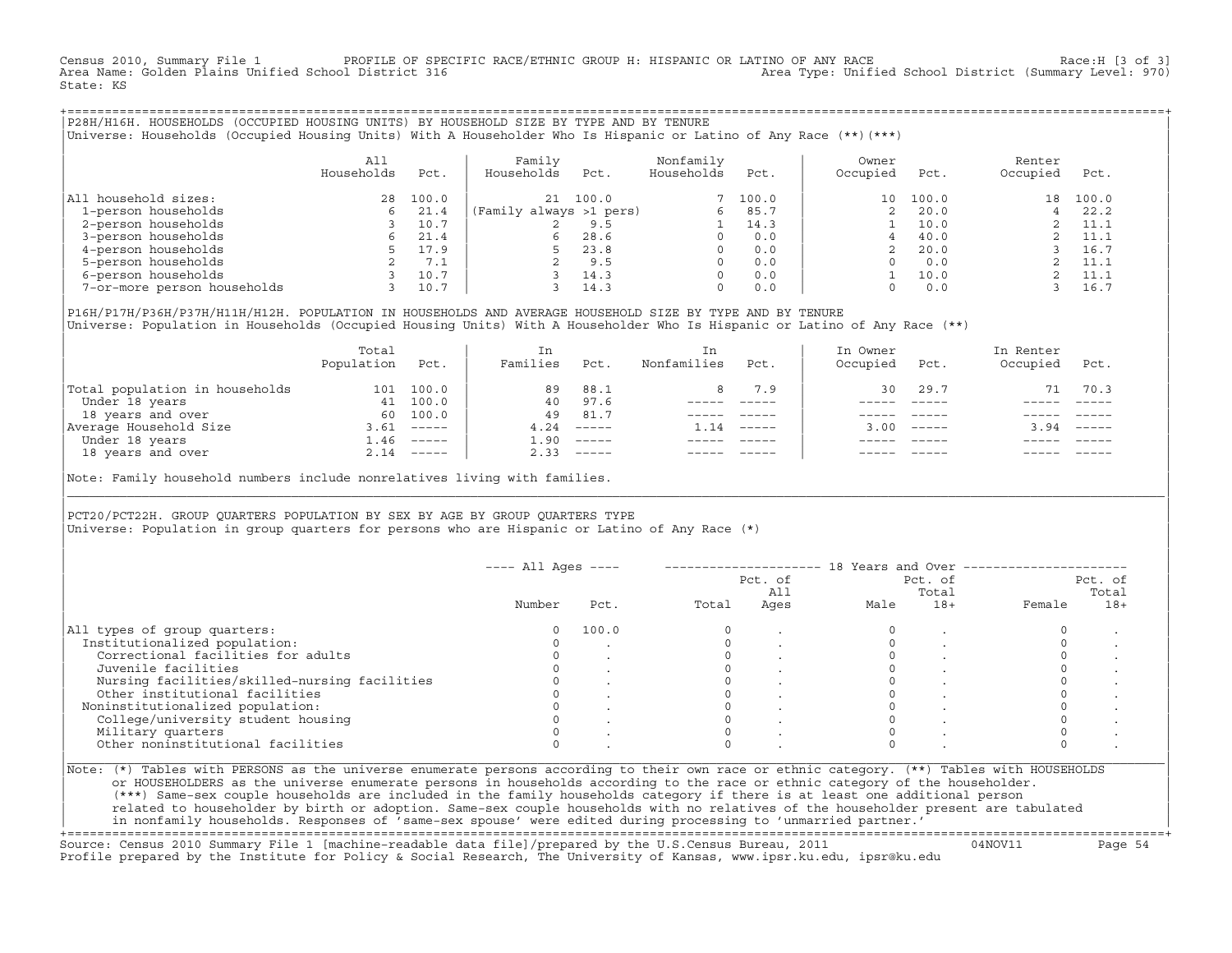Census 2010, Summary File 1 PROFILE OF SPECIFIC RACE/ETHNIC GROUP I: WHITE ALONE, NOT HISPANIC OR LATINO<br>Area Name: Golden Plains Unified School District 316 Area Type: Unified Sch State: KS

| P29/P29I. POPULATION SUMMARY BY RESIDENCE TYPE FOR DESIGNATED UNIVERSE<br>Universe: PERSONS Who Are White Alone, Not Hispanic or Latino                                                                                                                                                 |                                  |            |                                                                                                                                                                                                                                                                                                                  |             |                                                                                                                                |           | P38I/39I. FAMILY TYPE BY PRESENCE AND AGE OF OWN OR RELATED CHILDREN<br>Universe: Families With A Householder Who Is<br>White Alone, Not Hispanic or Latino $(**)$ $(***)$                                          |               |                                                                                 |                         |               |
|-----------------------------------------------------------------------------------------------------------------------------------------------------------------------------------------------------------------------------------------------------------------------------------------|----------------------------------|------------|------------------------------------------------------------------------------------------------------------------------------------------------------------------------------------------------------------------------------------------------------------------------------------------------------------------|-------------|--------------------------------------------------------------------------------------------------------------------------------|-----------|---------------------------------------------------------------------------------------------------------------------------------------------------------------------------------------------------------------------|---------------|---------------------------------------------------------------------------------|-------------------------|---------------|
|                                                                                                                                                                                                                                                                                         |                                  | Population |                                                                                                                                                                                                                                                                                                                  |             | As % of Population of all Races                                                                                                |           |                                                                                                                                                                                                                     |               |                                                                                 |                         |               |
| Total Persons:                                                                                                                                                                                                                                                                          |                                  |            |                                                                                                                                                                                                                                                                                                                  |             | 790                                                                                                                            |           | By Presence of: Own Children Related Children                                                                                                                                                                       |               |                                                                                 |                         |               |
| otal Persons: $\begin{array}{cccc} 686 & 86.88 & \text{of} \\ \text{In Households(*)} & 686 & 86.88 & \text{of} \\ \text{In Group Quatters} & 0 & .8 & \text{of} \\ \end{array}$                                                                                                        |                                  |            |                                                                                                                                                                                                                                                                                                                  |             |                                                                                                                                |           |                                                                                                                                                                                                                     | Families Pct. |                                                                                 |                         | Families Pct. |
|                                                                                                                                                                                                                                                                                         |                                  |            |                                                                                                                                                                                                                                                                                                                  |             | $\begin{array}{c} 790 \\ 0 \end{array}$                                                                                        |           |                                                                                                                                                                                                                     |               |                                                                                 |                         |               |
|                                                                                                                                                                                                                                                                                         |                                  |            |                                                                                                                                                                                                                                                                                                                  |             |                                                                                                                                |           | All families:                                                                                                                                                                                                       |               |                                                                                 |                         |               |
|                                                                                                                                                                                                                                                                                         |                                  |            |                                                                                                                                                                                                                                                                                                                  |             |                                                                                                                                |           |                                                                                                                                                                                                                     |               |                                                                                 |                         | 178 100.0     |
| P16-18I/P36-37I. HOUSEHOLDS/POPULATION IN HOUSEHOLDS BY HOUSEHOLD TYPE                                                                                                                                                                                                                  |                                  |            |                                                                                                                                                                                                                                                                                                                  |             |                                                                                                                                |           |                                                                                                                                                                                                                     |               |                                                                                 |                         | 155 87.1      |
| Universe: HOUSEHOLDERS Who Are White Alone, Not Hispanic or Latino                                                                                                                                                                                                                      |                                  |            |                                                                                                                                                                                                                                                                                                                  |             |                                                                                                                                |           |                                                                                                                                                                                                                     |               |                                                                                 |                         | 68 38.2       |
|                                                                                                                                                                                                                                                                                         |                                  |            |                                                                                                                                                                                                                                                                                                                  |             |                                                                                                                                | Average   |                                                                                                                                                                                                                     |               |                                                                                 | 12                      | 6.7           |
|                                                                                                                                                                                                                                                                                         |                                  |            |                                                                                                                                                                                                                                                                                                                  |             |                                                                                                                                |           |                                                                                                                                                                                                                     |               |                                                                                 |                         | 21 11.8       |
| Total Households(**)                                                                                                                                                                                                                                                                    |                                  |            |                                                                                                                                                                                                                                                                                                                  |             |                                                                                                                                |           |                                                                                                                                                                                                                     |               |                                                                                 |                         | 35 19.7       |
|                                                                                                                                                                                                                                                                                         |                                  |            |                                                                                                                                                                                                                                                                                                                  |             |                                                                                                                                |           |                                                                                                                                                                                                                     |               | $87$ 4 c<br>23 12.9<br>9 5.1                                                    |                         |               |
|                                                                                                                                                                                                                                                                                         |                                  |            |                                                                                                                                                                                                                                                                                                                  |             |                                                                                                                                |           |                                                                                                                                                                                                                     |               |                                                                                 |                         |               |
|                                                                                                                                                                                                                                                                                         |                                  |            |                                                                                                                                                                                                                                                                                                                  |             |                                                                                                                                |           |                                                                                                                                                                                                                     |               |                                                                                 |                         |               |
|                                                                                                                                                                                                                                                                                         |                                  |            |                                                                                                                                                                                                                                                                                                                  |             |                                                                                                                                |           |                                                                                                                                                                                                                     |               |                                                                                 |                         | $7 \t3.9$     |
|                                                                                                                                                                                                                                                                                         |                                  |            |                                                                                                                                                                                                                                                                                                                  |             |                                                                                                                                |           |                                                                                                                                                                                                                     |               |                                                                                 |                         | 0.6           |
|                                                                                                                                                                                                                                                                                         |                                  |            |                                                                                                                                                                                                                                                                                                                  |             |                                                                                                                                |           |                                                                                                                                                                                                                     |               | $\begin{array}{c} .1 \\ 3.9 \\ 0.6 \\ .0 \\ 4 \\ 14 \\ 11 \\ 11 \\ \end{array}$ |                         | $0 \t 0.0$    |
|                                                                                                                                                                                                                                                                                         |                                  |            |                                                                                                                                                                                                                                                                                                                  |             |                                                                                                                                |           |                                                                                                                                                                                                                     |               |                                                                                 |                         | 3.4           |
| P12I/P13I. POPULATION BY AGE AND SEX                                                                                                                                                                                                                                                    |                                  |            |                                                                                                                                                                                                                                                                                                                  |             |                                                                                                                                |           |                                                                                                                                                                                                                     |               |                                                                                 |                         | 1.1           |
| Universe: Persons Who Are White Alone, Not Hispanic or Latino (*)                                                                                                                                                                                                                       |                                  |            |                                                                                                                                                                                                                                                                                                                  |             |                                                                                                                                |           |                                                                                                                                                                                                                     |               |                                                                                 |                         | 7.9           |
|                                                                                                                                                                                                                                                                                         |                                  |            |                                                                                                                                                                                                                                                                                                                  |             |                                                                                                                                |           |                                                                                                                                                                                                                     |               |                                                                                 |                         | 11 6.2        |
|                                                                                                                                                                                                                                                                                         | ---Both Sexes---                 |            | ------Male------                                                                                                                                                                                                                                                                                                 |             | $---$ Female-----                                                                                                              |           |                                                                                                                                                                                                                     |               |                                                                                 | 1                       | 0.6           |
|                                                                                                                                                                                                                                                                                         | Number                           | Pct.       |                                                                                                                                                                                                                                                                                                                  | Number Pct. | Number                                                                                                                         | Pct.      |                                                                                                                                                                                                                     |               |                                                                                 | $\overline{\mathbf{2}}$ | 1.1           |
|                                                                                                                                                                                                                                                                                         |                                  |            |                                                                                                                                                                                                                                                                                                                  |             |                                                                                                                                |           |                                                                                                                                                                                                                     |               |                                                                                 |                         | 8 4.5         |
| All Ages:                                                                                                                                                                                                                                                                               |                                  |            |                                                                                                                                                                                                                                                                                                                  |             |                                                                                                                                | 330 100.0 |                                                                                                                                                                                                                     |               |                                                                                 |                         | $3 \t 1.7$    |
|                                                                                                                                                                                                                                                                                         |                                  |            |                                                                                                                                                                                                                                                                                                                  |             |                                                                                                                                | 7.3       |                                                                                                                                                                                                                     |               |                                                                                 |                         |               |
|                                                                                                                                                                                                                                                                                         |                                  |            |                                                                                                                                                                                                                                                                                                                  |             |                                                                                                                                | 7.9       |                                                                                                                                                                                                                     |               |                                                                                 |                         |               |
|                                                                                                                                                                                                                                                                                         |                                  |            |                                                                                                                                                                                                                                                                                                                  |             | $\begin{array}{r} 3 \, 3 \, 0 \\ 2 \, 4 \\ 2 \, 6 \\ 2 \, 3 \\ 1 \\ 1 \\ 6 \\ 2 \\ 1 \\ 7 \\ 15 \\ 18 \\ 19 \\ 21 \end{array}$ | 7.0       | P31I. RELATIONSHIP BY HOUSEHOLD TYPE FOR THE POPULATION UNDER 18 YEARS                                                                                                                                              |               |                                                                                 |                         |               |
|                                                                                                                                                                                                                                                                                         |                                  |            |                                                                                                                                                                                                                                                                                                                  |             |                                                                                                                                | 3.3       | Universe: Persons under 18 who are                                                                                                                                                                                  |               |                                                                                 |                         |               |
|                                                                                                                                                                                                                                                                                         |                                  |            |                                                                                                                                                                                                                                                                                                                  |             |                                                                                                                                | 1.8       |                                                                                                                                                                                                                     |               |                                                                                 |                         |               |
|                                                                                                                                                                                                                                                                                         |                                  |            |                                                                                                                                                                                                                                                                                                                  |             |                                                                                                                                | 0.6       | White Alone, Not Hispanic or Latino (*) (***)                                                                                                                                                                       |               |                                                                                 |                         |               |
|                                                                                                                                                                                                                                                                                         |                                  |            |                                                                                                                                                                                                                                                                                                                  |             |                                                                                                                                |           |                                                                                                                                                                                                                     |               | Number                                                                          | Pct.                    |               |
|                                                                                                                                                                                                                                                                                         |                                  |            |                                                                                                                                                                                                                                                                                                                  |             |                                                                                                                                | 0.3       |                                                                                                                                                                                                                     |               |                                                                                 |                         |               |
|                                                                                                                                                                                                                                                                                         |                                  |            |                                                                                                                                                                                                                                                                                                                  |             |                                                                                                                                | 2.1       | Total under 18:                                                                                                                                                                                                     |               |                                                                                 | 100.0                   |               |
|                                                                                                                                                                                                                                                                                         |                                  |            |                                                                                                                                                                                                                                                                                                                  |             |                                                                                                                                | 4.5       | In households:                                                                                                                                                                                                      |               |                                                                                 | 100.0                   |               |
|                                                                                                                                                                                                                                                                                         |                                  |            |                                                                                                                                                                                                                                                                                                                  |             |                                                                                                                                | 5.5       |                                                                                                                                                                                                                     |               |                                                                                 | 0.0                     |               |
|                                                                                                                                                                                                                                                                                         |                                  |            |                                                                                                                                                                                                                                                                                                                  |             |                                                                                                                                | 5.8       |                                                                                                                                                                                                                     |               |                                                                                 | 99.4                    |               |
|                                                                                                                                                                                                                                                                                         |                                  |            |                                                                                                                                                                                                                                                                                                                  |             | 21                                                                                                                             | 6.4       |                                                                                                                                                                                                                     |               |                                                                                 | 95.5                    |               |
|                                                                                                                                                                                                                                                                                         |                                  |            |                                                                                                                                                                                                                                                                                                                  |             | 22                                                                                                                             | 6.7       |                                                                                                                                                                                                                     |               |                                                                                 | 80.3                    |               |
|                                                                                                                                                                                                                                                                                         |                                  |            |                                                                                                                                                                                                                                                                                                                  |             | 25                                                                                                                             | 7.6       |                                                                                                                                                                                                                     |               |                                                                                 | 15.2                    |               |
|                                                                                                                                                                                                                                                                                         |                                  |            | $\begin{array}{cccc} 356 & 100.0 \\ 27 & 7.6 \\ 28 & 7.9 \\ 24 & 6.7 \\ 15 & 4.2 \\ 11 & 3.1 \\ 5 & 1.4 \\ 3 & 0.8 \\ 8 & 2.2 \\ 22 & 6.2 \\ 22 & 6.2 \\ 29 & 5.3 \\ 30 & 8.4 \\ 22 & 6.2 \\ 20 & 5.6 \\ 30 & 8.4 \\ 30 & 8.4 \\ 30 & 8.4 \\ 30 & 8.4 \\ 30 & 8.4 \\ 30 & 8.4 \\ 30 & 8.4 \\ 30 & 8.4 \\ 30 & 8$ |             | 22                                                                                                                             | 6.7       | al under 18:<br>n households:<br>Householder or spouse<br>Related child:<br>Own child:<br>ITO In husband-wife families<br>In other families (no spouse present):<br>Male householder<br>27<br>Male householder<br>9 |               |                                                                                 | 5.1                     |               |
|                                                                                                                                                                                                                                                                                         |                                  |            |                                                                                                                                                                                                                                                                                                                  |             | $\begin{array}{c} 22 \\ 3 \\ 17 \\ 12 \\ 4 \\ 18 \\ 16 \\ 10 \end{array}$                                                      | 0.9       | $\begin{array}{c} 9 \\ 18 \\ 7 \end{array}$<br>Female householder                                                                                                                                                   |               |                                                                                 | 10.1                    |               |
|                                                                                                                                                                                                                                                                                         |                                  |            |                                                                                                                                                                                                                                                                                                                  |             |                                                                                                                                | 5.2       | Other relatives:                                                                                                                                                                                                    |               |                                                                                 | 3.9                     |               |
|                                                                                                                                                                                                                                                                                         |                                  |            |                                                                                                                                                                                                                                                                                                                  |             |                                                                                                                                | 3.6       |                                                                                                                                                                                                                     |               | $\overline{7}$                                                                  | 3.9                     |               |
|                                                                                                                                                                                                                                                                                         |                                  |            |                                                                                                                                                                                                                                                                                                                  |             |                                                                                                                                | 1.2       |                                                                                                                                                                                                                     |               | $\circ$                                                                         | 0.0                     |               |
|                                                                                                                                                                                                                                                                                         |                                  |            |                                                                                                                                                                                                                                                                                                                  |             |                                                                                                                                | 5.5       |                                                                                                                                                                                                                     |               | $\overline{1}$                                                                  | 0.6                     |               |
|                                                                                                                                                                                                                                                                                         |                                  |            |                                                                                                                                                                                                                                                                                                                  |             |                                                                                                                                | $4.8$     | In group quarters:                                                                                                                                                                                                  |               | $\Omega$                                                                        | 0.0                     |               |
|                                                                                                                                                                                                                                                                                         |                                  |            |                                                                                                                                                                                                                                                                                                                  |             | 10                                                                                                                             | 3.0       |                                                                                                                                                                                                                     |               | $\Omega$                                                                        | 0.0                     |               |
|                                                                                                                                                                                                                                                                                         |                                  |            | $\begin{array}{cccc} 30 & 8.4 \\ 8 & 2.2 \\ 10 & 2.8 \\ 16 & 4.5 \\ 9 & 2.5 \\ 16 & 4.5 \\ 13 & 3.7 \\ 8 & 2.2 \\ 0 & 0.0 \end{array}$                                                                                                                                                                           |             | 8                                                                                                                              | 2.4       | Grandchild<br>Other relatives<br>Nonrelatives<br>n group quarters:<br>Institutionalized population<br>Noninstitutionalized population                                                                               |               | $\Omega$                                                                        | 0.0                     |               |
|                                                                                                                                                                                                                                                                                         |                                  |            | $94$ $26.4$<br>200 56.2                                                                                                                                                                                                                                                                                          |             | 84                                                                                                                             | 25.5      | Note: (*) Tables with PERSONS as the universe enumerate persons according                                                                                                                                           |               |                                                                                 |                         |               |
| Number FCC:<br>11 Ages: 686 100.0<br>5 to 9<br>5 to 17<br>16 to 17<br>18 and 19<br>17 2.5<br>21<br>22 to 24<br>25 to 29<br>27 1.06<br>25 to 29<br>30 to 34<br>40 5.8<br>35 to 44<br>45 to 49<br>40 5.8<br>55 to 54<br>46 6.4<br>50 to 54<br>45 6.6<br>55 to 59<br>62 to 64<br>$0$ to 17 |                                  |            |                                                                                                                                                                                                                                                                                                                  |             | 178                                                                                                                            | 53.9      | to their own race or ethnic category. (**) Tables with HOUSEHOLDS or                                                                                                                                                |               |                                                                                 |                         |               |
|                                                                                                                                                                                                                                                                                         |                                  |            |                                                                                                                                                                                                                                                                                                                  |             |                                                                                                                                |           |                                                                                                                                                                                                                     |               |                                                                                 |                         |               |
| 18 to 64<br>65 plus                                                                                                                                                                                                                                                                     | 178 25.9<br>378 55.1<br>130 19.0 |            | 62 17.4                                                                                                                                                                                                                                                                                                          |             | 68 20.6                                                                                                                        |           | HOUSEHOLDERS as the universe enumerate persons in households according                                                                                                                                              |               |                                                                                 |                         |               |
| Median Age                                                                                                                                                                                                                                                                              | 42.1                             |            | 40.8                                                                                                                                                                                                                                                                                                             |             | 43.5                                                                                                                           |           | to the race or ethnic category of the householder. (***) Responses of<br>  'same-sex spouse' were edited during processing to 'unmarried partner.'                                                                  |               |                                                                                 |                         |               |

+===================================================================================================================================================+Source: Census 2010 Summary File 1 [machine−readable data file]/prepared by the U.S.Census Bureau, 2011 04NOV11 Page 55 Profile prepared by the Institute for Policy & Social Research, The University of Kansas, www.ipsr.ku.edu, ipsr@ku.edu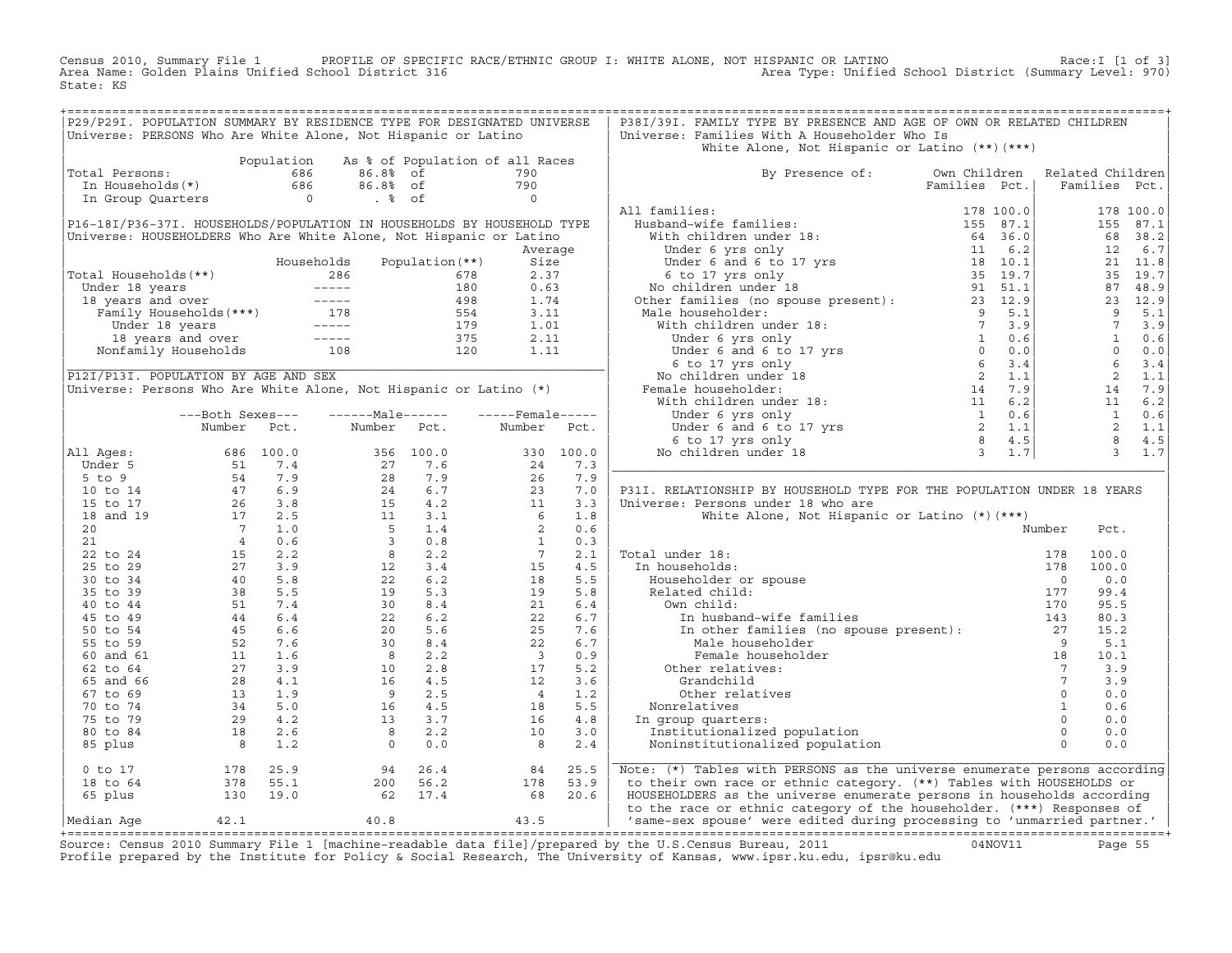Census 2010, Summary File 1 PROFILE OF SPECIFIC RACE/ETHNIC GROUP I: WHITE ALONE, NOT HISPANIC OR LATINO<br>Area Name: Golden Plains Unified School District 316 Area Type: Unified School State: KS

| P29I/P34I. RELATIONSHIP BY HOUSEHOLD TYPE FOR ALL PERSONS & PERSONS 65+                       |                          |            |                |                   |              | PCT14I. PRESENCE OF MULTIGENERATIONAL HOUSEHOLDS                 |                |           |                         |          |
|-----------------------------------------------------------------------------------------------|--------------------------|------------|----------------|-------------------|--------------|------------------------------------------------------------------|----------------|-----------|-------------------------|----------|
| Universe: Persons Who Are White Alone, Not Hispanic or Latino $(*)$ (***)                     |                          |            |                |                   |              | Universe: Households With A Householder Who Is                   |                |           |                         |          |
|                                                                                               | All Ages                 |            |                | 65 years and over |              | White Alone, Not Hispanic or Latino (**)                         |                |           | Number                  | Pct.     |
|                                                                                               | Number                   | Pct.       |                | Number            | Pct.         |                                                                  |                |           |                         |          |
|                                                                                               |                          |            |                |                   |              | Total:                                                           |                |           | 286                     | 100.0    |
| Total:                                                                                        | 686                      | 100.0      |                | 130               | 100.0        | Household has 3 or more generations                              |                |           | 6                       | 2.1      |
| In households:                                                                                | 686                      | 100.0      |                | 130               | 100.0        | Household does not have $3+$ generations                         |                |           | 280                     | 97.9     |
| In family households:                                                                         | 565                      | 82.4       |                | 84                | 64.6         |                                                                  |                |           |                         |          |
| Householder:                                                                                  | 178                      | 25.9       |                | 46                | 35.4         |                                                                  |                |           |                         |          |
| Male                                                                                          | 148                      | 21.6       |                | 46                | 35.4         |                                                                  |                |           |                         |          |
| Female                                                                                        | 30                       | 4.4        |                | $\Omega$          | 0.0          |                                                                  |                |           |                         |          |
| Spouse                                                                                        | 161                      | 23.5       |                | 3.5               | 26.9         | PCT19I. NONRELATIVES BY HOUSEHOLD TYPE (*) (***)                 |                |           |                         |          |
| Parent                                                                                        | $\overline{\phantom{a}}$ | 0.3        |                | $\mathbf{1}$      | 0.8          | Universe: Nonrelatives who are                                   |                |           |                         |          |
| Parent-in-law                                                                                 | $\overline{1}$           | 0.1        |                | $\mathbf{1}$      | 0.8          | White Alone, Not Hispanic or Latino (Total: 17)                  |                |           |                         |          |
| Child:                                                                                        | 206                      | 30.0       |                |                   |              |                                                                  |                |           |                         |          |
| Biological                                                                                    | 185                      | 27.0       |                |                   |              |                                                                  | In Family      |           | In Nonfamily            |          |
| Adopted                                                                                       | 8                        | 1.2        |                |                   |              |                                                                  | Households     |           | Households              |          |
| Step                                                                                          | 13                       | 1.9        |                |                   |              |                                                                  | Number Pct.    |           | Number                  | Pct.     |
| Grandchild                                                                                    | 8                        | 1.2        |                |                   |              |                                                                  |                |           |                         |          |
| Brother or sister                                                                             | $\overline{1}$           | 0.1        |                |                   |              | Nonrelatives:                                                    |                | 4, 100, 0 |                         | 13 100.0 |
| Son-in-law/daughter-in-law                                                                    | $\overline{3}$           | 0.4        |                |                   |              | Roomer or boarder                                                | $\Omega$       | 0.0       | $\mathbf{3}$            | 23.1     |
| Other relatives (#)                                                                           | $\mathbf{1}$             | 0.1        |                | $\circ$           | 0.0          | Housemate or roommate                                            | $0 \qquad 0.0$ |           | $2^{\circ}$             | 15.4     |
| Nonrelatives                                                                                  | $\overline{4}$           | 0.6        |                | $\mathbf{1}$      | 0.8          | Unmarried partner                                                |                | 3 75.0    | 6                       | 46.2     |
| Non-einervor<br>In nonfamily households:                                                      | 121                      | 17.6       |                | 46                | 35.4         | Other nonrelatives                                               | $\mathbf{1}$   | 25.0      | $\overline{2}$          | 15.4     |
| Male householder:                                                                             | 62<br>54                 | 9.0<br>7.9 |                | 13                | 10.0<br>10.0 |                                                                  |                |           |                         |          |
| Living alone                                                                                  |                          | 1.2        |                | 13<br>$\Omega$    | 0.0          |                                                                  |                |           |                         |          |
| Not living alone<br>Female householder:                                                       | 8<br>46                  | 6.7        |                | 30                | 23.1         | H17I. HOUSING UNITS BY HOUSEHOLDER'S AGE AND TENURE              |                |           |                         |          |
| Living alone                                                                                  | 43                       | 6.3        |                | 28                | 21.5         | Universe: Occupied Housing Units With A Householder Who Is       |                |           |                         |          |
| Not living alone                                                                              | $\overline{\mathbf{3}}$  | 0.4        |                | 2                 | 1.5          | White Alone, Not Hispanic or Latino (**)                         |                |           |                         |          |
| Nonrelatives                                                                                  | 13                       | 1.9        |                | $\overline{3}$    | 2.3          |                                                                  |                |           |                         |          |
| In group quarters:                                                                            | $\overline{0}$           | 0.0        |                | $\Omega$          | 0.0          | Age of                                                           | Owner Occupied |           | Renter Occupied         |          |
| Institutionalized                                                                             | $\Omega$                 | 0.0        |                | $\Omega$          | 0.0          | Householder                                                      | Number         | Pct.      | Number                  | Pct.     |
| Noninstitutionalized                                                                          | $\Omega$                 | 0.0        |                | $\Omega$          | 0.0          |                                                                  |                |           |                         |          |
|                                                                                               |                          |            |                |                   |              | All Ages:                                                        | 232 100.0      |           |                         | 54 100.0 |
| (#) For 65 yrs & over, includes children, siblings, etc. not shown separately                 |                          |            |                |                   |              | 15 to 24                                                         | $-5$           | 2.2       | $\overline{3}$          | 5.6      |
|                                                                                               |                          |            |                |                   |              | 25 to 34                                                         | 22             | 9.5       | 11                      | 20.4     |
|                                                                                               |                          |            |                |                   |              | 35 to 44                                                         | 35             | 15.1      | 18                      | 33.3     |
|                                                                                               |                          |            |                |                   |              | 45 to 54                                                         | 34 14.7        |           | 10                      | 18.5     |
| P18I. HOUSEHOLD TYPE                                                                          |                          |            |                |                   |              | 55 to 59                                                         | 33             | 14.2      | $\overline{\mathbf{3}}$ | 5.6      |
| Universe: Households with a Householder Who is                                                |                          |            |                |                   |              | 60 to 64                                                         | 19             | 8.2       | $\overline{4}$          | 7.4      |
| White Alone, Not Hispanic or Latino (**)                                                      |                          |            |                |                   |              | 65 to 74                                                         | 44 19.0        |           | 2                       | 3.7      |
|                                                                                               |                          |            | Number         | Pct.              |              | 75 to 84                                                         |                | 33 14.2   | 2                       | 3.7      |
|                                                                                               |                          |            |                |                   |              | 85 and over                                                      | $\overline{7}$ | 3.0       | $\mathbf{1}$            | 1.9      |
| Total:                                                                                        |                          |            |                | 286 100.0         |              |                                                                  |                |           |                         |          |
| Family households (***) :                                                                     |                          |            | 178            | 62.2              |              |                                                                  |                |           |                         |          |
| Husband-wife families                                                                         |                          |            | 155            | 54.2              |              | Note: (*) Tables with PERSONS as the universe enumerate persons  |                |           |                         |          |
| Other families:                                                                               |                          |            | 23             | 8.0               |              | according to their own race or ethnic category. (**) Tables with |                |           |                         |          |
|                                                                                               |                          |            | $\overline{9}$ | 3.1               |              | HOUSEHOLDS or HOUSEHOLDERS as the universe enumerate persons in  |                |           |                         |          |
| :her ramilies:<br>Male householder, no wife present<br>Female householder, no husband present |                          |            | 14             | 4.9               |              | households according to the race or ethnic category of the       |                |           |                         |          |
| Nonfamily households:                                                                         |                          |            | 108            | 37.8              |              | householder. (***) Responses of 'same-sex spouse' were edited    |                |           |                         |          |
| Householder living alone                                                                      |                          |            | 97             | 33.9              |              | during processing to 'unmarried partner.'                        |                |           |                         |          |
| Householder not living alone                                                                  |                          |            | 11             | 3.8               |              |                                                                  |                |           |                         |          |
|                                                                                               |                          |            |                |                   |              |                                                                  |                |           |                         |          |
|                                                                                               |                          |            |                |                   |              |                                                                  |                |           |                         |          |

+===================================================================================================================================================+Source: Census 2010 Summary File 1 [machine−readable data file]/prepared by the U.S.Census Bureau, 2011 04NOV11 Page 56 Profile prepared by the Institute for Policy & Social Research, The University of Kansas, www.ipsr.ku.edu, ipsr@ku.edu